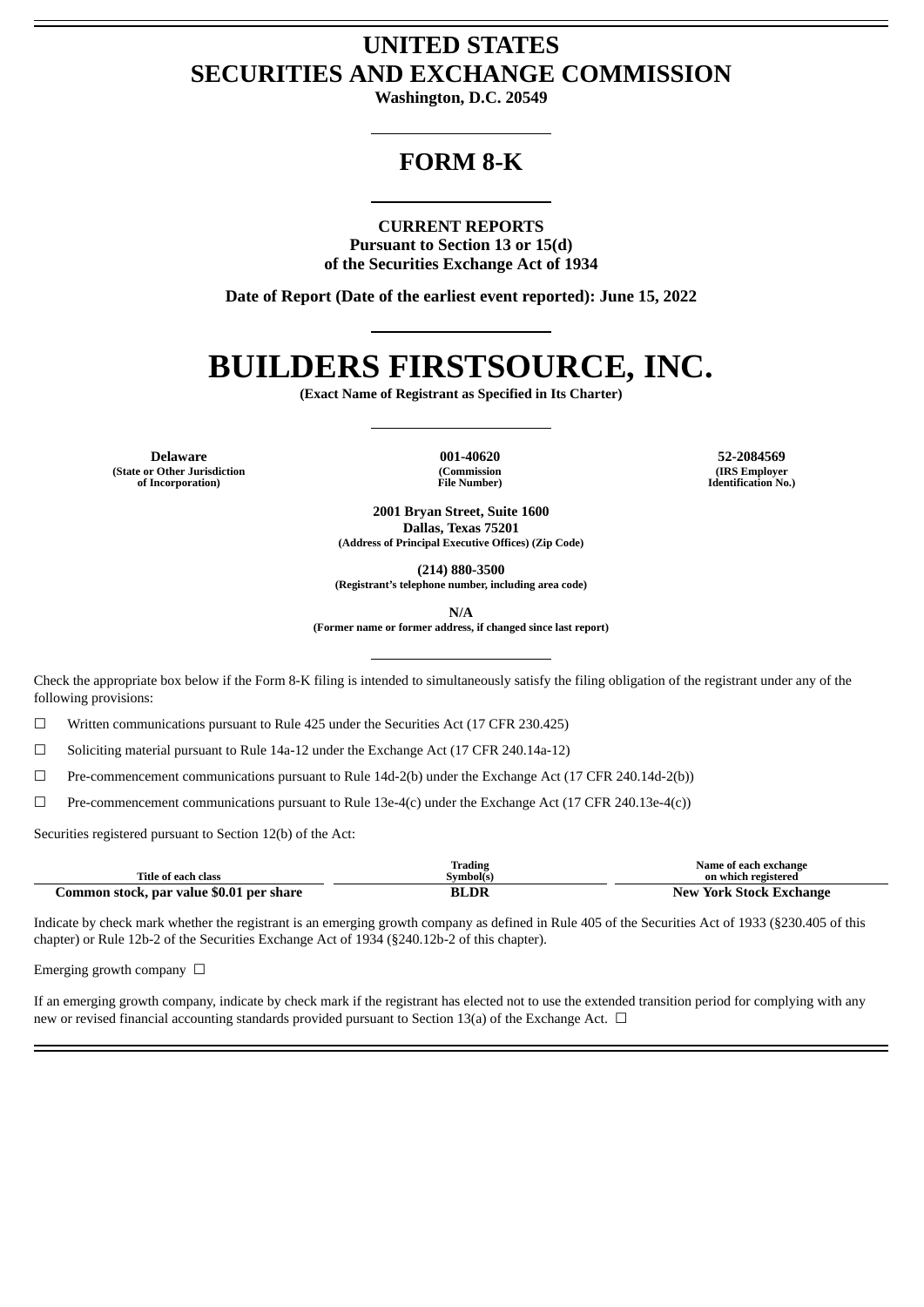### **Item 1.01. Entry into a Material Definitive Agreement**

### *6.375% Senior Notes due 2032*

On June 15, 2022 (the "Closing Date"), Builders FirstSource, Inc., a Delaware corporation (the "Company"), completed the previously announced sale of \$700 million aggregate principal amount of its 6.375% senior notes due 2032 (the "Notes") at an issue price of 100.0% (the "Notes Offering").

The Company used the net proceeds from the Notes Offering to redeem all of the Company's outstanding 6.750% Senior Secured Notes due 2027 (the "2027 Notes"), including to pay any accrued and unpaid interest thereon, as well as related premiums, fees and expenses, with any remaining net proceeds to be used for general corporate purposes.

The Notes were issued and sold in a private transaction exempt from the registration requirements of the Securities Act of 1933, as amended (the "Securities Act"), to persons reasonably believed to be "qualified institutional buyers," as defined in and in accordance with Rule 144A under the Securities Act, and to non-U.S. persons outside of the United States pursuant to Regulation S under the Securities Act. Accordingly, the Notes and the related guarantees have not been and will not be registered under the Securities Act and the Notes and the related guarantees may not be offered or sold in the United States absent registration or an applicable exemption from the registration requirements of the Securities Act. This Current Report on Form 8-K is neither an offer to sell nor a solicitation of an offer to buy the Notes or any other securities and shall not constitute an offer, solicitation or sale in any jurisdiction in which such offer, solicitation or sale would be unlawful.

### *Indenture*

The terms of the Notes are governed by the indenture, dated as of the Closing Date (the "Indenture"), among the Company, the guarantors named therein (the "Guarantors") and Wilmington Trust, National Association, as trustee (the "Trustee").

### *Interest and Maturity*

The Notes bear interest at a rate of 6.375% and mature on June 15, 2032. Interest is payable on the Notes on June 15 and December 15 of each year, commencing on December 15, 2022.

#### *Guarantees*

The Notes, subject to certain exceptions, are guaranteed, jointly and severally, on a senior unsecured basis, by each of the Company's direct and indirect wholly owned subsidiaries (the "Guarantors") that guarantee its obligations under the Company's senior secured ABL facility (the "ABL Facility"), the Company's 5.000% senior notes due 2030 (the "2030 Notes") and the Company's 4.250% senior notes due 2032 (the "2032 Notes"). Subject to certain exceptions, future subsidiaries that guarantee the ABL Facility, the 2030 Notes, the 2032 Notes or certain other indebtedness will also guarantee the Notes.

### *Ranking*

The Notes constitute senior unsecured obligations of the Company and the Guarantors and rank *pari passu* in right of payment with all of the existing and future senior indebtedness of the Company, including indebtedness under the ABL Facility, the 2030 Notes and the 2032 Notes, effectively subordinated to all existing and future secured indebtedness of the Company and the Guarantors (including indebtedness under the ABL Facility) to the extent of the value of the assets securing such indebtedness, senior to all of the future subordinated indebtedness of the Company and the Guarantors and structurally subordinated to any existing and future indebtedness and other liabilities, including preferred stock, of the Company's subsidiaries that do not guarantee the Notes.

#### *Covenants*

The Indenture contains restrictive covenants that limit the ability of the Company and its restricted subsidiaries to, among other things, incur additional debt or issue preferred stock, create liens, create restrictions on the Company's subsidiaries' ability to make payments to the Company, pay dividends and make other distributions in respect of the Company's and its subsidiaries' capital stock, make certain investments or certain other restricted payments, guarantee indebtedness, designate unrestricted subsidiaries, sell certain kinds of assets, enter into certain types of transactions with affiliates, and effect mergers and consolidations.

Certain of these covenants will be suspended if the Notes are assigned an investment grade rating by any two of Standard & Poor's Investors Ratings Services, Moody's Investors Service, Inc. or Fitch, Inc. and no default or event of default has occurred and is continuing.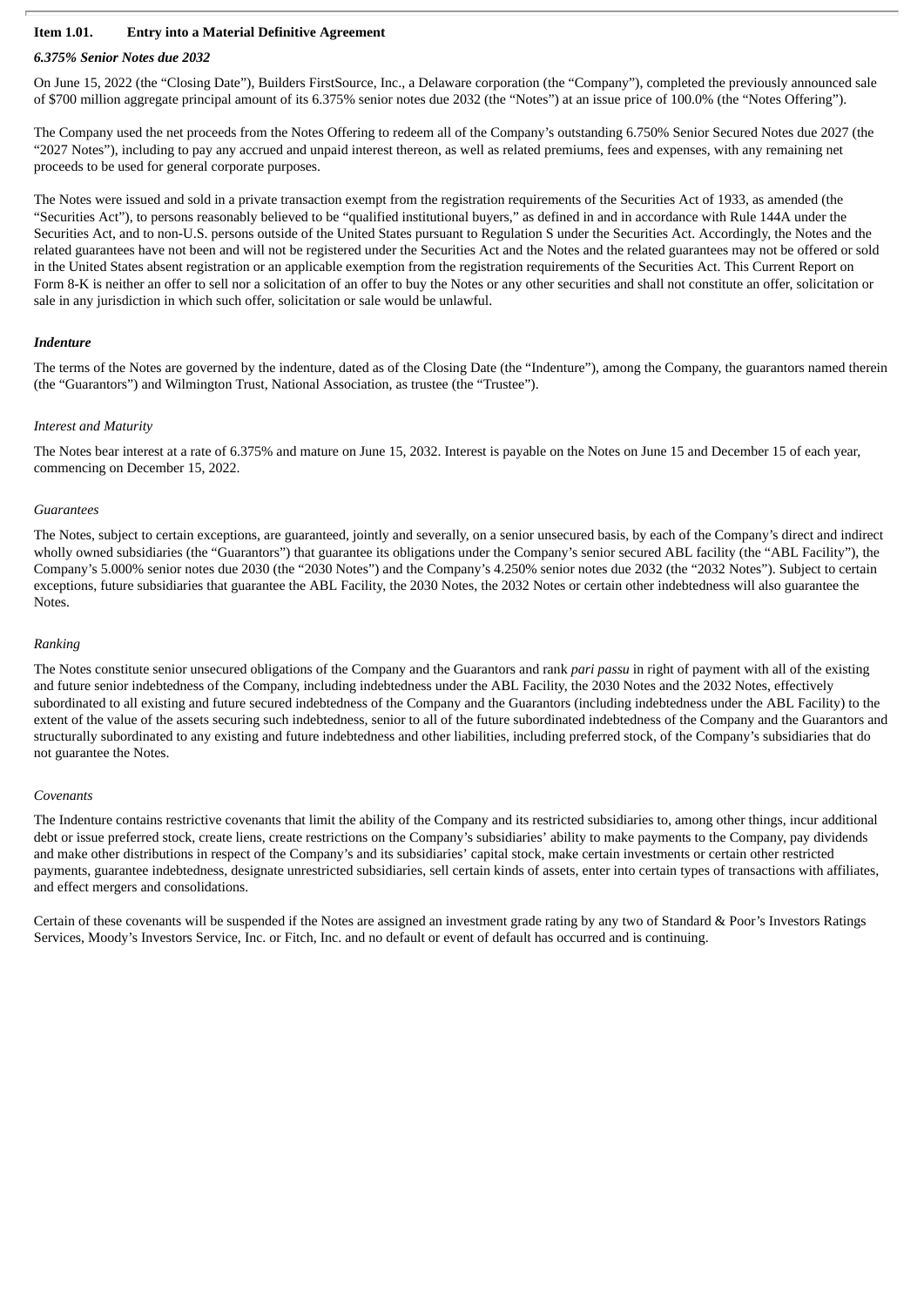### *Events of Default*

The Indenture provides for events of default (subject in certain cases to customary grace and cure periods), which include, among others, nonpayment of principal or interest when due, breach of covenants or other agreements in the Indenture, defaults in payment of certain other indebtedness and certain events of bankruptcy or insolvency. Generally, if an event of default occurs, the Trustee or the holders of at least 30% in principal amount of the outstanding Notes may declare the principal of and unpaid interest on all of the Notes to be due and payable immediately.

### *Redemption*

At any time prior to June 15, 2027, the Company may redeem the Notes in whole or in part at a redemption price equal to 100% of the principal amount of the Notes plus the "applicable premium" set forth in the Indenture, plus accrued and unpaid interest, if any, to, but excluding, the redemption date. At any time on or after June 15, 2027, the Company may redeem the Notes at the redemption prices set forth in the Indenture, plus accrued and unpaid interest, if any, to, but excluding, the redemption date. At any time prior to June 15, 2025, the Company may redeem up to 40% of the aggregate principal amount of the Notes with the net cash proceeds of one or more equity offerings, as described in the Indenture, at a price equal to 106.375% of the principal amount thereof, plus accrued and unpaid interest, if any, to, but excluding, the redemption date. If the Company experiences certain change of control triggering events, holders of the Notes may require it to repurchase all or part of their Notes at 101% of the principal amount thereof, plus accrued and unpaid interest, if any, to the repurchase date.

The foregoing summaries of the Indenture and the Notes are qualified in their entirety by reference to the actual Indenture and form of the Notes, which are attached hereto as Exhibits 4.1 and 4.2, respectively, and incorporated by reference herein.

### **Item 1.02. Termination of a Material Definitive Agreement**

On May 30, 2019, the Company issued \$400 million in aggregate principal amount of the 2027 Notes. On July 25, 2019 and April 24, 2020, the Company issued an additional \$75.0 million and \$350.0 million in aggregate principal amount of the 2027 Notes, respectively. The terms of the 2027 Notes are governed by the indenture, dated as of May 30, 2019, among the Company, the guarantors named therein and Wilmington Trust, National Association, as trustee (in such capacity, the "2027 Notes Trustee") and collateral agent, as supplemented by the First Supplemental Indenture, dated July 25, 2019, the Second Supplemental Indenture, dated April 24, 2020, the Third Supplemental Indenture, dated April 16, 2021, and the Fourth Supplemental Indenture, dated January 1, 2022, and as further amended, modified or supplemented from time to time (collectively, the "2027 Notes Indenture"). The material terms and conditions of the 2027 Notes Indenture were described in our Current Reports on Form 8-K filed on May 31, 2019, July 30, 2019, and April 24, 2020.

On June 16, 2022, the Company used the proceeds from the Notes Offering to redeem all of the outstanding 2027 Notes, including to pay any accrued and unpaid interest thereon, as well as related premiums, fees and expenses (the "Redemption"). On June 16, 2022, in connection with the Redemption, the 2027 Notes Trustee confirmed that the Company had satisfied and discharged its obligations under the 2027 Notes Indenture.

### Item 2.03. Creation of a Direct Financial Obligation or an Obligation under an Off-Balance Sheet Arrangement of a Registrant

The information set forth under Item 1.01 above is incorporated by reference into this Item 2.03.

### **Item 7.01. Regulation FD Disclosure**

On June 1, 2022, the Company issued a press release to announce that it priced the Notes Offering, a copy of which is filed as Exhibit 99.1 hereto.

The information in this Item 7.01 and Exhibit 99.1 attached hereto are being "furnished" and shall not be deemed "filed" for purposes of Section 18 of the Securities Exchange Act of 1934, as amended (the "Exchange Act"), or incorporated by reference into those filings of the Company that provide for the incorporation of all reports and documents filed by the Company under the Exchange Act.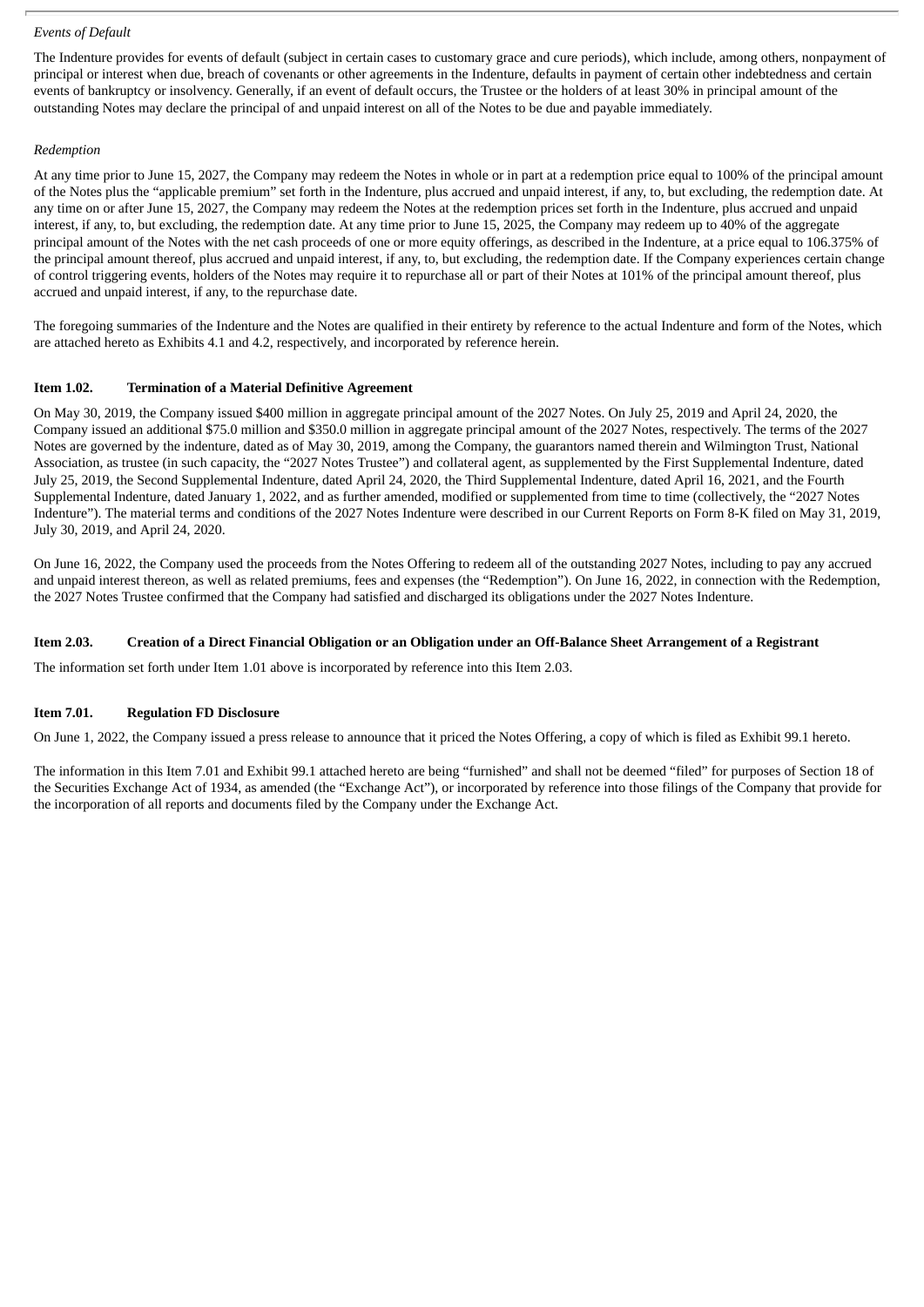### **Item 9.01. Financial Statements and Exhibits**

(d) Exhibits

The following exhibits are included as part of this report:

| Exhibit<br><b>Number</b> | <b>Description</b>                                                                                                                                      |
|--------------------------|---------------------------------------------------------------------------------------------------------------------------------------------------------|
| 4.1                      | <u>Indenture, dated as of June 15, 2022, among the Company, the guarantors named therein and Wilmington Trust, National Association, as</u><br>trustee. |
| 4.2                      | Form of 6.375% Senior Note due 2032 (included in Exhibit 4.1).                                                                                          |
| 99.1                     | Press release announcing the pricing of the notes offering, dated June 1, 2022.                                                                         |

104 Cover Page Interactive Data File (embedded within the Inline XBRL document).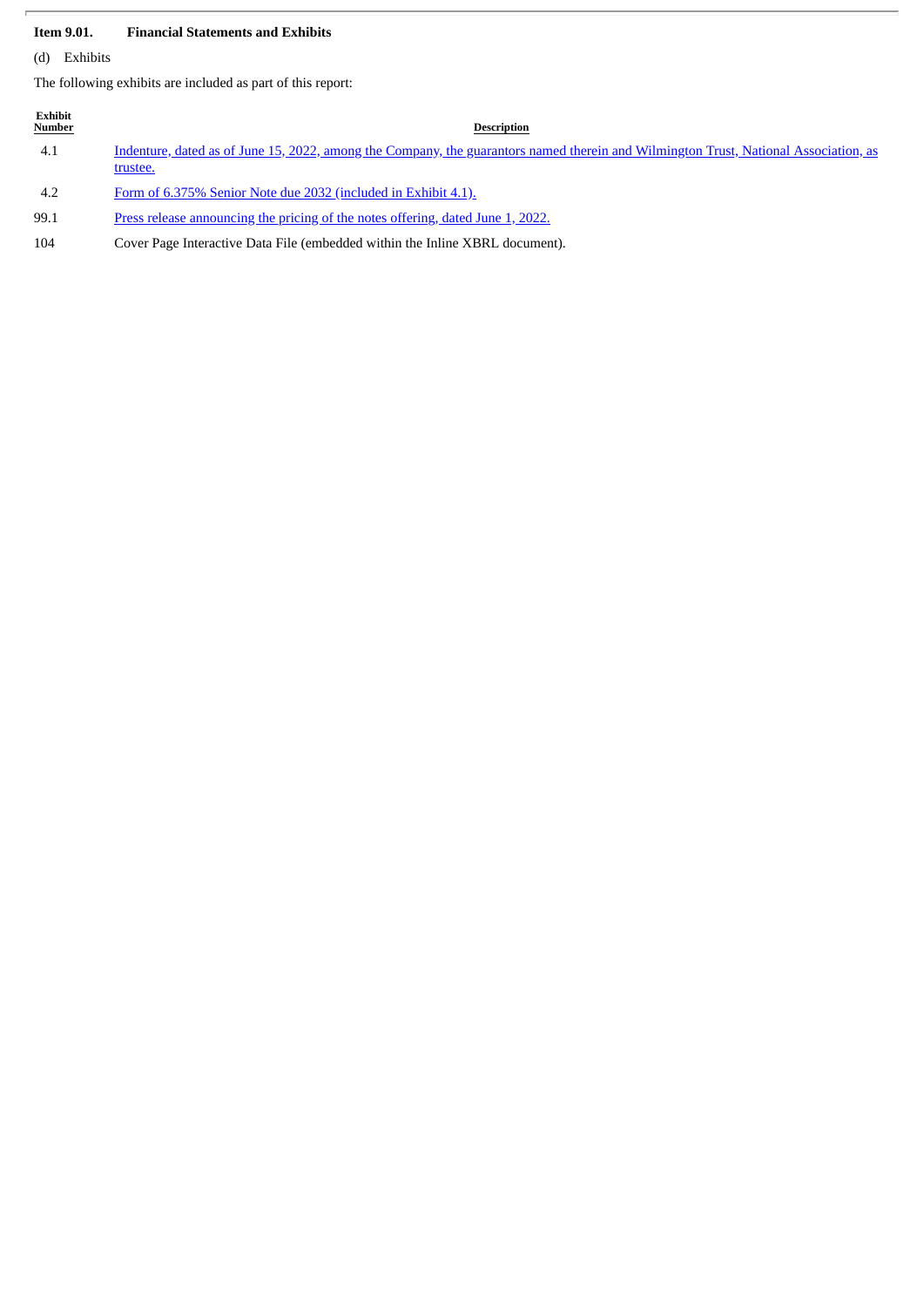### **Signatures**

Pursuant to the requirements of the Securities Exchange Act of 1934, the registrant has duly caused this report to be signed on its behalf by the undersigned hereunto duly authorized.

> BUILDERS FIRSTSOURCE, INC. (Registrant)

By: /s/ Timothy D. Johnson

Name: Timothy D. Johnson

Title: Executive Vice President, General Counsel and Corporate Secretary

Date: June 16, 2022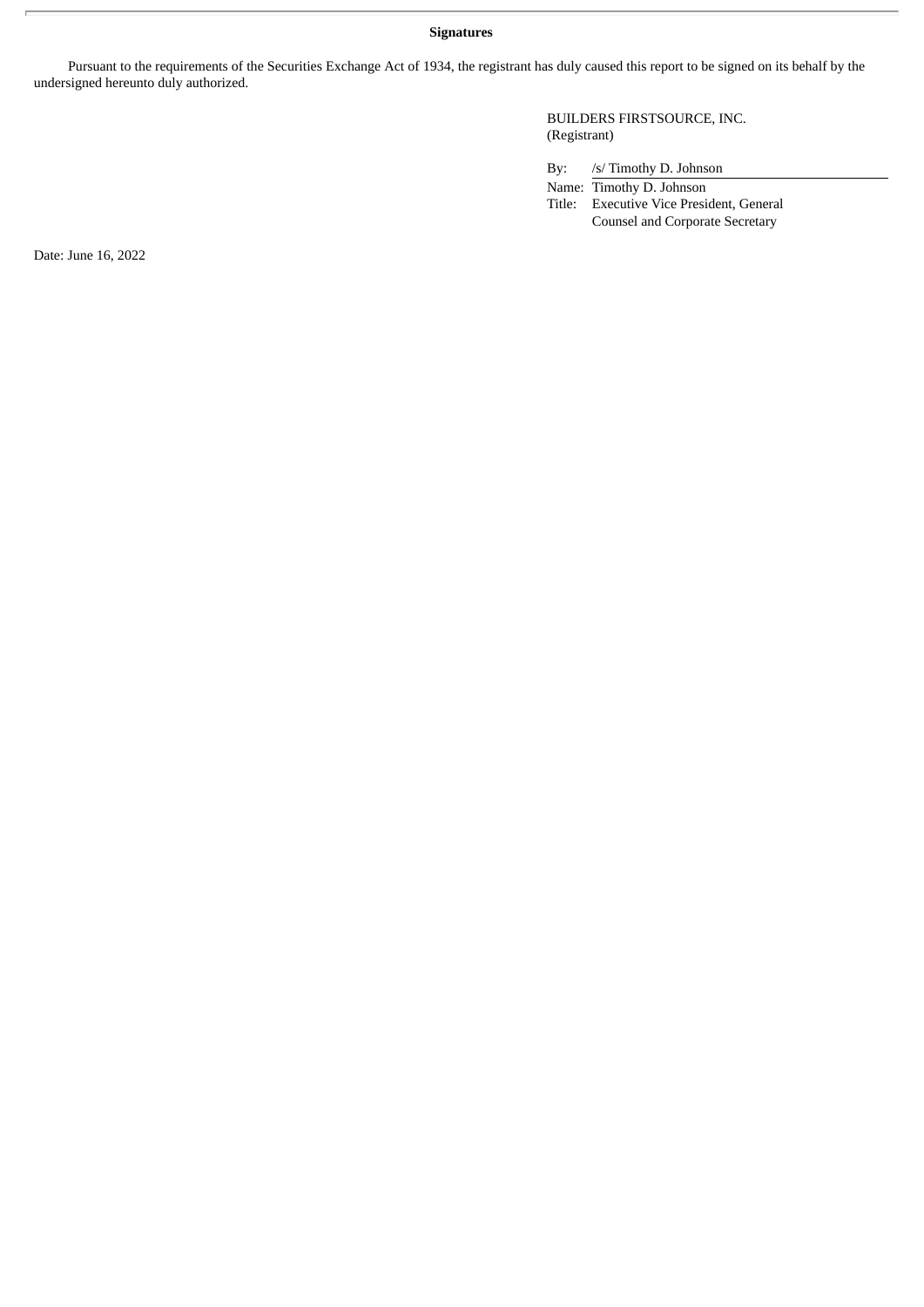### BUILDERS FIRSTSOURCE, INC.,

<span id="page-5-0"></span>the GUARANTORS party hereto from time to time

AND

WILMINGTON TRUST, NATIONAL ASSOCIATION, as Trustee

6.375% Senior Notes due 2032

### INDENTURE

Dated as of June 15, 2022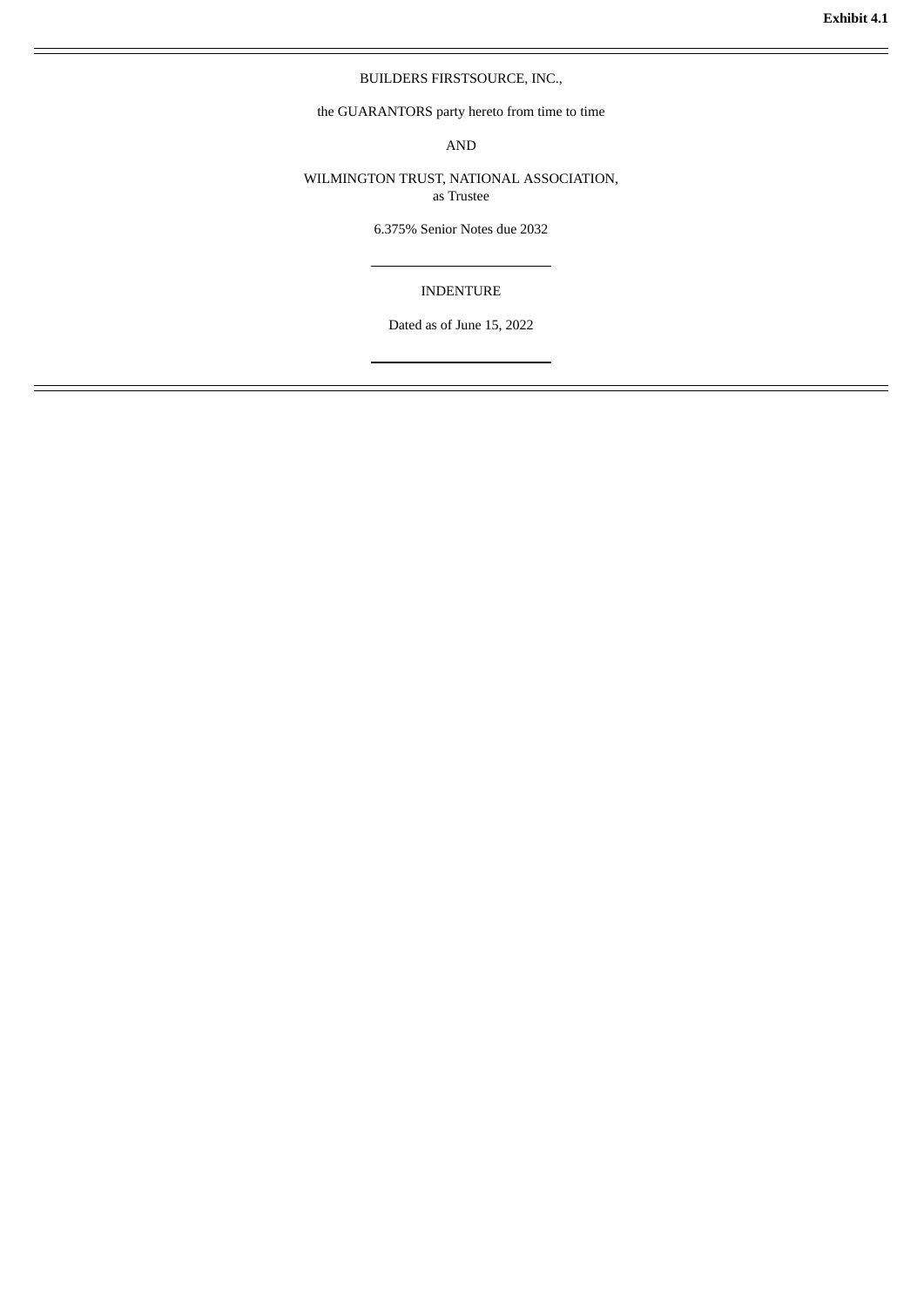|  |  | <b>Table of Contents</b> |
|--|--|--------------------------|
|--|--|--------------------------|

|                              | ARTICLE I DEFINITIONS AND INCORPORATION BY REFERENCE                                      | Page<br>$\mathbf{1}$ |
|------------------------------|-------------------------------------------------------------------------------------------|----------------------|
| SECTION 1.1.                 | Definitions                                                                               | 1                    |
| <b>SECTION 1.2.</b>          | <b>Other Definitions</b>                                                                  | 40                   |
| <b>SECTION 1.3.</b>          | [Reserved]                                                                                | 43                   |
| <b>SECTION 1.4.</b>          | <b>Rules of Construction</b>                                                              | 43                   |
| <b>SECTION 1.5.</b>          | <b>Certain Compliance Calculations</b>                                                    | 43                   |
| <b>ARTICLE II THE NOTES</b>  |                                                                                           | 45                   |
| <b>SECTION 2.1.</b>          | Form, Dating and Terms                                                                    | 45                   |
| <b>SECTION 2.2.</b>          | <b>Execution and Authentication</b>                                                       | 50                   |
| SECTION 2.3.                 | <b>Registrar and Paying Agent</b>                                                         | 51                   |
| SECTION 2.4.                 | Paying Agent to Hold Money in Trust                                                       | 51                   |
| <b>SECTION 2.5.</b>          | <b>Holder Lists</b>                                                                       | 51                   |
| <b>SECTION 2.6.</b>          | <b>Transfer and Exchange</b>                                                              | 51                   |
| SECTION 2.7.                 | [Reserved]                                                                                | 54                   |
| <b>SECTION 2.8.</b>          | [Reserved]                                                                                | 54                   |
| <b>SECTION 2.9.</b>          | Form of Certificate to be Delivered in Connection with Transfers Pursuant to Regulation S | 55                   |
| SECTION 2.10.                | [Reserved]                                                                                | 56                   |
| SECTION 2.11.                | Mutilated, Destroyed, Lost or Stolen Notes                                                | 56                   |
| SECTION 2.12.                | <b>Outstanding Notes</b>                                                                  | 56                   |
| SECTION 2.13.                | <b>Temporary Notes</b>                                                                    | 57                   |
| SECTION 2.14.                | Cancellation                                                                              | 57                   |
| SECTION 2.15.                | Payment of Interest; Defaulted Interest                                                   | 57                   |
| <b>SECTION 2.16.</b>         | <b>CUSIP</b> and ISIN Numbers                                                             | 58                   |
| <b>ARTICLE III COVENANTS</b> |                                                                                           | 58                   |
| <b>SECTION 3.1.</b>          | <b>Payment of Notes</b>                                                                   | 58                   |
| <b>SECTION 3.2.</b>          | <b>Limitation on Indebtedness</b>                                                         | 59                   |
| <b>SECTION 3.3.</b>          | <b>Limitation on Restricted Payments</b>                                                  | 65                   |
| SECTION 3.4.                 | <b>Limitation on Restrictions on Distributions from Restricted Subsidiaries</b>           | 70                   |
| SECTION 3.5.                 | <b>Limitation on Sales of Assets and Subsidiary Stock</b>                                 | 72                   |
| SECTION 3.6.                 | <b>Limitation on Liens</b>                                                                | 75                   |
| SECTION 3.7.                 | <b>Limitation on Guarantees</b>                                                           | 76                   |
| <b>SECTION 3.8.</b>          | <b>Limitation on Affiliate Transactions</b>                                               | 76                   |
| <b>SECTION 3.9.</b>          | Change of Control                                                                         | 79                   |
| <b>SECTION 3.10.</b>         | Reports                                                                                   | 81                   |
| <b>SECTION 3.11.</b>         | [Reserved]                                                                                | 84                   |
| SECTION 3.12.                | Maintenance of Office or Agency                                                           | 84                   |
| SECTION 3.13.                | <b>Corporate Existence</b>                                                                | 84                   |
| SECTION 3.14.                | Payment of Taxes                                                                          | 84                   |
| SECTION 3.15.                | [Reserved]                                                                                | 84                   |
| SECTION 3.16.                | <b>Compliance Certificate</b>                                                             | 84                   |
| SECTION 3.17.                | [Reserved]                                                                                | 84                   |
| <b>SECTION 3.18.</b>         | [Reserved]                                                                                | 84                   |
| <b>SECTION 3.19.</b>         | Statement by Officers as to Default                                                       | 85                   |
| <b>SECTION 3.20.</b>         | Designation of Restricted and Unrestricted Subsidiaries                                   | 85                   |
| SECTION 3.21.                | Suspension of Certain Covenants on Achievement of Investment Grade Status                 | 85                   |

-i-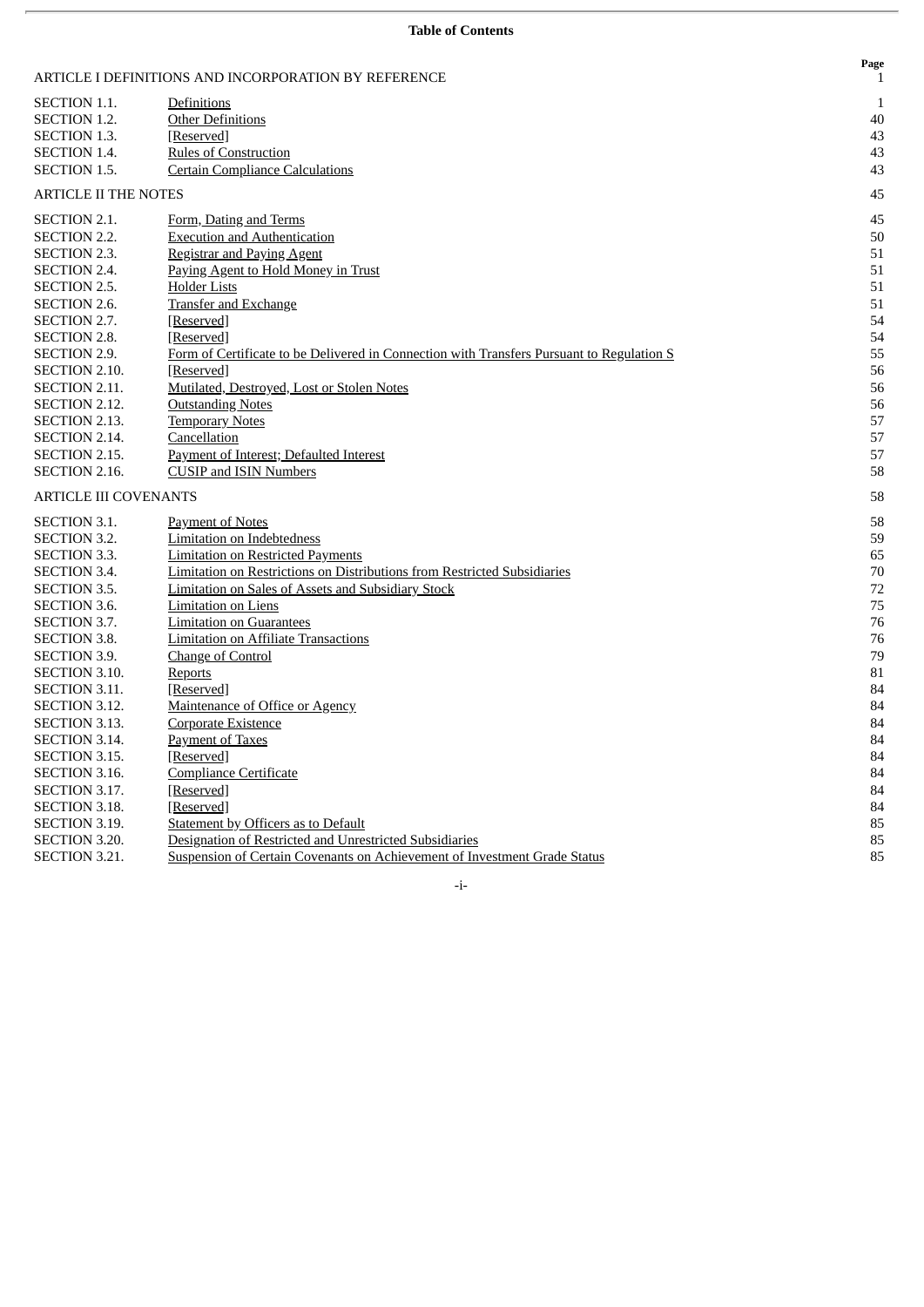|                                     | ARTICLE IV SUCCESSOR COMPANY; SUCCESSOR PERSON                                                      | Page<br>86 |
|-------------------------------------|-----------------------------------------------------------------------------------------------------|------------|
| <b>SECTION 4.1.</b>                 | Merger, Amalgamation and Consolidation                                                              | 86         |
|                                     | ARTICLE V REDEMPTION OF SECURITIES                                                                  | 87         |
| <b>SECTION 5.1.</b>                 | <b>Notices to Trustee</b>                                                                           | 87         |
| <b>SECTION 5.2.</b>                 | Selection of Notes to Be Redeemed or Purchased                                                      | 87         |
| <b>SECTION 5.3.</b>                 | Notice of Redemption                                                                                | 88         |
| SECTION 5.4.                        | [Reserved]                                                                                          | 89         |
| <b>SECTION 5.5.</b>                 | Deposit of Redemption or Purchase Price                                                             | 89         |
| <b>SECTION 5.6.</b>                 | Notes Redeemed or Purchased in Part                                                                 | 89         |
| SECTION 5.7.                        | <b>Optional Redemption</b>                                                                          | 89         |
| <b>SECTION 5.8.</b>                 | <b>Mandatory Redemption</b>                                                                         | 90         |
|                                     | ARTICLE VI DEFAULTS AND REMEDIES                                                                    | 91         |
| SECTION 6.1.                        | <b>Events of Default</b>                                                                            | 91         |
| <b>SECTION 6.2.</b>                 | Acceleration                                                                                        | 94         |
| <b>SECTION 6.3.</b>                 | <b>Other Remedies</b>                                                                               | 94         |
| <b>SECTION 6.4.</b>                 | <b>Waiver of Past Defaults</b>                                                                      | 94         |
| <b>SECTION 6.5.</b>                 | Control by Majority                                                                                 | 95         |
| <b>SECTION 6.6.</b>                 | <b>Limitation on Suits</b>                                                                          | 95         |
| SECTION 6.7.<br><b>SECTION 6.8.</b> | <b>Rights of Holders to Receive Payment</b><br><b>Collection Suit by Trustee</b>                    | 95<br>95   |
| <b>SECTION 6.9.</b>                 | <b>Trustee May File Proofs of Claim</b>                                                             | 95         |
| SECTION 6.10.                       | Priorities                                                                                          | 96         |
| SECTION 6.11.                       | <b>Undertaking for Costs</b>                                                                        | 96         |
| <b>ARTICLE VII TRUSTEE</b>          |                                                                                                     | 96         |
|                                     |                                                                                                     |            |
| SECTION 7.1.                        | <b>Duties of Trustee</b>                                                                            | 96         |
| SECTION 7.2.                        | <b>Rights of Trustee</b>                                                                            | 97         |
| SECTION 7.3.                        | <b>Individual Rights of Trustee</b>                                                                 | 99         |
| SECTION 7.4.<br><b>SECTION 7.5.</b> | <b>Trustee's Disclaimer</b><br><b>Notice of Defaults</b>                                            | 99<br>99   |
| SECTION 7.6.                        | [Reserved]                                                                                          | 99         |
| SECTION 7.7.                        | Compensation and Indemnity                                                                          | 99         |
| <b>SECTION 7.8.</b>                 | <b>Replacement of Trustee</b>                                                                       | 100        |
| SECTION 7.9.                        | <b>Successor Trustee by Merger</b>                                                                  | 100        |
| SECTION 7.10.                       | Eligibility; Disqualification                                                                       | 101        |
| SECTION 7.11.                       | [Reserved]                                                                                          | 101        |
| SECTION 7.12.                       | Trustee's Application for Instruction from the Company                                              | 101        |
|                                     | ARTICLE VIII LEGAL DEFEASANCE AND COVENANT DEFEASANCE                                               | 101        |
| <b>SECTION 8.1.</b>                 | Option to Effect Legal Defeasance or Covenant Defeasance; Defeasance                                | 101        |
| SECTION 8.2.                        | <b>Legal Defeasance and Discharge</b>                                                               | 101        |
| SECTION 8.3.                        | Covenant Defeasance                                                                                 | 101        |
| SECTION 8.4.                        | <b>Conditions to Legal or Covenant Defeasance</b>                                                   | 102        |
| SECTION 8.5.                        | Deposited Money and U.S. Government Obligations to be Held in Trust; Other Miscellaneous Provisions | 103        |
| SECTION 8.6.                        | Repayment to the Company                                                                            | 103        |
| SECTION 8.7.                        | Reinstatement                                                                                       | 104        |

-ii-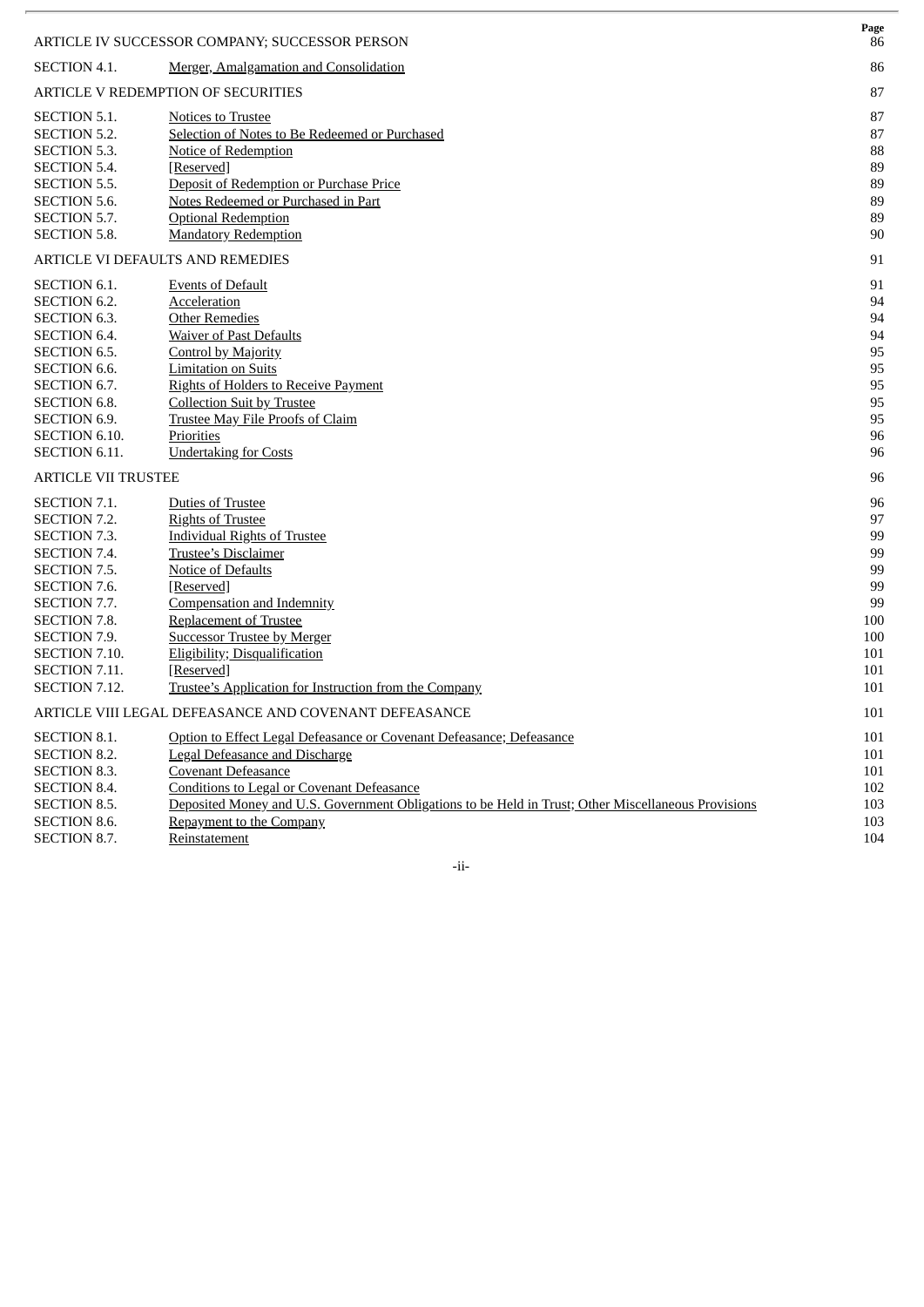| <b>ARTICLE IX AMENDMENTS</b>     |                                                              | Page<br>104 |
|----------------------------------|--------------------------------------------------------------|-------------|
| <b>SECTION 9.1.</b>              | <b>Without Consent of Holders</b>                            | 104         |
| <b>SECTION 9.2.</b>              | With Consent of Holders                                      | 105         |
| <b>SECTION 9.3.</b>              | Compliance with this Indenture                               | 106         |
| <b>SECTION 9.4.</b>              | Revocation and Effect of Consents and Waivers                | 106         |
| <b>SECTION 9.5.</b>              | Notation on or Exchange of Notes                             | 106         |
| <b>SECTION 9.6.</b>              | <b>Trustee to Sign Amendments</b>                            | 107         |
| <b>ARTICLE X GUARANTEE</b>       |                                                              | 107         |
| <b>SECTION 10.1.</b>             | Guarantee                                                    | 107         |
| SECTION 10.2.                    | Limitation on Liability; Termination, Release and Discharge. | 108         |
| <b>SECTION 10.3.</b>             | <b>Right of Contribution</b>                                 | 109         |
| <b>SECTION 10.4.</b>             | No Subrogation                                               | 109         |
|                                  | ARTICLE XI SATISFACTION AND DISCHARGE                        | 109         |
| SECTION 11.1.                    | <b>Satisfaction and Discharge</b>                            | 109         |
| <b>SECTION 11.2.</b>             | <b>Application of Trust Money</b>                            | 110         |
| <b>ARTICLE XII MISCELLANEOUS</b> |                                                              | 111         |
| <b>SECTION 12.1.</b>             | Notices                                                      | 111         |
| SECTION 12.2.                    | Certificate and Opinion as to Conditions Precedent           | 112         |
| SECTION 12.3.                    | <b>Statements Required in Certificate or Opinion</b>         | 112         |
| SECTION 12.4.                    | When Notes Disregarded                                       | 112         |
| SECTION 12.5.                    | Rules by Trustee, Paying Agent and Registrar                 | 112         |
| SECTION 12.6.                    | <b>Legal Holidays</b>                                        | 112         |
| SECTION 12.7.                    | <b>Governing Law</b>                                         | 113         |
| SECTION 12.8.                    | Jurisdiction                                                 | 113         |
| SECTION 12.9.                    | <b>Waivers of Jury Trial</b>                                 | 113         |
| <b>SECTION 12.10.</b>            | <b>USA PATRIOT Act</b>                                       | 113         |
| <b>SECTION 12.11.</b>            | <b>No Recourse Against Others</b>                            | 113         |
| <b>SECTION 12.12.</b>            | <b>Successors</b>                                            | 113         |
| <b>SECTION 12.13.</b>            | <b>Multiple Originals</b>                                    | 113         |
| <b>SECTION 12.14.</b>            | <b>Table of Contents; Headings</b>                           | 113         |
| <b>SECTION 12.15.</b>            | <b>Force Majeure</b>                                         | 114         |
| <b>SECTION 12.16.</b>            | Severability                                                 | 114         |
| <b>EXHIBIT A</b>                 | Form of Global Restricted Note                               |             |

EXHIBIT B Form of Supplemental Indenture

-iii-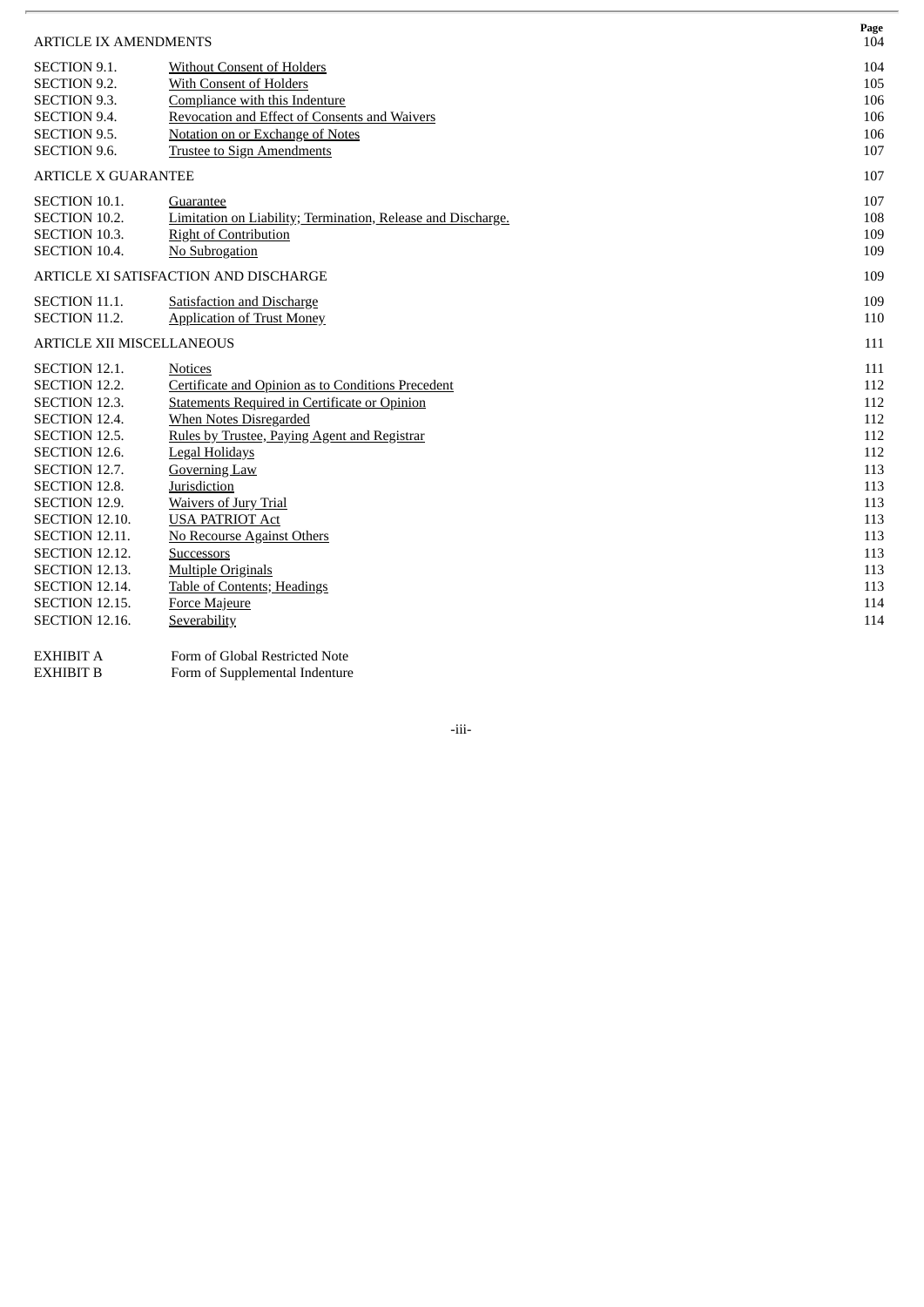INDENTURE dated as of June 15, 2022, among BUILDERS FIRSTSOURCE, INC. (the "Company"), the Guarantors party hereto from time to time and WILMINGTON TRUST, NATIONAL ASSOCIATION, a national banking association, as trustee (the "Trustee").

### **WITNESSETH**

WHEREAS, the Company has duly authorized the execution and delivery of this Indenture to provide for the issuance of (i) its 6.375% Senior Notes due 2032 issued on the date hereof (the "Initial Notes") and (ii) any additional Notes ("Additional Notes" and, together with the Initial Notes, the "Notes") that may be issued after the Issue Date.

WHEREAS, the Guarantors have duly authorized the execution and delivery of this Indenture;

WHEREAS, all things necessary (i) to make the Notes, when executed and duly issued by the Company and authenticated and delivered hereunder, the valid obligations of the Company and the Guarantors, and (ii) to make this Indenture a valid agreement of the Company and the Guarantors have been done; and

NOW, THEREFORE, in consideration of the premises and the purchase of the Notes by the Holders thereof, it is mutually covenanted and agreed, for the equal and proportionate benefit of all Holders, as follows:

### ARTICLE I

#### DEFINITIONS AND INCORPORATION BY REFERENCE

SECTION 1.1. Definitions.

"2024 Notes Issue Date" means August 22, 2016.

"2027 Notes" means any of the Company's 6.750% Senior Secured Notes due 2027.

"2027 Notes Indenture" means the Indenture, dated May 30, 2019, by and among the Company, the guarantors party thereto and Wilmington Trust, National Association, as trustee and notes collateral agent, as supplemented by the First Supplemental Indenture, dated July 25, 2019, the Second Supplemental Indenture, dated April 24, 2020, the Third Supplemental Indenture, dated April 16, 2021, and the Fourth Supplemental Indenture, dated January 1, 2022.

"2030 Notes" means any of the Company's 5.000% Senior Notes due 2030.

"2030 Notes Indenture" means the Indenture, dated February 11, 2020, by and among the Company, the guarantors party thereto and Wilmington Trust, National Association, as trustee, as supplemented by the First Supplemental Indenture, dated April 16, 2021, and the Second Supplemental Indenture, dated January 1, 2022.

"2032 Notes" means any of the Company's 4.250% Senior Notes due 2032.

"2032 Notes Indenture" means the Indenture, dated July 23, 2021, by and among the Company, the guarantors party thereto and Wilmington Trust, National Association, as trustee, as supplemented by the First Supplemental Indenture, dated January 1, 2022, and the Second Supplemental Indenture, dated January 21, 2022.

"ABL" means the Amended and Restated ABL Credit Agreement, dated July 31, 2015, among the Company, the Subsidiaries of the Company party thereto, Truist Bank (as successor by merger to SunTrust Bank), as administrative and collateral agent and the lenders party thereto from time to time, as amended by Amendment No. 1, dated March 22, 2017, Amendment No. 2, dated April 24, 2019, Amendment No. 3, dated January 29, 2021, Amendment No. 4, dated December 17, 2021, and Amendment No. 5, dated February 4, 2022, and as further amended, modified, supplemented, substituted, replaced, restated or refinanced, in whole or in part, from time to time (whether with the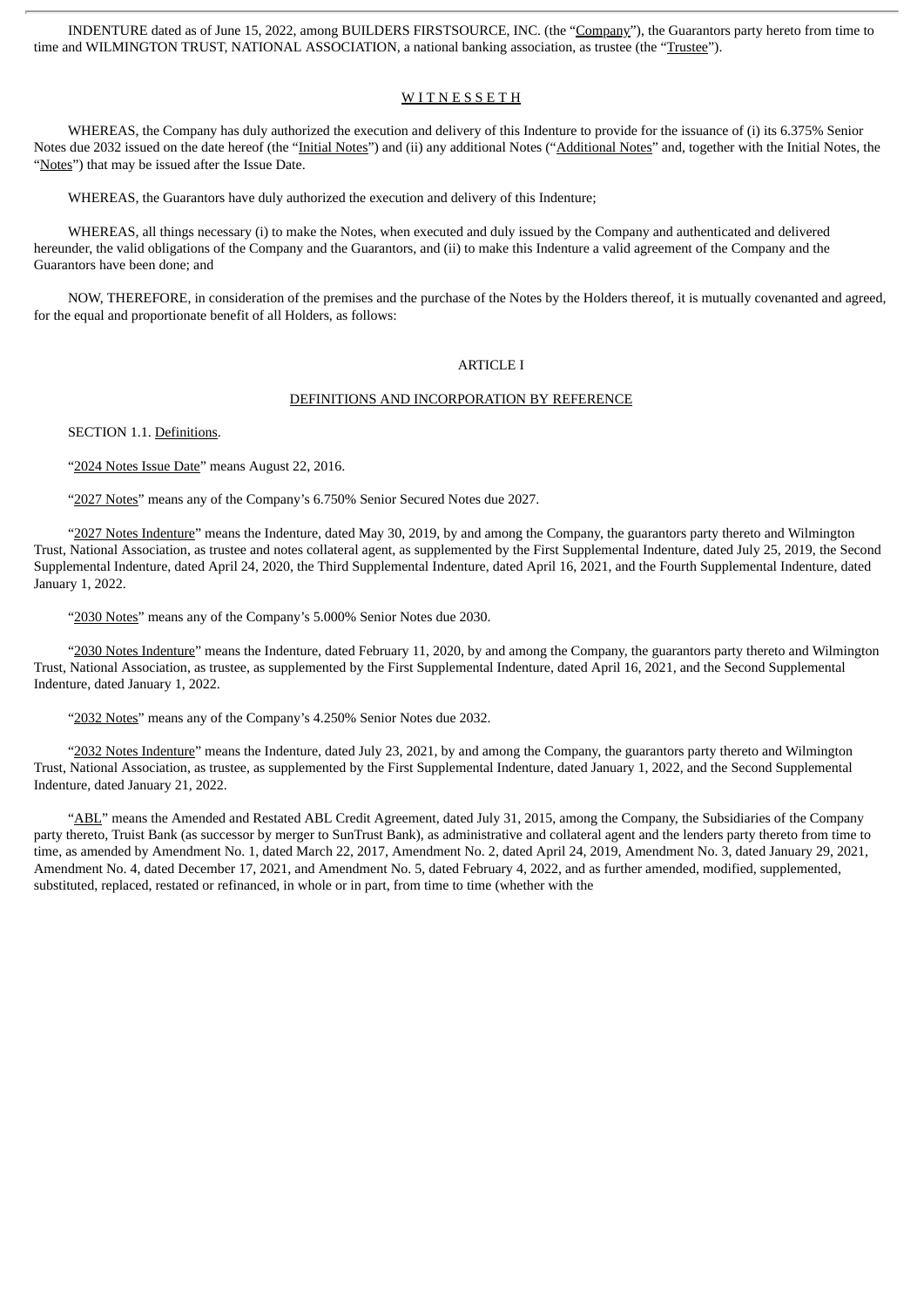original administrative agent and lenders or other agents and lenders or otherwise and whether provided under the original ABL or another credit agreement, indenture, instrument, other document or otherwise). For the avoidance of doubt, an ABL is not limited to a single agreement, indenture, instrument or other document and multiple agreements, indentures, instruments or other documents may constitute the ABL.

"Acquired Indebtedness" means with respect to any Person (x) Indebtedness of any other Person or any of its Subsidiaries existing at the time such other Person becomes a Restricted Subsidiary or merges or amalgamates with or into or consolidates or otherwise combines with the Company or any Restricted Subsidiary and (y) Indebtedness secured by a Lien encumbering any asset acquired by such Person. Acquired Indebtedness shall be deemed to have been Incurred, with respect to clause (x) of the preceding sentence, on the date such Person becomes a Restricted Subsidiary or on the date of the relevant merger, amalgamation, consolidation, acquisition or other combination.

"Acquisition" means the transactions contemplated by the Securities Purchase Agreement and the BMC Merger Agreement.

"Acquisition Transaction Expenses" means any fees or expenses incurred or paid by the Company or any Restricted Subsidiary in connection with the Acquisition Transactions, including, without limitation, any fees, costs and expenses associated with settling any claims or actions arising from a dissenting stockholder exercising its appraisal rights in respect of the Acquisition.

"Acquisition Transactions" means the transactions contemplated by the Securities Purchase Agreement and the transactions contemplated by the BMC Merger Agreement and, in each case, other related transactions.

### "Additional Assets" means:

(1) any property or assets (other than Capital Stock) used or to be used by the Company, a Restricted Subsidiary or otherwise useful in a Similar Business (it being understood that capital expenditures on property or assets already used in a Similar Business or to replace any property or assets that are the subject of such Asset Disposition shall be deemed an investment in Additional Assets);

(2) the Capital Stock of a Person that is engaged in a Similar Business and becomes a Restricted Subsidiary as a result of the acquisition of such Capital Stock by the Company or a Restricted Subsidiary; or

(3) Capital Stock constituting a minority interest in any Person that at such time is a Restricted Subsidiary.

"Additional Notes" has the meaning ascribed to it in the second introductory paragraph of this Indenture.

"Affiliate" of any specified Person means any other Person, directly or indirectly, controlling or controlled by or under direct or indirect common control with such specified Person. For the purposes of this definition, "control" when used with respect to any Person means the power to direct the management and policies of such Person, directly or indirectly, whether through the ownership of voting securities, by contract or otherwise; and the terms "controlling" and "controlled" have meanings correlative to the foregoing.

"Alternative Currency" means any currency (other than U.S. dollars) that is a lawful currency (other than U.S. dollars) that is readily available and freely transferable and convertible into U.S. dollars (as determined in good faith by the Company).

"Applicable Premium" means the greater of (A) 1.0% of the principal amount of such Note and (B) on any Redemption Date, the excess (to the extent positive) of:

(a) the present value at such Redemption Date of (i) the redemption price of such Note at June 15, 2027 (such redemption price (expressed in percentage of principal amount) being set forth in the table under Section 5.7(d) (excluding accrued but unpaid interest, if any)), plus (ii) all required interest payments due on such Note to and including such date set forth in clause (i) (excluding accrued but unpaid interest, if any), computed upon the Redemption Date using a discount rate equal to the Applicable Treasury Rate at such Redemption Date plus 50 basis points; over

-2-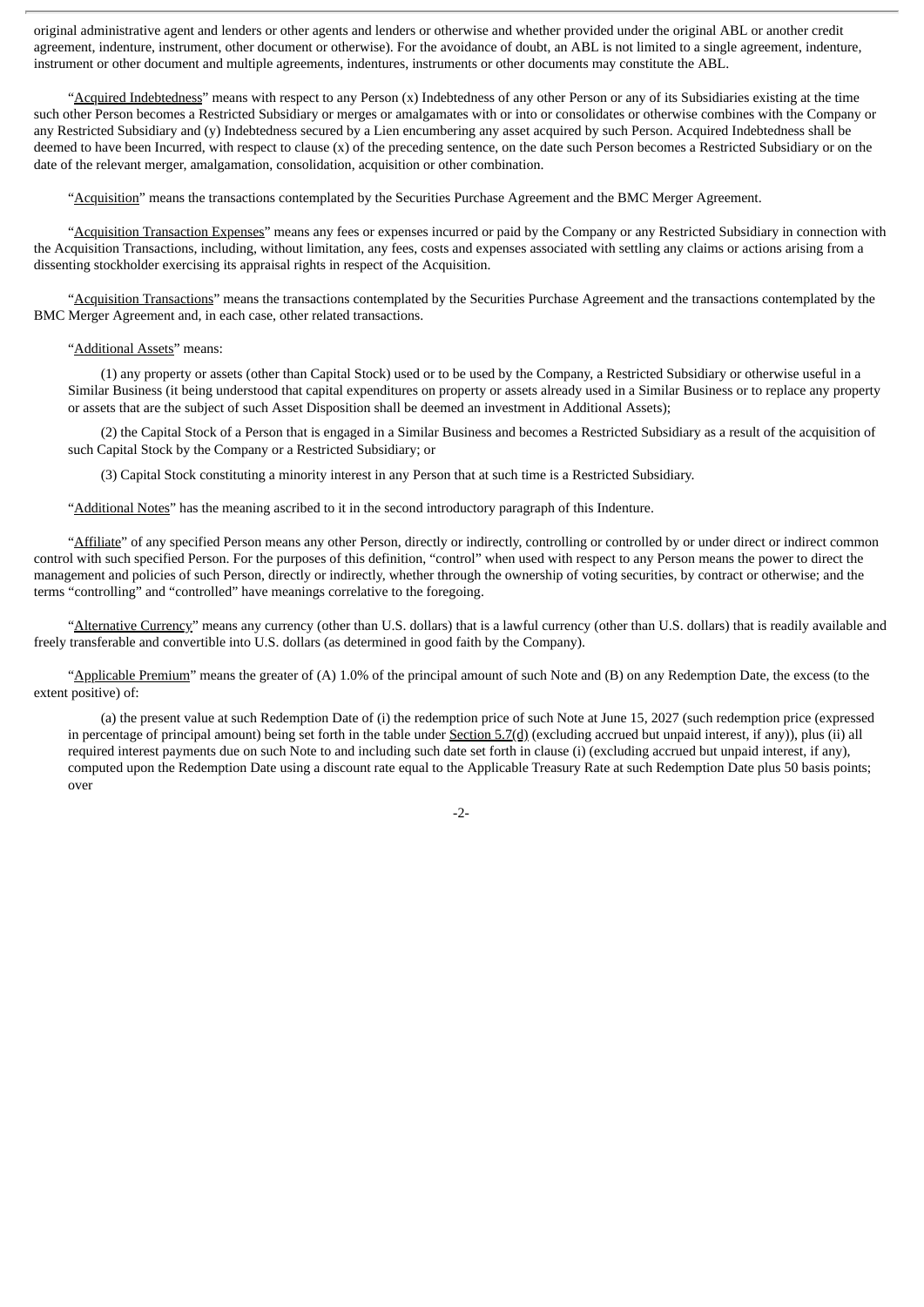### (b) the outstanding principal amount of such Note;

in each case, as calculated by the Company or on behalf of the Company by such Person as the Company shall designate. The Trustee shall have no duty to calculate or verify the calculations of the Applicable Premium.

"Applicable Treasury Rate" means the weekly average rounded to the nearest 1/100th of a percentage point (for the most recently completed week for which such information is available as of the date that is two Business Days prior to the Redemption Date) of the yield to maturity at the time of computation of United States Treasury securities with a constant maturity (as compiled and published in the Federal Reserve Statistical Release H.15 with respect to each applicable day during such week (or, if such statistical release is not so published or available, any publicly available source of similar market data selected by the Company in good faith)) most nearly equal to the period from the Redemption Date to June 15, 2027; *provided*, *however*, that if the period from the Redemption Date to June 15, 2027 is not equal to the constant maturity of a United States Treasury security for which such yield is given, the Applicable Treasury Rate shall be obtained by linear interpolation (calculated to the nearest one-twelfth of a year) from the weekly average yields of United States Treasury securities for which such yields are given, except that if the period from the Redemption Date to such applicable date is less than one year, the weekly average yield on actually traded United States Treasury securities adjusted to a constant maturity of one year shall be used.

### "Asset Disposition" means:

(a) the voluntary sale, conveyance, transfer or other disposition, whether in a single transaction or a series of related transactions, of property or assets (including by way of a Sale and Leaseback Transaction) of the Company or any of its Restricted Subsidiaries (in each case other than Capital Stock of the Company) (each referred to in this definition as a "disposition"); or

(b) the issuance or sale of Capital Stock of any Restricted Subsidiary (other than Preferred Stock or Disqualified Stock of Restricted Subsidiaries issued in compliance with Section 3.2 or directors' qualifying shares and shares issued to foreign nationals as required under applicable law), whether in a single transaction or a series of related transactions;

### in each case, other than:

(1) a disposition by the Company or a Restricted Subsidiary to the Company or by the Company or a Restricted Subsidiary;

(2) a disposition of cash, Cash Equivalents or Investment Grade Securities;

(3) a disposition of inventory or other assets (including Settlement Assets) in the ordinary course of business or consistent with past practice or held for sale or no longer used in the ordinary course of business;

(4) a disposition of obsolete, worn out, uneconomic, damaged or surplus property, equipment or other assets or property, equipment or other assets that are no longer economically practical or commercially desirable to maintain or used or useful in the business of the Company and its Restricted Subsidiaries whether now or hereafter owned or leased or acquired in connection with an acquisition or used or useful in the conduct of the business of the Company and its Restricted Subsidiaries (including by ceasing to enforce, allowing the lapse, abandonment or invalidation of or discontinuing the use or maintenance of or putting into the public domain any intellectual property that is, in the reasonable judgment of the Company or the Restricted Subsidiaries, no longer used or useful, or economically practicable to maintain, or in respect of which the Company or any Restricted Subsidiary determines in its reasonable business judgment that such action or inaction is desirable);

-3-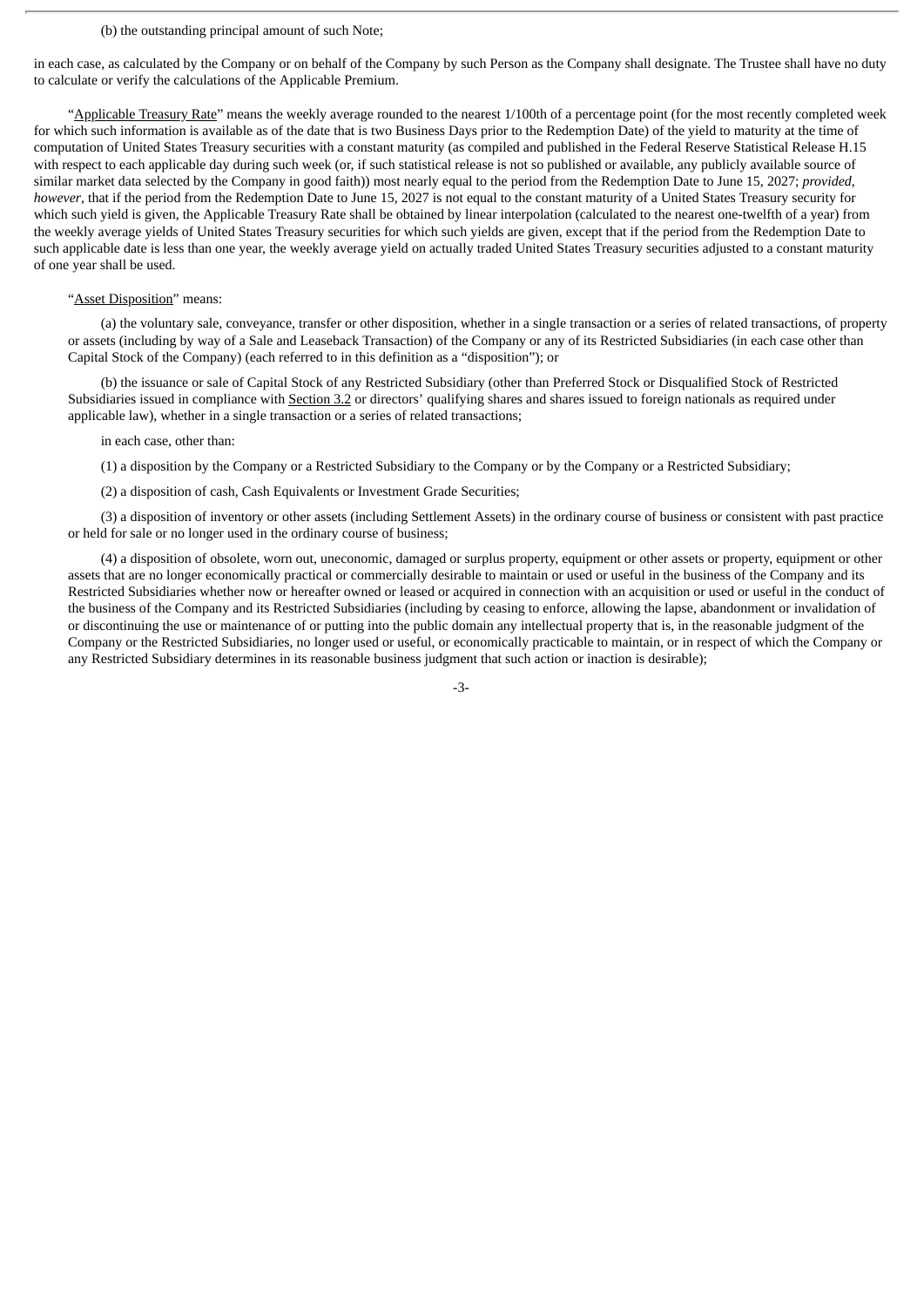(5) transactions permitted under Section 4.1 or a transaction that constitutes a Change of Control;

(6) an issuance of Capital Stock by a Restricted Subsidiary to the Company or to another Restricted Subsidiary or as part of or pursuant to an equity incentive or compensation plan approved by the Board of Directors;

(7) any dispositions of Capital Stock, properties or assets in a single transaction or series of related transactions with a fair market value (as determined in good faith by the Company) of less than the greater of \$540.0 million and 15.0% of LTM EBITDA;

(8) any Restricted Payment that is permitted to be made, and is made, under Section 3.3 and the making of any Permitted Payment or Permitted Investment or, solely for purposes of Section  $3.5(a)(3)$ , asset sales, the proceeds of which are used to make such Restricted Payments or Permitted Investments;

(9) dispositions in connection with Permitted Liens;

(10) dispositions of receivables in connection with the compromise, settlement or collection thereof and exclusive of factoring or similar arrangements;

(11) conveyances, sales, transfers, licenses, sub-licenses, cross-licenses or other dispositions of intellectual property, software or other general intangibles and licenses, sub-licenses, cross-licenses, leases or subleases of other property, in each case, in the ordinary course of business or consistent with past practice or pursuant to a research or development agreement in which the counterparty to such agreement receives a license in the intellectual property or software that results from such agreement;

(12) the lease, assignment, license, sub-lease or cross-license of any real or personal property in the ordinary course of business;

(13) foreclosure, condemnation, expropriation, forced disposition or any similar action with respect to any property or other assets;

(14) the sale, discount or other disposition (with or without recourse, and on customary or commercially reasonable terms and for credit management purposes) of inventory, accounts receivable or notes receivable, or the conversion or exchange of accounts receivable for notes receivable;

(15) any issuance or sale of Capital Stock in, or Indebtedness or other securities of, an Unrestricted Subsidiary or any other disposition of Capital Stock, Indebtedness or other securities of an Unrestricted Subsidiary or an Immaterial Subsidiary;

(16) any disposition of Capital Stock of a Restricted Subsidiary pursuant to an agreement or other obligation with or to a Person (other than the Company or a Restricted Subsidiary) from whom such Restricted Subsidiary was acquired, or from whom such Restricted Subsidiary acquired its business and assets (having been newly formed in connection with such acquisition), made as part of such acquisition and in each case comprising all or a portion of the consideration in respect of such sale or acquisition;

(17) (i) dispositions of property to the extent that such property is exchanged for credit against the purchase price of similar replacement property that is promptly purchased, (ii) dispositions of property to the extent that the proceeds of such disposition are promptly applied to the purchase price of such replacement property (which replacement property is actually promptly purchased), and (iii) to the extent allowable under Section 1031 of the Code, any exchange of like property (excluding any boot thereon) for use in a Similar Business;

(18) sales of accounts receivable, or participations therein, in connection with any Receivables Facility, or the disposition of an account receivable in connection with the collection or compromise thereof;

-4-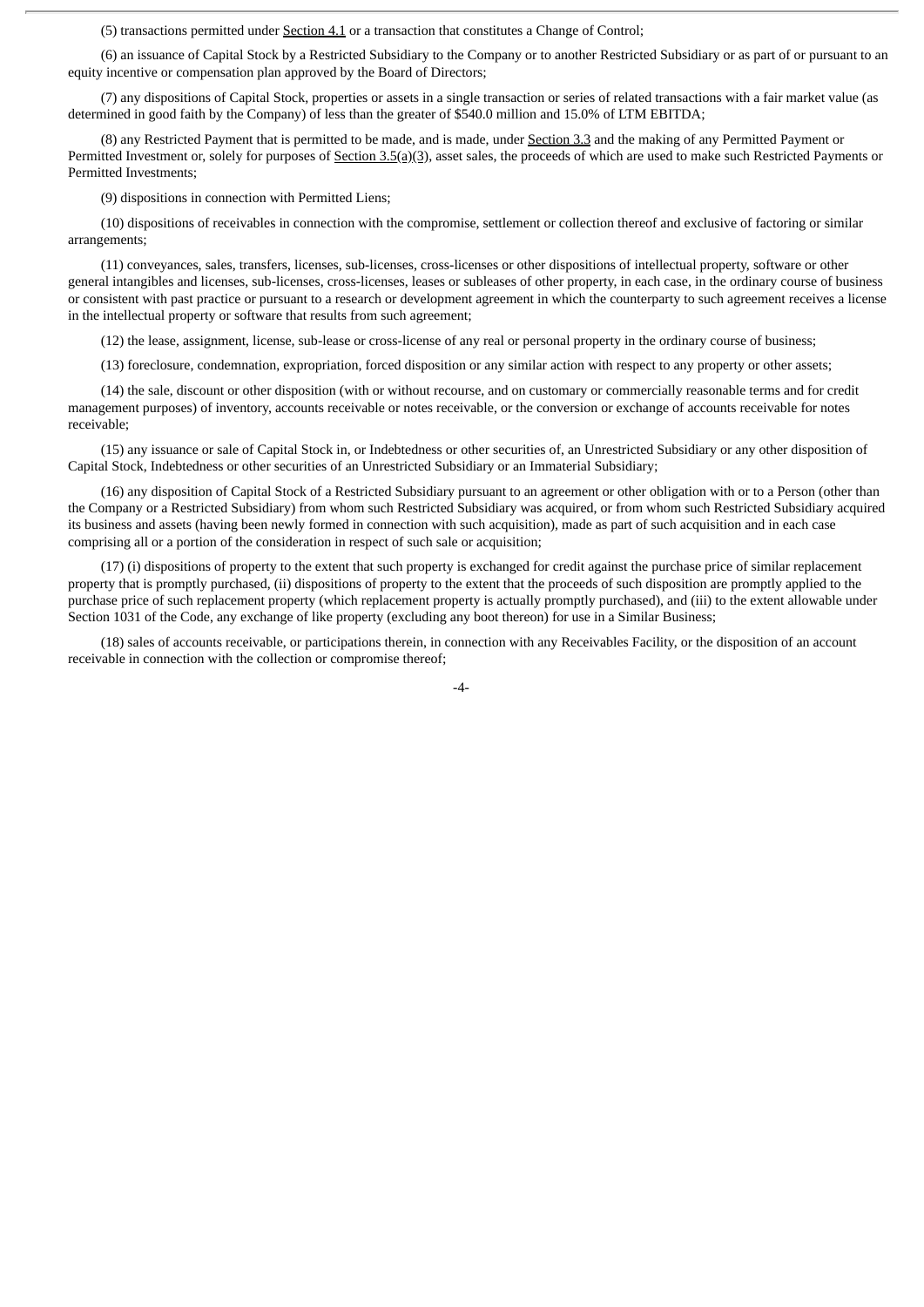(19) any financing transaction with respect to property constructed, acquired, leased, renewed, relocated, expanded, maintained, upgraded, replaced, repaired or improved (including any reconstruction, refurbishment, renovation and/or development of real property) by the Company or any Restricted Subsidiary after the Issue Date, including Sale and Leaseback Transactions and asset securitizations, not prohibited by this Indenture;

(20) sales, transfers or other dispositions of Investments in joint ventures or similar entities to the extent required by, or made pursuant to customary buy/sell arrangements between, the parties to such joint venture set forth in joint venture arrangements and similar binding arrangements;

(21) any surrender or waiver of contractual rights or the settlement, release, surrender or waiver of contractual, tort, litigation or other claims of any kind;

(22) the unwinding of any Cash Management Services or Hedging Obligations; and

(23) dispositions of non-core assets.

In the event that a transaction (or any portion thereof) meets the criteria of a permitted Asset Disposition and would also be a Permitted Investment or an Investment permitted under Section 3.3, the Company, in its sole discretion, will be entitled to divide and classify such transaction (or a portion thereof) as an Asset Disposition and/or one or more of the types of Permitted Investments or Investments permitted under Section 3.3.

"Associate" means (i) any Person engaged in a Similar Business of which the Company or its Restricted Subsidiaries are the legal and beneficial owners of between 20.0% and 50.0% of all outstanding Voting Stock and (ii) any joint venture entered into by the Company or any Restricted Subsidiary of the Company.

"Available RP Capacity Amount" means, as of the date of Incurrence of any Indebtedness pursuant to Section 3.2(b)(20), (i) the amount of Restricted Payments that may be made at the time of determination pursuant to Section 3.3 *minus* (ii) the outstanding amount of any Indebtedness incurred pursuant to Section 3.2(b)(20) *plus* (iii) the aggregate principal amount of Indebtedness prepaid prior to or substantially concurrently at such time, solely to the extent such Indebtedness was incurred pursuant to Section 3.2(b)(20).

"Bankruptcy Law" means Title 11 of the United States Code or similar federal or state law for the relief of debtors.

"BMC Merger Agreement" means the Agreement and Plan of Merger, dated August 26, 2020, by and among the Company, Boston Merger Sub I Inc., and BMC Stock Holdings, Inc.

"Board of Directors" means (a) with respect to the Company or any corporation, the board of directors or managers, as applicable, of the corporation, or any duly authorized committee thereof; (b) with respect to any partnership, the board of directors or other governing body of the general partner, as applicable, of the partnership or any duly authorized committee thereof; (c) with respect to a limited liability company, the managing member or members or any duly authorized controlling committee thereof; and (d) with respect to any other Person, the board or any duly authorized committee of such Person serving a similar function. Whenever any provision requires any action or determination to be made by, or any approval of, a Board of Directors, such action, determination or approval shall be deemed to have been taken or made if approved by a majority of the directors on any such Board of Directors (whether or not such action or approval is taken as part of a formal board meeting or as a formal board approval). Unless the context requires otherwise, Board of Directors means the Board of Directors of the Company.

"Board Resolution" means a copy of a resolution certified by the Secretary or an Assistant Secretary of a Person to have been duly adopted by the Board of Directors of such Person and to be in full force and effect on the date of such certification, and delivered to the Trustee.

-5-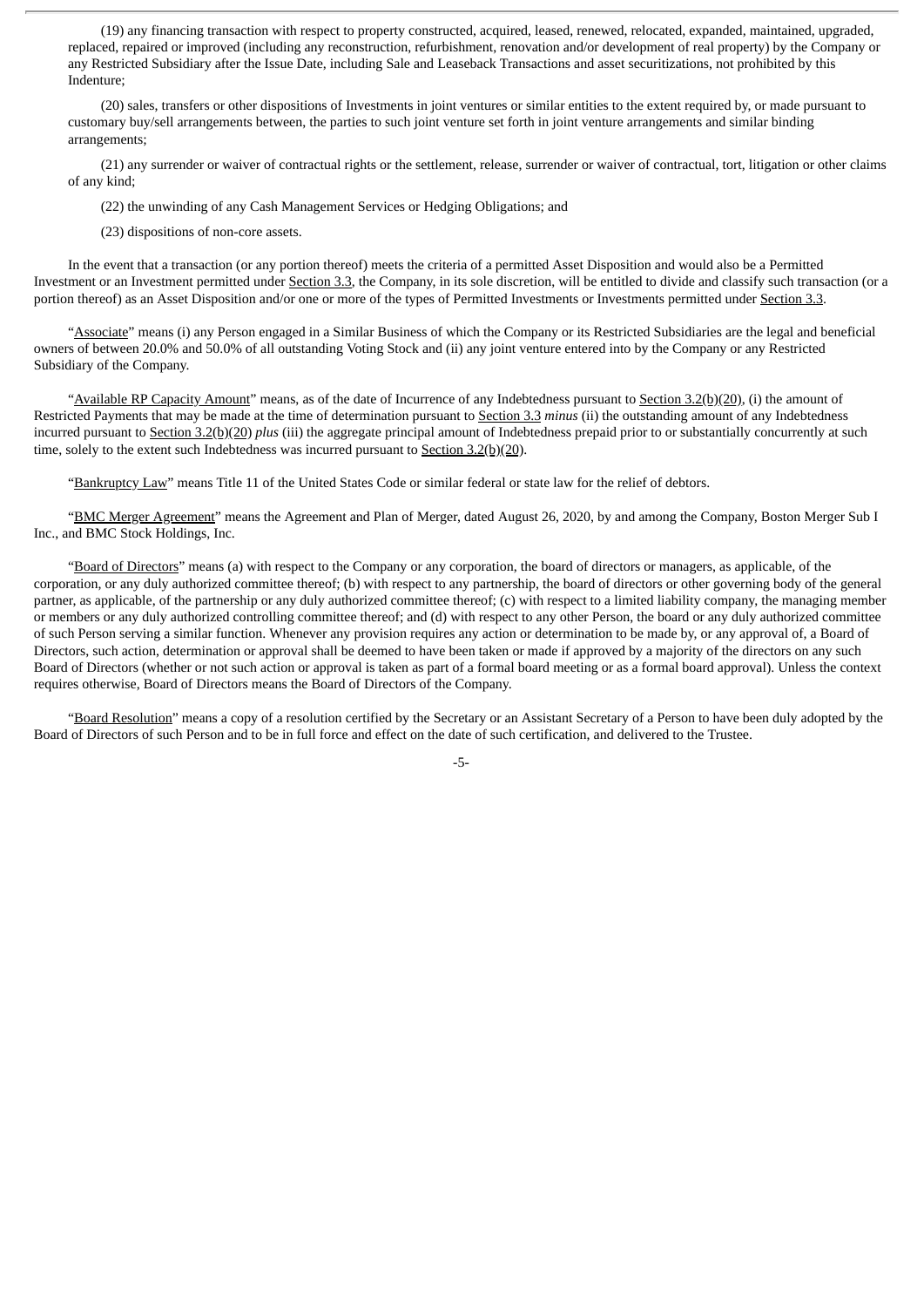"Borrowing Base" at any given time means an amount equal to:

- (a) 90.0% of the face amount of all accounts receivable and all billings and unbilled receivables owned by the Company and its Restricted Subsidiaries as of the end of the most recent fiscal quarter preceding the date of determination; *plus*
- (b) 90.0% of the book value of all inventory owned by the Company and its Restricted Subsidiaries as of the end of the most recent fiscal quarter preceding the date of determination; *plus*
- (c) 90.0% of the face amount of all credit card receivables owned by the Company and its Restricted Subsidiaries as of the end of the most recent fiscal quarter preceding the date of determination; *plus*
- (d) 100.0% of all cash held in a deposit account either  $(x)$  maintained with the administrative agent under the ABL or  $(y)$  over which the administrative agent under the ABL has a perfected security interest.

The Borrowing Base shall be calculated on a pro forma basis to include any accounts receivable, inventory, credit card receivables, unbilled receivables and billings owned by an entity that is to be merged with or into the Company or a Restricted Subsidiary or is to become a Restricted Subsidiary on the date of determination.

"Business Day" means each day that is not a Saturday, Sunday or other day on which banking institutions in New York, New York, United States or in the jurisdiction of the place of payment are authorized or required by law to close. When the payment of any obligation or the performance of any covenant, duty or obligation is stated to be due or performance required on a day which is not a Business Day, the date of such payment or performance shall extend to the immediately succeeding Business Day and such extension of time shall not be reflected in computing interest or fees, as the case may be.

"Business Successor" means (a) any former Subsidiary of the Company and (b) any Person that, after the Issue Date, has acquired, merged or consolidated with a Subsidiary of the Company (that results in such Subsidiary ceasing to be a Subsidiary of the Company), or acquired (in one transaction or a series of transactions) all or substantially all of the property and assets or business of a Subsidiary or assets constituting a business unit, line of business or division of a Subsidiary of the Company.

"Capital Stock" of any Person means any and all shares of, rights to purchase or acquire, warrants, options or depositary receipts for, or other equivalents of or partnership or other interests in (however designated), equity of such Person, including any Preferred Stock, but excluding any debt securities convertible into or exchangeable for such equity.

### "Cash Equivalents" means:

- (1) (a) U.S. dollars, Canadian dollars, Swiss Francs, United Kingdom pounds, Euro or any national currency of any member state of the European Union on the Issue Date; or (b) any other foreign currency held by the Company and the Restricted Subsidiaries in the ordinary course of business;
- (2) securities issued or directly and fully Guaranteed or insured by the United States, Canadian, Swiss or United Kingdom governments, a member state of the European Union or, in each case, or any agency or instrumentality thereof (*provided* that the full faith and credit of such country or such member state is pledged in support thereof), having maturities of not more than two years from the date of acquisition;
- (3) certificates of deposit, time deposits, eurodollar time deposits, overnight bank deposits or bankers' acceptances having maturities of not more than one year from the date of acquisition thereof issued by any lender or by any bank or trust company (a) whose commercial paper is rated at least "A-2" or the equivalent thereof by S&P or at least "P-2" or the equivalent thereof by Moody's (or if at the time neither is issuing comparable ratings, then a comparable rating of another Nationally Recognized Statistical Rating Organization) or (b) (in the event that the bank or trust company does not have commercial paper which is rated) having combined capital and surplus in excess of \$100.0 million;

-6-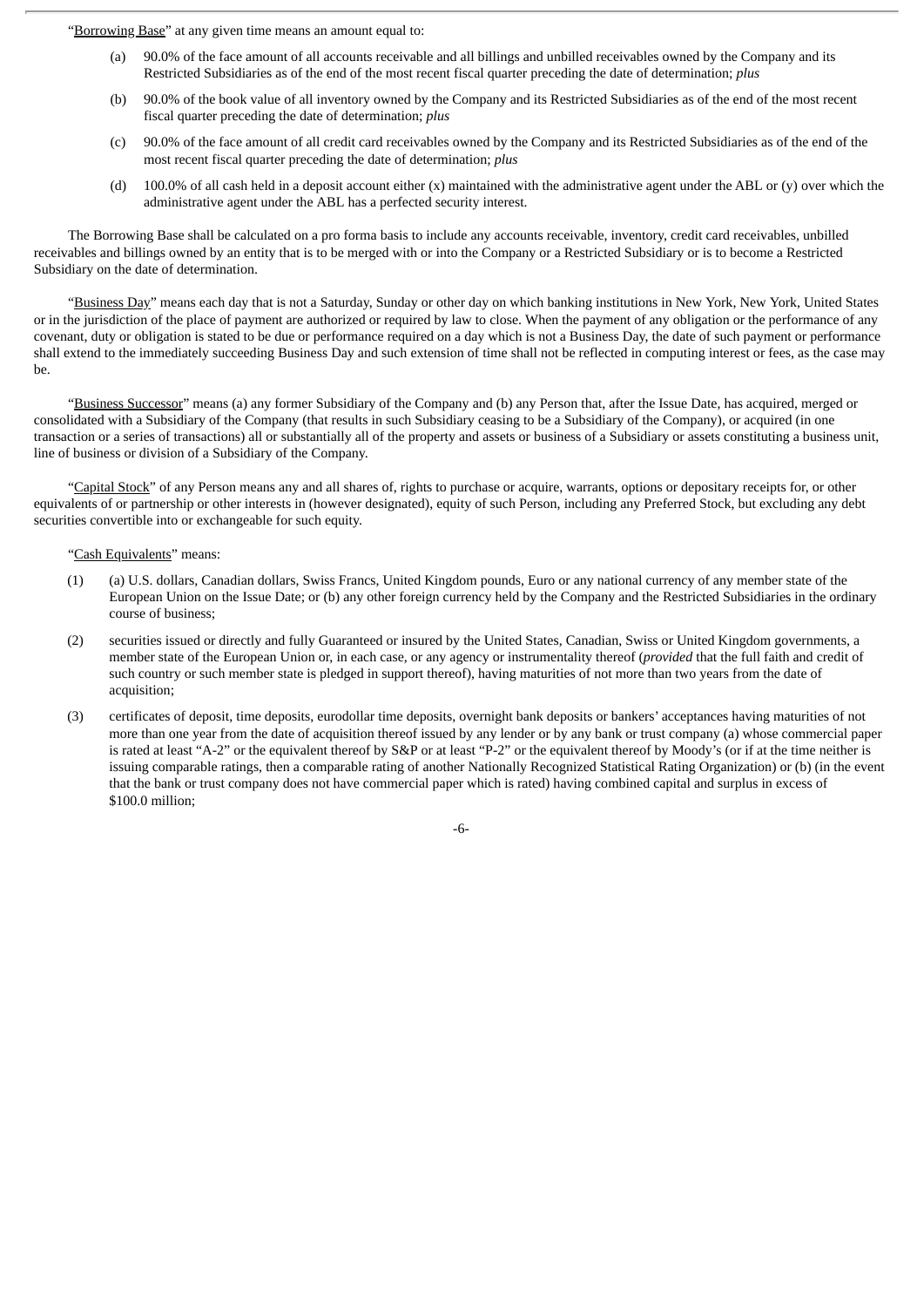- (4) repurchase obligations for underlying securities of the types described in clauses (2), (3) and (7) entered into with any bank meeting the qualifications specified in clause (3) above;
- (5) securities with maturities of one year or less from the date of acquisition backed by standby letters of credit issued by any Person referenced in clause (3) above;
- (6) commercial paper and variable or fixed rate notes issued by a bank meeting the qualifications specified in clause (3) above (or by the parent company thereof) maturing within one year after the date of creation thereof or any commercial paper and variable or fixed rate note issued by, or guaranteed by a corporation rated at least (A) "A-1" or higher by S&P or "P-1" or higher by Moody's (or, if at the time, neither is issuing comparable ratings, then a comparable rating of another Nationally Recognized Statistical Rating Organization selected by the Company) maturing within two years after the date of creation thereof or (B) "A-2" or higher by S&P or "P-2" or higher by Moody's (or, if at the time, neither is issuing comparable ratings, then a comparable rating of another Nationally Recognized Statistical Rating Organization selected by the Company) maturing within one year after the date of creation thereof, or, in each case, if no rating is available in respect of the commercial paper or fixed rate notes, the issue of which has an equivalent rating in respect of its long-term debt;
- (7) marketable short-term money market and similar securities having a rating of at least "P-2" or "A-2" from either S&P or Moody's, respectively (or, if at the time, neither is issuing comparable ratings, then a comparable rating of another Nationally Recognized Statistical Rating Organization selected by the Company), and in each case maturing within 24 months after the date of creation or acquisition thereof;
- (8) readily marketable direct obligations issued by any state, province, commonwealth or territory of the United States of America, Canada, Switzerland, the United Kingdom, any member state of the European Union or any political subdivision, taxing authority or public instrumentality thereof, in each case, having one of the two highest ratings categories obtainable from either Moody's or S&P (or, if at the time, neither is issuing comparable ratings, then a comparable rating of another Nationally Recognized Statistical Rating Organization selected by the Company) with maturities of not more than two years from the date of creation or acquisition;
- (9) readily marketable direct obligations issued by any foreign government or any political subdivision, taxing authority or public instrumentality thereof, in each case, having one of the two highest ratings categories obtainable by S&P or Moody's (or, if at the time, neither is issuing comparable ratings, then a comparable rating of another Nationally Recognized Statistical Rating Organization selected by the Company) with maturities of not more than two years from the date of acquisition;
- (10) Investments with average maturities of 12 months or less from the date of acquisition in money market funds rated within the three highest ratings categories by S&P or Moody's (or, if at the time, neither is issuing comparable ratings, then a comparable rating of another Nationally Recognized Statistical Rating Organization selected by the Company);
- (11) with respect to any Foreign Subsidiary: (i) obligations of the national government of the country in which such Foreign Subsidiary maintains its chief executive office and principal place of business provided such country is a member of the Organization for Economic Cooperation and Development, in each case maturing within one year after the date of investment therein, (ii) certificates of deposit of, bankers acceptance of, or time deposits with, any commercial bank which is organized and existing under the laws of the country in which such Foreign Subsidiary maintains its chief executive office and principal place of business provided such country is a member of the Organization for Economic Cooperation and Development, and whose short-term commercial paper rating

-7-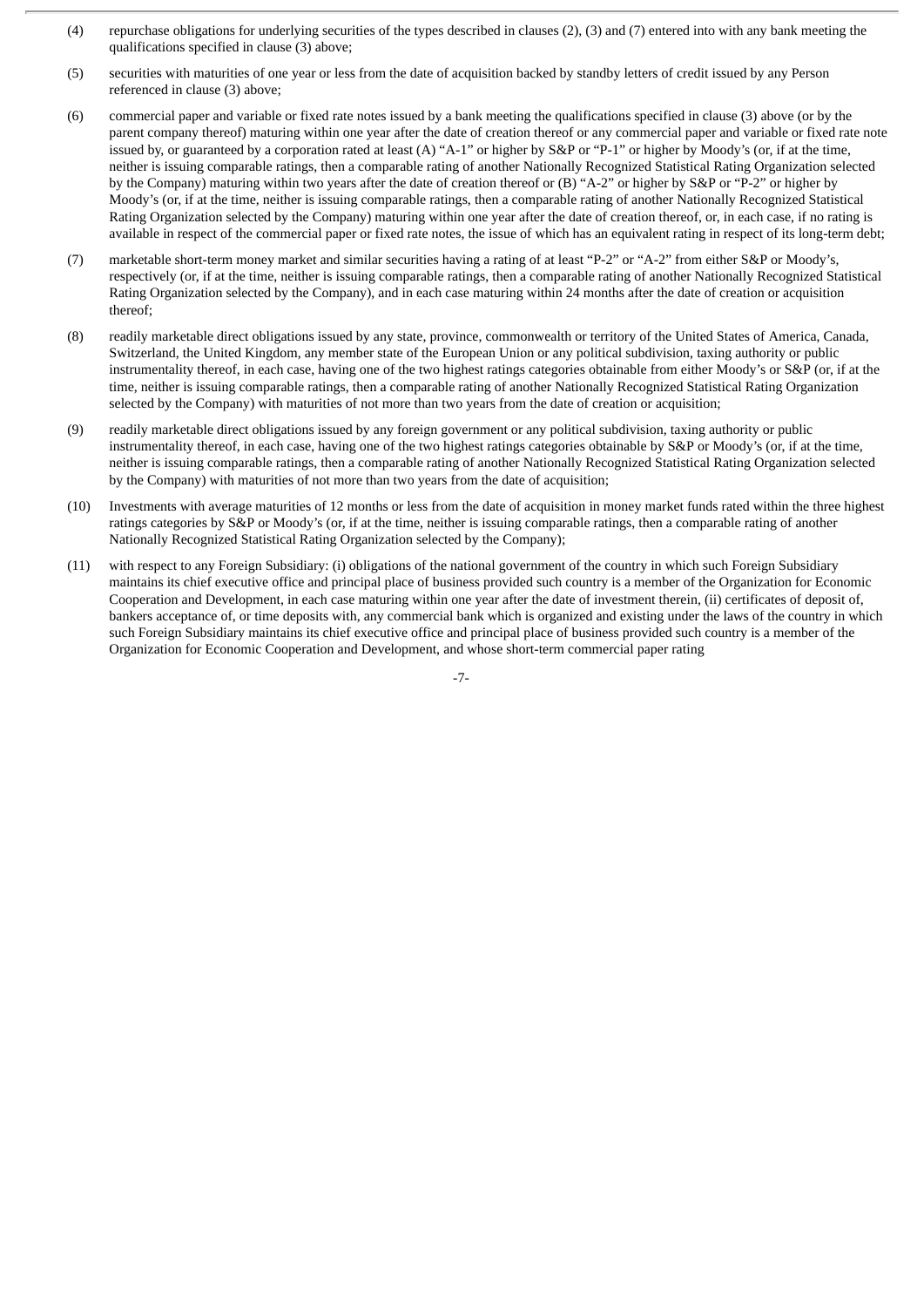from S&P is at least "A-2" or the equivalent thereof or from Moody's is at least "P-2" or the equivalent thereof (any such bank being an "Approved Foreign Bank"), and in each case with maturities of not more than 270 days from the date of acquisition and (iii) the equivalent of demand deposit accounts which are maintained with an Approved Foreign Bank;

- (12) Indebtedness or Preferred Stock issued by Persons with a rating of "BBB-" or higher from S&P or "Baa3" or higher from Moody's (or, if at the time, neither is issuing comparable ratings, then a comparable rating of another Nationally Recognized Statistical Rating Organization selected by the Company) with maturities of 24 months or less from the date of acquisition;
- (13) bills of exchange issued in the United States, Canada, Switzerland, the United Kingdom, a member state of the European Union or Japan eligible for rediscount at the relevant central bank and accepted by a bank (or any dematerialized equivalent);
- (14) investments in money market funds access to which is provided as part of "sweep" accounts maintained with any bank meeting the qualifications specified in clause (3) above;
- (15) investments in industrial development revenue bonds that (i) "re-set" interest rates not less frequently than quarterly, (ii) are entitled to the benefit of a remarketing arrangement with an established broker dealer and (iii) are supported by a direct pay letter of credit covering principal and accrued interest that is issued by any bank meeting the qualifications specified in clause (3) above;
- (16) investments in pooled funds or investment accounts consisting of investments in the nature described in the foregoing clause (15);
- (17) Cash Equivalents or instruments similar to those referred to in clauses (1) through (16) above denominated in Dollars or any Alternative Currency;
- (18) interests in any investment company, money market, enhanced high yield fund or other investment fund which invests 90.0% or more of its assets in instruments of the types specified in clauses (1) through (17) above; and
- (19) for purposes of clause (2) of the definition of "Asset Disposition," any marketable securities portfolio owned by the Company and its Subsidiaries on the Issue Date.

In the case of Investments by any Foreign Subsidiary that is a Restricted Subsidiary or Investments made in a country outside the United States of America, Cash Equivalents shall also include (i) investments of the type and maturity described in clauses (1) through (9) and clauses (11) through (14) above of foreign obligors, which Investments or obligors (or the parents of such obligors) have ratings described in such clauses or equivalent ratings from comparable foreign rating agencies and (ii) other short-term investments utilized by Foreign Subsidiaries that are Restricted Subsidiaries in accordance with normal investment practices for cash management in investments analogous to the foregoing investments in clauses (1) through (14) and in this paragraph. Notwithstanding the foregoing, Cash Equivalents shall include amounts denominated in currencies other than those set forth in clause (1) above, *provided* that such amounts are converted into any currency listed in clause (1) as promptly as practicable and in any event within 10 Business Days following the receipt of such amounts. For the avoidance of doubt, any items identified as Cash Equivalents under this definition (other than clause (16) above) will be deemed to be Cash Equivalents for all purposes under this Indenture regardless of the treatment of such items under GAAP.

"Cash Management Services" means any of the following to the extent not constituting a line of credit (other than an overnight draft facility that is not in default): automated clearing house transactions, treasury, depository, credit or debit card, purchasing card, stored value card, electronic fund transfer services and/or cash management services, including, without limitation, controlled disbursement services, overdraft facilities, foreign exchange facilities, deposit and other accounts and merchant services or other cash management arrangements.

"Change of Control" means:

-8-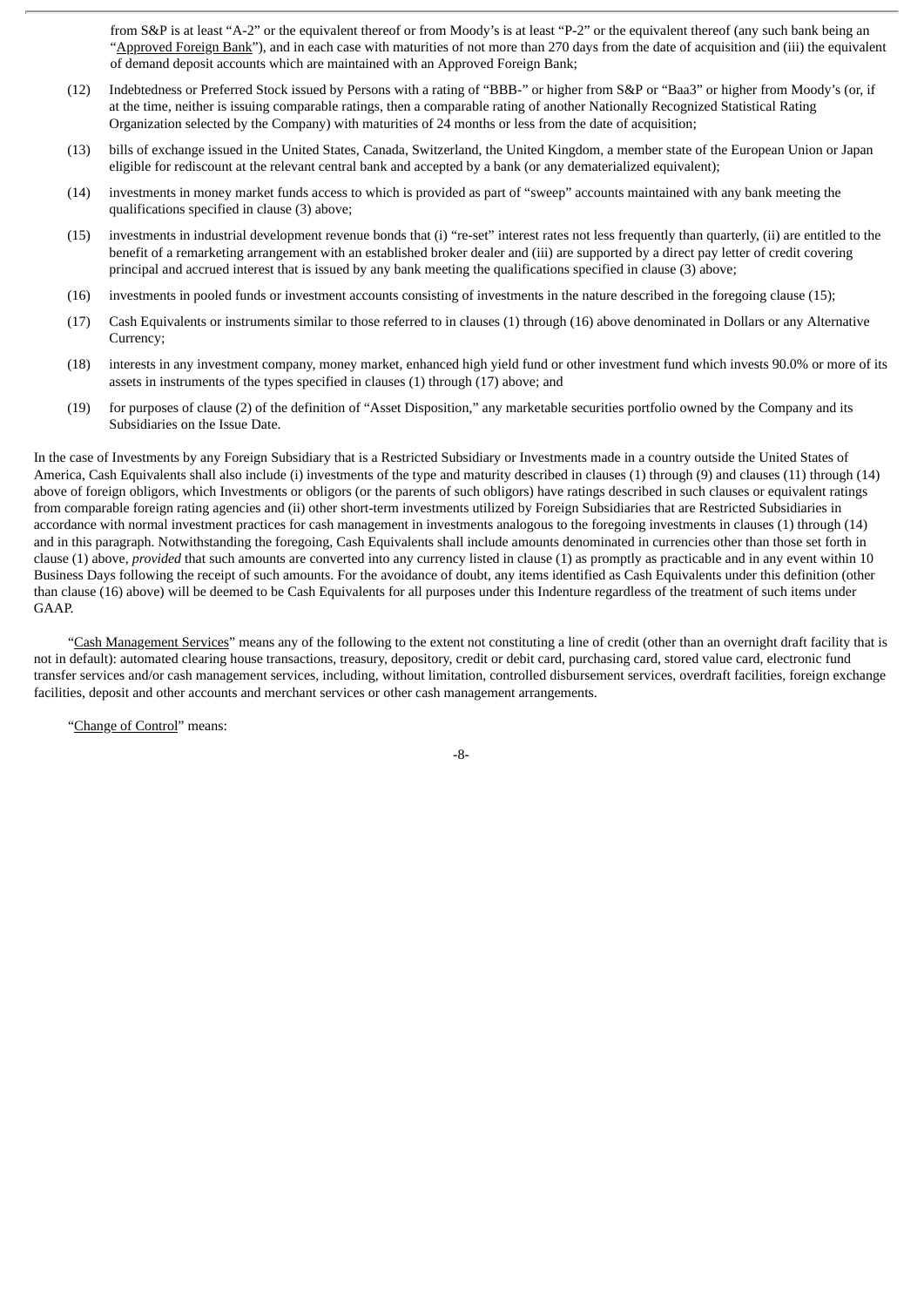- (1) the Company becomes aware of (by way of a report or any other filing pursuant to Section 13(d) of the Exchange Act, proxy, vote, written notice or otherwise) any "person" or "group" of related persons (as such terms are used in Sections 13(d) and 14(d) of the Exchange Act as in effect on the Issue Date), other than one or more Permitted Holders, is or becomes the "beneficial owner" (as defined in Rules 13d-3 and 13d-5 under the Exchange Act as in effect on the Issue Date), directly or indirectly, of more than 50.0% of the total voting power of the Voting Stock of the Company other than in connection with any transaction or series of transactions in which the Company shall become the wholly-owned subsidiary of a Parent Entity so long as no person or group, as noted above, other than a Permitted Holder, holds 50.0% or more of the total voting power of the Voting Stock of such Parent Entity; or
- (2) the sale, lease, transfer, conveyance or other disposition (other than by way of merger, amalgamation, consolidation or other business combination transaction), in one or a series of related transactions, of all or substantially all of the assets of the Company and its Restricted Subsidiaries taken as a whole to a Person, other than the Company or any of its Restricted Subsidiaries or one or more Permitted Holders.

"Change of Control Triggering Event" means the occurrence of both a Change of Control and a Ratings Event.

"Code" means the United States Internal Revenue Code of 1986, as amended.

"Company" means Builders FirstSource, Inc., a Delaware corporation.

"Consolidated Depreciation and Amortization Expense" means, with respect to any Person for any period, the total amount of depreciation and amortization expense, including amortization or write-off of (i) intangibles and non-cash organization costs, (ii) deferred financing and debt issuance fees, costs or expenses and (iii) capitalized expenditures, customer acquisition costs and incentive payments, conversion costs and contract acquisition costs, the amortization of original issue discount resulting from the issuance of Indebtedness at less than par and amortization of favorable or unfavorable lease assets or liabilities, of such Person and its Restricted Subsidiaries for such period on a consolidated basis and otherwise determined in accordance with GAAP and any write-down of assets or asset value carried on the balance sheet.

"Consolidated EBITDA" means, with respect to any Person for any period, the Consolidated Net Income of such Person for such period:

- (1) increased (without duplication) by:
- (a) any fees, costs, expenses or charges (other than Consolidated Depreciation and Amortization Expense) related to any actual, proposed or contemplated Equity Offering (including any expense relating to enhanced accounting functions or other transactions costs associated with becoming a public company), Permitted Investment, acquisition, disposition, recapitalization or the Incurrence of Indebtedness permitted to be incurred by this Indenture (including a refinancing thereof) (whether or not successful), including (i) such fees, expenses or charges related to the offering of the Existing Notes, the Notes, the ABL, any other Credit Facilities and any Receivables Fees, and (ii) any amendment, waiver or other modification of the Existing Notes, the Notes, the ABL, Receivables Facilities, any other Credit Facilities, any Receivables Fees, any other Indebtedness permitted to be Incurred under this Indenture or any Equity Offering, in each case, whether or not consummated, to the extent the same were deducted (and not added back) in computing Consolidated Net Income; *plus*
- (b) provision for taxes based on income or profits, revenue or capital, including, without limitation, federal, state, provincial, territorial, local, foreign, unitary, excise, property, franchise and similar taxes and foreign withholding and similar taxes of such Person paid or accrued during such period, including any penalties and interest relating to any tax examinations (including, without limitation, any additions to such taxes, and any penalties and interest with respect thereto), deducted (and not added back) in computing Consolidated Net Income; *plus*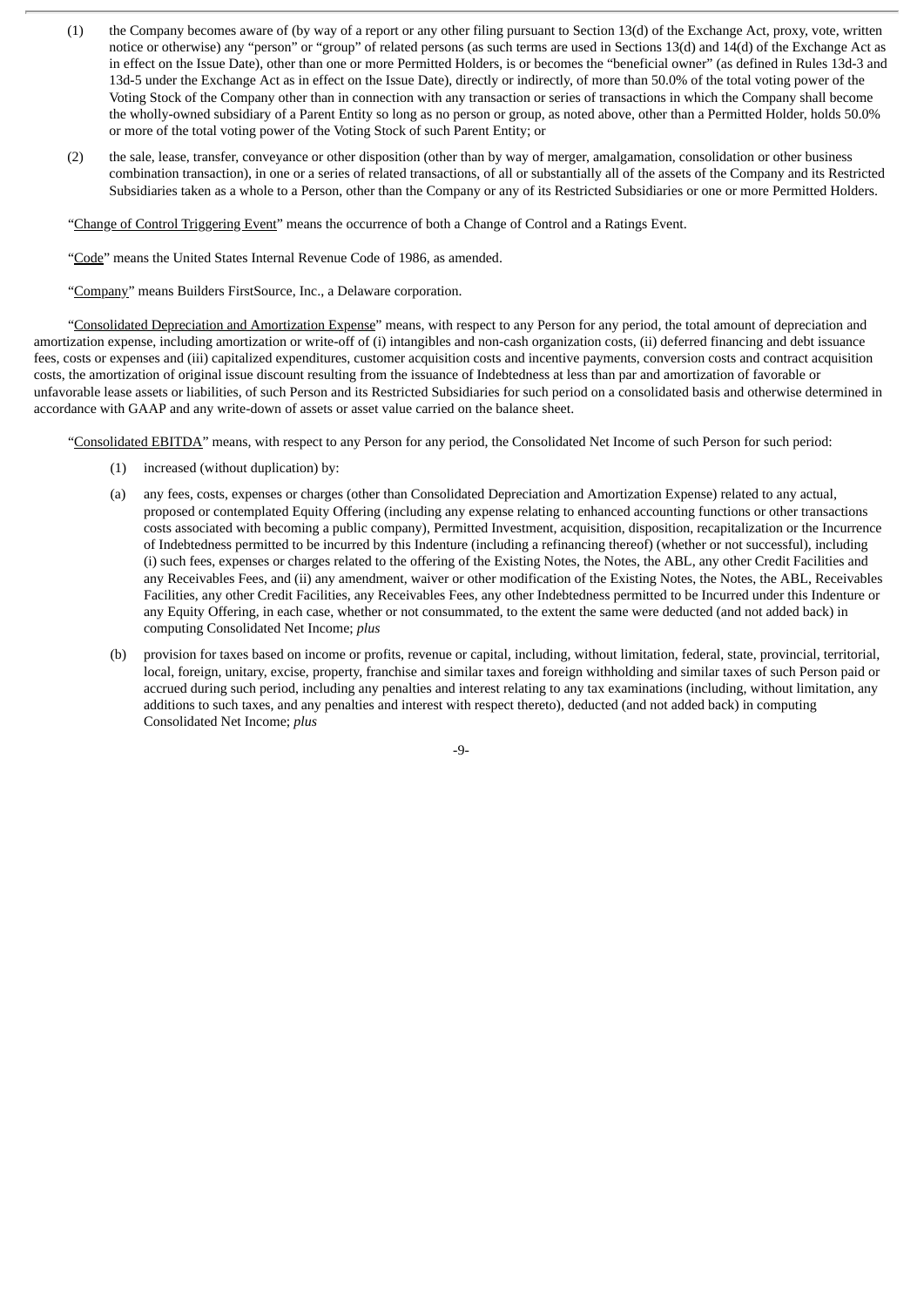- (c) any other non-cash charges, write-downs, expenses, losses or items reducing Consolidated Net Income for such period including any impairment charges or the impact of purchase accounting (*provided* that if any such non-cash charge, write-down or item to the extent it represents an accrual or reserve for a cash expenditure for a future period then the cash payment in such future period shall be subtracted from Consolidated EBITDA when paid); *plus*
- (d) (i) the amount of any restructuring charge, reserve, integration cost or other business optimization expense or cost (including charges directly related to the implementation of cost-savings initiatives) that is deducted (and not added back) in such period in computing Consolidated Net Income, including any one-time costs incurred in connection with acquisitions or divestitures after the Issue Date, including, without limitation, those related to any severance, retention, signing bonuses, relocation, recruiting and other employee related costs, future lease commitments and costs related to the opening and closure and/or consolidation of facilities and to exiting lines of business and (ii) fees, costs and expenses associated with acquisition related litigation and settlements thereof; *plus*
- (e) any net loss included in the Consolidated Net Income attributable to non-controlling interests pursuant to the application of Accounting Standards Codification Topic 810-10-45 ("Topic 810"); *plus*
- (f) the amount of board of director fees, management, monitoring, advisory, consulting, refinancing, subsequent transaction, advisory and exit fees (including termination fees) and related indemnities and expenses paid or accrued in such period to any member of the Board of Directors of the Company, any Permitted Holder or any Affiliate of a Permitted Holder to the extent permitted under Section 3.8; *plus*
- (g) net realized losses from Hedging Obligations or embedded derivatives that require similar accounting treatment and the application of Accounting Standard Codification Topic 815 ("Topic 815") and related pronouncements; *plus*
- (h) cash receipts (or any netting arrangements resulting in reduced cash expenditures) not representing Consolidated EBITDA or Consolidated Net Income in any period to the extent non-cash gains relating to such income were deducted in the calculation of Consolidated EBITDA pursuant to clause (2) below for any previous period and not added back; *plus*
- (i) any costs or expense incurred by the Company or a Restricted Subsidiary pursuant to any management equity plan or stock option plan or any other management or employee benefit plan or agreement, any severance agreement or any stock subscription or shareholder agreement, to the extent that such cost or expenses are funded with cash proceeds contributed to the capital of the Company or net cash proceeds of an issuance of Capital Stock (other than Disqualified Stock) of the Company solely to the extent that such net cash proceeds are excluded from the calculation set forth in Section 3.3(a)(iii); *plus*
- (j) any net pension or other post-employment benefit costs representing amortization of unrecognized prior service costs, actuarial losses, including amortization of such amounts arising in prior periods, amortization of the unrecognized net obligation (and loss or cost) existing at the date of the initial application of Accounting Standards Codification Topic 715, and any other items of a similar nature; *plus*

-10-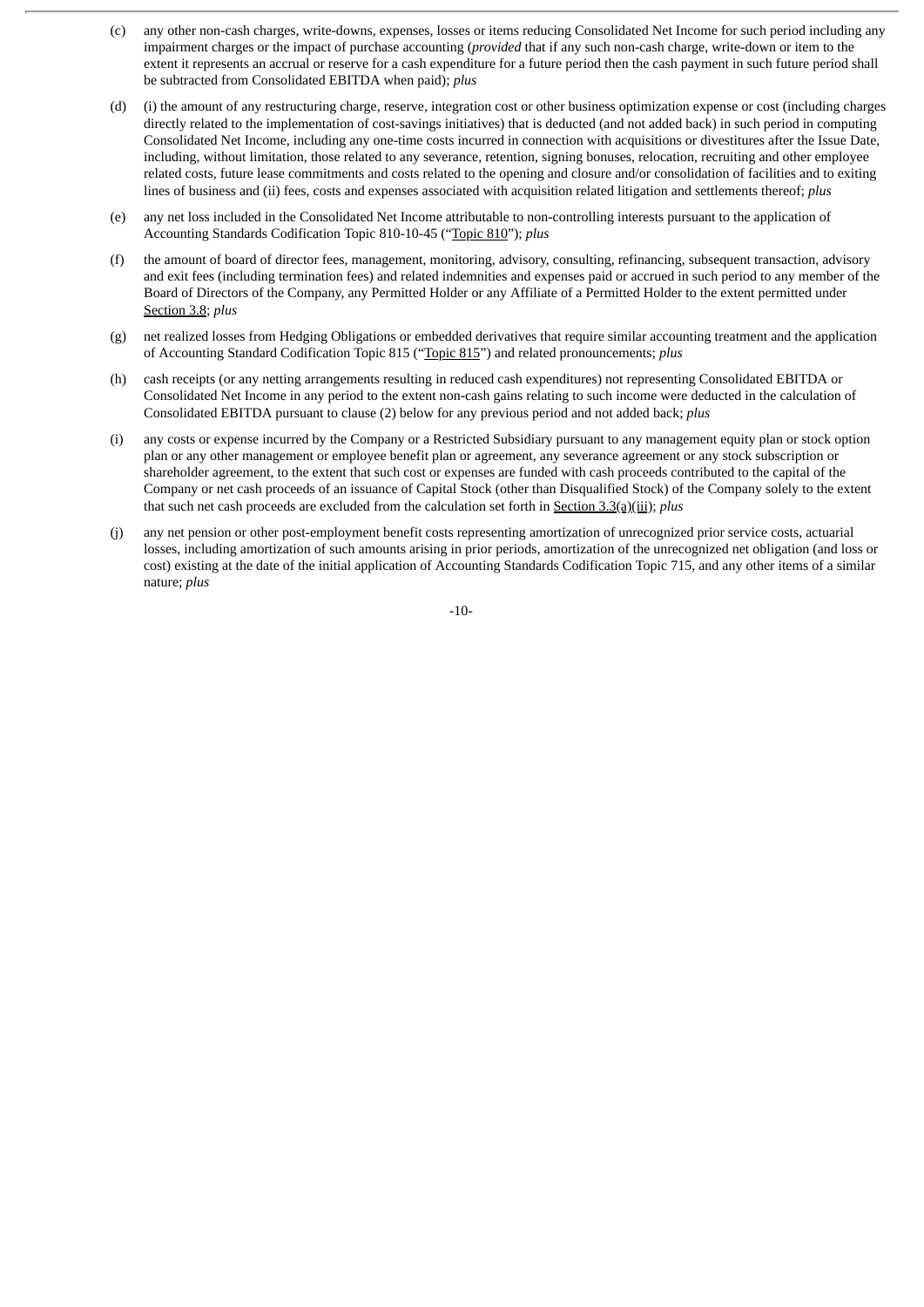- (k) the amount of loss or discount on sale of receivables and related assets to the Receivables Subsidiary in connection with a Receivables Facility; *plus*
- (l) earn-out and contingent consideration obligations (including to the extent accounted for as bonuses or otherwise) and adjustments thereof and purchase price adjustments, in each case in connection with acquisitions or an Investment; *plus*
- (m) the amount of "run rate" cost savings (including, without limitation, cost savings with respect to salary, benefit and other direct savings resulting from workforce reductions and facility, benefit, insurance and procurement savings and any savings expected to result from the reduction of a public target's Public Company Costs), operating expense reductions (including, without limitation, reductions with respect to facility closures and delivery fleet consolidation), other operating improvements (including the entry into material contracts or arrangements), and initiatives and synergies (including, to the extent applicable, from (i) the Transactions, (ii) the effect of new customer contracts or projects and/or (iii) increased pricing or volume in existing contracts) projected by the Company in good faith to be reasonably anticipated to be realizable or a plan for realization shall have been established within twenty four (24) months of the date thereof (which will be added to Consolidated EBITDA as so projected until fully realized and calculated on a pro forma basis as though such cost savings (including, without limitation, cost savings with respect to salary, benefit and other direct savings resulting from workforce reductions and facility, benefit, insurance and procurement savings and any savings expected to result from the reduction of a public target's Public Company Costs), operating expense reductions (including, without limitation, reductions with respect to facility closures and delivery fleet consolidation), other operating improvements (including the entry into material contracts or arrangements), and initiatives and synergies had been realized on the first day of such period), net of the amount of actual benefits realized during such period from such actions; *provided* that all steps have been taken, or are reasonably expected to be taken, in good faith, for realizing such cost savings and such cost savings are reasonably identifiable and factually supportable (in the good faith determination of the Company); *plus*
- (n) Fixed Charges of such Person for such period (including (x) net losses on any Hedging Obligations or other derivative instruments entered into for the purpose of hedging interest rate, currency or commodities risk, (y) bank fees and (z) costs of surety bonds in connection with financing activities, plus amounts excluded from the definition of "Consolidated Interest Expense" pursuant to clauses (t) through (z) in clause (1) thereof), to the extent the same were deducted (and not added back) in calculating such Consolidated Net Income; *plus*
- (o) Consolidated Depreciation and Amortization Expense of such Person for such period to the extent the same were deducted (and not added back) in computing Consolidated Net Income; *plus*
- (p) the amount of any minority interest expense consisting of Subsidiary income attributable to minority equity interests of third parties in any non-wholly owned Subsidiary; *plus*
- (q) realized foreign exchange losses resulting from the impact of foreign currency changes on the valuation of assets or liabilities on the balance sheet of the Company and its Restricted Subsidiaries; *plus*
- (r) the amount of expenses relating to payments made to option holders of the Company or any Parent Entity in connection with, or as a result of, any distribution being made to equityholders of such Person or its Parent Entities, which payments are being made to compensate such option holders as though they were equityholders at the time of, and entitled to share in, such distribution, in each case to the extent permitted under this Indenture; *plus*

-11-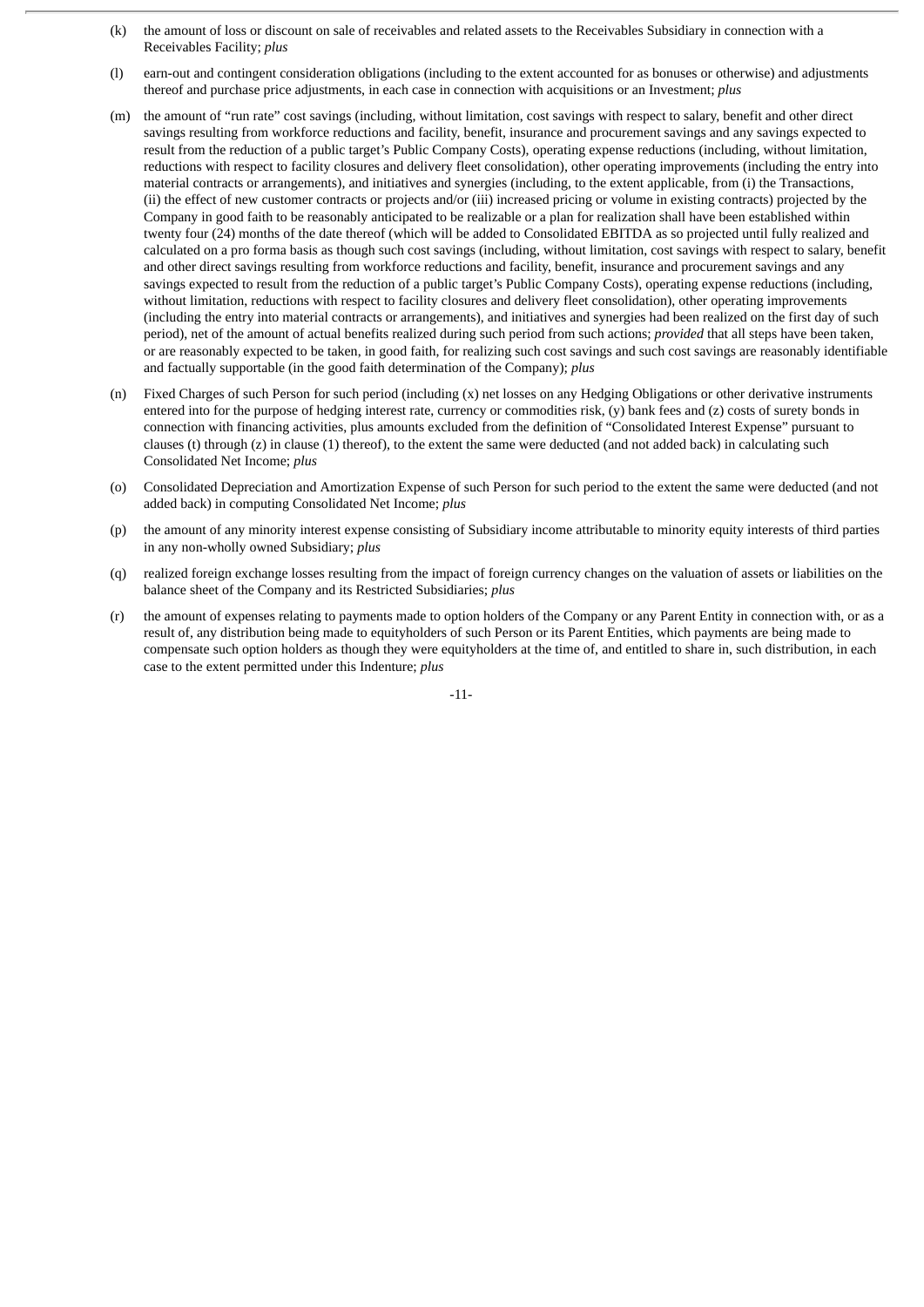- (s) losses, expenses or charges (including all fees and expenses or charges related thereto) (i) from abandoned, closed, disposed or discontinued operations and any losses on disposal of abandoned, closed or discontinued operations and (ii) attributable to business dispositions or asset dispositions (other than in the ordinary course of business) as determined in good faith; *plus*
- (t) Public Company Costs; *plus*
- (u) cost related to the implementation of operational and reporting systems and technology initiatives; *plus*
- (v) adjustments of the nature used in connection with the calculation of "Adjusted EBITDA" as set forth in footnote (1) of "Summary— Summary Historical Financial and Other Data" contained in the Offering Circular applied in good faith to the extent such adjustments continue to be applicable during the period in which Consolidated EBITDA is being calculated; and
- (2) decreased (without duplication) by:
- (a) non-cash gains increasing Consolidated Net Income of such Person for such period, excluding any non-cash gains to the extent they represent the reversal of an accrual or reserve for a potential cash item that reduced Consolidated EBITDA in any prior period; *plus*
- (b) any net income included in Consolidated Net Income attributable to non-controlling interests pursuant to the application of Topic 810.

"Consolidated Interest Expense" means, with respect to any Person for any period, without duplication, the sum of:

(1) consolidated interest expense of such Person and its Restricted Subsidiaries for such period, to the extent such expense was deducted (and not added back) in computing Consolidated Net Income (including (a) amortization of original issue discount or premium resulting from the issuance of Indebtedness at less than par, (b) all commissions, discounts and other fees and charges owed with respect to letters of credit or bankers acceptances, (c) non-cash interest payments (but excluding any non-cash interest expense attributable to the movement in the mark to market valuation of any Hedging Obligations or other derivative instruments pursuant to GAAP), (d) the interest component of Finance Lease Obligations, and (e) net payments, if any, pursuant to interest rate Hedging Obligations with respect to Indebtedness, and excluding (s) Receivables Fees; (t) penalties and interest relating to taxes, (u) any additional cash interest owing pursuant to any registration rights agreement, (v) accretion or accrual of discounted liabilities other than Indebtedness, (w) any expense resulting from the discounting of any Indebtedness in connection with the application of purchase accounting in connection with any acquisition, (x) amortization or write-off of deferred financing fees, debt issuance costs, debt discount or premium, terminated hedging obligations and other commissions, financing fees and expenses and, adjusted, to the extent included, to exclude any refunds or similar credits received in connection with the purchasing or procurement of goods or services under any purchasing card or similar program, (y) any expensing of bridge, commitment and other financing fees and (z) interest with respect to Indebtedness of any parent of such Person appearing upon the balance sheet of such Person solely by reason of pushdown accounting under GAAP); *plus*

(2) consolidated capitalized interest of such Person and its Restricted Subsidiaries for such period, whether paid or accrued; *less*

(3) interest income for such period.

-12-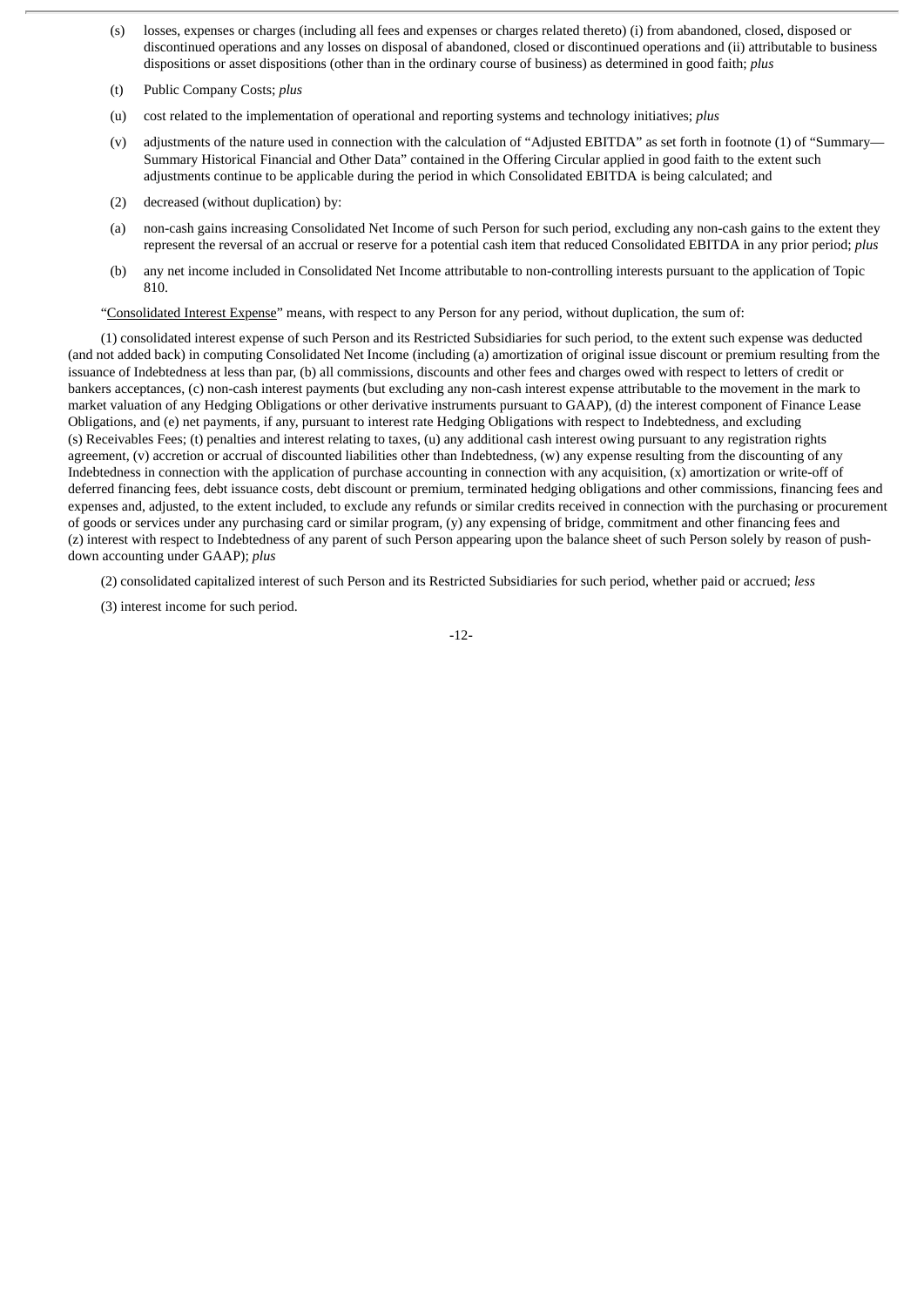For purposes of this definition, interest on a Finance Lease Obligation shall be deemed to accrue at an interest rate reasonably determined by such Person to be the rate of interest implicit in such Finance Lease Obligation in accordance with GAAP.

"Consolidated Net Income" means, with respect to any Person for any period, the net income (loss) of such Person and its Restricted Subsidiaries for such period determined on a consolidated basis on the basis of GAAP before any reduction in respect of Preferred Stock dividends; *provided*, *however*, that there will not be included in such Consolidated Net Income:

(1) any extraordinary, exceptional, unusual or nonrecurring, loss, charge or expense (including Acquisition Transaction Expenses, Permitted Change of Control Costs or any charges, expenses or reserves in respect of any restructuring, redundancy or severance expense or relocation costs, integration and facilities' opening costs and other business optimization expenses and operating improvements (including related to new product introductions), systems development and establishment costs, restructuring charges, accruals or reserves (including restructuring and integration costs related to acquisitions after the Issue Date and adjustments to existing reserves), whether or not classified as restructuring expense on the consolidated financial statements, signing costs, retention or completion bonuses, transition costs, costs related to closure/consolidation of facilities, internal costs in respect of strategic initiatives and curtailments or modifications to pension and post-retirement employee benefit plans (including any settlement of pension liabilities), contract terminations and professional and consulting fees incurred with any of the foregoing);

(2) the cumulative effect of a change in accounting principles, including any impact resulting from an election by the Company to apply IFRS at any time following the Issue Date;

(3) any costs associated with the Acquisition Transactions;

(4) any fees and expenses (including any transaction or retention bonus or similar payment) incurred during such period, or any amortization thereof for such period, in connection with any acquisition, Investment, asset disposition, issuance or repayment of Indebtedness, issuance of Capital Stock, refinancing transaction or amendment or modification of any debt instrument (in each case, including any such transaction consummated prior to the Issue Date and any such transaction undertaken but not completed) and any charges or non-recurring merger costs incurred during such period as a result of any such transaction, in each case whether or not successful (including, for avoidance of doubt, the effects of expensing all transaction-related expenses in accordance with Financial Accounting Standards Codification No. 805 and gains or losses associated with Financial Accounting Standards Codification No. 460);

(5) all deferred financing costs written off and premiums paid or other expenses incurred directly in connection with any early extinguishment of Indebtedness and any net gain (loss) from any write-off or forgiveness of Indebtedness;

(6) accruals and reserves that are established or adjusted (including any adjustment of estimated payouts on existing earn-outs) that are so required to be established as a result of the Acquisition Transactions in accordance with GAAP, or changes as a result of adoption or modification of accounting policies;

(7) any (i) non-cash compensation charge or expense arising from any grant of stock, stock options or other equity based awards and any non-cash deemed finance charges in respect of any pension liabilities or other provisions or on the re-valuation of any benefit plan obligation and (ii) income (loss) attributable to deferred compensation plans or trusts;

(8) any net income (loss) of any Person if such Person is not a Restricted Subsidiary (including any net income (loss) from investments recorded in such Person under equity method accounting), except that the Company's equity in the net income of any such Person for such period will be included in such Consolidated Net Income up to the aggregate amount of cash or Cash Equivalents actually distributed or that (as reasonably determined by an Officer of the Company) could have been distributed by such Person during such period to the Company or a Restricted Subsidiary as a dividend or other distribution or return on investment (subject, in the case of a dividend or other distribution or return on investment to a Restricted Subsidiary, to the limitations contained in clause (9) below);

-13-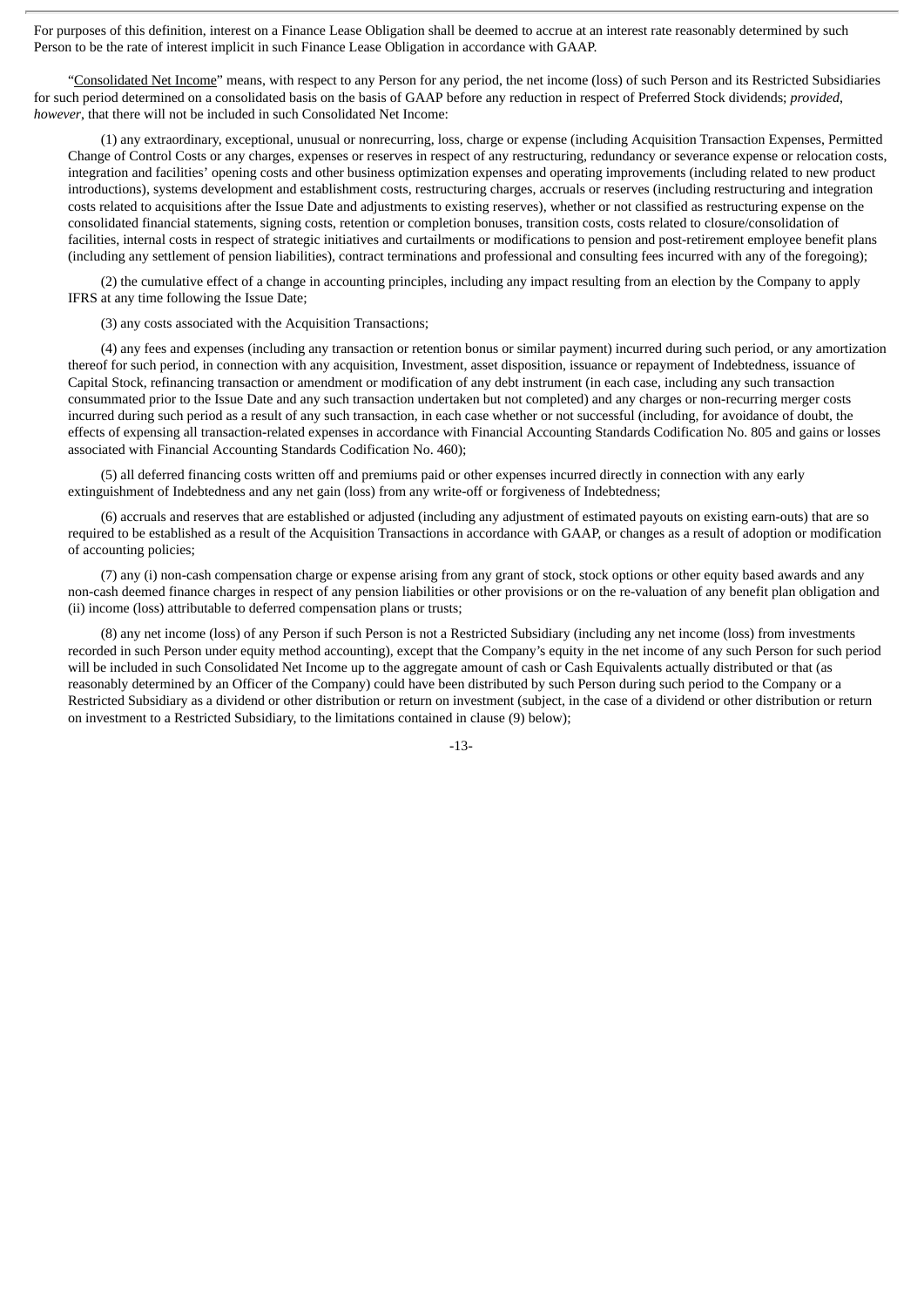(9) solely for the purpose of determining the amount available for Restricted Payments under Section 3.3(a)(iii)(B), any net income (loss) of any Restricted Subsidiary (other than the Company and the Guarantors) if such Subsidiary is subject to restrictions, directly or indirectly, on the payment of dividends or the making of distributions by such Restricted Subsidiary, directly or indirectly, to the Company or a Guarantor by operation of the terms of such Restricted Subsidiary's articles, charter or any agreement, instrument, judgment, decree, order, statute or governmental rule or regulation applicable to such Restricted Subsidiary or its shareholders (other than (a) restrictions that have been waived or otherwise released, (b) restrictions pursuant to the ABL, the Existing Notes, the Notes, this Indenture or the Existing Notes Indentures and (c) restrictions specified in Section 3.4(b)(13)), except that the Company's equity in the net income of any such Restricted Subsidiary for such period will be included in such Consolidated Net Income up to the aggregate amount of cash or Cash Equivalents actually distributed or that could have been distributed by such Restricted Subsidiary during such period to the Company or another Restricted Subsidiary as a dividend or other distribution (subject, in the case of a dividend to another Restricted Subsidiary, to the limitation contained in this clause);

(10) any gain (or loss), together with any related provisions for taxes on any such gain (or the tax effect of any such loss), realized upon the sale or other disposition of any asset (including pursuant to any Sale and Leaseback Transaction) or disposed or discontinued operations of the Company or any Restricted Subsidiary which is not sold or otherwise disposed of in the ordinary course of business (as determined in good faith by an Officer or the Board of Directors of the Company);

(11) any unrealized gains or losses in respect of any Hedging Obligations or any ineffectiveness recognized in earnings related to qualifying hedge transactions or the fair value of changes therein recognized in earnings for derivatives that do not qualify as hedge transactions, in each case, in respect of any Hedging Obligations;

(12) any unrealized foreign currency translation increases or decreases or transaction gains or losses in respect of Indebtedness of any Person denominated in a currency other than the functional currency of such Person, including those related to currency remeasurements of Indebtedness (including any net loss or gain resulting from Hedging Obligations for currency exchange risk) or other obligations of the Company or any Restricted Subsidiary owing to the Company or any Restricted Subsidiary and any unrealized foreign exchange gains or losses relating to translation of assets and liabilities denominated in foreign currencies;

(13) any unrealized or realized gain or loss due solely to fluctuations in currency values and the related tax effects, determined in accordance with GAAP;

(14) any purchase accounting effects, including, but not limited to, adjustments to inventory, property and equipment, software and other intangible assets and deferred revenue in component amounts required or permitted by GAAP and related authoritative pronouncements (including the effects of such adjustments pushed down to the Company and the Restricted Subsidiaries), as a result of any consummated acquisition (including the Acquisition Transactions), or the amortization or write-off of any amounts thereof (including any write-off of in process research and development);

(15) any goodwill or other intangible asset impairment charge, write-off or write-down and the amortization of intangibles arising pursuant to GAAP;

(16) any after-tax effect of income (loss) from the early extinguishment or cancellation of Indebtedness or any Hedging Obligations or other derivative instruments;

-14-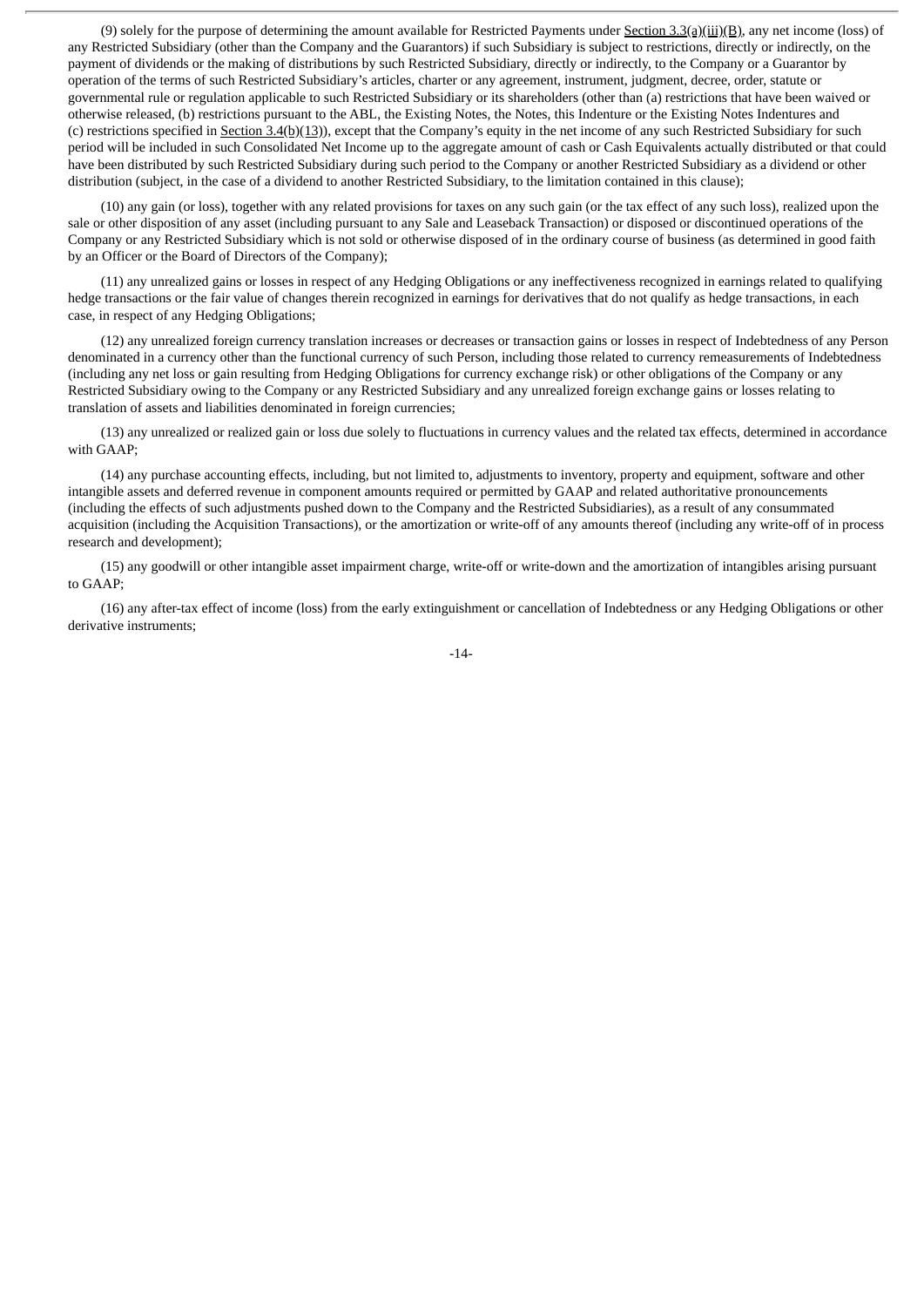(17) any net unrealized gains and losses resulting from Hedging Obligations or embedded derivatives that require similar accounting treatment and the application of Topic 815 and related pronouncements or mark to market movement of other financial instruments pursuant to Accounting Standards Codification 825 and related pronouncements; and

(18) any non-cash expenses, accruals or reserves related to adjustments to historical tax exposures and any deferred tax expense associated with tax deductions or net operating losses arising as a result of the Acquisition Transactions, or the release of any valuation allowances related to such item.

In addition, to the extent not already included in the Consolidated Net Income of such Person and its Restricted Subsidiaries, notwithstanding anything to the contrary in the foregoing, Consolidated Net Income shall include (i) any expenses and charges that are reimbursed by indemnification or other reimbursement provisions in connection with any investment or any sale, conveyance, transfer or other disposition of assets permitted hereunder, or, so long as the Company has made a determination that there exists reasonable evidence that such amount will in fact be reimbursed and only to the extent that such amount is (A) not denied by the applicable payor in writing within 180 days and (B) in fact reimbursed within 365 days of the date of such evidence (with a deduction for any amount so added back to the extent not so reimbursed within 365 days) and (ii) to the extent covered by insurance (including business interruption insurance) and actually reimbursed, or, so long as the Company has made a determination that there exists reasonable evidence that such amount will in fact be reimbursed by the insurer and only to the extent that such amount is (A) not denied by the applicable carrier in writing within 180 days and (B) in fact reimbursed within 365 days of the date of such evidence (with a deduction for any amount so added back to the extent not so reimbursed within 365 days), expenses with respect to liability or casualty events or business interruption.

"Consolidated Secured Leverage Ratio" means, as of any date of determination, the ratio of (x) the sum of (a) Consolidated Total Indebtedness secured by a Lien on any assets or property of the Company or any Restricted Subsidiary as of such date and (b) the Reserved Indebtedness Amount secured by a first priority Lien as of such date to (y) LTM EBITDA.

"Consolidated Total Indebtedness" means, as of any date of determination, (a) the aggregate principal amount of Indebtedness for borrowed money (excluding intercompany Indebtedness, Subordinated Indebtedness and Indebtedness outstanding under the ABL that was used to finance seasonal working capital needs of the Company and its Restricted Subsidiaries (as determined by the Company in its reasonable discretion) as of such date) minus (b) the aggregate amount of cash and Cash Equivalents included in the consolidated balance sheet of the Company and its Restricted Subsidiaries as of the end of the most recent fiscal period for which internal financial statements of the Company are available (*provided* that the cash proceeds of any proposed Incurrence of Indebtedness shall not be included in this clause (b) for purposes of calculating the Consolidated Total Leverage Ratio or the Consolidated Secured Leverage Ratio, as applicable), with such pro forma adjustments as are consistent with the pro forma adjustments set forth in the definition of "Fixed Charge Coverage Ratio." For the avoidance of doubt, "Consolidated Total Indebtedness" shall exclude Indebtedness in respect of any Receivables Facility.

"Consolidated Total Leverage Ratio" means, as of any date of determination, the ratio of (x) the sum of (i) Consolidated Total Indebtedness and (ii) the Reserved Indebtedness Amount, each as of such date to (y) LTM EBITDA.

"Contingent Obligations" means, with respect to any Person, any obligation of such Person guaranteeing in any manner, whether directly or indirectly, any operating lease, dividend or other obligation that does not constitute Indebtedness ("primary obligations") of any other Person (the "primary obligor"), including any obligation of such Person, whether or not contingent:

(1) to purchase any such primary obligation or any property constituting direct or indirect security therefor;

(2) to advance or supply funds:

(a) for the purchase or payment of any such primary obligation; or

-15-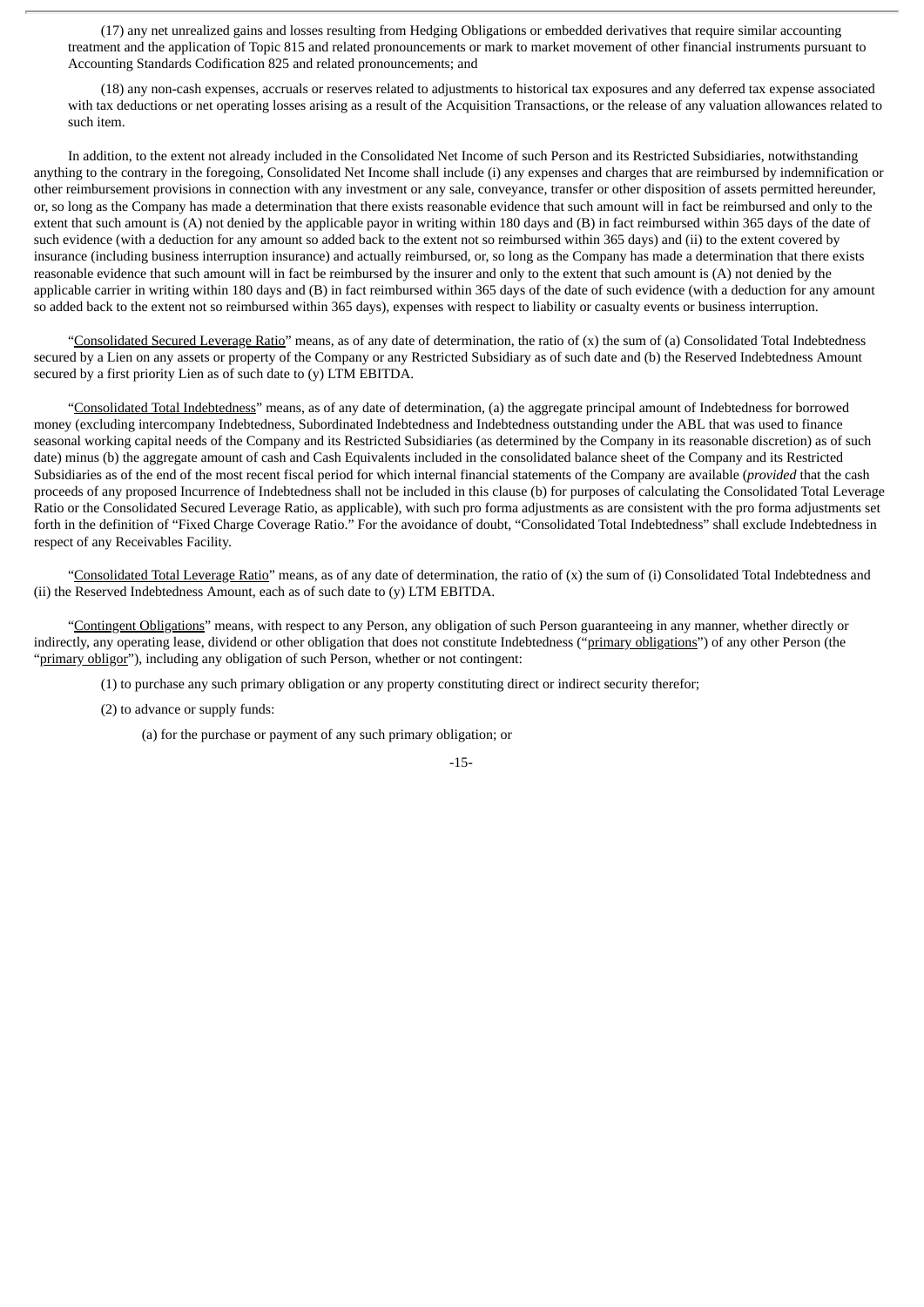(b) to maintain the working capital or equity capital of the primary obligor or otherwise to maintain the net worth or solvency of the primary obligor; or

(3) to purchase property, securities or services primarily for the purpose of assuring the owner of any such primary obligation of the ability of the primary obligor to make payment of such primary obligation against loss in respect thereof.

"Controlled Investment Affiliate" means, as to any Person, any other Person, which directly or indirectly is in control of, is controlled by, or is under common control with such Person and is organized by such Person (or any Person controlling such Person) primarily for making direct or indirect equity or debt investments in the Company and/or other companies.

"Covenant Suspension" means, during any period of time following the issuance of the Notes, that (i) the Notes have achieved Investment Grade Status, and (ii) no Default or Event of Default has occurred and is continuing under this Indenture.

"Credit Facility" means, with respect to the Company or any of its Subsidiaries, one or more debt facilities (including the ABL), indentures or other arrangements, commercial paper facilities and overdraft facilities with banks, other financial institutions or investors providing for revolving credit loans, term loans, notes, receivables financing (including through the sale of receivables to such institutions or to special purpose entities formed to borrow from such institutions against such receivables), letters of credit or other Indebtedness, in each case, as amended, restated, modified, renewed, refunded, replaced, restructured, refinanced, repaid, increased or extended in whole or in part from time to time (and whether in whole or in part and whether or not with the original administrative agent and lenders or another administrative agent or agents or other banks or institutions and whether provided under the original ABL or one or more other credit or other agreements, indentures, financing agreements or otherwise) and in each case including all agreements, instruments and documents executed and delivered pursuant to or in connection with the foregoing (including any notes and letters of credit issued pursuant thereto and any guarantee and collateral agreement, patent and trademark security agreement, mortgages or letter of credit applications and other Guarantees, pledges, agreements, security agreements and collateral documents). Without limiting the generality of the foregoing, the term "Credit Facility" shall include any agreement or instrument (a) changing the maturity of any Indebtedness Incurred thereunder or contemplated thereby, (b) adding Subsidiaries of the Company as additional borrowers or guarantors thereunder, (c) increasing the amount of Indebtedness Incurred thereunder or available to be borrowed thereunder or (d) otherwise altering the terms and conditions thereof.

"Custodian" means any receiver, trustee, assignee, liquidator, custodian or similar official under any Bankruptcy Law.

"Default" means any event that is, or with the passage of time or the giving of notice or both would be, an Event of Default; *provided* that any Default that results solely from the taking of an action that would have been permitted but for the continuation of a previous Default will be deemed to be cured if such previous Default is cured prior to becoming an Event of Default.

### "Definitive Notes" means certificated Notes.

"Derivative Instrument" with respect to a Person, means any contract, instrument or other right to receive payment or delivery of cash or other assets to which such Person or any Affiliate of such Person that is acting in concert with such Person in connection with such Person's investment in the Notes (other than a Screened Affiliate) is a party (whether or not requiring further performance by such Person), the value and/or cash flows of which (or any material portion thereof) are materially affected by the value and/or performance of the Notes and/or the creditworthiness of the Company and/or any one or more of the Guarantors (the "Performance References")

"Designated Non-Cash Consideration" means the fair market value (as determined in good faith by the Company) of non-cash consideration received by the Company or one of its Restricted Subsidiaries in connection with an Asset Disposition that is so designated as Designated Non-Cash Consideration pursuant to an Officer's Certificate, setting forth the basis of such valuation, less the amount of cash or Cash Equivalents received in connection with a subsequent payment, redemption, retirement, sale or other disposition of such Designated Non-Cash Consideration. A particular item of Designated Non-Cash Consideration will no longer be considered to be outstanding when and to the extent it has been paid, redeemed or otherwise retired or sold or otherwise disposed of in compliance with Section 3.5.

-16-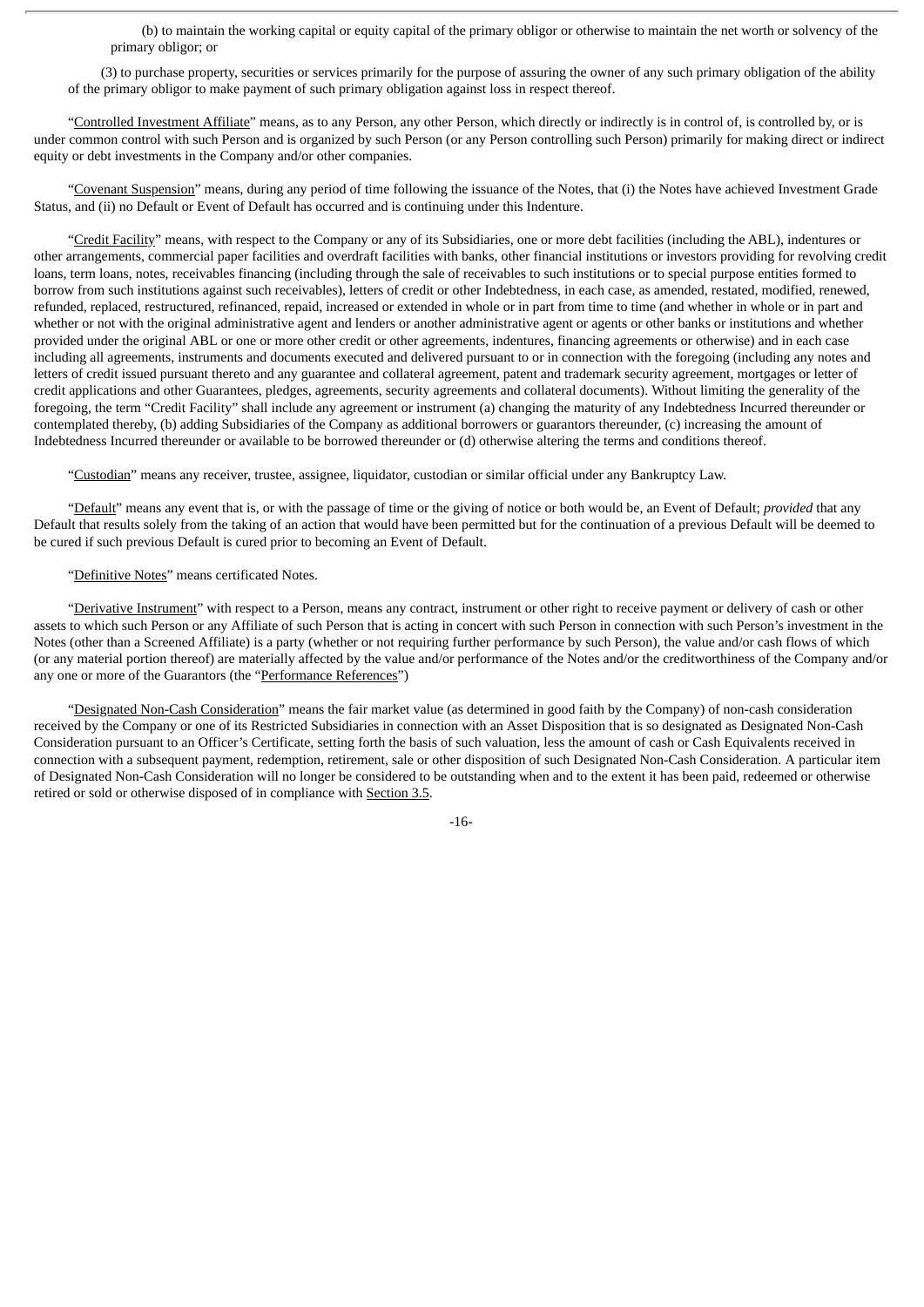"Designated Preferred Stock" means Preferred Stock of the Company or a Parent Entity (other than Disqualified Stock) that is issued for cash (other than to the Company or a Subsidiary of the Company or an employee stock ownership plan or trust established by the Company or any such Subsidiary for the benefit of their employees to the extent funded by the Company or such Subsidiary) and that is designated as "Designated Preferred Stock" pursuant to an Officer's Certificate of the Company at or prior to the issuance thereof, the Net Cash Proceeds of which are excluded from the calculation set forth in Section  $3.3(a)(iii)(C)$ .

"Disinterested Director" means, with respect to any Affiliate Transaction, a member of the Board of Directors of the Company having no material direct or indirect financial interest in or with respect to such Affiliate Transaction. A member of the Board of Directors of the Company shall be deemed not to have such a financial interest by reason of such member's holding Capital Stock of the Company or any options, warrants or other rights in respect of such Capital Stock.

"Disqualified Stock" means, with respect to any Person, any Capital Stock of such Person which by its terms (or by the terms of any security into which it is convertible or for which it is exchangeable) or upon the happening of any event:

(1) matures or is mandatorily redeemable for cash or in exchange for Indebtedness pursuant to a sinking fund obligation or otherwise; or

(2) is or may become (in accordance with its terms) upon the occurrence of certain events or otherwise redeemable or repurchasable for cash or in exchange for Indebtedness at the option of the holder of the Capital Stock in whole or in part,

in each case on or prior to the earlier of (a) the Stated Maturity of the Notes or (b) the date on which there are no Notes outstanding; *provided*, *however*, that (i) only the portion of Capital Stock which so matures or is mandatorily redeemable, is so convertible or exchangeable or is so redeemable at the option of the holder thereof prior to such date will be deemed to be Disqualified Stock and (ii) any Capital Stock that would constitute Disqualified Stock solely because the holders thereof have the right to require the Company to repurchase such Capital Stock upon the occurrence of a change of control or asset sale (howsoever defined or referred to) shall not constitute Disqualified Stock if any such redemption or repurchase obligation is subject to compliance by the relevant Person with Section 3.3; *provided*, *however*, that if such Capital Stock is issued to any future, current or former employee, director, officer, manager or consultant (or their respective Controlled Investment Affiliates or Immediate Family Members (excluding the Permitted Holders (but not excluding any future, current or former employee, director, officer, manager or consultant)) or Immediate Family Members), of the Company, any of its Subsidiaries, any Parent Entity or any other entity in which the Company or a Restricted Subsidiary has an Investment and is designated in good faith as an "affiliate" by the board of directors of the Company (or the compensation committee thereof) or any other plan for the benefit of current, former or future employees (or their respective Controlled Investment Affiliates or Immediate Family Members) of the Company or its Subsidiaries or by any such plan to such employees (or their respective Controlled Investment Affiliates or Immediate Family Members), such Capital Stock shall not constitute Disqualified Stock solely because it may be required to be repurchased by the Company or its Subsidiaries in order to satisfy applicable statutory or regulatory obligations.

"Dollars" or "\$" means the lawful currency of the United States of America.

"Domestic Subsidiary" means, with respect to any Person, any Restricted Subsidiary of such Person other than a Foreign Subsidiary.

"DTC" means The Depository Trust Company or any successor securities clearing agency.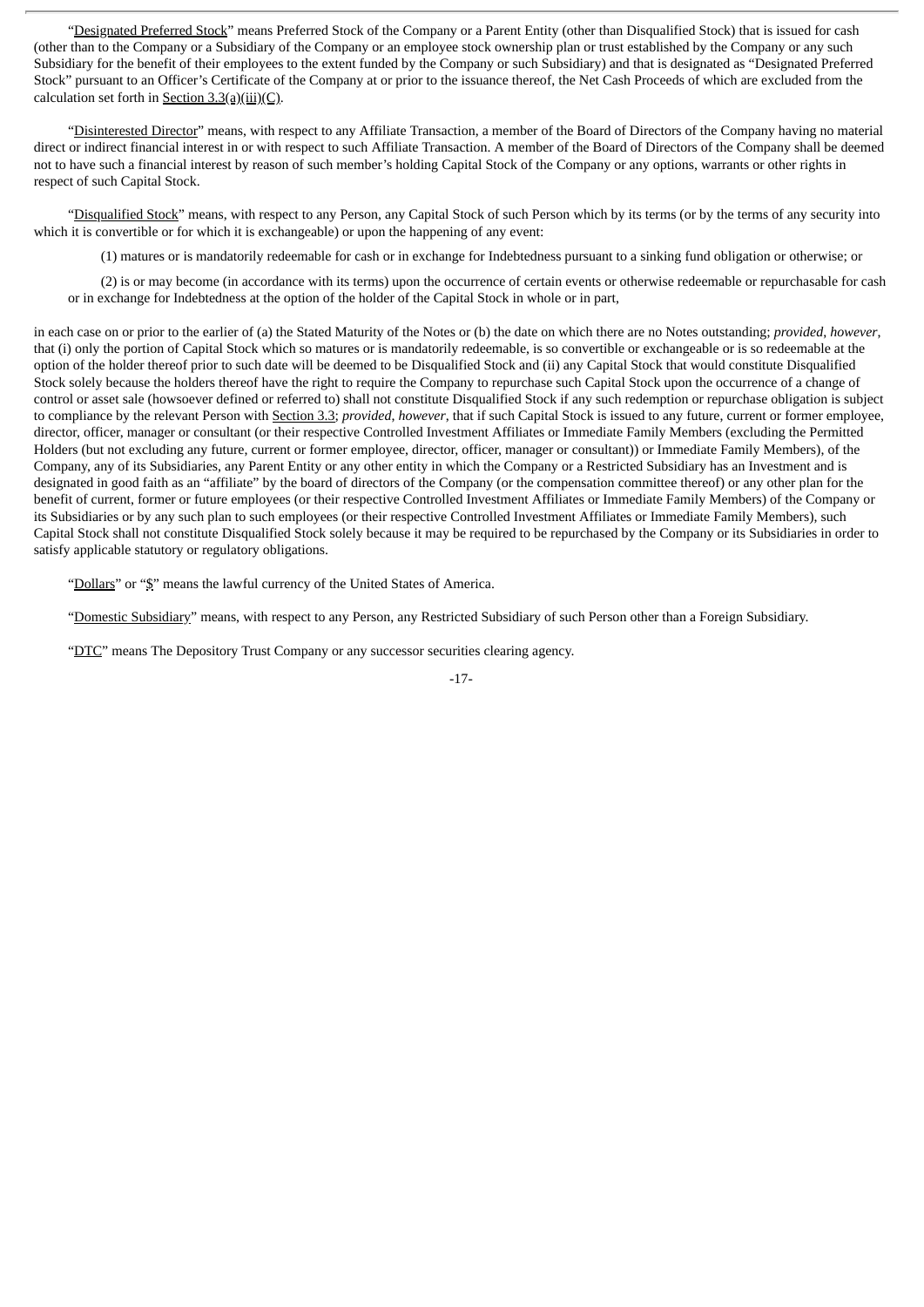"Equity Offering" means (x) a sale of Capital Stock (other than through the issuance of Disqualified Stock or Designated Preferred Stock or through an Excluded Contribution) other than (a) offerings registered on Form S-8 (or any successor form) under the Securities Act or any similar offering in other jurisdictions or other securities of the Company or any Parent Entity and (b) issuances of Capital Stock to any Subsidiary of the Company or (y) a cash equity contribution (other than an Excluded Contribution or in the form of Disqualified Stock or Designated Preferred Stock) to the Company other than from a Subsidiary.

"Euro" means the single currency of participating member states of the economic and monetary union as contemplated in the Treaty on European Union.

"Exchange Act" means the U.S. Securities Exchange Act of 1934, as amended, and the rules and regulations of the SEC promulgated thereunder, as amended.

"Excluded Contribution" means Net Cash Proceeds or property or assets received by the Company as capital contributions to the equity (other than through the issuance of Disqualified Stock or Designated Preferred Stock) of the Company after the Issue Date or from the issuance or sale (other than to a Restricted Subsidiary or an employee stock ownership plan or trust established by the Company or any Subsidiary of the Company for the benefit of their employees to the extent funded by the Company or any Restricted Subsidiary) of Capital Stock (other than Disqualified Stock or Designated Preferred Stock) of the Company, in each case, to the extent designated as an Excluded Contribution pursuant to an Officer's Certificate of the Company.

"Existing Notes" means, collectively, the Existing Secured Notes and the Existing Unsecured Notes.

"Existing Notes Indentures" means, collectively, the 2027 Notes Indenture, the 2030 Notes Indenture and the 2032 Notes Indenture.

"Existing Secured Notes" means any of the Company's 2027 Notes.

"Existing Unsecured Notes" means any of the Company's 2030 Notes or 2032 Notes.

"fair market value" may be conclusively established by means of an Officer's Certificate or resolutions of the Board of Directors of the Company setting out such fair market value as determined by such Officer or such Board of Directors in good faith.

"Finance Lease Obligations" means an obligation that is required to be classified and accounted for as a finance lease for financial reporting purposes on the basis of GAAP. The amount of Indebtedness represented by such obligation will be the capitalized amount of such obligation at the time any determination thereof is to be made as determined on the basis of GAAP, and the Stated Maturity thereof will be the date of the last payment of rent or any other amount due under such lease prior to the first date such lease may be terminated without penalty.

"Fitch" means Fitch Ratings, Inc. or any of its successors or assigns that is a Nationally Recognized Statistical Rating Organization.

"Fixed Charge Coverage Ratio" means, with respect to any Person on any determination date, the ratio of Consolidated EBITDA of such Person for the most recent four consecutive fiscal quarters ending immediately prior to such determination date (the "reference period") for which internal consolidated financial statements are available to the Fixed Charges of such Person for reference period. In the event that the Company or any Restricted Subsidiary Incurs, assumes, Guarantees, redeems, defeases, retires or extinguishes any Indebtedness (other than Indebtedness incurred under any revolving credit facility unless such Indebtedness has been permanently repaid and has not been replaced) or issues or redeems Disqualified Stock or Preferred Stock subsequent to the commencement of the reference period but prior to or simultaneously with the event for which the calculation of the Fixed Charge Coverage Ratio is made (the "Fixed Charge Coverage Ratio Calculation Date"), then the Fixed Charge Coverage Ratio shall be calculated giving pro forma effect to such Incurrence, assumption, Guarantee, redemption, defeasance, retirement or extinguishment of Indebtedness, or such issuance or redemption of Disqualified Stock or Preferred Stock, as if the same had occurred at the beginning of the applicable four-quarter period.

-18-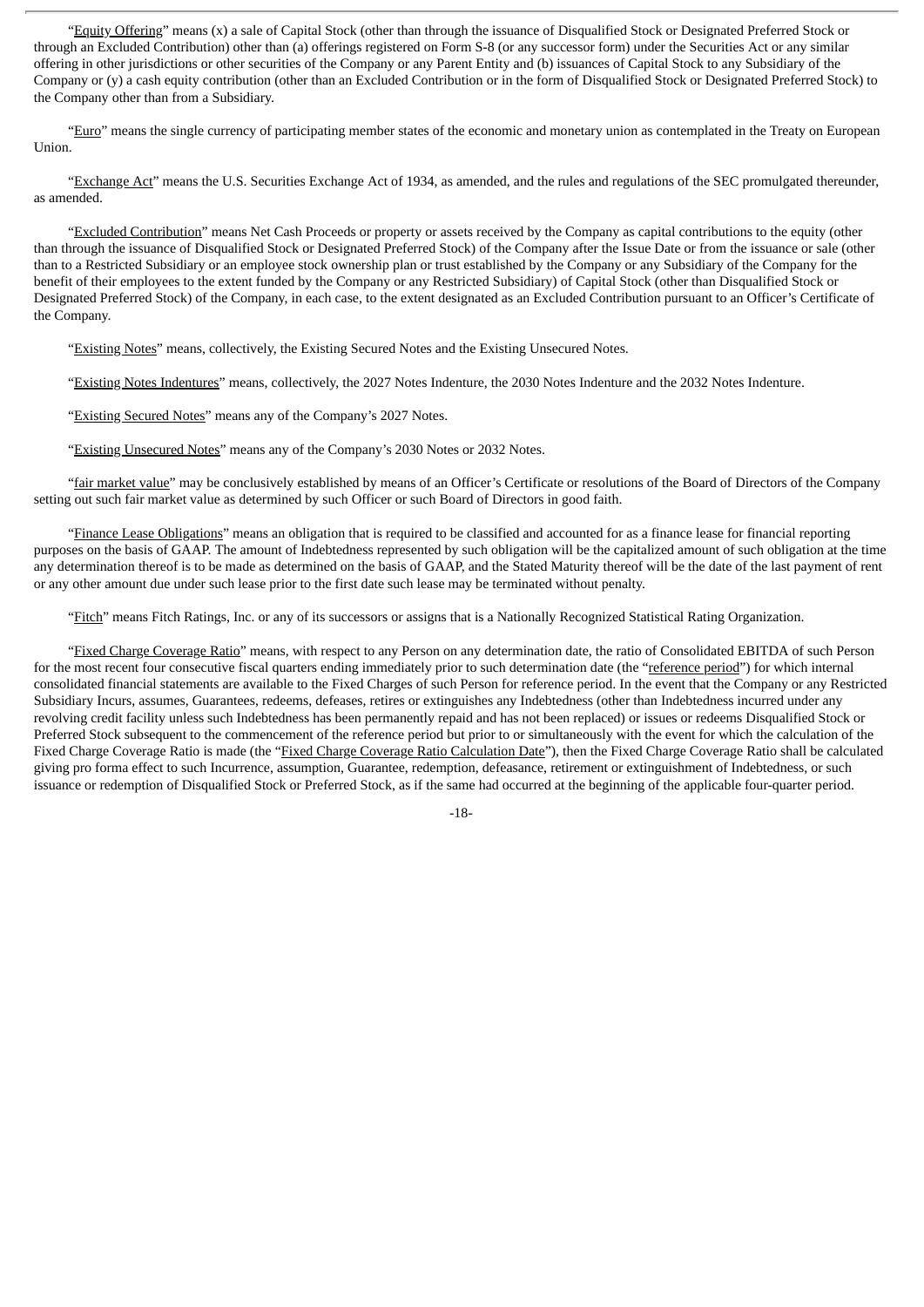"Fixed Charges" means, with respect to any Person for any period, the sum of:

(1) Consolidated Interest Expense of such Person for such period;

(2) all cash dividends or other distributions paid (excluding items eliminated in consolidation) on any series of Preferred Stock of any Restricted Subsidiary of such Person during such period; and

(3) all cash dividends or other distributions paid (excluding items eliminated in consolidation) on any series of Disqualified Stock during this period.

"Foreign Subsidiary" means, with respect to any Person, any Subsidiary of such Person that is not organized or existing under the laws of the United States, any state thereof or the District of Columbia and any Subsidiary of such Subsidiary.

"GAAP" means generally accepted accounting principles in the United States of America set forth in the opinions and pronouncements of the Accounting Principles Board of the American Institute of Certified Public Accountants and statements and pronouncements of the Financial Accounting Standards Board or in such other statements by such other entity as have been approved by a significant segment of the accounting profession, which are in effect from time to time; *provided* that all terms of an accounting or financial nature used in this Indenture shall be construed, and all computations of amounts and ratios referred to in this Indenture shall be made (a) without giving effect to any election under Accounting Standards Codification Topic 825—Financial Instruments, or any successor thereto or comparable accounting principle (including pursuant to the Accounting Standards Codification), to value any Indebtedness of the Company or any Subsidiary at "fair value," as defined therein and (b) the amount of any Indebtedness under GAAP with respect to Finance Lease Obligations shall be determined in accordance with the definition of Finance Lease Obligations. At any time after the Issue Date, the Company may elect to apply IFRS accounting principles in lieu of GAAP and, upon any such election, references herein to GAAP shall thereafter be construed to mean IFRS (except as otherwise provided in this Indenture); *provided* that any such election, once made, shall be irrevocable; *provided*, *further*, that any calculation or determination in this Indenture that requires the application of GAAP for periods that include fiscal quarters ended prior to the Company's election to apply IFRS shall remain as previously calculated or determined in accordance with GAAP. The Company shall give notice of any such election made in accordance with this definition to the Trustee. For the avoidance of doubt, solely making an election (without any other action) referred to in this definition will not be treated as an Incurrence of Indebtedness.

If there occurs a change in IFRS or GAAP, as the case may be, and such change would cause a change in the method of calculation of any standards, terms or measures used in this Indenture (an "Accounting Change"), then the Company may elect, as evidenced by a written notice of the Company to the Trustee, that such standards, terms or measures shall be calculated as if such Accounting Change had not occurred.

"Governmental Authority" means any nation, sovereign or government, any state, province, territory or other political subdivision thereof, any agency, authority, instrumentality, regulatory body, court, administrative tribunal, central bank, stock exchange or other entity or authority exercising executive, legislative, judicial, taxing, regulatory, self-regulatory or administrative powers or functions of or pertaining to government.

"Grantor" means the Company and the Guarantors.

"Guarantee" means, any obligation, contingent or otherwise, of any Person directly or indirectly guaranteeing any Indebtedness of any other Person, including any such obligation, direct or indirect, contingent or otherwise, of such Person:

(1) to purchase or pay (or advance or supply funds for the purchase or payment of) such Indebtedness of such other Person (whether arising by virtue of partnership arrangements, or by agreements to keep-well, to purchase assets, goods, securities or services, to take-or-pay or to maintain financial statement conditions or otherwise); or

-19-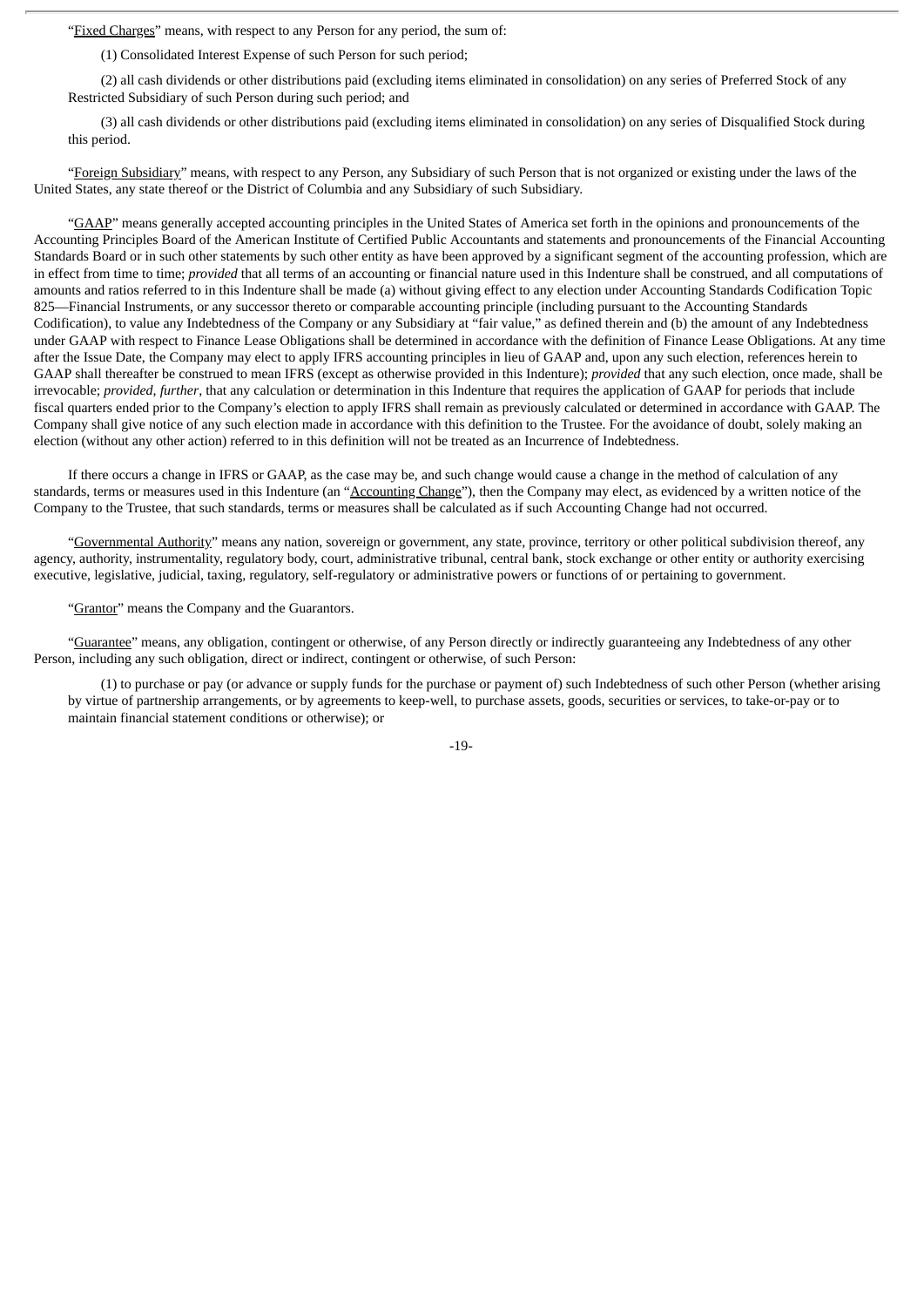(2) entered into primarily for purposes of assuring in any other manner the obligee of such Indebtedness of the payment thereof or to protect such obligee against loss in respect thereof (in whole or in part);

*provided*, *however*, that the term "Guarantee" will not include (x) endorsements for collection or deposit in the ordinary course of business or consistent with past practice and (y) standard contractual indemnities or product warranties, and *provided*, *further*, that the amount of any Guarantee shall be deemed to be the lower of (i) an amount equal to the stated or determinable amount of the primary obligation in respect of which such Guarantee is made and (ii) the maximum amount for which such guaranteeing Person may be liable pursuant to the terms of the instrument embodying such Guarantee or, if such Guarantee is not an unconditional guarantee of the entire amount of the primary obligation and such maximum amount is not stated or determinable, the amount of such guaranteeing Person's maximum reasonably anticipated liability in respect thereof as determined by such Person in good faith. The term "Guarantee" used as a verb has a corresponding meaning.

"Guarantor" means any Restricted Subsidiary that Guarantees the Notes, until such Note Guarantee is released in accordance with the terms of this Indenture.

"Hedging Obligations" means, with respect to any Person, the obligations of such Person under any interest rate swap agreement, interest rate cap agreement, interest rate collar agreement, commodity swap agreement, commodity cap agreement, commodity collar agreement, foreign exchange contracts, currency swap agreement or similar agreement providing for the transfer or mitigation of interest rate, commodity price or currency risks either generally or under specific contingencies.

"Holder" means each Person in whose name the Notes are registered on the Registrar's books, which shall initially be the respective nominee of DTC.

"IFRS" means the international financial reporting standards, as issued by the International Accounting Standards Board as in effect from time to time.

"Immaterial Subsidiary" means, at any date of determination, each Restricted Subsidiary of the Company that has not guaranteed any other Indebtedness of the Company and, together with all other Immaterial Subsidiaries (as determined in accordance with GAAP), has Total Assets and revenues of less than 10.0% of Total Assets, in each case, measured at the end of the most recent fiscal period for which internal financial statements are available and revenues on a *pro forma* basis giving effect to any acquisitions or dispositions of companies, divisions or lines of business since such balance sheet date or the start of such four quarter period, as applicable, and on or prior to the date of acquisition of such Subsidiary.

"Immediate Family Members" means, with respect to any individual, such individual's child, stepchild, grandchild or more remote descendant, parent, stepparent, grandparent, spouse, former spouse, qualified domestic partner, sibling, mother-in-law, father-in-law, son-in-law and daughter-in-law (including adoptive relationships, the estate of such individual and such other individuals above) and any trust, partnership or other bona fide estateplanning vehicle the only beneficiaries of which are any of the foregoing individuals or any private foundation or fund that is controlled by any of the foregoing individuals or any donor-advised fund of which any such individual is the donor.

"Incur" means issue, create, assume, enter into any Guarantee of, incur, extend or otherwise become liable for; *provided*, *however*, that any Indebtedness or Capital Stock of a Person existing at the time such Person becomes a Restricted Subsidiary (whether by merger, amalgamation, consolidation, acquisition or otherwise) will be deemed to be Incurred by such Restricted Subsidiary at the time it becomes a Restricted Subsidiary and the terms "Incurred" and "Incurrence" have meanings correlative to the foregoing and any Indebtedness pursuant to any revolving credit or similar facility shall only be "Incurred" at the time any funds are borrowed thereunder.

"Indebtedness" means, with respect to any Person on any date of determination (without duplication):

(1) the principal of Indebtedness of such Person for borrowed money;

 $-20-$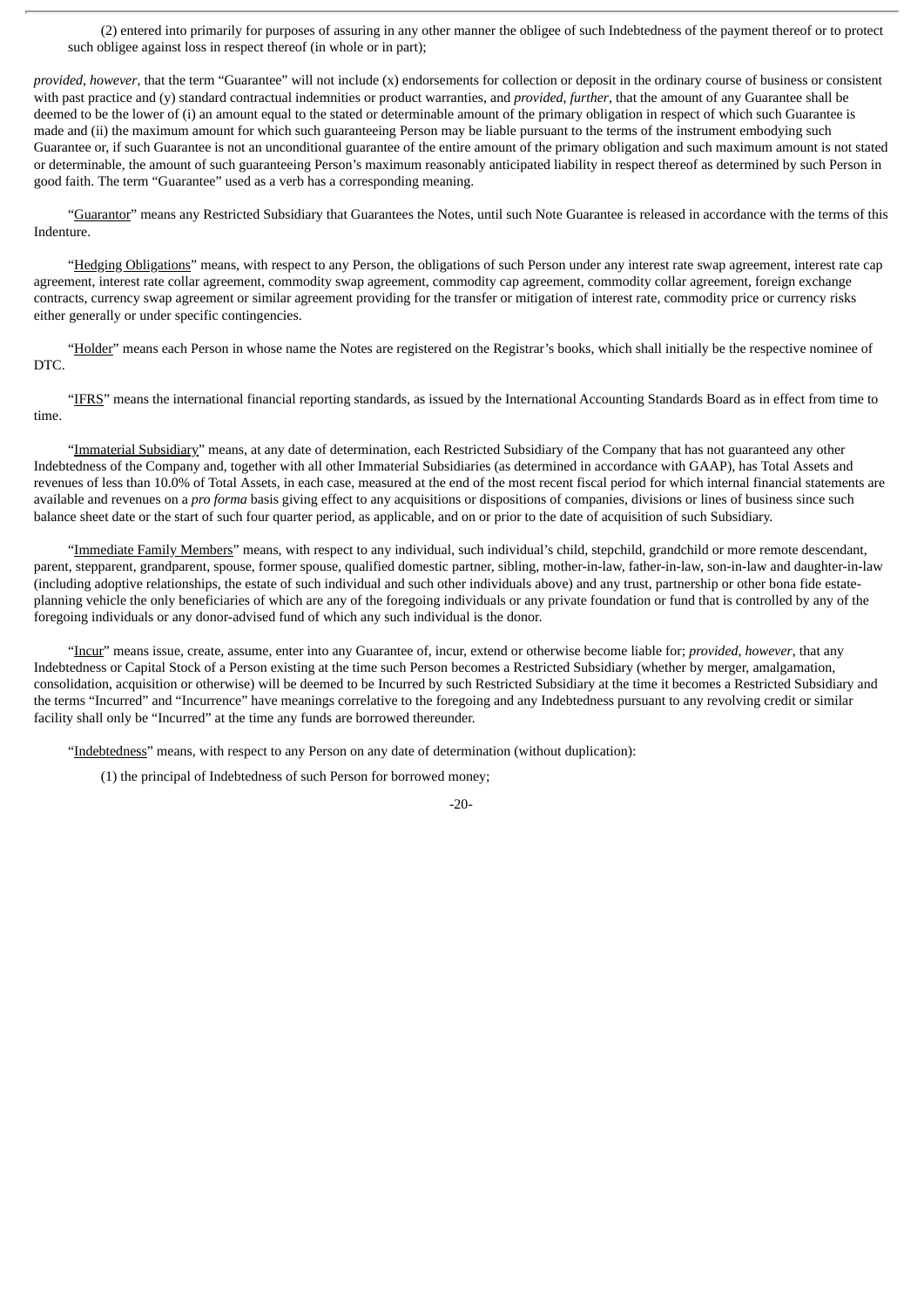(2) the principal of obligations of such Person evidenced by bonds, debentures, notes or other similar instruments;

(3) all reimbursement obligations of such Person in respect of letters of credit, bankers' acceptances or other similar instruments (the amount of such obligations being equal at any time to the aggregate then undrawn and unexpired amount of such letters of credit or other instruments plus the aggregate amount of drawings thereunder that have not been reimbursed) (except to the extent such reimbursement obligations relate to trade payables and such obligations are satisfied within 30 days of Incurrence);

(4) the principal component of all obligations of such Person to pay the deferred and unpaid purchase price of property (except trade payables or similar obligations to trade creditors), which purchase price is due more than one year after the date of placing such property in service or taking final delivery and title thereto;

(5) Finance Lease Obligations of such Person;

(6) the principal component of all obligations, or liquidation preference, of such Person with respect to any Disqualified Stock or, with respect to any Restricted Subsidiary, any Preferred Stock (but excluding, in each case, any accrued dividends);

(7) the principal component of all Indebtedness of other Persons secured by a Lien on any asset of such Person, whether or not such Indebtedness is assumed by such Person; *provided*, *however*, that the amount of such Indebtedness will be the lesser of (a) the fair market value of such asset at such date of determination (as determined in good faith by the Company) and (b) the amount of such Indebtedness of such other Persons;

(8) Guarantees by such Person of the principal component of Indebtedness of the type referred to in clauses (1), (2), (3), (4), (5) and (9) of other Persons to the extent Guaranteed by such Person; and

(9) to the extent not otherwise included in this definition, net obligations of such Person under Hedging Obligations (the amount of any such obligations to be equal at any time to the net payments under such agreement or arrangement giving rise to such obligation that would be payable by such Person at the termination of such agreement or arrangement);

with respect to clauses (1), (2), (4) and (5) above, if and to the extent that any of the foregoing Indebtedness (other than letters of credit and Hedging Obligations) would appear as a liability upon a balance sheet (excluding the footnotes thereto) of such Person prepared in accordance with GAAP; *provided*, that Indebtedness of any Parent Entity appearing upon the balance sheet of the Company solely by reason of push-down accounting under GAAP shall be excluded.

The term "Indebtedness" shall not include any lease, concession or license of property (or Guarantee thereof) which would be considered an operating lease under GAAP, any prepayments of deposits received from clients or customers in the ordinary course of business or consistent with past practice, or obligations under any license, permit or other approval (or Guarantees given in respect of such obligations) Incurred prior to the Issue Date or in the ordinary course of business or consistent with past practice.

The amount of Indebtedness of any Person at any time in the case of a revolving credit or similar facility shall be the total amount of funds borrowed and then outstanding. The amount of any Indebtedness outstanding as of any date shall be (a) the accreted value thereof in the case of any Indebtedness issued with original issue discount and (b) the principal amount of Indebtedness, or liquidation preference thereof, in the case of any other Indebtedness. Indebtedness shall be calculated without giving effect to the effects of Topic 815 and related interpretations to the extent such effects would otherwise increase or decrease an amount of Indebtedness for any purpose under this Indenture as a result of accounting for any embedded derivatives created by the terms of such Indebtedness.

-21-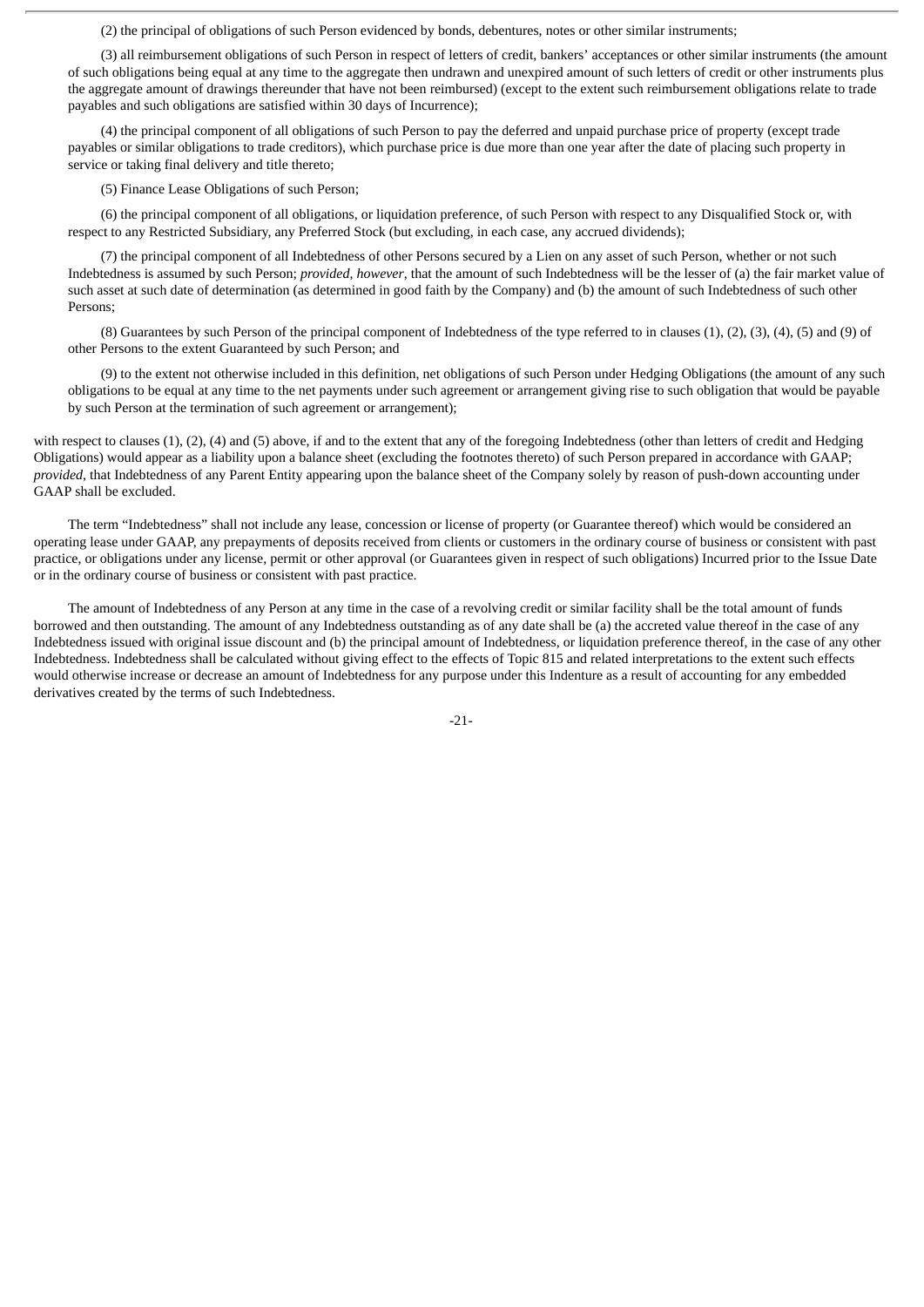Notwithstanding the above provisions, in no event shall the following constitute Indebtedness:

(i) Contingent Obligations, other than Guarantees or other assumptions of Indebtedness;

(ii) Obligations under or in respect of Receivables Facilities;

(iii) Cash Management Services;

(iv) any lease, concession or license of property (or Guarantee thereof) which would be considered an operating lease under GAAP or any prepayments of deposits received from clients or customers;

(v) obligations under any license, permit or other approval (or Guarantees given in respect of such obligations) incurred prior to the Issue Date or in the ordinary course of business or consistent with past practice;

(vi) in connection with the purchase by the Company or any Restricted Subsidiary of any business, any post-closing payment adjustments to which the seller may become entitled to the extent such payment is determined by a final closing balance sheet or such payment depends on the performance of such business after the closing; *provided*, *however*, that, at the time of closing, the amount of any such payment is not determinable and, to the extent such payment thereafter becomes fixed and determined, the amount is paid in a timely manner;

(vii) for the avoidance of doubt, any obligations in respect of workers' compensation claims, early retirement or termination obligations, pension fund obligations or contributions or similar claims, obligations or contributions or social security or wage Taxes;

(viii) Indebtedness of any Parent Entity appearing on the balance sheet of the Company solely by reason of push down accounting under GAAP;

(ix) Capital Stock (other than Disqualified Stock); or

(x) amounts owed to dissenting stockholders in connection with, or as a result of, their exercise of appraisal rights and the settlement of any claims or action (whether actual, contingent or potential) with respect thereto (including any accrued interest).

"Indenture" means this Indenture as amended or supplemented from time to time.

"Independent Financial Advisor" means an accounting, appraisal, investment banking firm or consultant to Persons engaged in Similar Businesses of nationally recognized standing; *provided*, *however*, that such firm or appraiser is not an Affiliate of the Company.

"Initial Notes" has the meaning ascribed to it in the second introductory paragraph of this Indenture.

"Initial Purchasers" means BofA Securities, Inc., Citigroup Global Markets Inc., Credit Suisse Securities (USA) LLC, RBC Capital Markets, LLC, Truist Securities, Inc., Wells Fargo Securities, LLC, Huntington Securities, Inc., KeyBanc Capital Markets Inc. and U.S. Bancorp Investments, Inc.

"Investment" means, with respect to any Person, all investments by such Person in other Persons (including Affiliates) in the form of advances, loans or other extensions of credit (other than advances or extensions of credit to customers, suppliers, directors, officers or employees of any Person, and excluding any debt or extension of credit represented by a bank deposit other than a time deposit) or capital contribution to (by means of any transfer of cash or other property to others or any payment for property or services for the account or use of others), or the Incurrence of a Guarantee of any obligation of, or any purchase or acquisition of Capital Stock, Indebtedness or other similar instruments issued by, such other Persons and all other items that are or would be classified as investments on a balance sheet prepared on the basis of GAAP; *provided*, *however*, that endorsements of negotiable instruments and

-22-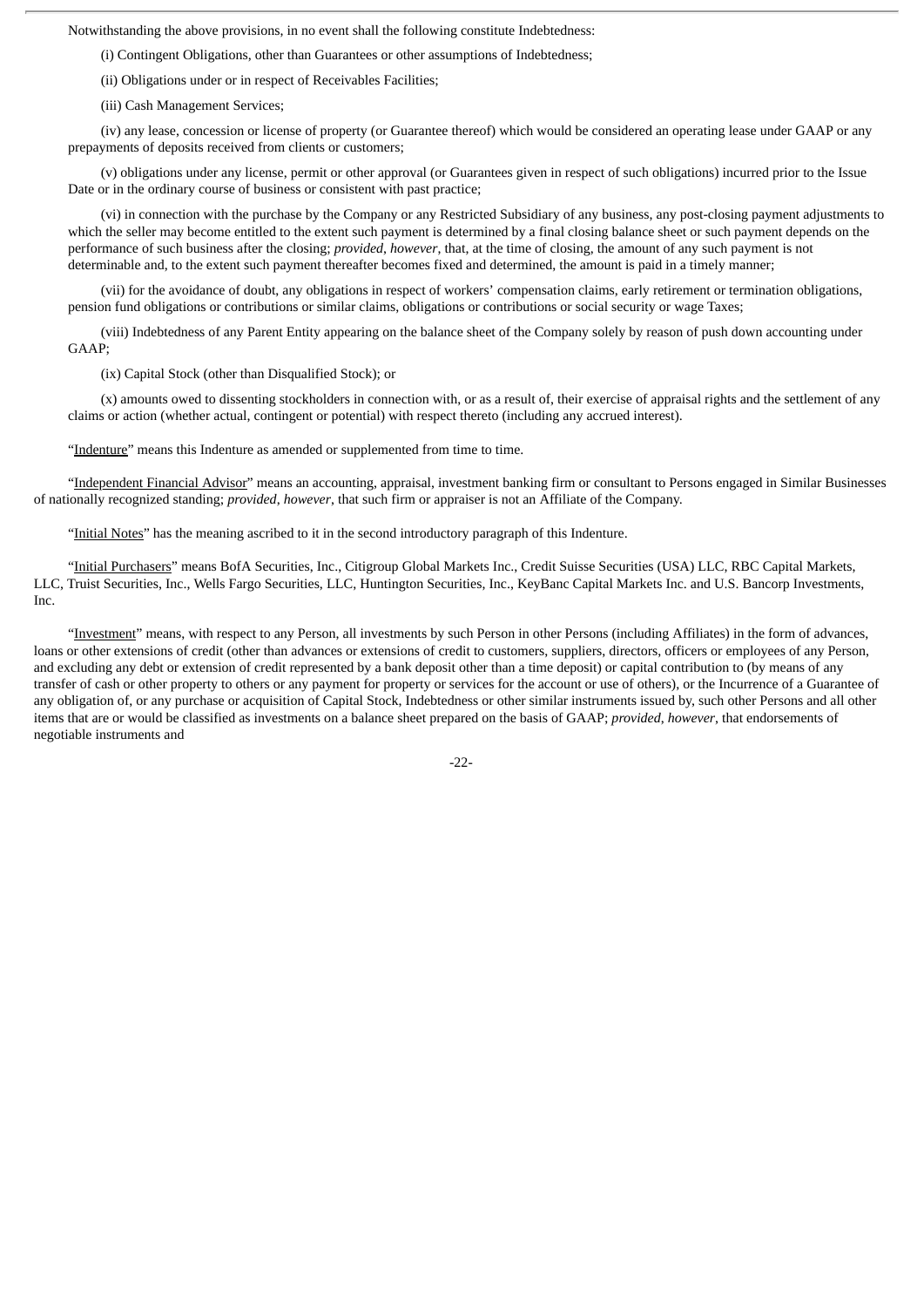documents will not be deemed to be an Investment. If the Company or any Restricted Subsidiary issues, sells or otherwise disposes of any Capital Stock of a Person that is a Restricted Subsidiary such that, after giving effect thereto, such Person is no longer a Restricted Subsidiary, any Investment by the Company or any Restricted Subsidiary in such Person remaining after giving effect thereto will be deemed to be a new Investment at such time.

### For purposes of Section 3.3 and Section 3.20 hereof:

(1) "Investment" will include the portion (proportionate to the Company's equity interest in a Restricted Subsidiary to be designated as an Unrestricted Subsidiary) of the fair market value of the net assets of such Restricted Subsidiary of the Company at the time that such Restricted Subsidiary is designated an Unrestricted Subsidiary; *provided*, *however*, that upon a redesignation of such Subsidiary as a Restricted Subsidiary, the Company will be deemed to continue to have a permanent "Investment" in an Unrestricted Subsidiary in an amount (if positive) equal to (a) the Company's "Investment" in such Subsidiary at the time of such redesignation less (b) the portion (proportionate to the Company's equity interest in such Subsidiary) of the fair market value of the net assets (as determined by the Company) of such Subsidiary at the time that such Subsidiary is so re-designated a Restricted Subsidiary; and

(2) any property transferred to or from an Unrestricted Subsidiary will be valued at its fair market value at the time of such transfer, in each case as determined in good faith by the Company.

#### "Investment Grade Securities" means:

(1) securities issued or directly and fully Guaranteed or insured by the United States, Canadian, Swiss or United Kingdom government or any agency or instrumentality thereof (other than Cash Equivalents);

(2) securities issued or directly and fully guaranteed or insured by a member of the European Union, or any agency or instrumentality thereof (other than Cash Equivalents);

(3) debt securities or debt instruments with a rating of "A-" or higher from S&P or "A3" or higher by Moody's or the equivalent of such rating by such rating organization or, if no rating of Moody's or S&P then exists, the equivalent of such rating by any other Nationally Recognized Statistical Ratings Organization, but excluding any debt securities or instruments constituting loans or advances among the Company and its Subsidiaries; and

(4) investments in any fund that invests exclusively in investments of the type described in clauses (1), (2) and (3) above which fund may also hold cash and Cash Equivalents pending investment or distribution.

"Investment Grade Status" shall occur when the Notes receive two of the following:

(1) a rating of "BBB-" or higher from S&P;

(2) a rating of "Baa3" or higher from Moody's; or

(3) a rating of "BBB-" or higher from Fitch;

or the equivalent of such rating by either any rating organization or, if no rating of Moody's or S&P then exists, the equivalent of such rating by any other Nationally Recognized Statistical Ratings Organization.

"Issue Date" means June 15, 2022.

"Lien" means any mortgage, pledge, security interest, encumbrance, lien, hypothecation or charge of any kind (including any conditional sale or other title retention agreement or lease in the nature thereof); *provided* that in no event shall an operating lease to be deemed to constitute a Lien.

-23-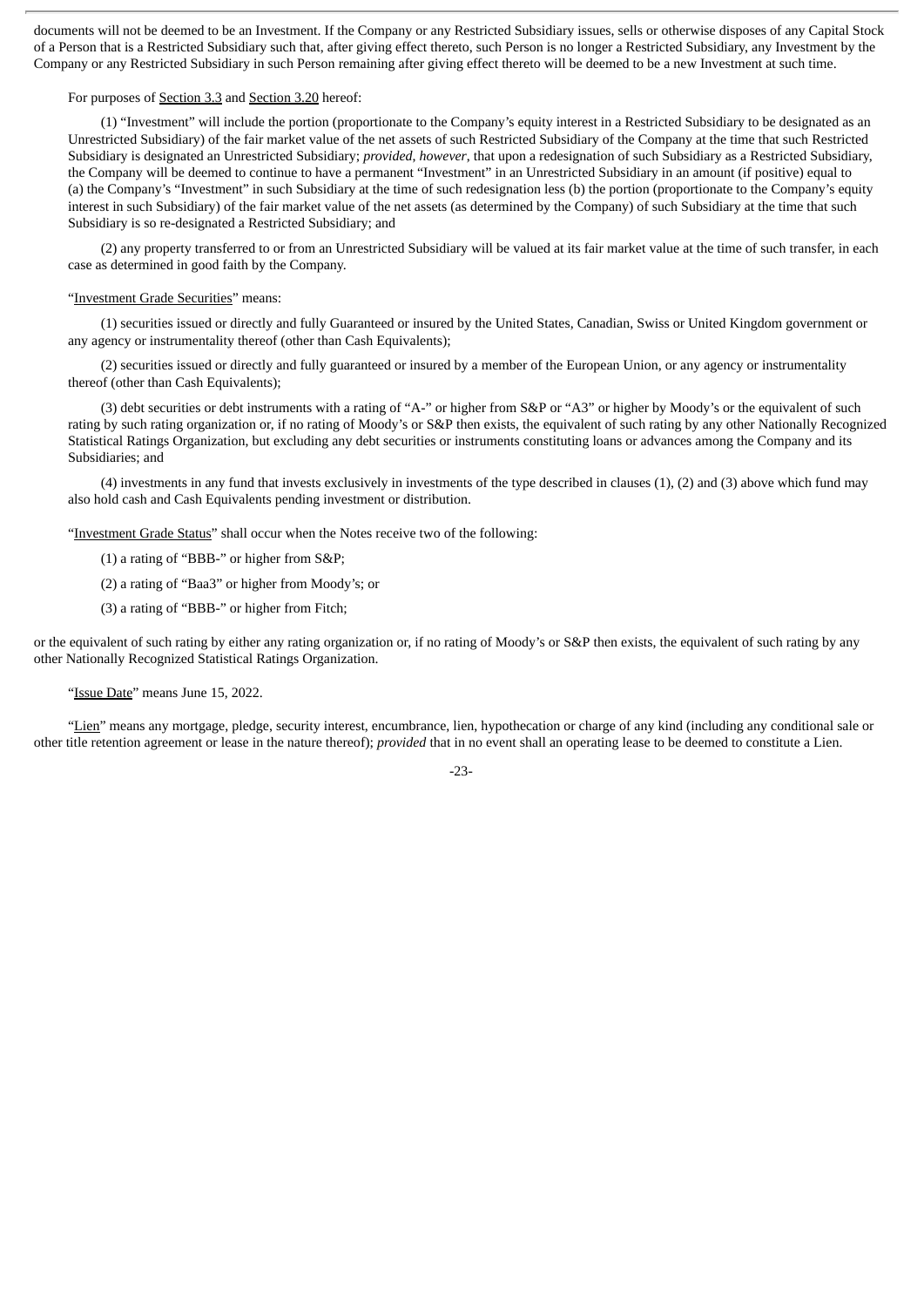"Long Derivative Instrument" means a Derivative Instrument (i) the value of which generally increases, and/or the payment or delivery obligations under which generally decrease, with positive changes to the Performance References and/or (ii) the value of which generally decreases, and/or the payment or delivery obligations under which generally increase, with negative changes to the Performance References.

"LTM EBITDA" means Consolidated EBITDA of the Company measured for the period of the most recent four consecutive fiscal quarters ending prior to the date of such determination for which internal consolidated financial statements of the Company are available, in each case with such pro forma adjustments giving effect to such Indebtedness, acquisition or Investment, as applicable, since the start of such four quarter period and as are consistent with the pro forma adjustments set forth in the definition of "Fixed Charge Coverage Ratio."

"Management Advances" means loans or advances made to, or Guarantees with respect to loans or advances made to, directors, officers, employees or consultants (or their respective Controlled Investment Affiliates or Immediate Family Members) of any Parent Entity, the Company or any Restricted Subsidiary:

(1) (a) in respect of travel, entertainment, relocation or moving related expenses or (b) for purposes of funding any such person's purchase of Capital Stock (or similar obligations) of the Company, its Subsidiaries or any Parent Entity with (in the case of this sub-clause (b)) the approval of the Board of Directors;

(2) in respect of relocation, moving related expenses Incurred in connection with any closing or consolidation of any facility or office; or

(3) not exceeding the greater of \$360.0 million and 10.0% of LTM EBITDA in the aggregate outstanding at any time.

"Management Stockholders" means the members of management of the Company (or any Parent Entity) or its Subsidiaries who are holders of Capital Stock of the Company or of any Parent Entity on the Issue Date.

"Market Capitalization" means an amount equal to (i) the total number of issued and outstanding shares of common Capital Stock of the Company or any Parent Entity on the date of the declaration of a Restricted Payment permitted pursuant Section 3.3(b)(10) multiplied by (ii) the arithmetic mean of the closing prices per share of such common Capital Stock on the principal securities exchange on which such common Capital Stock are traded for the 30 consecutive trading days immediately preceding the date of declaration of such Restricted Payment.

"Moody's" means Moody's Investors Service, Inc. or any of its successors or assigns that is a Nationally Recognized Statistical Rating Organization.

"Nationally Recognized Statistical Rating Organization" means a nationally recognized statistical rating organization within the meaning of Rule 436 under the Securities Act.

"Net Available Cash" from an Asset Disposition means cash payments received (including any cash payments received by way of deferred payment of principal pursuant to a note or installment receivable or otherwise and net proceeds from the sale or other disposition of any securities received as consideration, but only as and when received, but excluding any other consideration received in the form of assumption by the acquiring person of Indebtedness or other obligations relating to the properties or assets that are the subject of such Asset Disposition or received in any other non-cash form) therefrom, in each case net of:

(1) all legal, accounting, investment banking, title and recording tax expenses, commissions and other fees and expenses Incurred, and all Taxes paid, reasonably estimated to be actually payable or accrued as a liability under GAAP (including, for the avoidance of doubt, any income, withholding and other Taxes payable as a result of the distribution of such proceeds to the Company and after taking into account any available tax credits or deductions and any tax sharing agreements), as a consequence of such Asset Disposition, including distributions for Related Taxes;

 $-24-$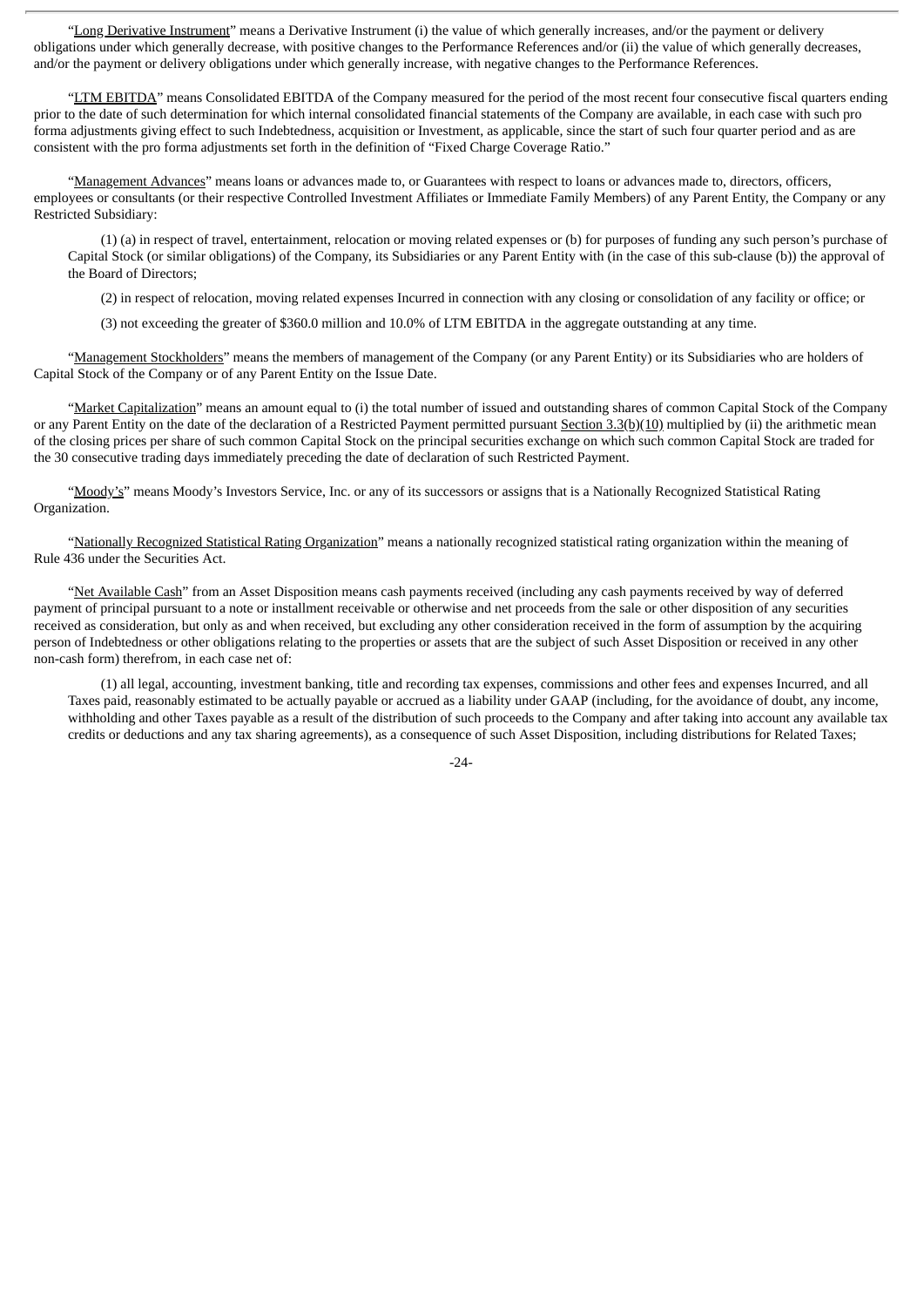(2) all payments made on any Indebtedness which is secured by any assets subject to such Asset Disposition, in accordance with the terms of any Lien upon such assets, or which by applicable law be repaid out of the proceeds from such Asset Disposition;

(3) all distributions and other payments required to be made to minority interest holders (other than any Parent Entity, the Company or any of its respective Subsidiaries) in Subsidiaries or joint ventures as a result of such Asset Disposition;

(4) the deduction of appropriate amounts required to be provided by the seller as a reserve, on the basis of GAAP, against any liabilities associated with the assets disposed of in such Asset Disposition and retained by the Company or any Restricted Subsidiary after such Asset Disposition; and

(5) any funded escrow established pursuant to the documents evidencing such sale or disposition to secure and indemnification obligation on adjustments to the purchase price associated with any such Asset Disposition.

"Net Cash Proceeds," with respect to any issuance or sale of Capital Stock, means the cash proceeds of such issuance or sale net of attorneys' fees, accountants' fees, underwriters' or placement agents' fees, listing fees, discounts or commissions and brokerage, consultant and other fees and charges actually Incurred in connection with such issuance or sale and net of Taxes paid or reasonably estimated to be actually payable as a result of such issuance or sale (including, for the avoidance of doubt, any income, withholding and other Taxes payable as a result of the distribution of such proceeds to the Company and after taking into account any available tax credit or deductions and any tax sharing agreements, and including distributions for Related Taxes).

"Net Short" means, with respect to a Holder or beneficial owner, as of a date of determination, either (i) the value of its Short Derivative Instruments exceeds the sum of the (x) the value of its Notes plus (y) the value of its Long Derivative Instruments as of such date of determination or (ii) it is reasonably expected that such would have been the case were a Failure to Pay or Bankruptcy Credit Event (each as defined in the 2014 ISDA Credit Derivatives Definitions) to have occurred with respect to the Company or any Guarantor immediately prior to such date of determination.

"Non-Guarantor" means any Restricted Subsidiary of the Company that is not a Guarantor.

"Non-U.S. Person" means a Person who is not a U.S. Person (as defined in Regulation S).

"Note Documents" means the Notes (including Additional Notes), the Note Guarantees and this Indenture.

"Notes" has the meaning ascribed to it in the second introductory paragraph of this Indenture.

"Notes Custodian" means the custodian with respect to the Global Notes (as appointed by DTC), or any successor Person thereto and shall initially be the Trustee.

"Obligations" means any principal, interest (including interest accruing on or after the filing of any petition in bankruptcy or for reorganization relating to the Company or any Guarantor whether or not a claim for Post-Petition Interest is allowed in such proceedings), penalties, fees, indemnifications, reimbursements (including, without limitation, reimbursement obligations with respect to letters of credit and bankers' acceptances), damages and other liabilities payable under the documentation governing any Indebtedness.

"Offering Circular" means the offering circular, dated June 1, 2022, relating to the offering by the Company of \$700.0 million principal amount of 6.375% Senior Notes due 2032 and any future offering circular relating to Additional Notes.

"Officer" means, with respect to any Person, (a) the Chairman of the Board of Directors, the Chief Executive Officer, the President, the Chief Financial Officer, any Vice President, the Treasurer, any Managing Director, or the Secretary (1) of such Person or (2) if such Person is owned or managed by a single entity, of such entity, or (b) any other individual designated as an "Officer" for the purposes of this Indenture by the Board of Directors of such Person.

-25-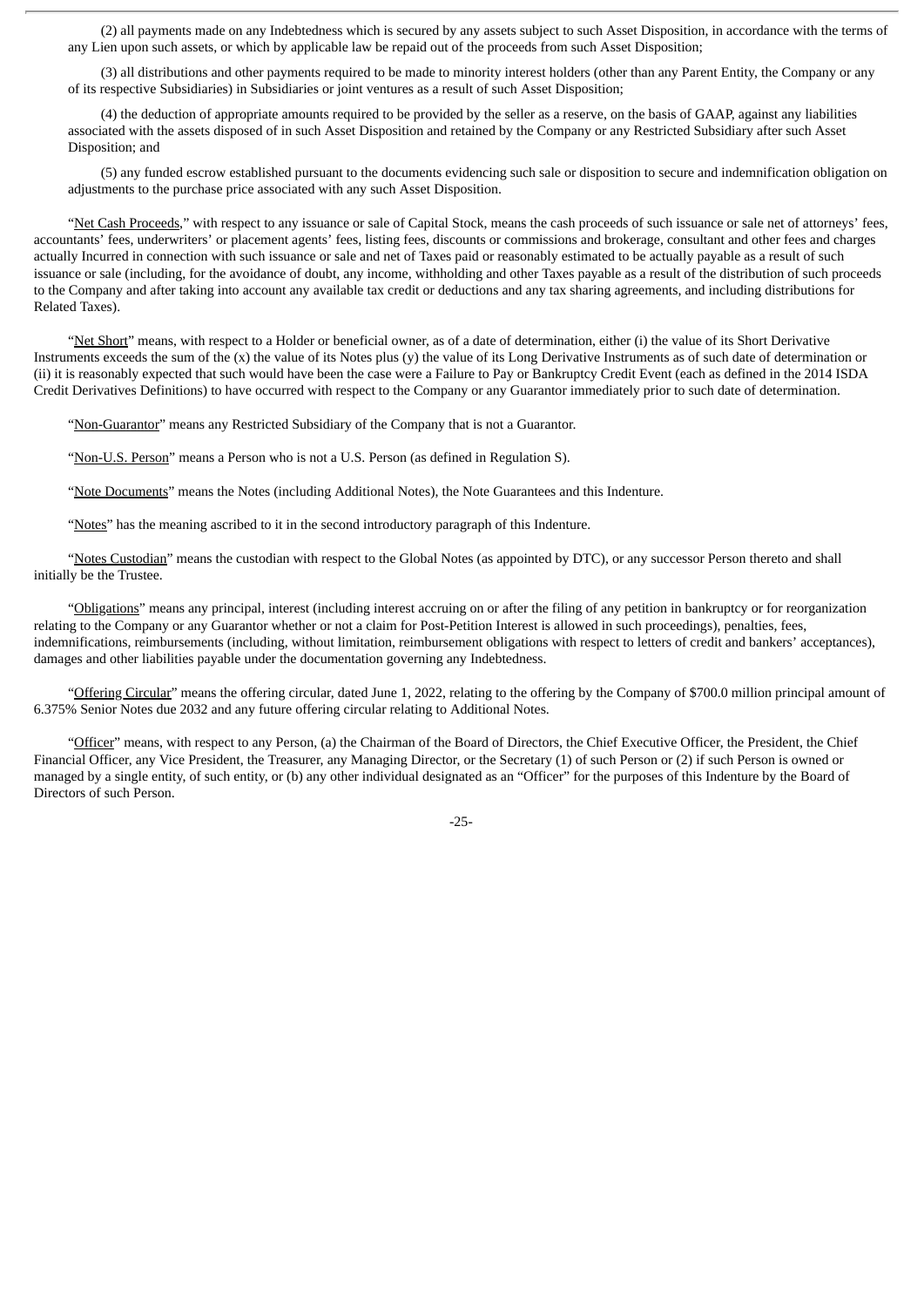"Officer's Certificate" means, with respect to any Person, a certificate signed by one Officer of such Person.

"Opinion of Counsel" means a written opinion from legal counsel who is reasonably satisfactory to the Trustee. The counsel may be an employee of or counsel to the Company or its Subsidiaries.

"Parent Entity" means any direct or indirect parent of the Company.

### "Parent Entity Expenses" means:

(1) costs (including all professional fees and expenses) Incurred by any Parent Entity in connection with reporting obligations under or otherwise Incurred in connection with compliance with applicable laws, rules or regulations of any governmental, regulatory or self-regulatory body or stock exchange, this Indenture or any other agreement or instrument relating to the Notes, the Guarantees or any other Indebtedness of the Company or any Restricted Subsidiary, including in respect of any reports filed or delivered with respect to the Securities Act, Exchange Act or the respective rules and regulations promulgated thereunder;

(2) customary indemnification obligations of any Parent Entity owing to directors, officers, employees or other Persons under its articles, charter, by-laws, partnership agreement or other organizational documents or pursuant to written agreements with any such Person to the extent relating to the Company and its Subsidiaries;

(3) obligations of any Parent Entity in respect of director and officer insurance (including premiums therefor) to the extent relating to the Company and its Subsidiaries;

(4) (x) general corporate overhead expenses, including professional fees and expenses and (y) other operational expenses of any Parent Entity related to the ownership or operation of the business of the Company or any of its Restricted Subsidiaries;

(5) expenses Incurred by any Parent Entity in connection with any offering, sale, conversion or exchange of Capital Stock or Indebtedness; and

(6) amounts to finance Investments that would otherwise be permitted to be made pursuant to Section 3.3 if made by the Company; *provided*, that (A) such Restricted Payment shall be made substantially concurrently with the closing of such Investment, (B) such direct or indirect parent company shall, immediately following the closing thereof, cause (1) all property acquired (whether assets or Capital Stock) to be contributed to the capital of the Company or one of its Restricted Subsidiaries or (2) the merger, consolidation or amalgamation of the Person formed or acquired into the Company or one of its Restricted Subsidiaries (to the extent not prohibited by Section 4.1) in order to consummate such Investment, (C) such direct or indirect parent company and its Affiliates (other than the Company or a Restricted Subsidiary) receives no consideration or other payment in connection with such transaction except to the extent the Company or a Restricted Subsidiary could have given such consideration or made such payment in compliance with this Indenture and such consideration or other payment is included as a Restricted Payment under this Indenture, (D) any property received by the Company shall not increase amounts available for Restricted Payments pursuant to Section 3.3(a)(iii) and (E) such Investment shall be deemed to be made by the Company or such Restricted Subsidiary pursuant to another provision of this covenant or pursuant to the definition of "Permitted Investment."

"Pari Passu Indebtedness" means Indebtedness of the Company which ranks equally in right of payment to the Notes or of any Guarantor if such Indebtedness ranks equally in right of payment to the Guarantees of the Notes.

"Paying Agent" means any Person authorized by the Company to pay the principal of (and premium, if any) or interest on any Note on behalf of the Company.

-26-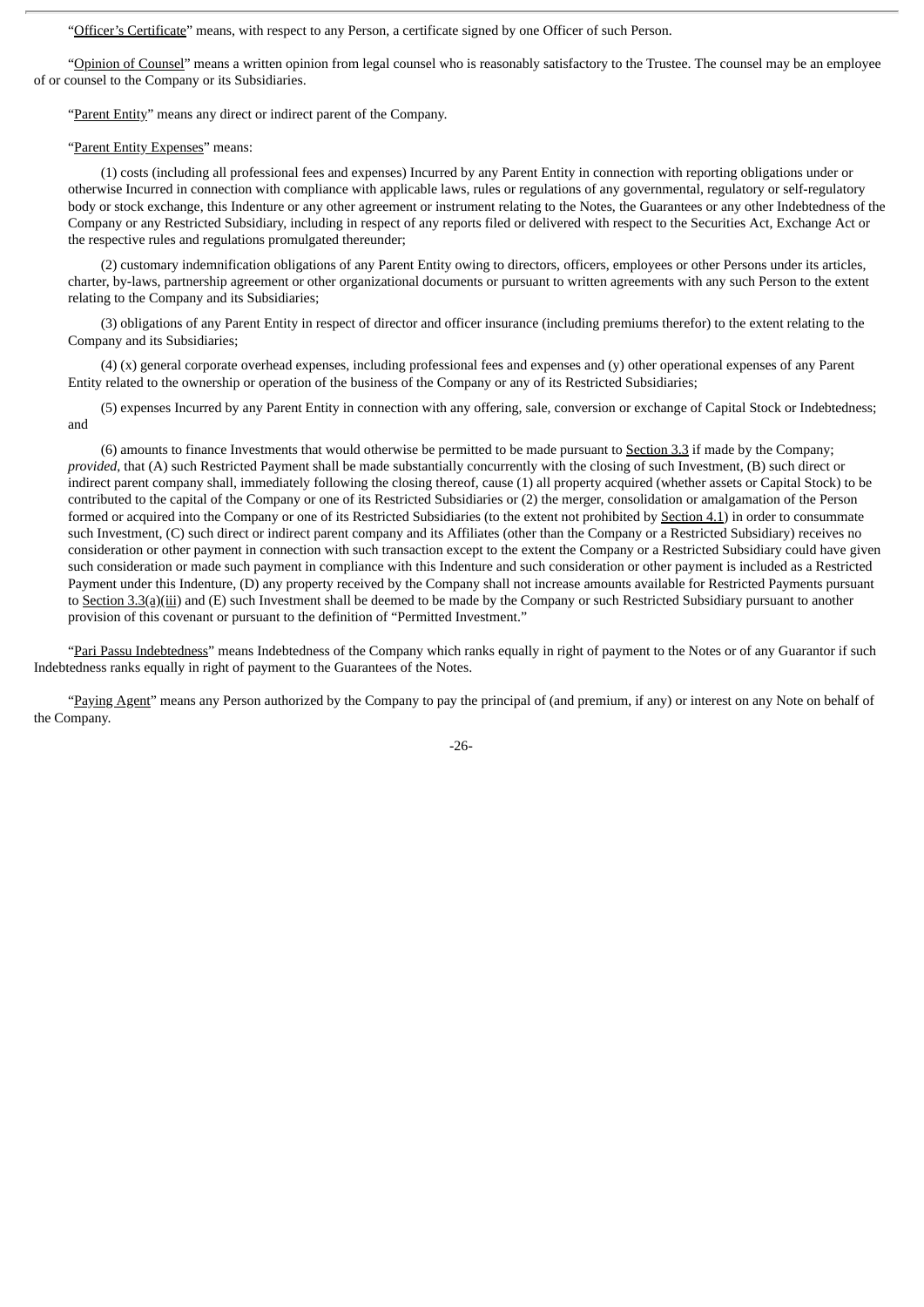"Permitted Asset Swap" means the concurrent purchase and sale or exchange of assets used or useful in a Similar Business or a combination of such assets and cash, Cash Equivalents between the Company or any of its Restricted Subsidiaries and another Person; *provided* that any cash or Cash Equivalents received in excess of the value of any cash or Cash Equivalents sold or exchanged must be applied in accordance with Section 3.5.

"Permitted Change of Control" means any Change of Control that does not constitute a Change of Control Triggering Event.

"Permitted Change of Control Costs" means all fees, costs and expenses incurred or payable by the Company, any Parent Entity or any of its Restricted Subsidiaries in connection with a Permitted Change of Control.

"Permitted Holders" means, collectively, (a) the Sponsor, (b) any one or more Persons, together with such Persons' Affiliates, whose beneficial ownership constitutes or results in (x) a Change of Control in respect of which a Change of Control Offer is made or waived in accordance with the requirements of this Indenture or (y) a Permitted Change of Control, (c) the Management Stockholders, (d) any Person who is acting solely as an underwriter in connection with a public or private offering of Capital Stock of any Parent Entity or the Company, acting in such capacity and (e) any group (within the meaning of Section 13(d)(3) or Section 14(d)(2) of the Exchange Act or any successor provision) of which any of the foregoing are members; *provided* that, in the case of such group and without giving effect to the existence of such group or any other group, Persons referred to in clauses (a) through (d), collectively, have beneficial ownership of more than 50.0% of the total voting power of the Voting Stock of the Company or any Parent Entity held by such group.

"Permitted Investment" means (in each case, by the Company or any of its Restricted Subsidiaries):

(1) Investments in (a) a Restricted Subsidiary (including the Capital Stock of a Restricted Subsidiary) or the Company or (b) a Person (including the Capital Stock of any such Person) that will, upon the making of such Investment, become a Restricted Subsidiary;

(2) Investments in another Person if such Person is engaged in any Similar Business and as a result of such Investment such other Person is merged, amalgamated, consolidated or otherwise combined with or into, or transfers or conveys all or substantially all its assets to, the Company or a Restricted Subsidiary;

(3) Investments in cash, Cash Equivalents or Investment Grade Securities;

(4) Investments in receivables owing to the Company or any Restricted Subsidiary;

(5) Investments in payroll, travel and similar advances to cover matters that are expected at the time of such advances ultimately to be treated as expenses for accounting purposes;

(6) Management Advances;

(7) Investments received in settlement, compromise or resolution of debts created in the ordinary course of business or consistent with past practice and owing to the Company or any Restricted Subsidiary or in exchange for any other Investment or accounts receivable, endorsements for collection or deposit held by the Company or any such Restricted Subsidiary, or as a result of foreclosure, perfection or enforcement of any Lien, or in satisfaction of judgments or pursuant to any plan of reorganization or similar arrangement including upon the bankruptcy or insolvency of a debtor or litigation, arbitration or other disputes or otherwise with respect to any secured Investment or other transfer of title with respect to any secured Investment in default;

(8) Investments made as a result of the receipt of promissory notes or other non-cash consideration (including earn-outs) from a sale or other disposition of property or assets, including an Asset Disposition;

-27-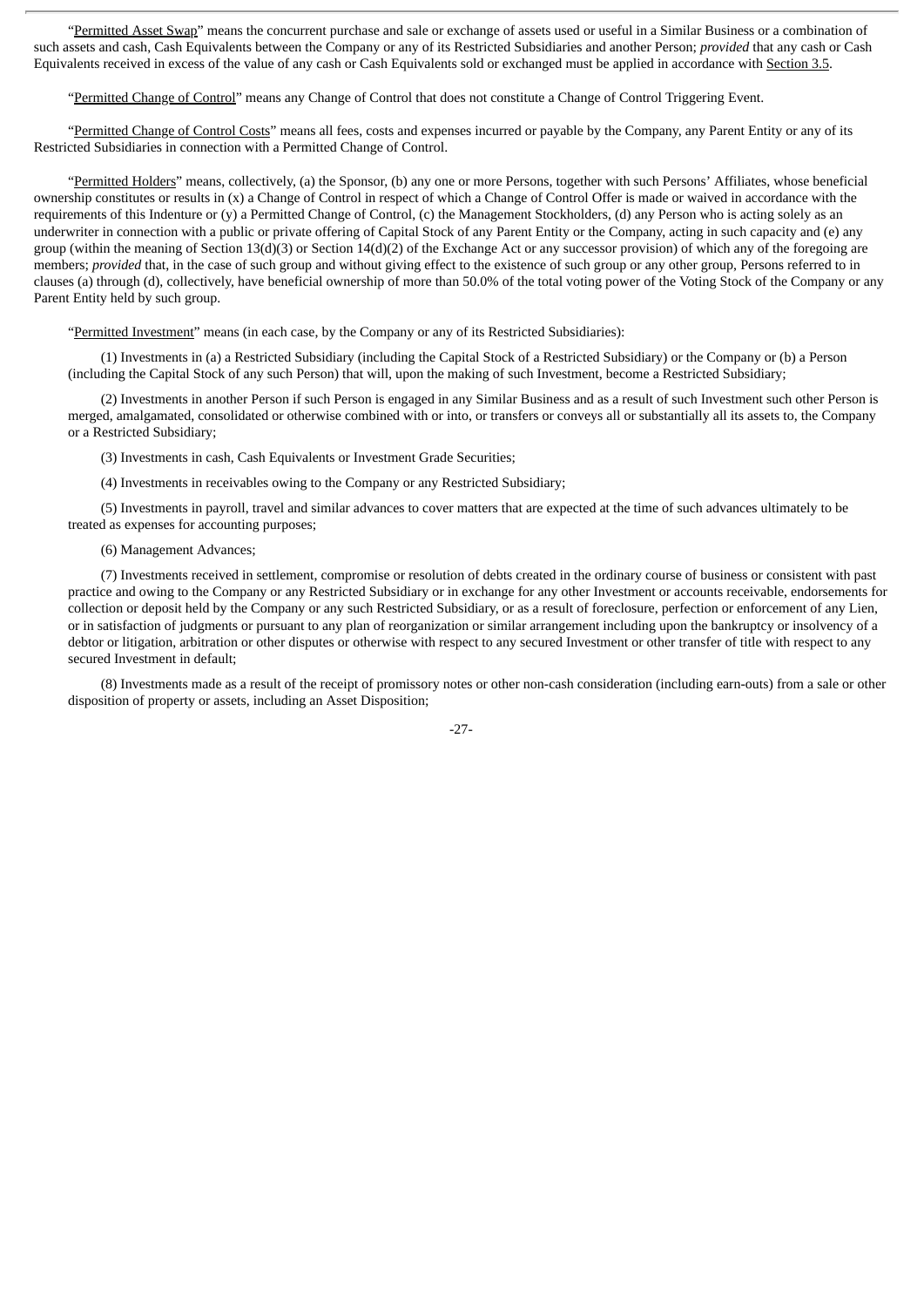(9) Investments existing or pursuant to binding commitments, agreements or arrangements in effect on the Issue Date and any modification, replacement, renewal, reinvestment or extension thereof; provided that the amount of any such Investment may not be increased except (a) as required by the terms of such Investment or binding commitment as in existence on the Issue Date or (b) as otherwise permitted under this Indenture;

(10) Hedging Obligations, which transactions or obligations are Incurred in compliance with Section 3.2;

(11) pledges or deposits with respect to leases or utilities provided to third parties or Liens otherwise described in the definition of "Permitted Liens" or made in connection with Liens permitted under Section 3.6;

(12) any Investment to the extent made using Capital Stock of the Company (other than Disqualified Stock) or Capital Stock of any Parent Entity as consideration;

(13) any transaction to the extent constituting an Investment that is permitted and made in accordance with **Section 3.8(b)** (except those described in <u>Sections 3.8(b)(1), (3), (6), (7), (8), (9), (12</u>) and (14));

(14) Investments consisting of purchases and acquisitions of inventory, supplies, materials and equipment or licenses or leases of intellectual property;

(15) (i) Guarantees of Indebtedness not prohibited by Section 3.2 and (other than with respect to Indebtedness) guarantees, keepwells and similar arrangements, and (ii) performance guarantees with respect to obligations that are not prohibited by this Indenture;

(16) Investments consisting of earnest money deposits required in connection with a purchase agreement, or letter of intent, or other acquisitions to the extent not otherwise prohibited by this Indenture;

(17) Investments of a Restricted Subsidiary acquired after the Issue Date or of an entity merged or amalgamated into the Company or merged or amalgamated into or consolidated with a Restricted Subsidiary after the Issue Date to the extent that such Investments were not made in contemplation of or in connection with such acquisition, merger, amalgamation or consolidation and were in existence on the date of such acquisition, merger, amalgamation or consolidation;

(18) Investments consisting of licensing or contribution of intellectual property pursuant to joint marketing arrangements with other Persons;

(19) contributions to a "rabbi" trust for the benefit of employees or other grantor trust subject to claims of creditors in the case of a bankruptcy of the Company;

(20) Investments in joint ventures and similar entities and Unrestricted Subsidiaries having an aggregate fair market value, when taken together with all other Investments made pursuant to this clause that are at the time outstanding, not to exceed the greater of \$900.0 million and 25.0% of LTM EBITDA at the time of such Investment (with the fair market value of each Investment being measured at the time made and without giving effect to subsequent changes in value);

(21) additional Investments having an aggregate fair market value, taken together with all other Investments made pursuant to this clause (21) that are at that time outstanding, not to exceed the greater of \$1,800.0 million and 50.0% of LTM EBITDA (with the fair market value of each Investment being measured at the time made and without giving effect to subsequent changes in value) *plus* the amount of any returns (including dividends, payments, interest, distributions, returns of principal, profits on sale, repayments, income and similar amounts) in respect of such Investments (without duplication for purposes of Section 3.3 of any amounts applied pursuant to Section 3.3(a)(iii)); *provided* that if such Investment is in Capital Stock of a Person that subsequently becomes a Restricted Subsidiary, such Investment shall thereafter be deemed permitted under clause (1) or (2) above and shall not be included as having been made pursuant to this clause (21);

-28-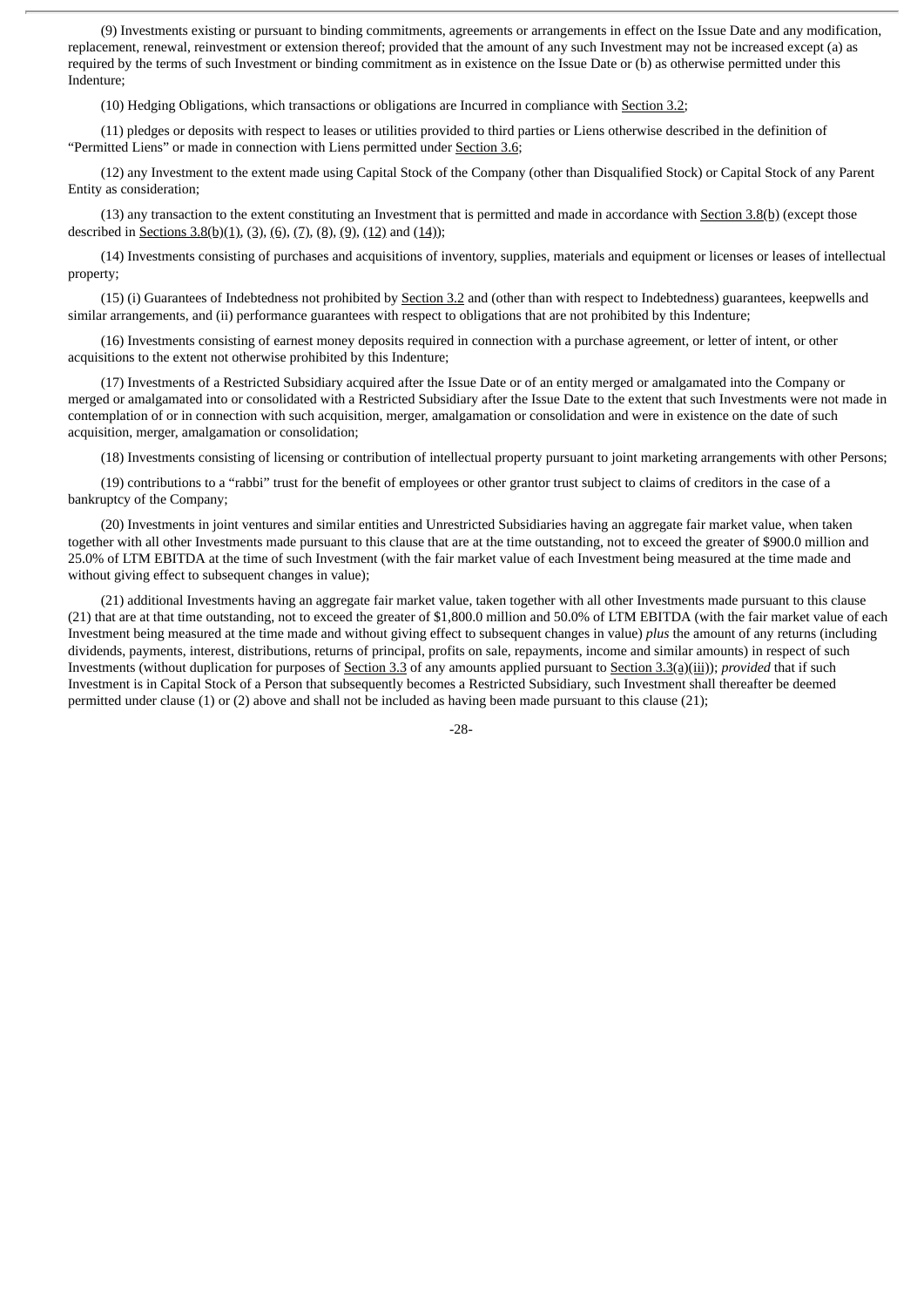(22) any Investment in a Similar Business having an aggregate fair market value, taken together with all other Investments made pursuant to this clause that are at that time outstanding, not to exceed the greater of \$900.0 million and 25.0% of LTM EBITDA (with the fair market value of each Investment being measured at the time made and without giving effect to subsequent changes in value) plus the amount of any distributions, dividends, payments or other returns in respect of such Investments (without duplication for purposes of Section 3.3 of any amounts applied pursuant to Section 3.3(a)(iii)); *provided* that if such Investment is in Capital Stock of a Person that subsequently becomes a Restricted Subsidiary, such Investment shall thereafter be deemed permitted under clause (1) or (2) above and shall not be included as having been made pursuant to this clause;

(23) Investments relating to a Receivables Subsidiary that, in the good faith determination of the Company, are necessary or advisable to effect any Receivables Facility or any repurchase in connection therewith;

(24) Investments in connection with the Acquisition Transactions;

(25) repurchases of Notes or Existing Notes;

(26) Investments by an Unrestricted Subsidiary entered into prior to the day such Unrestricted Subsidiary is redesignated as a Restricted Subsidiary as described under Section 3.20;

(27) transactions entered into in order to consummate a Permitted Tax Restructuring; and

(28) any other Investment so long as, immediately after giving pro forma effect to the Investment and the incurrence of any Indebtedness the net proceeds of which are used to make such Investment, the Consolidated Total Leverage Ratio shall be no greater than 4.25 to 1.00.

### "Permitted Liens" means, with respect to any Person:

(1) Liens on assets or property of a Restricted Subsidiary that is not a Guarantor securing Indebtedness of any Restricted Subsidiary that is not a Guarantor;

(2) pledges, deposits or Liens under workmen's compensation laws, payroll taxes, unemployment insurance laws, social security laws or similar legislation, or insurance related obligations (including pledges or deposits securing liability to insurance carriers under insurance or self-insurance arrangements), or in connection with bids, tenders, completion guarantees, contracts (other than for borrowed money) or leases, or to secure utilities, licenses, public or statutory obligations, or to secure the performance of bids, trade contracts, government contracts and leases, statutory obligations, surety, stay, indemnity, warranty, release, judgment, customs, appeal or performance bonds, return-of-money bonds, bankers' acceptance facilities (or other similar bonds, instruments or obligations), obligations in respect of letters of credit, bank guarantees or similar instruments that have been posted to support the same or as security for contested taxes or import or customs duties or for the payment of rent, or other obligations of like nature;

(3) Liens with respect to outstanding motor vehicle fines and Liens imposed by law or regulation, including carriers', warehousemen's, mechanics', landlords', suppliers', materialmen's, repairmen's, architects', construction contractors' or other like Liens, in each case for sums not yet overdue for a period of more than 60 days or that are bonded or being contested in good faith by appropriate proceedings;

-29-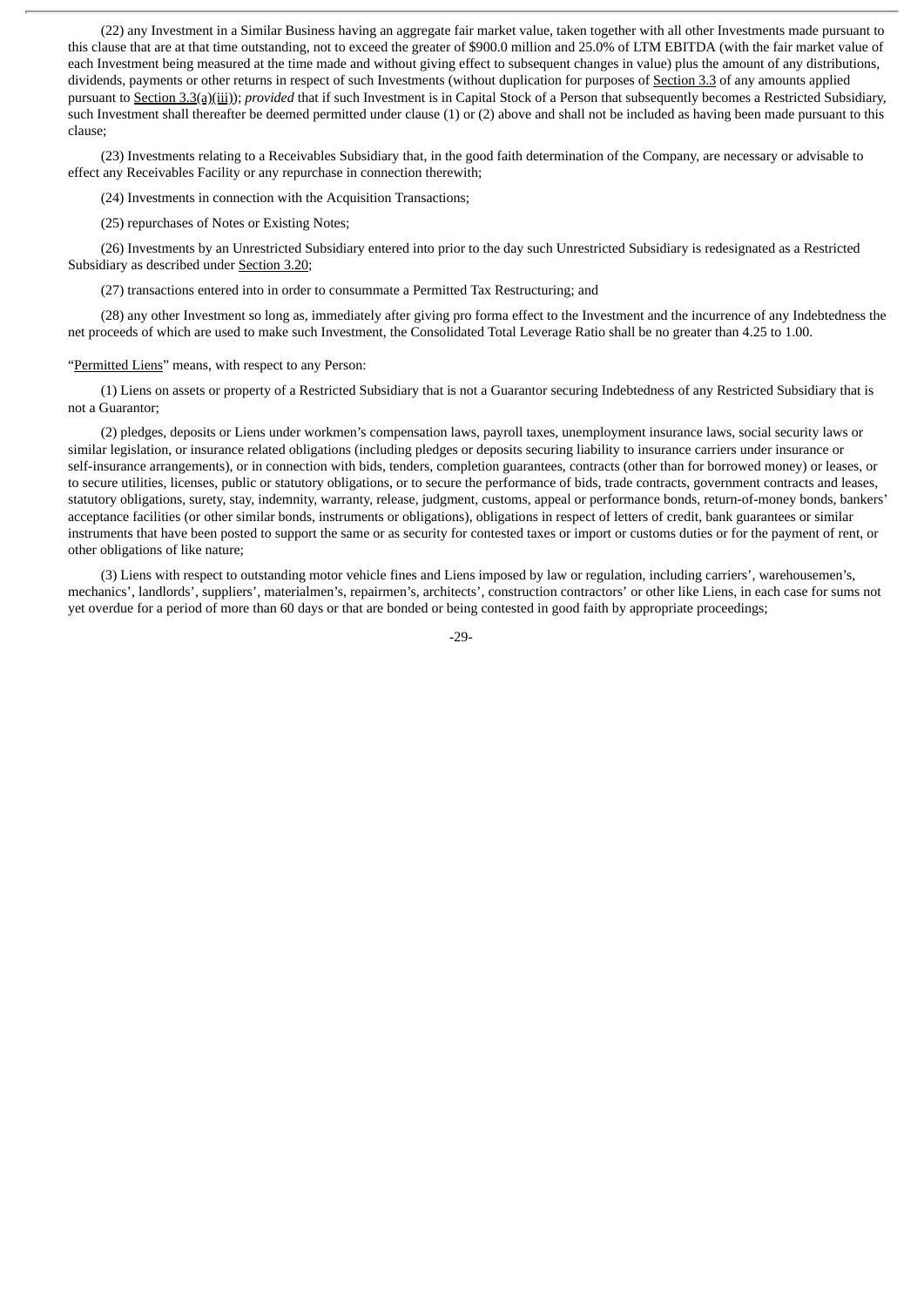(4) Liens for Taxes, assessments or governmental charges which are not overdue for a period of more than 30 days or which are being contested in good faith by appropriate proceedings diligently conducted; *provided* that appropriate reserves required pursuant to GAAP (or other applicable accounting principles) have been made in respect thereof;

(5) encumbrances, charges, ground leases, easements (including reciprocal easement agreements), survey exceptions, restrictions, encroachments, protrusions, by-law, regulation, zoning restrictions or reservations of, or rights of others for, licenses, rights of way, servitudes, sewers, electric lines, drains, telegraph, telephone and cable television lines and other similar purposes, or zoning, building codes or other restrictions (including minor defects or irregularities in title and similar encumbrances) as to the use of real properties or Liens incidental to the conduct of the business of the Company and its Restricted Subsidiaries or to the ownership of their properties, including servicing agreements, development agreements, site plan agreements, subdivision agreements, facilities sharing agreements, cost sharing agreement and other agreements, which do not in the aggregate materially adversely affect the value of said properties or materially impair their use in the operation of the business of the Company and its Restricted Subsidiaries;

(6) Liens (a) on assets or property of the Company or any Restricted Subsidiary securing Hedging Obligations or Cash Management Services permitted under this Indenture; (b) that are contractual rights of set-off or, in the case of clause (i) or (ii) below, other bankers' Liens (i) relating to treasury, depository and cash management services or any automated clearing house transfers of funds not given in connection with the issuance of Indebtedness, (ii) relating to pooled deposit or sweep accounts to permit satisfaction of overdraft or similar obligations or (iii) relating to purchase orders and other agreements entered into with customers of the Company or any Restricted Subsidiary; (c) on cash accounts securing Indebtedness incurred under Section 3.2(b)(8)(iii) with financial institutions; (d) encumbering reasonable customary initial deposits and margin deposits and similar Liens attaching to commodity trading accounts or other brokerage accounts not for speculative purposes; and/or (e) (i) of a collection bank arising under Section 4-210 of the UCC on items in the course of collection and (ii) in favor of a banking institution arising as a matter of law encumbering deposits (including the right of set-off) arising in connection with the maintenance of such accounts and (iii) arising under customary general terms of the account bank in relation to any bank account maintained with such bank and attaching only to such account and the products and proceeds thereof, which Liens, in any event, do not to secure any Indebtedness;

(7) leases, licenses, subleases and sublicenses of assets (including real property and intellectual property rights), in each case entered into in the ordinary course of business;

(8) Liens securing or otherwise arising out of judgments, decrees, attachments, orders or awards not giving rise to an Event of Default so long as (a) any appropriate legal proceedings which may have been duly initiated for the review of such judgment, decree, order or award have not been finally terminated, (b) the period within which such proceedings may be initiated has not expired or (c) no more than 60 days have passed after (i) such judgment, decree, order or award has become final or (ii) such period within which such proceedings may be initiated has expired;

(9) Liens (i) on assets or property of the Company or any Restricted Subsidiary for the purpose of securing Finance Lease Obligations or Purchase Money Obligations, or securing the payment of all or a part of the purchase price of, or securing other Indebtedness Incurred to finance or refinance the acquisition, improvement or construction of, assets or property acquired or constructed; *provided* that (a) the aggregate principal amount of Indebtedness secured by such Liens is otherwise permitted to be Incurred under this Indenture and (b) any such Liens may not extend to any assets or property of the Company or any Restricted Subsidiary other than assets or property acquired, improved, constructed or leased with the proceeds of such Indebtedness and any improvements or accessions to such assets and property and (ii) on any interest or title of a lessor under any Finance Lease Obligations or operating lease;

(10) Liens perfected or evidenced by UCC financing statement filings, including precautionary UCC financing statements (or similar filings in other applicable jurisdictions) regarding operating leases entered into by the Company and its Restricted Subsidiaries;

-30-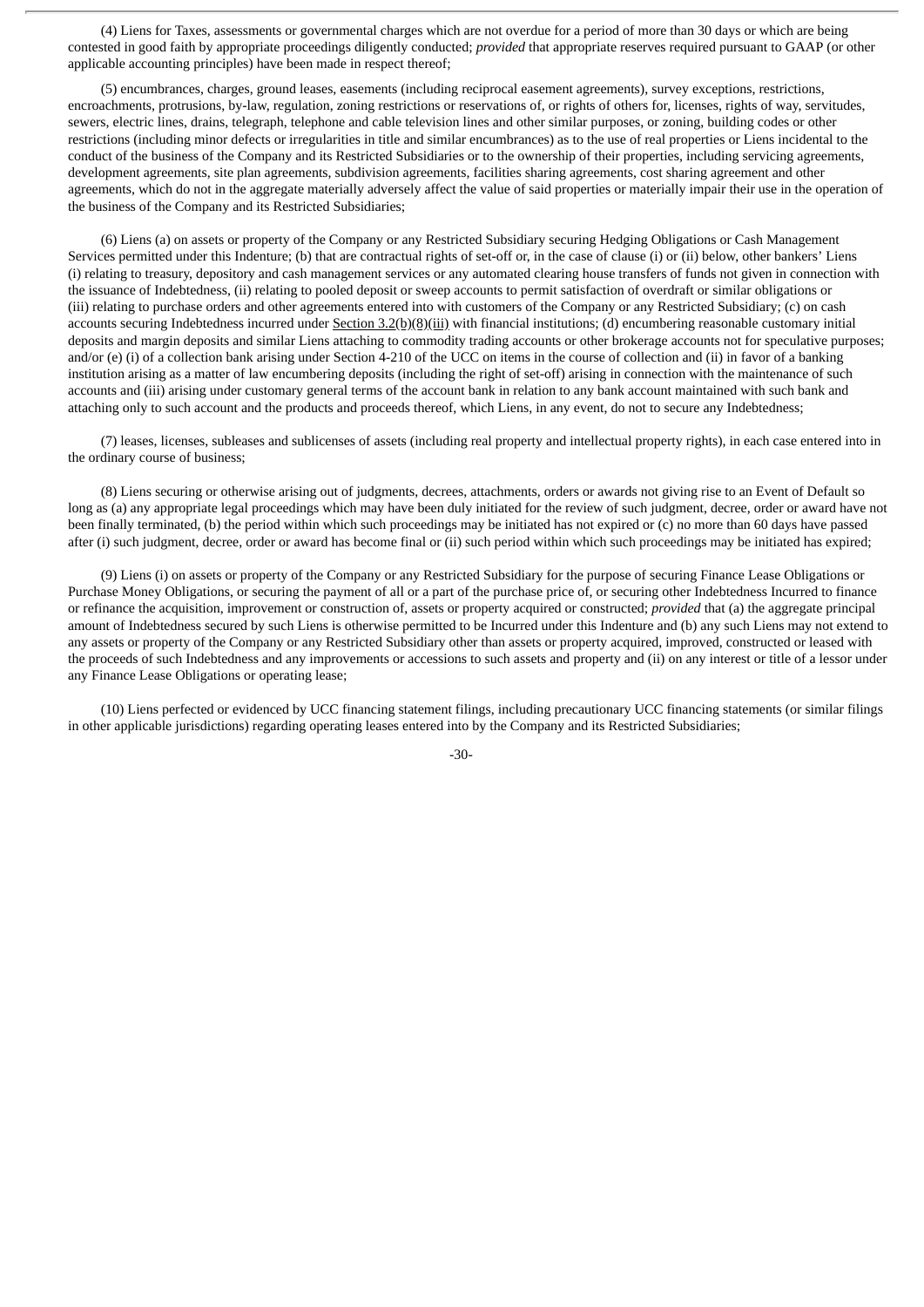(11) Liens existing on the Issue Date, excluding Liens securing the ABL or the Existing Secured Notes;

(12) Liens on property, other assets or shares of stock of a Person at the time such Person becomes a Restricted Subsidiary (or at the time the Company or a Restricted Subsidiary acquires such property, other assets or shares of stock, including any acquisition by means of a merger, amalgamation, consolidation or other business combination transaction with or into the Company or any Restricted Subsidiary); *provided*, *however*, that such Liens are not created, Incurred or assumed in anticipation of or in connection with such other Person becoming a Restricted Subsidiary (or such acquisition of such property, other assets or stock); *provided*, *further*, that such Liens are limited to all or part of the same property, other assets or stock (plus improvements, accession, proceeds or dividends or distributions in connection with the original property, other assets or stock) that secured (or, under the written arrangements under which such Liens arose, could secure) the obligations to which such Liens relate;

(13) Liens on assets or property of the Company or any Restricted Subsidiary securing Indebtedness or other obligations of the Company or such Restricted Subsidiary owing to the Company or another Restricted Subsidiary, or Liens in favor of the Company or any Restricted Subsidiary;

(14) Liens securing Refinancing Indebtedness Incurred to refinance Indebtedness that was previously so secured, and permitted to be secured under this Indenture; *provided* that any such Lien is limited to all or part of the same property or assets (plus improvements, accessions, proceeds or dividends or distributions in respect thereof) that secured (or, under the written arrangements under which the original Lien arose, could secure) the Indebtedness being refinanced or is in respect of property that is or could be the security for or subject to a Permitted Lien hereunder;

(15) (a) mortgages, liens, security interests, restrictions, encumbrances or any other matters of record that have been placed by any government, statutory or regulatory authority, developer, landlord or other third party on property over which the Company or any Restricted Subsidiary of the Company has easement rights or on any leased property and subordination or similar arrangements relating thereto and (b) any condemnation or eminent domain proceedings affecting any real property;

(16) (i) any encumbrance or restriction (including put and call arrangements) with respect to Capital Stock of any joint venture securing financing arrangement, joint venture or similar arrangement pursuant to any joint venture securing financing agreement, joint venture or similar agreement and (ii) customary rights of first refusal and tag, drag and similar rights in joint venture agreements and agreements with respect to non-wholly owned Subsidiaries;

(17) Liens on property or assets under construction (and related rights) in favor of a contractor or developer or arising from progress or partial payments by a third party relating to such property or assets;

(18) Liens arising out of conditional sale, title retention, hire purchase, consignment or similar arrangements for the sale of goods;

(19) Liens securing Indebtedness permitted to be Incurred pursuant to Sections 3.2(b)(1), (14) or (19) (*provided* that, in the case of Section  $3.2(b)(19)$ , such Liens are limited to all or part of the equipment acquired with the proceeds of such Indebtedness);

(20) Liens to secure Indebtedness permitted by Section 3.2(b)(5); *provided* that such Liens shall only be permitted if (x) such Liens are limited to all or part of the same property or assets, including Capital Stock (plus improvements, accessions, proceeds or dividends or distributions in respect thereof, or replacements of any thereof) acquired, or of any Person acquired or merged, consolidated or amalgamated with or into the Company or any Restricted Subsidiary, in any transaction to which such Indebtedness relates or (y) on the date of the Incurrence of such Indebtedness after giving effect to such Incurrence, the Consolidated Secured Leverage Ratio would equal or be less than the Consolidated Secured Leverage Ratio immediately prior to giving effect thereto;

-31-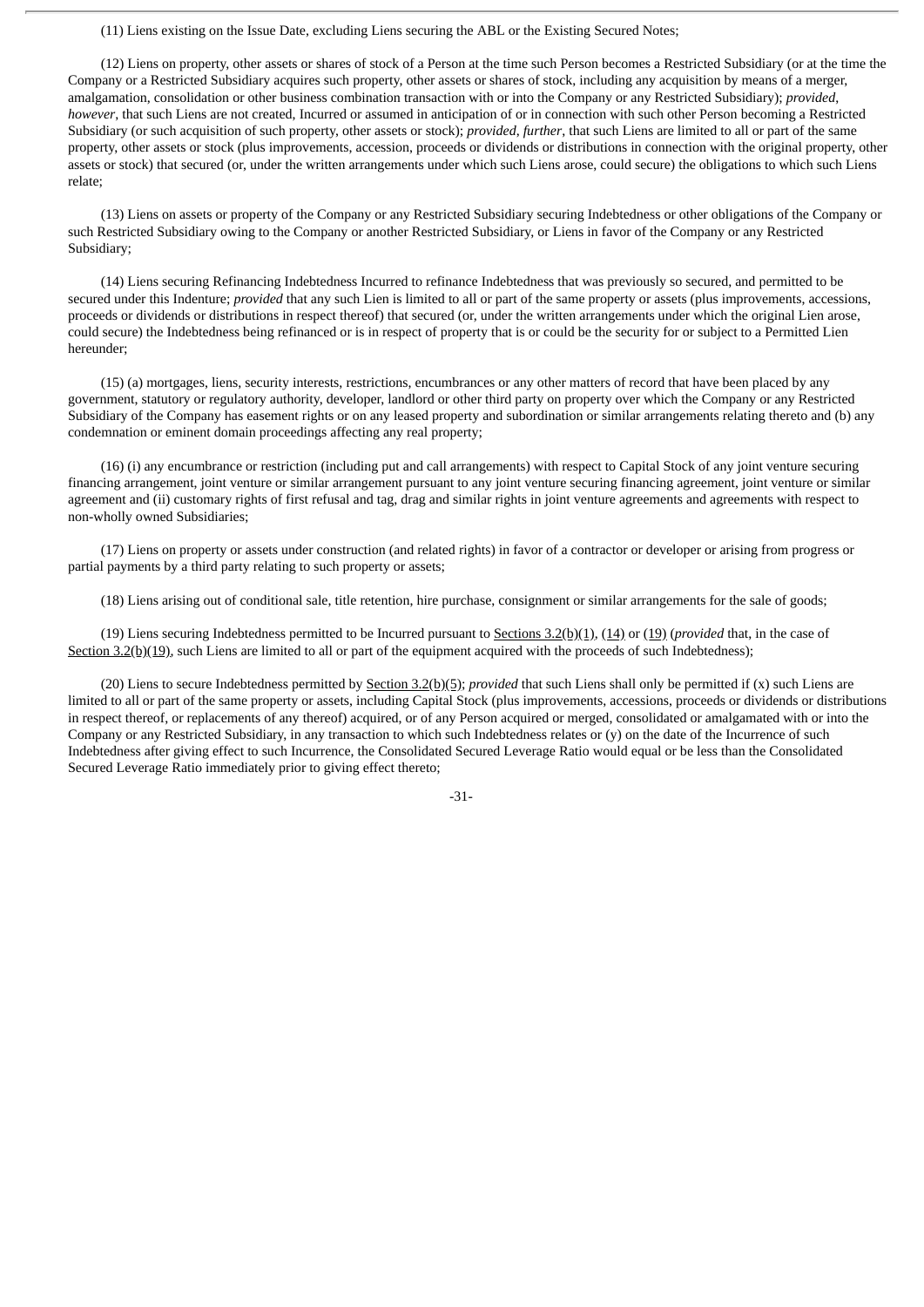(21) Liens Incurred to secure Obligations in respect of any Indebtedness permitted by Sections 3.2(b)(7) or (20);

(22) Liens to secure Indebtedness of any Non-Guarantor covering only the assets of such Subsidiary;

(23) Liens on Capital Stock or other securities or assets of any Unrestricted Subsidiary that secure Indebtedness of such Unrestricted Subsidiary;

(24) any security granted over the marketable securities portfolio described in clause (9) of the definition of "Cash Equivalents" in connection with the disposal thereof to a third party;

(25) Liens on (i) goods the purchase price of which is financed by a documentary letter of credit issued for the account of the Company or any Restricted Subsidiary or Liens on bills of lading, drafts or other documents of title arising by operation of law or pursuant to the standard terms of agreements relating to letters of credit, bank guarantees and other similar instruments and (ii) specific items of inventory of other goods and proceeds of any Person securing such Person's obligations in respect of bankers' acceptances issued or created for the account of such Person to facilitate the purchase, shipment or storage of such inventory or other goods;

(26) Liens on equipment of the Company or any Restricted Subsidiary and located on the premises of any client or supplier or vehicles;

(27) Liens on assets or securities deemed to arise in connection with and solely as a result of the execution, delivery or performance of contracts to sell such assets or securities if such sale is otherwise not prohibited by this Indenture;

(28) Liens arising by operation of law or contract on insurance policies and the proceeds thereof to secure premiums thereunder, and Liens, pledges and deposits securing liability for premiums or reimbursement or indemnification obligations of (including obligations in respect of letters of credit or bank guarantees for the benefits of) insurance carriers;

(29) Liens solely on any cash earnest money deposits made in connection with any letter of intent or purchase agreement permitted under this Indenture;

(30) Liens (i) on cash advances in favor of the seller of any property to be acquired in an Investment permitted pursuant to Permitted Investments to be applied against the purchase price for such Investment, and (ii) consisting of an agreement to sell any property in an asset sale permitted under Section 3.5, in each case, solely to the extent such Investment or asset sale, as the case may be, would have been permitted on the date of the creation of such Lien;

(31) Liens securing Indebtedness and other obligations in an aggregate principal amount not to exceed the greater of \$900.0 million and 25.0% of LTM EBITDA at any one time outstanding;

(32) Liens then existing with respect to assets of an Unrestricted Subsidiary on the day such Unrestricted Subsidiary is redesignated as a Restricted Subsidiary pursuant to Section 3.20;

(33) Liens Incurred to secure Obligations in respect of any Indebtedness permitted to be Incurred pursuant to the covenant described under Section 3.2; *provided* that with respect to liens securing obligations permitted under this clause, at the time of Incurrence and after giving pro forma effect thereto, the Consolidated Secured Leverage Ratio would be no greater than 4.00 to 1.00;

(34) Liens deemed to exist in connection with Investments in repurchase agreements permitted under Section 3.2 provided that such Liens do not extend to any assets other than those that are the subject of such repurchase agreement;

-32-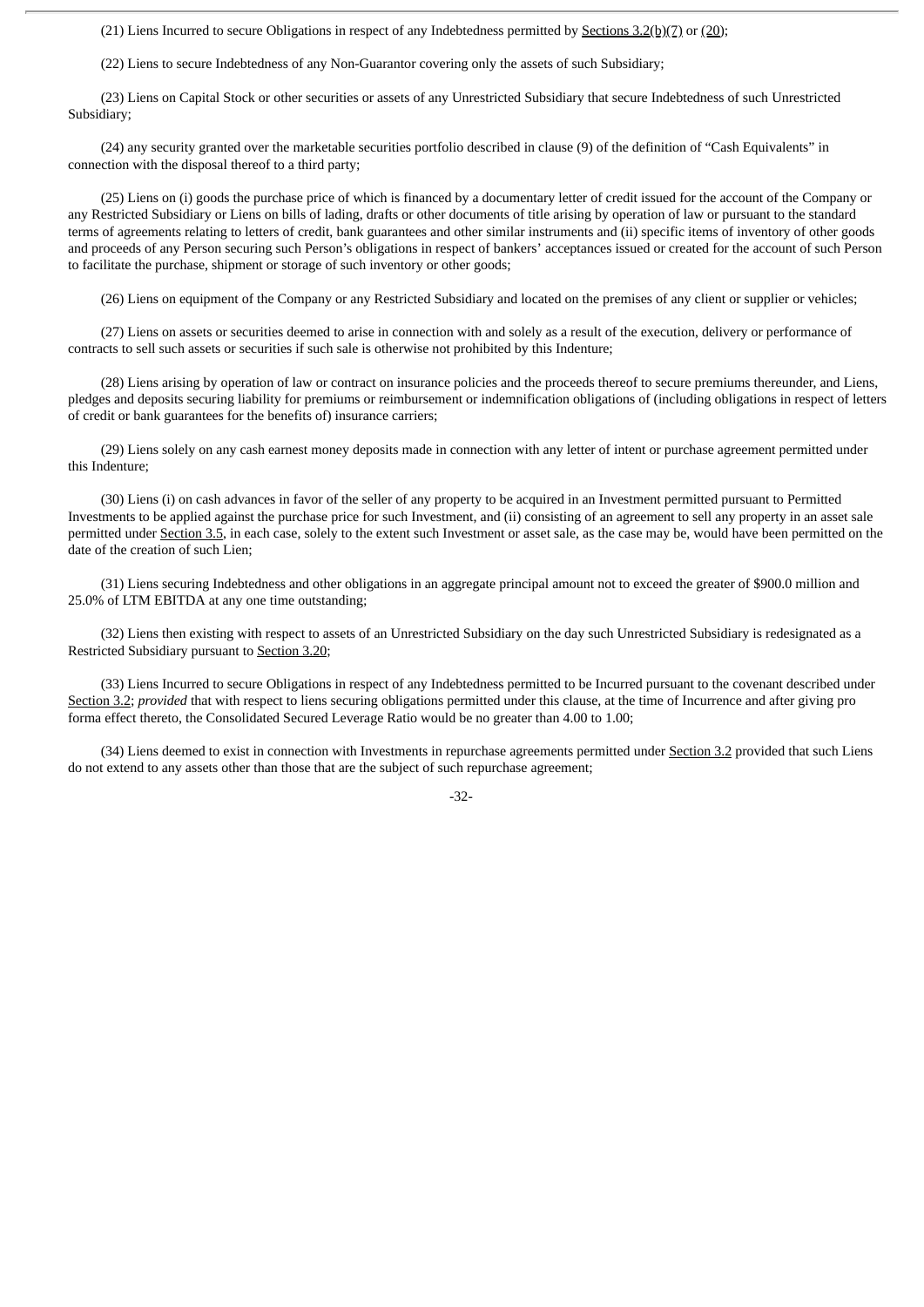(35) Liens on accounts receivable and related assets incurred in connection with a Receivables Facility;

(36) Settlement Liens;

(37) rights of recapture of unused real property in favor of the seller of such property set forth in customary purchase agreements and related arrangements with any government, statutory or regulatory authority;

(38) the rights reserved to or vested in any Person or government, statutory or regulatory authority by the terms of any lease, license, franchise, grant or permit held by the Company or any Restricted Subsidiary or by a statutory provision, to terminate any such lease, license, franchise, grant or permit, or to require annual or periodic payments as a condition to the continuance thereof;

(39) restrictive covenants affecting the use to which real property may be put;

(40) Liens or covenants restricting or prohibiting access to or from lands abutting on controlled access highways or covenants affecting the use to which lands may be put; *provided* that such Liens or covenants do not interfere with the ordinary conduct of the business of the Company or any Restricted Subsidiary;

(41) Liens arising in connection with any Permitted Tax Restructuring or any Intercompany License Agreements; or

(42) Liens securing obligations pursuant to the Existing Notes.

In the event that a Permitted Lien meets the criteria of more than one of the types of Permitted Liens (at the time of Incurrence or at a later date), the Company in its sole discretion may divide, classify or from time to time reclassify all or any portion of such Permitted Lien in any manner that complies with Section 3.6 and such Permitted Lien shall be treated as having been made pursuant only to the clause or clauses of the definition of "Permitted Lien" to which such Permitted Lien has been classified or reclassified.

# "Permitted Tax Distribution" means:

(a) if and for so long as the Company is a member of a group filing a consolidated or combined tax return with any Parent Entity, any dividends or other distributions to fund any income Taxes for which such Parent Entity is liable up to an amount not to exceed with respect to such Taxes the amount of any such Taxes that the Company and its Subsidiaries would have been required to pay on a separate company basis or on a consolidated basis calculated as if the Company and its Subsidiaries had paid Tax on a consolidated, combined, group, affiliated or unitary basis on behalf of an affiliated group consisting only of the Company and its Subsidiaries; and

(b) for any taxable year (or portion thereof) ending after the Issue Date for which the Company is treated as a disregarded entity, partnership, or other flow-through entity for federal, state, provincial, territorial, and/or local income Tax purposes, the payment of dividends or other distributions to the Company's direct owner(s) to fund the income Tax liability of such owner(s) (or, if a direct owner is a pass-through entity, of the indirect owner(s)) for such taxable year (or portion thereof) attributable to the operations and activities of the Company and its direct and indirect Subsidiaries, in an aggregate amount not the exceed the product of (x) the highest combined marginal federal and applicable state, provincial, territorial, and/or local statutory income Tax rate (after taking into account the deductibility of U.S. state and local income Tax for U.S. federal income Tax purposes) and (y) the taxable income of the Company for such taxable year (or portion thereof).

-33-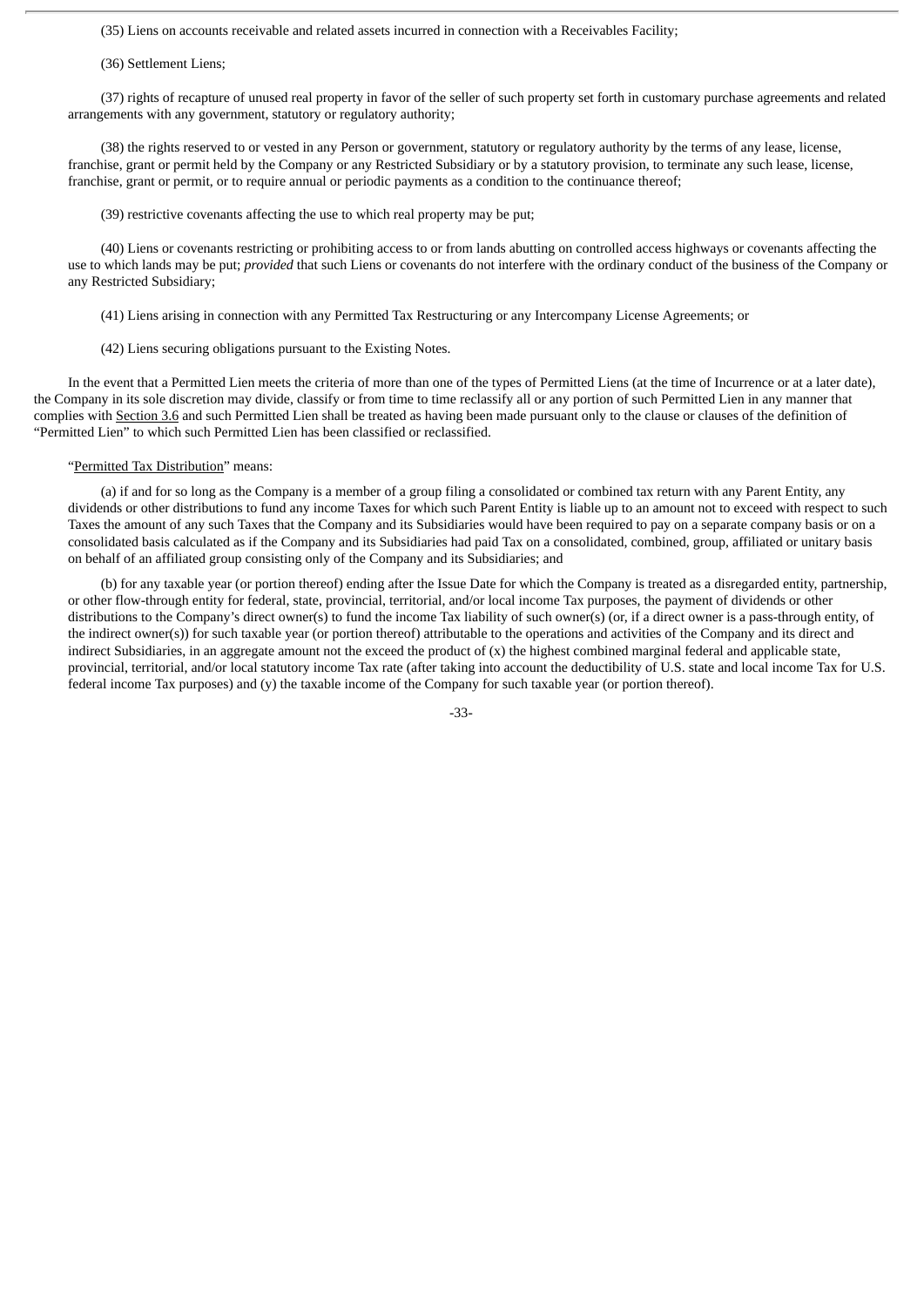"Permitted Tax Restructuring" means any reorganizations and other activities related to tax planning and tax reorganization (as determined by the Company in good faith) so long as such Permitted Tax Restructuring is not materially adverse to the Holders of the Notes.

"Person" means any individual, corporation, partnership, joint venture, association, joint-stock company, trust, unincorporated organization, limited liability company, government or any agency or political subdivision thereof or any other entity.

"Post-Petition Interest" means any interest or entitlement to fees or expenses or other charges that accrue after the commencement of any bankruptcy or insolvency proceeding, whether or not allowed or allowable as a claim in any such bankruptcy or insolvency proceeding.

"Predecessor Note" of any particular Note means every previous Note evidencing all or a portion of the same debt as that evidenced by such particular Note; and, for the purposes of this definition, any Note authenticated and delivered under Section 2.11 in exchange for or in lieu of a mutilated, destroyed, lost or stolen Note shall be deemed to evidence the same debt as the mutilated, destroyed, lost or stolen Note.

"Preferred Stock," as applied to the Capital Stock of any Person, means Capital Stock of any class or classes (however designated) which is preferred as to the payment of dividends or as to the distribution of assets upon any voluntary or involuntary liquidation or dissolution of such Person, over shares of Capital Stock of any other class of such Person.

"ProBuild" means ProBuild Holdings LLC, a Delaware limited liability company.

"Public Company Costs" means, as to any Person, costs associated with, or in anticipation of, or preparation for, compliance with the requirements of the Sarbanes-Oxley Act of 2002 and the rules and regulations promulgated in connection therewith and costs relating to compliance with the provisions of the Securities Act and the Exchange Act or any other comparable body of laws, rules or regulations, as companies with listed equity, directors' compensation, fees and expense reimbursement, costs relating to enhanced accounting functions and investor relations, shareholder meetings and reports to shareholders, directors' and officers' insurance and other executive costs, legal and other professional fees, and listing fees, in each case to the extent arising solely by virtue of the listing of such Person's equity securities on a national securities exchange or issuance of public debt securities.

"Purchase Money Obligations" means any Indebtedness Incurred to finance or refinance the acquisition, leasing, expansion, construction, installation, replacement, repair or improvement of property (real or personal), equipment or assets (including Capital Stock), and whether acquired through the direct acquisition of such property or assets, or the acquisition of the Capital Stock of any Person owning such property or assets, or otherwise.

"QIB" means any "qualified institutional buyer" as such term is defined in Rule 144A.

"Rating Agency" means (1) each of Fitch, Moody's and S&P and (2) if Fitch, Moody's or S&P ceases to rate the Notes for reasons outside of the Company's control, a Nationally Recognized Statistical Rating Organization selected by the Company as a replacement agency for Fitch, Moody's or S&P, as the case may be.

"Ratings Decline Period" means the period that (i) begins on the earlier of (a) the occurrence of a Change of Control or (b) the first public notice of the intention by the Company to affect a Change of Control and (ii) ends 60 days following the consummation of such Change of Control; *provided*, that such period will be extended so long as the rating of the Notes is under publicly announced consideration for a possible downgrade by any of the Rating Agencies.

"Ratings Event" means (x) a downgrade by one or more gradations (including gradations within ratings categories as well as between categories) or withdrawal of the rating of the Notes within the Ratings Decline Period by two or more Rating Agencies if the applicable Rating Agencies shall have put forth a public statement to the effect that such downgrade or withdrawal is attributable in whole or in part to the applicable Change of Control and (y) the Notes do not have an Investment Grade Status from any one of the Rating Agencies at such time.

-34-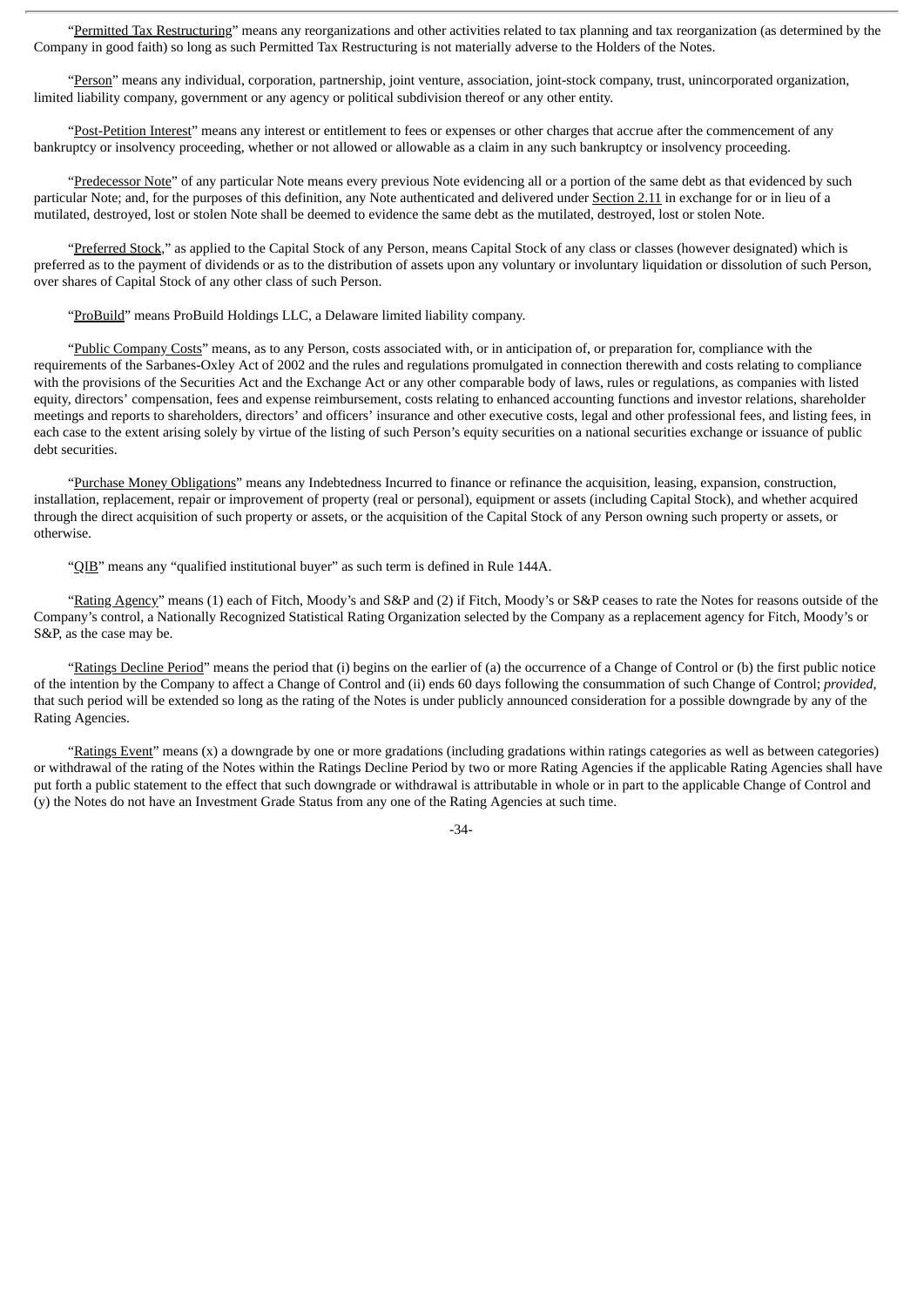"Receivables Facility" means any of one or more receivables financing facilities as amended, supplemented, modified, extended, renewed, restated or refunded from time to time, the Obligations of which are non-recourse (except for customary representations, warranties, covenants and indemnities made in connection with such facilities) to the Company or any of its Restricted Subsidiaries (other than a Receivables Subsidiary) pursuant to which the Company or any of its Restricted Subsidiaries sells its accounts receivable to either (a) a Person that is not a Restricted Subsidiary or (b) a Receivables Subsidiary that in turn sells its accounts receivable to a Person that is not a Restricted Subsidiary.

"Receivables Fees" means distributions or payments made directly or by means of discounts with respect to any accounts receivable or participation interest therein issued or sold in connection with, and other fees paid to a Person that is not a Restricted Subsidiary in connection with, any Receivables Facility.

"Receivables Subsidiary" means any Subsidiary formed for the purpose of, and that solely engages only in one or more Receivables Facilities and other activities reasonably related thereto.

"Refinance" means refinance, refund, replace, renew, repay, modify, restate, defer, substitute, supplement, reissue, resell, extend or increase (including pursuant to any defeasance or discharge mechanism) and the terms "refinances," "refinanced" and "refinancing" as used for any purpose in this Indenture shall have a correlative meaning.

"Refinancing Indebtedness" means Indebtedness that is Incurred to refund, refinance, replace, exchange, renew, repay or extend (including pursuant to any defeasance or discharge mechanism) any Indebtedness existing on the Issue Date or Incurred in compliance with this Indenture (including Indebtedness of the Company that refinances Indebtedness of any Restricted Subsidiary and Indebtedness of any Restricted Subsidiary that refinances Indebtedness of the Company or another Restricted Subsidiary) including Indebtedness that refinances Refinancing Indebtedness; *provided*, *however*, that:

(1) (a) such Refinancing Indebtedness has a Weighted Average Life to Maturity at the time such Refinancing Indebtedness is Incurred which is not less than the remaining Weighted Average Life to Maturity of the Indebtedness, Disqualified Stock or Preferred Stock being refunded or refinanced; and (b) to the extent such Refinancing Indebtedness refinances Subordinated Indebtedness, Disqualified Stock or Preferred Stock, such Refinancing Indebtedness is Subordinated Indebtedness, Disqualified Stock or Preferred Stock, respectively, and, in the case of Subordinated Indebtedness, is subordinated to the Notes on terms at least as favorable to the Holders as those contained in the documentation governing the Indebtedness being refinanced;

(2) Refinancing Indebtedness shall not include:

(i) Indebtedness, Disqualified Stock or Preferred Stock of a Subsidiary of the Company that is not the Company or a Guarantor that refinances Indebtedness, Disqualified Stock or Preferred Stock of the Company or a Guarantor; or

(ii) Indebtedness, Disqualified Stock or Preferred Stock of the Company or a Restricted Subsidiary that refinances Indebtedness, Disqualified Stock or Preferred Stock of an Unrestricted Subsidiary; and

(3) such Refinancing Indebtedness has an aggregate principal amount (or if Incurred with original issue discount, an aggregate issue price) that is equal to or less than the aggregate principal amount (or if Incurred with original issue discount, the aggregate accreted value) then outstanding (plus fees and expenses, including any premium and defeasance costs) under the Indebtedness being Refinanced.

Refinancing Indebtedness in respect of any Credit Facility or any other Indebtedness may be Incurred from time to time after the termination, discharge or repayment of any such Credit Facility or other Indebtedness.

"Regulation S" means Regulation S under the Securities Act.

-35-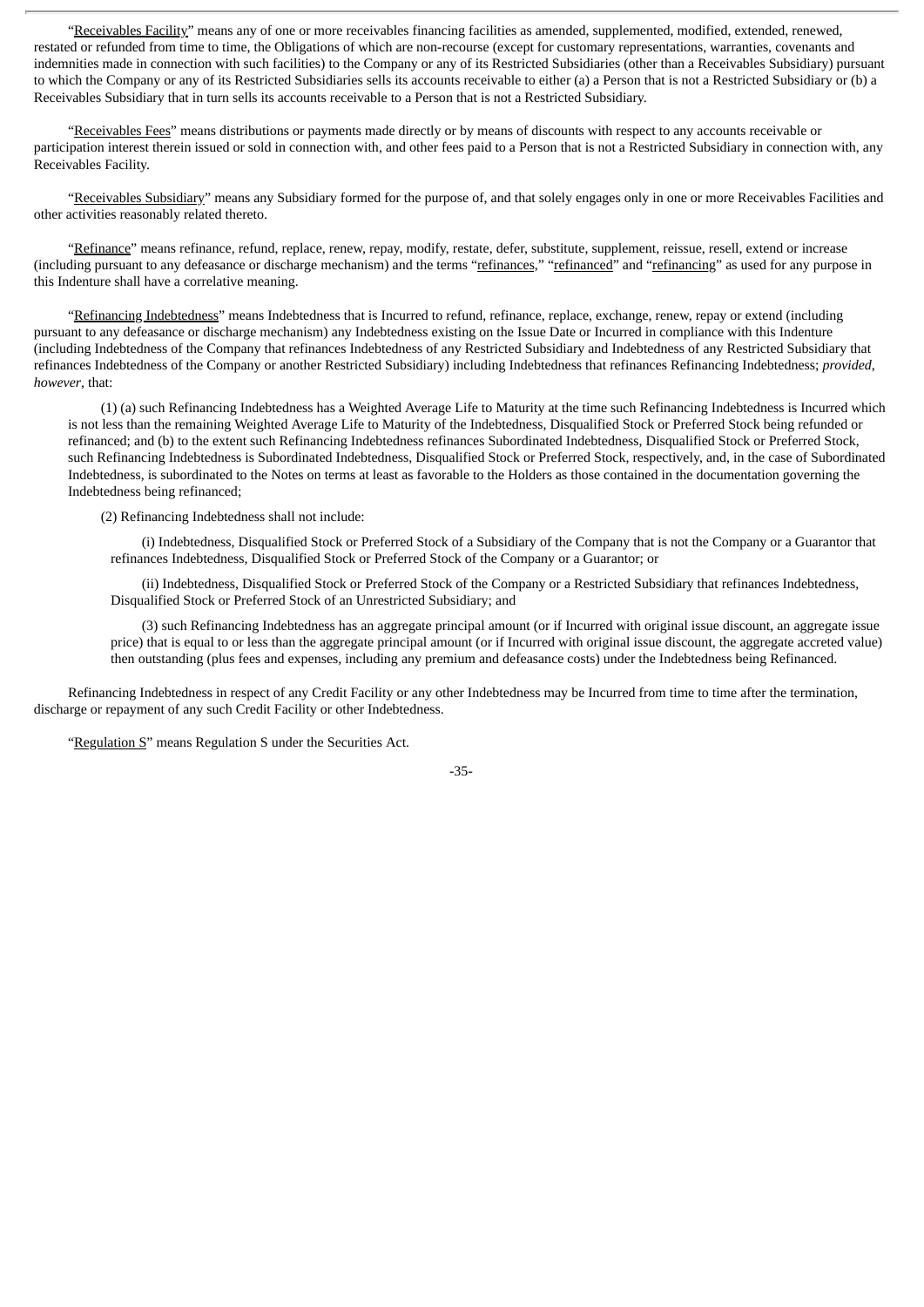"Regulation S-X" means Regulation S-X under the Securities Act.

"Related Person" means, with respect to any specified Person, such Person's Affiliates and the respective officers, directors, employees, agents, advisors and attorneys-in-fact of such Person and its Affiliates.

### "Related Taxes" means:

(1) any Taxes, including sales, use, transfer, rental, ad valorem, value added, stamp, property, consumption, franchise, license, capital, registration, business, customs, net worth, gross receipts, excise, occupancy, intangibles or similar Taxes and other similar fees and expenses (other than (x) Taxes measured by income and (y) withholding Taxes), required to be paid (*provided* such Taxes are in fact paid) by any Parent Entity by virtue of its:

(a) being organized or having Capital Stock outstanding (but not by virtue of owning stock or other equity interests of any corporation or other entity other than, directly or indirectly, the Company or any of the Company's Subsidiaries) or otherwise maintain its existence or good standing under applicable law;

(b) being a holding company parent, directly or indirectly, of the Company or any of the Company's Subsidiaries;

(c) receiving dividends from or other distributions in respect of the Capital Stock of, directly or indirectly, the Company or any of the Company's Subsidiaries; or

(d) having made any payment in respect to any of the items for which the Company is permitted to make payments to any Parent Entity pursuant to Section 3.3; or

(2) any Permitted Tax Distribution.

"Reserved Indebtedness Amount" has the meaning set forth in Section  $3.2(c)(9)$ .

"Restricted Investment" means any Investment other than a Permitted Investment.

"Restricted Notes" means Initial Notes and Additional Notes bearing one of the restrictive legends described in Section 2.1(d).

"Restricted Notes Legend" means the legend set forth in Section  $2.1(d)(1)$ .

"Restricted Subsidiary" means any Subsidiary of the Company other than an Unrestricted Subsidiary.

"Reversion Date" means, during any period of time during which the Company and the Restricted Subsidiaries are not subject to Sections 3.2, 3.3, 3.4, 3.5, 3.7, 3.8 and  $4.1(a)(3)$  (collectively, the "Suspended Covenants") as a result of a Covenant Suspension, the date on which the Notes cease to have Investment Grade Status, and after which date the Suspended Covenants will thereafter be reinstated as if such covenants had never been suspended and such Suspended Covenants will be applicable pursuant to the terms of this Indenture (including in connection with performing any calculation or assessment to determine compliance with the terms of this Indenture).

"Rule 144A" means Rule 144A under the Securities Act.

"S&P" means Standard & Poor's Investors Ratings Services or any of its successors or assigns that is a Nationally Recognized Statistical Rating Organization.

"Sale and Leaseback Transaction" means any arrangement providing for the leasing by the Company or any of its Restricted Subsidiaries of any real or tangible personal property, which property has been or is to be sold or transferred by the Company or such Restricted Subsidiary to a third Person in contemplation of such leasing.

-36-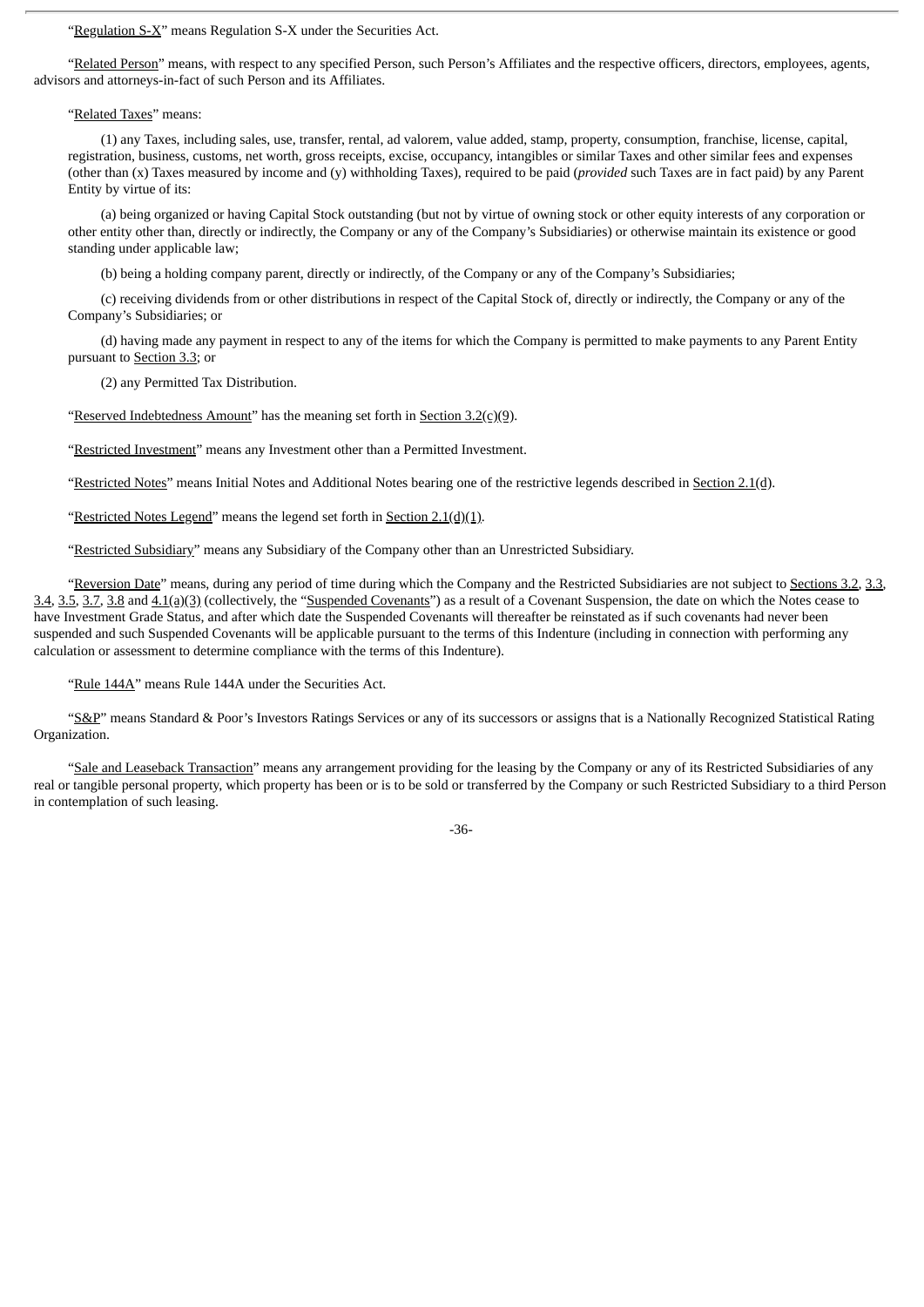"Screened Affiliate" means any Affiliate of a Holder (i) that makes investment decisions independently from such Holder and any other Affiliate of such Holder that is not a Screened Affiliate, (ii) that has in place customary information screens between it and such Holder and any other Affiliate of such Holder that is not a Screened Affiliate and such screens prohibit the sharing of information with respect to the Company or its Subsidiaries, (iii) whose investment policies are not directed by such Holder or any other Affiliate of such Holder that is acting in concert with such Holder in connection with its investment in the Notes, and (iv) whose investment decisions are not influenced by the investment decisions of such Holder or any other Affiliate of such Holder that is acting in concert with such Holders in connection with its investment in the Notes.

"SEC" means the U.S. Securities and Exchange Commission or any successor thereto.

"Secured Indebtedness" means any Indebtedness secured by a Lien.

"Securities Act" means the Securities Act of 1933, as amended, and the rules and regulations of the SEC promulgated thereunder, as amended.

"Securities Purchase Agreement" means the Securities Purchase Agreement, dated as of April 13, 2015, by and among the Company, ProBuild and the holders of securities of ProBuild named as parties thereto.

"Settlement" means the transfer of cash or other property with respect to any credit or debit card charge, check or other instrument, electronic funds transfer, or other type of paper-based or electronic payment, transfer, or charge transaction for which a Person acts as a processor, remitter, funds recipient or funds transmitter in the ordinary course of its business.

"Settlement Asset" means any cash, receivable or other property, including a Settlement Receivable, due or conveyed to a Person in consideration for a Settlement made or arranged, or to be made or arranged, by such Person or an Affiliate of such Person.

"Settlement Indebtedness" means any payment or reimbursement obligation in respect of a Settlement Payment.

"Settlement Lien" means any Lien relating to any Settlement or Settlement Indebtedness (and may include, for the avoidance of doubt, the grant of a Lien in or other assignment of a Settlement Asset in consideration of a Settlement Payment, Liens securing intraday and overnight overdraft and automated clearing house exposure, and similar Liens).

"Settlement Payment" means the transfer, or contractual undertaking (including by automated clearing house transaction) to effect a transfer, of cash or other property to effect a Settlement.

"Settlement Receivable" means any general intangible, payment intangible, or instrument representing or reflecting an obligation to make payments to or for the benefit of a Person in consideration for a Settlement made or arranged, or to be made or arranged, by such Person.

"Short Derivative Instrument" means a Derivative Instrument (a) the value of which generally decreases, and/or the payment or delivery obligations under which generally increase, with positive changes to the Performance References and/or (b) the value of which generally increases, and/or the payment or delivery obligations under which generally decrease, with negative changes to the Performance References.

"Significant Subsidiary" means any Restricted Subsidiary that would be a "significant subsidiary" as defined in Article 1, Rule 1-02(w)(1)(ii) of Regulation S-X, promulgated pursuant to the Securities Act, as such regulation is in effect on the Issue Date.

"Similar Business" means (a) any businesses, services or activities engaged in by the Company or any of its Subsidiaries or any Associates on the Issue Date and (b) any businesses, services and activities engaged in by the Company or any of its Subsidiaries or any Associates that are related, complementary, incidental, ancillary or similar to any of the foregoing or are extensions or developments of any thereof.

-37-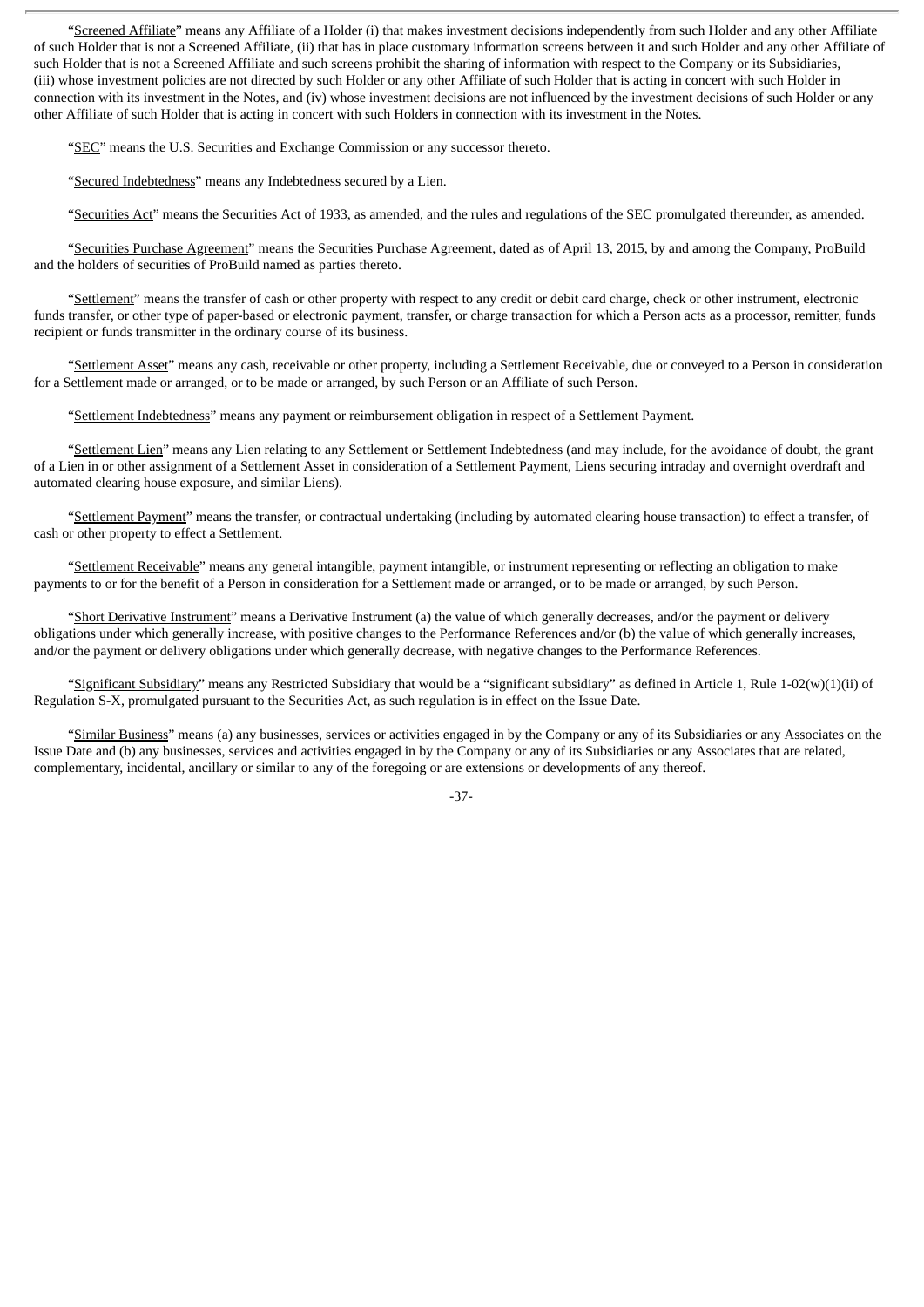"Sponsor" means JLL Partners, Inc. and its Affiliates, including any funds, partnerships or other investment vehicles or Subsidiaries managed or directly or indirectly controlled by them but not including, however, any portfolio companies of the foregoing.

"Stated Maturity" means, with respect to any security, the date specified in such security as the fixed date on which the payment of principal of such security is due and payable, including pursuant to any mandatory redemption provision, but shall not include any contingent obligations to repay, redeem or repurchase any such principal prior to the date originally scheduled for the payment thereof.

"Subordinated Indebtedness" means, with respect to any person, any Indebtedness (whether outstanding on the Issue Date or thereafter Incurred) which is expressly subordinated in right of payment to the Notes pursuant to a written agreement.

"Subsidiary" means, with respect to any Person:

(1) any corporation, association, or other business entity (other than a partnership, joint venture, limited liability company or similar entity) of which more than 50.0% of the total voting power of shares of Capital Stock entitled (without regard to the occurrence of any contingency) to vote in the election of directors, managers or trustees thereof is at the time of determination owned or controlled, directly or indirectly, by such Person or one or more of the other Subsidiaries of that Person or a combination thereof; or

(2) any partnership, joint venture, limited liability company or similar entity of which:

(a) more than 50.0% of the capital accounts, distribution rights, total equity and voting interests or general or limited partnership interests, as applicable, are owned or controlled, directly or indirectly, by such Person or one or more of the other Subsidiaries of that Person or a combination thereof whether in the form of membership, general, special or limited partnership interests or otherwise; and

(b) such Person or any Subsidiary of such Person is a controlling general partner or otherwise controls such entity.

"Taxes" means all present and future taxes, levies, imposts, deductions, charges, duties and withholdings and any charges of a similar nature (including interest, penalties and other liabilities with respect thereto) that are imposed by any government or other taxing authority.

"TIA" means the Trust Indenture Act of 1939, as amended.

"Total Assets" means, as of any date, the total consolidated assets of the Company and its Restricted Subsidiaries on a consolidated basis, as shown on the most recent consolidated balance sheet of the Company and its Restricted Subsidiaries, determined on a *pro forma* basis in a manner consistent with the *pro forma* basis contained in the definition of "Fixed Charge Coverage Ratio."

"Transactions" means the issuance of the Notes, the repayment of existing indebtedness and other related transactions and use of proceeds (including the redemption of the 2027 Notes), in each case, as described in the Offering Circular.

"Trust Officer" means, when used with respect to the Trustee, any officer within the corporate trust department of the Trustee, including any vice president, assistant vice president, assistant secretary, assistant treasurer, trust officer or any other officer of the Trustee who customarily performs functions similar to those performed by the Persons who at the time shall be such officers, respectively, or to whom any corporate trust matter relating to this Indenture is referred because of such Person's knowledge of and familiarity with the particular subject and who, in each case, shall have direct responsibility for the administration of this Indenture.

-38-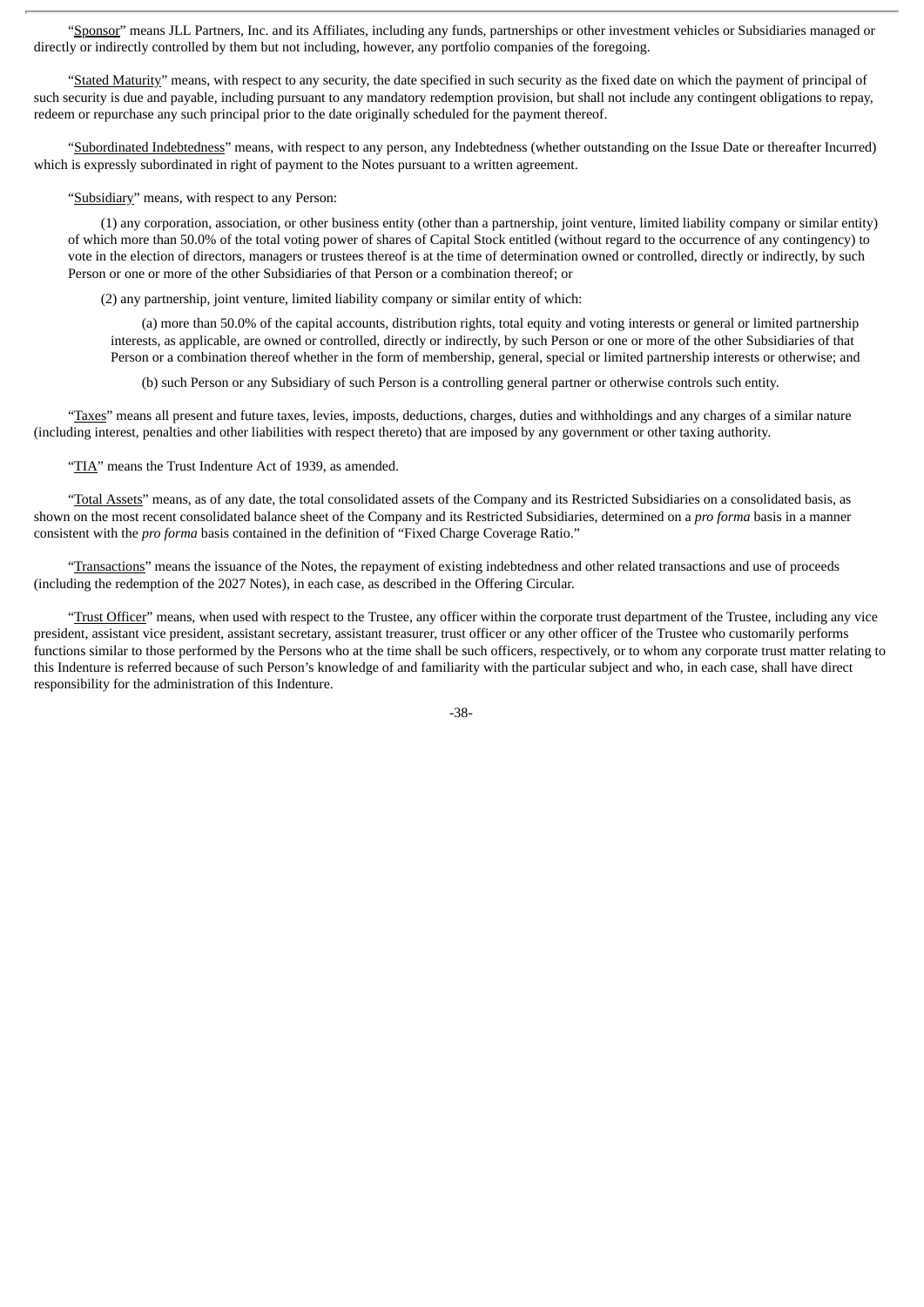"Trustee" means the party named as such in this Indenture until a successor replaces it and, thereafter, means the successor.

"UCC" means the Uniform Commercial Code as in effect from time to time in the State of New York; *provided*, *however*, that at any time, if by reason of mandatory provisions of law, any or all of the perfection or priority of a collateral agent's security interest in any item or portion of the collateral is governed by the Uniform Commercial Code as in effect in a jurisdiction other than the State of New York, the term "UCC" shall mean the Uniform Commercial Code as in effect, at such time, in such other jurisdiction for purposes of the provisions hereof relating to such perfection or priority and for purposes of definitions relating to such provisions.

## "Unrestricted Subsidiary" means:

(1) any Subsidiary (other than the Company or any direct or indirect parent entity of the Company) of the Company that at the time of determination is an Unrestricted Subsidiary (as designated by the Company in the manner provided below); and

(2) any Subsidiary of an Unrestricted Subsidiary.

The Company may designate any Subsidiary of the Company, respectively (including any newly acquired or newly formed Subsidiary or a Person becoming a Subsidiary through merger, consolidation or other business combination transaction, or Investment therein), to be an Unrestricted Subsidiary only if:

(1) such Subsidiary or any of its Subsidiaries does not own any Capital Stock or Indebtedness of, or own or hold any Lien on any property of, the Company or any other Subsidiary of the Company which is not a Subsidiary of the Subsidiary to be so designated or otherwise an Unrestricted Subsidiary; and

(2) such designation and the Investment of the Company in such Subsidiary complies with Section 3.3.

"Unsecured Finance Lease Obligations" means Finance Lease Obligations not secured by a Lien and any other lease obligation that is not required to be accounted for as a financing or capital lease on both the balance sheet and the income statement for financial reporting purposes in accordance with GAAP. For the avoidance of doubt, an operating lease shall be considered an Unsecured Finance Lease Obligation.

"Unsecured Finance Leases" means all leases underlying Unsecured Finance Lease Obligations.

"U.S. Government Obligations" means securities that are (a) direct obligations of the United States of America for the timely payment of which its full faith and credit is pledged or (b) obligations of a Person controlled or supervised by and acting as an agency or instrumentality of the United States of America the timely payment of which is unconditionally Guaranteed as a full faith and credit obligation of the United States of America, which, in either case, are not callable or redeemable at the option of the issuers thereof, and shall also include a depositary receipt issued by a bank (as defined in Section 3(a)(2) of the Securities Act), as custodian with respect to any such U.S. Government Obligations or a specific payment of principal of or interest on any such U.S. Government Obligations held by such custodian for the account of the holder of such depositary receipt; *provided* that (except as required by law) such custodian is not authorized to make any deduction from the amount payable to the holder of such depositary receipt from any amount received by the custodian in respect of the U.S. Government Obligations or the specific payment of principal of or interest on the U.S. Government Obligations evidenced by such depositary receipt.

"Voting Stock" of a Person means all classes of Capital Stock of such Person then outstanding and normally entitled to vote in the election of directors.

-39-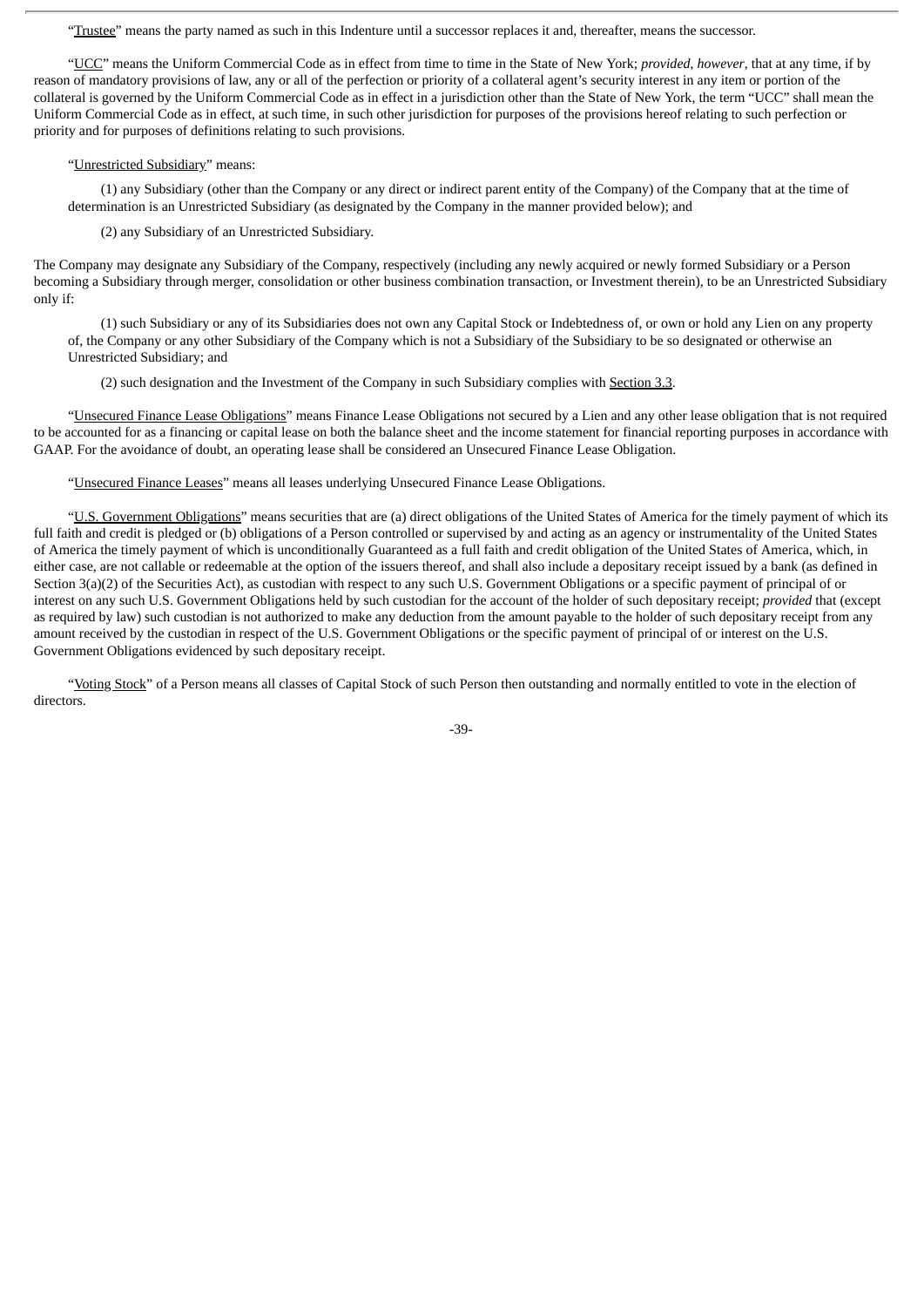"Weighted Average Life to Maturity" means, when applied to any Indebtedness, Disqualified Stock or Preferred Stock, as the case may be, at any date, the quotient obtained by dividing:

(1) the sum of the products of the number of years from the date of determination to the date of each successive scheduled principal payment of such Indebtedness or redemption or similar payment with respect to such Disqualified Stock or Preferred Stock multiplied by the amount of such payment, *by*

(2) the sum of all such payments.

"Wholly-Owned Domestic Subsidiary" means a Domestic Subsidiary of the Company, all of the Capital Stock of which is owned by the Company or another Guarantor.

# SECTION 1.2. Other Definitions.

| Term                             | <b>Defined in Section</b> |
|----------------------------------|---------------------------|
| "Acceptable Commitment"          | 3.5(a)(3)(ii)             |
| "Accounting Change"              | "GAAP"                    |
| "Additional Restricted Notes"    | 2.1(b)                    |
| "Affiliate Transaction"          | 3.8(a)                    |
| "Agent Members"                  | 2.1(e)(2)                 |
| "Applicable Premium Deficit"     | 8.4(1)                    |
| "Application Period"             | 3.5(a)(3)(ii)             |
| "Approved Foreign Bank"          | "Cash Equivalents"        |
| "Asset Disposition Offer"        | 3.5(b)                    |
| "Authenticating Agent"           | 2.2                       |
| "Automatic Exchange"             | 2.6(e)                    |
| "Automatic Exchange Date"        | 2.6(e)                    |
| "Automatic Exchange Notice"      | 2.6(e)                    |
| "Automatic Exchange Notice Date" | 2.6(e)                    |
| "Change of Control Offer"        | 3.9(a)                    |
| "Change of Control Payment"      | 3.9(a)                    |
| "Change of Control Payment Date" | 3.9(a)(2)                 |
| "Clearstream"                    | 2.1(b)                    |
|                                  |                           |

-40-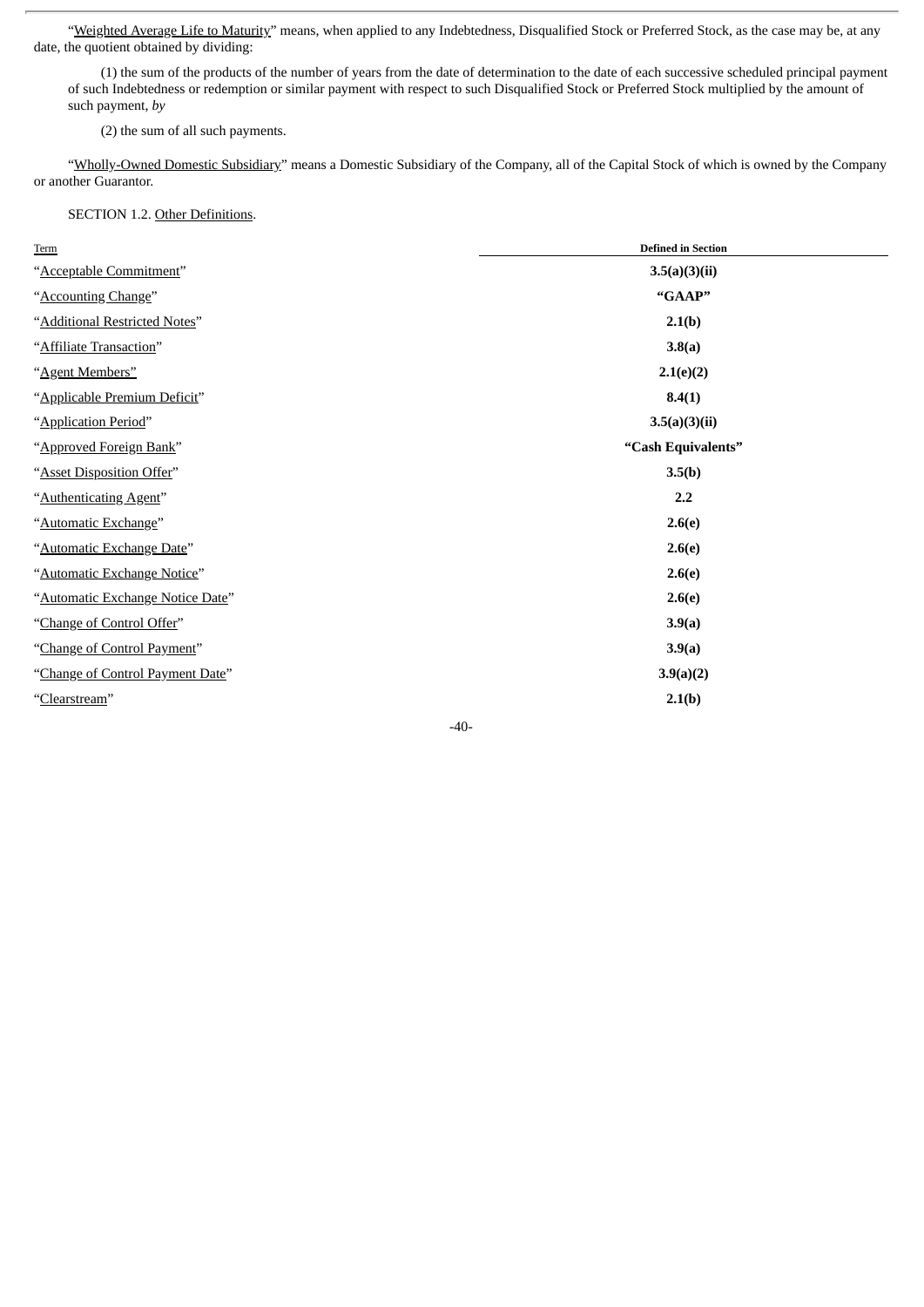| Term                                           | <b>Defined in Section</b>     |
|------------------------------------------------|-------------------------------|
| "Company Order"                                | 2.2                           |
| "Covenant Defeasance"                          | 8.3                           |
| "Default Direction"                            | 6.1(a)                        |
| "Defaulted Interest"                           | 2.15                          |
| "Directing Holder"                             | 6.16(a)                       |
| "Euroclear"                                    | 2.1(b)                        |
| "Event of Default"                             | 6.1                           |
| "Excess Proceeds"                              | 3.5(b)                        |
| "Fixed Charge Coverage Ratio Calculation Date" | "Fixed Charge Coverage Ratio" |
| "Foreign Disposition"                          | 3.5(d)(i)                     |
| "Global Notes"                                 | 2.1(b)                        |
| "Guaranteed Obligations"                       | 10.1                          |
| "Increased Amount"                             | 3.6                           |
| "Initial Agreement"                            | 3.4(b)(16)                    |
| "Initial Default"                              | 6.1(e)                        |
| "Legal Defeasance"                             | 8.2                           |
| "Legal Holiday"                                | 12.6                          |
| "Note Guarantees"                              | $10.1$                        |
| "Noteholder Direction"                         | 6.1(a)                        |
| "Notes Register"                               | 2.3                           |
| "Other Guarantee"                              | 10.2(b)(5)                    |
| "Permitted Payments"                           | 3.3(b)                        |
| "primary obligations"                          | "Contingent Obligations"      |
| "primary obligor"                              | "Contingent Obligations"      |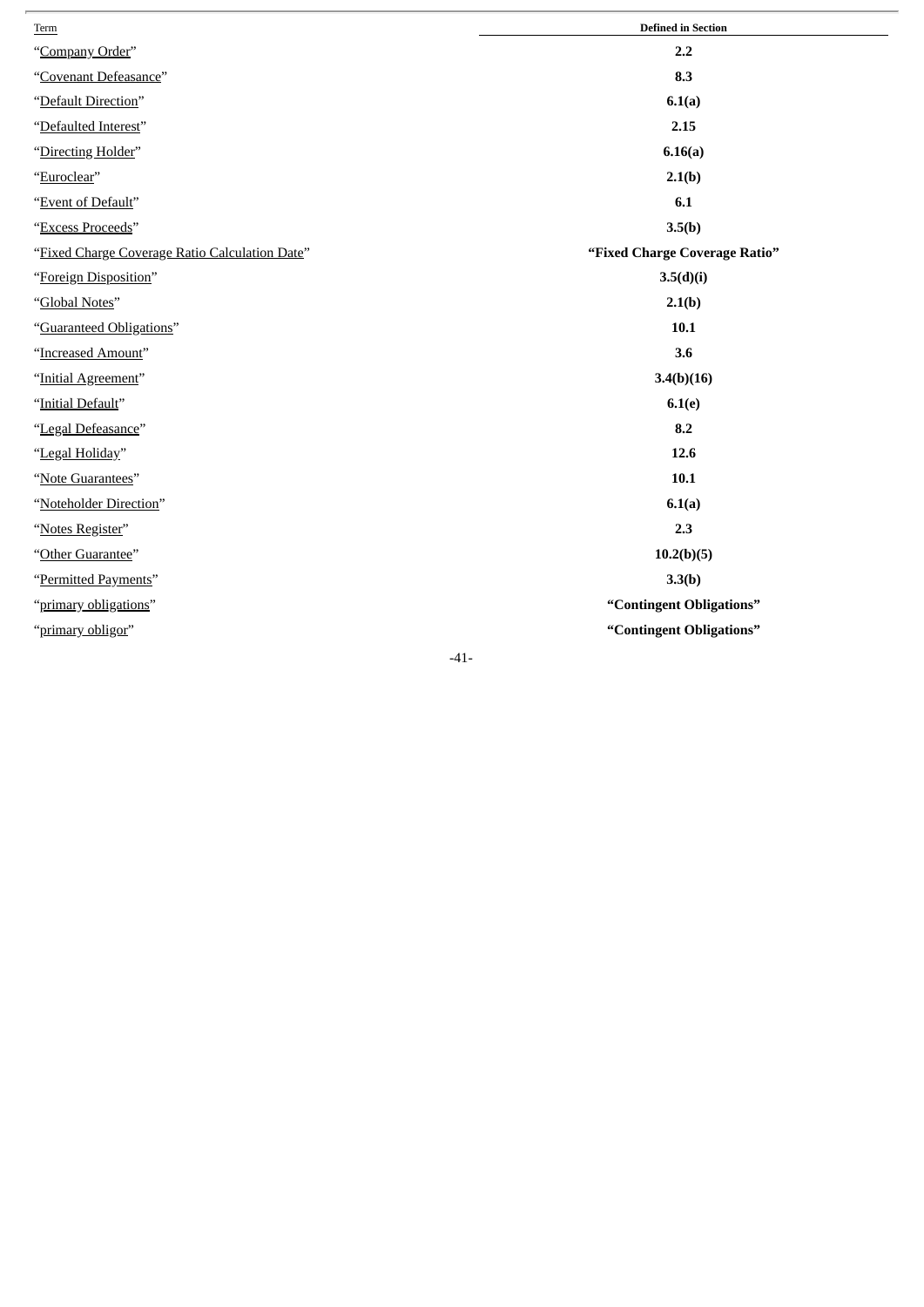| Term                                  | <b>Defined in Section</b>     |
|---------------------------------------|-------------------------------|
| "protected purchaser"                 | 2.11                          |
| "Redemption Date"                     | 5.7(a)                        |
| "reference period"                    | "Fixed Charge Coverage Ratio" |
| "Refunding Capital Stock"             | 3.3(b)(2)                     |
| "Registrar"                           | 2.3                           |
| "Regulation S Global Note"            | 2.1(b)                        |
| "Regulation S Notes"                  | 2.1(b)                        |
| "Resale Restriction Termination Date" | 2.6(b)                        |
| "Restricted Global Note"              | 2.6(e)                        |
| "Restricted Payment"                  | 3.3(a)                        |
| "Restricted Period"                   | 2.1(b)                        |
| "Rule 144A Global Note"               | 2.1(b)                        |
| "Rule 144A Notes"                     | 2.1(b)                        |
| "Second Commitment"                   | 3.5(a)(3)(ii)                 |
| "Special Interest Payment Date"       | 2.15(a)                       |
| "Special Record Date"                 | 2.15(a)                       |
| "Subject Lien"                        | 3.6                           |
| "Successor Company"                   | 4.1(a)(1)                     |
| "Suspension Period"                   | 3.21                          |
| "Topic 810"                           | "Consolidated EBITDA"         |
| "Topic 815"                           | "Consolidated EBITDA"         |
| "Treasury Capital Stock"              | 3.3(b)(2)                     |
| "Unrestricted Global Note"            | 2.6(e)                        |
| "Verification Covenant"               | 6.1(a)                        |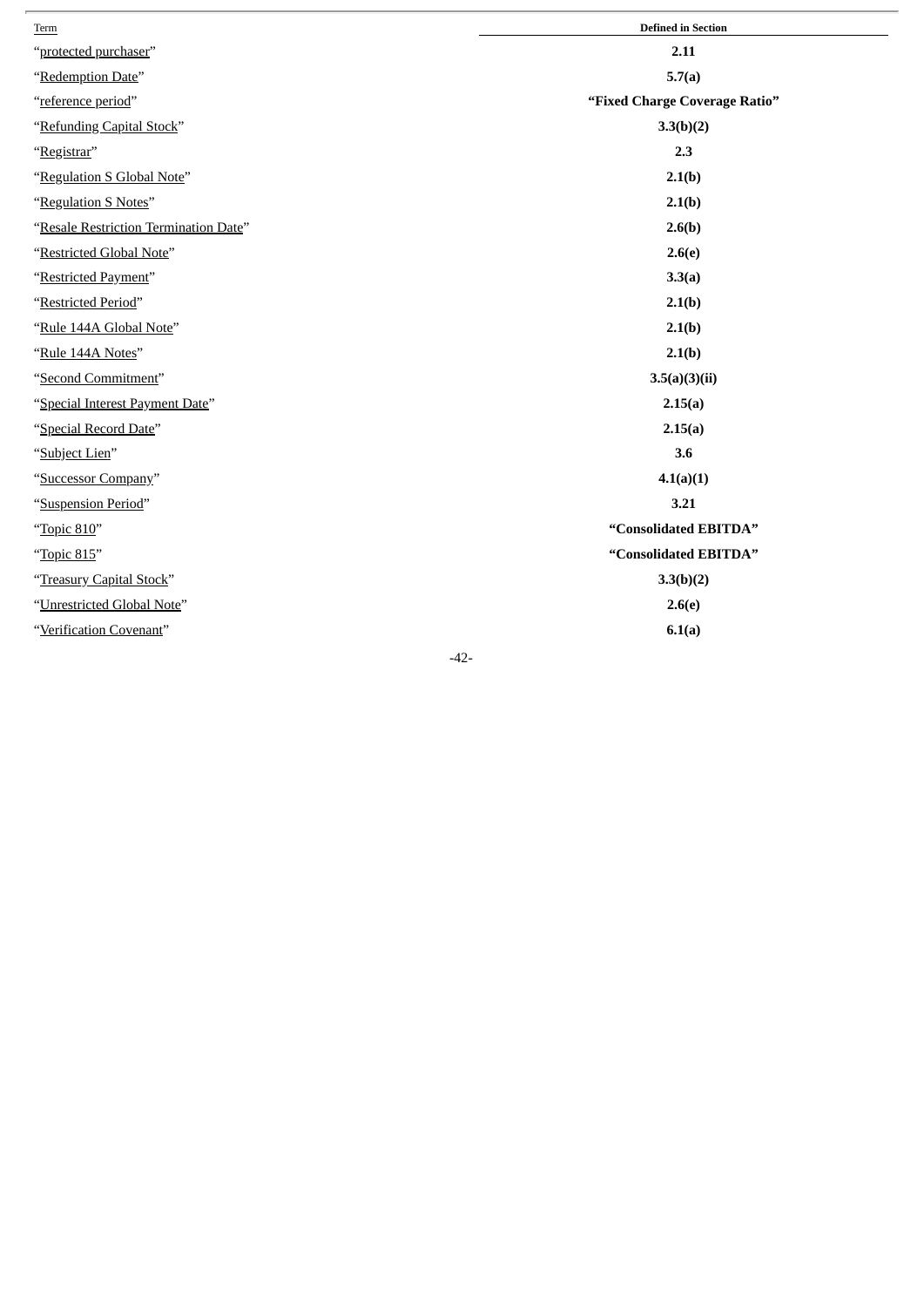#### SECTION 1.3. [Reserved].

SECTION 1.4. Rules of Construction. Unless the context otherwise requires:

(1) a term has the meaning assigned to it;

(2) an accounting term not otherwise defined has the meaning assigned to it in accordance with GAAP;

(3) "or" is not exclusive;

(4) "including" means including without limitation;

(5) words in the singular include the plural and words in the plural include the singular;

(6) "will" shall be interpreted to express a command;

(7) the principal amount of any non-interest bearing or other discount security at any date shall be the principal amount thereof that would be shown on a balance sheet of the issuer dated such date prepared in accordance with GAAP;

(8) the principal amount of any preferred stock shall be (i) the maximum liquidation value of such preferred stock or (ii) the maximum mandatory redemption or mandatory repurchase price with respect to such preferred stock, whichever is greater;

(9) all amounts expressed in this Indenture or in any of the Notes in terms of money refer to the lawful currency of the United States of America;

(10) the words "herein," "hereof" and "hereunder" and other words of similar import refer to this Indenture as a whole and not to any particular Article, Section or other subdivision;

(11) unless otherwise specifically indicated, the term "consolidated" with respect to any Person refers to such Person consolidated with its Restricted Subsidiaries, and excludes from such consolidation any Unrestricted Subsidiary as if such Unrestricted Subsidiary were not an Affiliate of such Person;

(12) the words "execute", "execution", "signed", "signature", "delivery" and words of like import in or relating to any document to be signed in connection with this Indenture and the transactions contemplated hereby or thereby shall be deemed to include Electronic Signatures, deliveries or the keeping of records in electron-ic form, each of which shall be of the same legal effect, validity or enforceability as a manually executed signature, physical delivery thereof or the use of a paper-based recordkeeping system, as the case may be, to the extent and as provided for in any applicable law, including the Federal Electronic Signatures in Global and National Commerce Act, the New York State Electronic Signatures and Records Act, or any other similar state laws based on the Uniform Electronic Transactions Act; provided that, notwithstanding anything herein to the contrary, the Trustee is under no obligation to agree to accept electronic signatures in any form or in any format unless expressly agreed to by the Trustee pursuant to reasonable procedures approved by the Trustee. As used herein, "Electronic Signature" means an electronic sound, symbol, or process attached to, or associated with, a contract or other record and adopted by a Person with the intent to sign, authenticate or accept such contract or other record.

#### SECTION 1.5. Certain Compliance Calculations.

(a) Notwithstanding anything to the contrary herein, in the event an item of Indebtedness (or any portion thereof) is incurred or issued, any Lien is incurred or other transaction is undertaken in reliance on any ratio based exceptions, thresholds and baskets, such ratio(s) shall be calculated with respect to such incurrence, issuance or other transaction without giving effect to amounts being utilized under any other exceptions, thresholds or baskets (other than ratio based baskets) on the same date. Each item of Indebtedness that is incurred or issued, each Lien incurred and each other transaction undertaken will be deemed to have been incurred, issued or taken first, to the extent available, pursuant to the relevant ratio based test.

-43-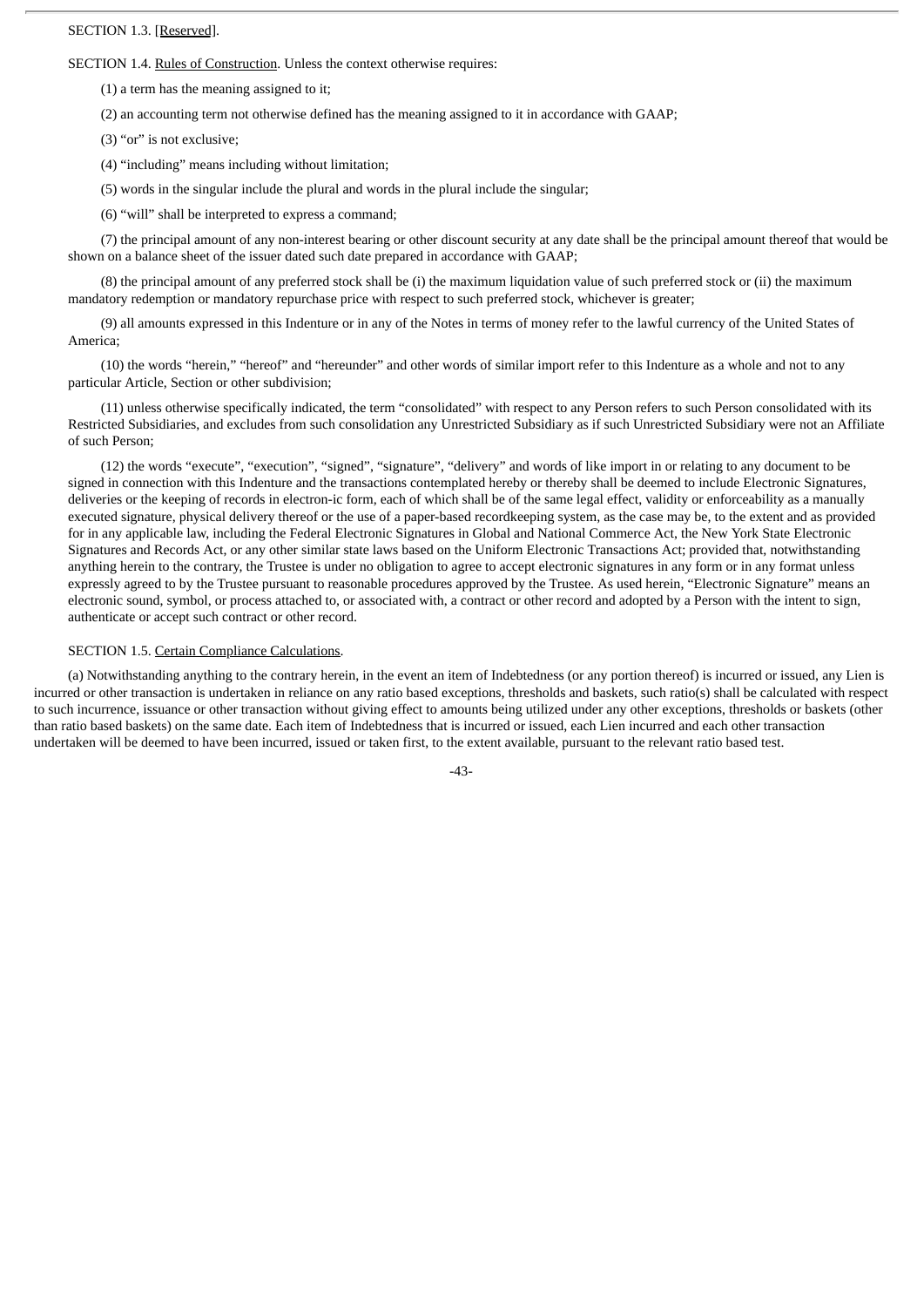(b) Notwithstanding anything to the contrary herein, in the event an item of Indebtedness (or any portion thereof) is incurred or issued, any Lien is incurred or other transaction is undertaken in reliance on any ratio based exceptions, thresholds and baskets, such ratio(s) shall be calculated without regard to the incurrence of any Indebtedness under any revolving facility or letter of credit facility (1) immediately prior to or in connection therewith or (2) used to finance working capital needs of the Company and its Restricted Subsidiaries.

(c) Any calculation or measure that is determined with reference to the Company's financial statements (including Consolidated EBITDA, Consolidated Interest Expense, Consolidated Net Income, Fixed Charges, Fixed Charge Coverage Ratio, Consolidated Secured Leverage Ratio and Consolidated Total Leverage Ratio) may be determined with reference to the financial statements of a Parent Entity instead, so long as such Parent Entity does not hold any material assets other than, directly or indirectly, the Capital Stock of the Company.

(d) For purposes of making the computation referred to above, any Investments, acquisitions, dispositions, mergers, amalgamations, consolidations, operational changes, business expansions and disposed or discontinued operations that have been made by the Company or any of its Restricted Subsidiaries, during the reference period or subsequent to the reference period and on or prior to or simultaneously with the Fixed Charge Coverage Ratio Calculation Date shall be calculated on a pro forma basis assuming that all such Investments, acquisitions, dispositions, mergers, amalgamations, consolidations, operational changes, business expansions and disposed or discontinued operations (and the change in any associated fixed charge obligations and the change in Consolidated EBITDA resulting therefrom) had occurred on the first day of the reference period. If since the beginning of such period any Person that subsequently became a Restricted Subsidiary or was merged or amalgamated with or into the Company or any of its Restricted Subsidiaries since the beginning of such period shall have made any Investment, acquisition, disposition, merger, amalgamation, consolidation, operational changes, business expansions or disposed or discontinued operation that would have required adjustment pursuant to this definition, then the Fixed Charge Coverage Ratio shall be calculated giving pro forma effect thereto for such period as if such Investment, acquisition, disposition, merger, amalgamation, consolidation or disposed operation had occurred at the beginning of the applicable reference period.

(e) For purposes of this Section 1.5, whenever pro forma effect is to be given to a transaction (including the Transactions), the pro forma calculations shall be made in good faith by a responsible financial or chief accounting officer of the Company (and may include, for the avoidance of double, cost savings, operating expense reductions and synergies resulting from such transactions which is being given pro forma effect). If any Indebtedness bears a floating rate of interest and is being given pro forma effect, the interest on such Indebtedness shall be calculated as if the rate in effect on the Fixed Charge Coverage Ratio Calculation Date had been the applicable rate for the entire reference period (taking into account any Hedging Obligations applicable to such Indebtedness). Interest on a Finance Lease Obligation shall be deemed to accrue at an interest rate reasonably determined by a responsible financial or accounting officer of the Company to be the rate of interest implicit in such Finance Lease Obligation in accordance with GAAP. For purposes of making the computation referred to above, interest on any Indebtedness under a revolving credit facility computed with a pro forma basis shall be computed based upon the average daily balance of such Indebtedness during the reference period except as set forth in the first paragraph of this definition. Interest on Indebtedness that may optionally be determined at an interest rate based upon a factor of a prime or similar rate, a eurocurrency interbank offered rate, or other rate, shall be determined to have been based upon the rate actually chosen, or if none, then based upon such optional rate chosen as the Company may designate.

 $-44-$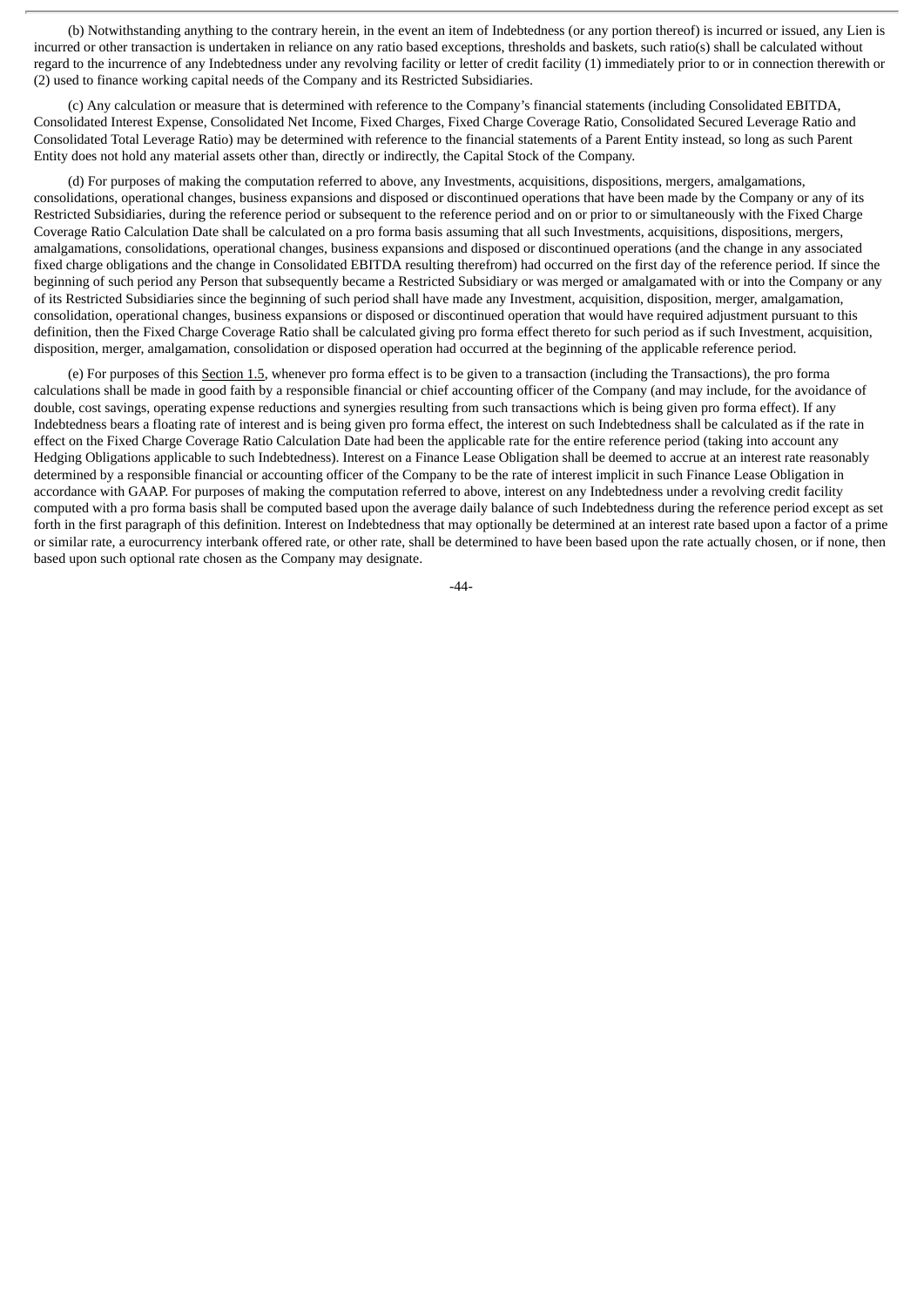# ARTICLE II

#### THE NOTES

## SECTION 2.1. Form, Dating and Terms.

(a) The aggregate principal amount of Notes that may be authenticated and delivered under this Indenture is unlimited. The Initial Notes issued on the date hereof will be in an aggregate principal amount of \$700,000,000. In addition, the Company may issue, from time to time in accordance with the provisions of this Indenture, Additional Notes (as provided herein). Furthermore, Notes may be authenticated and delivered upon registration of transfer, exchange or in lieu of, other Notes pursuant to Sections 2.2, 2.6, 2.11, 2.13, 5.6 or 9.5, in connection with an Asset Disposition Offer pursuant to Section 3.5 or in connection with a Change of Control Offer pursuant to Section 3.9.

Notwithstanding anything to the contrary contained herein, the Company may not issue any Additional Notes, unless such issuance is in compliance with Section 3.2.

With respect to any Additional Notes, the Company shall set forth in (1) a Board Resolution and (2) (i) an Officer's Certificate and (ii) one or more indentures supplemental hereto, the following information:

(A) the aggregate principal amount of such Additional Notes to be authenticated and delivered pursuant to this Indenture;

(B) the issue price and the issue date of such Additional Notes, including the date from which interest shall accrue; and

(C) whether such Additional Notes shall be Restricted Notes.

In authenticating and delivering Additional Notes, the Trustee shall be entitled to receive and shall be fully protected in relying upon, in addition to the Opinion of Counsel and Officer's Certificate required by Section 12.2, an Opinion of Counsel as to the due authorization, execution, delivery, validity and enforceability of such Additional Notes.

The Initial Notes and the Additional Notes shall be considered collectively as a single class for all purposes of this Indenture. Holders of the Initial Notes and the Additional Notes will vote and consent together on all matters to which such Holders are entitled to vote or consent as one class, and none of the Holders of the Initial Notes or the Additional Notes shall have the right to vote or consent as a separate class on any matter to which such Holders are entitled to vote or consent.

If any of the terms of any Additional Notes are established by action taken pursuant to a Board Resolution of the Company, a copy of an appropriate record of such action shall be certified by the Secretary or any Assistant Secretary of the Company and delivered to the Trustee at or prior to the delivery of the Officer's Certificate and the indenture supplemental hereto setting forth the terms of the Additional Notes.

(b) The Initial Notes are being offered and sold by the Company pursuant to a Purchase Agreement, dated June 1, 2022, among the Company, the guarantors named therein and BofA Securities, Inc., as representative for the several Initial Purchasers. The Initial Notes and any Additional Notes (if issued as Restricted Notes) (the "Additional Restricted Notes") will be resold initially only to (A) Persons reasonably believed to be QIBs in reliance on Rule 144A and (B) Non-U.S. Persons in reliance on Regulation S. Such Initial Notes and Additional Restricted Notes may thereafter be transferred to, among others, QIBs and purchasers in reliance on Regulation S, in each case, in accordance with the procedure described herein. Additional Notes offered after the date hereof may be offered and sold by the Company from time to time pursuant to one or more purchase agreements in accordance with applicable law.

-45-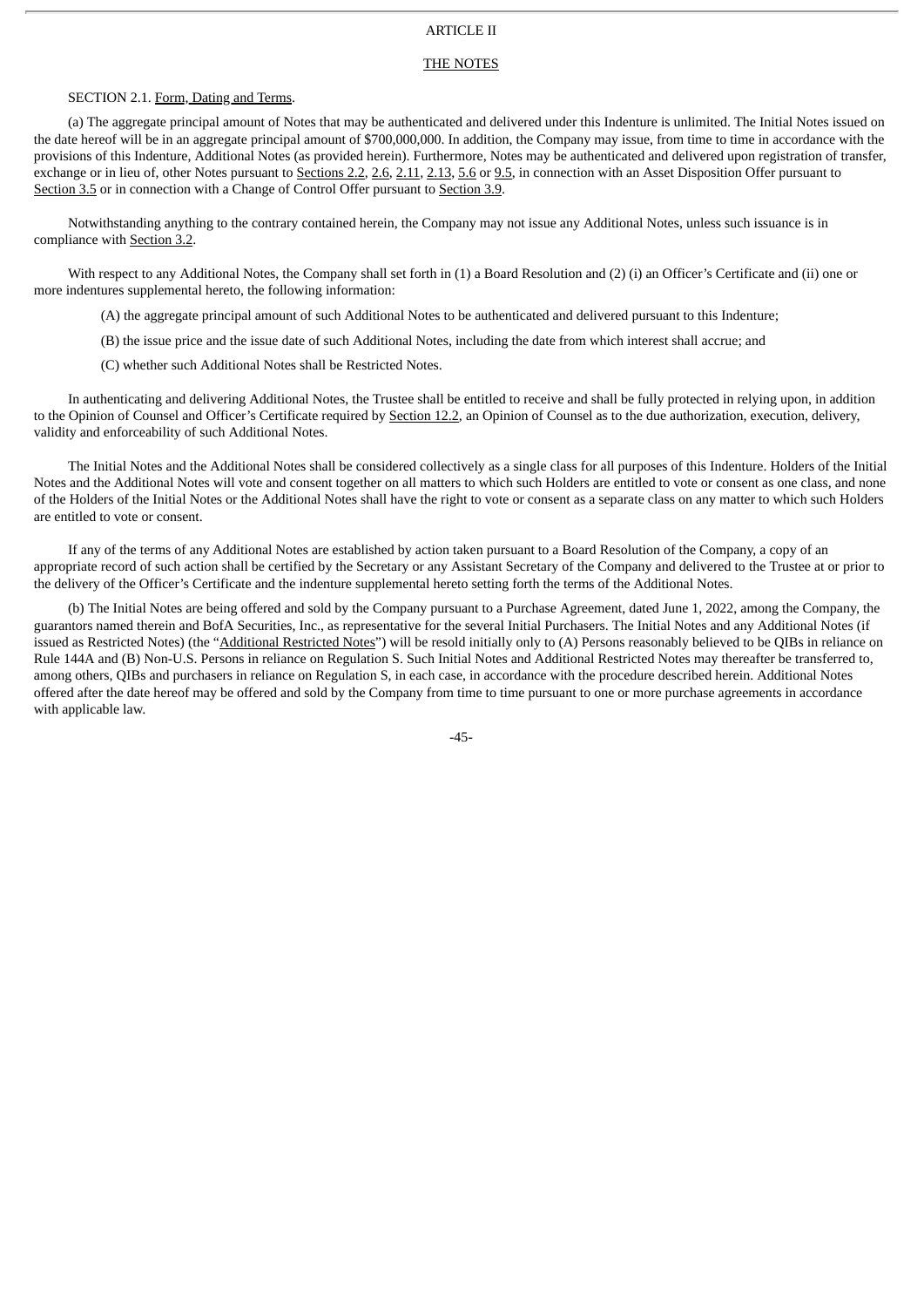Initial Notes and Additional Restricted Notes offered and sold to QIBs in the United States of America in reliance on Rule 144A (the "Rule 144A Notes") shall be issued in the form of a permanent global Note substantially in the form of Exhibit A, which is hereby incorporated by reference and made a part of this Indenture, including appropriate legends as set forth in Section 2.1(d) (the "Rule 144A Global Note"), deposited with the Trustee, as custodian for DTC, duly executed by the Company and authenticated by the Trustee as hereinafter provided. The Rule 144A Global Note may be represented by more than one certificate, if so required by DTC's rules regarding the maximum principal amount to be represented by a single certificate. The aggregate principal amount of the Rule 144A Global Note may from time to time be increased or decreased by adjustments made on the records of the Trustee, as custodian for DTC or its nominee, as hereinafter provided.

Initial Notes and any Additional Restricted Notes offered and sold to non-U.S. Persons outside the United States of America (the "Regulation S Notes") in reliance on Regulation S shall be issued in the form of a permanent global Note substantially in the form of Exhibit A including appropriate legends as set forth in Section 2.1(d) (the "Regulation S Global Note"). Each Regulation S Global Note will be deposited upon issuance with, or on behalf of, the Trustee as custodian for DTC in the manner described in this Article II. Prior to the 40th day after the later of the commencement of the offering of the Initial Notes and the Issue Date (such period through and including such 40th day, the "Restricted Period"), interests in the Regulation S Global Note may only be transferred to non-U.S. persons pursuant to Regulation S, unless exchanged for interests in a Global Note in accordance with the transfer and certification requirements described herein.

Investors may hold their interests in the Regulation S Global Note through organizations other than Euroclear Bank S.A./N.V. ("Euroclear") or Clearstream Banking, société anonyme ("Clearstream") that are participants in DTC's system or directly through Euroclear or Clearstream, if they are participants in such systems, or indirectly through organizations which are participants in such systems. If such interests are held through Euroclear or Clearstream, Euroclear and Clearstream will hold such interests in the applicable Regulation S Global Note on behalf of their participants through customers' securities accounts in their respective names on the books of their respective depositaries. Such depositaries, in turn, will hold such interests in the applicable Regulation S Global Note in customers' securities accounts in the depositaries' names on the books of DTC.

The Regulation S Global Note may be represented by more than one certificate, if so required by DTC's rules regarding the maximum principal amount to be represented by a single certificate. The aggregate principal amount of the Regulation S Global Note may from time to time be increased or decreased by adjustments made on the records of the Trustee, as custodian for DTC or its nominee, as hereinafter provided.

The Rule 144A Global Note and the Regulation S Global Note are sometimes collectively herein referred to as the "Global Notes."

The principal of (and premium, if any) and interest on the Notes shall be payable at the office or agency of Paying Agent designated by the Company maintained for such purpose (which shall initially be the office of the Trustee maintained for such purpose), or at such other office or agency of the Company as may be maintained for such purpose pursuant to Section 2.3; *provided*, *however*, that, at the option of the Paying Agent, each installment of interest may be paid by (i) check mailed to addresses of the Persons entitled thereto as such addresses shall appear on the Notes Register or (ii) wire transfer to an account located in the United States maintained by the payee, subject to the last sentence of this paragraph. Payments in respect of Notes represented by a Global Note (including principal, premium, if any, and interest) will be made by wire transfer of immediately available funds to the accounts specified by DTC. Payments in respect of Notes represented by Definitive Notes (including principal, premium, if any, and interest) held by a Holder of at least \$1,000,000 aggregate principal amount of Notes represented by Definitive Notes will be made in accordance with the Notes Register, or by wire transfer to a U.S. dollar account maintained by the payee with a bank in the United States if such Holder elects payment by wire transfer by giving written notice to the Trustee or the Paying Agent to such effect designating such account no later than 15 days immediately preceding the relevant due date for payment (or such other date as the Trustee may accept in its discretion).

The Notes may have notations, legends or endorsements required by law, stock exchange rule or usage, in addition to those set forth on  $\frac{\text{Exhibit A}}{\text{Area}}$ and in Section 2.1(d). The Company shall approve any notation, endorsement or legend on the Notes. Each Note shall be dated the date of its authentication. The terms of the Notes set forth in Exhibit A are part of the terms of this Indenture and, to the extent applicable, the Company, the Guarantors and the Trustee, by their execution and delivery of this Indenture, expressly agree to be bound by such terms.

-46-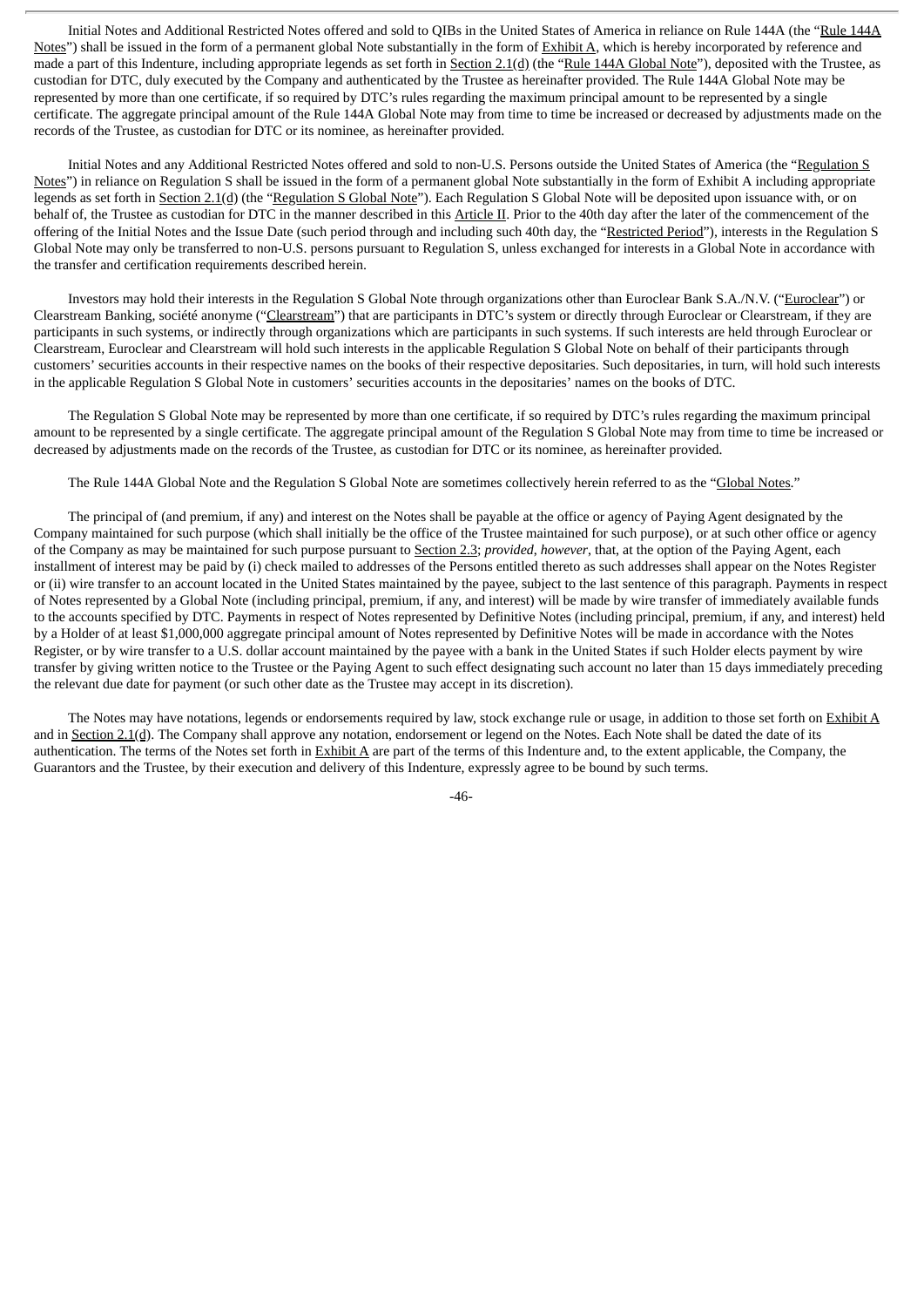(c) Denominations. The Notes shall be issuable only in fully registered form in minimum denominations of \$2,000 and any integral multiple of \$1,000 in excess thereof.

(d) Restrictive Legends. Unless and until (i) an Initial Note or an Additional Note issued as a Restricted Note is sold under an effective registration statement or (ii) the Company receives an Opinion of Counsel satisfactory to it to the effect that neither such legend nor the related restrictions on transfer are required in order to maintain compliance with the provisions of the Securities Act:

(1) the Rule 144A Global Note and the Regulation S Global Note shall bear the following legend on the face thereof:

THE NOTES HAVE NOT BEEN REGISTERED UNDER THE SECURITIES ACT OF 1933, AS AMENDED (THE "SECURITIES ACT"), OR ANY STATE SECURITIES LAWS. NEITHER THIS NOTE NOR ANY INTEREST OR PARTICIPATION HEREIN MAY BE REOFFERED, SOLD, ASSIGNED, TRANSFERRED, PLEDGED, ENCUMBERED OR OTHERWISE DISPOSED OF IN THE ABSENCE OF SUCH REGISTRATION OR UNLESS SUCH TRANSACTION IS EXEMPT FROM, OR NOT SUBJECT TO, REGISTRATION AS SET FORTH BELOW.

BY ITS ACQUISITION HEREOF, THE HOLDER (1) REPRESENTS THAT (A) IT IS A "QUALIFIED INSTITUTIONAL BUYER" (AS DEFINED IN RULE 144A UNDER THE SECURITIES ACT ("RULE 144A")), OR (B) IT IS NOT A U.S. PERSON AND IS ACQUIRING THIS NOTE IN AN OFFSHORE TRANSACTION, (2) AGREES TO OFFER, SELL, PLEDGE OR OTHERWISE TRANSFER SUCH NOTE PRIOR TO THE DATE (THE "RESALE RESTRICTION TERMINATION DATE") THAT IS ONE YEAR (OR SUCH LONGER PERIOD AS IS REQUIRED TO COMPLY WITH THE SECURITIES ACT) IN THE CASE OF RULE 144A NOTES, AND 40 DAYS IN THE CASE OF REGULATION S NOTES AFTER THE LATER OF THE ORIGINAL ISSUE DATE HEREOF AND THE LAST DATE ON WHICH THE COMPANY OR ANY AFFILIATE OF THE COMPANY WAS THE OWNER OF THE NOTES (OR ANY PREDECESSOR OF SUCH NOTES), ONLY (A) TO THE COMPANY, THE GUARANTORS OR ANY SUBSIDIARY THEREOF, (B) PURSUANT TO A REGISTRATION STATEMENT WHICH HAS BEEN DECLARED EFFECTIVE UNDER THE SECURITIES ACT, (C) FOR SO LONG AS THE NOTES ARE ELIGIBLE FOR RESALE PURSUANT TO RULE 144A TO A PERSON IT REASONABLY BELIEVES IS A QUALIFIED INSTITUTIONAL BUYER THAT PURCHASES FOR ITS OWN ACCOUNT OR FOR THE ACCOUNT OF A QUALIFIED INSTITUTIONAL BUYER TO WHOM NOTICE IS GIVEN THAT THE TRANSFER IS BEING MADE IN RELIANCE ON RULE 144A, (D) OUTSIDE THE UNITED STATES PURSUANT TO OFFERS AND SALES TO NON-U.S. PERSONS IN AN OFFSHORE TRANSACTION PURSUANT TO REGULATION S UNDER THE SECURITIES ACT IN A TRANSACTION MEETING THE REQUIREMENTS OF RULE 904 UNDER THE SECURITIES ACT OR (E) PURSUANT TO ANOTHER AVAILABLE EXEMPTION FROM THE REGISTRATION REQUIREMENTS OF THE SECURITIES ACT, SUBJECT TO THE COMPANY'S AND REGISTRAR'S RIGHT PRIOR TO ANY SUCH OFFER, SALE OR TRANSFER PURSUANT TO CLAUSE (E) TO REQUIRE THE DELIVERY OF AN OPINION OF COUNSEL, CERTIFICATION AND/OR OTHER INFORMATION SATISFACTORY TO THE COMPANY. THIS LEGEND WILL BE REMOVED UPON THE WRITTEN REQUEST OF THE HOLDER AFTER THE RESALE RESTRICTION TERMINATION DATE.

IN THE CASE OF THE REGULATION S GLOBAL NOTE: BY ITS ACQUISITION HEREOF, THE HOLDER HEREOF REPRESENTS THAT IT IS NOT A U.S. PERSON NOR IS IT PURCHASING FOR THE ACCOUNT OF A U.S. PERSON AND IS ACQUIRING THIS SECURITY IN AN OFFSHORE TRANSACTION IN ACCORDANCE WITH REGULATION S UNDER THE SECURITIES ACT.

-47-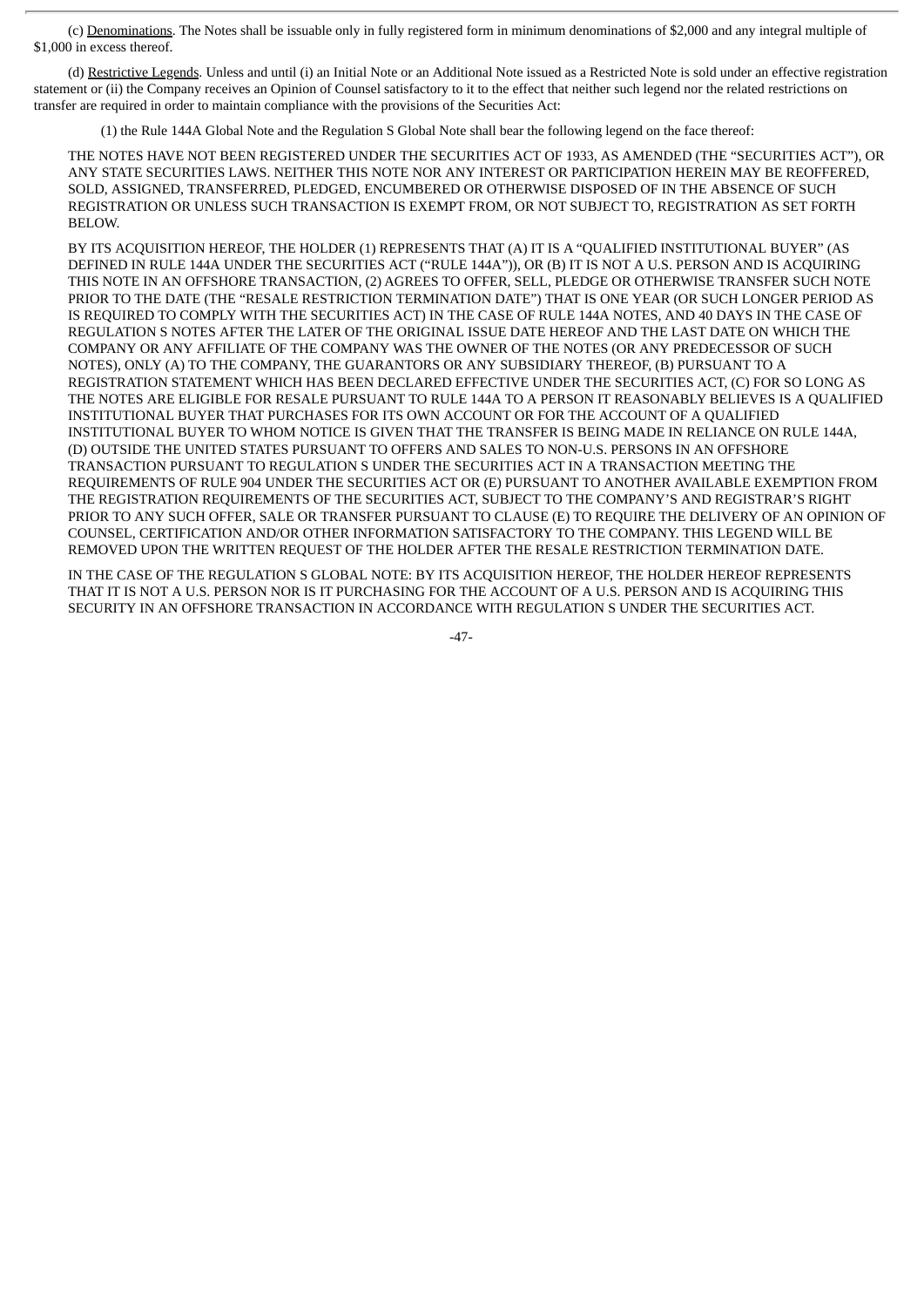BY ITS ACQUISITION OF THIS SECURITY THE HOLDER AND ANY SUBSEQUENT TRANSFEREE HEREOF WILL BE DEEMED TO HAVE REPRESENTED AND WARRANTED THAT EITHER (I) THE PURCHASER IS NOT ACQUIRING OR HOLDING SUCH NOTE OR AN INTEREST THEREIN WITH THE ASSETS OF (A) AN "EMPLOYEE BENEFIT PLAN" (AS DEFINED IN SECTION 3(3) OF ERISA) THAT IS SUBJECT TO ERISA, (B) A "PLAN" DESCRIBED IN SECTION 4975 OF THE INTERNAL REVENUE CODE OF 1986, AS AMENDED (THE "CODE"), (C) ANY ENTITY DEEMED TO HOLD "PLAN ASSETS" OF ANY OF THE FOREGOING BY REASON OF AN EMPLOYEE BENEFIT PLAN'S OR PLAN'S INVESTMENT IN SUCH ENTITY OR (D) A GOVERNMENTAL PLAN OR CHURCH PLAN SUBJECT TO SUCH PROVISIONS THAT ARE SIMILAR TO SUCH PROVISIONS OF ERISA OR THE CODE (COLLECTIVELY, "SIMILAR LAWS") OR (II) THE ACQUISITION AND HOLDING OF SUCH NOTE BY THE PURCHASER, THROUGHOUT THE PERIOD THAT IT HOLDS SUCH NOTE AND THE DISPOSITION OF SUCH NOTE OR AN INTEREST THEREIN WILL NOT CONSTITUTE OR RESULT IN A NON-EXEMPT PROHIBITED TRANSACTION UNDER SECTION 406 OF ERISA OR SECTION 4975 OF THE CODE, A BREACH OF FIDUCIARY DUTY UNDER ERISA OR A VIOLATION OF ANY PROVISIONS OF ANY APPLICABLE SIMILAR LAW.

(2) Each Global Note, whether or not an Initial Note, shall bear the following legend on the face thereof:

UNLESS THIS CERTIFICATE IS PRESENTED BY AN AUTHORIZED REPRESENTATIVE OF THE DEPOSITORY TRUST COMPANY, A NEW YORK CORPORATION ("DTC"), NEW YORK, NEW YORK, TO THE COMPANY OR ITS AGENT FOR REGISTRATION OF TRANSFER, EXCHANGE OR PAYMENT, AND ANY CERTIFICATE ISSUED IS REGISTERED IN THE NAME OF CEDE & CO. OR IN SUCH OTHER NAME AS IS REQUESTED BY AN AUTHORIZED REPRESENTATIVE OF DTC (AND ANY PAYMENT IS MADE TO CEDE & CO. OR TO SUCH OTHER ENTITY AS IS REQUESTED BY AN AUTHORIZED REPRESENTATIVE OF DTC), ANY TRANSFER, PLEDGE OR OTHER USE HEREOF FOR VALUE OR OTHERWISE BY OR TO ANY PERSON IS WRONGFUL INASMUCH AS THE REGISTERED OWNER HEREOF, CEDE & CO., HAS AN INTEREST HEREIN.

TRANSFERS OF THIS GLOBAL NOTE SHALL BE LIMITED TO TRANSFERS IN WHOLE, BUT NOT IN PART, TO DTC, TO NOMINEES OF DTC OR TO A SUCCESSOR THEREOF OR SUCH SUCCESSOR'S NOMINEE AND TRANSFERS OF PORTIONS OF THIS GLOBAL NOTE SHALL BE LIMITED TO TRANSFERS MADE IN ACCORDANCE WITH THE RESTRICTIONS SET FORTH IN THE INDENTURE REFERRED TO ON THE REVERSE HEREOF.

(e) Book-Entry Provisions. (i) This Section 2.1(e) shall apply only to Global Notes deposited with the Trustee, as custodian for DTC, and for which the applicable procedures of DTC shall govern.

(1) Each Global Note initially shall (x) be registered in the name of DTC or the nominee of DTC, (y) be delivered to the Notes Custodian for DTC and (z) bear legends as set forth in Section 2.1(d). Transfers of a Global Note (but not a beneficial interest therein) will be limited to transfers thereof in whole, but not in part, to the DTC, its successors or its respective nominees, except as set forth in Section 2.1(e)(3), 2.1(e)(4) and 2.1(f). If a beneficial interest in a Global Note is transferred or exchanged for a beneficial interest in another Global Note, the Notes Custodian will (x) record a decrease in the principal amount of the Global Note being transferred or exchanged equal to the principal amount of such transfer or exchange and (y) record a like increase in the principal amount of the other Global Note. Any beneficial interest in one Global Note that is transferred to a Person who takes delivery in the form of an interest in another Global Note, or exchanged for an interest in another Global Note, will, upon transfer or exchange, cease to be an interest in such Global Note and become an interest in the other Global Note and, accordingly, will thereafter be subject to all transfer and exchange restrictions, if any, and other procedures applicable to beneficial interests in such other Global Note for as long as it remains such an interest.

(2) Members of, or participants in, DTC ("Agent Members") shall have no rights under this Indenture with respect to any Global Note held on their behalf by DTC or by the Notes Custodian as the custodian of DTC or under such Global Note, and DTC may be treated by the Company, the Trustee and any agent of the Company or the Trustee as the absolute owner of such Global Note for all purposes whatsoever. Notwithstanding the foregoing, nothing herein shall prevent the Company, the Trustee or any agent of the Company or the Trustee from giving effect to any written certification, proxy or other authorization furnished by DTC or impair, as between DTC and its Agent Members, the operation of customary practices of DTC governing the exercise of the rights of a holder of a beneficial interest in any Global Note.

-48-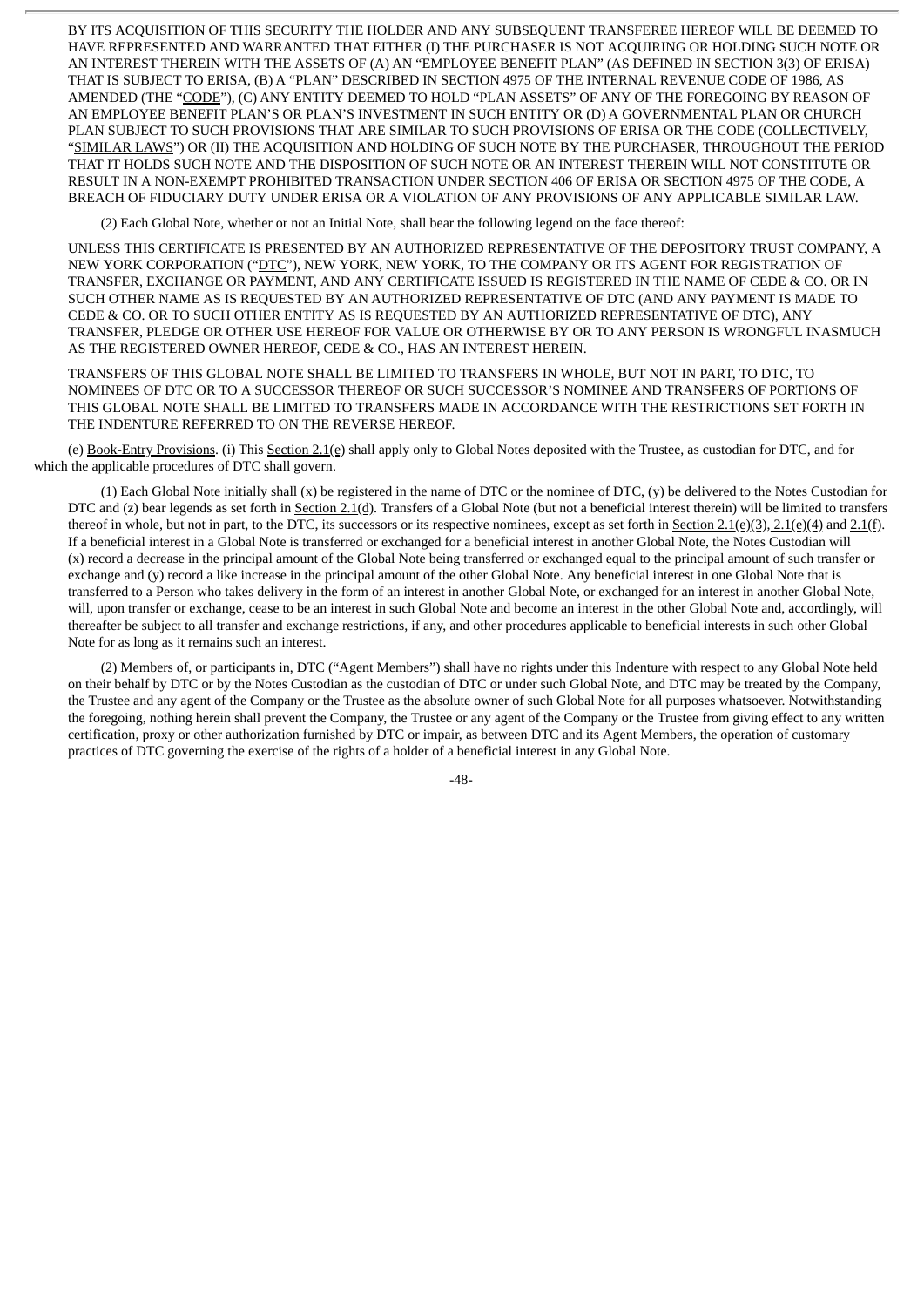(3) In connection with any transfer of a portion of the beneficial interest in a Global Note pursuant to Section 2.1(f) to beneficial owners who are required to hold Definitive Notes, the Notes Custodian shall reflect on its books and records the date and a decrease in the principal amount of such Global Note in an amount equal to the principal amount of the beneficial interest in the Global Note to be transferred, and the Company shall execute, and the Trustee shall authenticate and make available for delivery, one or more Definitive Notes of like tenor and amount.

(4) In connection with the transfer of an entire Global Note to beneficial owners pursuant to **Section 2.1(f)**, such Global Note shall be deemed to be surrendered to the Trustee for cancellation, and the Company shall execute, and the Trustee shall authenticate and make available for delivery, to each beneficial owner identified by DTC in exchange for its beneficial interest in such Global Note, an equal aggregate principal amount of Definitive Notes of authorized denominations.

(5) The registered Holder of a Global Note may grant proxies and otherwise authorize any person, including Agent Members and persons that may hold interests through Agent Members, to take any action which a Holder is entitled to take under this Indenture or the Notes.

(6) Any Holder of a Global Note shall, by acceptance of such Global Note, agree that transfers of beneficial interests in such Global Note may be effected only through a book-entry system maintained by (i) the Holder of such Global Note (or its agent) or (ii) any holder of a beneficial interest in such Global Note, and that ownership of a beneficial interest in such Global Note shall be required to be reflected in a book entry.

(f) Definitive Notes. Except as provided below, owners of beneficial interests in Global Notes will not be entitled to receive Definitive Notes. Definitive Notes shall be transferred to all beneficial owners in exchange for their beneficial interests in a Global Note if (A) DTC notifies the Company that it is unwilling or unable to continue as depositary for such Global Note or DTC ceases to be a clearing agency registered under the Exchange Act, at a time when DTC is required to be so registered in order to act as depositary, and in each case a successor depositary is not appointed by the Company within 90 days of such notice, (B) the Company in its sole discretion executes and deliver to the Trustee and Registrar an Officer's Certificate stating that such Global Note shall be so exchangeable or (C) an Event of Default has occurred and is continuing and the Registrar has received a written request from DTC. In the event of the occurrence of any of the events specified in clause (A), (B) or (C) of the preceding sentence, the Company shall promptly make available to the Registrar a reasonable supply of Definitive Notes. In addition, any Note transferred to an affiliate (as defined in Rule 405 under the Securities Act) of the Company or evidencing a Note that has been acquired by an affiliate in a transaction or series of transactions not involving any public offering must, until one year after the last date on which either the Company or any affiliate of the Company was an owner of the Note, be in the form of a Definitive Note and bear the legend regarding transfer restrictions in Section 2.1(d). If required to do so pursuant to any applicable law or regulation, beneficial owners may also obtain Definitive Notes in exchange for their beneficial interests in a Global Note upon written request in accordance with DTC's and the Registrar's procedures.

(1) Any Definitive Note delivered in exchange for an interest in a Global Note pursuant to **Section 2.1(e)** shall, except as otherwise provided by Section 2.6(d), bear the applicable legend regarding transfer restrictions applicable to the Global Note set forth in Section 2.1(d).

(2) If a Definitive Note is transferred or exchanged for a beneficial interest in a Global Note, the Trustee will (x) cancel such Definitive Note, (y) record an increase in the principal amount of such Global Note equal to the principal amount of such transfer or exchange and (z) in the event that such transfer or exchange involves less than the entire principal amount of the canceled Definitive Note, the Company shall execute, and the Trustee shall authenticate and make available for delivery, to the transferring Holder a new Definitive Note representing the principal amount not so transferred.

-49-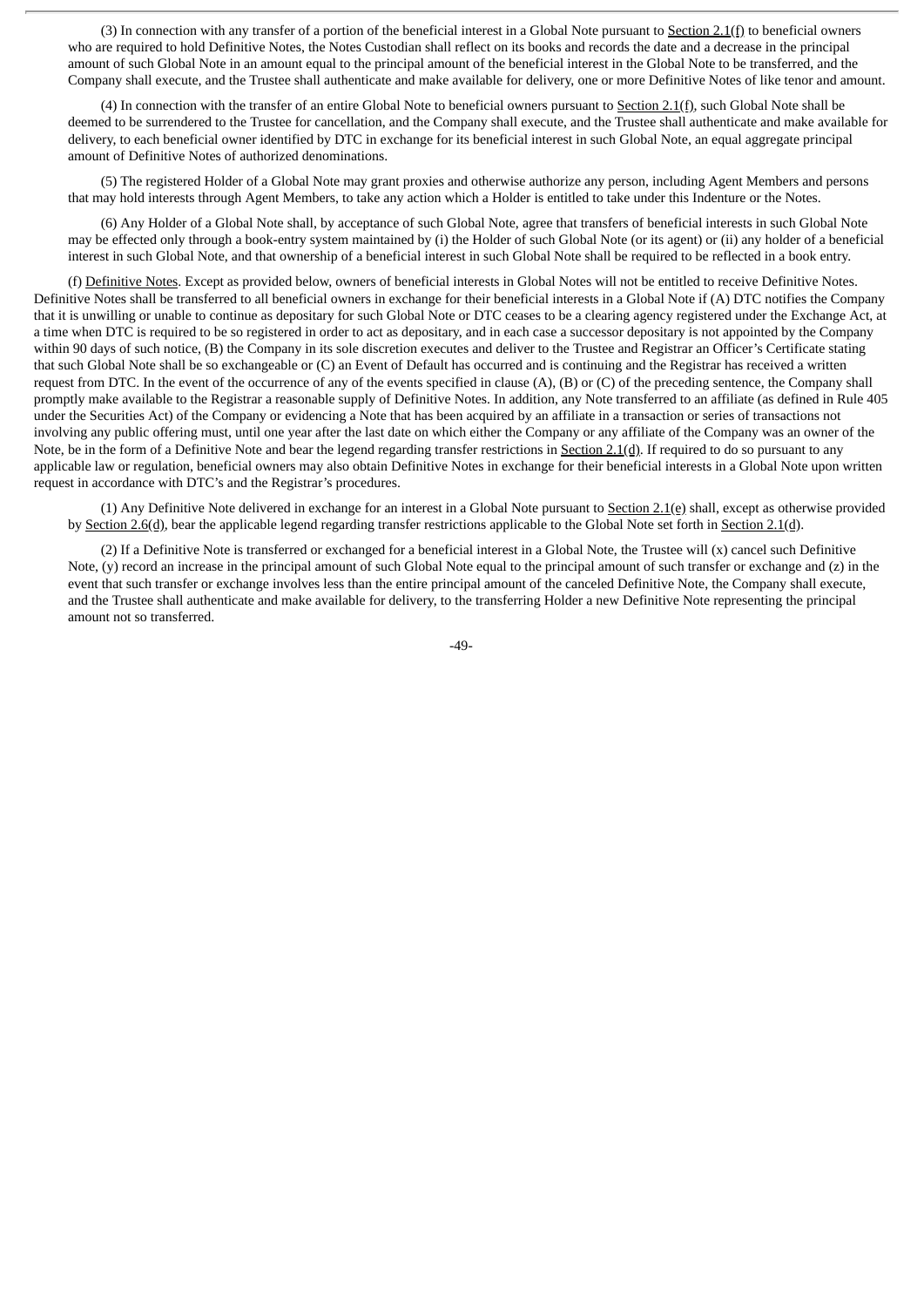(3) If a Definitive Note is transferred or exchanged for another Definitive Note, (x) the Trustee will cancel the Definitive Note being transferred or exchanged, (y) the Company shall execute, and the Trustee shall authenticate and make available for delivery, one or more new Definitive Notes in authorized denominations having an aggregate principal amount equal to the principal amount of such transfer or exchange to the transferee (in the case of a transfer) or the Holder of the canceled Definitive Note (in the case of an exchange), registered in the name of such transferee or Holder, as applicable, and (z) if such transfer or exchange involves less than the entire principal amount of the canceled Definitive Note, the Company shall execute, and the Trustee shall authenticate and make available for delivery to the Holder thereof, one or more Definitive Notes in authorized denominations having an aggregate principal amount equal to the untransferred or unexchanged portion of the canceled Definitive Notes, registered in the name of the Holder thereof.

(4) Notwithstanding anything to the contrary in this Indenture, in no event shall a Definitive Note be delivered upon exchange or transfer of a beneficial interest in the Regulation S Global Note prior to the end of the Restricted Period.

SECTION 2.2. Execution and Authentication. One Officer shall sign the Notes for the Company by manual, facsimile or other electronic signature. If the Officer whose signature is on a Note no longer holds that office at the time the Trustee authenticates the Note, the Note shall be valid nevertheless.

A Note shall not be valid until an authorized officer of the Trustee manually authenticates the Note. The signature of the Trustee on a Note shall be conclusive evidence that such Note has been duly and validly authenticated and issued under this Indenture. A Note shall be dated the date of its authentication.

At any time and from time to time after the execution and delivery of this Indenture, the Trustee shall authenticate and make available for delivery: (1) Initial Notes for original issue on the Issue Date in an aggregate principal amount of \$700,000,000, (2) subject to the terms of this Indenture, Additional Notes for original issue in an unlimited principal amount and (3) under the circumstances set forth in Section 2.6(e), Initial Notes in the form of an Unrestricted Global Note, in each case upon a written order of the Company signed by one Officer (the "Company Order"). Such Company Order shall specify whether the Notes will be in the form of Definitive Notes or Global Notes, the amount of the Notes to be authenticated, the date on which the original issue of Notes is to be authenticated, the Holder of the Notes and whether the Notes are to be Initial Notes or Additional Notes.

The Trustee may appoint an agent (the "Authenticating Agent") reasonably acceptable to the Company to authenticate the Notes. Any such appointment shall be evidenced by an instrument signed by a Trust Officer, a copy of which shall be furnished to the Company. Unless limited by the terms of such appointment, any such Authenticating Agent may authenticate Notes whenever the Trustee may do so. Each reference in this Indenture to authentication by the Trustee includes authentication by the Authenticating Agent. An Authenticating Agent has the same rights as any Registrar, Paying Agent or agent for service of notices and demands.

In case the Company or any Guarantor, pursuant to Article IV or Section 10.2, as applicable, shall be consolidated or merged with or into any other Person or shall convey, transfer, lease or otherwise dispose of its properties and assets substantially as an entirety to any Person, and the successor Person resulting from such consolidation, or surviving such merger, or into which the Company or any Guarantor shall have been merged, or the Person which shall have received a conveyance, transfer, lease or other disposition as aforesaid, shall have executed an indenture supplemental hereto with the Trustee pursuant to Article IV, any of the Notes authenticated or delivered prior to such consolidation, merger, conveyance, transfer, lease or other disposition may (but shall not be required), from time to time, at the request of the successor Person, be exchanged for other Notes executed in the name of the successor Person with such changes in phraseology and form as may be appropriate to reflect such successor Person, but otherwise in substance of like tenor as the Notes surrendered for such exchange and of like principal amount; and the Trustee, upon the Company Order of the successor Person, shall authenticate and make available for delivery Notes as specified in such order for the purpose of such exchange. If Notes shall at any time be authenticated and delivered in any new name of a successor Person pursuant to this Section 2.2 in exchange or substitution for or upon registration of transfer of any Notes, such successor Person, at the option of the Holders but without expense to them, shall provide for the exchange of all Notes at the time outstanding for Notes authenticated and delivered in such new name.

-50-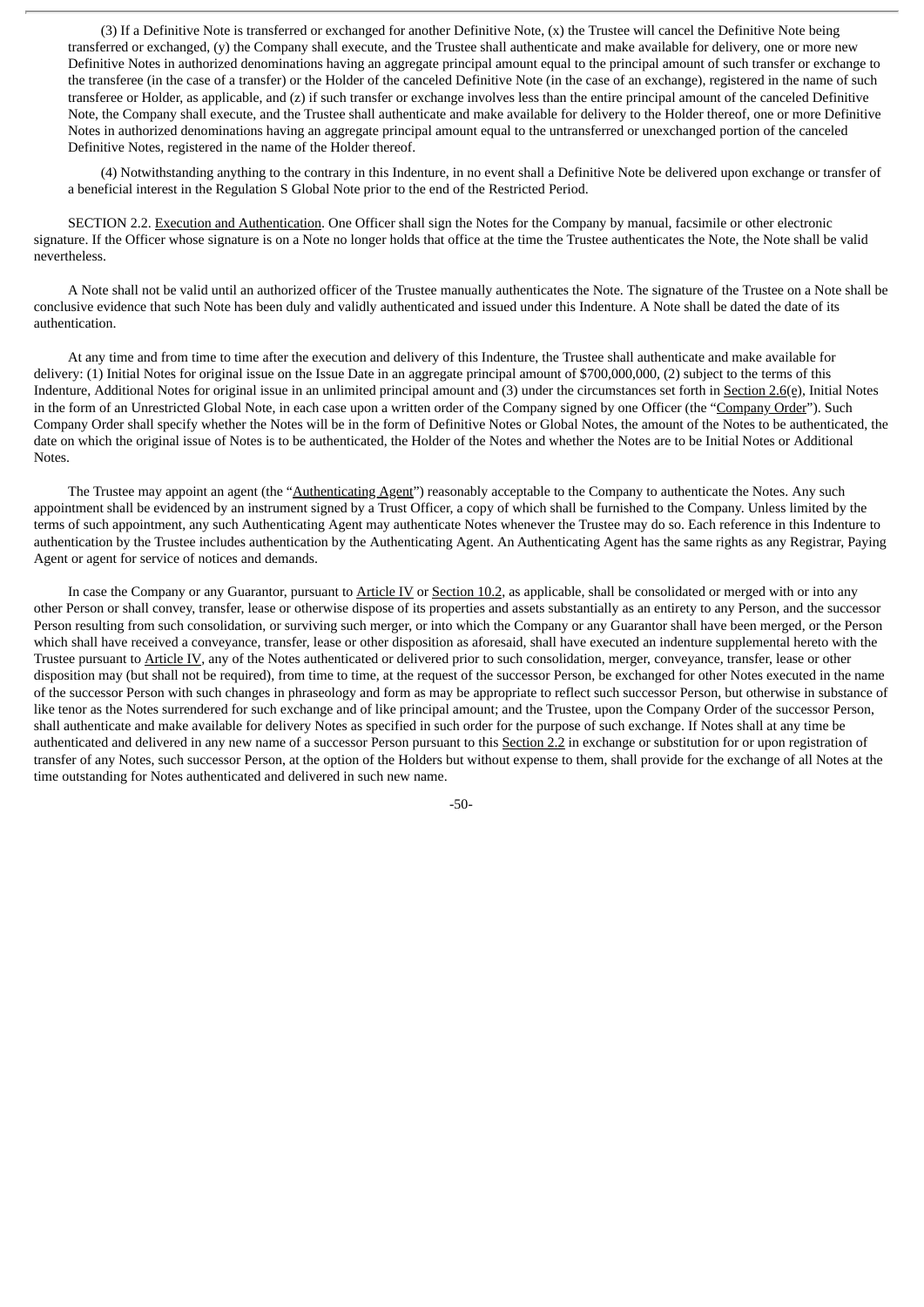SECTION 2.3. Registrar and Paying Agent. The Company shall maintain an office or agency where Notes may be presented for registration of transfer or for exchange (the "Registrar") and an office or agency where Notes may be presented for payment. The Registrar shall keep a register of the Notes and of their transfer and exchange (the "Notes Register"). The Company may have one or more co-registrars and one or more additional paying agents. The term "Paying Agent" includes any additional paying agent and the term "Registrar" includes any co-registrar.

The Company shall enter into an appropriate agency agreement with any Registrar or Paying Agent not a party to this Indenture. The agreement shall implement the provisions of this Indenture that relate to such agent. The Company shall notify the Trustee in writing of the name and address of each such agent. If the Company fails to maintain a Registrar or Paying Agent, the Trustee shall act as such and shall be entitled to appropriate compensation therefor pursuant to Section 7.7. The Company or any Guarantor may act as Paying Agent, Registrar or transfer agent.

The Company initially appoints the Trustee as Registrar and Paying Agent for the Notes. The Company may change any Registrar or Paying Agent without prior notice to the Holders, but upon written notice to such Registrar or Paying Agent and to the Trustee; *provided*, *however*, that no such removal shall become effective until (i) acceptance of any appointment by a successor as evidenced by an appropriate agreement entered into by the Company and such successor Registrar or Paying Agent, as the case may be, and delivered to the Trustee and the passage of any waiting or notice periods required by DTC procedures or (ii) written notification to the Trustee that the Trustee shall serve as Registrar or Paying Agent until the appointment of a successor in accordance with clause (i) above. The Registrar or Paying Agent may resign at any time upon written notice to the Company and the Trustee.

SECTION 2.4. Paying Agent to Hold Money in Trust. By no later than 12:00 p.m. (Eastern time) on the date on which any principal of, premium, if any, or interest on any Note is due and payable, the Company shall deposit with the Paying Agent a sum sufficient in immediately available funds to pay such principal, premium or interest when due. The Company shall require each Paying Agent (other than the Trustee) to agree in writing that such Paying Agent shall hold in trust for the benefit of Holders or the Trustee all money held by such Paying Agent for the payment of principal of, premium, if any, or interest on the Notes (whether such assets have been distributed to it by the Company or other obligors on the Notes), shall notify the Trustee in writing of any default by the Company or any Guarantor in making any such payment and shall during the continuance of any default by the Company (or any other obligor upon the Notes) in the making of any payment in respect of the Notes, upon the written request of the Trustee, forthwith deliver to the Trustee all sums held in trust by such Paying Agent for payment in respect of the Notes together with a full accounting thereof. If the Company or a Subsidiary of the Company acts as Paying Agent, it shall segregate the money held by it as Paying Agent and hold it as a separate trust fund. The Company at any time may require a Paying Agent (other than the Trustee) to pay all money held by it to the Trustee and to account for any funds or assets disbursed by such Paying Agent. Upon complying with this Section 2.4, the Paying Agent (if other than the Company or a Subsidiary of the Company) shall have no further liability for the money delivered to the Trustee. Upon any bankruptcy, reorganization or similar proceeding with respect to the Company, the Trustee shall serve as Paying Agent for the Notes.

SECTION 2.5. Holder Lists. The Trustee shall preserve in as current a form as is reasonably practicable the most recent list available to it of the names and addresses of Holders. If the Trustee is not the Registrar, the Company, on its own behalf and on behalf of each of the Guarantors, shall furnish or cause the Registrar to furnish to the Trustee, in writing at least five Business Days before each interest payment date and at such other times as the Trustee may request in writing, a list in such form and as of such date as the Trustee may reasonably require of the names and addresses of Holders.

### SECTION 2.6. Transfer and Exchange.

(a) A Holder may transfer a Note (or a beneficial interest therein) to another Person or exchange a Note (or a beneficial interest therein) for another Note or Notes of any authorized denomination by presenting to the Registrar a written request therefor stating the name of the proposed transferee or requesting such an exchange, accompanied by any certification, opinion or other document required by this Section 2.6. The Registrar will promptly register any transfer or exchange that meets the requirements of this Section 2.6 by noting the same in the Notes Register maintained by the Registrar for the purpose, and no transfer or exchange will be effective until it is registered in such Notes Register. The transfer or exchange of any Note (or a beneficial interest therein) may only be made in accordance with this Section 2.6 and Section 2.1(e) and  $2.1(f)$ , as applicable, and, in the case of a Global Note (or a beneficial interest therein), the applicable rules and procedures of DTC, Euroclear and Clearstream. The Registrar shall refuse to register any requested transfer or exchange that does not comply with this paragraph.

-51-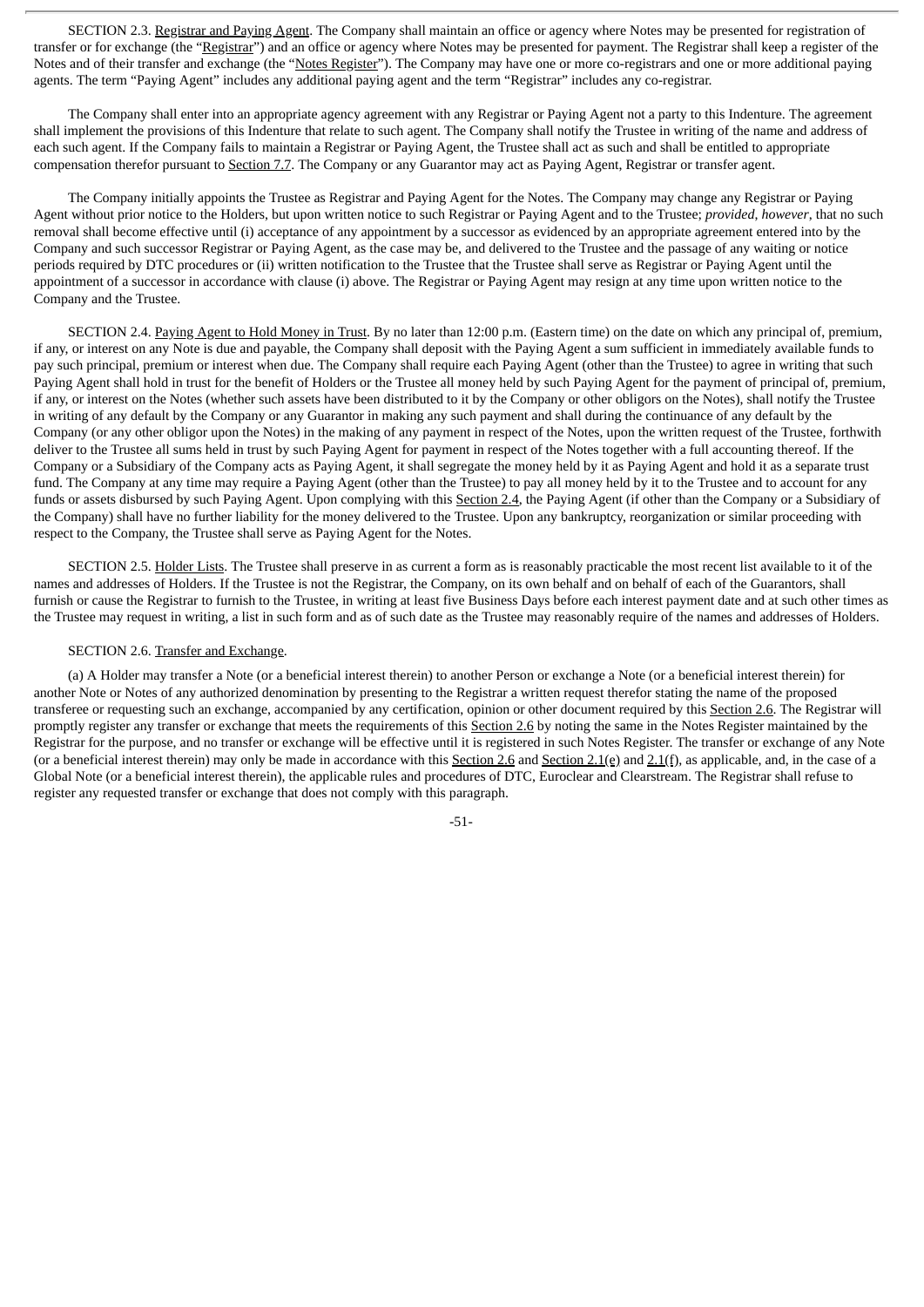(b) Transfers of Rule 144A Notes. The following provisions shall apply with respect to any proposed registration of transfer of a Rule 144A Note prior to the date that is one year after the later of the date of its original issue and the last date on which the Company or any Affiliate of the Company was the owner of such Notes (or any predecessor thereto) (the "Resale Restriction Termination Date"):

(1) a registration of transfer of a Rule 144A Note or a beneficial interest therein to a QIB shall be made upon the representation of the transferee in the form as set forth on the reverse of the Note that it is purchasing for its own account or an account with respect to which it exercises sole investment discretion and that it and any such account is a QIB, and is aware that the sale to it is being made in reliance on Rule 144A and acknowledges that it has received such information regarding the Company as the undersigned has requested pursuant to Rule 144A or has determined not to request such information and that it is aware that the transferor is relying upon its foregoing representations in order to claim the exemption from registration provided by Rule 144A; *provided* that no such written representation or other written certification shall be required in connection with the transfer of a beneficial interest in the Rule 144A Global Note to a transferee in the form of a beneficial interest in that Rule 144A Global Note in accordance with this Indenture and the applicable procedures of DTC;

## (2) [reserved]; and

(3) a registration of transfer of a Rule 144A Note or a beneficial interest therein to a Non-U.S. Person shall be made upon receipt by the Registrar or its agent of a certificate substantially in the form set forth in Section 2.9 from the proposed transferee and the delivery of an Opinion of Counsel, certification and/or other information satisfactory to the Company.

(c) Transfers of Regulation S Notes. The following provisions shall apply with respect to any proposed transfer of a Regulation S Note prior to the expiration of the Restricted Period:

(1) a transfer of a Regulation S Note or a beneficial interest therein to a QIB shall be made upon the representation of the transferee, in the form of assignment on the reverse of the certificate, that it is purchasing the Note for its own account or an account with respect to which it exercises sole investment discretion and that it and any such account is a QIB, is aware that the sale to it is being made in reliance on Rule 144A and acknowledges that it has received such information regarding the Company as the undersigned has requested pursuant to Rule 144A or has determined not to request such information and that it is aware that the transferor is relying upon its foregoing representations in order to claim the exemption from registration provided by Rule 144A;

# (2) [reserved]; and

(3) a transfer of a Regulation S Note or a beneficial interest therein to a Non-U.S. Person shall be made upon receipt by the Registrar or its agent of a certificate substantially in the form set forth in Section 2.9 from the proposed transferee and receipt by the Registrar or its agent of an Opinion of Counsel, certification and/or other information satisfactory to the Company.

After the expiration of the Restricted Period, interests in the Regulation S Note may be transferred in accordance with applicable law without requiring the certification set forth in Section 2.9 or any additional certification.

(d) Restricted Notes Legend. Upon the transfer, exchange or replacement of Notes not bearing a Restricted Notes Legend, the Registrar shall deliver Notes that do not bear a Restricted Notes Legend. Upon the transfer, exchange or replacement of Notes bearing a Restricted Notes Legend, the Registrar shall deliver only Notes that bear a Restricted Notes Legend unless (1) an Initial Note is being transferred pursuant to an effective registration statement, (2) Initial Notes are being exchanged for Notes that do not bear the Restricted Notes Legend in accordance with Section 2.6(e) or (3) there is delivered to the Registrar an Opinion of Counsel reasonably satisfactory to the Company to the effect that neither such legend nor the related restrictions on transfer are required in order to maintain compliance with the provisions of the Securities Act. Any Additional Notes sold in a registered offering shall not be required to bear the Restricted Notes Legend.

-52-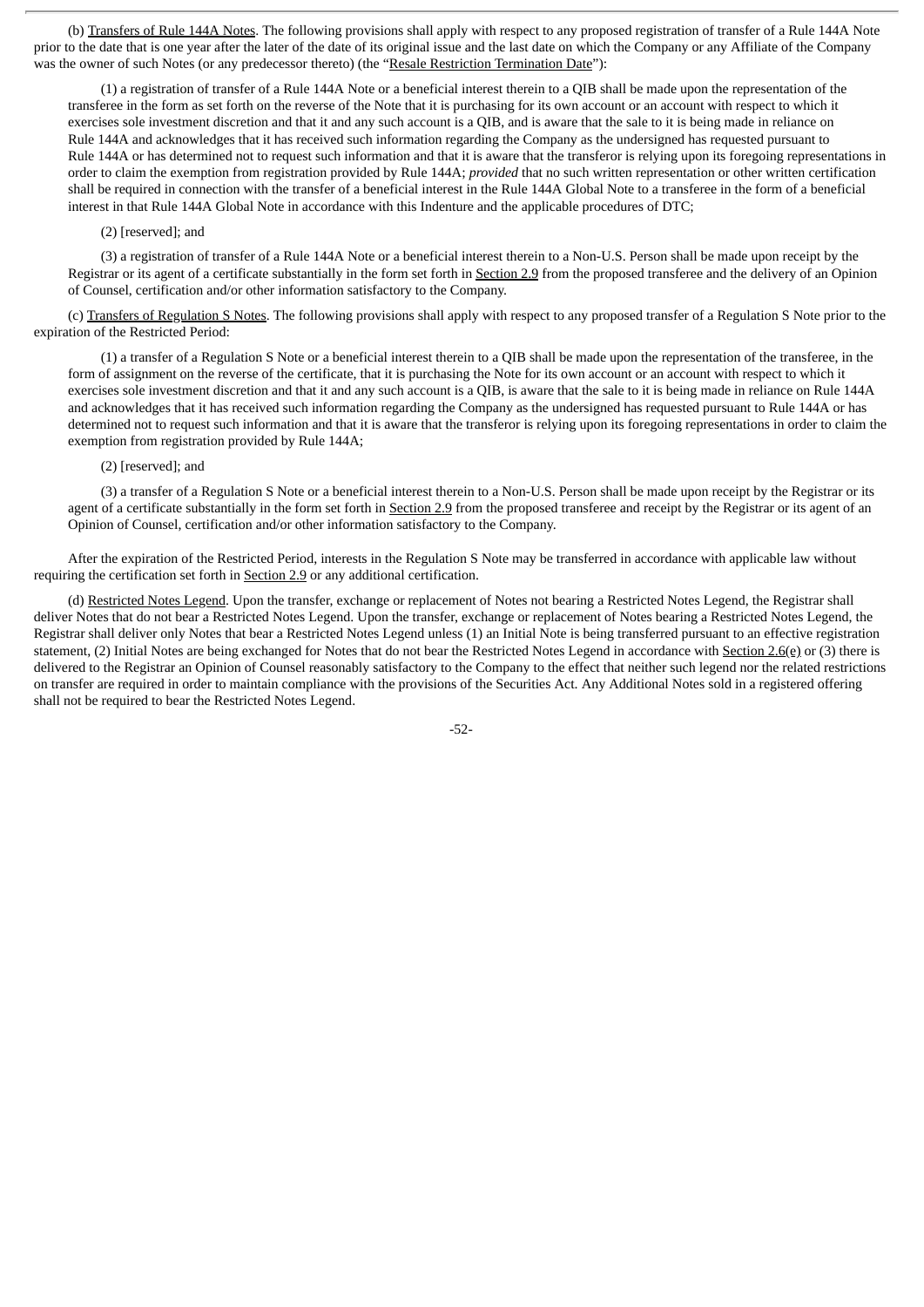(e) Automatic Exchange from Global Note Bearing Restricted Notes Legend to Global Note Not Bearing Restricted Notes Legend. Upon the Company's satisfaction that the Restricted Notes Legend shall no longer be required in order to maintain compliance with the Securities Act, beneficial interests in a Global Note bearing the Restricted Notes Legend (a "Restricted Global Note") may be automatically exchanged into beneficial interests in a Global Note not bearing the Restricted Notes Legend (an "Unrestricted Global Note") without any action required by or on behalf of the Holder (the "Automatic Exchange") at any time on or after the date that is the 366th calendar day after (1) with respect to the Notes issued on the Issue Date, the Issue Date or (2) with respect to Additional Notes, if any, the issue date of such Additional Notes, or, in each case, if such day is not a Business Day, on the next succeeding Business Day (the "Automatic Exchange Date"). Upon the Company's satisfaction that the Restricted Notes Legend shall no longer be required in order to maintain compliance with the Securities Act, the Company shall (i) provide written notice to DTC and the Trustee at least fifteen (15) calendar days prior to the Automatic Exchange Date, instructing DTC to exchange all of the outstanding beneficial interests in a particular Restricted Global Note to the Unrestricted Global Note, which the Company shall have previously otherwise made eligible for exchange with the DTC, (ii) provide prior written notice (the "Automatic Exchange Notice") to each Holder at such Holder's address appearing in the register of Holders at least fifteen (15) calendar days prior to the Automatic Exchange Date (the "Automatic Exchange Notice Date"), which notice must include (w) the Automatic Exchange Date, (x) the section of this Indenture pursuant to which the Automatic Exchange shall occur, (y) the "CUSIP" number of the Restricted Global Note from which such Holder's beneficial interests will be transferred and (z) the "CUSIP" number of the Unrestricted Global Note into which such Holder's beneficial interests will be transferred, and (iii) on or prior to the Automatic Exchange Date, deliver to the Trustee for authentication one or more Unrestricted Global Notes, duly executed by the Company and a Company Order requesting the Trustee to authenticate, in an aggregate principal amount equal to the aggregate principal amount of Restricted Global Notes to be exchanged into such Unrestricted Global Notes. At the Company's written request on no less than five (5) calendar days' notice prior to the Automatic Exchange Notice Date, the Trustee shall deliver, in the Company's name and at its expense, the Automatic Exchange Notice to each Holder at such Holder's address appearing in the register of Holders; *provided* that the Company has delivered to the Trustee the information required to be included in such Automatic Exchange Notice.

Notwithstanding anything to the contrary in this Section 2.6(e), during the fifteen (15) calendar day period prior to the Automatic Exchange Date, no transfers or exchanges other than pursuant to this  $Section 2.6(e)$  shall be permitted without the prior written consent of the Company. As a condition to any Automatic Exchange, the Company shall provide, and the Trustee shall be entitled to conclusively rely upon, an Officer's Certificate and Opinion of Counsel to the Company to the effect that the Automatic Exchange shall be effected in compliance with the Securities Act and that the restrictions on transfer contained herein and in the Restricted Notes Legend shall no longer be required in order to maintain compliance with the Securities Act and that the aggregate principal amount of the particular Restricted Global Note is to be transferred to the particular Unrestricted Global Note by adjustment made on the records of the Trustee, as custodian for the depositary to reflect the Automatic Exchange. Upon such exchange of beneficial interests pursuant to this Section 2.6(e), the aggregate principal amount of the Global Notes shall be increased or decreased by adjustments made on the records of the Trustee, as custodian for the depositary, to reflect the relevant increase or decrease in the principal amount of such Global Note resulting from the applicable exchange. The Restricted Global Note from which beneficial interests are transferred pursuant to an Automatic Exchange shall be cancelled following the Automatic Exchange.

(f) Retention of Written Communications. The Registrar shall retain copies of all letters, notices and other written communications received pursuant to Section 2.1 or this Section 2.6. The Company shall have the right to inspect and make copies of all such letters, notices or other written communications at any reasonable time upon the giving of reasonable prior written notice to the Registrar.

(g) Obligations with Respect to Transfers and Exchanges of Notes. To permit registrations of transfers and exchanges, the Company shall, subject to the other terms and conditions of this Article II, execute and the Trustee shall authenticate Definitive Notes and Global Notes at the Company's and Registrar's written request.

-53-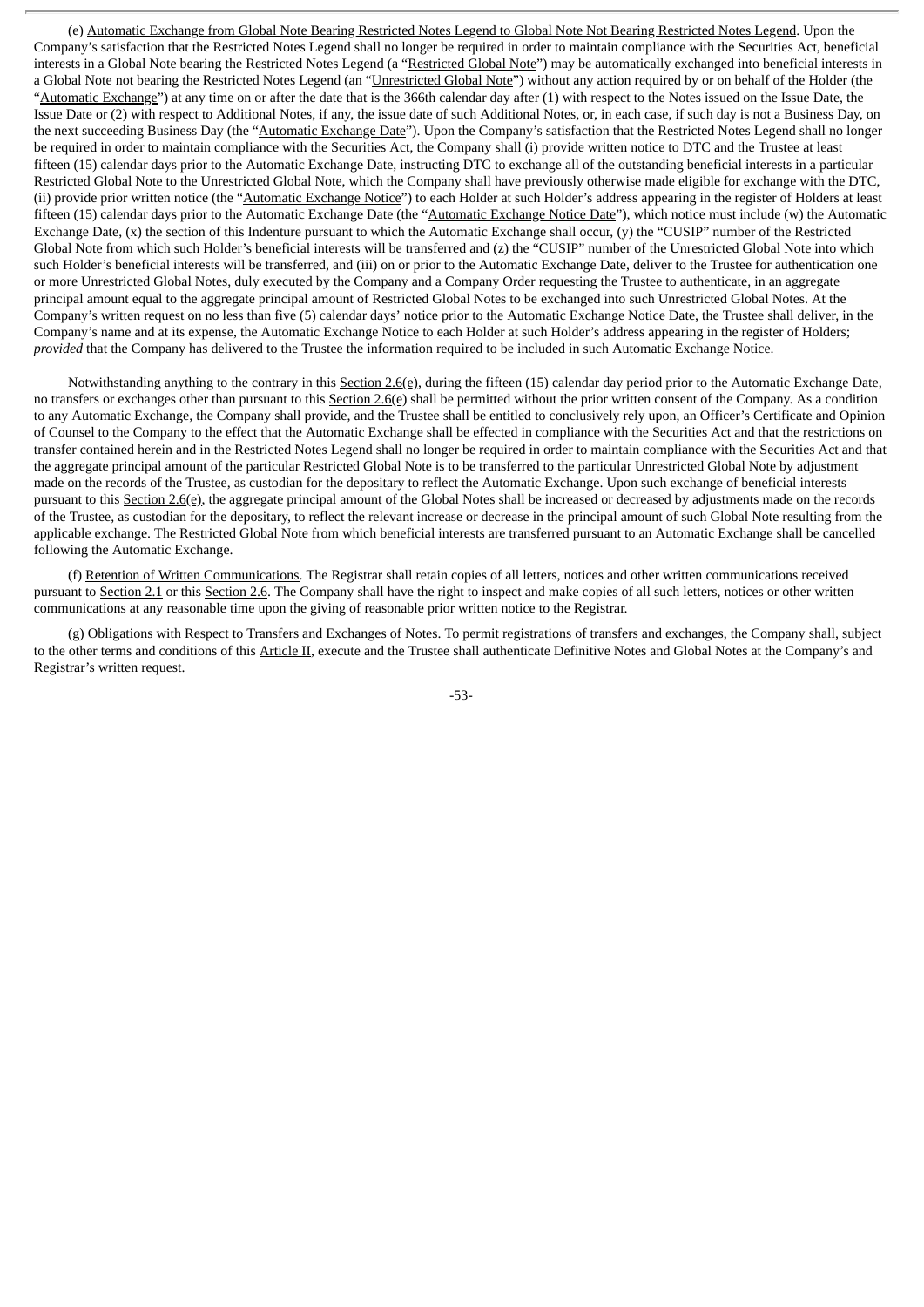No service charge shall be made to a Holder for any registration of transfer or exchange, but the Company may require the Holder to pay a sum sufficient to cover any transfer tax assessments or similar governmental charge payable in connection therewith (other than any such transfer taxes, assessments or similar governmental charges payable upon exchange or transfer pursuant to Sections 2.2, 2.6, 2.11, 2.13, 3.5, 5.6 or 9.5).

The Company (and the Registrar) shall not be required to register the transfer of or exchange of any Note (A) for a period beginning (1) 15 calendar days before the mailing of a notice of an offer to repurchase or redeem Notes and ending at the close of business on the day of such mailing or (2) 15 calendar days before an interest payment date and ending on such interest payment date or (B) called for redemption, except the unredeemed portion of any Note being redeemed in part.

Prior to the due presentation for registration of transfer of any Note, the Company, the Trustee, the Paying Agent or the Registrar may deem and treat the person in whose name a Note is registered as the owner of such Note for the purpose of receiving payment of principal of, premium, if any, and (subject to paragraph 2 of the form of Note attached hereto as  $\frac{Exhibit A}{A}$ ) interest on such Note and for all other purposes whatsoever, including without limitation the transfer or exchange of such Note, whether or not such Note is overdue, and none of the Company, the Trustee, the Paying Agent or the Registrar shall be affected by notice to the contrary.

Any Definitive Note delivered in exchange for an interest in a Global Note pursuant to Section 2.1(f) shall, except as otherwise provided by Section 2.6(d), bear the applicable legend regarding transfer restrictions applicable to the Definitive Note set forth in Section 2.1(d).

All Notes issued upon any transfer or exchange pursuant to the terms of this Indenture shall evidence the same debt and shall be entitled to the same benefits under this Indenture as the Notes surrendered upon such transfer or exchange.

(h) No Obligation of the Trustee. Neither the Trustee nor the Registrar shall have any responsibility or obligation to any beneficial owner of a Global Note, a member of, or a participant in, DTC or other Person with respect to the accuracy of the records of DTC or its nominee or of any participant or member thereof, with respect to any ownership interest in the Notes or with respect to the delivery to any participant, member, beneficial owner or other Person (other than DTC) of any notice (including any notice of redemption or purchase) or the payment of any amount or delivery of any Notes (or other security or property) under or with respect to such Notes. All notices and communications to be given to the Holders and all payments to be made to Holders in respect of the Notes shall be given or made only to or upon the order of the registered Holders (which shall be DTC or its nominee in the case of a Global Note). The rights of beneficial owners in any Global Note shall be exercised only through DTC subject to the applicable rules and procedures of DTC. The Trustee may rely and shall be fully protected in relying upon information furnished by DTC with respect to its members, participants and any beneficial owners.

Neither the Trustee nor the Registrar shall have any obligation or duty to monitor, determine or inquire as to compliance with any restrictions on transfer imposed under this Indenture or under applicable law with respect to any transfer of any interest in any Note (including any transfers between or among DTC participants, members or beneficial owners in any Global Note) other than to require delivery of such certificates and other documentation or evidence as are expressly required by, and to do so if and when expressly required by, the terms of this Indenture, and to examine the same to determine substantial compliance as to form with the express requirements hereof. Neither the Trustee nor any of its agents shall have any responsibility for any actions taken or not taken by DTC.

SECTION 2.7. [Reserved].

SECTION 2.8. [Reserved].

-54-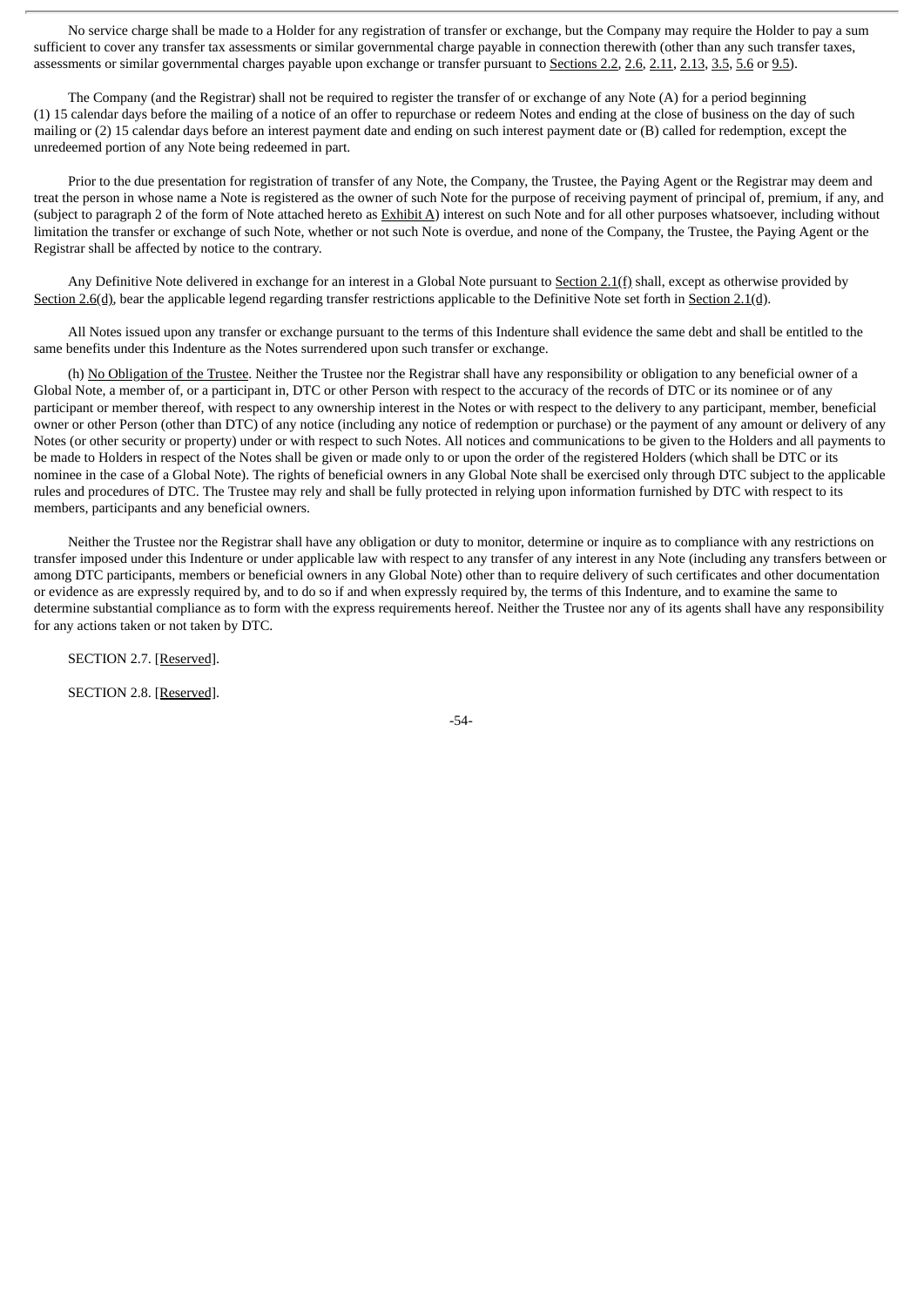Builders FirstSource, Inc. 2001 Bryan Street, Suite 1600 Dallas, Texas 75201 Facsimile: (919) 431-1199 Attention: Timothy D. Johnson, Esq.

Wilmington Trust, National Association, as Trustee 1100 North Market Street Wilmington, Delaware 19890 Attention: Builders FirstSource, Inc. Administrator Telecopy: (302) 636-4145

Re: Builders FirstSource, Inc. (the "Company")

#### 6.375% Senior Notes due 2032 (the "Notes")

Ladies and Gentlemen:

In connection with our proposed sale of \$[\_\_\_\_\_\_\_\_] aggregate principal amount of the Notes, we confirm that such sale has been effected pursuant to and in accordance with Regulation S under the United States Securities Act of 1933, as amended (the "Securities Act"), and, accordingly, we represent that:

(a) the offer of the Notes was not made to a person in the United States;

(b) either (i) at the time the buy order was originated, the transferee was outside the United States or we and any person acting on our behalf reasonably believed that the transferee was outside the United States or (ii) the transaction was executed in, on or through the facilities of a designated off-shore securities market and neither we nor any person acting on our behalf knows that the transaction has been pre-arranged with a buyer in the United States;

(c) no directed selling efforts have been made in the United States in contravention of the requirements of Rule 903(a)(2) or Rule 904(a)(2) of Regulation S, as applicable; and

(d) the transaction is not part of a plan or scheme to evade the registration requirements of the Securities Act.

In addition, if the sale is made during a restricted period and the provisions of Rule 903(b)(2), Rule 903(b)(3) or Rule 904(b)(1) of Regulation S are applicable thereto, we confirm that such sale has been made in accordance with the applicable provisions of Rule 903(b)(2), Rule 903(b)(3) or Rule 904(b)(1), as the case may be.

We also hereby certify that we [are][are not] an Affiliate of the Company and, to our knowledge, the transferee of the Notes [is][is not] an Affiliate of the Company.

The Trustee and the Company are entitled to conclusively rely upon this letter and are irrevocably authorized to produce this letter or a copy hereof to any interested party in any administrative or legal proceedings or official inquiry with respect to the matters covered hereby. Terms used in this certificate have the meanings set forth in Regulation S.

Very truly yours,

[Name of Transferor]

By:

Authorized Signature

-55-

[Date]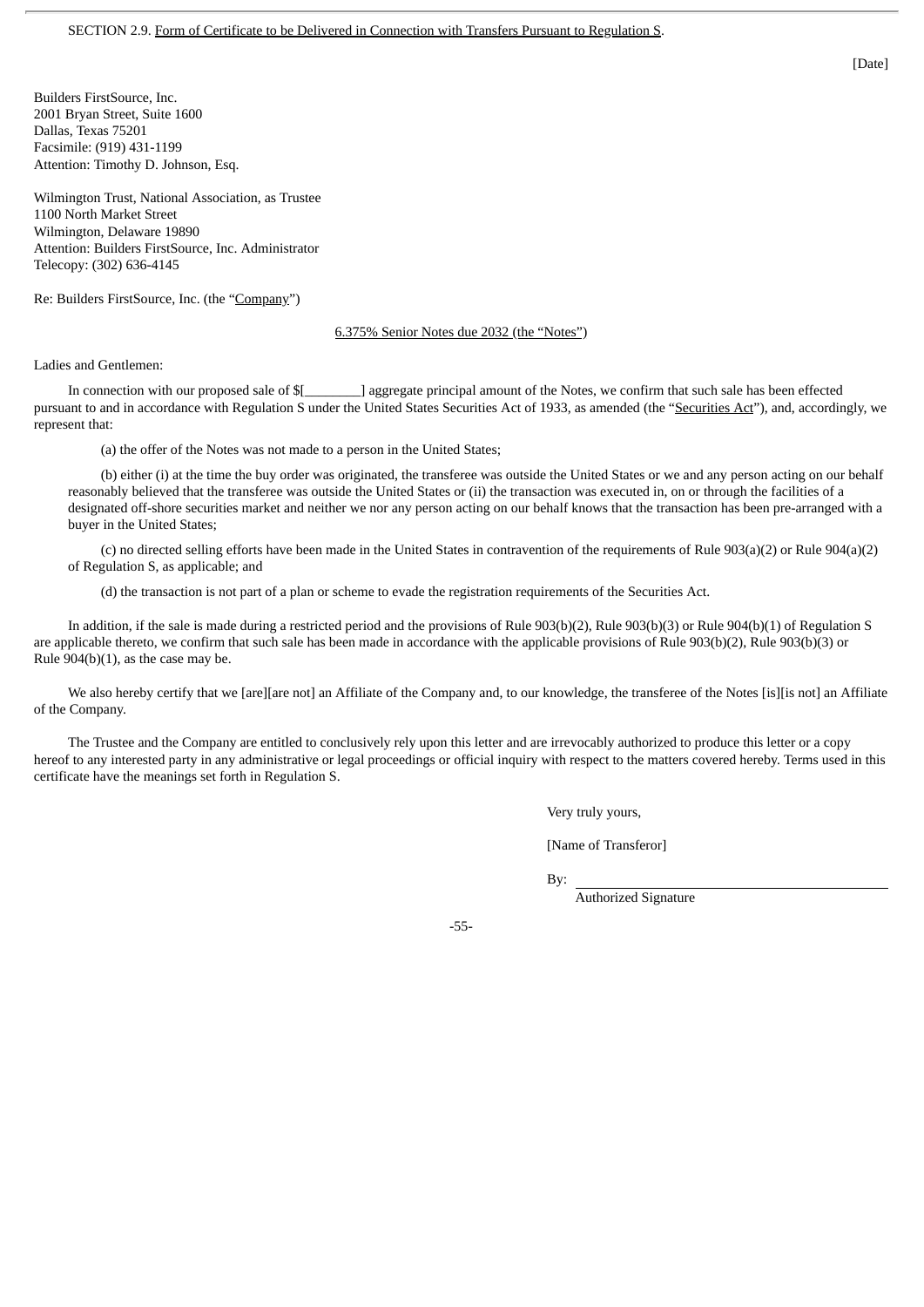## SECTION 2.11. Mutilated, Destroyed, Lost or Stolen Notes.

If a mutilated Note is surrendered to the Registrar or if the Holder of a Note claims that the Note has been lost, destroyed or wrongfully taken, the Company shall issue and the Trustee shall authenticate a replacement Note if the requirements of Section 8-405 of the Uniform Commercial Code are met, such that the Holder (a) satisfies the Company and the Trustee that such Note has been lost, destroyed or wrongfully taken within a reasonable time after such Holder has notice of such loss, destruction or wrongful taking and the Registrar has not registered a transfer prior to receiving such notification, (b) makes such request to the Company and the Trustee prior to the Note being acquired by a protected purchaser as defined in Section 8-303 of the Uniform Commercial Code (a "protected purchaser"), (c) satisfies any other reasonable requirements of the Trustee and (d) provides an indemnity bond, as more fully described below; *provided*, *however*, if after the delivery of such replacement Note, a protected purchaser of the Note for which such replacement Note was issued presents for payment or registration such replaced Note, the Trustee and/or the Company shall be entitled to recover such replacement Note from the Person to whom it was issued and delivered or any Person taking therefrom, except a protected purchaser, and shall be entitled to recover upon the security or indemnity provided therefor to the extent of any loss, damage, cost or expense incurred by the Company or the Trustee in connection therewith. Such Holder shall furnish an indemnity bond sufficient in the judgment of the (i) Trustee to protect the Trustee and (ii) the Company to protect the Company, the Trustee, the Paying Agent and the Registrar, from any loss which any of them may suffer if a Note is replaced, and, in the absence of notice to the Company, any Guarantor or the Trustee that such Note has been acquired by a protected purchaser, the Company shall execute, and upon receipt of a Company Order, the Trustee shall authenticate and make available for delivery, in exchange for any such mutilated Note or in lieu of any such destroyed, lost or stolen Note, a new Note of like tenor and principal amount, bearing a number not contemporaneously outstanding.

In case any such mutilated, destroyed, lost or stolen Note has become or is about to become due and payable, the Company in its discretion may, instead of issuing a new Note, pay such Note.

Upon the issuance of any new Note under this Section 2.11, the Company may require that such Holder pay a sum sufficient to cover any tax or other governmental charge that may be imposed in relation thereto and any other expenses (including the fees and expenses of counsel and of the Trustee) in connection therewith.

Subject to the proviso in the initial paragraph of this Section 2.11, every new Note issued pursuant to this Section 2.11, in lieu of any mutilated, destroyed, lost or stolen Note shall constitute an original additional contractual obligation of the Company, any Guarantor (if applicable) and any other obligor upon the Notes, whether or not the mutilated, destroyed, lost or stolen Note shall be at any time enforceable by anyone, and shall be entitled to all benefits of this Indenture equally and proportionately with any and all other Notes duly issued hereunder.

The provisions of this Section 2.11 are exclusive and shall preclude (to the extent lawful) all other rights and remedies with respect to the replacement or payment of mutilated, destroyed, lost or stolen Notes.

SECTION 2.12. Outstanding Notes. Notes outstanding at any time are all Notes authenticated by the Trustee except for those cancelled by it, those delivered to it for cancellation, those paid pursuant to Section 2.11 and those described in this Section 2.12 as not outstanding. A Note does not cease to be outstanding in the event the Company or an Affiliate of the Company holds the Note; *provided*, *however*, that (i) for purposes of determining which are outstanding for consent or voting purposes hereunder, the provisions of Section 12.4 shall apply and (ii) in determining whether the Trustee shall be protected in making a determination whether the Holders of the requisite principal amount of outstanding Notes are present at a meeting of Holders of Notes for quorum purposes or have consented to or voted in favor of any request, demand, authorization, direction, notice, consent, waiver, amendment or modification hereunder, or relying upon any such quorum, consent or vote, only Notes which a Trust Officer of the Trustee actually knows to be held by the Company or an Affiliate of the Company shall not be considered outstanding.

-56-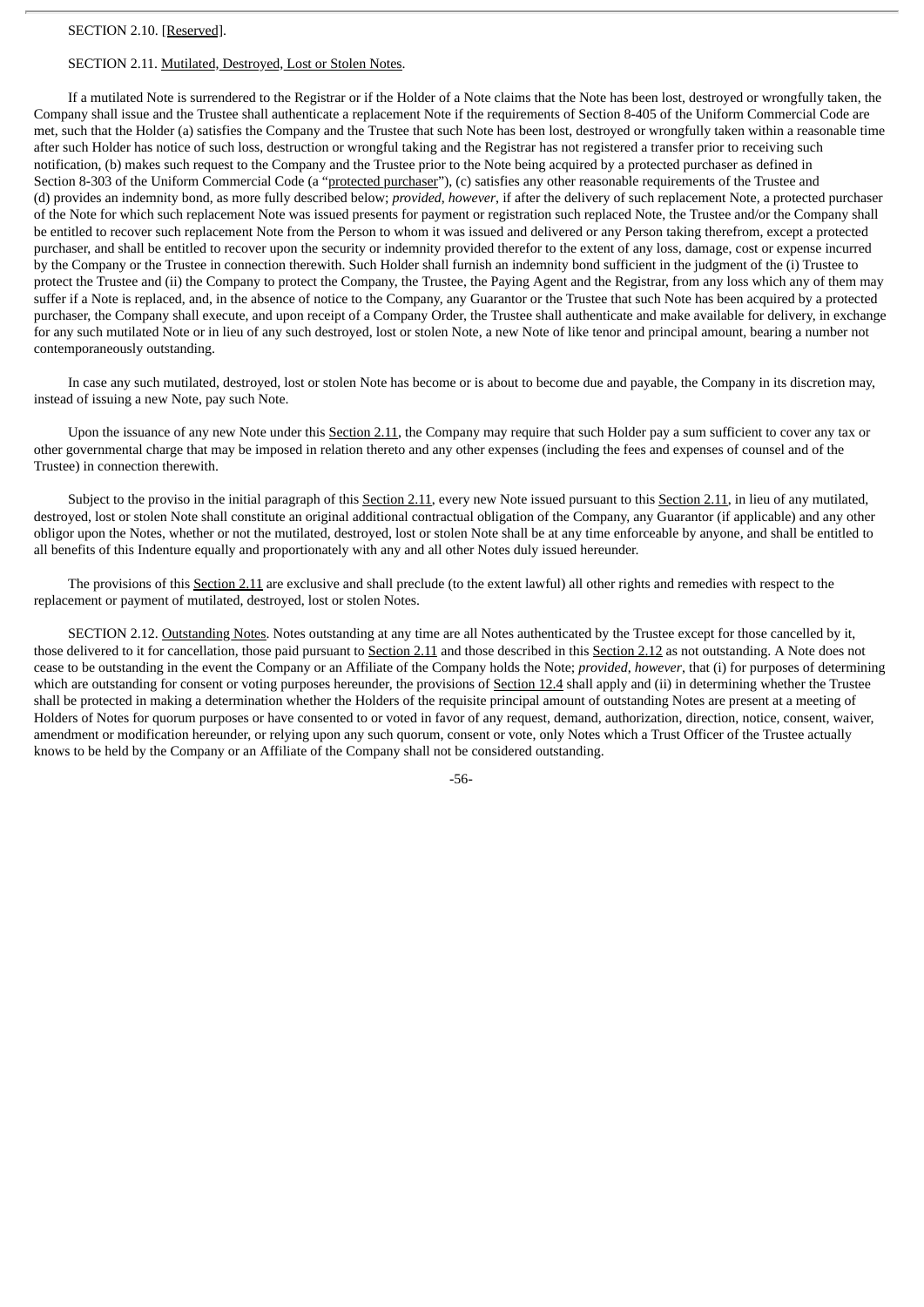If a Note is replaced pursuant to Section 2.11 (other than a mutilated Note surrendered for replacement), it ceases to be outstanding unless the Trustee and the Company receive proof satisfactory to them that the replaced Note is held by a protected purchaser. A mutilated Note ceases to be outstanding upon surrender of such Note and replacement pursuant to Section 2.11.

If the Paying Agent segregates and holds in trust, in accordance with this Indenture, on a Redemption Date or maturity date, money sufficient to pay all principal, premium, if any, and accrued interest payable on that date with respect to the Notes (or portions thereof) to be redeemed or maturing, as the case may be, and the Paying Agent is not prohibited from paying such money to the Holders on that date pursuant to the terms of this Indenture, then on and after that date such Notes (or portions thereof) cease to be outstanding and interest on them ceases to accrue.

SECTION 2.13. Temporary Notes. In the event that Definitive Notes are to be issued under the terms of this Indenture, until such Definitive Notes are ready for delivery, the Company may prepare and the Trustee shall authenticate temporary Notes. Temporary Notes shall be substantially in the form, and shall carry all rights, of Definitive Notes but may have variations that the Company considers appropriate for temporary Notes. Without unreasonable delay, the Company shall prepare and the Trustee shall authenticate Definitive Notes. After the preparation of Definitive Notes, the temporary Notes shall be exchangeable for Definitive Notes upon surrender of the temporary Notes at any office or agency maintained by the Company for that purpose and such exchange shall be without charge to the Holder. Upon surrender for cancellation of any one or more temporary Notes, the Company shall execute, and the Trustee shall, upon receipt of a Company Order, authenticate and make available for delivery in exchange therefor, one or more Definitive Notes representing an equal principal amount of Notes. Until so exchanged, the Holder of temporary Notes shall in all respects be entitled to the same benefits under this Indenture as a Holder of Definitive Notes.

SECTION 2.14. Cancellation. The Company at any time may deliver Notes to the Trustee for cancellation. The Registrar and the Paying Agent shall forward to the Trustee any Notes surrendered to them for registration of transfer, exchange or payment. The Trustee and no one else shall cancel all Notes surrendered for registration of transfer, exchange, payment or cancellation and dispose of such Notes in accordance with its internal policies and customary procedures (subject to the record retention requirements of the Exchange Act and the Trustee). If the Company or any Guarantor acquires any of the Notes, such acquisition shall not operate as a redemption or satisfaction of the Indebtedness represented by such Notes unless and until the same are surrendered to the Trustee for cancellation pursuant to this Section 2.14. The Company may not issue new Notes to replace Notes it has paid or delivered to the Trustee for cancellation for any reason other than in connection with a transfer or exchange.

At such time as all beneficial interests in a Global Note have either been exchanged for Definitive Notes, transferred, redeemed, repurchased or canceled, such Global Note shall be returned by DTC to the Trustee for cancellation or retained and canceled by the Trustee. At any time prior to such cancellation, if any beneficial interest in a Global Note is exchanged for Definitive Notes, transferred in exchange for an interest in another Global Note, redeemed, repurchased or canceled, the principal amount of Notes represented by such Global Note shall be reduced and an adjustment shall be made on the books and records of the Trustee (if it is then the Notes Custodian for such Global Note) with respect to such Global Note, by the Trustee or the Notes Custodian, to reflect such reduction.

SECTION 2.15. Payment of Interest; Defaulted Interest. Interest on any Note which is payable, and is punctually paid or duly provided for, on any interest payment date shall be paid to the Person in whose name such Note (or one or more Predecessor Notes) is registered at the close of business on the regular record date for such payment at the office or agency of the Company maintained for such purpose pursuant to Section 2.3.

Any interest on any Note which is payable, but is not paid when the same becomes due and payable and such nonpayment continues for a period of 30 days shall forthwith cease to be payable to the Holder on the regular record date, and such defaulted interest and (to the extent lawful) interest on such defaulted interest at the rate borne by the Notes (such defaulted interest and interest thereon herein collectively called "Defaulted Interest") shall be paid by the Company, at its election, as provided in clause (a) or (b) below:

-57-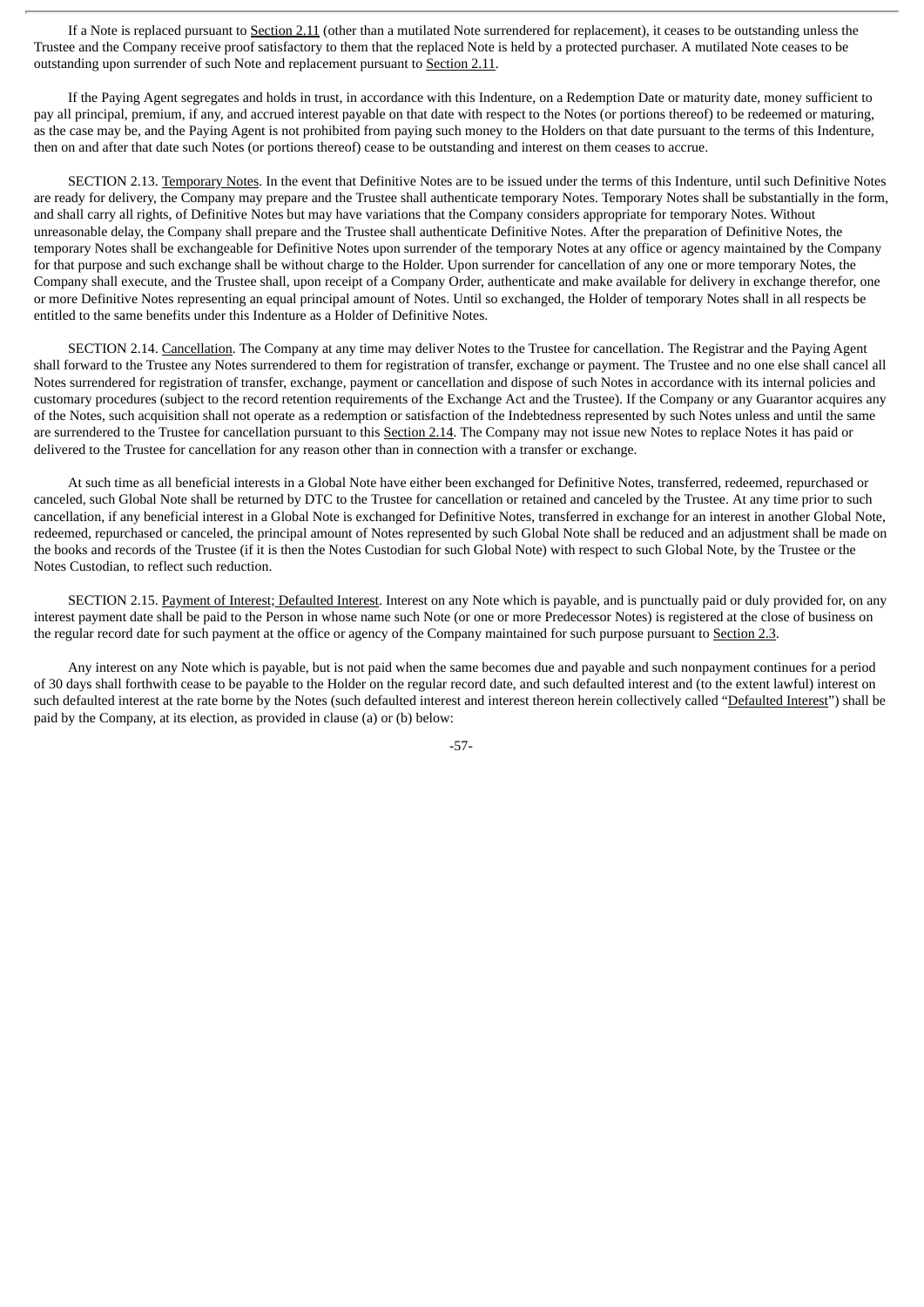(a) The Company may elect to make payment of any Defaulted Interest to the Persons in whose names the Notes (or their respective predecessor Notes) are registered at the close of business on a Special Record Date (as defined below) for the payment of such Defaulted Interest, which shall be fixed in the following manner. The Company shall notify the Trustee in writing of the amount of Defaulted Interest proposed to be paid on each Note and the date (not less than 30 days after such notice) of the proposed payment (the "Special Interest Payment Date"), and at the same time the Company shall deposit with the Trustee an amount of money equal to the aggregate amount proposed to be paid in respect of such Defaulted Interest or shall make arrangements satisfactory to the Trustee for such deposit prior to the date of the proposed payment, such money when deposited to be held in trust for the benefit of the Persons entitled to such Defaulted Interest as in this Section 2.15(a). Thereupon the Company shall fix a record date (the "Special Record Date") for the payment of such Defaulted Interest, which date shall be not more than 20 calendar days and not less than 15 calendar days prior to the Special Interest Payment Date and not less than 10 calendar days after the receipt by the Trustee of the notice of the proposed payment. The Company shall promptly notify the Trustee in writing of such Special Record Date, and in the name and at the expense of the Company, the Trustee shall cause notice of the proposed payment of such Defaulted Interest and the Special Record Date and Special Interest Payment Date therefor to be given in the manner provided for in Section 12.1, not less than 10 calendar days prior to such Special Record Date. Notice of the proposed payment of such Defaulted Interest and the Special Record Date and Special Interest Payment Date therefor having been so given, such Defaulted Interest shall be paid on the Special Interest Payment Date to the Persons in whose names the Notes (or their respective predecessor Notes) are registered at the close of business on such Special Record Date and shall no longer be payable pursuant to the provisions in Section 2.15(b).

(b) The Company may make payment of any Defaulted Interest in any other lawful manner not inconsistent with the requirements of any securities exchange on which the Notes may be listed, and upon such notice as may be required by such exchange, if, after written notice given by the Company to the Trustee of the proposed payment pursuant to this Section 2.15(b), such manner of payment shall be deemed practicable by the Trustee.

Subject to the foregoing provisions of this Section 2.15, each Note delivered under this Indenture upon registration of, transfer of or in exchange for or in lieu of any other Note shall carry the rights to interest accrued and unpaid, and to accrue, which were carried by such other Note.

## SECTION 2.16. CUSIP and ISIN Numbers.

The Company in issuing the Notes may use "CUSIP" and "ISIN" numbers and, if so, the Trustee shall use "CUSIP and "ISIN" numbers in notices of redemption or purchase as a convenience to Holders; *provided*, *however*, that any such notice may state that no representation is made as to the correctness of such numbers either as printed on the Notes or as contained in any notice of a redemption or purchase and that reliance may be placed only on the other identification numbers printed on the Notes, and any such redemption or purchase shall not be affected by any defect in or omission of such CUSIP and ISIN numbers. The Company shall promptly notify the Trustee in writing of any change in the CUSIP and ISIN numbers.

## ARTICLE III

#### COVENANTS

SECTION 3.1. Payment of Notes. The Company shall promptly pay the principal of, premium, if any, and interest on the Notes on the dates and in the manner provided in the Notes and in this Indenture. Principal, premium, if any, and interest shall be considered paid on the date due if by 12:00 p.m. (Eastern time) on such date the Trustee or the Paying Agent holds in accordance with this Indenture money sufficient to pay all principal, premium, if any, and interest then due and the Trustee or the Paying Agent, as the case may be, is not prohibited from paying such money to the Holders on that date pursuant to the terms of this Indenture.

The Company shall pay interest on overdue principal at the rate specified therefor in the Notes, and it shall pay interest on overdue installments of interest at the same rate to the extent lawful.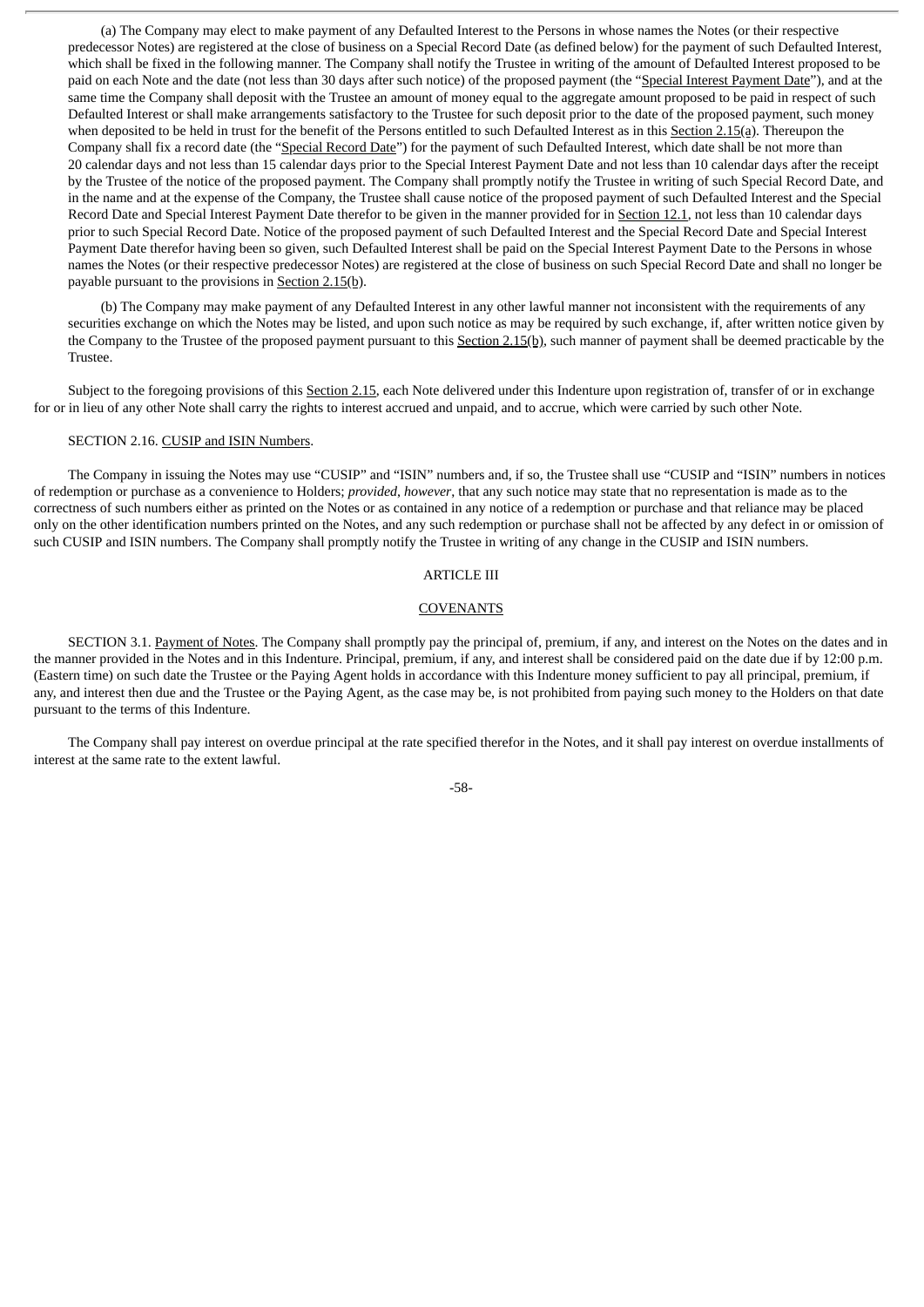Notwithstanding anything to the contrary contained in this Indenture, the Company may, to the extent it is required to do so by law, deduct or withhold income or other similar taxes imposed by the United States of America from principal or interest payments hereunder.

### SECTION 3.2. Limitation on Indebtedness.

(a) The Company shall not, and shall not permit any of its Restricted Subsidiaries to, Incur any Indebtedness (including Acquired Indebtedness); *provided*, *however*, that the Company and any of its Restricted Subsidiaries may Incur Indebtedness (including Acquired Indebtedness) if on the date of such Incurrence and after giving *pro forma* effect thereto (including *pro forma* application of the proceeds thereof), the Fixed Charge Coverage Ratio for the Company and its Restricted Subsidiaries is greater than 2.00 to 1.00; *provided*, *further*, that Non-Guarantors may not Incur Indebtedness under this Section 3.2(a) if, after giving *pro forma* effect to such Incurrence (including a pro forma application of the net proceeds therefrom), more than an aggregate of the greater of (a) \$2,700.0 million and (b) 75.0% of LTM EBITDA of Indebtedness of Non-Guarantors would be outstanding pursuant to this paragraph at such time.

(b) Section 3.2(a) shall not prohibit the Incurrence of the following Indebtedness:

(1) (X) Indebtedness Incurred under any Credit Facility (other than the ABL) by the Company or any of its Restricted Subsidiaries (including letters of credit or bankers' acceptances issued or created under any Credit Facility) and Guarantees in respect of such Indebtedness, up to an aggregate principal amount equal to the sum of (I) the greater of (a) \$600.0 million and (b) the maximum amount of Indebtedness that the Company and its Restricted Subsidiaries could incur such that the Consolidated Secured Leverage Ratio is equal to or less than 4.00 to 1.00 on a pro forma basis (*provided* that, for purposes of determining the amount that may be Incurred under this clause (I)(b), all Indebtedness incurred under this clause (I)(b) shall be deemed to be secured by Liens) plus (II) the greater of (a) \$3,600.0 million and (b) 100.0% of LTM EBITDA, in each case, outstanding at any one time, (Y) Indebtedness Incurred under the ABL by the Company or any of its Restricted Subsidiaries (including letters of credit or bankers' acceptances issued or created under any Credit Facility) and Guarantees in respect of such Indebtedness, up to an aggregate principal amount outstanding at any one time not to exceed the greater of (a) the greater of (i) \$3,600.0 million and (ii) 100.0% of LTM EBITDA and (b) the Borrowing Base as of the date of such incurrence, and (Z) in the case of any refinancing of any Indebtedness not prohibited under this clause or any portion thereof, the aggregate amount of fees, underwriting discounts, accrued and unpaid interest, premiums (including, without limitation, tender premiums) and other costs and expenses (including, without limitation, original issue discount, upfront fees or similar fees) Incurred in connection with such refinancing, and any Refinancing Indebtedness in respect thereof;

(2) Guarantees by the Company or any Restricted Subsidiary of Indebtedness or other obligations of the Company or any Restricted Subsidiary so long as the Incurrence of such Indebtedness or other obligation is not prohibited by the terms of this Indenture;

(3) Indebtedness of the Company owing to and held by any Restricted Subsidiary or Indebtedness of a Restricted Subsidiary owing to and held by the Company or any Restricted Subsidiary; *provided*, *however*, that:

(i) any subsequent issuance or transfer of Capital Stock or any other event which results in any such Indebtedness being held by a Person other than the Company or a Restricted Subsidiary; and

(ii) any sale or other transfer of any such Indebtedness to a Person other than the Company or a Restricted Subsidiary;

shall be deemed, in each case, to constitute an Incurrence of such Indebtedness by the Company or such Restricted Subsidiary, as the case may be;

-59-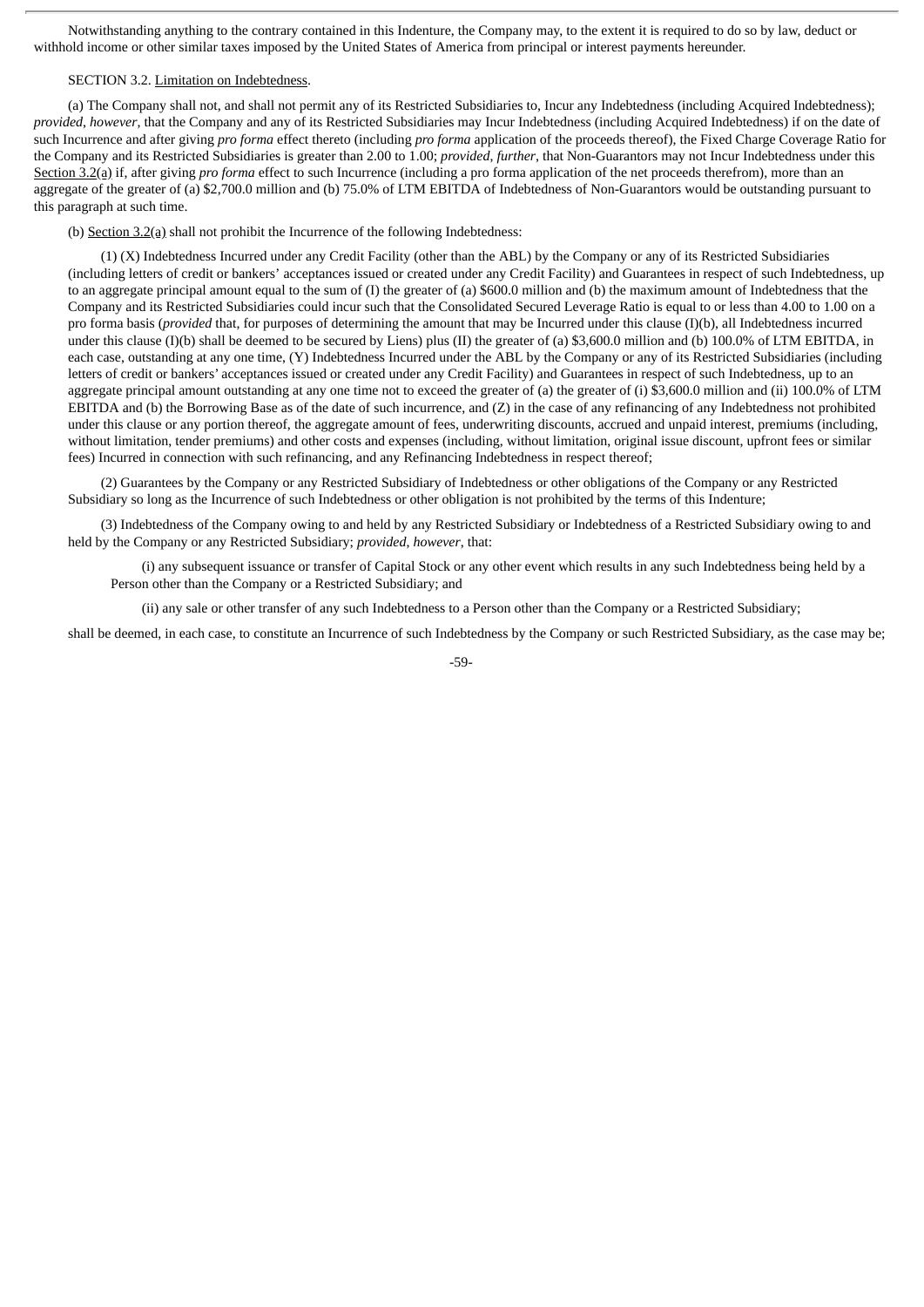(4) Indebtedness represented by (i) the Notes (other than any Additional Notes), including any Guarantee thereof, (ii) any Indebtedness (other than Indebtedness incurred pursuant to clauses (1), (2) and (4)(i) above) outstanding on the Issue Date (including the Existing Notes) and any Guarantee thereof, (iii) Refinancing Indebtedness (including, with respect to the Notes and the Existing Notes, any Guarantee thereof) Incurred in respect of any Indebtedness described in this clause or clause (2), (5) or (8) of this Section 3.2(b) or Incurred pursuant to Section 3.2(a), and (iv) Management Advances;

(5) Indebtedness of (x) the Company or any Restricted Subsidiary Incurred or issued to finance an acquisition or Investment or (y) Persons that are acquired by the Company or any Restricted Subsidiary or merged into, amalgamated or consolidated with the Company or a Restricted Subsidiary in accordance with the terms of this Indenture (including designating an Unrestricted Subsidiary as a Restricted Subsidiary); *provided* that such Indebtedness is in an aggregate amount not to exceed (i) the greater of \$900.0 million and 25.0% of LTM EBITDA at any time outstanding plus (ii) unlimited additional Indebtedness if after giving pro forma effect to such acquisition, merger, amalgamation or consolidation, either

(i) the Company would be permitted to Incur at least \$1.00 of additional Indebtedness pursuant to Section 3.2(a);

(ii) either the Fixed Charge Coverage Ratio of the Company and the Restricted Subsidiaries would not be lower or the Consolidated Total Leverage Ratio of the Company and the Restricted Subsidiaries would not be higher, in each case, than immediately prior to such acquisition, merger, amalgamation or consolidation; or

(iii) such Indebtedness constitutes Acquired Indebtedness (other than Indebtedness Incurred in contemplation of the transaction or series of related transactions pursuant to which such Person became a Restricted Subsidiary or was otherwise acquired by the Company or a Restricted Subsidiary); *provided*, that the only obligors with respect to such Indebtedness shall be those Persons who were obligors of such Indebtedness prior to such acquisition, merger, amalgamation or consolidation;

(6) Hedging Obligations (excluding Hedging Obligations entered into for speculative purposes);

(7) Indebtedness (i) represented by Finance Lease Obligations or Purchase Money Obligations, in an aggregate outstanding principal amount which, when taken together with the principal amount of all other Indebtedness Incurred pursuant to this clause (7) and then outstanding, does not exceed the greater of (x) \$1,260.0 million and (y) 35.0% of LTM EBITDA (for the avoidance of doubt, Unsecured Finance Leases shall be permitted in an unlimited amount pursuant to clause (22)) and any Refinancing Indebtedness in respect thereof and (ii) arising out of Sale and Leaseback Transactions;

(8) Indebtedness in respect of (i) workers' compensation claims, health, disability or other employee benefits, property, casualty or liability insurance, self-insurance obligations, customer guarantees, performance, indemnity, surety, judgment, bid, appeal, advance payment (including progress premiums), customs, value added or other tax or other guarantees or other similar bonds, instruments or obligations and completion guarantees and warranties provided by the Company or a Restricted Subsidiary or relating to liabilities, obligations or guarantees; (ii) the honoring by a bank or other financial institution of a check, draft or similar instrument drawn against insufficient funds; *provided*, *however*, that such Indebtedness is extinguished within five Business Days of Incurrence; (iii) customer deposits and advance payments received from customers for goods or services purchased in the ordinary course of business or consistent with past practice; (iv) letters of credit, bankers' acceptances, discounted bills of exchange, discounting or factoring of receivables or payables for credit management purposes, warehouse receipts, guarantees or other similar instruments or obligations issued or entered into, or relating to liabilities or obligations; (v) any customary treasury, depositary, cash management, automatic clearinghouse arrangements, overdraft protections, credit or debit card, purchase card, electronic funds transfer, cash pooling or netting or setting off arrangements or similar arrangements; and (vi) Settlement Indebtedness;

-60-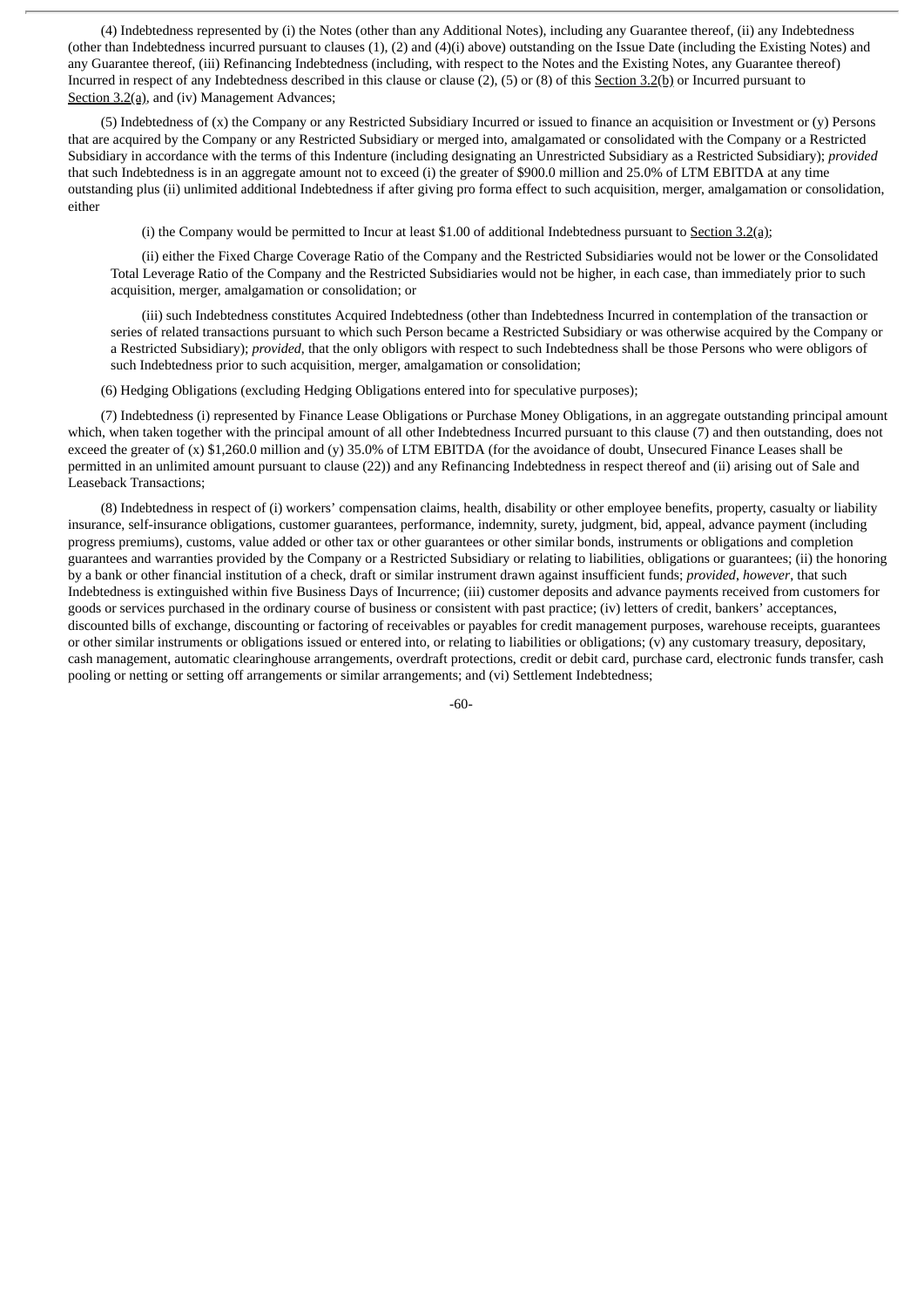(9) Indebtedness arising from agreements providing for guarantees, indemnification, obligations in respect of earn-outs, deferred purchase price or other adjustments of purchase price or, in each case, similar obligations, in each case, Incurred or assumed in connection with the acquisition or disposition of any business or assets or Person or any Capital Stock of a Subsidiary (other than Guarantees of Indebtedness Incurred by any Person acquiring or disposing of such business or assets or such Subsidiary for the purpose of financing such acquisition or disposition); *provided* that the maximum liability of the Company and its Restricted Subsidiaries in respect of all such Indebtedness in connection with a disposition shall at no time exceed the gross proceeds, including the fair market value of non-cash proceeds (measured at the time received and without giving effect to any subsequent changes in value), actually received by the Company and its Restricted Subsidiaries in connection with such disposition;

(10) Indebtedness in an aggregate outstanding principal amount which, when taken together with the principal amount of all other Indebtedness Incurred pursuant to this clause (10) and then outstanding, will not exceed 100.0% of the Net Cash Proceeds received by the Company from the issuance or sale (other than to a Restricted Subsidiary) of its Capital Stock or otherwise contributed to the equity (in each case, other than through the issuance of Disqualified Stock, Designated Preferred Stock or an Excluded Contribution) of the Company, in each case, subsequent to the Issue Date and any Refinancing Indebtedness in respect thereof; *provided*, *however*, that (i) any such Net Cash Proceeds that are so received or contributed shall not increase the amount available for making Restricted Payments to the extent the Company and its Restricted Subsidiaries Incur Indebtedness in reliance thereon and (ii) any Net Cash Proceeds that are so received or contributed shall be excluded for purposes of Incurring Indebtedness pursuant to this clause (10) to the extent such Net Cash Proceeds or cash have been applied to make Restricted Payments;

(11) Indebtedness of Non-Guarantors in an aggregate amount not to exceed the greater of (a) \$900.0 million and (b) 25.0% of LTM EBITDA at any time outstanding and any Refinancing Indebtedness in respect thereof;

(12) Indebtedness consisting of promissory notes issued by the Company or any of its Subsidiaries to any current or former employee, director or consultant of the Company, any of its Subsidiaries or any Parent Entity (or permitted transferees, assigns, estates, or heirs of such employee, director or consultant), to finance the purchase or redemption of Capital Stock of the Company or any Parent Entity that is not prohibited by Section 3.3;

(13) Indebtedness of the Company or any of its Restricted Subsidiaries consisting of (i) the financing of insurance premiums or (ii) take-or-pay obligations contained in supply arrangements;

(14) Indebtedness in an aggregate outstanding principal amount which when taken together with the principal amount of all other Indebtedness Incurred pursuant to this clause (14) and then outstanding will not exceed the greater of (a) \$2,700.0 million and (b) 75.0% of LTM EBITDA and any Refinancing Indebtedness in respect thereof;

(15) Indebtedness in respect of a Receivables Facility;

(16) Indebtedness of the Company or any of its Restricted Subsidiaries arising pursuant to any Permitted Tax Restructuring;

(17) Indebtedness of the seller of any business or assets permitted to be acquired by the Company or any Restricted Subsidiary under this Indenture; *provided* that the aggregate amount of Indebtedness Incurred pursuant to this clause and then outstanding will not exceed the greater of (a) \$540.0 million and (b) 15.0% of LTM EBITDA;

(18) any obligation, or guaranty of any obligation, of the Company or any Restricted Subsidiary to reimburse or indemnify a Person extending credit to customers of the Company or a Restricted Subsidiary for all or any portion of the amounts payable by such customers to the Person extending such credit;

-61-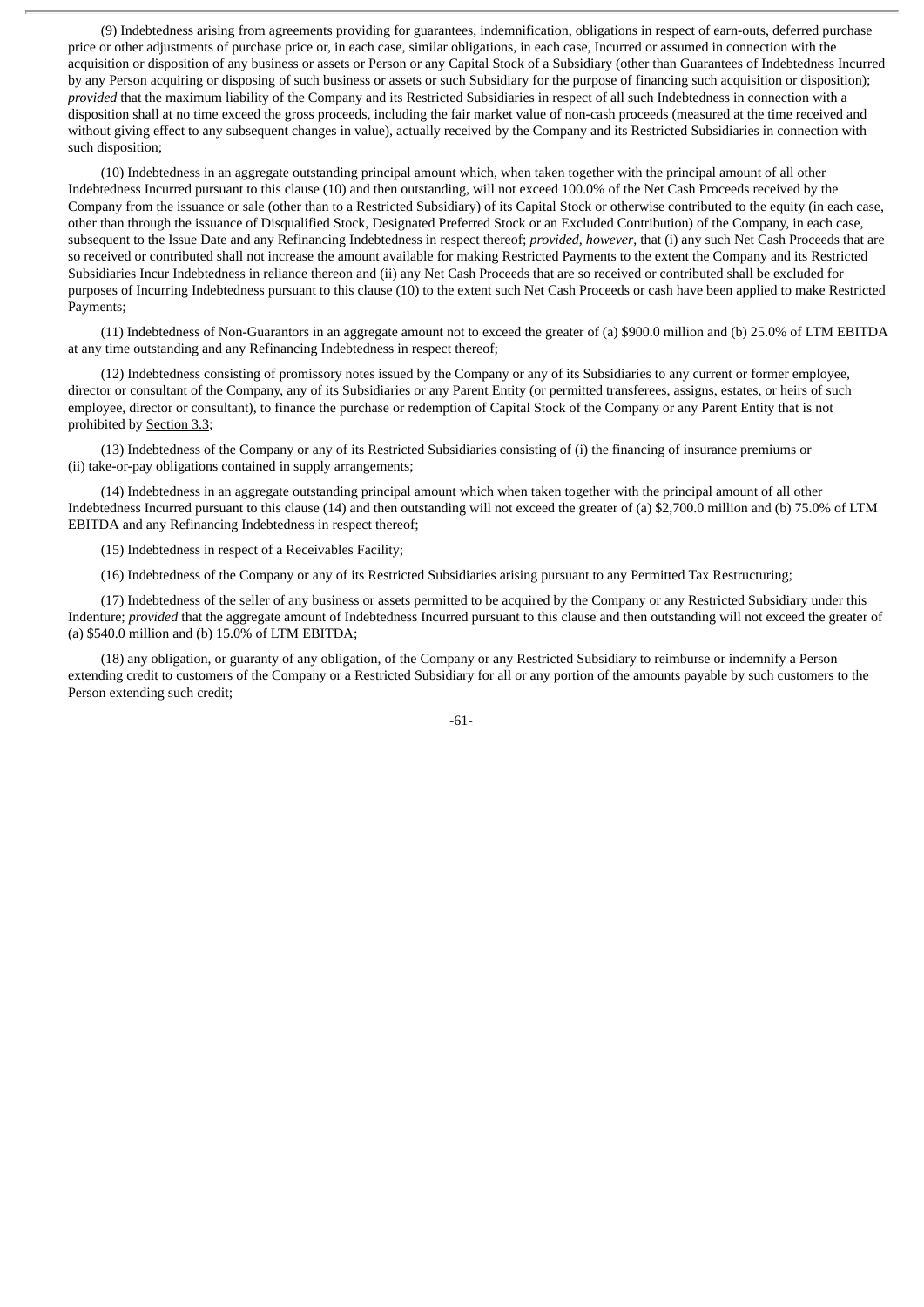(19) Indebtedness to a customer to finance the acquisition of any equipment necessary to perform services for such customer; *provided* that the terms of such Indebtedness are consistent with those entered into with respect to similar Indebtedness prior to the Issue Date, including that (1) the repayment of such Indebtedness is conditional upon such customer ordering a specific volume of goods and (2) such Indebtedness does not bear interest or provide for scheduled amortization or maturity;

(20) Indebtedness in an aggregate outstanding principal amount which, when taken together with the principal amount of all other Indebtedness Incurred pursuant to this clause and then outstanding, will not exceed the Available RP Capacity Amount;

(21) obligations in respect of Disqualified Stock in an amount not to exceed the greater of (a) \$360.0 million and (b) 10.0% of LTM EBITDA outstanding at any time;

(22) Unsecured Finance Leases; and

(23) Indebtedness incurred by the Company or any of its Restricted Subsidiaries to the extent that the net proceeds thereof are promptly deposited with the Trustee to satisfy or discharge the Notes or exercise the Company's legal defeasance or covenant defeasance, in each case, in accordance with this Indenture.

(c) For purposes of determining compliance with, and the outstanding principal amount of any particular Indebtedness Incurred pursuant to and in compliance with, this Section 3.2:

(1) subject to clause (3) below, in the event that all or any portion of any item of Indebtedness meets the criteria of more than one of the types of Indebtedness described in the first and second paragraphs of this covenant, the Company, in its sole discretion, shall classify, and may from time to time reclassify, such item of Indebtedness and only be required to include the amount and type of such Indebtedness in Section 3.2(a) or one of the clauses of Section 3.2(b);

(2) additionally, all or any portion of any item of Indebtedness may later be reclassified as having been Incurred pursuant to any type of Indebtedness described in Section 3.2(a) or (b) so long as such Indebtedness is permitted to be Incurred pursuant to such provision and any related Liens are permitted to be Incurred at the time of reclassification (it being understood that any Indebtedness incurred pursuant to Section 3.2(b) shall cease to be deemed incurred or outstanding for purposes of such clause but shall be deemed incurred for the purposes of Section 3.2(a) from and after the first date on which the Company or its Restricted Subsidiaries could have incurred such Indebtedness under Section 3.2(a) without reliance on such clause);

(3) all Indebtedness outstanding on the Issue Date under the ABL shall be deemed to have been Incurred on the Issue Date under Section 3.2(b)(1);

(4) in the case of any Refinancing Indebtedness, such Indebtedness shall not include the aggregate amount of fees, underwriting discounts, accrued and unpaid interest, dividends, premiums (including, without limitation, tender premiums), defeasance costs, fees and other costs and expenses (including, without limitation, original issue discount, upfront fees or similar fees) Incurred in connection with such refinancing;

(5) Guarantees of, or obligations in respect of letters of credit, bankers' acceptances or other similar instruments relating to, or Liens securing, Indebtedness that is otherwise included in the determination of a particular amount of Indebtedness shall not be included;

(6) if obligations in respect of letters of credit, bankers' acceptances or other similar instruments are Incurred pursuant to any Credit Facility and are being treated as incurred pursuant to Section  $3.2(a)$  or any clause of Section  $3.2(b)$  and the letters of credit, bankers' acceptances or other similar instruments relate to other Indebtedness, then such other Indebtedness shall not be included;

-62-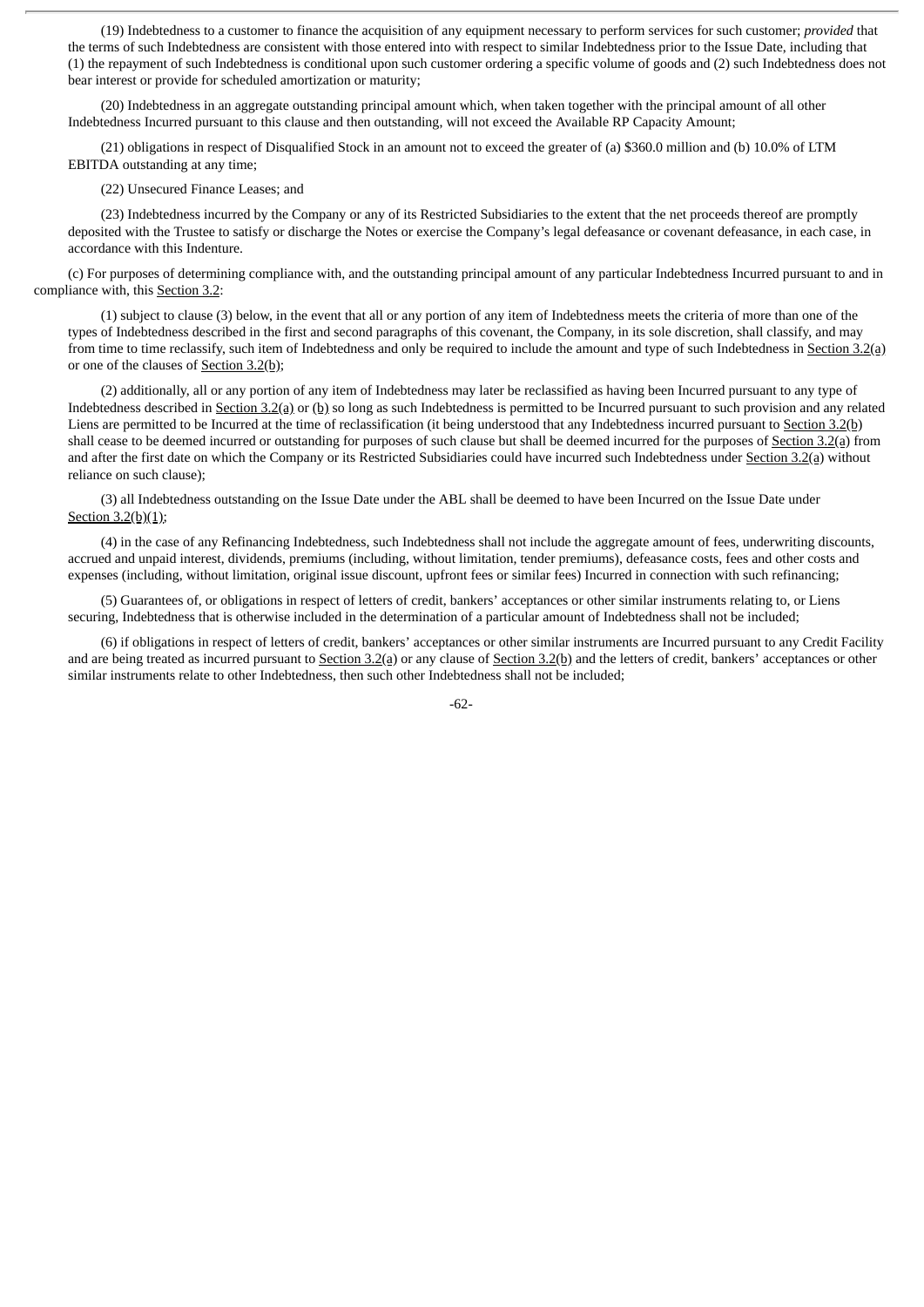(7) the principal amount of any Disqualified Stock of the Company or a Restricted Subsidiary, or Preferred Stock of a Restricted Subsidiary, will be equal to the greater of the maximum mandatory redemption or repurchase price (not including, in either case, any redemption or repurchase premium) or the liquidation preference thereof;

(8) Indebtedness permitted by this covenant need not be permitted solely by reference to one provision permitting such Indebtedness but may be permitted in part by one such provision and in part by one or more other provisions of this covenant permitting such Indebtedness;

(9) in the event that the Company or a Restricted Subsidiary enters into or increases commitments under a revolving credit facility, the Fixed Charge Coverage Ratio, the Consolidated Secured Leverage Ratio or the Consolidated Total Leverage Ratio, as applicable, for borrowings and reborrowings thereunder (and including issuance and creation of letters of credit and bankers' acceptances thereunder) will, at the Company's option as elected on the date the Company or a Restricted Subsidiary, as the case may be, enters into or increases such commitments, either (a) be determined on the date of such revolving credit facility or such increase in commitments (assuming that the full amount thereof has been borrowed as of such date), and, if such Fixed Charge Coverage Ratio, the Consolidated Secured Leverage Ratio or the Consolidated Total Leverage Ratio, as applicable, test is satisfied with respect thereto at such time, any borrowing or reborrowing thereunder (and the issuance and creation of letters of credit and bankers' acceptances thereunder) will be permitted under this covenant irrespective of the Fixed Charge Coverage Ratio, the Consolidated Secured Leverage Ratio or the Consolidated Total Leverage Ratio, as applicable, at the time of any borrowing or reborrowing (or issuance or creation of letters of credit or bankers' acceptances thereunder) (the committed amount permitted to be borrowed or reborrowed (and the issuance and creation of letters of credit and bankers' acceptances) on a date pursuant to the operation of this clause (a) shall be the "Reserved Indebtedness Amount" as of such date for purposes of the Fixed Charge Coverage Ratio, the Consolidated Secured Leverage Ratio or the Consolidated Total Leverage Ratio, as applicable) or (b) be determined on the date such amount is borrowed pursuant to any such facility or increased commitment;

(10) in the event that the Company or a Restricted Subsidiary (x) incurs Indebtedness to finance an acquisition or (y) assumes Indebtedness of Persons that are acquired by the Company or any Restricted Subsidiary or merged into the Company or a Restricted Subsidiary in accordance with the terms of this Indenture, the date of determination of the Fixed Charge Coverage Ratio, the Consolidated Secured Leverage Ratio or the Consolidated Total Leverage Ratio, as applicable, shall, at the option of the Company, be the date that a definitive agreement for such acquisition is entered into and the Fixed Charge Coverage Ratio, the Consolidated Secured Leverage Ratio or the Consolidated Total Leverage Ratio, as applicable, shall be calculated giving pro forma effect to such acquisition and the other transactions to be entered into in connection therewith (including any Incurrence of Indebtedness and the use of proceeds thereof) consistent with the definition of the Fixed Charge Coverage Ratio, the Consolidated Secured Leverage Ratio or the Consolidated Total Leverage Ratio, as applicable, and, for the avoidance of doubt, (A) if any such ratios are exceeded as a result of fluctuations in such ratio (including due to fluctuations in the EBITDA of the Company or the target company) at or prior to the consummation of the relevant acquisition, such ratios will not be deemed to have been exceeded as a result of such fluctuations solely for purposes of determining whether such acquisition and any related transactions are permitted hereunder and (B) such ratios shall not be tested at the time of consummation of such acquisition or related transactions; *provided, further*, that if the Company elects to have such determinations occur at the time of entry into such definitive agreement, (i) any such transaction shall be deemed to have occurred on the date the definitive agreement is entered into and to be outstanding thereafter for purposes of calculating any ratios under this Indenture after the date of such agreement and before the earlier of the date of consummation of such acquisition or the date such agreement is terminated or expires without consummation of such acquisition and (ii) to the extent any covenant baskets were utilized in satisfying any covenants, such baskets shall be deemed utilized until the earlier of the date of consummation of such acquisition or the date such agreement is terminated or expires without consummation of such acquisition, but any calculation of Consolidated EBITDA for purposes of other Incurrences of Indebtedness or Liens or making of Restricted Payments (not related to such acquisition) shall not reflect such acquisition until it has been consummated;

-63-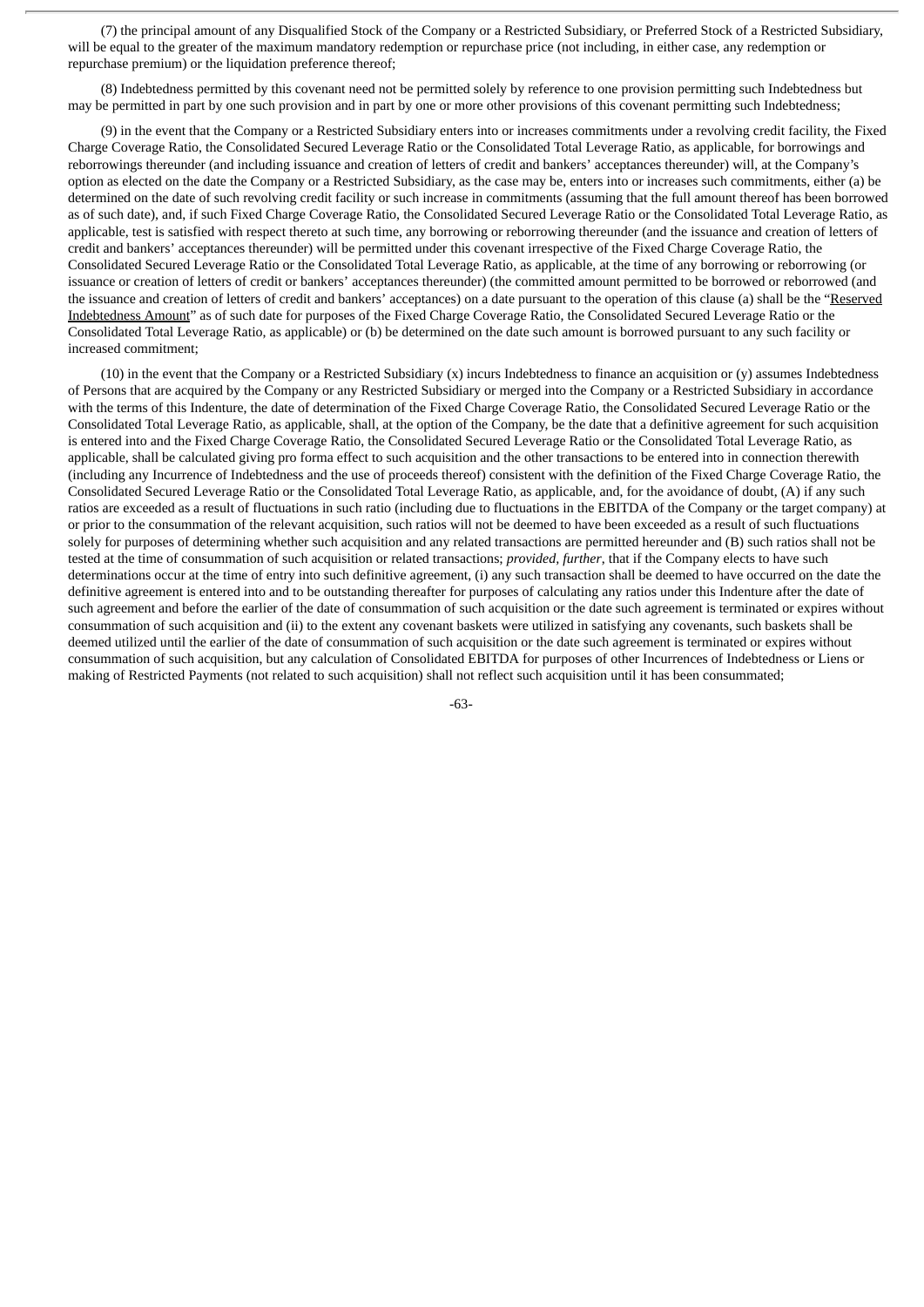(11) notwithstanding anything in this covenant to the contrary, in the case of any Indebtedness incurred to refinance Indebtedness initially incurred in reliance on Section 3.2(b) measured by reference to a percentage of LTM EBITDA at the time of Incurrence, if such refinancing would cause the percentage of LTM EBITDA restriction to be exceeded if calculated based on the percentage of LTM EBITDA on the date of such refinancing, such percentage of LTM EBITDA restriction shall not be deemed to be exceeded so long as the principal amount of such refinancing Indebtedness does not exceed the principal amount of such Indebtedness being refinanced, plus accrued and unpaid interest, dividends, premiums (including tender premiums), defeasance costs, underwriting discounts, fees, costs and expenses (including original issue discount, upfront fees or similar fees) in connection with such refinancing; and

(12) the amount of Indebtedness issued at a price that is less than the principal amount thereof will be equal to the amount of the liability in respect thereof determined on the basis of GAAP.

Accrual of interest, accrual of dividends, the accretion of accreted value, the accretion or amortization of original issue discount, the payment of interest in the form of additional Indebtedness, the payment of dividends in the form of additional shares of Preferred Stock or Disqualified Stock or the reclassification of commitments or obligations not treated as Indebtedness due to a change in GAAP, will not be deemed to be an Incurrence of Indebtedness for purposes of this Section 3.2.

If at any time an Unrestricted Subsidiary becomes a Restricted Subsidiary, any Indebtedness of such Subsidiary shall be deemed to be Incurred by a Restricted Subsidiary of the Company as of such date (and, if such Indebtedness is not permitted to be Incurred as of such date under this Section 3.2, the Company shall be in default of this Section 3.2).

For purposes of determining compliance with any U.S. dollar-denominated restriction on the Incurrence of Indebtedness, the U.S. dollar equivalent principal amount of Indebtedness denominated in a foreign currency shall be calculated based on the relevant currency exchange rate in effect on the date such Indebtedness was Incurred, in the case of term debt, or first committed, in the case of revolving credit debt; *provided*, that if such Indebtedness is Incurred to refinance other Indebtedness denominated in a foreign currency, and such refinancing would cause the applicable U.S. dollar-denominated restriction to be exceeded if calculated at the relevant currency exchange rate in effect on the date of such refinancing, such U.S. dollar-denominated restriction shall be deemed not to have been exceeded so long as the principal amount of such refinancing Indebtedness does not exceed (a) the principal amount of such Indebtedness being refinanced plus (b) the aggregate amount of accrued and unpaid interest, dividends, premiums (including tender premiums), defeasance costs, underwriting discounts, fees, costs and expenses (including original issue discount, upfront fees or similar fees) Incurred in connection with such refinancing.

Notwithstanding any other provision of this Section 3.2, the maximum amount of Indebtedness that the Company or a Restricted Subsidiary may Incur pursuant to this Section 3.2 shall not be deemed to be exceeded solely as a result of fluctuations in the exchange rate of currencies. The principal amount of any Indebtedness Incurred to refinance other Indebtedness, if Incurred in a different currency from the Indebtedness being refinanced, shall be calculated based on the currency exchange rate applicable to the currencies in which such Refinancing Indebtedness is denominated that is in effect on the date of such refinancing.

The Company shall not, and shall not permit any Guarantor to, directly or indirectly, Incur any Indebtedness (including Acquired Indebtedness) that is subordinated or junior in right of payment to any Indebtedness of the Company or such Guarantor, as the case may be, unless such Indebtedness is expressly subordinated in right of payment to the Notes or such Guarantor's Note Guarantee to the extent and in the same manner as such Indebtedness is subordinated to other Indebtedness of the Company or such Guarantor, as the case may be; *provided* that for purposes of this Indenture, (1) unsecured Indebtedness shall not be treated as subordinated or junior to Secured Indebtedness merely because it is unsecured and (2) senior Indebtedness shall not be treated as subordinated or junior to any other senior Indebtedness merely because it has a junior priority with respect to the same collateral or is secured by different collateral or because it is guaranteed by different obligors.

-64-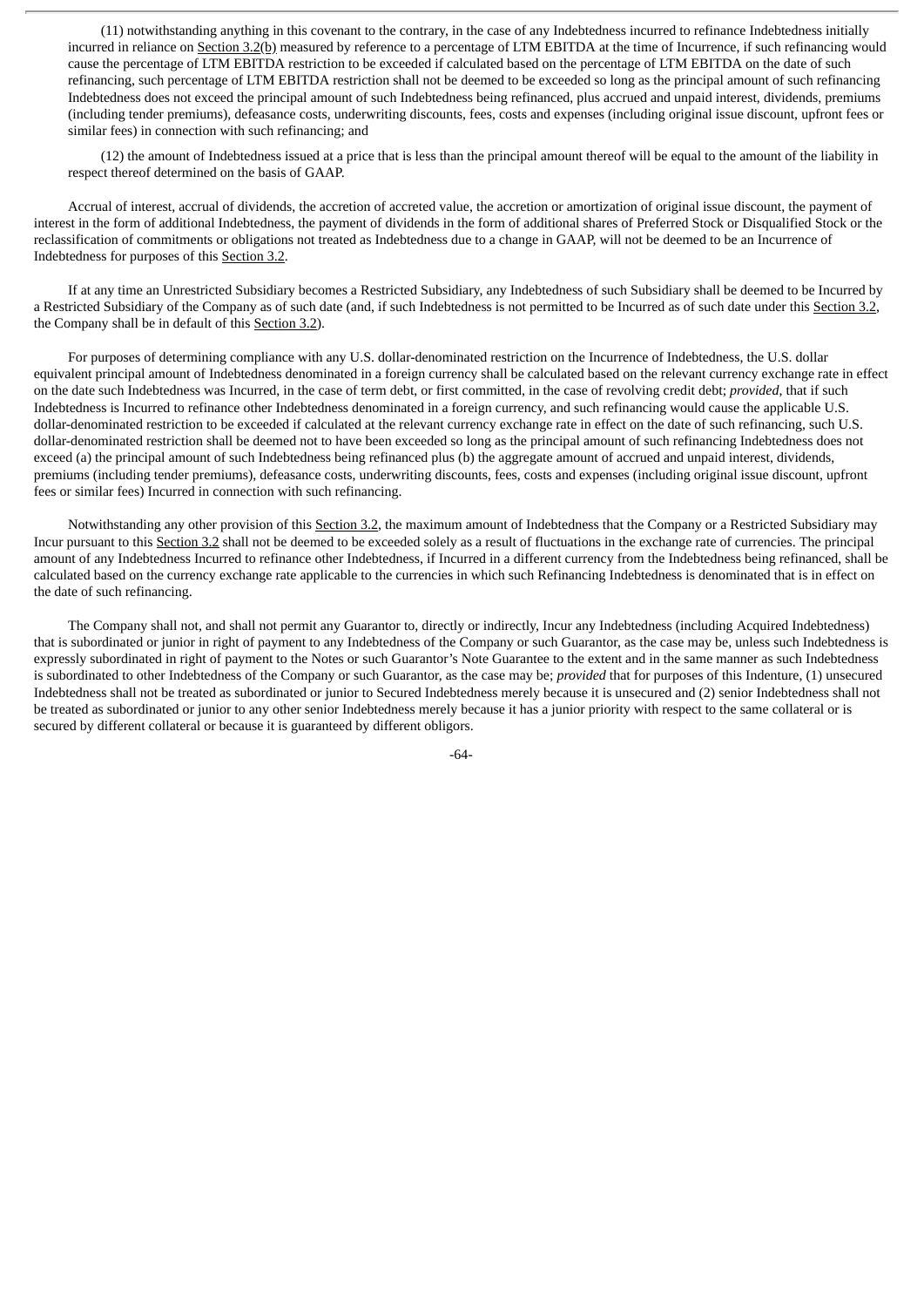# SECTION 3.3. Limitation on Restricted Payments.

(a) The Company shall not, and shall not permit any of its Restricted Subsidiaries, directly or indirectly, to:

(1) declare or pay any dividend or make any distribution on or in respect of the Company's or any Restricted Subsidiary's Capital Stock (including, without limitation, any such payment in connection with any merger or consolidation involving the Company or any of its Restricted Subsidiaries) except:

(i) dividends, payments or distributions payable in Capital Stock of the Company (other than Disqualified Stock) or in options, warrants or other rights to purchase such Capital Stock of the Company; or

(ii) dividends, payments or distributions payable to the Company or a Restricted Subsidiary (and, in the case of the Company or any such Restricted Subsidiary making such dividend or distribution, to holders of its Capital Stock other than the Company or another Restricted Subsidiary on no more than a *pro rata* basis);

(2) purchase, repurchase, redeem, retire or otherwise acquire or retire for value any Capital Stock of the Company or any Parent Entity held by Persons other than the Company or a Restricted Subsidiary;

(3) purchase, repurchase, redeem, defease or otherwise acquire or retire for value, prior to scheduled maturity, scheduled repayment or scheduled sinking fund payment, any Subordinated Indebtedness (other than (i) any such purchase, repurchase, redemption, defeasance or other acquisition or retirement in anticipation of satisfying a sinking fund obligation, principal installment or final maturity, in each case, due within one year of the date of purchase, repurchase, redemption, defeasance or other acquisition or retirement and (ii) any Indebtedness Incurred pursuant to Section 3.2(b)(3)); or

(4) make any Restricted Investment;

(any such dividend, distribution, payment, purchase, redemption, repurchase, defeasance, other acquisition, retirement or Restricted Investment referred to in clauses (1) through (4) are referred to herein as a "Restricted Payment"), if at the time the Company or such Restricted Subsidiary makes such Restricted Payment:

(i) an Event of Default shall have occurred and be continuing (or would immediately thereafter result therefrom);

(ii) the Company is not able to Incur an additional \$1.00 of Indebtedness pursuant to  $Section 3.2(a)$  immediately after giving effect, on a *pro forma* basis, to such Restricted Payment; or

(iii) the aggregate amount of such Restricted Payment and all other Restricted Payments made subsequent to July 31, 2015 (and not returned or rescinded) (including Permitted Payments made pursuant to Sections  $3.3(b)(1)$  (without duplication) and (10), but excluding all other Restricted Payments made pursuant to Section 3.3(b)) would exceed the sum of (without duplication):

(A) the greater of \$900.0 million and 25.0% of LTM EBITDA;

(B) 50.0% of Consolidated Net Income for the period (treated as one accounting period) from July 1, 2016 to the end of the most recent fiscal quarter ending prior to the date of such Restricted Payment for which consolidated financial statements of the Company are available (which may, at the Company's election, be internal financial statements) (or, in the case such Consolidated Net Income is a deficit, *minus* 100.0% of such deficit);

-65-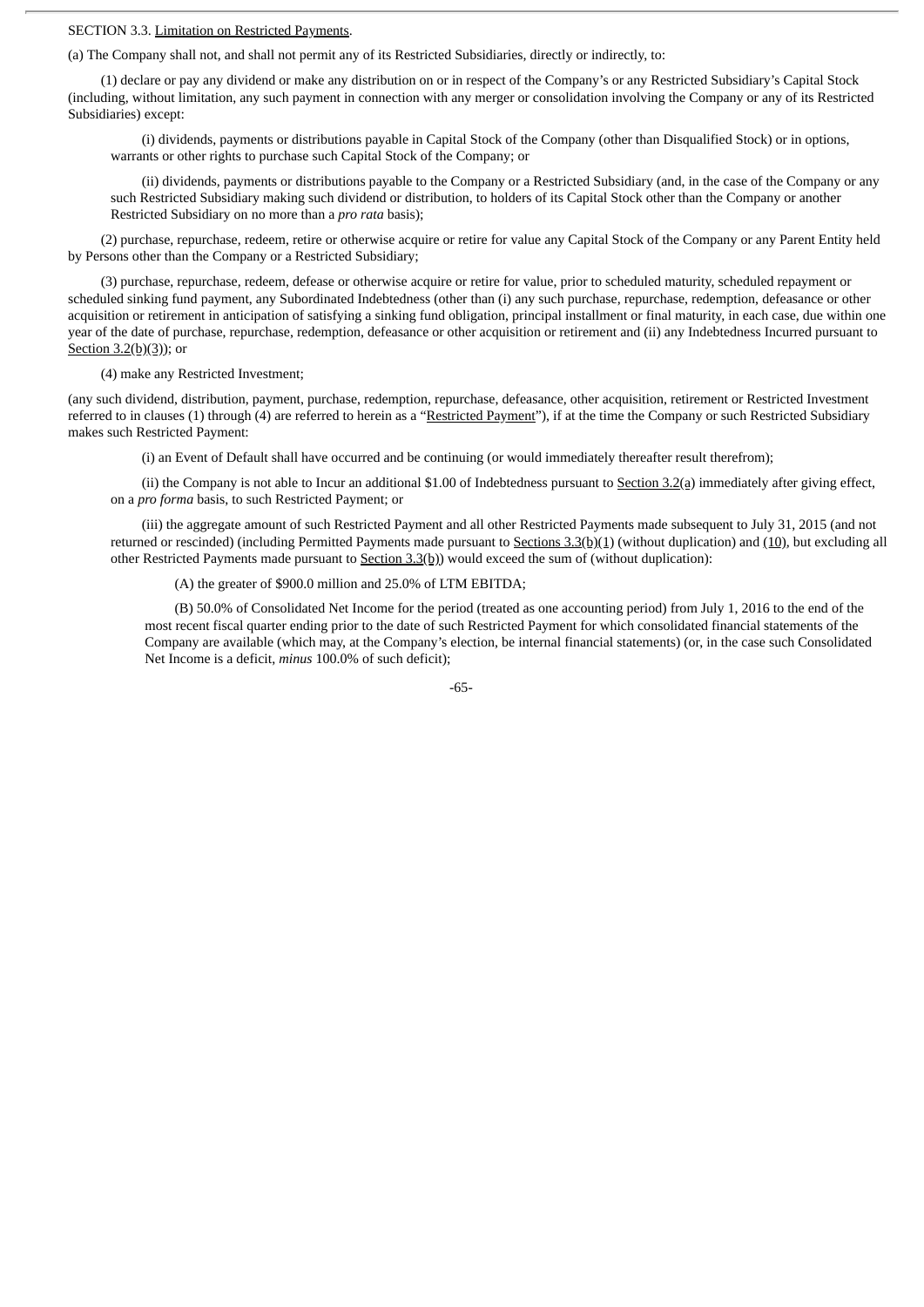(C) 100.0% of the aggregate cash, and the fair market value of property or assets or marketable securities, received by the Company from the issue or sale of its Capital Stock or as the result of a merger or consolidation with another Person subsequent to the 2024 Notes Issue Date or otherwise contributed to the equity (other than through the issuance of Disqualified Stock or Designated Preferred Stock) of the Company subsequent to the 2024 Notes Issue Date (other than (x) Net Cash Proceeds or property or assets or marketable securities received from an issuance or sale of such Capital Stock to a Restricted Subsidiary or an employee stock ownership plan or trust established by the Company or any Subsidiary of the Company for the benefit of its employees to the extent funded by the Company or any Restricted Subsidiary, (y) cash or property or assets or marketable securities to the extent that any Restricted Payment has been made from such proceeds in reliance on Section  $3.3(b)(6)$  and (z) Excluded Contributions);

(D) 100.0% of the aggregate Net Cash Proceeds, and the fair market value of property or assets or marketable securities, received by the Company or any Restricted Subsidiary from the issuance or sale (other than to the Company or a Restricted Subsidiary of the Company or an employee stock ownership plan or trust established by the Company or any Subsidiary of the Company for the benefit of their employees to the extent funded by the Company or any Restricted Subsidiary) by the Company or any Restricted Subsidiary subsequent to the 2024 Notes Issue Date of any Indebtedness, Disqualified Stock or Designated Preferred Stock that has been converted into or exchanged for Capital Stock of the Company (other than Disqualified Stock or Designated Preferred Stock) *plus*, without duplication, the amount of any cash, and the fair market value of property or assets or marketable securities, received by the Company or any Restricted Subsidiary upon such conversion or exchange;

(E) 100.0% of the aggregate amount received in cash and the fair market value, as determined in good faith by the Company, of marketable securities or other property received by means of: (i) the sale or other disposition (other than to the Company or a Restricted Subsidiary) of, or other returns on Investment from, Restricted Investments made by the Company or its Restricted Subsidiaries and repurchases and redemptions of, or cash distributions or cash interest received in respect of, such Restricted Investments from the Company or its Restricted Subsidiaries and repayments of loans or advances, and releases of guarantees, which constitute Restricted Investments by the Company or its Restricted Subsidiaries, in each case after the 2024 Notes Issue Date; or (ii) the sale (other than to the Company or a Restricted Subsidiary) of the stock of an Unrestricted Subsidiary or a dividend, payment or distribution from an Unrestricted Subsidiary (other than to the extent of the amount of the Investment that constituted a Permitted Investment or was made pursuant to  $Section 3.3(b)(16)$  and will increase the amount available under the applicable clause of the</u> definition of "Permitted Investment" or Section 3.3(b)(16), as the case may be) or a dividend from an Unrestricted Subsidiary after the 2024 Notes Issue Date; and

(F) in the case of the redesignation of an Unrestricted Subsidiary as a Restricted Subsidiary or the merger, amalgamation or consolidation of an Unrestricted Subsidiary into the Company or a Restricted Subsidiary or the transfer of all or substantially all of the assets of an Unrestricted Subsidiary to the Company or a Restricted Subsidiary after the 2024 Notes Issue Date, the fair market value of the Investment in such Unrestricted Subsidiary (or the assets transferred), as determined in good faith by the Company at the time of the redesignation of such Unrestricted Subsidiary as a Restricted Subsidiary or at the time of such merger, amalgamation or consolidation or transfer of assets (after taking into consideration any Indebtedness associated with the Unrestricted Subsidiary so designated or merged, amalgamated or consolidated or Indebtedness associated with the assets so transferred), other than to the extent of the amount of the Investment that constituted a Permitted Investment or was made pursuant to  $Section 3.3(b)(16)$  and will increase the amount available under the applicable clause of the definition of "Permitted Investment" or Section  $3.3(b)(16)$ , as the case may be.

-66-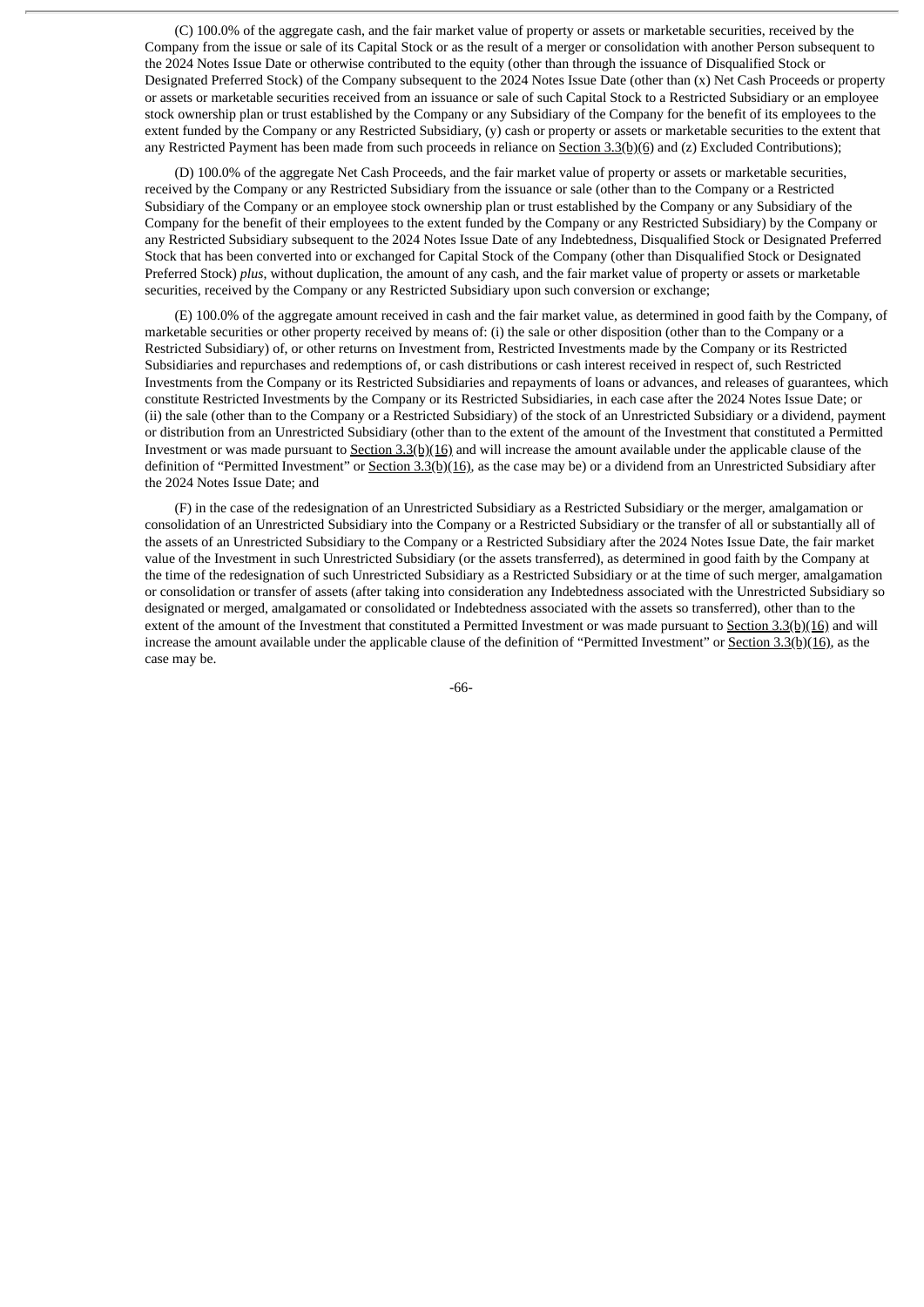(b) The foregoing provisions of Section 3.3(a) will not prohibit any of the following (collectively, "Permitted Payments"):

(1) the payment of any dividend or distribution within 60 days after the date of declaration thereof, if at the date of declaration such payment would have complied with the provisions of this Indenture or the redemption, repurchase or retirement of Indebtedness if, at the date of any redemption notice, such payment would have complied with the provisions of this Indenture as if it were and is deemed at such time to be a Restricted Payment at the time of such notice;

(2) (a) any prepayment, purchase, repurchase, redemption, defeasance, discharge or other acquisition or retirement of Capital Stock, including any accrued and unpaid dividends thereon ("Treasury Capital Stock") or Subordinated Indebtedness made by exchange (including any such exchange pursuant to the exercise of a conversion right or privilege in connection with which cash is paid in lieu of the issuance of fractional shares) for, or out of the proceeds of the substantially concurrent sale of, Capital Stock of the Company (other than Disqualified Stock or Designated Preferred Stock) ("Refunding Capital Stock") or a substantially concurrent contribution to the equity (other than through the issuance of Disqualified Stock or Designated Preferred Stock or through an Excluded Contribution) of the Company; *provided*, *however*, that to the extent so applied, the Net Cash Proceeds, or fair market value of property or assets or of marketable securities, from such sale of Capital Stock or such contribution will be excluded from Section 3.3(a)(iii), (b) the declaration and payment of dividends on Treasury Capital Stock out of the proceeds of the substantially concurrent sale or issuance (other than to a Subsidiary of the Company or to an employee stock ownership plan or any trust established by the Company or any of its Subsidiaries) of Refunding Capital Stock; *provided*, *however*, that to the extent so applied, the Net Cash Proceeds, or fair market value of property or assets or of marketable securities, from such sale of Capital Stock or such contribution will be excluded from Section 3.3(a)(iii), and (c) if immediately prior to the retirement of Treasury Capital Stock, the declaration and payment of dividends thereon was permitted under Section 3.3(b)(13), the declaration and payment of dividends on the Refunding Capital Stock (other than Refunding Capital Stock the proceeds of which were used to redeem, repurchase, retire or otherwise acquire any Capital Stock of a Parent Entity) in an aggregate amount per year no greater than the aggregate amount of dividends per annum that were declarable and payable on such Treasury Capital Stock immediately prior to such retirement;

(3) any prepayment, purchase, repurchase, exchange, redemption, defeasance, discharge or other acquisition or retirement of Subordinated Indebtedness made by exchange for, or out of the proceeds of the substantially concurrent sale of, Refinancing Indebtedness permitted to be Incurred pursuant to Section 3.2;

(4) any prepayment, purchase, repurchase, exchange, redemption, defeasance, discharge or other acquisition or retirement of Preferred Stock of the Company or a Restricted Subsidiary made by exchange for or out of the proceeds of the substantially concurrent sale of Preferred Stock of the Company or a Restricted Subsidiary, as the case may be, that, in each case, is permitted to be Incurred pursuant to Section 3.2;

(5) any prepayment, purchase, repurchase, exchange, redemption, defeasance, discharge or other acquisition or retirement of Subordinated Indebtedness or Disqualified Stock or Preferred Stock of a Restricted Subsidiary:

(i) from Net Available Cash to the extent permitted under Section 3.5, but only if the Company shall have first complied with the terms described under Section 3.5 and purchased all Notes tendered pursuant to any offer to repurchase all the Notes required thereby, prior to prepaying, purchasing, repurchasing, redeeming, defeasing, discharging or otherwise acquiring or retiring such Subordinated Indebtedness, Disqualified Stock or Preferred Stock; or

(ii) to the extent required by the agreement governing such Subordinated Indebtedness, Disqualified Stock or Preferred Stock following the occurrence of (i) a Change of Control (or other similar event described therein as a "change of control") or (ii) an Asset Disposition (or other similar event described therein as an "asset disposition" or "asset sale," but only if the Company shall have

-67-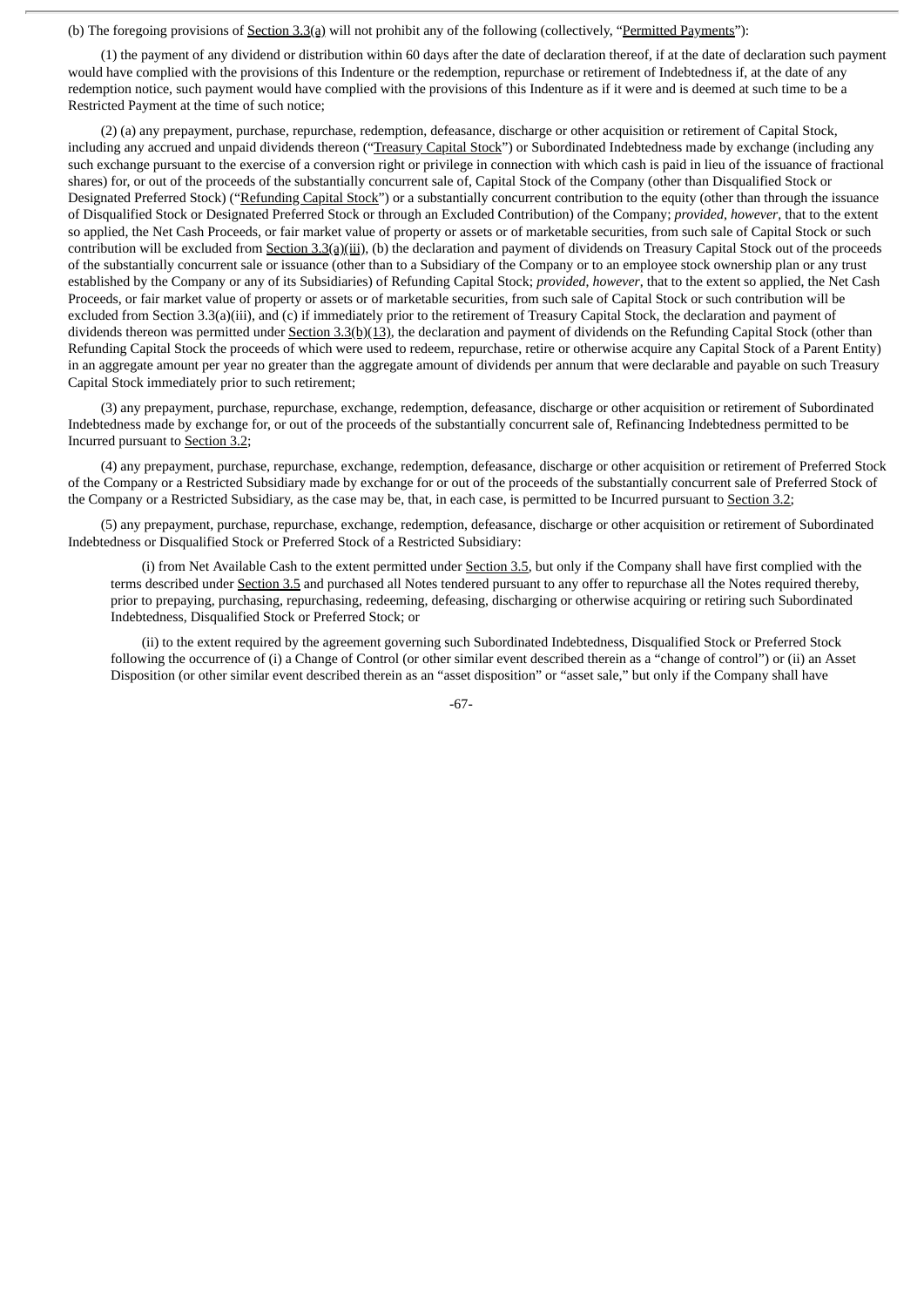first complied with Section 3.5 or Section 3.9, as applicable, and purchased all Notes tendered pursuant to the offer to repurchase all the Notes required thereby, prior to purchasing, repurchasing, redeeming, defeasing or otherwise acquiring or retiring such Subordinated Indebtedness, Disqualified Stock or Preferred Stock; or

(iii) consisting of Acquired Indebtedness (other than Indebtedness Incurred (A) to provide all or any portion of the funds utilized to consummate the transaction or series of related transactions pursuant to which such Person became a Restricted Subsidiary or was otherwise acquired by the Company or a Restricted Subsidiary or (B) otherwise in connection with or contemplation of such acquisition);

(6) a Restricted Payment to pay for the prepayment, purchase, repurchase, redemption, defeasance, discharge, retirement or other acquisition or retirement for value of Capital Stock of the Company or of any Parent Entity held by any future, present or former employee, director, officer, manager, contractor, consultant or advisor (or their respective Controlled Investment Affiliates or Immediate Family Members) of the Company, any of its Subsidiaries or of any Parent Entity (or any of their permitted transferees, assigns, estates, trusts or heirs) either pursuant to any management equity plan or stock option plan or any other management or employee benefit plan or agreement or upon the termination of such employee, director or consultant's employment or directorship; *provided*, *however*, that the aggregate Restricted Payments made under this clause (6) do not exceed the greater of \$360.0 million and 10.0% of LTM EBITDA in any calendar year (with unused amounts in any calendar year being carried over to succeeding calendar years subject to a maximum of the greater of \$720.0 million and 20.0% of LTM EBITDA in any calendar year); *provided further* that such amount in any calendar year may be increased by an amount not to exceed:

(i) the cash proceeds from the sale of Capital Stock (other than Disqualified Stock or Designated Preferred Stock) of the Company and, to the extent contributed to the capital of the Company (other than through the issuance of Disqualified Stock or Designated Preferred Stock or an Excluded Contribution), Capital Stock of any Parent Entity, in each case to members of management, directors or consultants (or their respective Controlled Investment Affiliates or Immediate Family Members) of the Company, any of its Subsidiaries or any Parent Entity that occurred after the Issue Date, to the extent the cash proceeds from the sale of such Capital Stock have not otherwise been applied to the payment of Restricted Payments by virtue of Section 3.3(a)(iii); *plus*

(ii) the cash proceeds of key man life insurance policies received by the Company and its Restricted Subsidiaries after the Issue Date; *less*

(iii) the amount of any Restricted Payments made in previous calendar years pursuant to clauses (i) and (ii) of this clause (6);

*provided* that the Company may elect to apply all or any portion of the aggregate increase contemplated by subclauses (i) and (ii) of this clause in any fiscal year; and *provided further* that cancellation of Indebtedness owing to the Company or any Restricted Subsidiary from any future, present or former members of management, directors, employees or consultants (or their respective Controlled Investment Affiliates or Immediate Family Members) of the Company or Restricted Subsidiaries or any Parent Entity in connection with a repurchase of Capital Stock of the Company or any Parent Entity will not be deemed to constitute a Restricted Payment for purposes of this covenant or any other provision of this Indenture;

(7) the declaration and payment of dividends on Disqualified Stock, or Preferred Stock of a Restricted Subsidiary, Incurred in accordance with Section 3.2;

(8) purchases, repurchases, redemptions, defeasances or other acquisitions or retirements of Capital Stock deemed to occur upon the exercise of stock options, warrants or other rights in respect thereof if such Capital Stock represents a portion of the exercise price thereof;

-68-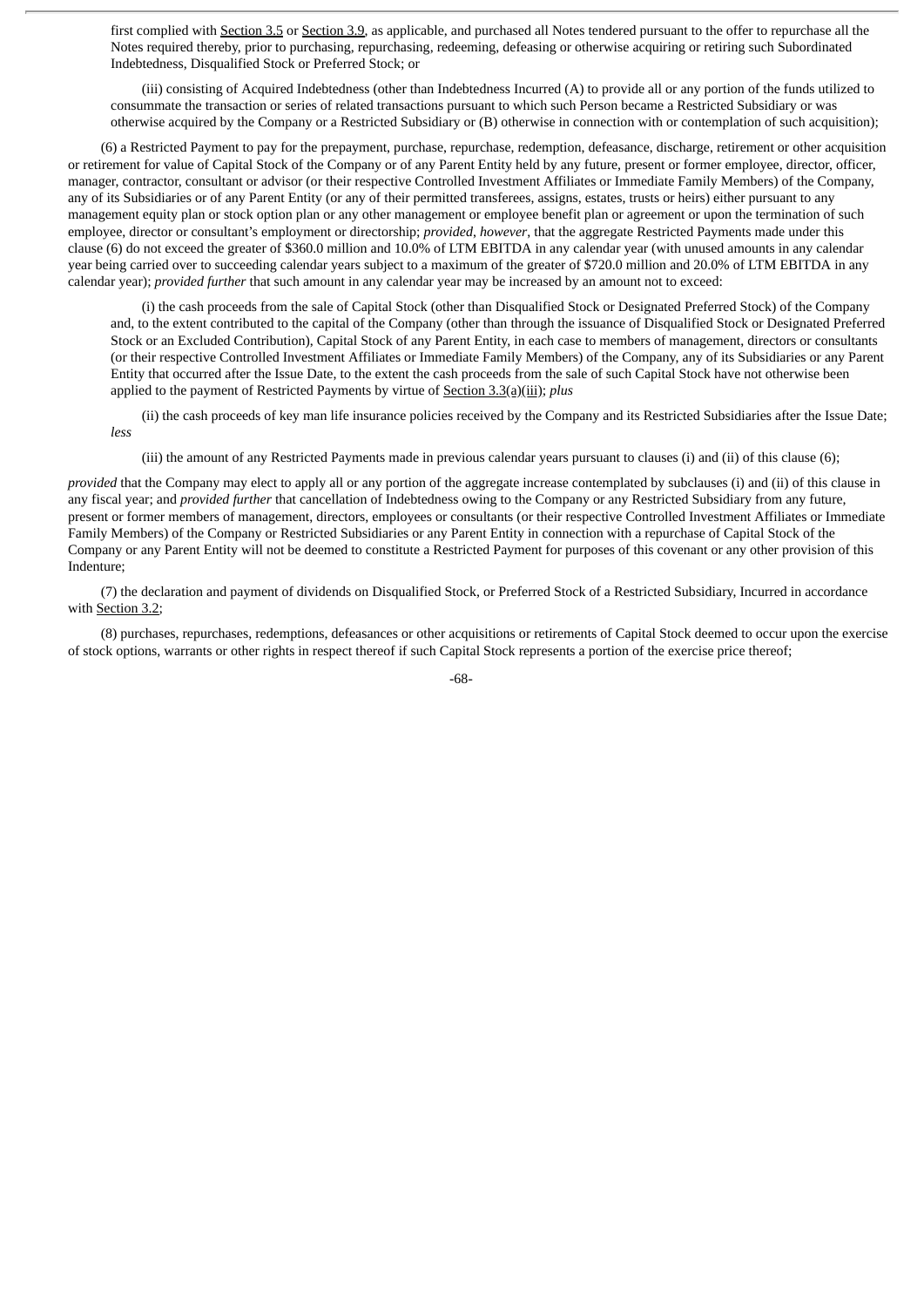(9) dividends, loans, advances or distributions to any Parent Entity or other payments by the Company or any Restricted Subsidiary in amounts equal to (without duplication):

(i) the amounts required for any Parent Entity to pay any Parent Entity Expenses or any Related Taxes;

(ii) amounts constituting or to be used for purposes of making payments to the extent specified in  $S$ ections  $3.8(b)(2)$ ,  $(3)$ ,  $(5)$ ,  $(11)$ and  $(12)$ ; and

(iii) up to the greater of \$216.0 million and 6.0% of LTM EBITDA per calendar year;

(10) the declaration and payment by the Company of dividends on the common stock or common equity interests of the Company or any Parent Entity (and any equivalent declaration and payment of a distribution of any security exchangeable for such common stock or common equity interests to the extent required by the terms of any such exchangeable securities and any Restricted Payment to any such Parent Entity to fund the payment by such Parent Entity of dividends on such entity's Capital Stock) following a public offering of such common stock or common equity interests (or such exchangeable securities, as applicable), in an amount in any fiscal year not to exceed the sum of (a) 6.0% of the proceeds received by or contributed to the Company in or from any such public offering and (b) an aggregate amount per annum not to exceed 5.0% of Market Capitalization;

(11) payments by the Company, or loans, advances, dividends or distributions to any Parent Entity to make payments, to holders of Capital Stock of the Company or any Parent Entity in lieu of the issuance of fractional shares of such Capital Stock; *provided*, *however*, that any such payment, loan, advance, dividend or distribution shall not be for the purpose of evading any limitation of this covenant or otherwise to facilitate any dividend or other return of capital to the holders of such Capital Stock (as determined in good faith by the Board of Directors);

(12) Restricted Payments that are made with Excluded Contributions;

(13) (i) the declaration and payment of dividends on Designated Preferred Stock of the Company issued after the Issue Date; (ii) the declaration and payment of dividends to a Parent Entity in an amount sufficient to allow the Parent Entity to pay dividends to holders of its Designated Preferred Stock issued after the Issue Date; and (iii) the declaration and payment of dividends on Refunding Capital Stock that is Preferred Stock; *provided*, *however*, that, in the case of clauses (i) and (ii), the amount of all dividends declared or paid to a Person pursuant to such clauses shall not exceed the cash proceeds received by the Company or the aggregate amount contributed in cash to the equity of the Company (other than through the issuance of Disqualified Stock or an Excluded Contribution of the Company), from the issuance or sale of such Designated Preferred Stock; *provided further*, in the case of clauses (i), (ii) and (iii), that for the most recently ended four fiscal quarters for which consolidated financial statements are available (which may, at the Company's election, be internal financial statements) immediately preceding the date of issuance of such Designated Preferred Stock or declaration of such dividends on such Refunding Capital Stock, after giving effect to such payment on a pro forma basis the Company would be permitted to Incur at least \$1.00 of additional Indebtedness pursuant to the test set forth in Section 3.2(a);

(14) dividends or other distributions of Capital Stock of, or Indebtedness owed to the Company or a Restricted Subsidiary by, Unrestricted Subsidiaries (unless the Unrestricted Subsidiary's principal asset is cash or Cash Equivalents);

(15) distributions or payments of Receivables Fees;

(16) so long as no Event of Default has occurred and is continuing (or would result therefrom), (i) Restricted Payments (including loans or advances) in an aggregate amount outstanding at the time made not to exceed the greater of \$900.0 million and 25.0% of LTM EBITDA at such time, and (ii) any Restricted

-69-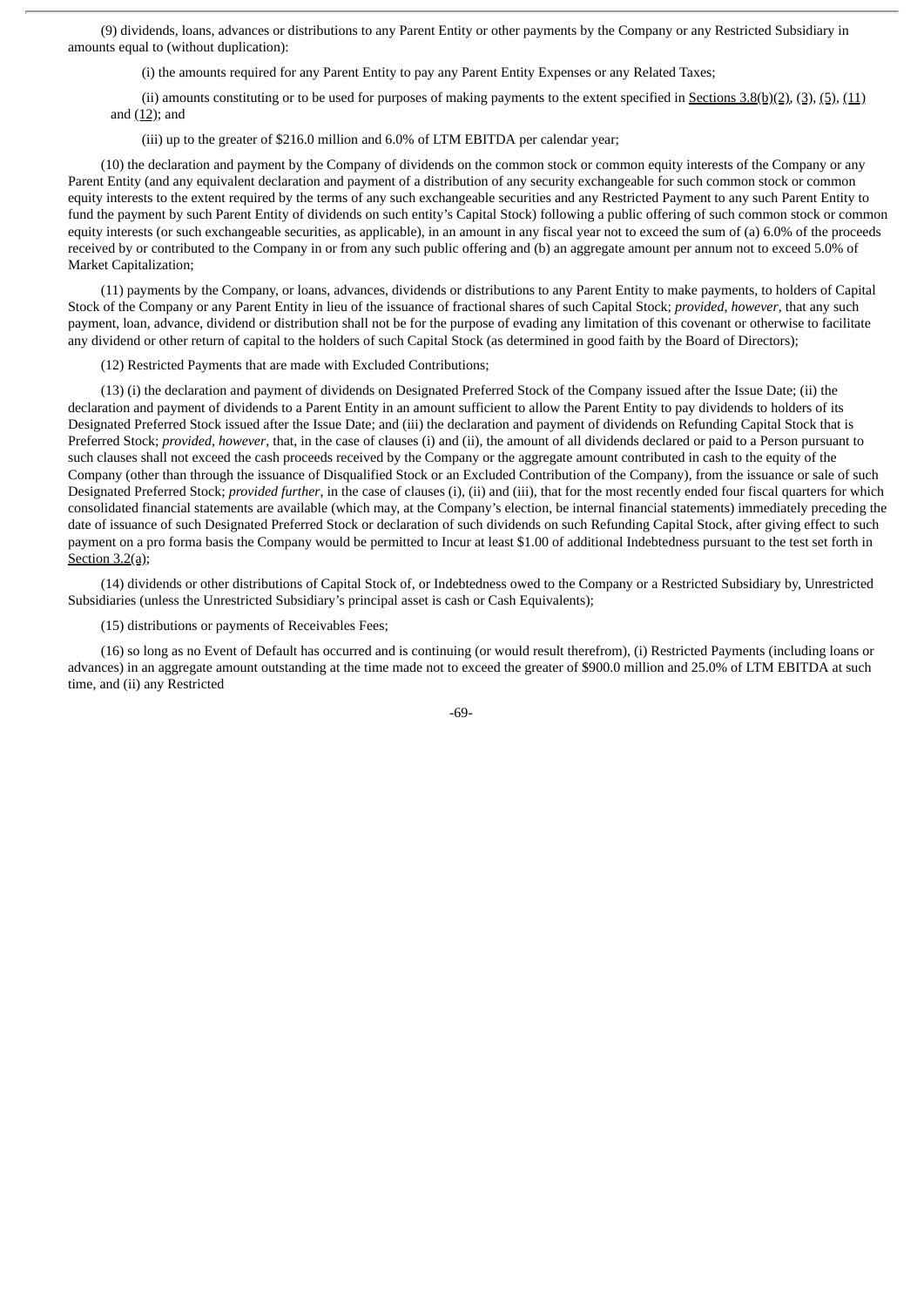Payments, so long as, immediately after giving pro forma effect to the payment of any such Restricted Payment and the Incurrence of any Indebtedness the net proceeds of which are used to make such Restricted Payment, the Consolidated Total Leverage Ratio shall be no greater than 4.00 to 1.00;

(17) mandatory redemptions of Disqualified Stock issued as a Restricted Payment or as consideration for a Permitted Investment;

(18) the redemption, defeasance, repurchase, exchange or other acquisition or retirement of Subordinated Indebtedness of the Company or any Guarantor in an aggregate amount at any one time outstanding taken together with all other redemptions, defeasances, repurchases, exchanges or other acquisitions or retirements of Subordinated Indebtedness made pursuant to this clause (18) not to exceed the greater of (x) \$720.0 million and (y) 20.0% of LTM EBITDA at the time of such redemption, defeasance, repurchase, exchange or other acquisition or retirement of Subordinated Indebtedness; and

(19) any Restricted Payment made in connection with any Permitted Tax Restructuring.

For purposes of determining compliance with this Section 3.3, (a) in the event that a Restricted Payment or Investment (or portion thereof) meets the criteria of more than one of the categories of Permitted Payments described in Sections 3.3(b)(1) through (19) above, or is permitted pursuant to Section 3.3(a) and/or one or more of the clauses contained in the definition of "Permitted Investment," the Company will be entitled to divide or classify such Restricted Payment or Investment (or portion thereof) on the date of its payment or later divide, classify or reclassify in whole or in part in its sole discretion (based on circumstances existing on the date of such division, classification or reclassification) such Restricted Payment or Investment (or portion thereof) in any manner that complies with this Section 3.3, including as an Investment pursuant to one or more of the clauses contained in the definition of "Permitted Investment" and (b) any amount permitted by this Section 3.3 shall be reduced by any corresponding amount of Indebtedness outstanding that was incurred pursuant to Section 3.2(b)(20).

The amount of all Restricted Payments (other than cash) shall be the fair market value on the date of such Restricted Payment of the asset(s) or securities proposed to be paid, transferred or issued by the Company or such Restricted Subsidiary, as the case may be, pursuant to such Restricted Payment. The fair market value of any cash Restricted Payment shall be its face amount, and the fair market value of any non-cash Restricted Payment, property or assets other than cash shall be determined conclusively by the Company acting in good faith.

#### SECTION 3.4. Limitation on Restrictions on Distributions from Restricted Subsidiaries.

(a) The Company shall not, and shall not permit any Restricted Subsidiary to, create or otherwise cause or permit to exist or become effective any consensual encumbrance or consensual restriction on the ability of any Restricted Subsidiary to:

(1) pay dividends or make any other distributions in cash or otherwise on its Capital Stock or pay any Indebtedness or other obligations owed to the Company or any Restricted Subsidiary;

(2) make any loans or advances to the Company or any Restricted Subsidiary; or

(3) sell, lease or transfer any of its property or assets to the Company or any Restricted Subsidiary;

*provided* that (x) the priority of any Preferred Stock in receiving dividends or liquidating distributions prior to dividends or liquidating distributions being paid on common stock and (y) the subordination of (including the application of any standstill requirements to) loans or advances made to the Company or any Restricted Subsidiary to other Indebtedness Incurred by the Company or any Restricted Subsidiary shall not be deemed to constitute such an encumbrance or restriction.

-70-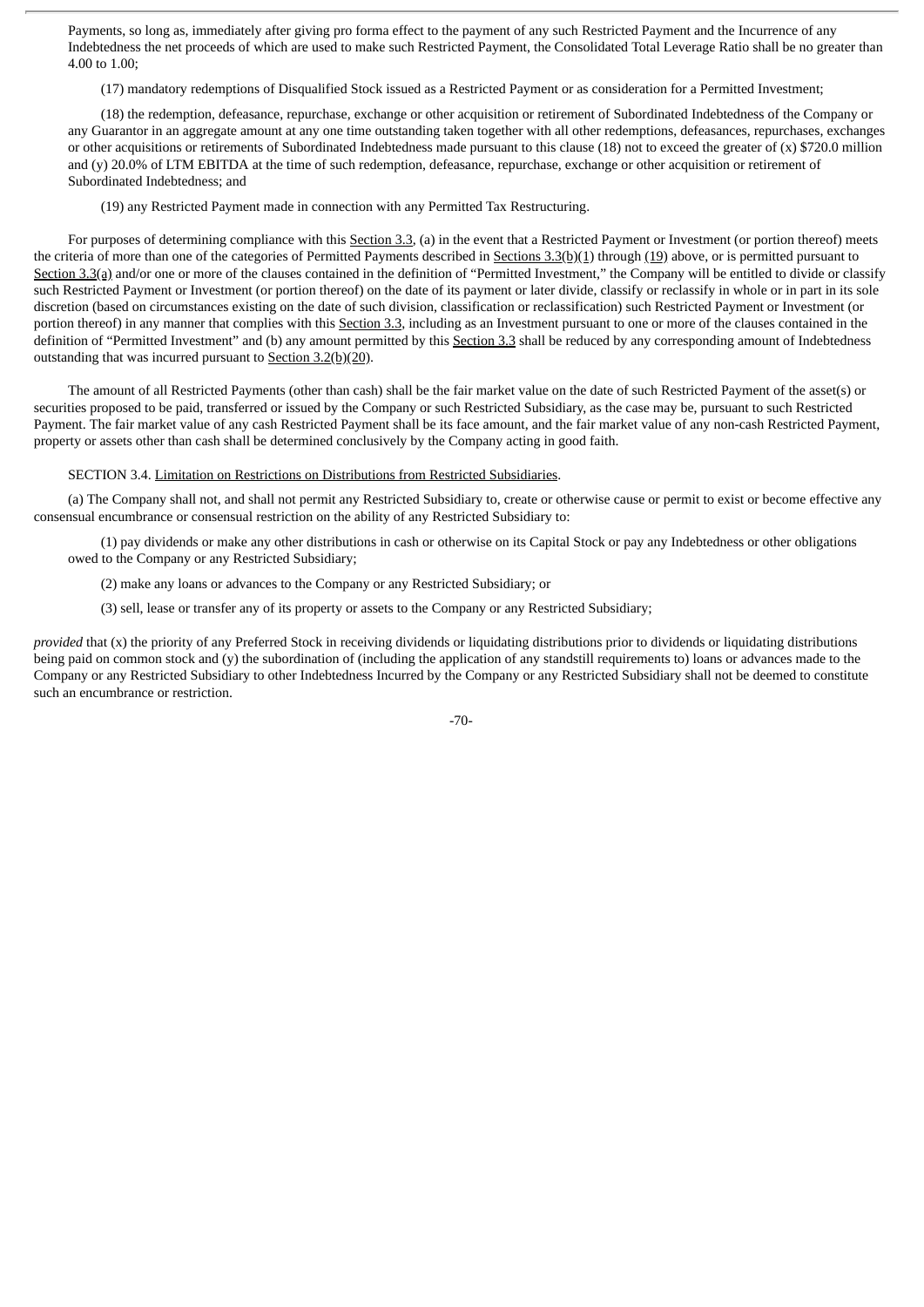(b) The provisions of Section 3.4(a) shall not prohibit:

(1) any encumbrance or restriction pursuant to (i) any Credit Facility, (ii) the Existing Notes, including any Guarantee thereof or (iii) any other agreement or instrument, in each case, in effect at or entered into on the Issue Date;

(2) any encumbrance or restriction pursuant to this Indenture, the Notes and the Note Guarantees;

(3) any encumbrance or restriction pursuant to applicable law, rule, regulation or order;

(4) any encumbrance or restriction pursuant to an agreement or instrument of a Person or relating to any Capital Stock or Indebtedness of a Person, entered into on or before the date on which such Person was acquired by or merged, consolidated or otherwise combined with or into the Company or any Restricted Subsidiary, or was designated as a Restricted Subsidiary or on which such agreement or instrument is assumed by the Company or any Restricted Subsidiary in connection with an acquisition of assets (other than Capital Stock or Indebtedness Incurred as consideration in, or to provide all or any portion of the funds utilized to consummate, the transaction or series of related transactions pursuant to which such Person became a Restricted Subsidiary or was acquired by the Company or was merged, consolidated or otherwise combined with or into the Company or any Restricted Subsidiary or entered into in contemplation of or in connection with such transaction) and outstanding on such date; *provided* that, for the purposes of this clause (4), if another Person is the Successor Company, any Subsidiary thereof or agreement or instrument of such Person or any such Subsidiary shall be deemed acquired or assumed by the Company or any Restricted Subsidiary when such Person becomes the Successor Company;

(5) any encumbrance or restriction: (i) that restricts in a customary manner the subletting, assignment or transfer of any property or asset that is subject to a lease, license or similar contract or agreement, or the assignment or transfer of any lease, license or other contract or agreement; (ii) contained in mortgages, pledges, charges or other security agreements permitted under this Indenture or securing Indebtedness of the Company or a Restricted Subsidiary permitted under this Indenture to the extent such encumbrances or restrictions restrict the transfer or encumbrance of the property or assets subject to such mortgages, pledges, charges or other security agreements; or (iii) pursuant to customary provisions restricting dispositions of real property interests set forth in any reciprocal easement agreements of the Company or any Restricted Subsidiary;

(6) any encumbrance or restriction pursuant to Purchase Money Obligations and Finance Lease Obligations permitted under this Indenture, in each case, that impose encumbrances or restrictions on the property so acquired;

(7) any encumbrance or restriction imposed pursuant to an agreement entered into for the direct or indirect sale or disposition to a Person of all or substantially all the Capital Stock or assets of the Company or any Restricted Subsidiary (or the property or assets that are subject to such restriction) pending the closing of such sale or disposition;

(8) customary provisions in leases, licenses, shareholder agreements, joint venture agreements and other similar agreements, organizational documents and instruments;

(9) encumbrances or restrictions arising or existing by reason of applicable law or any applicable rule, regulation or order, or required by any regulatory authority;

(10) any encumbrance or restriction on cash or other deposits or net worth imposed by customers under agreements entered into in the ordinary course of business or consistent with past practice;

(11) any encumbrance or restriction pursuant to Hedging Obligations;

$$
-71 -
$$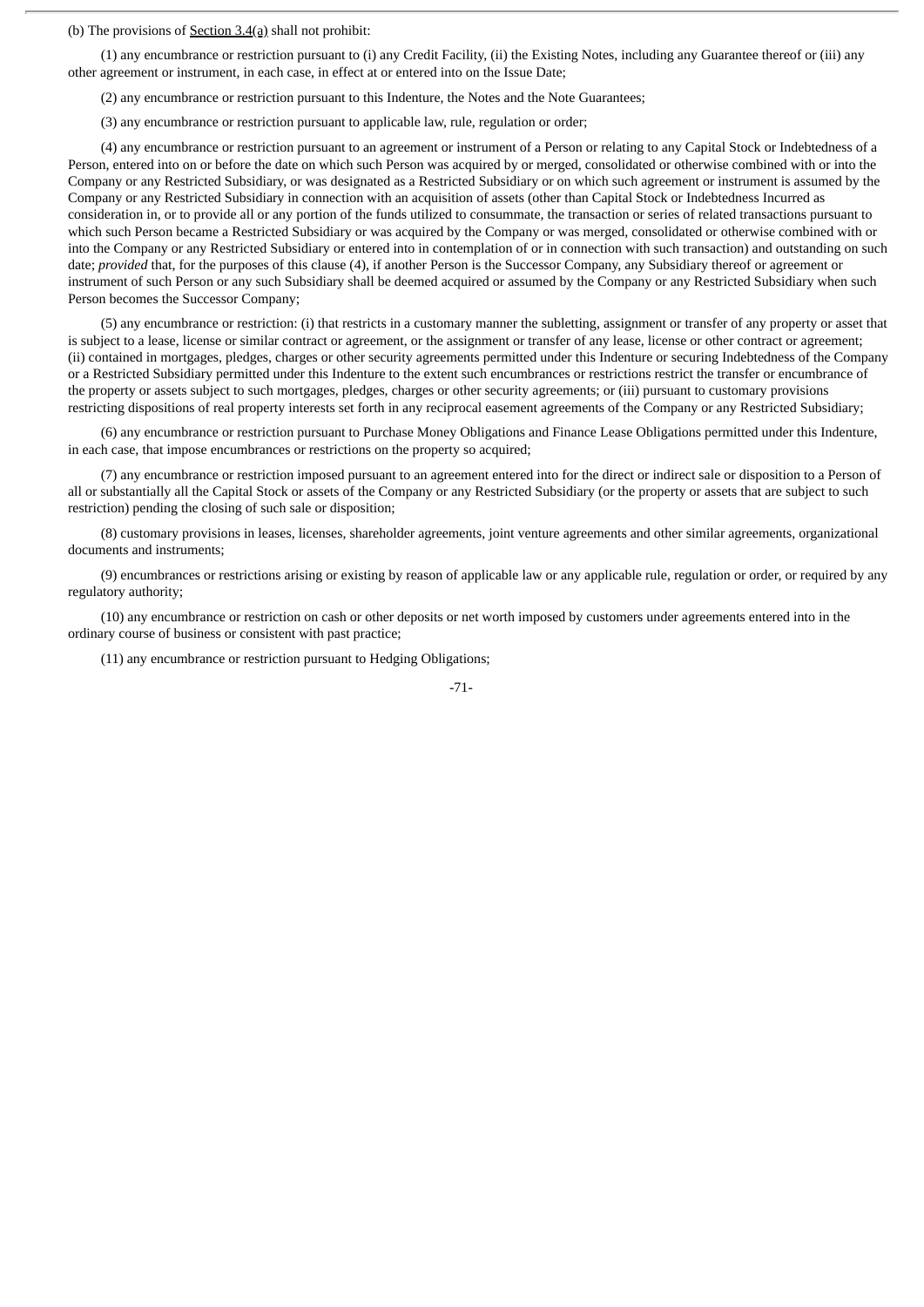(12) other Indebtedness, Disqualified Stock or Preferred Stock of Foreign Subsidiaries permitted to be Incurred or issued subsequent to the Issue Date pursuant Section 3.2 that impose restrictions solely on the Foreign Subsidiaries party thereto or their Subsidiaries;

(13) restrictions created in connection with any Receivables Facility that, in the good faith determination of the Company, are necessary or advisable to effect such Receivables Facility;

(14) any encumbrance or restriction arising pursuant to an agreement or instrument relating to any Indebtedness, shall only be permitted if such Indebtedness is permitted to be Incurred subsequent to the Issue Date pursuant to Section 3.2 if the encumbrances and restrictions contained in any such agreement or instrument taken as a whole are not materially less favorable to the Holders than (i) the encumbrances and restrictions contained in the ABL and the Existing Notes Indentures, together with the security documents associated therewith, or this Indenture as in effect on the Issue Date or (ii) in comparable financings (as determined in good faith by the Company) and where, in the case of clause(ii), either (A) the Company determines at the time of entry into such agreement or instrument that such encumbrances or restrictions will not adversely affect, in any material respect, the Company's ability to make principal or interest payments on the Notes or (B) such encumbrance or restriction applies only during the continuance of a default relating to such agreement or instrument;

(15) any encumbrance or restriction existing by reason of any lien permitted under Section 3.6; or

(16) any encumbrance or restriction pursuant to an agreement or instrument effecting a refinancing of Indebtedness Incurred pursuant to, or that otherwise refinances, an agreement or instrument referred to in clauses (1) to (15) of this Section 3.4(b) or this clause (16) (an "Initial Agreement") or contained in any amendment, supplement or other modification to an agreement referred to in clauses (1) to (15) of this Section 3.4(b) or this clause (16); *provided*, *however*, that the encumbrances and restrictions with respect to such Restricted Subsidiary contained in any such agreement or instrument are no less favorable in any material respect to the Holders taken as a whole than the encumbrances and restrictions contained in the Initial Agreement or Initial Agreements to which such refinancing or amendment, supplement or other modification relates (as determined in good faith by the Company).

## SECTION 3.5. Limitation on Sales of Assets and Subsidiary Stock.

(a) The Company shall not, and shall not permit any of its Restricted Subsidiaries to, make any Asset Disposition unless:

(1) the Company or such Restricted Subsidiary, as the case may be, receives consideration (including by way of relief from, or by any other Person assuming responsibility for, any liabilities, contingent or otherwise) at least equal to the fair market value (such fair market value to be determined on the date of contractually agreeing to such Asset Disposition), as determined in good faith by the Company, of the shares and assets subject to such Asset Disposition (including, for the avoidance of doubt, if such Asset Disposition is a Permitted Asset Swap);

(2) in any such Asset Disposition, or series of related Asset Dispositions (except to the extent the Asset Disposition is a Permitted Asset Swap), at least 75.0% of the consideration from such Asset Disposition, together with all other Asset Dispositions since the Issue Date (on a cumulative basis) (including by way of relief from, or by any other Person assuming responsibility for, any liabilities, contingent or otherwise), received by the Company or such Restricted Subsidiary, as the case may be, is in the form of cash or Cash Equivalents; and

-72-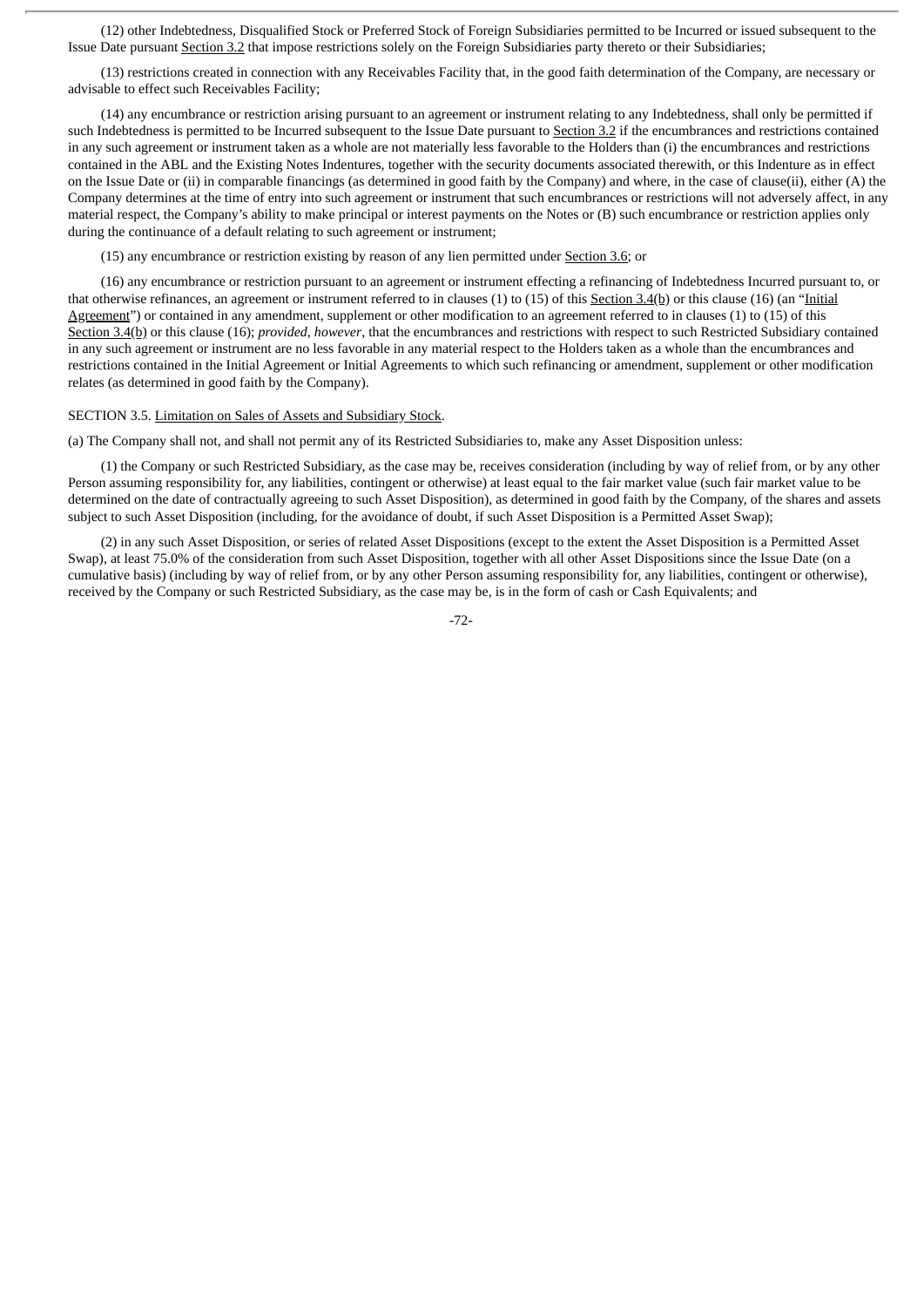(3) an amount equal to 100.0% of the Net Available Cash from such Asset Disposition is applied:

(i) to the extent the Company or any Restricted Subsidiary, as the case may be, elects (or is required by the terms of any Indebtedness), (A) to prepay, repay or purchase any Indebtedness of a Non-Guarantor (in each case, other than Indebtedness owed to the Company or any Restricted Subsidiary) or any Secured Indebtedness; including Indebtedness under the Existing Secured Notes or the ABL (or any Refinancing Indebtedness in respect thereof) within 450 days from the later of (a) the date of such Asset Disposition and (b) the receipt of such Net Available Cash; *provided*, *however*, that, in connection with any prepayment, repayment or purchase of Indebtedness pursuant to this clause (A), the Company or such Restricted Subsidiary will retire such Indebtedness and, other than any such Indebtedness under the ABL (or any Refinancing Indebtedness in respect thereof), will cause the related commitment (if any) to be reduced in an amount equal to the principal amount so prepaid, repaid or purchased; or (B) to prepay, repay or purchase Pari Passu Indebtedness; *provided further* that, to the extent the Company redeems, repays or repurchases such Indebtedness pursuant to this clause (B), the Company shall equally and ratably reduce Obligations under the Notes as provided under Section 5.7, through open-market purchases (to the extent such purchases are at or above 100.0% of the principal amount thereof) or by making an offer (in accordance with the procedures set forth below for an Asset Disposition Offer) to all Holders to purchase their Notes at 100.0% of the principal amount thereof, plus the amount of accrued but unpaid interest, if any, on the amount of Notes that would otherwise be prepaid; and

(ii) to the extent the Company or any Restricted Subsidiary elects, to invest in or commit to invest in Additional Assets (including by means of an investment in Additional Assets by a Restricted Subsidiary equal to the amount of Net Available Cash received by the Company or another Restricted Subsidiary) within 450 days from the later of (after giving effect to any Acceptable Commitment or Second Commitment (each as defined below), the "Application Period") (A) the date of such Asset Disposition and (B) the receipt of such Net Available Cash; *provided*, *however*, that a binding agreement shall be treated as a permitted application of Net Available Cash from the date of such commitment with the good faith expectation that an amount equal to Net Available Cash will be applied to satisfy such commitment within 180 days of such commitment (an "Acceptable Commitment") and, in the event of any Acceptable Commitment is later cancelled or terminated for any reason before such amount is applied in connection therewith, the Company or such Restricted Subsidiary enters into another Acceptable Commitment (a "Second Commitment") within 180 days of such cancellation or termination; *provided further* that if any Second Commitment is later cancelled or terminated for any reason before such amount is applied, then such Net Available Cash shall constitute Excess Proceeds;

*provided* that, pending the final application of the amount of any such Net Available Cash in accordance with clause (i) or clause (ii) above, the Company and its Restricted Subsidiaries may temporarily reduce Indebtedness or otherwise use such Net Available Cash in any manner not prohibited by this Indenture; *provided*, *further*, that if at any time during the Application Period the Consolidated Secured Leverage Ratio is less than or equal to 4.00 to 1.00, the Net Available Cash shall be deemed to have been applied in accordance with this Section 3.5 and the amount of Excess Proceeds shall be reset at zero.

(b) The amount of any Net Available Cash from Asset Dispositions that is not applied or invested or committed to be applied or invested as provided in the preceding paragraph will be deemed to constitute "Excess Proceeds" under this Indenture. On the 451st day after the later of an Asset Disposition or the receipt of such Net Available Cash, if the aggregate amount of Excess Proceeds under this Indenture exceeds the greater of \$900.0 million and 25.0% of LTM EBITDA, the Company will within 10 Business Days be required to make an offer ("Asset Disposition Offer") to all Holders of Notes issued under this Indenture and, to the extent the Company elects, to all holders of other outstanding Pari Passu Indebtedness, to purchase the maximum principal amount of Notes and any such Pari Passu Indebtedness to which the Asset Disposition Offer applies that may be purchased out of the Excess Proceeds, at an offer price in respect of the Notes in an amount equal to 100.0% of the principal amount of the Notes and such Pari Passu Indebtedness, in each case, plus accrued and unpaid interest, if any, to, but excluding, the date of purchase, in accordance with the procedures set forth in this Indenture or the agreements governing such Pari

-73-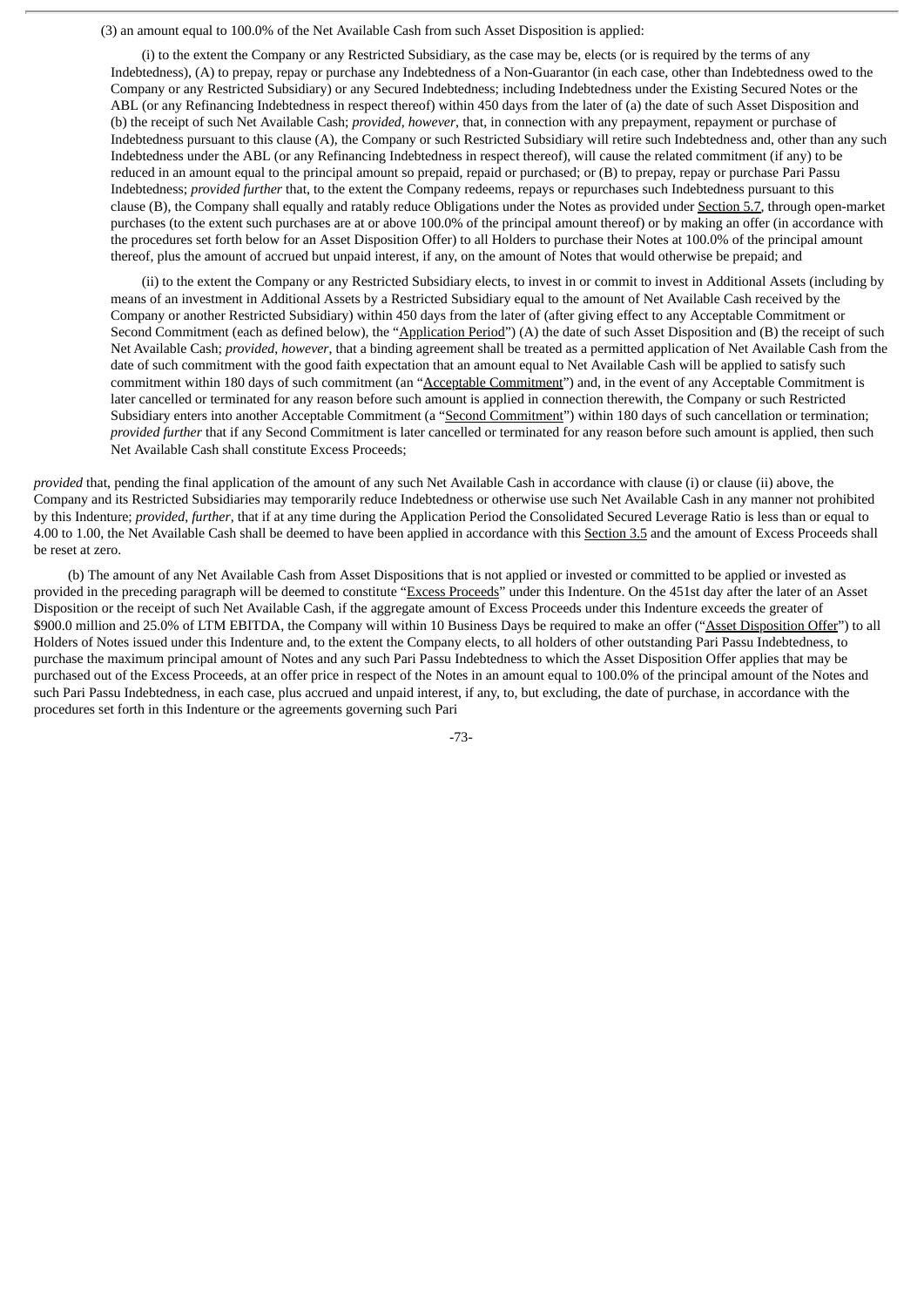Passu Indebtedness, as applicable, and, with respect to the Notes, in minimum denominations of \$2,000 and in integral multiples of \$1,000 in excess thereof. The Company will deliver notice of such Asset Disposition Offer electronically or by first-class mail, with a copy to the Trustee, the Paying Agent and each Holder of Notes at the address of such Holder appearing in the security register or otherwise in accordance with the applicable procedures of DTC, describing the transaction or transactions that constitute the Asset Disposition and offering to repurchase the Notes for the specified purchase price on the date specified in the notice, which date will be no earlier than 10 days and no later than 60 days from the date such notice is delivered, pursuant to the procedures required by this Indenture and described in such notice. The Company may satisfy the foregoing obligations with respect to any Net Available Cash from an Asset Disposition by making an Asset Disposition Offer with respect to all Net Available Cash prior to the expiration of the relevant 450 days (or such longer period provided above) or with respect to any unapplied Excess Proceeds.

(c) To the extent that the aggregate amount of Notes and Pari Passu Indebtedness so validly tendered and not properly withdrawn pursuant to an Asset Disposition Offer is less than the Excess Proceeds, the Company may use any remaining Excess Proceeds for any purpose not prohibited by this Indenture. If the aggregate principal amount of the Notes surrendered in any Asset Disposition Offer by Holders and other Pari Passu Indebtedness surrendered by holders or lenders, collectively, exceeds the amount of Excess Proceeds, the Company shall allocate the Excess Proceeds among the Notes and such Pari Passu Indebtedness to be purchased on a pro rata basis on the basis of the aggregate principal amount of tendered Notes and such Pari Passu Indebtedness; *provided* that no Notes or other such Pari Passu Indebtedness will be selected and purchased in an unauthorized denomination. Upon completion of any Asset Disposition Offer, the amount of Excess Proceeds shall be reset at zero. Additionally, the Company may, at its option, make an Asset Disposition Offer using proceeds from any Asset Disposition at any time after the consummation of such Asset Disposition. Upon consummation or expiration of any Asset Disposition Offer, any remaining Net Available Cash shall not be deemed Excess Proceeds and the Company may use such Net Available Cash for any purpose not prohibited by this Indenture. To the extent that any portion of Net Available Cash payable in respect of the Notes is denominated in a currency other than U.S. dollars, the amount thereof payable in respect of the Notes shall not exceed the net amount of funds in U.S. dollars that is actually received by the Company upon converting such portion into U.S. dollars.

## (d) Notwithstanding any other provisions of this Section 3.5,

(i) to the extent that any of or all the Net Available Cash of any Asset Disposition by a Foreign Subsidiary (a "Foreign Disposition") is (x) prohibited or delayed by applicable local law, (y) restricted by applicable organizational documents or any agreement or (z) subject to other onerous organizational or administrative impediments from being repatriated to the United States, the portion of such Net Available Cash so affected will not be required to be applied in compliance with this covenant, and such amounts may be retained by the applicable Foreign Subsidiary so long, but only so long, as the applicable local law documents or agreements will not permit repatriation to the United States (the Company hereby agreeing to use reasonable efforts (as determined in the Company's reasonable business judgment) to otherwise cause the applicable Foreign Subsidiary to within one year following the date on which the respective payment would otherwise have been required, promptly take all actions reasonably required by the applicable local law, applicable organizational impediments or other impediment to permit such repatriation), and if within one year following the date on which the respective payment would otherwise have been required such repatriation of any of such affected Net Available Cash is permitted under the applicable local law, applicable organizational impediment or other impediment, such repatriation will be promptly effected and such repatriated Net Available Cash will be promptly (and in any event not later than five (5) Business Days after such repatriation could be made) applied (net of additional Taxes payable or reserved against as a result thereof) (whether or not such repatriation actually occurs) in compliance with this Section 3.5; and

(ii) to the extent that the Company has determined in good faith that repatriation of any of or all the Net Available Cash of any Foreign Disposition would have an adverse Tax consequence (which for the avoidance of doubt, includes, but is not limited to, any prepayment whereby doing so the Company, any Restricted Subsidiary, or any of their respective affiliates and/or equity owners would incur a tax liability, including a tax dividend, deemed dividend pursuant to Code Section 956 or a withholding tax), the Net Available Cash so affected may be retained by the applicable Foreign Subsidiary. The non-application of any prepayment amounts as a consequence of the foregoing provisions will not, for the avoidance of doubt, constitute a Default or an Event of Default.

-74-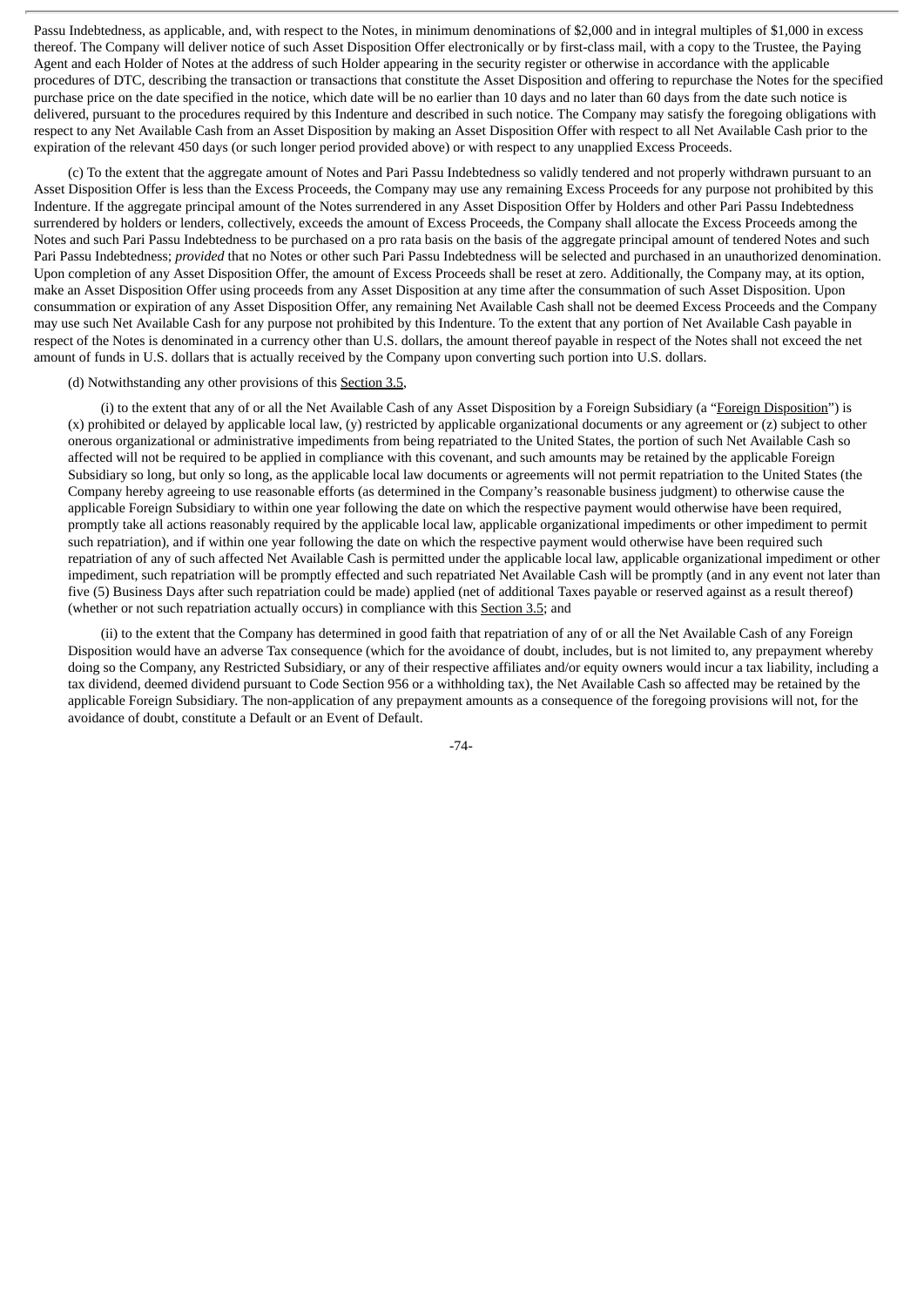(e) For the purposes of Section 3.5(a)(2), the following will be deemed to be cash:

(1) the assumption by the transferee of Indebtedness or other liabilities contingent or otherwise of the Company or a Restricted Subsidiary (other than Subordinated Indebtedness of the Company or a Guarantor) and the release of the Company or such Restricted Subsidiary from all liability on such Indebtedness or other liability in connection with such Asset Disposition;

(2) securities, notes or other obligations received by the Company or any Restricted Subsidiary of the Company from the transferee that are converted by the Company or such Restricted Subsidiary into cash or Cash Equivalents, or by their terms are required to be satisfied for cash and Cash Equivalents (to the extent of the cash or Cash Equivalents received), in each case, within 180 days following the closing of such Asset Disposition;

(3) Indebtedness of any Restricted Subsidiary that is no longer a Restricted Subsidiary as a result of such Asset Disposition, to the extent that the Company and each other Restricted Subsidiary are released from any Guarantee of payment of such Indebtedness in connection with such Asset Disposition;

(4) consideration consisting of Indebtedness of the Company (other than Subordinated Indebtedness) received after the Issue Date from Persons who are not the Company or any Restricted Subsidiary; and

(5) any Designated Non-Cash Consideration received by the Company or any Restricted Subsidiary in such Asset Dispositions having an aggregate fair market value, taken together with all other Designated Non-Cash Consideration received pursuant to this covenant that is at that time outstanding, not to exceed the greater of \$485.0 million and 4.0% of Total Assets (with the fair market value of each item of Designated Non-Cash Consideration being measured at the time received and without giving effect to subsequent changes in value).

(f) To the extent that the provisions of any securities laws, rules or regulations, including Rule 14e-1 under the Exchange Act, conflict with the provisions of this Indenture, the Company will comply with the applicable securities laws, rules and regulations and shall not be deemed to have breached its obligations described in this Indenture by virtue thereof.

(g) The provisions of this Indenture relative to the Company's obligation to make an offer to repurchase the Notes as a result of an Asset Disposition may be waived or modified with the written consent of the Holders of a majority in principal amount of the then outstanding Notes.

(h) The Existing Notes Indentures and the ABL may prohibit or limit, and future credit agreements or other agreements to which the Company becomes a party may prohibit or limit, the Company from purchasing any Notes pursuant to this covenant. In the event the Company is prohibited from purchasing the Notes, the Company could seek the consent of its lenders to the purchase of the Notes or could attempt to refinance the borrowings that contain such prohibition. If the Company does not obtain such consent or repay such borrowings, it will remain prohibited from purchasing the Notes. In such case, the Company's failure to purchase tendered Notes would constitute an Event of Default under this Indenture.

SECTION 3.6. Limitation on Liens. The Company shall not, and shall not permit any Restricted Subsidiary to, directly or indirectly, create, Incur or suffer to exist any Lien (except Permitted Liens) (each, a "Subject Lien") that secures Obligations under any Indebtedness on any asset or property of the Company or any Restricted Subsidiary, unless the Notes and the Guarantees are equally and ratably secured with (or on a senior basis to, in the case such Subject Lien secures any Subordinated Indebtedness) the Obligations secured by such Subject Lien.

-75-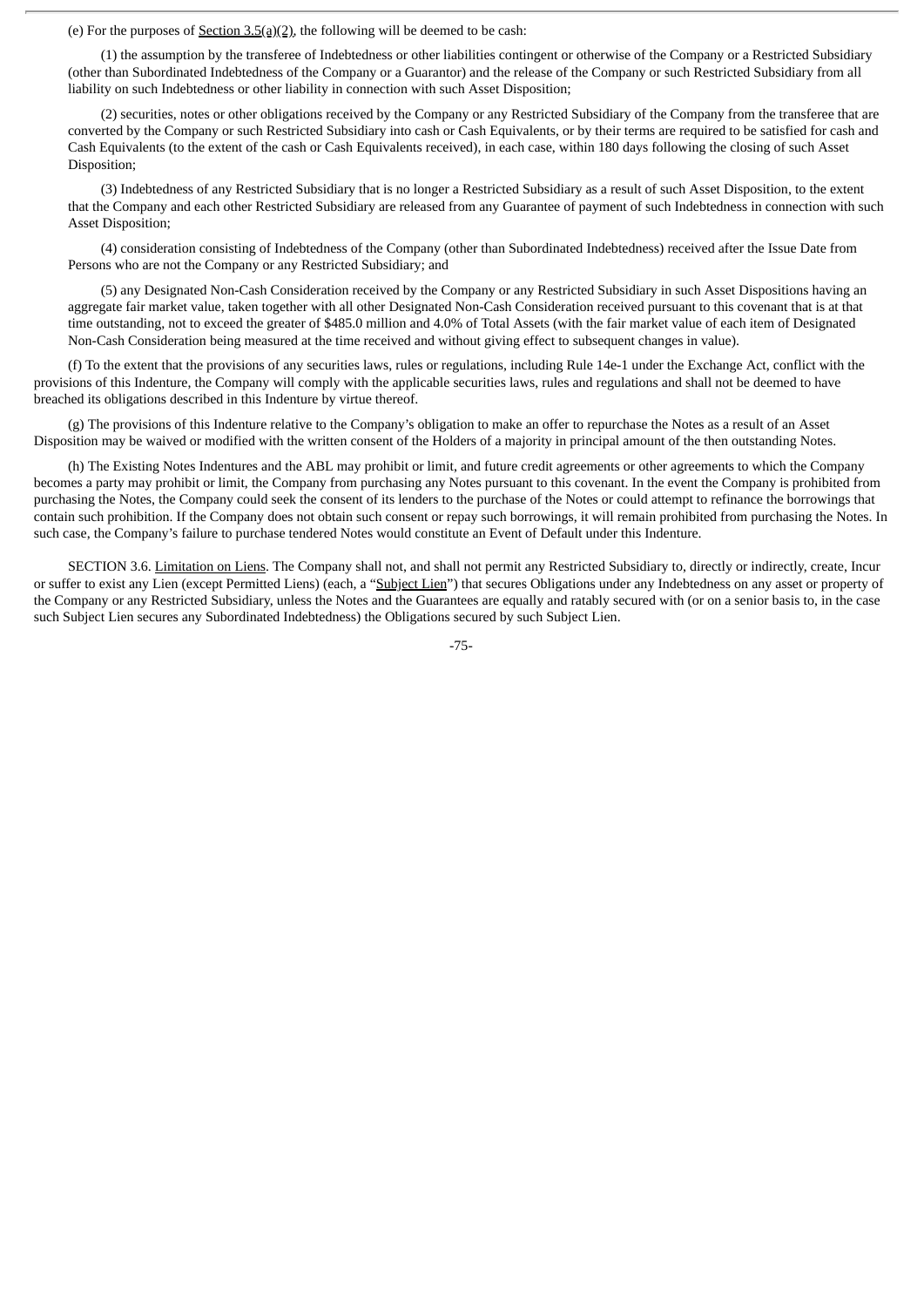Any Lien created for the benefit of the Holders of the Notes pursuant to the preceding paragraph shall provide by its terms that such Lien shall be automatically and unconditionally released and discharged upon the release and discharge of the Subject Lien that gave rise to the obligation to so secure the Notes and the Guarantees.

With respect to any Lien securing Indebtedness that was permitted to secure such Indebtedness at the time of the Incurrence of such Indebtedness, such Lien shall also be permitted to secure any Increased Amount of such Indebtedness. The "Increased Amount" of any Indebtedness shall mean any increase in the amount of such Indebtedness in connection with any accrual of interest, the accretion of accreted value, the amortization of original issue discount, the payment of interest in the form of additional Indebtedness with the same terms, accretion of original issue discount or liquidation preference and increases in the amount of Indebtedness outstanding solely as a result of fluctuations in the exchange rate of currencies or increases in the value of property securing Indebtedness.

## SECTION 3.7. Limitation on Guarantees.

(a) The Company shall not permit any of its Wholly-Owned Domestic Subsidiaries that are Restricted Subsidiaries (and non-Wholly-Owned Domestic Subsidiaries if such non-Wholly-Owned Domestic Subsidiaries guarantee, or are a co-issuer of, other capital markets debt securities of the Company or any Restricted Subsidiary or guarantee all or a portion of, or are a co-borrower under, the ABL), other than a Guarantor, to guarantee the payment of any Indebtedness of the Company or any Guarantor unless:

(1) such Restricted Subsidiary within 60 days executes and delivers a supplemental indenture to this Indenture providing for a Guarantee by such Restricted Subsidiary, except that with respect to a guarantee of Indebtedness of the Company or any Guarantor, if such Indebtedness is by its express terms subordinated in right of payment to the Notes or such Guarantor's Note Guarantee, any such guarantee by such Restricted Subsidiary with respect to such Indebtedness shall be subordinated in right of payment to such Guarantee substantially to the same extent as such Indebtedness is subordinated to the Notes or such Guarantor's Guarantee of the Notes; and

(2) such Restricted Subsidiary waives and will not in any manner whatsoever claim or take the benefit or advantage of, any rights of reimbursement, indemnity or subrogation or any other rights against the Company or any other Restricted Subsidiary as a result of any payment by such Restricted Subsidiary under its Guarantee until payment in full of Obligations under this Indenture.

*provided* that this Section 3.7 shall not be applicable (i) to any guarantee of any Restricted Subsidiary that existed at the time such Person became a Restricted Subsidiary and was not incurred in connection with, or in contemplation of, such Person becoming a Restricted Subsidiary, or (ii) in the event that the Guarantee of the Company's obligations under the Notes or this Indenture by such Subsidiary would not be permitted under applicable law.

(b) The Company may elect, in its sole discretion, to cause any Subsidiary that is not otherwise required to be a Guarantor to become a Guarantor, in which case, such Subsidiary shall not be required to comply with the 60-day period described in Section 3.7(a).

(c) If any Guarantor becomes an Immaterial Subsidiary, the Company shall have the right, by execution and delivery of a supplemental indenture to the Trustee, to cause such Immaterial Subsidiary to cease to be a Guarantor, subject to the requirement described in the first paragraph above that such Subsidiary shall be required to become a Guarantor if it ceases to be an Immaterial Subsidiary (except that if such Subsidiary has been properly designated as an Unrestricted Subsidiary it shall not be so required to become a Guarantor or execute a supplemental indenture); *provided*, that such Immaterial Subsidiary shall not be permitted to Guarantee the ABL or other Indebtedness of the Company or the other Guarantors, unless it again becomes a Guarantor.

#### SECTION 3.8. Limitation on Affiliate Transactions.

(a) The Company shall not, and shall not permit any Restricted Subsidiary to enter into or conduct any transaction (including the purchase, sale, lease or exchange of any property or the rendering of any service) with any Affiliate of the Company (an "Affiliate Transaction") involving aggregate value in excess of the greater of \$216.0 million and 6.0% of LTM EBITDA, unless:

-76-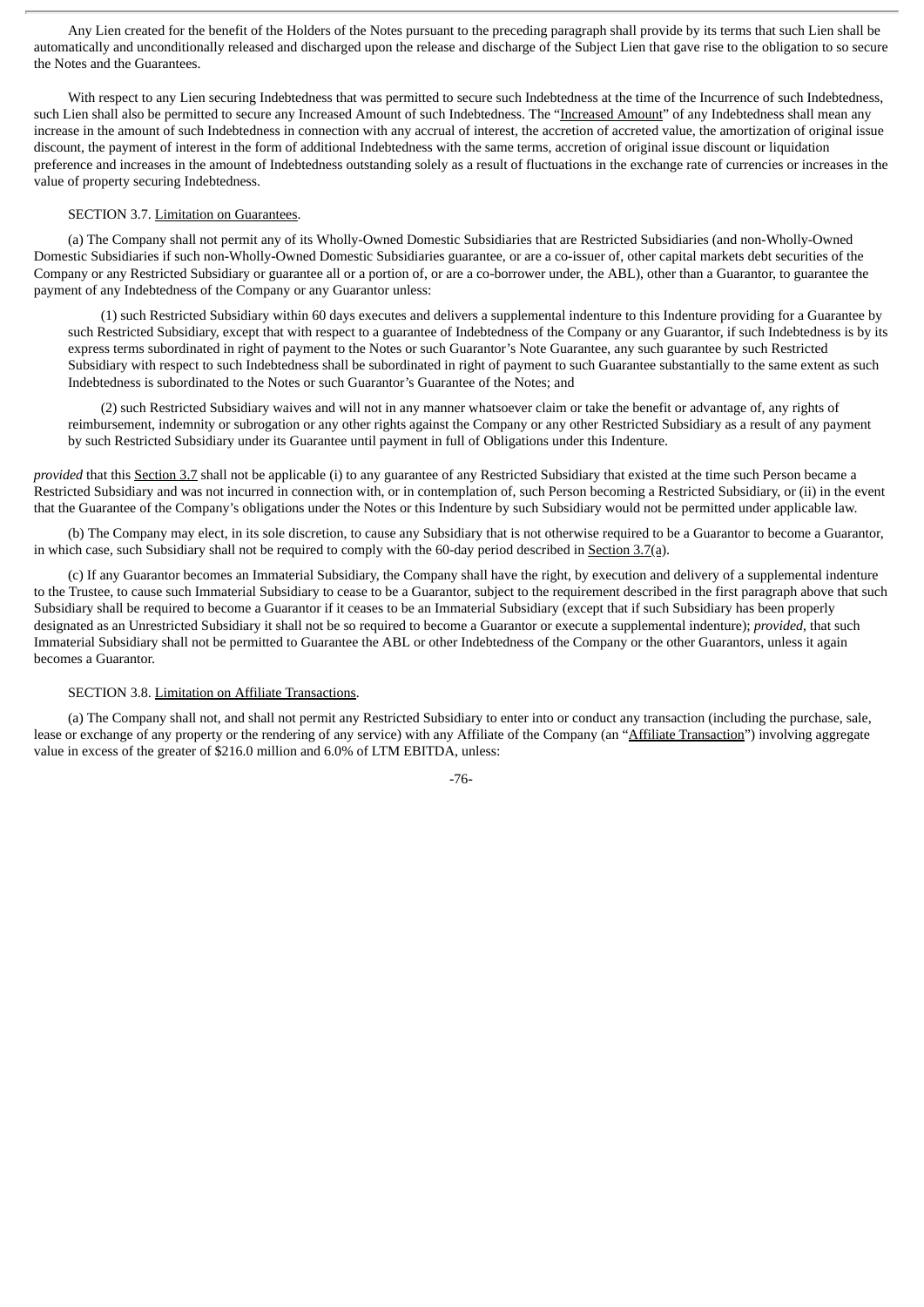(1) the terms of such Affiliate Transaction taken as a whole are not materially less favorable to the Company or such Restricted Subsidiary, as the case may be, than those that could be obtained in a comparable transaction at the time of such transaction or the execution of the agreement providing for such transaction in arm's length dealings with a Person who is not such an Affiliate; and

(2) in the event such Affiliate Transaction involves an aggregate value in excess of the greater of \$540.0 million and 15.0% of LTM EBITDA, the terms of such transaction have been approved by a majority of the members of the Board of Directors.

Any Affiliate Transaction shall be deemed to have satisfied the requirements set forth in clause (2) of this Section 3.8(a) if such Affiliate Transaction is approved by a majority of the Disinterested Directors, if any.

(b) The provisions of this  $S$ ection  $3.8(a)$  above shall not apply to:

(1) any Restricted Payment or other transaction permitted to be made or undertaken pursuant to Section 3.3 (including Permitted Payments), or any Permitted Investment;

(2) any issuance or sale of Capital Stock, options, other equity-related interests or other securities, or other payments, awards or grants in cash, securities or otherwise pursuant to, or the funding of, or entering into, or maintenance of, any employment, consulting, collective bargaining or benefit plan, program, agreement or arrangement, related trust or other similar agreement and other compensation arrangements, options, warrants or other rights to purchase Capital Stock of the Company, any Restricted Subsidiary or any Parent Entity, restricted stock plans, long-term incentive plans, stock appreciation rights plans, participation plans or similar employee benefits or consultants' plans (including valuation, health, insurance, deferred compensation, severance, retirement, savings or similar plans, programs or arrangements) or indemnities provided on behalf of officers, employees, directors or consultants approved by the Board of Directors of the Company;

(3) any Management Advances and any waiver or transaction with respect thereto;

(4) (a) any transaction between or among the Company and any Restricted Subsidiary (or entity that becomes a Restricted Subsidiary as a result of such transaction), or between or among Restricted Subsidiaries and (b) any merger, amalgamation or consolidation with any Parent Entity, *provided* that such Parent Entity shall have no material liabilities and no material assets other than cash, Cash Equivalents and the Capital Stock of the Company and such merger, amalgamation or consolidation is otherwise consummated in compliance with this Indenture;

(5) the payment of compensation, fees, costs and reimbursement of expenses to, and customary indemnities (including under customary insurance policies) and employee benefit and pension expenses provided on behalf of, directors, officers, consultants or employees (or their respective Controlled Investment Affiliates or Immediate Family Members) of the Company, any Parent Entity or any Restricted Subsidiary (whether directly or indirectly and including through any Controlled Investment Affiliate or Immediate Family Member of such directors, officers or employees);

(6) the entry into and performance of obligations of the Company or any of its Restricted Subsidiaries under the terms of any transaction arising out of, and any payments pursuant to or for purposes of funding, any agreement or instrument in effect as of or on the Issue Date, as these agreements and instruments may be amended, modified, supplemented, extended, renewed or refinanced from time to time in accordance with the other terms of this covenant or to the extent not more disadvantageous to the Holders in any material respect;

-77-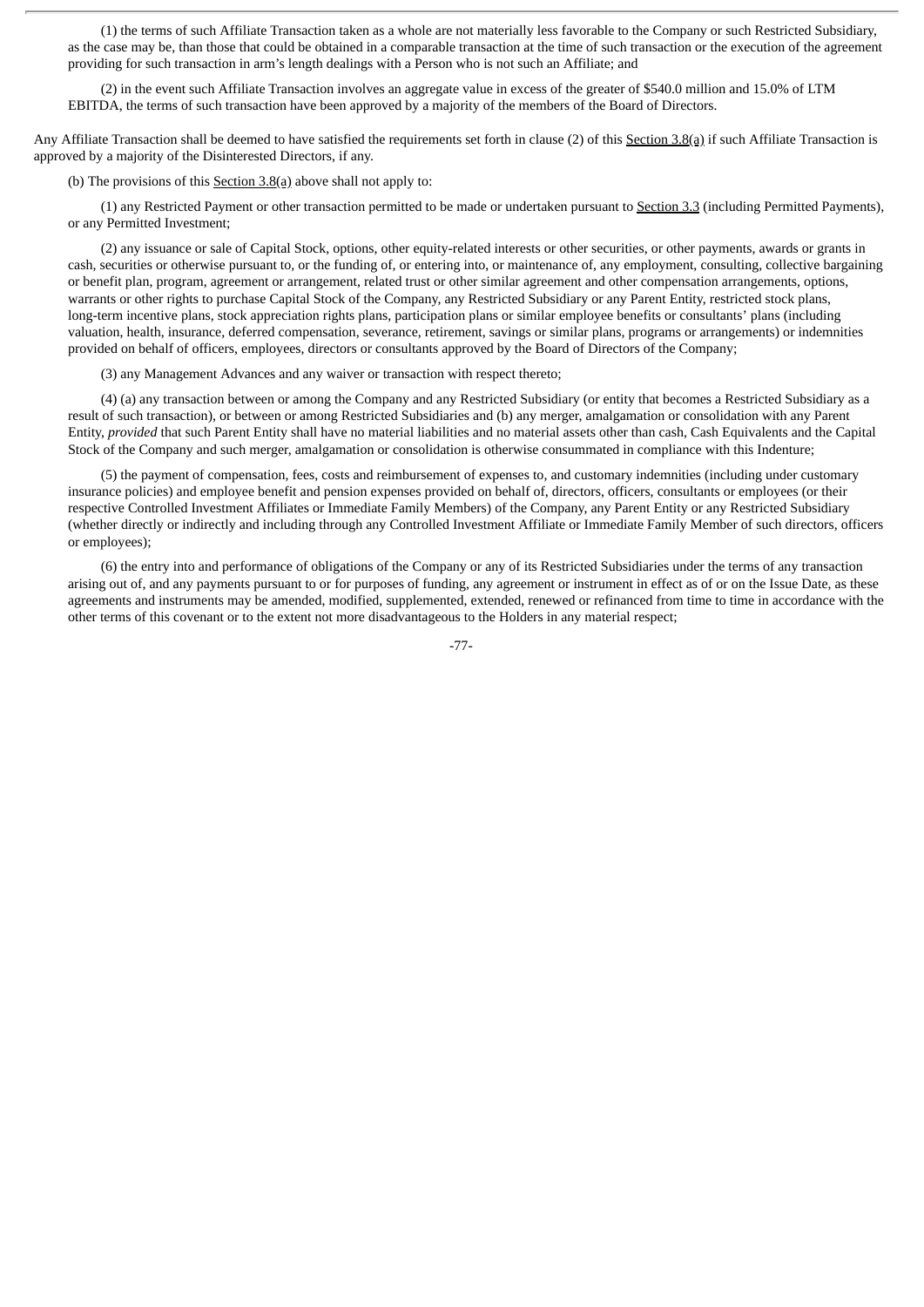(7) sales of accounts receivable, or participations therein, in connection with any Receivables Facility;

(8) transactions with customers, vendors, clients, joint venture partners, suppliers, contractors, distributors or purchasers or sellers of goods or services, in each case in the ordinary course of business or consistent with past practice, which are fair to the Company or the relevant Restricted Subsidiary in the reasonable determination of the Board of Directors or the senior management of the Company or the relevant Restricted Subsidiary, or are on terms no less favorable than those that could reasonably have been obtained at such time from an unaffiliated party;

(9) any transaction between or among the Company or any Restricted Subsidiary and any Person that is an Affiliate of the Company or an Associate or similar entity solely because the Company or a Restricted Subsidiary or any Affiliate of the Company or a Restricted Subsidiary or any Affiliate of any Permitted Holder owns an equity interest in or otherwise controls such Affiliate, Associate or similar entity;

(10) issuances, transfers or sales of Capital Stock (other than Disqualified Stock or Designated Preferred Stock) of the Company or options, warrants or other rights to acquire such Capital Stock and the granting of registration and other customary rights (and the performance of the related obligations) in connection therewith or any contribution to capital of the Company or any Restricted Subsidiary;

(11) (i) payments by the Company or any Restricted Subsidiary to any Permitted Holder (whether directly or indirectly) of annual management, consulting, monitoring, refinancing, subsequent transaction exit fees, advisory fees and related costs and expenses and indemnitees in connection therewith in an aggregate amount not to exceed the greater of \$90.0 million and 2.5% of LTM EBITDA and (ii) customary payments by the Company or any Restricted Subsidiary to any Permitted Holder (whether directly or indirectly, including through any Parent Entity) for financial advisory, financing, underwriting or placement services or in respect of other investment banking activities, including in connection with acquisitions or divestitures, which payments are approved by a majority of the Board of Directors in good faith;

(12) payment to any Permitted Holder of all out of pocket expenses Incurred by such Permitted Holder in connection with its direct or indirect investment in the Company and its Subsidiaries;

(13) the Transactions and the payment of all fees, costs and expenses (including all legal, accounting and other professional fees, costs and expenses) related to the Transactions, in each case as disclosed in the Offering Circular;

(14) transactions in which the Company or any Restricted Subsidiary, as the case may be, delivers to the Trustee a letter from an Independent Financial Advisor stating that such transaction is fair to the Company or such Restricted Subsidiary from a financial point of view or meets the requirements of  $Section 3.8(a)(1)$ ;

(15) the existence of, or the performance by the Company or any Restricted Subsidiary of its obligations under the terms of, any equityholders, investor rights or similar agreement (including any registration rights agreement or purchase agreements related thereto) to which it is party as of the Issue Date and any similar agreement that it may enter into thereafter; *provided*, *however*, that the existence of, or the performance by the Company or any Restricted Subsidiary of its obligations under any future amendment to the equityholders' agreement or under any similar agreement entered into after the Issue Date will only be permitted under this clause (15) to the extent that the terms of any such amendment or new agreement are not otherwise disadvantageous to the Holders in any material respect;

(16) any purchase by the Company's Affiliates of Indebtedness or Disqualified Stock of the Company or any of their Restricted Subsidiaries the majority of which Indebtedness or Disqualified Stock is purchased by Persons who are not the Company's Affiliates; *provided* that such purchases by the Company's Affiliates are on the same terms as such purchases by such Persons who are not the Company's Affiliates;

-78-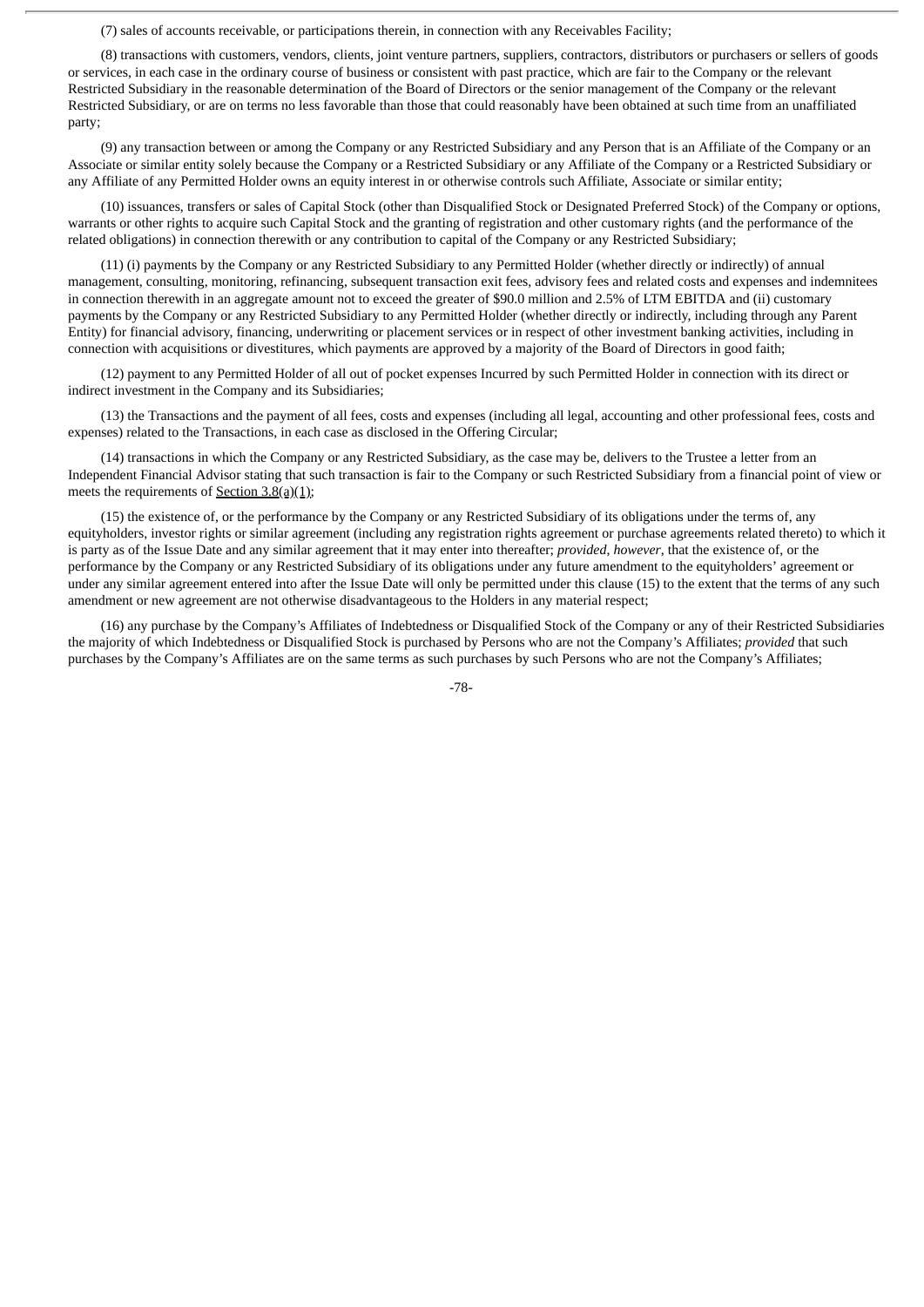(17) (i) investments by Affiliates in securities or loans of the Company or any of its Restricted Subsidiaries (and payment of reasonable out-of-pocket expenses incurred by such Affiliates in connection therewith) so long as the investment is being offered by the Company or such Restricted Subsidiary generally to other non-affiliated third party investors on the same or more favorable terms and (ii) payments to Affiliates in respect of securities or loans of the Company or any of its Restricted Subsidiaries contemplated in the foregoing subclause (i) or that were acquired from Persons other than the Company and its Restricted Subsidiaries, in each case, in accordance with the terms of such securities or loans;

(18) payments by the Company (and any Parent Entity) and its Restricted Subsidiaries pursuant to any tax sharing agreements or other equity agreements in respect of "Related Taxes" among the Company (and any such Parent Entity) and its Restricted Subsidiaries on customary terms to the extent attributable to the ownership or operation of the Company and its Subsidiaries;

(19) payments, Indebtedness and Disqualified Stock (and cancellation of any thereof) of the Company and its Restricted Subsidiaries and Preferred Stock (and cancellation of any thereof) of any Restricted Subsidiary to any future, current or former employee, director, officer, manager or consultant (or their respective Controlled Investment Affiliates or Immediate Family Members) of the Company, any of its Subsidiaries or any of its direct or indirect parent companies pursuant to any management equity plan or stock option plan or any other management or employee benefit plan or agreement or any stock subscription or shareholder agreement; and any employment agreements, stock option plans and other compensatory arrangements (and any successor plans thereto) and any supplemental executive retirement benefit plans or arrangements with any such employees, directors, officers, managers or consultants (or their respective Controlled Investment Affiliates or Immediate Family Members) that are, in each case, approved by the board of directors of the Company in good faith;

(20) employment and severance arrangements between the Company or its Restricted Subsidiaries and their respective offers and employees;

(21) any transition services arrangement, supply arrangement or similar arrangement entered into in connection with or in contemplation of the disposition of assets or Capital Stock in any Restricted Subsidiary permitted under Section 3.5 or entered into with any Business Successor, in each case, that the Company determines in good faith is either fair to the Company or otherwise on customary terms for such type of arrangements in connection with similar transactions;

(22) transactions entered into by an Unrestricted Subsidiary with an Affiliate prior to the day such Unrestricted Subsidiary is redesignated as a Restricted Subsidiary as described under Section 3.20; and

(23) any Permitted Tax Restructuring.

# SECTION 3.9. Change of Control.

(a) If a Change of Control Triggering Event occurs, unless the Company has previously or substantially concurrently therewith delivered a redemption notice with respect to all of the outstanding Notes as set forth under Section 5.7(a) or Section 5.7(d), the Company shall make an offer to purchase all of the Notes pursuant to the offer (the "Change of Control Offer") at a price in cash (the "Change of Control Payment") equal to 101.0% of the aggregate principal amount thereof plus accrued and unpaid interest, if any, to but excluding the date of repurchase, subject to the right of Holders of the Notes of record on the relevant record date to receive interest due on the relevant interest payment date. Within 30 days following any Change of Control Triggering Event, the Company will deliver or cause to be delivered notice of such Change of Control Offer electronically in accordance with the procedures of DTC or by first-class mail, with a copy to the Trustee, to each Holder of Notes at the address of such Holder appearing in the security register, with the following information:

(1) that a Change of Control Offer is being made pursuant to this Section 3.9, and that all Notes properly tendered pursuant to such Change of Control Offer will be accepted for payment by the Company;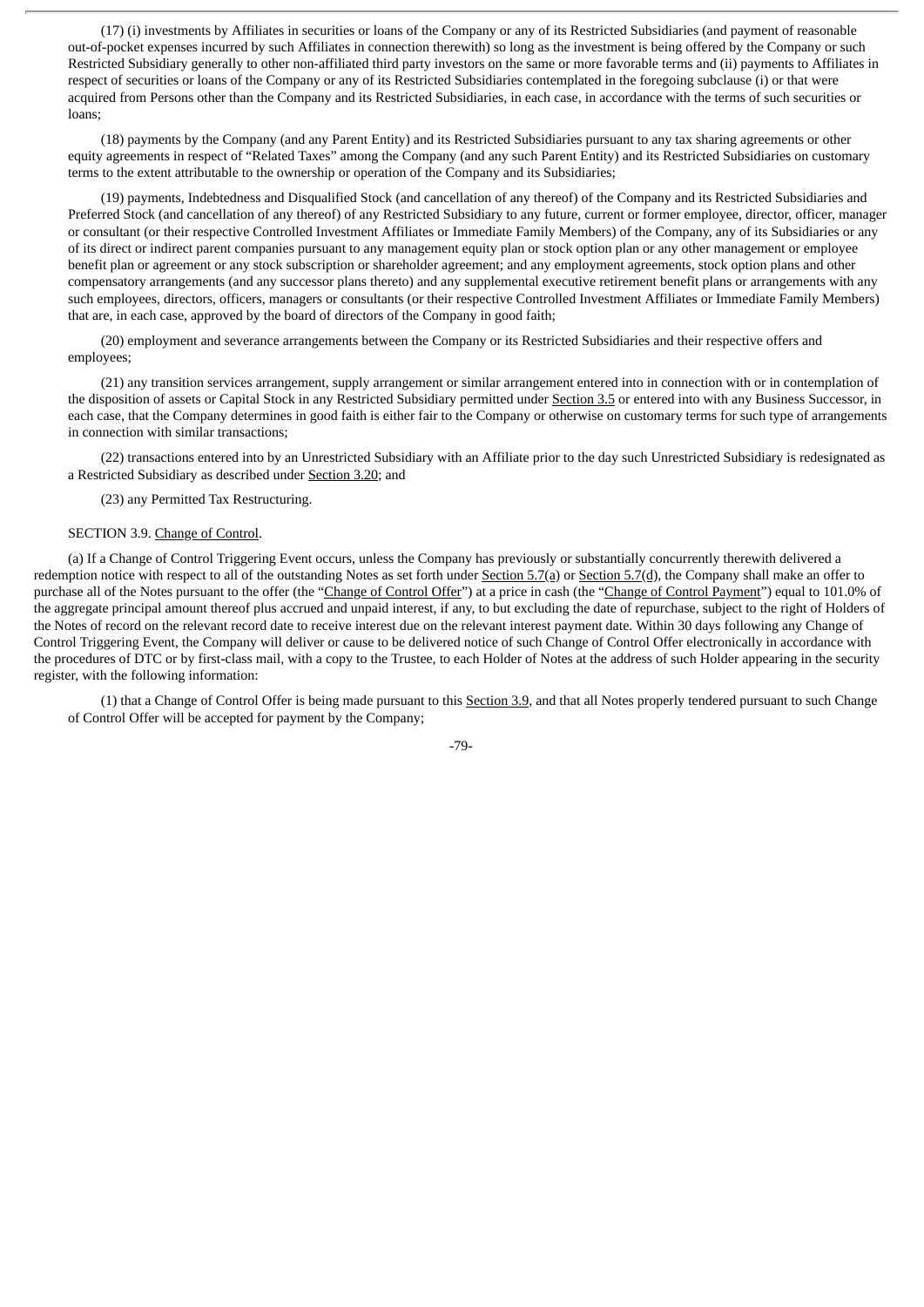(2) the purchase price and the purchase date, which will be no earlier than 30 days nor later than 60 days from the date such notice is delivered (the "Change of Control Payment Date");

(3) that any Note not properly tendered will remain outstanding and continue to accrue interest;

(4) that unless the Company defaults in the payment of the Change of Control Payment, all Notes accepted for payment pursuant to the Change of Control Offer will cease to accrue interest, on the Change of Control Payment Date;

(5) that Holders electing to have any Notes purchased pursuant to a Change of Control Offer will be required to surrender such Notes, with the form entitled "Option of Holder to Elect Purchase" on the reverse of such Notes completed, to the Paying Agent specified in the notice at the address specified in the notice prior to the close of business on the third Business Day preceding the Change of Control Payment Date;

(6) that Holders will be entitled to withdraw their tendered Notes and their election to require the Company to purchase such Notes; *provided* that the Paying Agent receives, not later than the close of business on the second Business Day prior to the expiration date of the Change of Control Offer, a telegram, facsimile transmission or letter setting forth the name of the Holder of the Notes, the principal amount of Notes tendered for purchase, and a statement that such Holder is withdrawing its tendered Notes and its election to have such Notes purchased;

(7) that Holders whose Notes are being purchased only in part will be issued new Notes and such new Notes will be equal in principal amount to the unpurchased portion of the Notes surrendered. The unpurchased portion of the Notes must be equal to at least \$2,000 or any integral multiple of \$1,000 in excess of \$2,000;

(8) if such notice is delivered prior to the occurrence of a Change of Control Triggering Event, stating that the Change of Control Offer is conditional on the occurrence of such Change of Control Triggering Event; and

(9) the other instructions, as determined by the Company, consistent with this Section 3.9, that a Holder must follow.

The Paying Agent will promptly deliver to each Holder of the Notes tendered the Change of Control Payment for such Notes, and the Trustee will promptly authenticate and mail (or cause to be transferred by book-entry) to each Holder a new Note equal in principal amount to any unpurchased portion of the Notes surrendered, if any; *provided* that each such new Note will be in a minimum principal amount of \$2,000 or an integral multiple of \$1,000 in excess thereof. The Company will publicly announce the results of the Change of Control Offer on or as soon as practicable after the Change of Control Payment Date.

If the Change of Control Payment Date is on or after an interest record date and on or before the related interest payment date, any accrued and unpaid interest will be paid on the relevant interest payment date to the Person in whose name a Note is registered at the close of business on such record date.

(b) On the Change of Control Payment Date, the Company will, to the extent permitted by law,

(1) accept for payment all Notes issued by it or portions thereof properly tendered pursuant to the Change of Control Offer,

(2) deposit with the Paying Agent an amount equal to the aggregate Change of Control Payment in respect of all Notes or portions thereof so tendered, and

-80-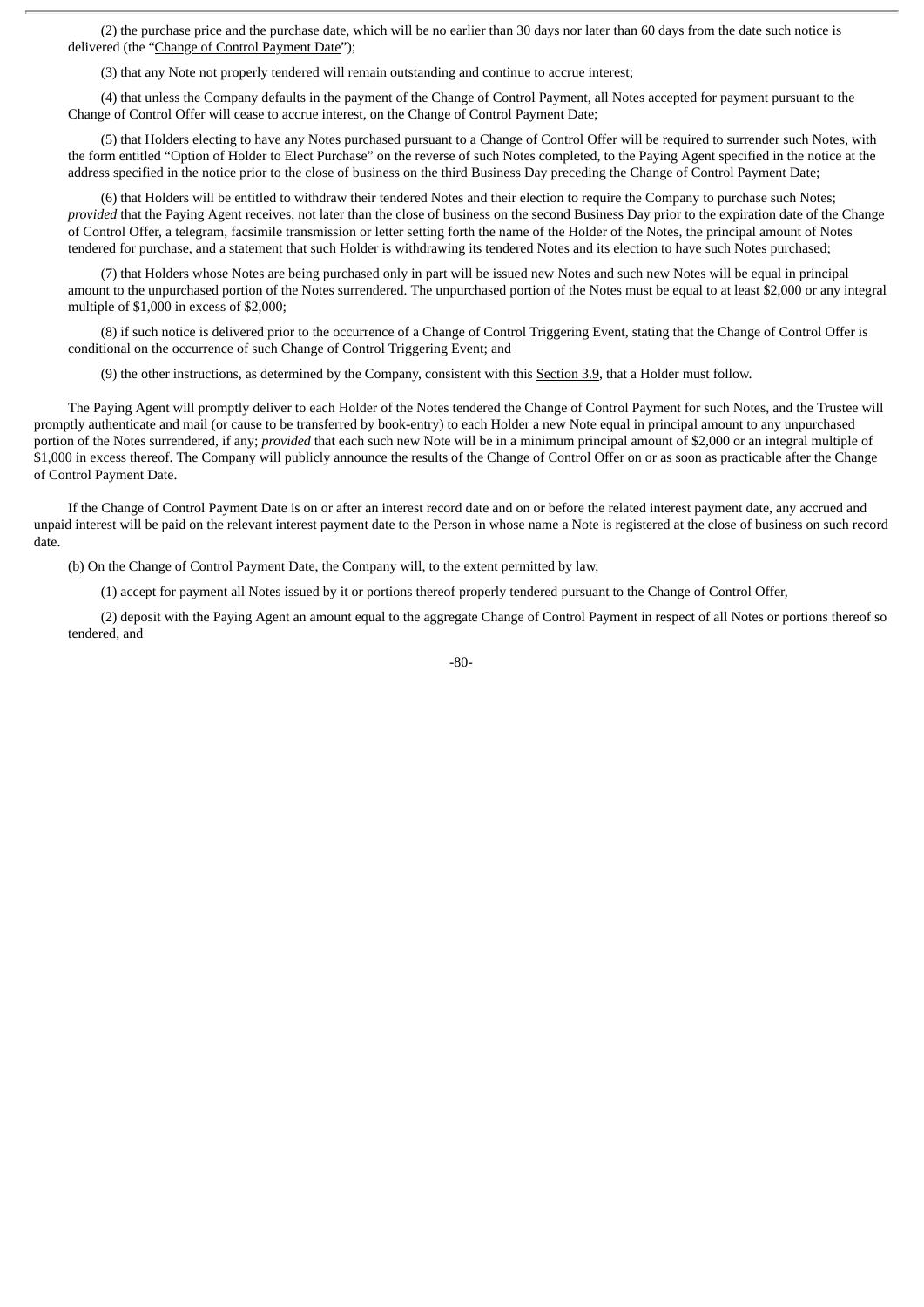(3) deliver, or cause to be delivered, to the Trustee for cancellation the Notes so accepted together with an Officer's Certificate to the Trustee stating that such Notes or portions thereof have been tendered to and purchased by the Company.

(c) The Company will not be required to make a Change of Control Offer following a Change of Control Triggering Event if (x) a third party makes the Change of Control Offer in the manner, at the times and otherwise in compliance with the requirements set forth in this Indenture applicable to a Change of Control Offer made by the Company and purchases all Notes validly tendered and not withdrawn under such Change of Control Offer or (y) a notice of redemption of all outstanding Notes has been given pursuant to Section 5.7 unless and until there is a default in the payment of the redemption price on the applicable Redemption Date or the redemption is not consummated due to the failure of a condition precedent contained in the applicable redemption notice to be satisfied.

(d) Notwithstanding anything to the contrary in this Section 3.9, a Change of Control Offer may be made in advance of a Change of Control Triggering Event, conditional upon such Change of Control Triggering Event.

(e) The provisions of this Indenture relative to the Company's obligation to make an offer to repurchase the Notes as a result of a Change of Control Triggering Event may, to the extent permitted by Article IX, be waived or modified with the written consent of the Holders of a majority in principal amount of the then outstanding Notes.

(f) While the Notes are in global form and the Company makes an offer to purchase all of the Notes pursuant to the Change of Control Offer, a Holder may exercise its option to elect for the purchase of the Notes through the facilities of DTC, subject to its rules and regulations.

(g) The Company will comply, to the extent applicable, with the requirements of Rule 14e-1 under the Exchange Act and any other securities laws, rules and regulations thereunder to the extent such laws or regulations are applicable in connection with the repurchase of the Notes pursuant to a Change of Control Offer. To the extent that the provisions of any securities laws, rules or regulations conflict with the provisions of this Indenture, the Company will comply with the applicable securities laws and regulations and shall not be deemed to have breached its obligations described in this Indenture by virtue thereof.

(h) A sale, lease or other disposition by the Company of any part of its assets shall not be deemed to constitute the sale, lease or other disposition of substantially all of its assets for purposes of this Indenture if the fair market value of the assets retained by the Company exceeds 100% of the aggregate principal amount of all outstanding Notes and any other outstanding Indebtedness of the Company that ranks equally with, or senior to, the Notes with respect to such assets. This clause (h) is not intended to limit the Company's sales, leases or other dispositions of less than substantially all of its assets.

# SECTION 3.10. Reports.

(a) Notwithstanding that the Company may not be subject to the reporting requirements of Section 13 or 15(d) of the Exchange Act or otherwise report on an annual and quarterly basis on forms provided for such annual and quarterly reporting pursuant to rules and regulations promulgated by the SEC, from and after the Issue Date, the Company shall furnish to the Trustee:

(1) within 100 days after the end of each fiscal year (or if such day is not a Business Day, on the next succeeding Business Day), all financial information that would be required to be contained in an annual report on Form 10-K, or any successor or comparable form, filed with the SEC, including a "Management's Discussion and Analysis of Financial Condition and Results of Operations" and a report on the annual financial statements by the Company's independent registered public accounting firm;

(2) within 55 days after the end of each of the first three fiscal quarters of each fiscal year (or if such day is not a Business Day, on the next succeeding Business Day), all financial information that would be required to be contained in a quarterly report on Form 10-Q, or any successor or comparable form, filed with the SEC, including (A) "Management's Discussion and Analysis of Financial Condition and Results of Operations," and (B) financial statements prepared in accordance with GAAP; and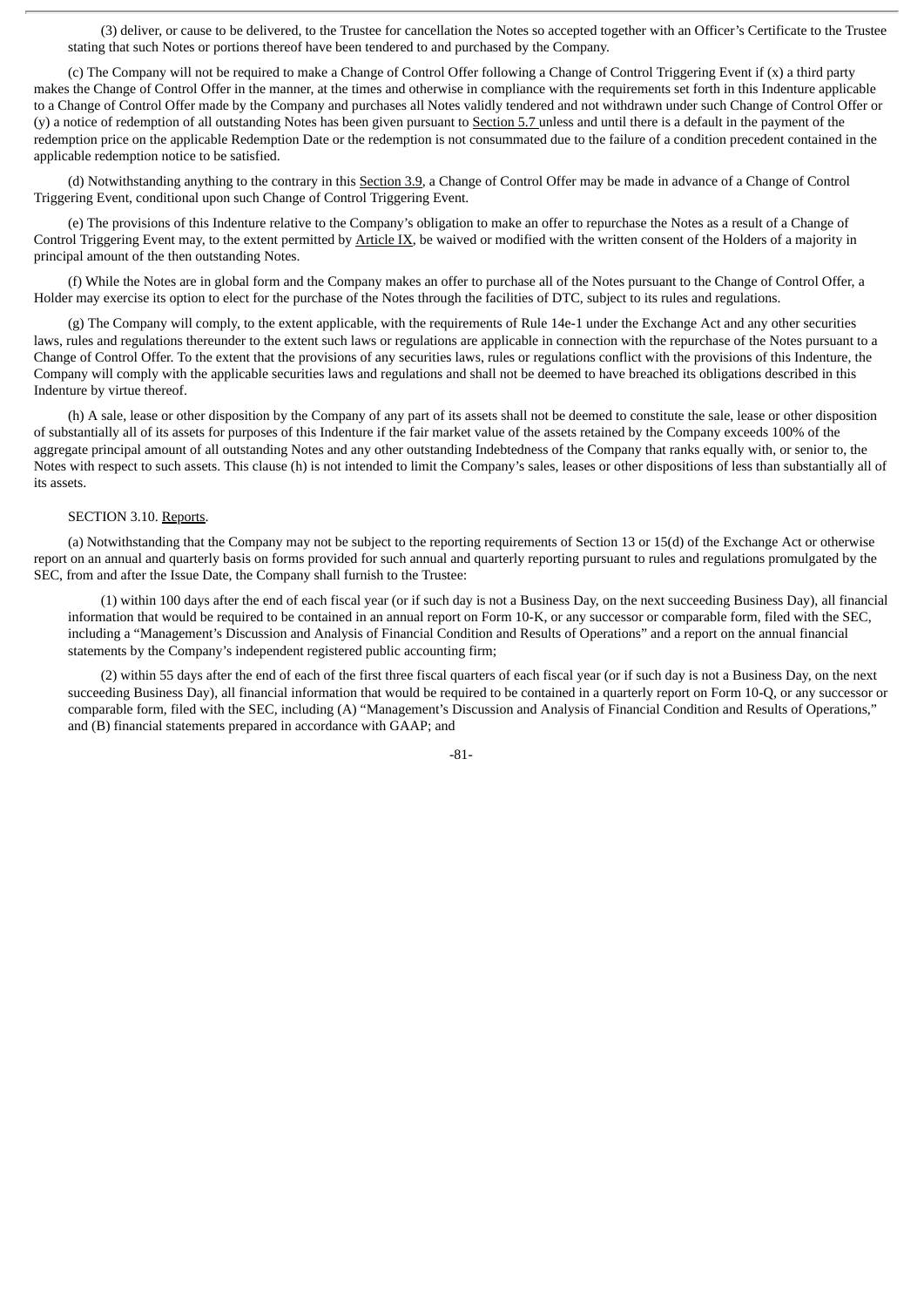(3) within 15 days after the occurrence of any of the following events, all current reports that would be required to be filed with the SEC on Form 8-K or any successor or comparable form (if the Company had been a reporting company under Section 15(d) of the Exchange Act); *provided*, that the foregoing shall not obligate the Company to make available (i) any information otherwise required to be included on a Form 8-K regarding the occurrence of any such events if the Company determines in its good faith judgment that such event that would otherwise be required to be disclosed is not material to the Holders of the Notes or the business, assets, operations, financial positions or prospects of the Company and its Restricted Subsidiaries taken as a whole, (ii) a summary of the terms of, any employment or compensatory arrangement, agreement, plan or understanding between the Company (or any of its Subsidiaries) and any director, manager or executive officer of the Company (or any of its Subsidiaries) or (iii) copies of any agreements, financial statements or other items that would be required to be filed as exhibits to a current report on Form 8-K (except for (x) material Indebtedness and (y) historical and pro forma financial statements to the extent reasonably available):

(A) the entry into or termination of material agreements;

(B) significant acquisitions or dispositions (*provided* that the requirement to provide a current report with respect to any significant acquisition or disposition shall be triggered only upon completion of such acquisition or disposition);

- (C) bankruptcy;
- (D) cross-default under direct material financial obligations;
- (E) a change in the Company's certifying independent auditor;
- (F) the appointment or departure of directors or executive officers;
- (G) non-reliance on previously issued financial statements; and
- (H) change of control transactions,

in each case, in a manner that complies in all material respects with the requirements specified in such form, except as described above or below and subject to exceptions consistent with the presentation of information in the Offering Circular; *provided*, *however*, that the Company shall not be required to (i) comply with Regulation G under the Exchange Act or Item 10(e) of Regulation S-K with respect to any "non-GAAP" financial information contained therein, (ii) provide any information that is not otherwise similar to information currently included in the Offering Circular or (iii) provide separate financial statements or other information contemplated by Rule 3-09, Rule 3-10 or Rule 3-16 of Regulation S-X, or in each case any successor provisions or any schedules required by Regulation S-X. In addition, notwithstanding the foregoing, the Company will not be required to (i) comply with Sections 302, 906 and 404 of the Sarbanes-Oxley Act of 2002, as amended, or (ii) otherwise furnish any information, certificates or reports required by Items 307 or 308 of Regulation S-K. To the extent any such information is not so filed or furnished, as applicable, within the time periods specified above and such information is subsequently filed or furnished, as applicable, the Company will be deemed to have satisfied its obligations with respect thereto at such time and any Default with respect thereto shall be deemed to have been cured; *provided* that such cure shall not otherwise affect the rights of the Holders under Section 6.1 if Holders of at least 30.0% in principal amount of the then total outstanding Notes have declared the principal, premium, if any, interest and any other monetary obligations on all the then outstanding Notes to be due and payable immediately and such declaration shall not have been rescinded or cancelled prior to such cure. In addition, to the extent not satisfied by the foregoing, the Company shall agree that, for so long as any Notes are outstanding, it shall furnish to Holders and to securities analysts and prospective investors, upon their request, the information required to be delivered pursuant to Rule  $144A(d)(4)$  under the Securities Act.

-82-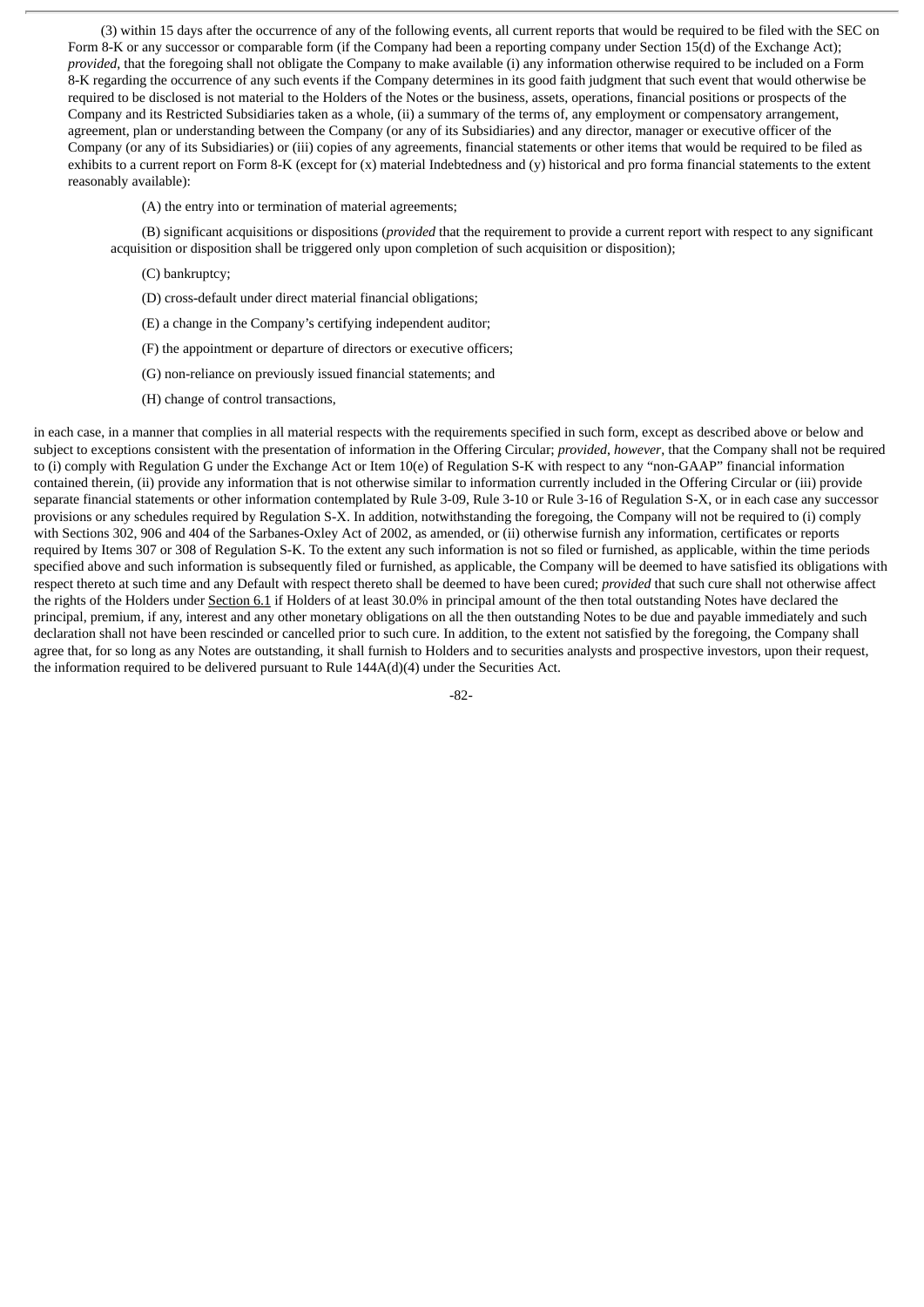(b) If the Company has designated any of its Subsidiaries as Unrestricted Subsidiaries and such Unrestricted Subsidiaries hold in the aggregate more than 10.0% of the Total Assets of the Company, then the annual and quarterly financial information required by Section 3.10(a)(1) and (2) will include a reasonably detailed presentation, either on the face of the financial statements or in the footnotes thereto, and in "Management's Discussion and Analysis of Financial Condition and Results of Operations," of the financial condition and results of operations of the Company and its Restricted Subsidiaries separate from the financial condition and results of operations of the Unrestricted Subsidiaries of the Company.

(c) Substantially concurrently with the furnishing or making such information available to the Trustee pursuant to the immediately preceding paragraph, the Company shall also use its commercially reasonable efforts to post copies of such information required by the immediately preceding paragraph on a website (which may be nonpublic, require a confidentiality acknowledgement and may be maintained by the Company or a third party) to which access will be given to the Holders, bona fide prospective investors in the Notes (which prospective investors shall be limited to QIBs or non-U.S. persons (as defined in Regulation S under the Securities Act) that certify their status as such to the reasonable satisfaction of the Company), securities analysts (to the extent providing analysis of an investment in the Notes) and market making financial institutions that are, in the case of securities analysts and market making financial institutions, reasonably satisfactory to the Company and that, in each case, agree to treat such information and reports as confidential; *provided* that the Company may deny access to any competitively sensitive information and reports otherwise to be provided pursuant to this paragraph to any Holder, bona fide prospective investor, securities analyst or market making financial institution that is a competitor of the Company and its Subsidiaries to the extent that the Company determines in good faith that the provision of such information and reports to such Person would be competitively harmful to the Company and its Subsidiaries. The Company may condition the delivery of any such reports to such Holders, prospective investors in the Notes, and securities analysts and market making financial institutions on the agreement of such Persons to (i) treat all such reports (and the information contained therein) and information as confidential, (ii) not use such reports and the information contained therein for any purpose other than their investment or potential investment in the Notes and (iii) not publicly disclose any such reports (and the information contained therein) and information.

(d) The Company will also hold quarterly conference calls for the Holders of Notes, prospective investors in the Notes and securities analysts and market making financial institutions, to discuss financial information for the previous quarter (it being understood that such quarterly conference call may be the same conference call as with the Company's (or as applicable, any of any Parent Entity's) equity investors and analysts). The conference call will be following the last day of each fiscal quarter of the Company and not later than 10 Business Days from the time that the Company distributes the financial information as set forth in the third preceding paragraph. No fewer than two days prior to the conference call, the Company will issue a press release or otherwise announce the time and date of such conference call and providing instructions for Holders, securities analysts, prospective investors and market making financial institutions to obtain access to such call.

(e) The Company may satisfy its obligations pursuant to this Section 3.10 with respect to financial information relating to the Company by furnishing financial information relating to a Parent Entity; *provided* that the same is accompanied by consolidating information that explains in reasonable detail the differences between the information relating to a Parent Entity (and other direct or indirect Parent Entities included in such information, if any), on the one hand, and the information relating to the Company and its Restricted Subsidiaries on a standalone basis, on the other hand. For the avoidance of doubt, the consolidating information referred to in the proviso in the preceding sentence need not be audited.

(f) Notwithstanding anything to the contrary set forth in this Section 3.10, if the Company or any Parent Entity of the Company has furnished to the Holders of Notes or filed with the SEC the reports described in the preceding paragraphs with respect to the Company or any Parent Entity, the Company shall be deemed to be in compliance with the provisions of this Section 3.10.

(g) The Trustee shall have no duty to review or analyze any reports furnished or made available to it and the Trustee's receipt of such reports shall not constitute actual or constructive knowledge of the information contained therein or determinable therefrom, including the Company's compliance with any of its covenants (as to which the Trustee is entitled to conclusively rely on an Officer's Certificate).

-83-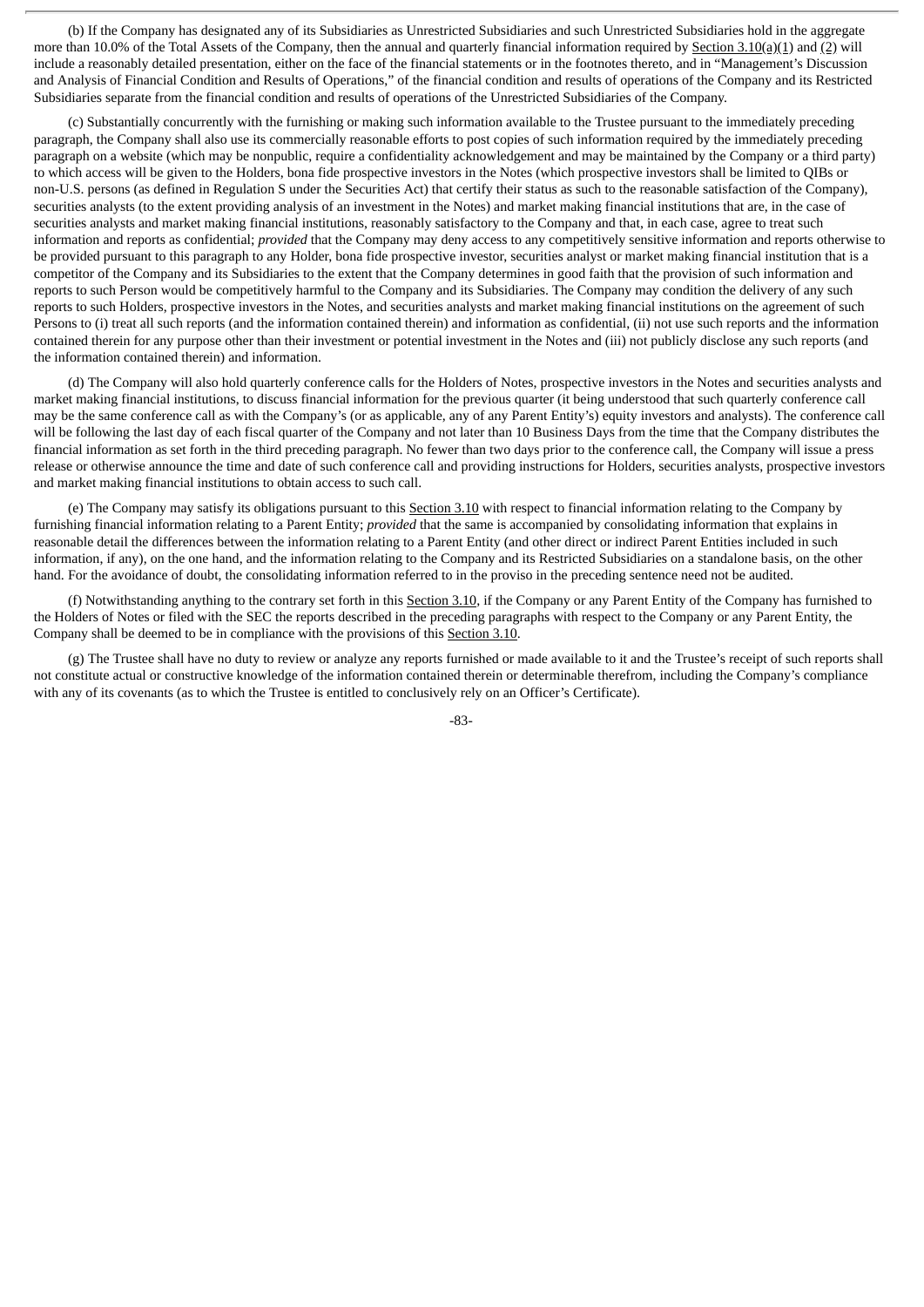# SECTION 3.12. Maintenance of Office or Agency.

The Company will maintain an office or agency where the Notes may be presented or surrendered for payment, where, if applicable, the Notes may be surrendered for registration of transfer or exchange. The corporate trust office of the Trustee, which initially shall be located at Wilmington Trust, National Association, 1100 North Market Street, Wilmington, Delaware 19890, Attention: Builders FirstSource, Inc. Administrator, shall be such office or agency of the Company, unless the Company shall designate and maintain some other office or agency for one or more of such purposes. The Company will give prompt written notice to the Trustee of any change in the location of any such office or agency. If at any time the Company shall fail to maintain any such required office or agency or shall fail to furnish the Trustee with the address thereof, such presentations and surrenders may be made or served at the corporate trust office of the Trustee, and the Company hereby appoints the Trustee as its agent to receive all such presentations and surrenders.

The Company may also from time to time designate one or more other offices or agencies where the Notes may be presented or surrendered for any or all such purposes and may from time to time rescind any such designation. The Company will give prompt written notice to the Trustee of any such designation or rescission and any change in the location of any such other office or agency. The office of the Trustee shall not be an office or agency of the Company for the purposes of service of legal process on the Company or any Guarantor.

SECTION 3.13. Corporate Existence. Except as otherwise provided in this Article III, Article IV and Section 10.2(b), the Company will do or cause to be done all things necessary to preserve and keep in full force and effect its existence, corporate or otherwise, and the corporate, partnership, limited liability company or other existence of each Restricted Subsidiary and the rights (charter and statutory), licenses and franchises of the Company and each Restricted Subsidiary; *provided*, *however*, that the Company shall not be required to preserve any such right, license or franchise or the corporate, partnership, limited liability company or other existence of any Restricted Subsidiary if the respective Board of Directors or, with respect to a Restricted Subsidiary that is not a Significant Subsidiary (or group of Restricted Subsidiaries that taken together would not be a Significant Subsidiary), senior management of the Company determines that the preservation thereof is no longer desirable in the conduct of the business of the Company and each of its Restricted Subsidiaries, taken as a whole, and that the loss thereof is not, and will not be, disadvantageous in any material respect to the Holders.

SECTION 3.14. Payment of Taxes. The Company shall pay or discharge or cause to be paid or discharged, before the same shall become delinquent, all material taxes, assessments and governmental charges levied or imposed upon the Company or any Subsidiary; *provided*, *however*, that the Company shall not be required to pay or discharge or cause to be paid or discharged any such tax, assessment, charge or claim the amount, applicability or validity of which is being contested in good faith by appropriate proceedings and for which appropriate reserves, if necessary (in the good faith judgment of management of the Company), are being maintained in accordance with GAAP or where the failure to effect such payment will not be disadvantageous to the Holders.

#### SECTION 3.15. [Reserved].

SECTION 3.16. Compliance Certificate. The Company shall deliver to the Trustee within 120 days after the end of each fiscal year of the Company an Officer's Certificate, one of the signers of which shall be the principal executive officer, principal financial officer or principal accounting officer of the Company, stating that in the course of the performance by the signer of his or her duties as an Officer of the Company he or she would normally have knowledge of any Default or Event of Default and whether or not the signer knows of any Default or Event of Default that occurred during the previous fiscal year; *provided* that no such Officer's Certificate shall be required for any fiscal year ended prior to the Issue Date. If such Officer does have such knowledge, the certificate shall describe the Default or Event of Default, its status and the action the Company is taking or proposes to take with respect thereto.

SECTION 3.17. [Reserved].

SECTION 3.18. [Reserved].

-84-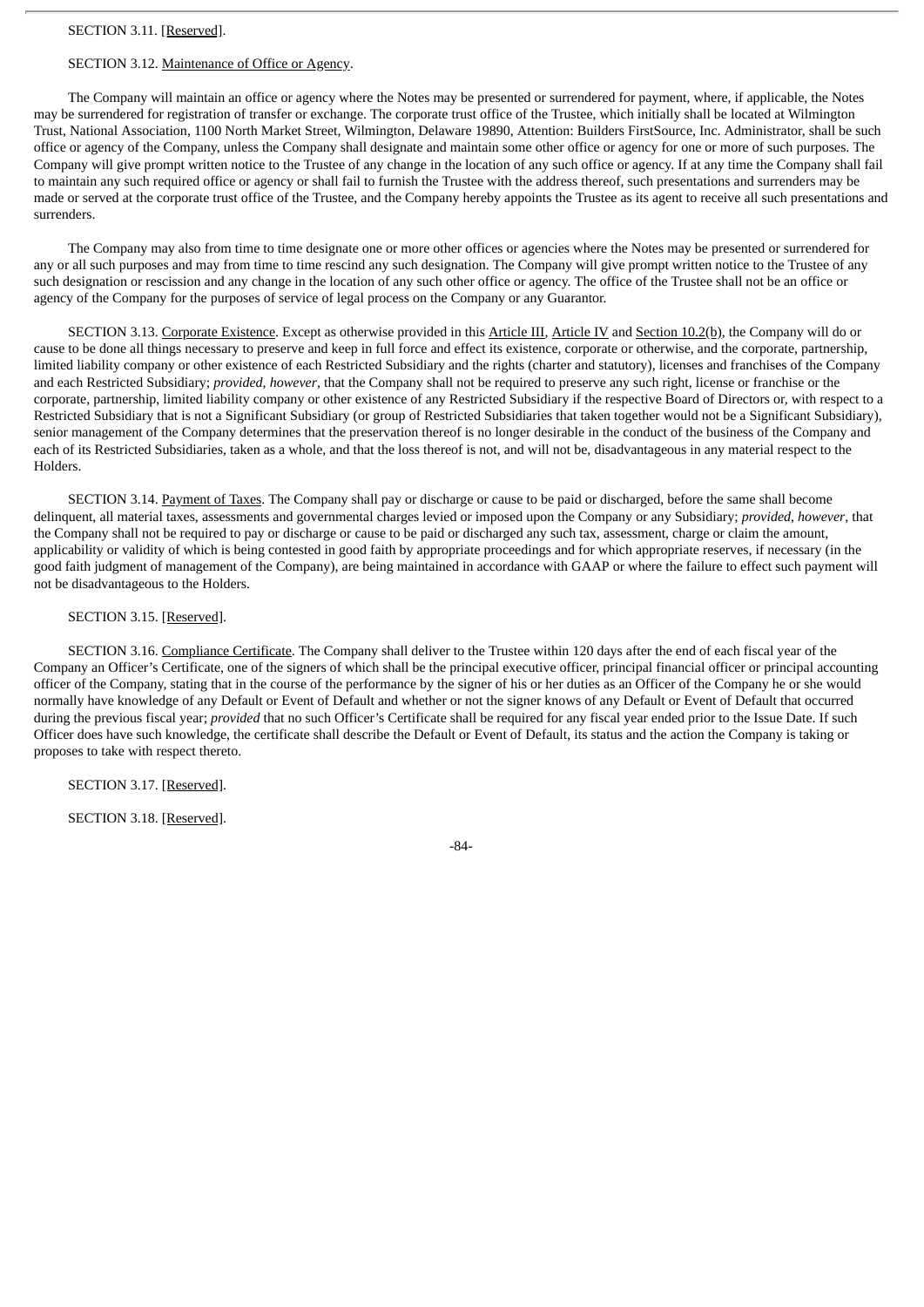SECTION 3.19. Statement by Officers as to Default. The Company shall deliver to the Trustee, as soon as possible and in any event within 30 days after the Company becomes aware of the occurrence of any Default or Event of Default, an Officer's Certificate setting forth the details of such Event of Default or Default, its status and the actions which the Company is taking or proposes to take with respect thereto.

SECTION 3.20. Designation of Restricted and Unrestricted Subsidiaries. The Company may designate any Restricted Subsidiary to be an Unrestricted Subsidiary if that designation would not cause a Default. If a Restricted Subsidiary is designated as an Unrestricted Subsidiary, the aggregate fair market value of all outstanding Investments owned by the Company and its Restricted Subsidiaries in the Subsidiary designated as an Unrestricted Subsidiary will be deemed to be an Investment made as of the time of the designation and will reduce the amount available for Restricted Payments as described in Section 3.3 herein or under one or more clauses of the definition of Permitted Investments, as determined by the Company. That designation will only be permitted if the Investment would be permitted at that time and if the Restricted Subsidiary otherwise meets the definition of an Unrestricted Subsidiary. The Company may redesignate any Unrestricted Subsidiary to be a Restricted Subsidiary if that redesignation would not cause a Default.

Any designation of a Subsidiary of the Company as an Unrestricted Subsidiary will be evidenced to the Trustee by an Officer's Certificate certifying that such designation complies with the preceding conditions and was not prohibited by Section 3.3 herein. If, at any time, any Unrestricted Subsidiary would fail to meet the preceding requirements as an Unrestricted Subsidiary, it will thereafter cease to be an Unrestricted Subsidiary for purposes of this Indenture and any Indebtedness of such Subsidiary will be deemed to be incurred by a Restricted Subsidiary of the Company as of such date and, if such Indebtedness is not permitted to be incurred as of such date by Section 3.2 herein, the Company will be in default of such covenant.

The Company may at any time designate any Unrestricted Subsidiary to be a Restricted Subsidiary of the Company; *provided* that such designation will be deemed to be an Incurrence of Indebtedness by a Restricted Subsidiary of the Company of any outstanding Indebtedness of such Unrestricted Subsidiary, and such designation will only be permitted if (1) such Indebtedness is permitted under Section 3.2 herein (including pursuant to clause 5(ii) thereof treating such redesignation as an acquisition for the purpose of such clause), calculated on a *pro forma* basis as if such designation had occurred at the beginning of the applicable reference period; and (2) no Default or Event of Default would be in existence following such designation. Any such designation by the Company shall be evidenced to the Trustee by an Officer's Certificate certifying that such designation complies with the preceding conditions.

SECTION 3.21. Suspension of Certain Covenants on Achievement of Investment Grade Status. Following the first day the Notes have achieved Investment Grade Status and no Default or Event of Default has occurred and is continuing under this Indenture, the beginning on that day and ending on a Reversion Date (such period a "Suspension Period"), the Company and its Restricted Subsidiaries will not be subject to Sections 3.2, 3.3, 3.4, 3.5,  $3.7, 3.8$  and  $4.1(a)(3)$ .

On the Reversion Date, all Indebtedness Incurred during the Suspension Period will be deemed to have been outstanding on the Issue Date, so that it is classified as permitted under Section 3.2(b)(4)(ii). On and after the Reversion Date, all Liens created during the Suspension Period will be considered Permitted Liens. Restricted Payments made during the Suspension Period will not reduce the amount available to be made as Restricted Payments under Section 3.3(a). On the Reversion Date, the amount of Excess Proceeds shall be reset at zero. Any Affiliate Transaction entered into after the Reversion Date pursuant to an agreement entered into during any Suspension Period will be deemed to have been outstanding on the Issue Date, so that it is classified as permitted under Section 3.8(b)(6). Any encumbrance or restriction on the ability of any Restricted Subsidiary to take any action described in Section 3.4(a)(1) through (3) that becomes effective during the Suspension Period will be deemed to have existed on the Issue Date, so that it is classified as permitted under Section 3.4(b)(1). In addition, any future obligation to grant further Guarantees shall be released. All such further obligations to grant Guarantees shall be reinstated on the Reversion Date. As described above, however, no Default, Event of Default or breach of any kind shall be deemed to have occurred as a result of the Reversion Date occurring on the basis of any actions taken or the continuance of any circumstances resulting from actions taken or the performance of obligations under agreements entered into by the Company or any of the Restricted Subsidiaries during the Suspension Period (other than agreements to take actions after the Reversion Date that would not be permitted outside of the Suspension Period entered into in contemplation of the Reversion Date).

-85-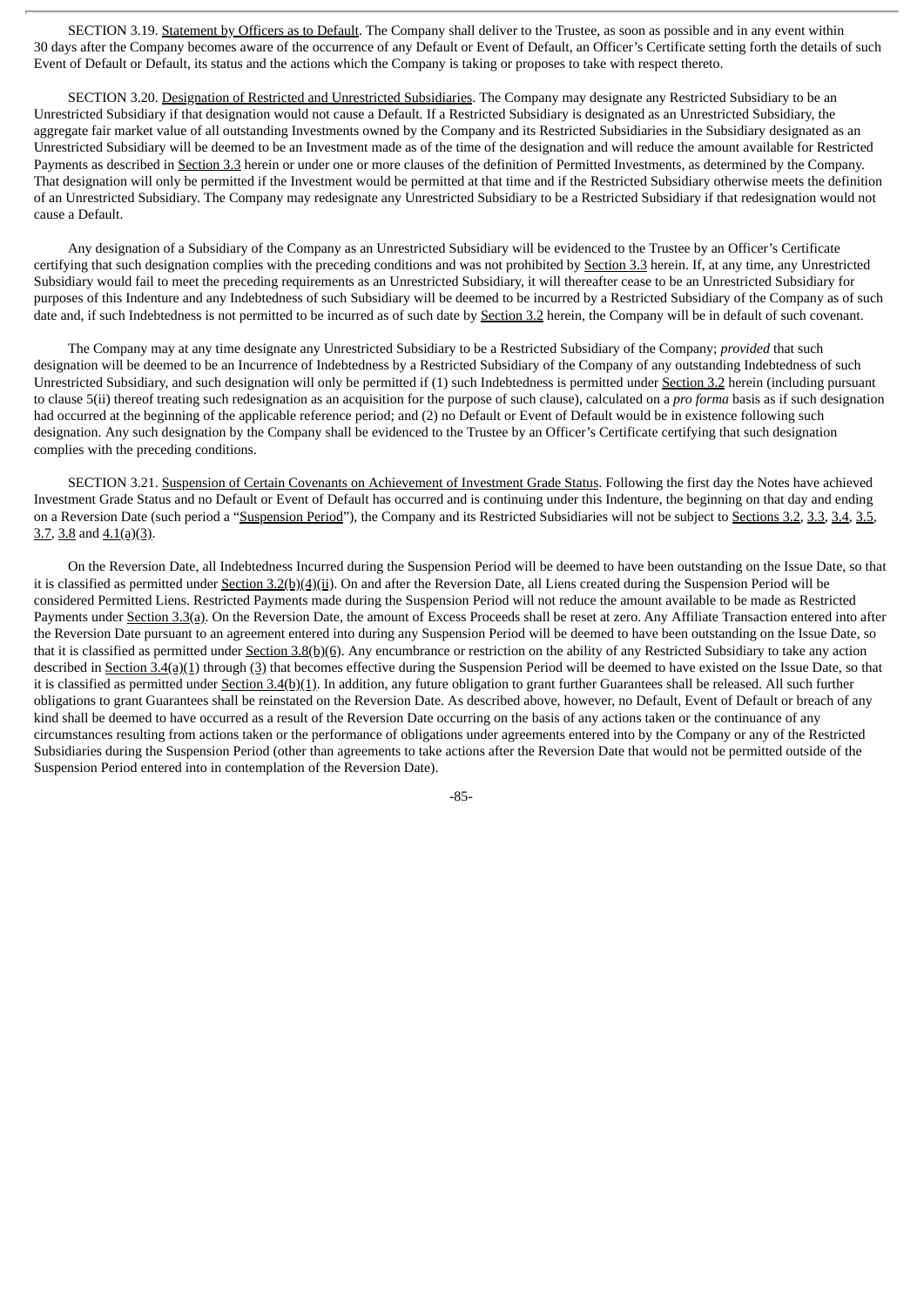The Company, in an Officer's Certificate, shall provide the Trustee notice of any Covenant Suspension or Reversion Date. The Trustee will have no obligation to (i) independently determine or verify if such events have occurred or (ii) make any determination regarding the impact of actions taken during the Suspension Period on the Company's future compliance with its covenants. In addition, the Trustee shall have no duty to monitor the ratings of the Notes, shall not be deemed to have any knowledge of the ratings of the Notes and shall have no duty to notify Holders if the Notes achieve Investment Grade Status or of the occurrence of a Reversion Date.

#### ARTICLE IV

### SUCCESSOR COMPANY; SUCCESSOR PERSON

#### SECTION 4.1. Merger, Amalgamation and Consolidation.

(a) The Company will not consolidate with or merge or amalgamate with or into or convey, transfer or lease all or substantially all its assets, in one transaction or a series of related transactions to any Person, unless:

(1) the Company is the surviving Person or the resulting, surviving or transferee Person (the "Successor Company") will be a Person organized and existing under the laws of the United States of America, any State of the United States or the District of Columbia and the Successor Company (if not the Company) will expressly assume, by supplemental indenture, executed and delivered to the Trustee, all the obligations of the Company under the Notes and this Indenture and if such Successor Company is not a corporation, a co-obligor of the Notes is a corporation organized or existing under such laws;

(2) immediately after giving effect to such transaction (and treating any Indebtedness that becomes an obligation of the applicable Successor Company or any Subsidiary of the applicable Successor Company as a result of such transaction as having been Incurred by the applicable Successor Company or such Subsidiary at the time of such transaction), no Event of Default under Section 6.1(a)(1), (2) or (7) shall have occurred and be continuing;

(3) upon execution of an agreement to enter into such transaction, no Event of Default shall have occurred and be continuing, and, immediately after giving pro forma effect to such transaction, either (a) the applicable Successor Company would be able to Incur at least an additional \$1.00 of Indebtedness pursuant to Section 3.2(a) or (b) the Fixed Charge Coverage Ratio of the Company and the Restricted Subsidiaries would not be lower than it was immediately prior to giving effect to such transaction; and

(4) the Company shall have delivered to the Trustee an Officer's Certificate and an Opinion of Counsel, each stating that such consolidation, merger, amalgamation or transfer and such supplemental indenture (if any) comply with this Indenture and an Opinion of Counsel stating that such supplemental indenture (if any) has been duly authorized, executed and delivered and is a legal, valid and binding agreement enforceable against the Successor Company; *provided* that in giving an Opinion of Counsel, counsel may rely on an Officer's Certificate as to any matters of fact, including as to satisfaction of clauses (2) and (3) above.

## (b) [Reserved].

(c) The Successor Company will succeed to, and be substituted for, and may exercise every right and power of, the Company under the Notes and this Indenture.

(d) Notwithstanding the preceding clauses (a)(2), (a)(3) and (a)(4) (which do not apply to transactions referred to in this sentence), (i) any Restricted Subsidiary of the Company may consolidate or otherwise combine with, merge or amalgamate into or transfer all or part of its properties and assets to the Company, (ii) any Restricted Subsidiary may consolidate or otherwise combine with, merge or amalgamate into or transfer all or part of its properties and assets to any other Restricted Subsidiary and (iii) the Company and any Restricted Subsidiary may complete any Permitted Tax Restructuring. Notwithstanding the preceding clauses (a)(2) and (a)(3) (which do not apply to the transactions referred to in this sentence), the Company may consolidate or otherwise combine with or merge or amalgamate into an Affiliate incorporated or organized for the purpose of changing the legal domicile of the Company, reincorporating the Company in another jurisdiction, or changing the legal form of the Company.

-86-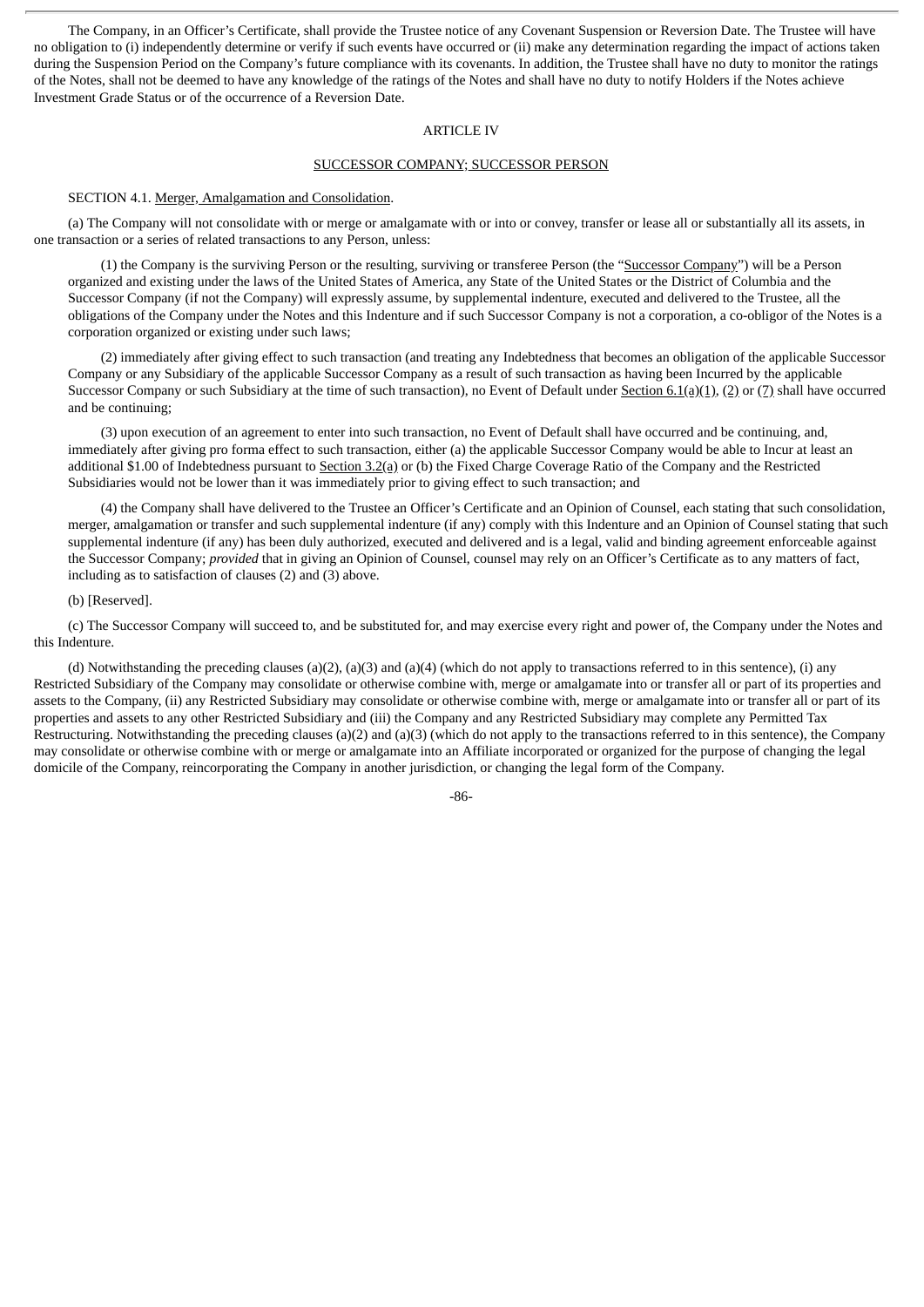(e) The foregoing provisions (other than the requirements of clause (a)(2)) shall not apply to the creation of a new Subsidiary as a Restricted Subsidiary of the Company.

(f) No Guarantor may:

(1) consolidate with or merge or amalgamate with or into any Person; or

(2) sell, convey, transfer or dispose of, all or substantially all its assets, in one transaction or a series of related transactions, to, any Person;

or

(3) permit any Person to merge or amalgamate with or into such Guarantor, unless

(i) the other Person is the Company or any Restricted Subsidiary that is a Guarantor or becomes a Guarantor concurrently with the transaction; or

(ii) (A) either (x) the Company or a Guarantor is the continuing Person or (y) the resulting, surviving or transferee Person expressly assumes all of the obligations of the Guarantor under its Note Guarantee and this Indenture; and

(B) immediately after giving effect to the transaction, no Default has occurred and is continuing; or

(iii) the transaction constitutes a sale or other disposition or transfer (including by way of consolidation, merger or amalgamation) of the Guarantor or the conveyance, transfer, lease, sale or disposition of all or substantially all the assets of the Guarantor (in each case other than to the Company or a Restricted Subsidiary) otherwise not prohibited by this Indenture.

# ARTICLE V

#### REDEMPTION OF SECURITIES

SECTION 5.1. Notices to Trustee. If the Company elects to redeem Notes pursuant to the optional redemption provisions of Section 5.7, it must furnish to the Trustee, at least 10 days but not more than 60 days before a Redemption Date, an Officer's Certificate setting forth:

(1) the clause of this Indenture pursuant to which the redemption shall occur;

(2) the Redemption Date;

(3) the principal amount of Notes to be redeemed; and

(4) the redemption price.

Any optional redemption referenced in such Officer's Certificate may be cancelled by the Company at any time prior to notice of redemption being sent to any Holder and thereafter shall be null and void.

SECTION 5.2. Selection of Notes to Be Redeemed or Purchased. If less than all of the Notes are to be redeemed pursuant to Section 5.7 or purchased in an Asset Disposition Offer pursuant to Section 3.5 or a redemption pursuant to Section 5.6, the Trustee will select Notes for redemption or purchase (a) if the Notes are in global form, on a pro rata basis or such similar method in accordance with the applicable procedures of DTC and (b) if the Notes are in definitive form, on a pro rata basis (subject to adjustments to maintain the authorized Notes denomination requirements) except:

(1) if the Notes are listed on any national securities exchange, in compliance with the requirements of the principal national securities exchange on which the Notes are listed; or

-87-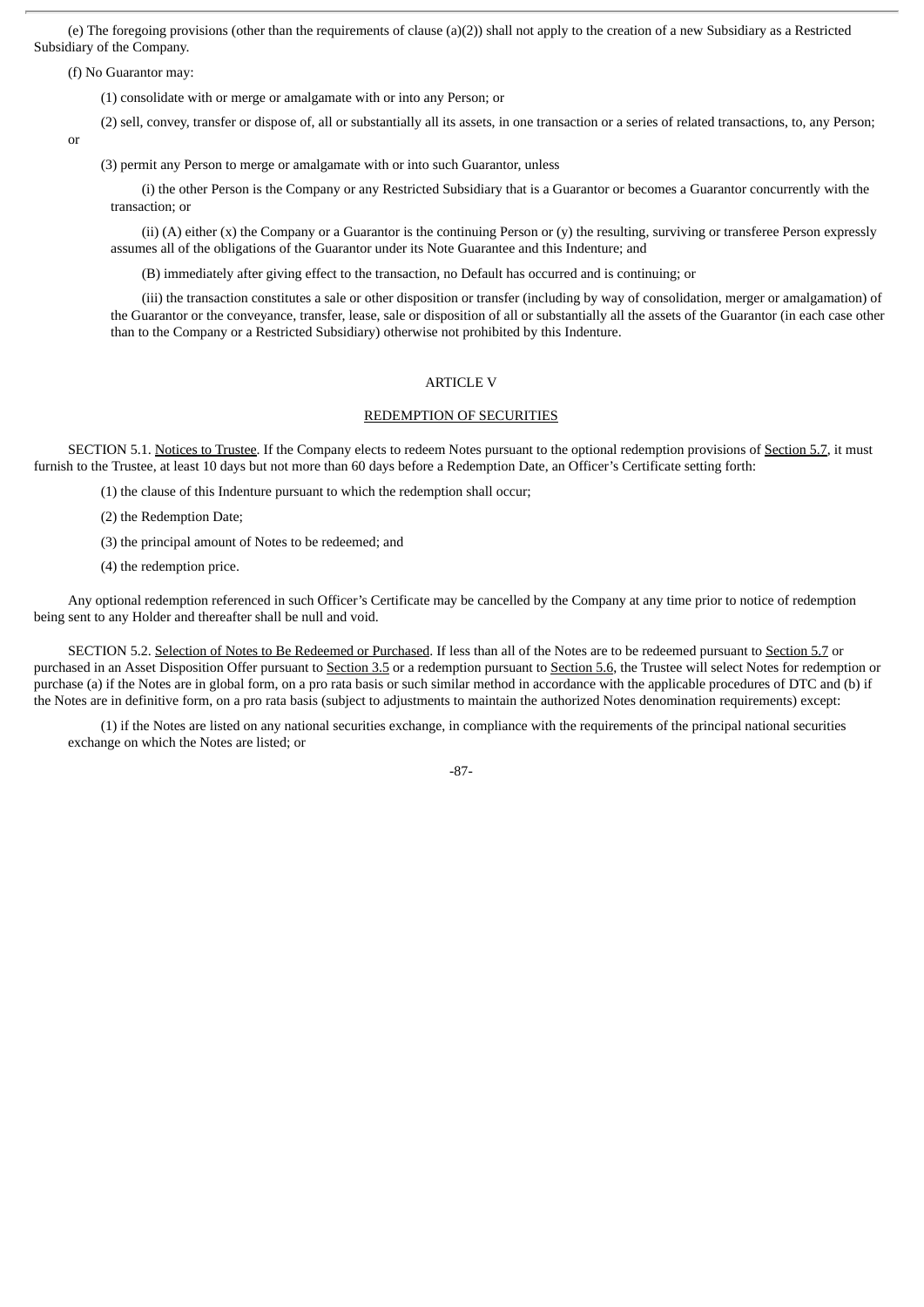#### (2) if otherwise required by law.

No Notes in an unauthorized denomination or of \$2,000 in aggregate principal amount or less shall be redeemed in part. In the event of partial redemption, the particular Notes to be redeemed or purchased will be selected, unless otherwise provided herein, not less than 10 days nor more than 60 days prior to the redemption or purchase date by the Trustee from the outstanding Notes not previously called for redemption or purchase; *provided that* the Company shall provide the Trustee with sufficient notice of such partial redemption to enable the Trustee to select the Notes for partial redemption.

The Trustee will promptly notify the Company in writing of the Notes selected for redemption or purchase and, in the case of any Note selected for partial redemption or purchase, the principal amount thereof to be redeemed or purchased. Notes and portions of Notes selected will be in amounts of \$2,000 or whole multiples of \$1,000; except that if all of the Notes of a Holder are to be redeemed or purchased, the entire outstanding amount of Notes held by such Holder, even if not a multiple of \$1,000, shall be redeemed or purchased. Except as provided in the preceding sentence, provisions of this Indenture that apply to Notes called for redemption or purchase also apply to portions of Notes called for redemption or purchase.

SECTION 5.3. Notice of Redemption. At least 10 days but not more than 60 days before a Redemption Date, the Company will send or cause to be sent, by electronic delivery or by first class mail postage prepaid, a notice of redemption to each Holder (with a copy to the Trustee) whose Notes are to be redeemed at the address of such Holder appearing in the security register or otherwise in accordance with the procedures of DTC, except that redemption notices may be sent more than 60 days prior to a Redemption Date if the notice is issued in connection with a defeasance of the Notes or a satisfaction and discharge of this Indenture pursuant to Articles VIII or XI.

The notice will identify the Notes (including the CUSIP or ISIN number) to be redeemed and will state:

- (1) the Redemption Date;
- (2) the redemption price;

(3) if any Note is being redeemed in part, the portion of the principal amount of such Note to be redeemed and that, after the Redemption Date upon surrender of such Note, a new Note or Notes in principal amount equal to the unredeemed portion will be issued upon cancellation of the original Note;

(4) the name and address of the Paying Agent;

(5) that Notes called for redemption must be surrendered to the Paying Agent to collect the redemption price;

(6) that, unless the Company defaults in making such redemption payment, interest on Notes called for redemption ceases to accrue on and after the Redemption Date;

(7) the paragraph of the Notes and/or Section of this Indenture pursuant to which the Notes called for redemption are being redeemed; and

(8) that no representation is made as to the correctness or accuracy of the CUSIP number, if any, listed in such notice or printed on the Notes.

-88-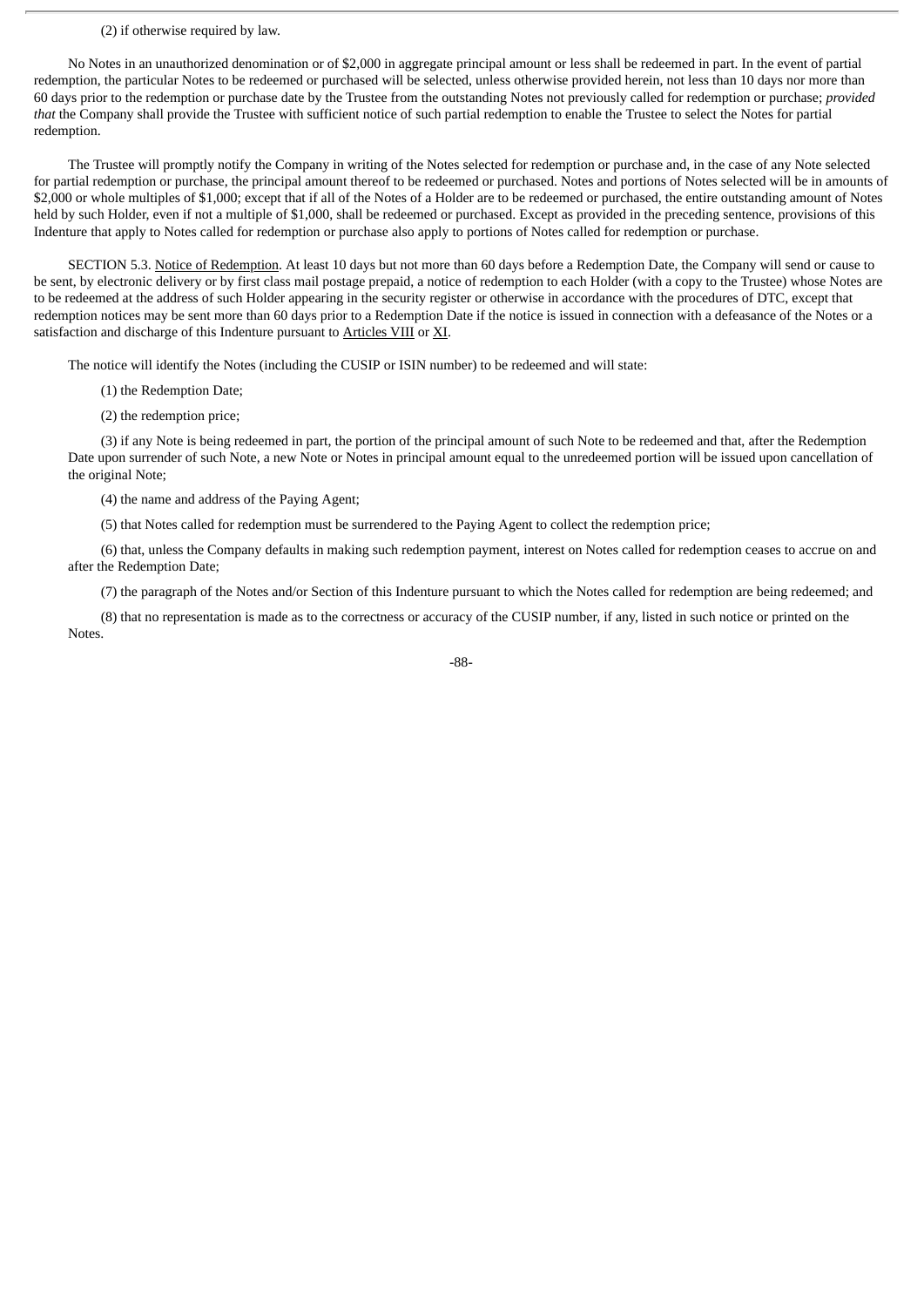At the Company's request, the Trustee will give the notice of redemption in the Company's name and at its expense; *provided*, *however*, that the Company has delivered to the Trustee, at least 30 days prior to the Redemption Date (or such shorter period as the Trustee may agree), an Officer's Certificate requesting that the Trustee give such notice and setting forth the information to be stated in such notice as provided in the preceding paragraph.

Notice of any redemption of the Notes may, at the Company's discretion, be given prior to the completion of a corporate transaction (including but not limited to an Equity Offering, an Incurrence of Indebtedness, a Change of Control or other corporate transaction) and any redemption notice may, at the Company's discretion, be subject to one or more conditions precedent, including, but not limited to, completion of a related transaction. If such redemption or purchase is so subject to satisfaction of one or more conditions precedent such notice shall describe each such condition, and if applicable, shall state that, in the Company's discretion, the Redemption Date may be delayed until such time (including more than 60 days after the date the notice of redemption was mailed or delivered, including by electronic transmission) as any or all such conditions shall be satisfied, or such redemption or purchase may not occur and such notice may be rescinded in the event that any or all such conditions shall not have been satisfied by the Redemption Date, or by the Redemption Date as so delayed. In addition, the Company may provide in such notice that payment of the redemption price and performance of the Company's obligations with respect to such redemption may be performed by another Person.

### SECTION 5.4. [Reserved]

SECTION 5.5. Deposit of Redemption or Purchase Price. Prior to 12:00 p.m. (Eastern Time) on the redemption or purchase date, the Company will deposit with the Trustee or with the Paying Agent money sufficient to pay the redemption or purchase price of and accrued interest on, all Notes to be redeemed or purchased on that date. The Trustee or the Paying Agent will promptly return to the Company any money deposited with the Trustee or the Paying Agent by the Company in excess of the amounts necessary to pay the redemption or purchase price of, and accrued interest, on, all Notes to be redeemed or purchased.

If the Company complies with the provisions of the preceding paragraph, on and after the redemption or purchase date, interest will cease to accrue on the Notes or the portions of Notes called for redemption or purchase. If a Note is redeemed or purchased on or after an interest record date but on or prior to the related interest payment date, then any accrued and unpaid interest up to the Redemption Date shall be paid to the Person in whose name such Note was registered at the close of business on such record date. If any Note called for redemption or purchase is not so paid upon surrender for redemption or purchase because of the failure of the Company to comply with the preceding paragraph, interest shall be paid on the unpaid principal, from the redemption or purchase date until such principal is paid, and to the extent lawful on any interest not paid on such unpaid principal, in each case at the rate provided in the Notes and in Section 3.1.

SECTION 5.6. Notes Redeemed or Purchased in Part. Upon surrender of a Note that is redeemed or purchased in part, the Company will issue and, upon receipt of a Company Order, the Trustee will authenticate for the Holder at the expense of the Company a new Note equal in principal amount to the unredeemed or unpurchased portion of the Note surrendered; *provided*, that each such new Note will be in a minimum principal amount of \$2,000 or integral multiple of \$1,000 in excess thereof.

#### SECTION 5.7. Optional Redemption.

(a) At any time prior to June 15, 2027, the Company may redeem the Notes in whole or in part, at its option, upon not less than 10 nor more than 60 days' prior notice, with a copy to the Trustee, to each Holder of Notes to the address of such Holder appearing in the Notes Register, at a redemption price (expressed as percentages of principal amount of the Notes to be redeemed) equal to 100.000% of the principal amount of Notes redeemed plus the relevant Applicable Premium as of, and accrued and unpaid interest, if any, to, but excluding, the date of redemption (the "Redemption Date"), subject to the rights of Holders of the Notes on the relevant record date to receive interest due on the relevant interest payment date.

-89-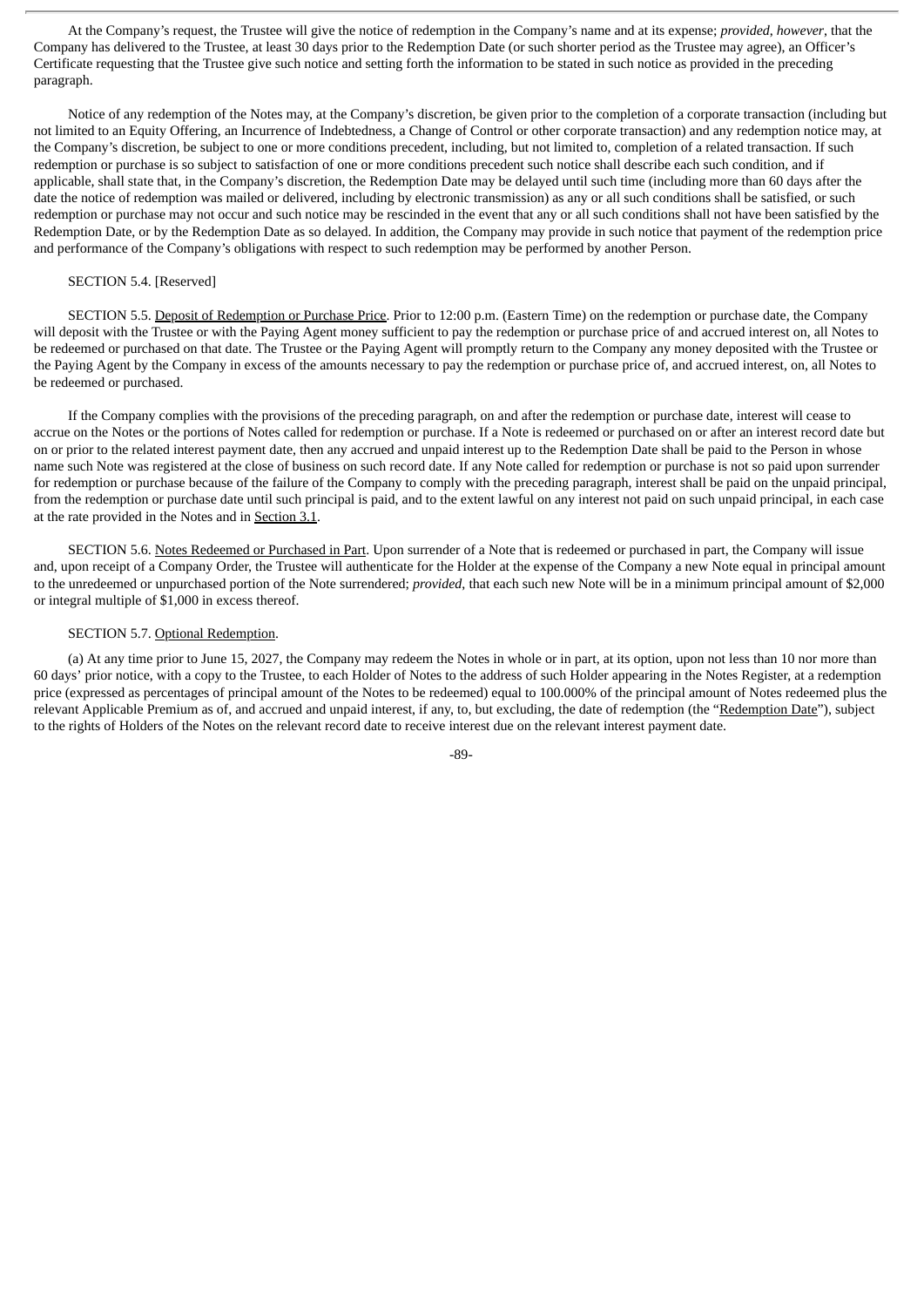(b) At any time and from time to time prior to June 15, 2025, the Company may, on one or more occasions, upon not less than 10 nor more than 60 days' prior notice, with a copy to the Trustee, to each Holder of Notes to the address of such Holder appearing in the Notes Register, redeem up to 40.0% of the original aggregate principal amount of Notes issued under this Indenture at a redemption price (expressed as percentages of principal amount of the Notes to be redeemed) equal to 106.375% of the aggregate principal amount thereof, plus accrued and unpaid interest thereon, if any, to, but excluding, the applicable Redemption Date, subject to the right of Holders of record of the Notes on the relevant record date to receive interest due on the relevant interest payment date, with the net cash proceeds received by the Company of one or more Equity Offerings of the Company; *provided* that not less than 40.0% of the original aggregate principal amount of Notes initially issued under this Indenture remains outstanding immediately after the occurrence of each such redemption (excluding Notes held by the Company or any of its Restricted Subsidiaries) unless all such Notes are redeemed substantially concurrently; *provided*, *further*, that each such redemption occurs not later than 180 days after the date of closing of the related Equity Offering. The Trustee shall select the Notes to be purchased in the manner described under Sections 5.1 through 5.6.

(c) Except pursuant to clauses (a) and (b) of this Section 5.7, the Notes will not be redeemable at the Company's option prior to June 15, 2027.

(d) At any time and from time to time on or after June 15, 2027, the Company may redeem the Notes, in whole or in part, upon not less than 10 nor more than 60 days' prior notice, with a copy to the Trustee, to each Holder of Notes to the address of such Holder appearing in the Notes Register at the redemption prices (expressed as percentages of principal amount of the Notes to be redeemed) set forth in the table below, plus accrued and unpaid interest thereon, if any, to but excluding the applicable Redemption Date, subject to the right of Holders of record of the Notes on the relevant record date to receive interest due on the relevant interest payment date, if redeemed during the twelve-month period beginning on June 15 of each of the years indicated in the table below:

| <u>Period</u>       | Percentage |
|---------------------|------------|
| 2027                | 103.188%   |
| 2028                | 102.125%   |
| 2029                | 101.063%   |
| 2030 and thereafter | 100.000%   |

(e) Notwithstanding the foregoing, in connection with any tender offer for the Notes, including a Change of Control Offer or Asset Disposition Offer, if Holders of not less than 90.0% in aggregate principal amount of the outstanding Notes validly tender and do not withdraw such Notes in such tender offer and the Company, or any third party making such tender offer in lieu of the Company, purchases all of the Notes validly tendered and not withdrawn by such Holders, the Company or such third party shall have the right upon not less than 10 nor more than 60 days' prior notice, with a copy to the Trustee, to each Holder of Notes to the address of such Holder appearing in the Notes Register, given not more than 15 days following such purchase date to redeem all Notes that remain outstanding following such purchase at a redemption price equal to the price offered to each other Holder (excluding any early tender or incentive fee) in such tender offer plus, to the extent not included in the tender offer payment, accrued and unpaid interest, if any, thereon, to, but excluding, the date of such redemption.

(f) Unless the Company defaults in the payment of the redemption price, interest will cease to accrue on the Notes or portions thereof called for redemption on the applicable Redemption Date.

(g) Any redemption pursuant to this Section 5.7 shall be made pursuant to the provisions of Sections 5.1 through 5.6.

SECTION 5.8. Mandatory Redemption. The Company is not required to make mandatory redemption or sinking fund payments with respect to the Notes; *provided however*, that under certain circumstances, the Company may be required to offer to purchase Notes under Section 3.5 and Section 3.9. The Company may at any time and from time to time purchase our outstanding debt securities or loans, including the Notes, in privately negotiated or open market transactions, by tender offer or otherwise in the open market or otherwise.

 $-90-$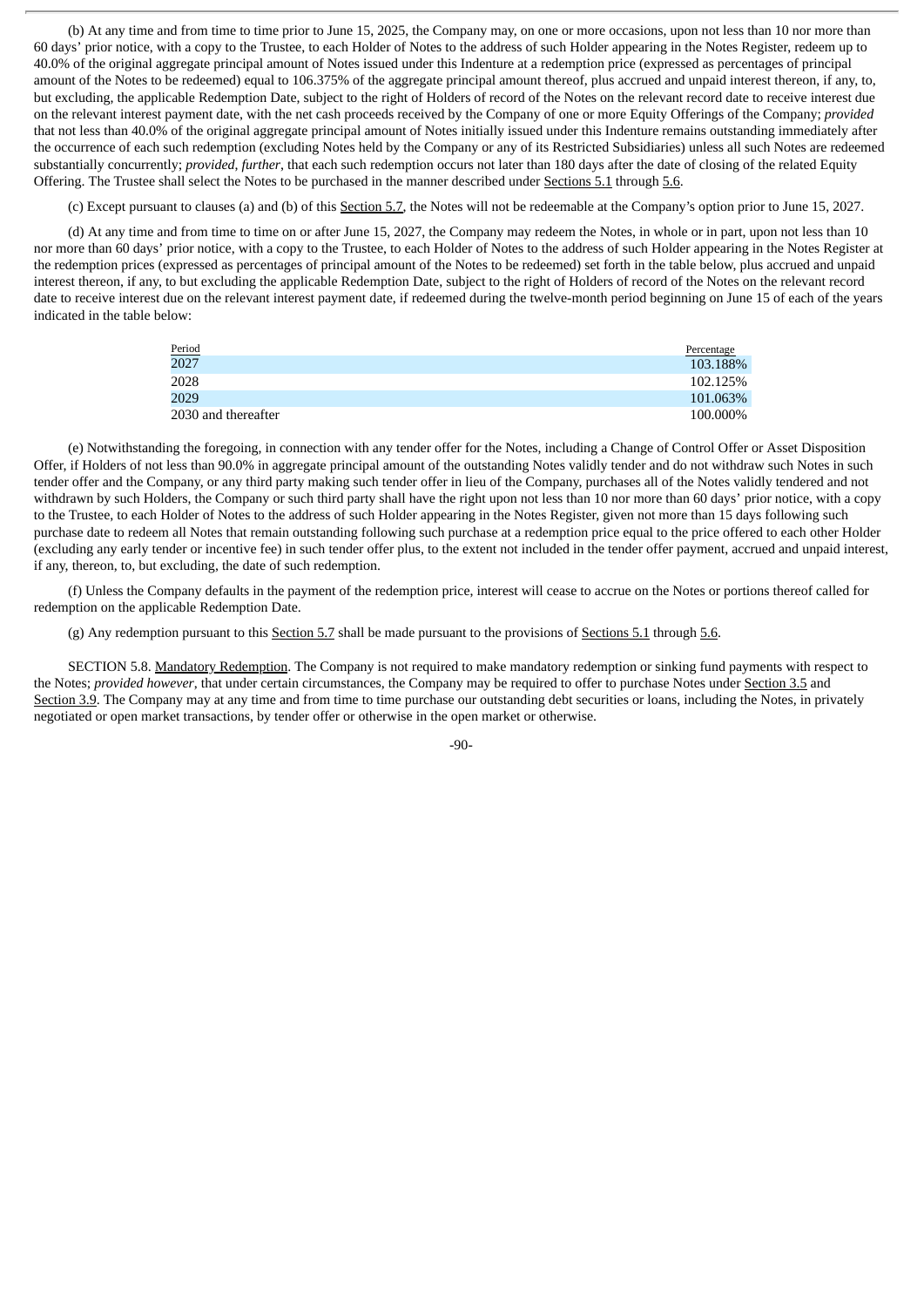# ARTICLE VI

### DEFAULTS AND REMEDIES

# SECTION 6.1. Events of Default.

### (a) Each of the following is an "Event of Default":

(1) default in any payment of interest on any Note when due and payable, continued for 30 days;

(2) default in the payment of the principal amount of or premium, if any, on any Note issued under this Indenture when due at its Stated Maturity, upon optional redemption, upon required repurchase, upon declaration or otherwise;

(3) failure by the Company or any Guarantor to comply for 60 days after written notice by the Trustee on behalf of the Holders or by the Holders of at least 30.0% in aggregate principal amount of the outstanding Notes with any agreement or obligation contained in this Indenture; *provided* that in the case of a failure to comply with this Indenture provisions described under Section 3.10, such period of continuance of such default or breach shall be 270 days after written notice described in this clause (3) has been given;

(4) default under any mortgage, indenture or instrument under which there may be issued or by which there may be secured or evidenced any Indebtedness for money borrowed by the Company or any Significant Subsidiary (or group of Restricted Subsidiaries that, taken together (as of the latest audited consolidated financial statements for the Company and its Restricted Subsidiaries) would constitute a Significant Subsidiary) (or the payment of which is Guaranteed by the Company or any Significant Subsidiary (or group of Restricted Subsidiaries that, taken together (as of the latest audited consolidated financial statements for the Company and its Restricted Subsidiaries) would constitute a Significant Subsidiary)) other than Indebtedness owed to the Company or a Restricted Subsidiary whether such Indebtedness or Guarantee now exists, or is created after the date hereof, which default:

(A) is caused by a failure to pay principal of such Indebtedness, at its stated final maturity (after giving effect to any applicable grace periods provided in such Indebtedness); or

(B) results in the acceleration of such Indebtedness prior to its stated final maturity;

and, in each case, the principal amount of any such Indebtedness, together with the principal amount of any other such Indebtedness under which there has been a payment default of principal at its stated final maturity (after giving effect to any applicable grace periods) or the maturity of which has been so accelerated, aggregates to the greater of \$1,080.0 million and 30.0% of LTM EBITDA (measured at the date of such non-payment or acceleration) or more at any one time outstanding;

(5) failure by the Company or any Significant Subsidiary (or group of Restricted Subsidiaries that, taken together (as of the latest audited consolidated financial statements of the Company and its Restricted Subsidiaries), would constitute a Significant Subsidiary), to pay final judgments aggregating in excess of the greater of \$1,080.0 million and 30.0% of LTM EBITDA (measured at the date of such judgment) other than any judgments covered by indemnities provided by, or insurance policies issued by, reputable and creditworthy companies, which final judgments remain unpaid, undischarged and unstayed for a period of more than 60 days after such judgment becomes final, and in the event such judgment is covered by insurance, an enforcement proceeding has been commenced by any creditor upon such judgment or decree which is not promptly stayed;

-91-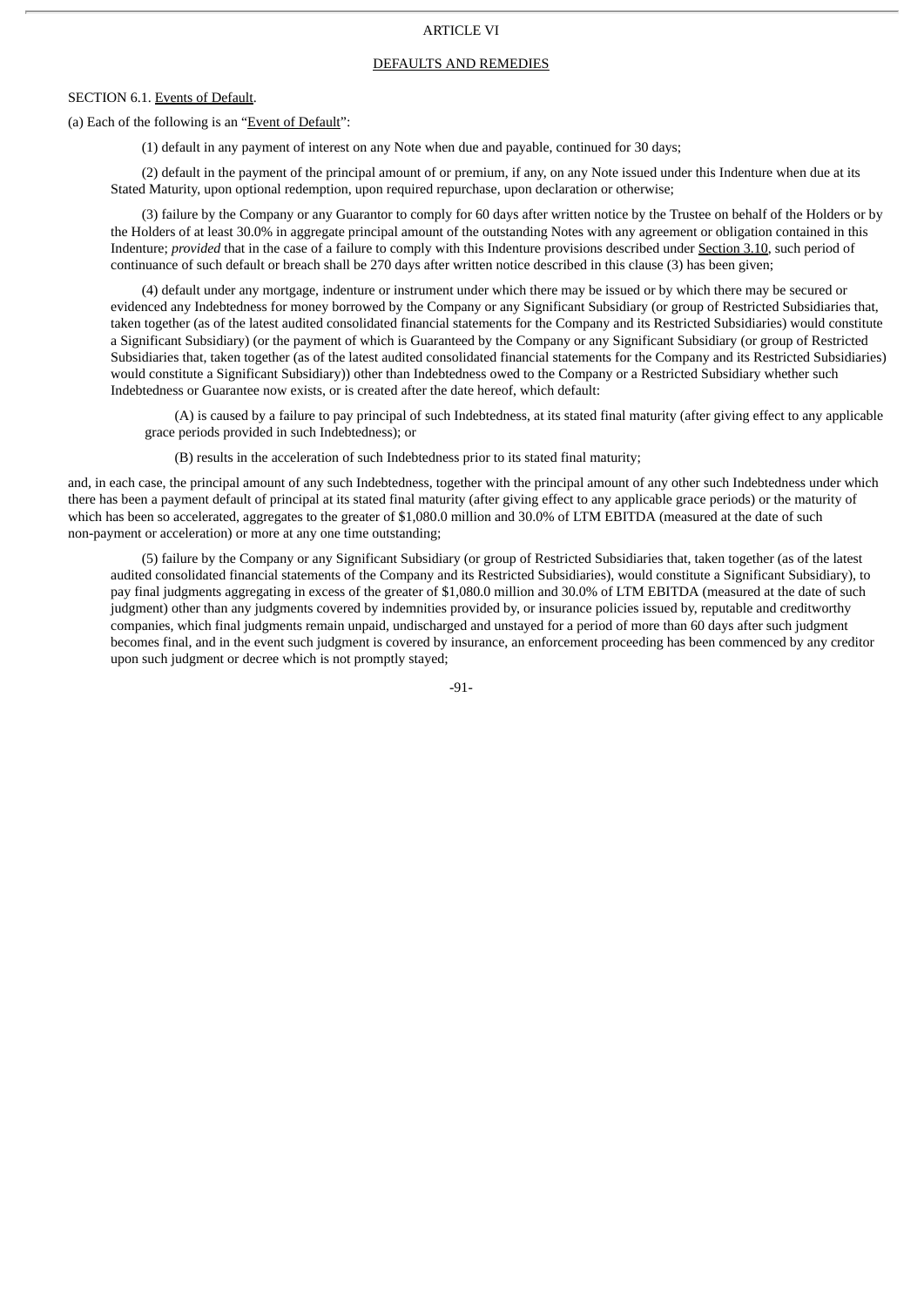(6) any Note Guarantee by a Significant Subsidiary ceases to be in full force and effect, other than (x) in accordance with the terms of this Indenture, (y) a Guarantor that is a Significant Subsidiary denies or disaffirms its obligations under its Note Guarantee, other than in accordance with the terms of this Indenture or upon release of such Note Guarantee in accordance with this Indenture or (z) in connection with the bankruptcy of a Guarantor, so long as the aggregate assets of such Guarantor and any other Guarantor whose Note Guarantee ceased or ceases to be in full force as a result of a bankruptcy are less than the greater of \$1,080.0 million and 30.0% of LTM EBITDA (measured at the date of such bankruptcy);

(7) the Company or any Guarantor that is Significant Subsidiary or any group of Guarantors that, taken together (as of the latest audited consolidated financial statements of the Company and its Restricted Subsidiaries), would constitute a Significant Subsidiary pursuant to or within the meaning of any Bankruptcy Law:

(A) commences a voluntary case or proceeding;

(B) consents to the entry of an order for relief against it in an involuntary case or proceeding;

(C) consents to the appointment of a Custodian of it or for substantially all of its property;

(D) makes a general assignment for the benefit of its creditors;

(E) consents to or acquiesces in the institution of a bankruptcy or an insolvency proceeding against it; or

(F) takes any comparable action under any foreign laws relating to insolvency;

(8) a court of competent jurisdiction enters an order or decree under any Bankruptcy Law that:

(A) is for relief against the Company or any Guarantor that is a Significant Subsidiary or any group of Guarantors that, taken together as of the latest audited consolidated financial statements for the Company, would constitute a Significant Subsidiary, in an involuntary case;

(B) appoints a Custodian of the Company, any Guarantor that is a Significant Subsidiary or any group of Guarantors that, taken together as of the latest audited consolidated financial statements for the Company, would constitute a Significant Subsidiary, for substantially all of its property;

(C) orders the winding up or liquidation of the Company, any Guarantor that is a Significant Subsidiary or any group of Guarantors that, taken together as of the latest audited consolidated financial statements for the Company, would constitute a Significant Subsidiary; or

(D) or any similar relief is granted under any foreign laws and the order, decree or relief remains unstayed and in effect for 60 consecutive days;

*provided* that a Default under clause (4) or (5) above will not constitute an Event of Default until the Trustee or the Holders of at least 30.0% in principal amount of the outstanding Notes notify the Company of the Default and, with respect to clause (5), the Company does not cure such Default within the time specified in clause (5) after receipt of such notice; *provided*, *further*, that a notice of Default may not be given with respect to any action taken, and reported

-92-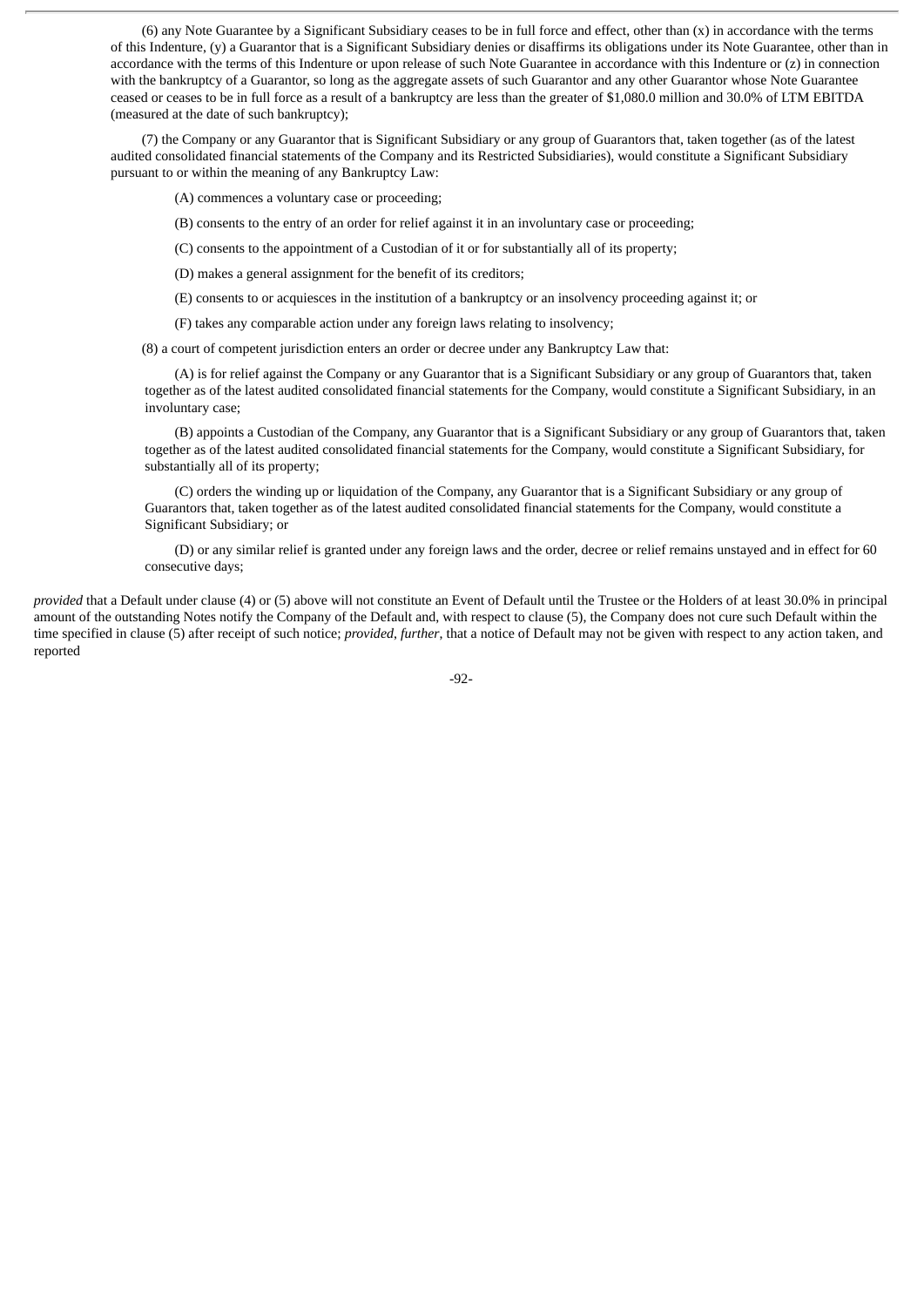publicly or to Holders, more than two years prior to such notice of Default. Any notice of Default, notice of acceleration or instruction to the Trustee to provide a notice of Default, notice of acceleration or take any other action (a "Noteholder Direction") provided by any one or more Holders (each a "Directing Holder") must be accompanied by a written representation from each such Holder delivered to the Company and the Trustee that such Holder is not (or, in the case such Holder is DTC or its nominee, that such Holder is being instructed solely by beneficial owners that are not) Net Short (a "Position Representation"), which representation, in the case of a Noteholder Direction relating to the delivery of a notice of Default shall be deemed a continuing representation until the resulting Event of Default is cured or otherwise ceases to exist or the Notes are accelerated. In addition, each Directing Holder is deemed, at the time of providing a Noteholder Direction, to covenant to provide the Company with such other information as the Company may reasonably request from time to time in order to verify the accuracy of such Noteholder's Position Representation within five Business Days of request therefor (a "Verification Covenant"). In any case in which the Holder is DTC or its nominee, any Position Representation or Verification Covenant required hereunder shall be provided by the beneficial owner of the Notes in lieu of DTC or its nominee and DTC shall be entitled to conclusively rely on such Position Representation and Verification Covenant in delivering its direction to the Trustee.

(b) If, following the delivery of a Noteholder Direction, but prior to acceleration of the Notes, the Company determines in good faith that there is a reasonable basis to believe a Directing Holder was, at any relevant time, in breach of its Position Representation and provides to the Trustee an Officer's Certificate stating that the Company has initiated litigation in a court of competent jurisdiction seeking a determination that such Directing Holder was, at such time, in breach of its Position Representation, and seeking to invalidate any Event of Default or acceleration (or notice thereof) that resulted from the applicable Noteholder Direction, the cure period with respect to such Event of Default shall be automatically stayed and the cure period with respect to such Event of Default shall be automatically reinstituted and any remedy stayed pending a final and non-appealable determination of a court of competent jurisdiction on such matter. If, following the delivery of a Noteholder Direction, but prior to acceleration of the Notes, the Company provides to the Trustee an Officer's Certificate stating that a Directing Holder failed to satisfy its Verification Covenant, the cure period with respect to such Default shall be automatically stayed and the cure period with respect to any Default or Event of Default that resulted from the applicable Noteholder Direction shall be automatically reinstituted and any remedy stayed pending satisfaction of such Verification Covenant. Any breach of the Position Representation shall result in such Holder's participation in such Noteholder Direction being disregarded; and, if, without the participation of such Holder, the percentage of Notes held by the remaining Holders that provided such Noteholder Direction would have been insufficient to validly provide such Noteholder Direction, such Noteholder Direction shall be void ab initio (other than any indemnity such directing Holder may have offered the Trustee), with the effect that such Event of Default shall be deemed never to have occurred, acceleration voided and the Trustee shall be deemed not to have received such Noteholder Direction or any notice of such Default or Event of Default.

(c) Notwithstanding anything in the preceding two paragraphs to the contrary, any Noteholder Direction delivered to the Trustee during the pendency of an Event of Default as the result of a bankruptcy or similar proceeding shall not require compliance with the foregoing paragraphs.

(d) For the avoidance of doubt, the Trustee shall be entitled to conclusively rely on any Noteholder Direction delivered to it in accordance with this Indenture, shall have no duty to inquire as to or investigate the accuracy of any Position Representation, enforce compliance with any Verification Covenant, verify any statements in any Officer's Certificate delivered to it, or otherwise make calculations, investigations or determinations with respect to Derivative Instruments, Net Shorts, Long Derivative Instruments, Short Derivative Instruments or otherwise. The Trustee shall have no liability to the Company, any Holder or any other Person in acting in good faith on a Noteholder Direction.

(e) If a Default for a failure to report or failure to deliver a required certificate in connection with another default (the "Initial Default") occurs, then at the time such Initial Default is cured, such Default for a failure to report or failure to deliver a required certificate in connection with another default that resulted solely because of that Initial Default shall also be cured without any further action.

(f) Any Default or Event of Default for the failure to comply with the time periods prescribed in Article III or otherwise to deliver any notice or certificate pursuant to any other provision of this Indenture shall be deemed to be cured upon the compliance with the required action or, as applicable, the delivery of any such report

-93-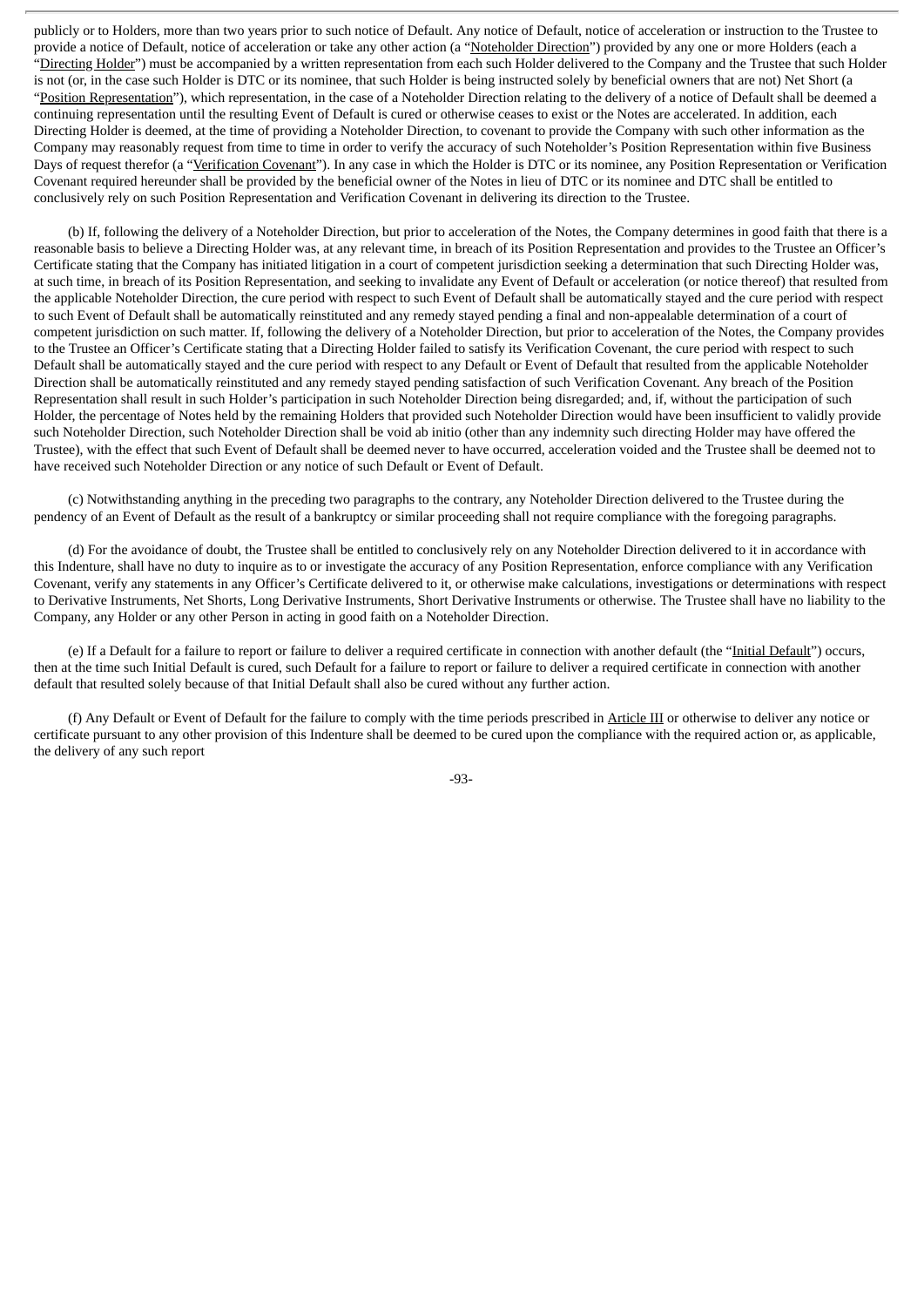required by such provision or such notice or certificate, as applicable, even though such compliance or delivery is not within the prescribed period specified in this Indenture. Any time period specified in this Indenture to cure any actual or alleged Default or Event of Default may be extended or stayed by a court of competent jurisdiction to the extent such actual or alleged Default or Event of Default is the subject of litigation.

SECTION 6.2. Acceleration. If any Event of Default (other than an Event of Default described in clause (7) or (8) of Section 6.1(a)) occurs and is continuing, the Trustee by notice to the Company, or the Holders of at least 30.0% in principal amount of the outstanding Notes by written notice to the Company and the Trustee, may, and the Trustee at the request of such Holders shall (subject to the Trustee's rights under Section 6.5 and Section 7.2(h)), declare the principal of and accrued and unpaid interest, if any, on all the Notes to be due and payable. Upon such a declaration, such principal and accrued and unpaid interest, if any, will be due and payable immediately.

In the event of any Event of Default specified in clause (4) of Section 6.1(a), such Event of Default and all consequences thereof shall be annulled, waived and rescinded, automatically and without any action by the Trustee or the Holders, if within 30 days after such Event of Default arose:

(1) (x) the Indebtedness that gave rise to such Event of Default shall have been discharged in full; or

(y) the holders thereof have rescinded or waived the acceleration, notice or action (as the case may be) giving rise to such Event of Default; or

(z) if the default that is the basis for such Event of Default has been cured; and

(2) the annulment of the acceleration of the Notes would not conflict with any judgment or decree of a court of competent jurisdiction.

If an Event of Default described in clause (7) or (8) of Section  $6.1(a)$  occurs and is continuing, the principal of and accrued and unpaid interest, if any, on all the Notes will become and be immediately due and payable without any declaration or other act on the part of the Trustee or any Holders.

SECTION 6.3. Other Remedies. If an Event of Default occurs and is continuing, the Trustee may pursue any available remedy by proceeding at law or in equity to collect the payment of principal of, or premium, if any, or interest, on the Notes or to enforce the performance of any provision of the Notes or this Indenture.

The Trustee may maintain a proceeding even if it does not possess any of the Notes or does not produce any of them in the proceeding. A delay or omission by the Trustee or any Holder in exercising any right or remedy accruing upon an Event of Default shall not impair the right or remedy or constitute a waiver of or acquiescence in the Event of Default. No remedy is exclusive of any other remedy. All available remedies are cumulative.

SECTION 6.4. Waiver of Past Defaults. The Holders of a majority in aggregate principal amount of the then outstanding Notes by written notice to the Trustee may, on behalf of all of the Holders, (a) waive, by their consent (including, without limitation, consents obtained in connection with a purchase of, or tender offer or exchange offer for, Notes), an existing Default or Event of Default and its consequences under this Indenture except (i) a Default or Event of Default in the payment of the principal of, or interest, on a Note or (ii) a Default or Event of Default in respect of a provision that under Section 9.2 cannot be amended without the consent of each Holder affected and (b) rescind any acceleration with respect to the Notes and its consequences if (1) such rescission would not conflict with any judgment or decree of a court of competent jurisdiction, (2) all existing Events of Default have been cured or waived except nonpayment of principal, premium, if any, interest that has become due solely because of the acceleration, (3) to the extent the payment of such interest is lawful, interest on overdue installments of interest and overdue principal, which has become due otherwise than by such declaration of acceleration, has been paid, (4) the Company has paid the Trustee its compensation and reimbursed the Trustee for its reasonable expenses, disbursements and advances and (5) in the event of the cure or waiver of an Event of Default of the type described in clause (4) of Section 6.1(a), the Trustee shall have received an Officer's Certificate and an Opinion of Counsel stating that such Event of Default has been cured or waived. No such rescission shall affect any subsequent Default or impair any right consequent thereto. When a Default or Event of Default is waived, it is deemed cured, but no such waiver shall extend to any subsequent or other Default or Event of Default or impair any consequent right.

-94-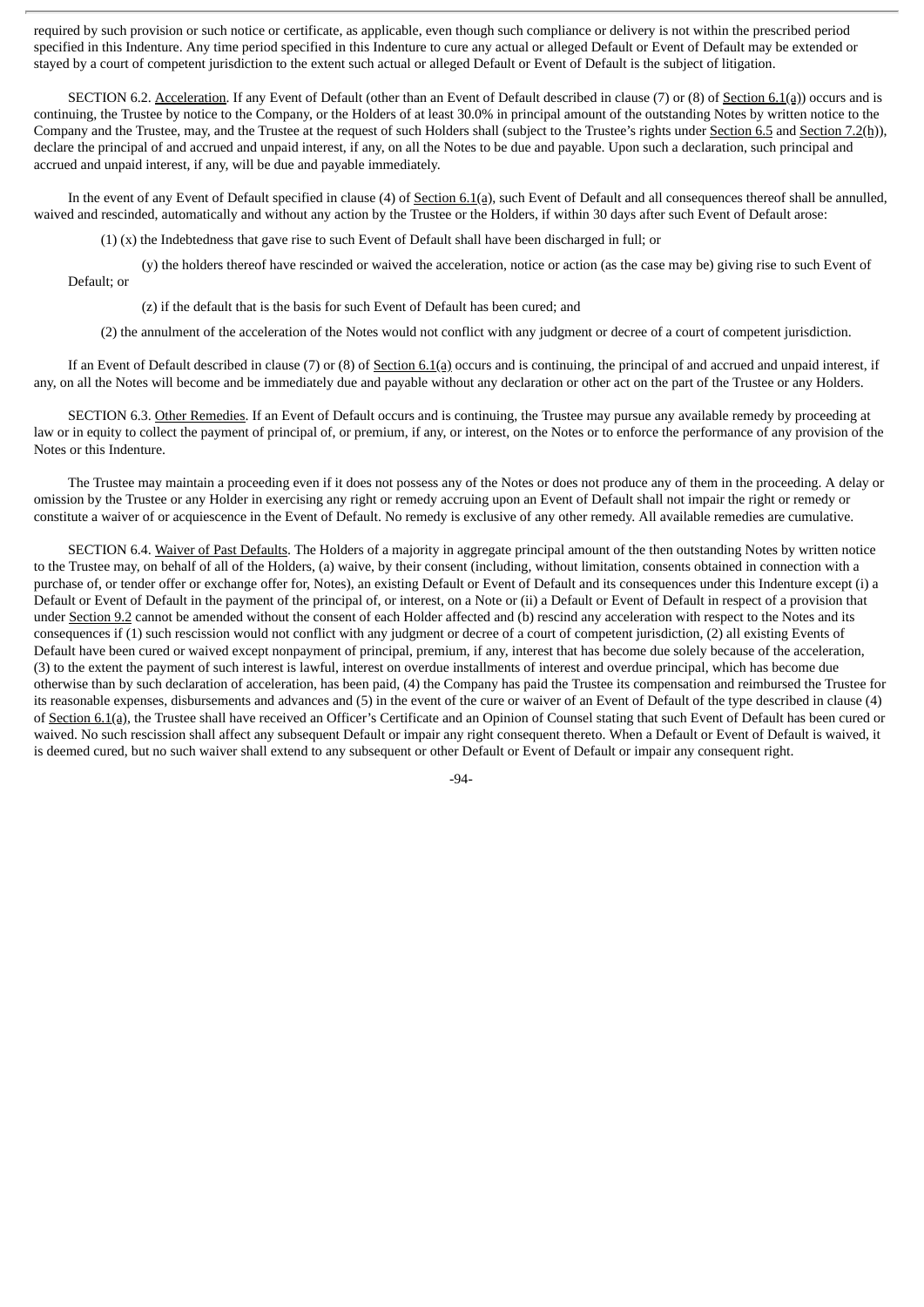SECTION 6.5. Control by Majority. The Holders of a majority in principal amount of the outstanding Notes may direct the time, method and place of conducting any proceeding for any remedy available to the Trustee or of exercising any trust or power conferred on the Trustee. However, the Trustee may refuse to follow any direction that conflicts with law or this Indenture or the Notes or, subject to Sections 7.1 and 7.2, that the Trustee determines is unduly prejudicial to the rights of other Holders or would involve the Trustee in personal liability (it being understood that the Trustee has no duty to determine if any directed action is prejudicial to any Holder); *provided*, *however*, that the Trustee may take any other action deemed proper by the Trustee that is not inconsistent with such direction. Prior to taking any such action hereunder, the Trustee shall be entitled to indemnification satisfactory to it against all fees, losses, liabilities and expenses (including attorney's fees and expenses) that may be caused by taking or not taking such action.

SECTION 6.6. Limitation on Suits. Subject to Section 6.7, a Holder may not pursue any remedy with respect to this Indenture or the Notes unless:

(1) such Holder has previously given the Trustee written notice that an Event of Default is continuing;

(2) Holders of at least 30.0% in principal amount of the outstanding Notes have requested in writing the Trustee to pursue the remedy;

(3) such Holders have offered in writing and, if requested, provided to the Trustee security or indemnity satisfactory to the Trustee against any loss, liability or expense;

(4) the Trustee has not complied with such request within 60 days after the receipt of the written request and the offer of security or indemnity; and

(5) Holders of a majority in principal amount of the outstanding Notes have not given the Trustee a written direction that, in the opinion of the Trustee, is inconsistent with such request within such 60-day period.

A Holder may not use this Indenture to prejudice the rights of another Holder or to obtain a preference or priority over another Holder (it being understood that the Trustee does not have an affirmative duty to ascertain whether or not such actions or forbearances are unduly prejudicial to such Holders).

SECTION 6.7. Rights of Holders to Receive Payment. Notwithstanding any other provision of this Indenture (including, without limitation, Section 6.6), the contractual right of any Holder to receive payment of interest on the Notes held by such Holder or to institute suit for the enforcement of any such payment on or with respect to such Holder's Notes shall not be impaired or affected without the consent of such Holder (and, for the avoidance of doubt, the amendment, supplement or modification in accordance with the terms of this Indenture of Articles III and IV and Sections 6.1(a) (3), (4), (5) and (6) and the related definitions shall be deemed not to impair the contractual right of any Holder to receive payments of principal of and interest on such Holder's Notes on or after the due dates therefor or to institute suit for the enforcement of any such payment on or with respect to such Holder's Note).

SECTION 6.8. Collection Suit by Trustee. If an Event of Default specified in clauses (1) or (2) of Section 6.1(a) occurs and is continuing, the Trustee may recover judgment in its own name and as trustee of an express trust against the Company for the whole amount then due and owing (together with interest on any unpaid interest to the extent lawful) and the amounts provided for in Section 7.7.

SECTION 6.9. Trustee May File Proofs of Claim. The Trustee may file such proofs of claim and other papers or documents as may be necessary or advisable in order to have the claims of the Trustee (including any claim for the reasonable compensation, expenses, disbursements and advances of the Trustee, its agents and counsel) and the Holders allowed in any judicial proceedings relative to the Company, its Subsidiaries or its or their respective

-95-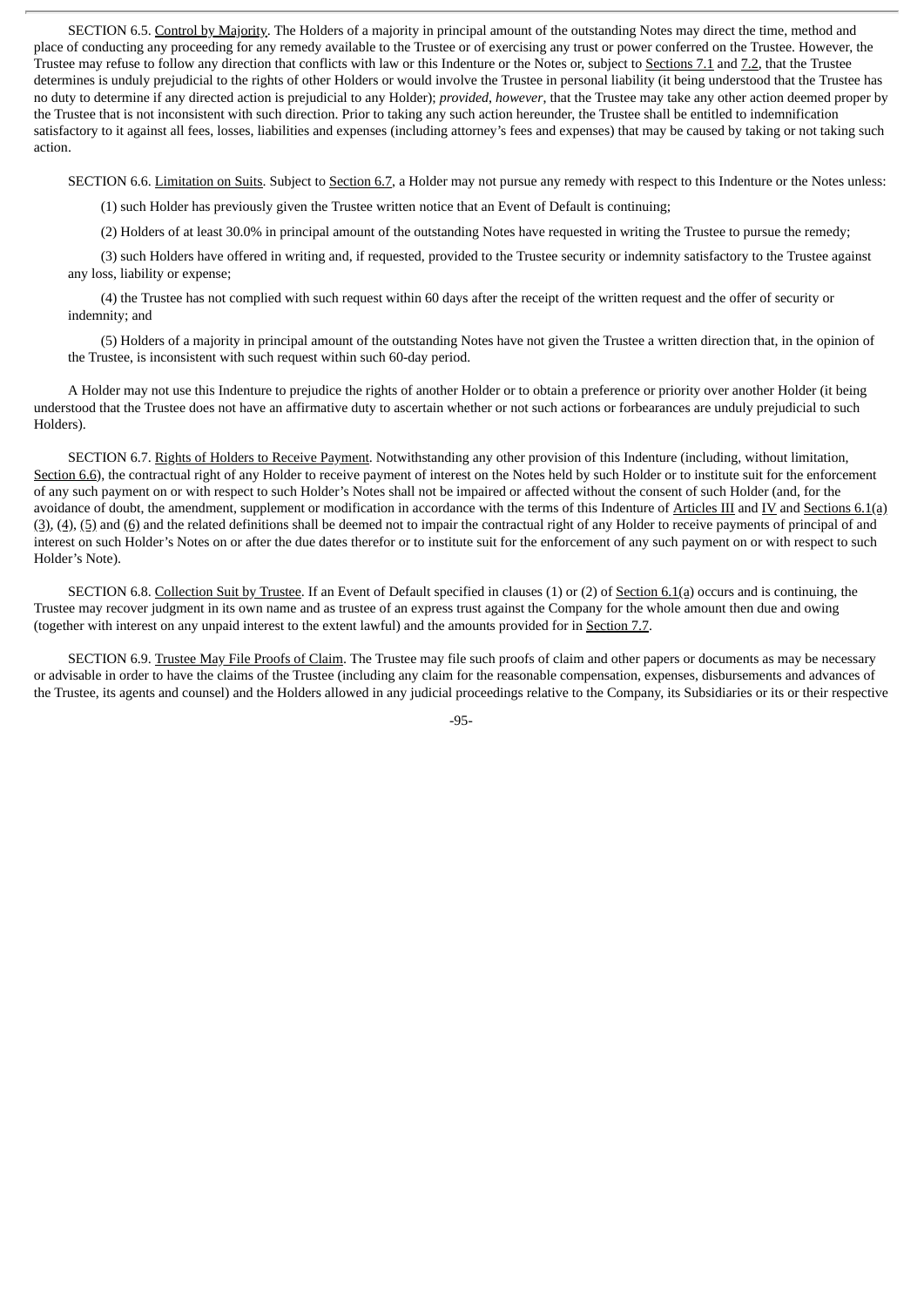creditors or properties and, unless prohibited by law or applicable regulations, may be entitled and empowered to participate as a member of any official committee of creditors appointed in such matter and may vote on behalf of the Holders in any election of a trustee in bankruptcy or other Person performing similar functions, and any Custodian in any such judicial proceeding is hereby authorized by each Holder to make payments to the Trustee and, in the event that the Trustee shall consent to the making of such payments directly to the Holders, to pay to the Trustee any amount due it for the compensation, expenses, disbursements and advances of the Trustee, its agents and its counsel, and any other amounts due the Trustee under Section 7.7.

No provision of this Indenture shall be deemed to authorize the Trustee to authorize or consent to or accept or adopt on behalf of any Holder any plan of reorganization, arrangement, adjustment or composition affecting the Notes or the rights of any Holder thereof or to authorize the Trustee to vote in respect of the claim of any Holder in any such proceeding.

### SECTION 6.10. Priorities.

(a) If the Trustee collects any money or property pursuant to this Article VI, it shall pay out the money or property in the following order:

FIRST: to the Trustee for amounts due to it under Section 7.7;

SECOND: to Holders for amounts due and unpaid on the Notes for principal of, or premium, if any, and interest, ratably, without preference or priority of any kind, according to the amounts due and payable on the Notes for principal of, or premium, if any, and interest, respectively; and

THIRD: to the Company, or to the extent the Trustee collects any amount for any Guarantor, to such Guarantor.

(b) The Trustee may fix a record date and payment date for any payment to Holders pursuant to this Section 6.10. At least 15 days before such record date, the Company shall send or cause to be sent to each Holder and the Trustee a notice that states the record date, the payment date and amount to be paid.

SECTION 6.11. Undertaking for Costs. In any suit for the enforcement of any right or remedy under this Indenture or in any suit against the Trustee for any action taken or omitted by it as Trustee, a court in its discretion may require the filing by any party litigant in the suit of an undertaking to pay the costs of the suit, and the court in its discretion may assess reasonable costs, including reasonable attorneys' fees and expenses, against any party litigant in the suit, having due regard to the merits and good faith of the claims or defenses made by the party litigant. This Section 6.11 does not apply to a suit by the Trustee, a suit by the Company, a suit by a Holder pursuant to Section  $6.7$  or a suit by Holders of more than  $10.0\%$  in outstanding principal amount of the Notes.

### ARTICLE VII

## TRUSTEE

#### SECTION 7.1. Duties of Trustee.

(a) If an Event of Default has occurred and is continuing, and is known to the Trustee, the Trustee shall exercise the rights and powers vested in it by this Indenture and use the same degree of care and skill in its exercise as a prudent Person would exercise or use under the circumstances in the conduct of such person's own affairs.

### (b) Except during the continuance of an Event of Default:

(1) the Trustee undertakes to perform such duties and only such duties as are specifically set forth in this Indenture and no implied covenants or obligations shall be read into this Indenture against the Trustee; and

#### -96-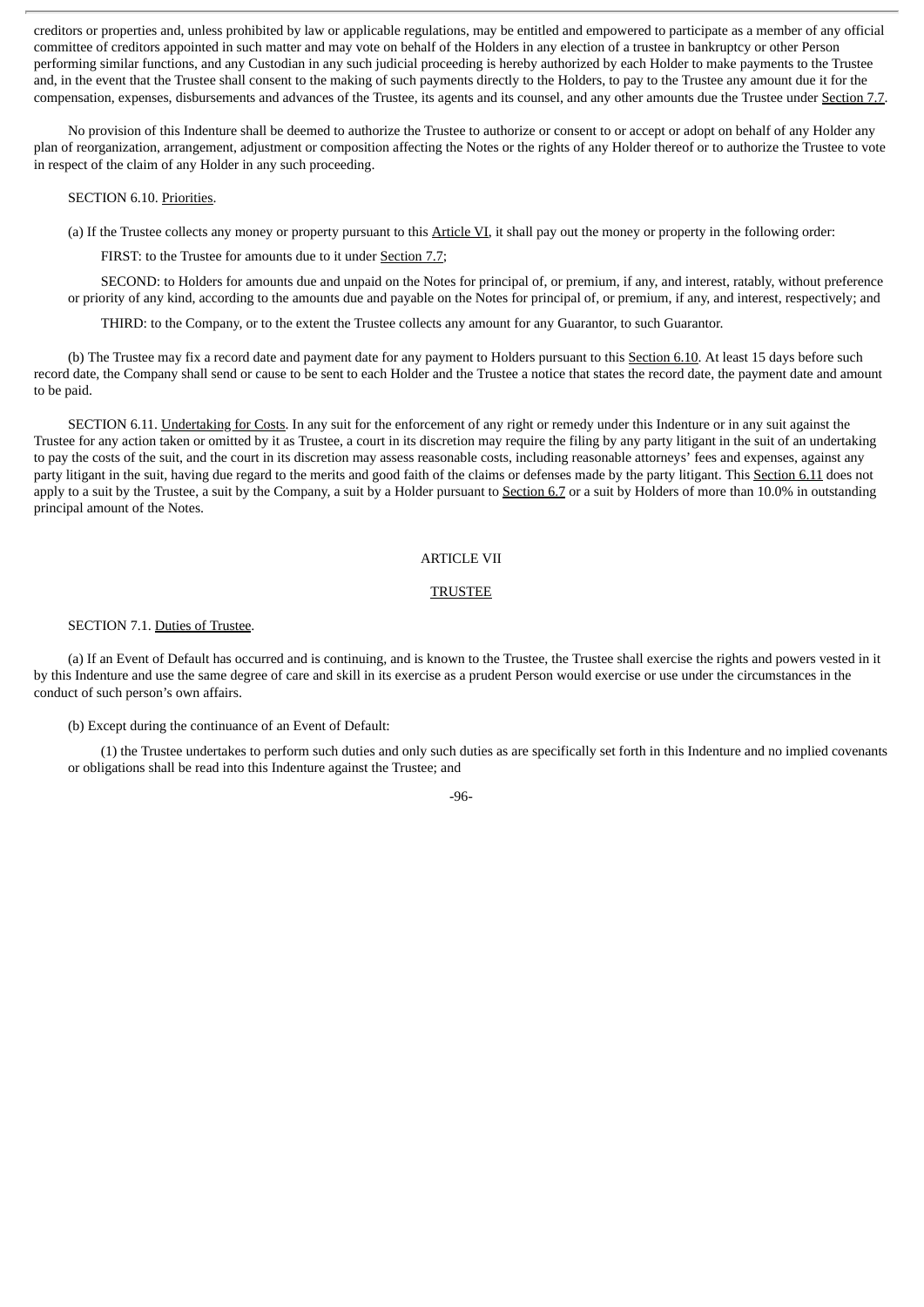(2) in the absence of bad faith on its part, the Trustee may conclusively rely, as to the truth of the statements and the correctness of the opinions expressed therein, upon certificates, opinions or orders furnished to the Trustee and conforming to the requirements of this Indenture or the Notes, as the case may be. However, in the case of any such certificates or opinions which by any provisions hereof are specifically required to be furnished to the Trustee, the Trustee shall examine such certificates and opinions to determine whether or not they conform to the requirements of this Indenture or the Notes, as the case may be (but need not confirm or investigate the accuracy of mathematical calculations or other facts stated therein).

(c) The Trustee may not be relieved from liability for its own negligent action, its own negligent failure to act or its own willful misconduct, except that:

(1) this paragraph does not limit the effect of paragraph (b) of this Section 7.1;

(2) the Trustee shall not be liable for any error of judgment made in good faith by a Trust Officer unless it is proved that the Trustee was negligent in ascertaining the pertinent facts;

(3) the Trustee shall not be liable with respect to any action it takes or omits to take in good faith in accordance with a direction received by it pursuant to Section 6.5; and

(4) No provision of this Indenture or the Notes shall require the Trustee to expend or risk its own funds or otherwise incur financial liability in the performance of any of its duties hereunder or thereunder or in the exercise of any of its rights or powers, if it shall have reasonable grounds to believe that repayment of such funds or adequate indemnity against such risk or liability is not reasonably assured to it.

(d) Every provision of this Indenture that in any way relates to the Trustee is subject to paragraphs (a), (b) and (c) of this Section 7.1.

(e) The Trustee shall not be liable for interest on any money received by it except as the Trustee may agree in writing with the Company.

(f) Money held in trust by the Trustee need not be segregated from other funds except to the extent required by law.

(g) Every provision of this Indenture relating to the conduct or affecting the liability of or affording protection to the Trustee shall be subject to the provisions of this Section 7.1.

# SECTION 7.2. Rights of Trustee. Subject to Section 7.1:

(a) The Trustee may conclusively rely on and shall be fully protected in acting or refraining from acting upon any resolution, certificate, statement, instrument, opinion, report, notice, request, direction, consent, order or other paper or document (whether in its original or facsimile form) reasonably believed by it to be genuine and to have been signed or presented by the proper Person. The Trustee need not investigate any fact or matter stated in the document. The Trustee shall receive and retain financial reports and statements of the Company as provided herein, but shall have no duty to review or analyze such reports or statements to determine compliance with covenants or other obligations of the Company.

(b) Before the Trustee acts or refrains from acting, it may require an Officer's Certificate and/or an Opinion of Counsel. The Trustee shall not be liable for any action it takes or omits to take in good faith in reliance on an Officer's Certificate or Opinion of Counsel.

(c) The Trustee may execute any of the trusts and powers hereunder or perform any duties hereunder either directly or by or through its attorneys and agents and shall not be responsible for the misconduct or negligence of any agent or attorney appointed with due care by it hereunder.

-97-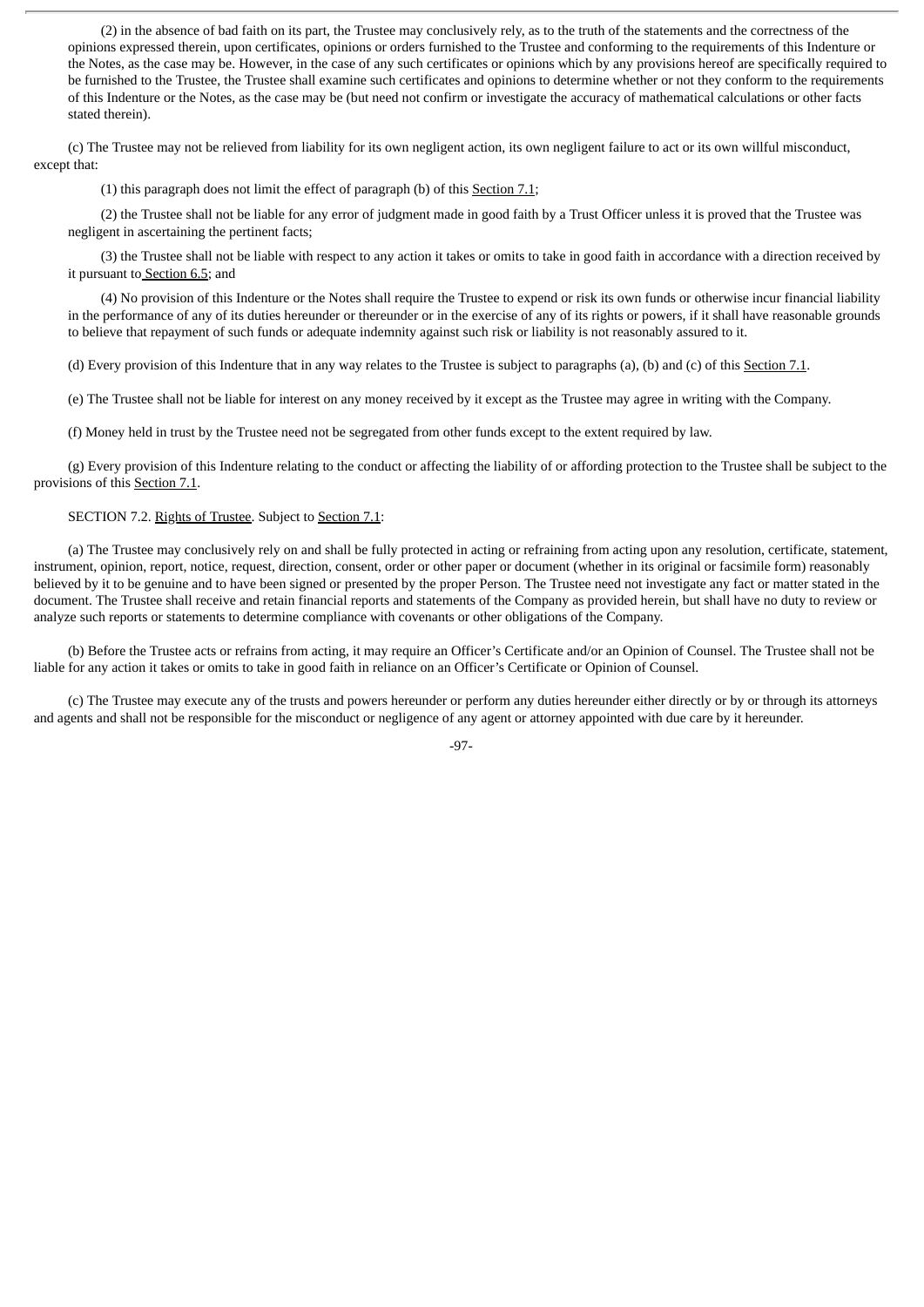(d) The Trustee shall not be liable for any action it takes or omits to take in good faith which it believes to be authorized or within its rights or powers conferred upon it by this Indenture.

(e) The Trustee may consult with counsel of its selection, and the advice or opinion of counsel relating to this Indenture or the Notes shall be full and complete authorization and protection from liability in respect of any action taken, omitted or suffered by it hereunder or under the Notes in good faith and in accordance with the advice or opinion of such counsel.

(f) The Trustee shall not be deemed to have notice of any Default or Event of Default or whether any entity or group of entities constitutes a Significant Subsidiary unless a Trust Officer of the Trustee has actual knowledge thereof or unless written notice of any event which is in fact such a Default or Event of Default or of any such Significant Subsidiary is received by the Trustee at the corporate trust office of the Trustee specified in Section 3.12, and such notice references the Notes and this Indenture and states it is a "Notice of Default".

(g) The rights, privileges, protections, immunities and benefits given to the Trustee, including, without limitation, its right to be indemnified, are extended to, and shall be enforceable by, the Trustee in each of its capacities hereunder, and to each agent), custodian and other Person employed to act hereunder.

(h) The Trustee shall be under no obligation to exercise any of the rights or powers vested in it by this Indenture or the Notes at the request, order or direction of any of the Holders pursuant to the provisions of this Indenture, unless such Holders shall have offered to the Trustee security or indemnity satisfactory to it against the costs, expenses and liabilities which may be incurred therein or thereby.

(i) The Trustee shall not be deemed to have knowledge of any fact or matter unless such fact or matter is known to a Trust Officer of the Trustee.

(j) Whenever in the administration of this Indenture or the Notes the Trustee shall deem it desirable that a matter be proved or established prior to taking, suffering or omitting any action hereunder or thereunder, the Trustee (unless other evidence be herein specifically prescribed) may, in the absence of negligence or willful misconduct on its part, conclusively rely upon an Officer's Certificate.

(k) The Trustee shall not be bound to make any investigation into the facts or matters stated in any resolution, certificate, statement, instrument, report, notice, request, direction, consent, order, bond, debenture, coupon or other paper or document, but the Trustee, in its discretion, may make such further inquiry or investigation into such facts or matters as it may see fit, and, if the Trustee shall determine to make such further inquiry or investigation, it shall be entitled to examine, during business hours and upon reasonable notice, the books, records and premises of the Company and the Restricted Subsidiaries, personally or by agent or attorney at the sole cost of the Company and shall incur no liability or additional liability of any kind by reason of such inquiry or investigation.

(l) The Trustee shall not be required to give any bond or surety in respect of the performance of its powers and duties hereunder.

(m) The Trustee may request that the Company deliver an Officer's Certificate setting forth the names of individuals and/or titles of officers authorized at such time to take specified actions pursuant to this Indenture or the Notes.

(n) In no event shall the Trustee be liable to any Person for special, punitive, indirect, consequential or incidental loss or damage of any kind whatsoever (including, but not limited to, lost profits), even if the Trustee has been advised of the likelihood of such loss or damage.

(o) Unless otherwise specifically provided in this Indenture, any demand, request, direction or notice from the Company shall be sufficient if signed by one Officer of the Company.

(p) The permissive rights of the Trustee enumerated herein shall not be construed as duties.

#### -98-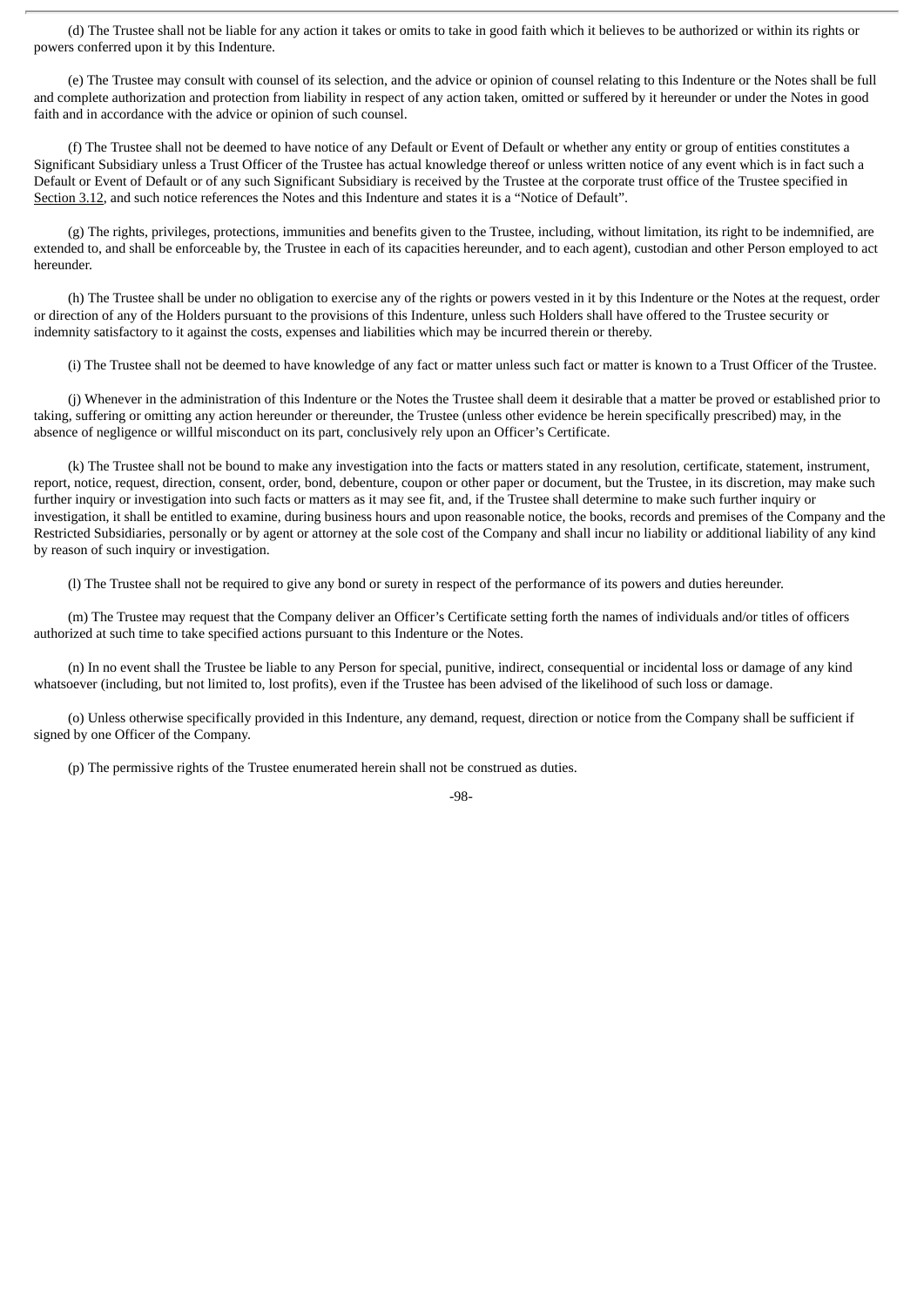SECTION 7.3. Individual Rights of Trustee. The Trustee in its individual or any other capacity may become the owner or pledgee of Notes and may otherwise deal with the Company, Guarantors or their Affiliates with the same rights it would have if it were not Trustee. Any Paying Agent, Registrar, co-registrar or co-paying agent may do the same with like rights. However, the Trustee must comply with Section 7.10. In addition, the Trustee shall be permitted to engage in transactions with the Company; *provided*, *however*, that if the Trustee acquires any conflicting interest, the Trustee must (i) eliminate such conflict within 90 days of acquiring such conflicting interest, (ii) apply to the SEC for permission to continue acting as Trustee or (iii) resign.

SECTION 7.4. Trustee's Disclaimer. The Trustee shall not be responsible for and makes no representation as to the validity or adequacy of this Indenture or the Notes, shall not be accountable for the Company's use of the proceeds from the sale of the Notes, shall not be responsible for the use or application of any money received by any Paying Agent other than the Trustee or any money paid to the Company pursuant to the terms of this Indenture and shall not be responsible for any statement of the Company in this Indenture or in any document issued in connection with the sale of the Notes or in the Notes other than the Trustee's certificate of authentication.

SECTION 7.5. Notice of Defaults. If a Default or Event of Default occurs and is continuing and if a Trust Officer has actual knowledge thereof, the Trustee shall send electronically or by first class mail to each Holder at the address set forth in the Notes Register notice of the Default or Event of Default within 60 days after it is actually known to a Trust Officer. Except in the case of a Default or Event of Default in payment of principal of or interest on any Note (including payments pursuant to the optional redemption or required repurchase provisions of such Note), the Trustee may withhold the notice if and so long it in good faith determines that withholding the notice is in the interests of Holders. The Trustee will not be deemed to have knowledge of any Defaults or Events of Default unless written notice of an event, which is in fact a Default, has been delivered to the Trustee at its office specified in Section 12.1 and such notice references the Notes and this Indenture and states that it is a "Notice of Default."

#### SECTION 7.6. [Reserved].

SECTION 7.7. Compensation and Indemnity. The Company shall pay to the Trustee from time to time compensation for its services hereunder and under the Notes as the Company and the Trustee shall from time to time agree in writing. The Trustee's compensation shall not be limited by any law on compensation of a trustee of an express trust. The Company shall reimburse the Trustee upon request for all reasonable out-of-pocket expenses incurred or made by it, including, but not limited to, costs of collection, costs of preparing reports, certificates and other documents, costs of preparation and mailing of notices to Holders. Such expenses shall include the reasonable compensation and expenses, disbursements and advances of the agents, counsel, accountants and experts of the Trustee. The Company shall indemnify the Trustee, its directors, officers, employees and agents against any and all loss, liability, damages, claims or expense, including taxes (other than taxes based upon the income of the Trustee) (including reasonable attorneys' and agents' fees and expenses) incurred by it without willful misconduct or gross negligence, as determined by a final nonappealable order of a court of competent jurisdiction, on its part in connection with the administration of this trust and the performance of its duties hereunder and under the Notes, including the costs and expenses of enforcing this Indenture (including this Section 7.7) and the Notes and of defending itself against any claims (whether asserted by any Holder, the Company or otherwise). The Trustee shall notify the Company promptly of any claim for which it may seek indemnity of which it has received written notice. Failure by the Trustee to so notify the Company shall not relieve the Company of its obligations hereunder. The Company shall defend the claim and the Trustee shall provide reasonable cooperation at the Company's expense in the defense. The Trustee may have separate counsel and the Company shall pay the fees and expenses of such counsel; *provided* that the Company shall not be required to pay the fees and expenses of such separate counsel if it assumes the Trustee's defense, and, in the reasonable judgment of outside counsel to the Trustee, there is no conflict of interest between the Company and the Trustee in connection with such defense.

To secure the Company's payment obligations in this Section 7.7, the Trustee shall have a lien prior to the Notes on all money or property held or collected by the Trustee other than money or property held in trust to pay principal of and interest on particular Notes. Such lien shall survive the satisfaction and discharge of this Indenture. The Trustee's respective right to receive payment of any amounts due under this Section 7.7 shall not be subordinate to any other liability or Indebtedness of the Company.

-99-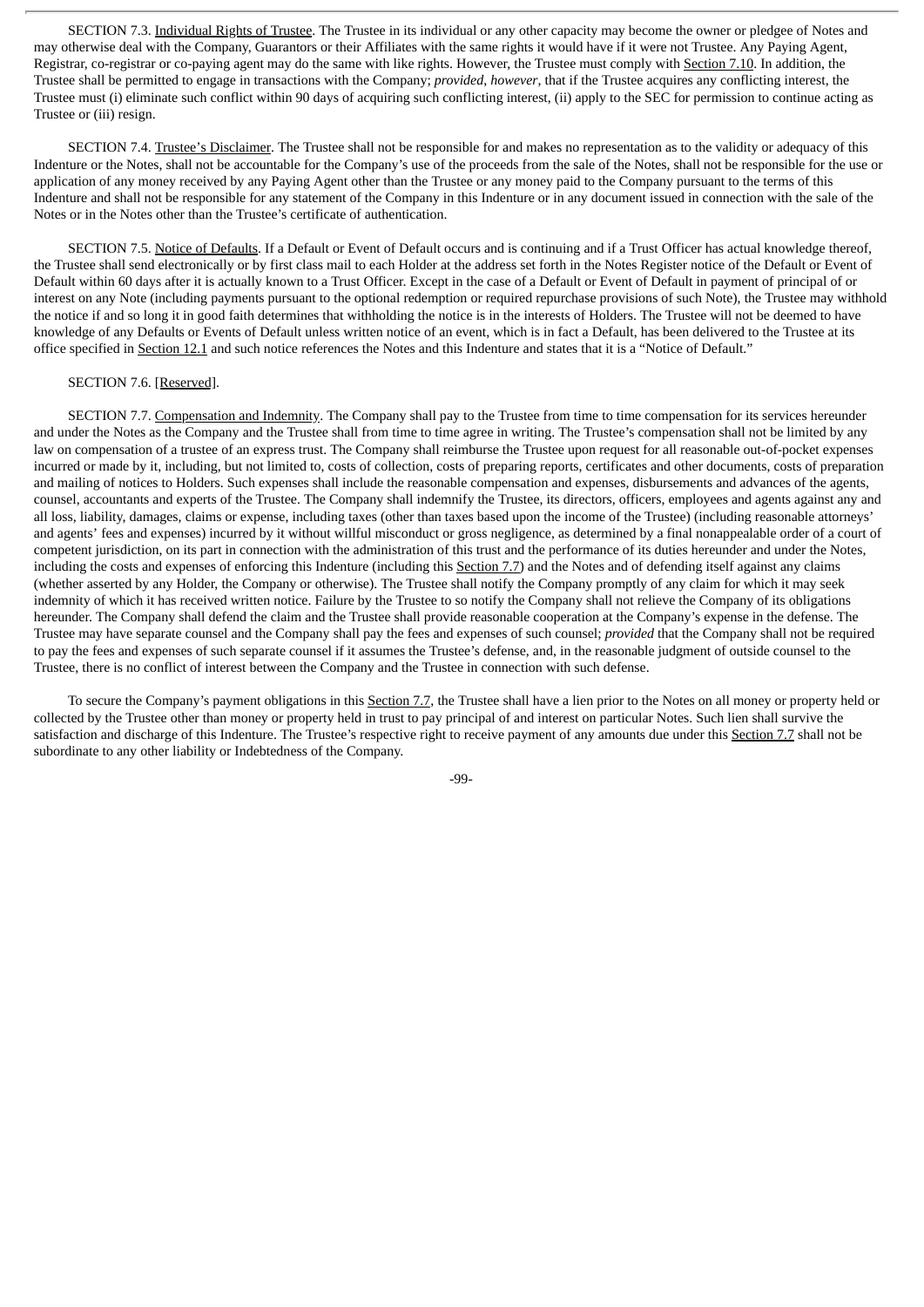The Company's payment obligations pursuant to this Section 7.7 shall survive the discharge of this Indenture and any resignation or removal of the Trustee under Section 7.8. Without prejudice to any other rights available to the Trustee under applicable law, when the Trustee incurs fees, expenses or renders services after the occurrence of a Default specified in clause (7) or clause (8) of Section 6.1(a), the fees and expenses (including the reasonable fees and expenses of its counsel) are intended to constitute expenses of administration under any Bankruptcy Law.

SECTION 7.8. Replacement of Trustee. The Trustee may resign at any time by so notifying the Company in writing not less than 30 days prior to the effective date of such resignation. The Holders of a majority in principal amount of the Notes may remove the Trustee by so notifying the removed Trustee in writing not less than 30 days prior to the effective date of such removal and may appoint a successor Trustee with the Company's written consent, which consent will not be unreasonably withheld. The Company shall remove the Trustee if:

(1) the Trustee fails to comply with Section 7.10;

(2) the Trustee is adjudged bankrupt or insolvent;

(3) a receiver or other public officer takes charge of the Trustee or its property; or

(4) the Trustee otherwise becomes incapable of acting.

If the Trustee resigns or is removed by the Company or by the Holders of a majority in principal amount of the Notes and such Holders do not reasonably promptly appoint a successor Trustee as described in the preceding paragraph, or if a vacancy exists in the office of the Trustee for any reason (the Trustee in such event being referred to herein as the retiring Trustee), the Company shall promptly appoint a successor Trustee.

A successor Trustee shall deliver a written acceptance of its appointment to the retiring Trustee and to the Company. Thereupon the resignation or removal of the retiring Trustee shall become effective, and the successor Trustee shall have all the rights, powers and duties of the Trustee under this Indenture. The successor Trustee shall mail a notice of its succession to Holders. The retiring Trustee shall, at the expense of the Company, promptly transfer all property held by it as Trustee to the successor Trustee, subject to the lien provided for in Section 7.7.

If a successor Trustee does not take office within 60 days after the retiring Trustee resigns or is removed, the retiring Trustee or the Holders of at least 10.0% in principal amount of the Notes may petition, at the Company's expense, any court of competent jurisdiction for the appointment of a successor Trustee.

If the Trustee fails to comply with Section 7.10, unless the Trustee's duty to resign is stayed as provided in TIA Section 310(b), any Holder, who has been a bona fide holder of a Note for at least six months, may petition any court of competent jurisdiction for the removal of the Trustee and the appointment of a successor Trustee.

Notwithstanding the replacement of the Trustee pursuant to this Section 7.8, the Company's obligations under Section 7.7 shall continue for the benefit of the retiring Trustee. The predecessor Trustee shall have no liability for any action or inaction of any successor Trustee.

SECTION 7.9. Successor Trustee by Merger. If the Trustee consolidates with, merges or converts into, or transfers all or substantially all its corporate trust business or assets to, another corporation or banking association, the resulting, surviving or transferee corporation without any further act shall be the successor Trustee.

In case at the time such successor or successors by merger, conversion or consolidation to the Trustee shall succeed to the trusts created by this Indenture, any of the Notes shall have been authenticated but not delivered, any such successor to the Trustee may adopt the certificate of authentication of any predecessor trustee, and deliver such Notes so authenticated; and in case at that time any of the Notes shall not have been authenticated, any successor to the Trustee may authenticate such Notes either in the name of any predecessor hereunder or in the name of the successor to the Trustee; *provided* that the right to adopt the certificate of authentication of any predecessor Trustee or authenticate Notes in the name of any predecessor Trustee shall only apply to its successor or successors by merger, consolidation or conversion.

-100-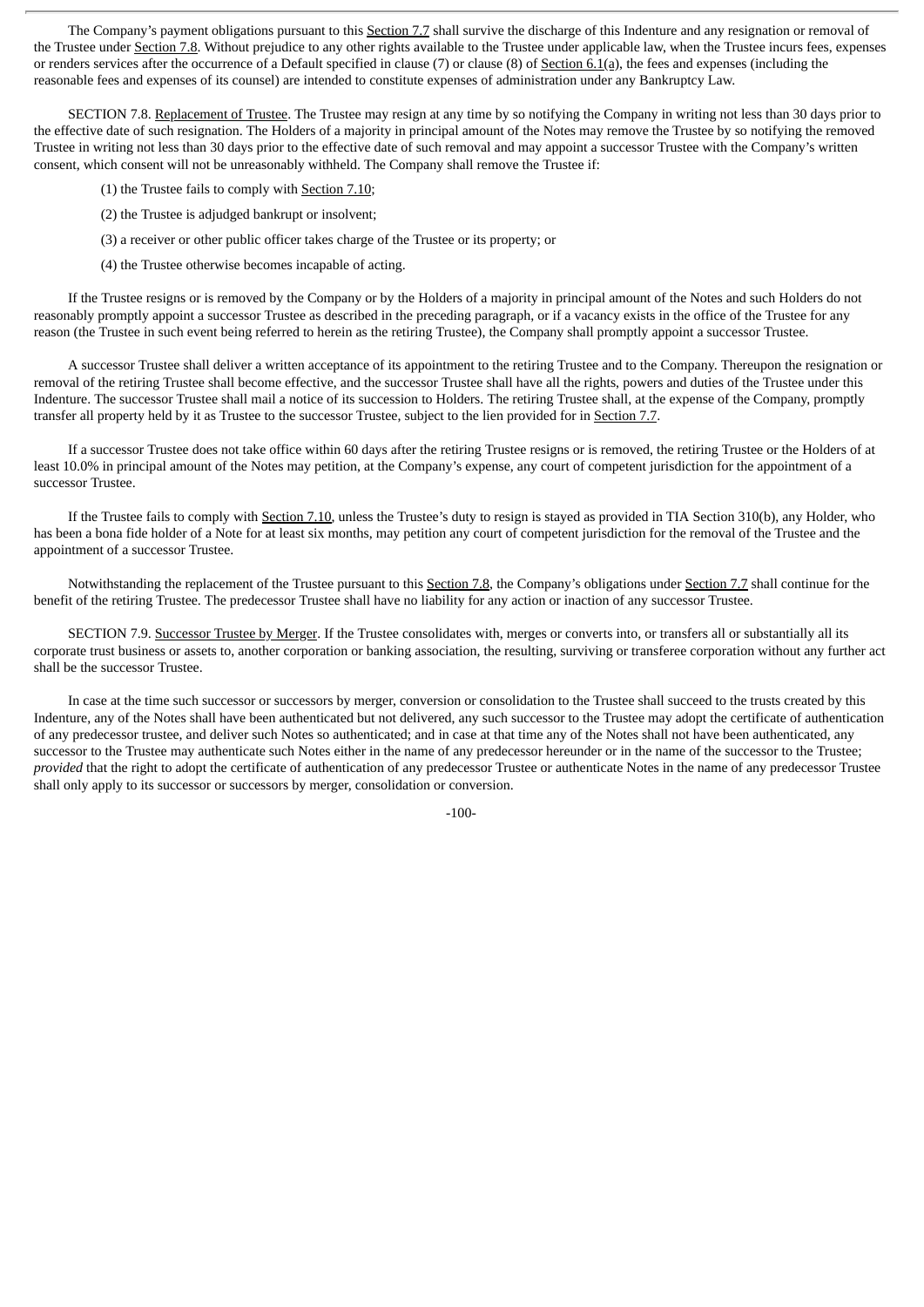SECTION 7.10. Eligibility; Disqualification. This Indenture shall always have a Trustee. The Trustee shall have a combined capital and surplus of at least \$100.0 million as set forth in its most recent published annual report of condition.

# SECTION 7.11. [Reserved].

SECTION 7.12. Trustee's Application for Instruction from the Company. Any application by the Trustee for written instructions from the Company may, at the option of the Trustee, set forth in writing any action proposed to be taken or omitted by the Trustee under this Indenture and the date on and/or after which such action shall be taken or such omission shall be effective. The Trustee shall not be liable for any action taken by, or omission of, the Trustee in accordance with a proposal included in such application on or after the date specified in such application (which date shall not be less than three Business Days after the date any Officer of the Company actually receives such application, unless any such Officer shall have consented in writing to any earlier date) unless prior to taking any such action (or the effective date in the case of an omission), the Trustee shall have received written instructions in response to such application specifying the action to be taken or omitted.

# ARTICLE VIII

## LEGAL DEFEASANCE AND COVENANT DEFEASANCE

SECTION 8.1. Option to Effect Legal Defeasance or Covenant Defeasance; Defeasance. The Company may, at its option and at any time, elect to have either Section 8.2 or 8.3 hereof be applied to all outstanding Notes upon compliance with the conditions set forth below in this Article VIII.

SECTION 8.2. Legal Defeasance and Discharge. Upon the Company's exercise under Section 8.1 hereof of the option applicable to this Section 8.2, the Company and each of the Guarantors will, subject to the satisfaction of the conditions set forth in Section 8.4 hereof, be deemed to have been discharged from their obligations with respect to all outstanding Notes (including the Guarantees) on the date the conditions set forth below are satisfied (hereinafter, "Legal Defeasance"). For this purpose, Legal Defeasance means that the Company and the Guarantors will be deemed to have paid and discharged the entire Indebtedness represented by the outstanding Notes (including the Guarantees), which will thereafter be deemed to be "outstanding" only for the purposes of Section 8.5 hereof and the other Sections of this Indenture referred to in clauses (1) and (2) below, and to have satisfied all of their other obligations under the Note Documents (and the Trustee, on written demand of and at the expense of the Company, shall execute such instruments reasonably requested by the Company acknowledging the same) and to have cured all then existing Events of Default, except for the following provisions which will survive until otherwise terminated or discharged hereunder:

(1) the rights of Holders of Notes issued under this Indenture to receive payments in respect of the principal of, premium, if any, and interest, on the Notes when such payments are due solely out of the trust referred to in Section 8.4 hereof;

(2) the Company's obligations with respect to the Notes under Article II concerning issuing temporary Notes, registration of such Notes, mutilated, destroyed, lost or stolen Notes and Section 3.12 hereof concerning the maintenance of an office or agency for payment and money for security payments held in trust;

(3) the rights, powers, trusts, duties and immunities of the Trustee and the Company' or Guarantors' obligations in connection therewith; and

(4) this Article VIII with respect to provisions relating to Legal Defeasance.

SECTION 8.3. Covenant Defeasance. Upon the Company' exercise under Section 8.1 hereof of the option applicable to this Section 8.3, the Company and each of the Guarantors will, subject to the satisfaction of the conditions set forth in Section 8.4 hereof, be released from each of their obligations under the covenants contained in Section 3.2, 3.3, 3.4, 3.5, 3.6, 3.7, 3.8, 3.9, 3.10, 3.16, 3.19, 3.21 and Section 4.1 (except Section 4.1(a)(1) and  $(a)(2)$ )

-101-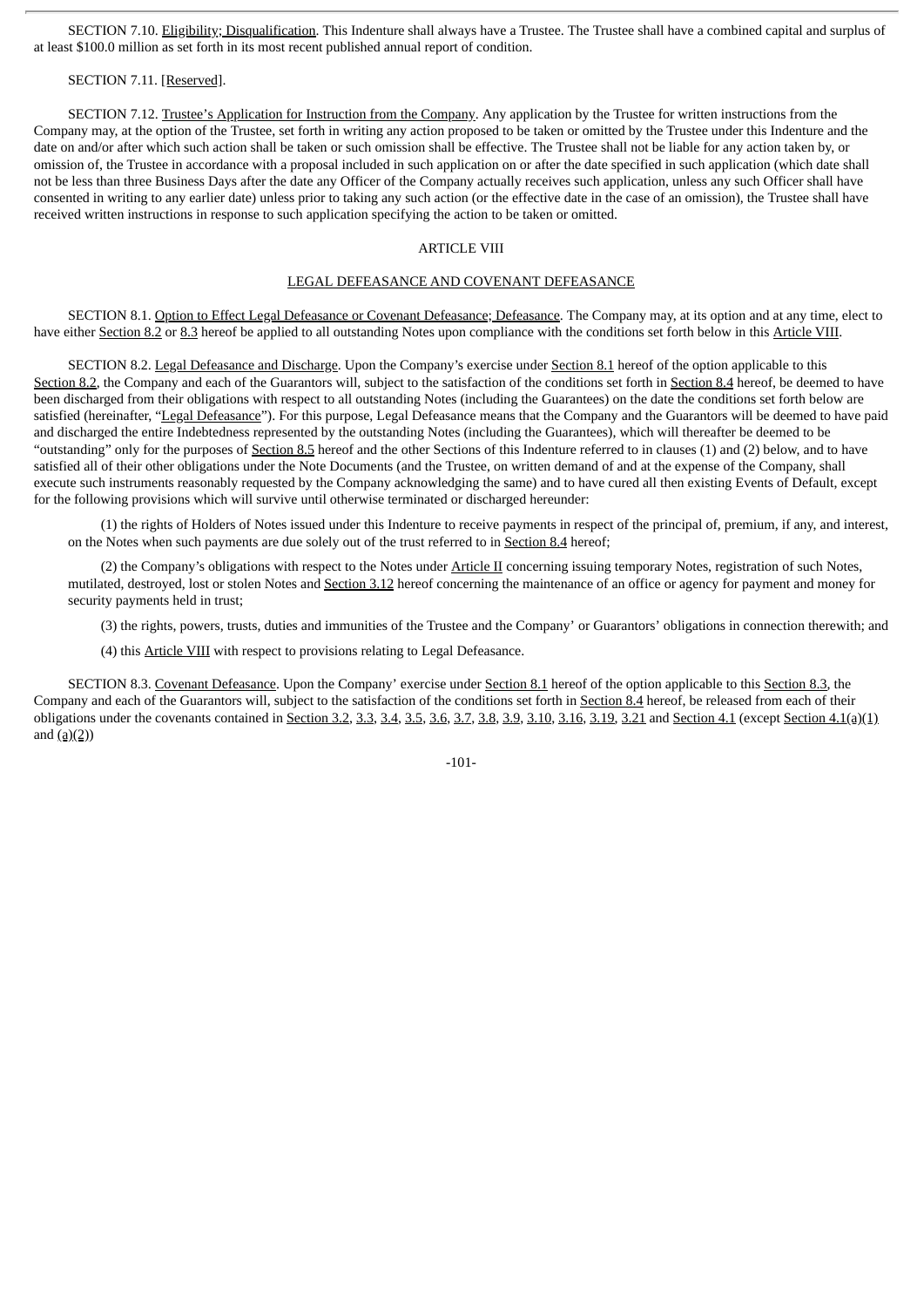hereof with respect to the outstanding Notes on and after the date the conditions set forth in Section 8.4 hereof are satisfied (hereinafter, "Covenant Defeasance"), and the Notes will thereafter be deemed not "outstanding" for the purposes of any direction, waiver, consent or declaration or act of Holders (and the consequences of any thereof) in connection with such covenants, but will continue to be deemed "outstanding" for all other purposes hereunder. For this purpose, Covenant Defeasance means that, with respect to the outstanding Notes and Guarantees, the Company and the Guarantors may omit to comply with and shall have no liability in respect of any term, condition or limitation set forth in any such covenant, whether directly or indirectly, by reason of any reference elsewhere herein to any such covenant or by reason of any reference in any such covenant to any other provision herein or in any other document and such omission to comply shall not constitute a Default or an Event of Default under Section 6.1(a) hereof, but, except as specified above, the remainder of this Indenture and such Notes and Guarantees will be unaffected thereby. In addition, upon the Company's exercise under Section 8.1 hereof of the option applicable to this Section 8.3, subject to the satisfaction of the conditions set forth in Section 8.4 hereof, Sections  $6.1(a)(3)$  (other than with respect to Section  $4.1(a)(1)$  and  $(a)(2)$ ),  $6.1(a)(4)$ ,  $6.1(a)(5)$ ,  $6.1(a)(6)$ ,  $6.1(a)(7)$  (with respect only to a Guarantor that is a Significant Subsidiary or any group of Guarantors that taken together would constitute a Significant Subsidiary), and  $6.1(a)(8)$  (with respect only to a Guarantor that is a Significant Subsidiaries or any group of Guarantors that taken together would constitute a Significant Subsidiary) hereof shall not constitute Events of Default.

SECTION 8.4. Conditions to Legal or Covenant Defeasance. In order to exercise either Legal Defeasance or Covenant Defeasance under either Section 8.2 or 8.3 hereof:

(1) the Company must irrevocably deposit with the Trustee, in trust, for the benefit of the Holders, cash in U.S. dollars, U.S. Government Obligations, or a combination thereof, in such amounts as will be sufficient, in the opinion of a nationally recognized firm of independent public accountants, to pay the principal of and premium, if any, interest, due on the Notes issued under this Indenture on the stated maturity date or on the applicable Redemption Date, as the case may be, and the Company must specify whether such Notes are being defeased to maturity or to a particular Redemption Date; *provided*, that upon any redemption that requires the payment of the Applicable Premium, the amount deposited shall be sufficient for purposes of this Indenture to the extent that an amount is deposited with the Trustee equal to the Applicable Premium calculated as of the date of the notice of redemption, with any deficit as of the Redemption Date(any such amount, the "Applicable Premium Deficit") only required to be deposited with the Trustee on or prior to the Redemption Date; *provided*, *further*, that any Applicable Premium Deficit shall be set forth in an Officer's Certificate delivered to the Trustee at least two Business Days prior to the Redemption Date that confirms that such Applicable Premium Deficit shall be applied toward such redemption;

(2) in the case of Legal Defeasance, the Company shall have delivered to the Trustee an Opinion of Counsel in the United States confirming that, subject to customary assumptions and exclusions;

(A) the Company has received from, or there has been published by, the United States Internal Revenue Service a ruling; or

(B) since the issuance of such Notes, there has been a change in the applicable U.S. federal income tax law;

in either case to the effect that, and based thereon such Opinion of Counsel in the United States shall confirm that, subject to customary assumptions and exclusions, the beneficial owners, in their capacity as Holders of the Notes; will not recognize income, gain or loss for U.S. federal income tax purposes as a result of such Legal Defeasance and will be subject to U.S. federal income tax on the same amounts, in the same manner and at the same times as would have been the case if such Legal Defeasance had not occurred;

(3) in the case of Covenant Defeasance, the Company shall have delivered to the Trustee an Opinion of Counsel in the United States confirming that, subject to customary assumptions and exclusions, the Holders, in their capacity as Holders of the Notes, will not recognize income, gain or loss for U.S. federal income tax purposes as a result of such Covenant Defeasance and will be subject to U.S. federal income tax on the same amounts, in the same manner and at the same times as would have been the case if such Covenant Defeasance had not occurred;

-102-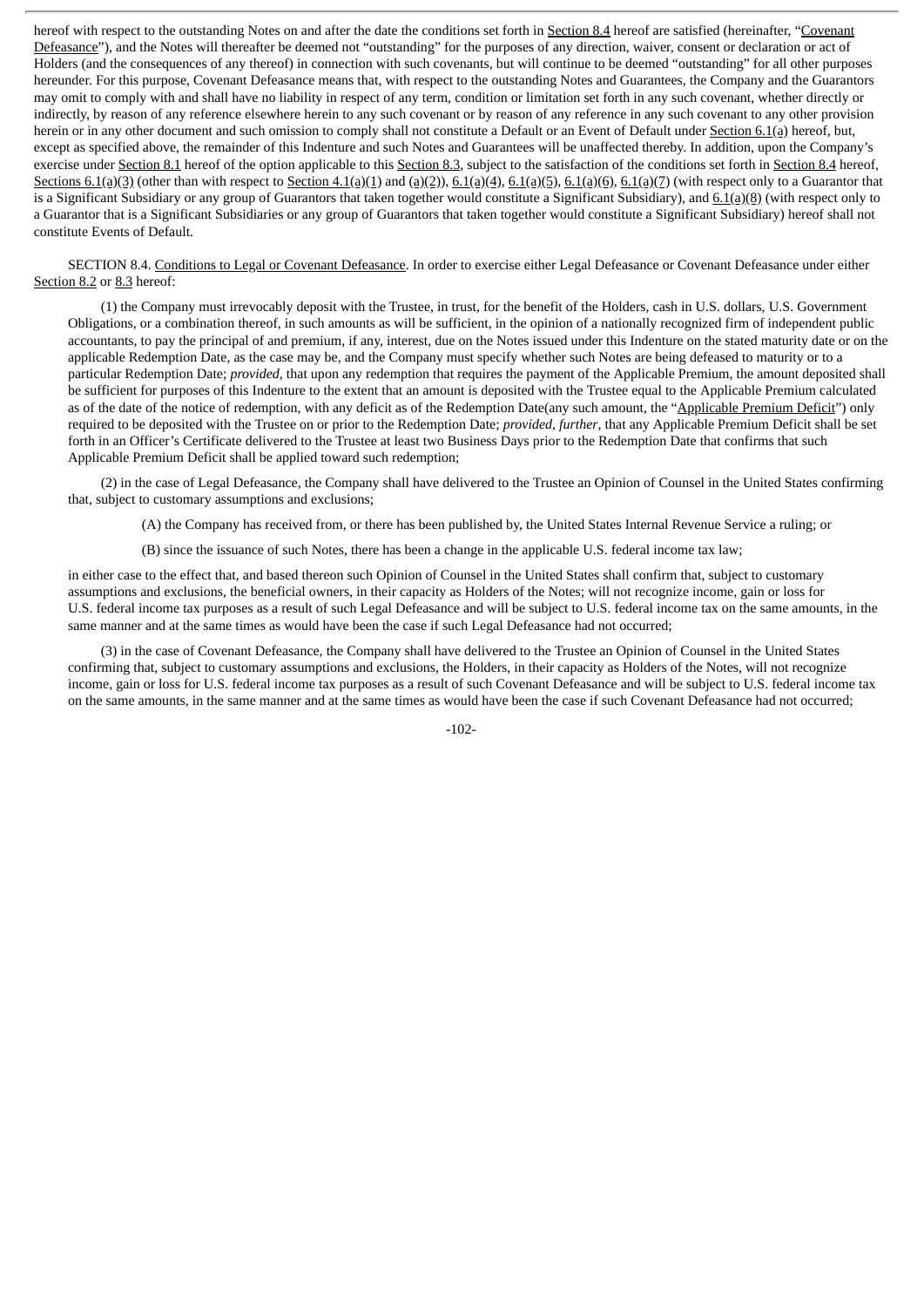(4) no Default or Event of Default (other than that resulting from borrowing funds to be applied to make such deposit and the granting of Liens in connection therewith) shall have occurred and be continuing on the date of such deposit;

(5) such Legal Defeasance or Covenant Defeasance shall not result in a breach or violation of, or constitute a default under the Credit Facilities or any other material agreement or instrument (other than this Indenture) to which, the Company or any Guarantor is a party or by which the Company or any Guarantor is bound;

(6) [reserved];

(7) the Company shall have delivered to the Trustee an Officer's Certificate stating that the deposit was not made by the Company with the intent of defeating, hindering, delaying, defrauding or preferring any creditors of the Company or any Guarantor or others; and

(8) the Company shall have delivered to the Trustee an Officer's Certificate and an Opinion of Counsel in the United States (which Opinion of Counsel may be subject to customary assumptions and exclusions) each stating that all conditions precedent provided for or relating to the Legal Defeasance or the Covenant Defeasance, as the case may be, have been complied with.

SECTION 8.5. Deposited Money and U.S. Government Obligations to be Held in Trust; Other Miscellaneous Provisions. Subject to Section 8.6 hereof, all money and U.S. Government Obligations (including the proceeds thereof) deposited with the Trustee (or other qualifying trustee, collectively for purposes of this Section 8.5, the "Trustee") pursuant to Section 8.4 hereof in respect of the outstanding Notes will be held in trust and applied by the Trustee, in accordance with the provisions of such Notes and this Indenture, to the payment, either directly or through any Paying Agent (including the Company acting as Paying Agent) as the Trustee may determine, to the Holders of such Notes of all sums due and to become due thereon in respect of principal, premium, and interest, but such money need not be segregated from other funds except to the extent required by law.

The Company will pay and indemnify the Trustee against any tax, fee or other charge imposed on or assessed against the cash or U.S. Government Obligations deposited pursuant to Section 8.4 hereof or the principal and interest received in respect thereof other than any such tax, fee or other charge which by law is for the account of the Holders of the outstanding Notes.

Notwithstanding anything in this Article VIII to the contrary, the Trustee will deliver or pay to the Company from time to time upon the request of the Company any money or U.S. Government Obligations held by it as provided in Section 8.4 hereof which, in the opinion of a nationally recognized firm of independent public accountants expressed in a written certification thereof delivered to the Trustee (which may be the opinion delivered under Section 8.4(1) hereof), are in excess of the amount thereof that would then be required to be deposited to effect an equivalent Legal Defeasance or Covenant Defeasance.

SECTION 8.6. Repayment to the Company. Any money deposited with the Trustee or any Paying Agent, or then held by the Company, in trust for the payment of the principal of, premium or interest on, any Note and remaining unclaimed for two years after such principal, premium or interest has become due and payable shall be paid to the Company on their written request unless an abandoned property law designates another Person or (if then held by the Company) will be discharged from such trust; and the Holder of such Note will thereafter be permitted to look only to the Company for payment thereof unless an abandoned property law designates another Person, and all liability of the Trustee or such Paying Agent with respect to such trust money, and all liability of the Company as trustee thereof, will thereupon cease; *provided*, *however*, that the Trustee or such Paying Agent, before being required to make any such repayment, shall at the expense of the Company cause to be published once, in the New York Times and The Wall Street Journal (national edition), notice that such money remains unclaimed and that, after a date specified therein, which will not be less than 30 days from the date of such notification or publication, any unclaimed balance of such money then remaining will be repaid to the Company.

-103-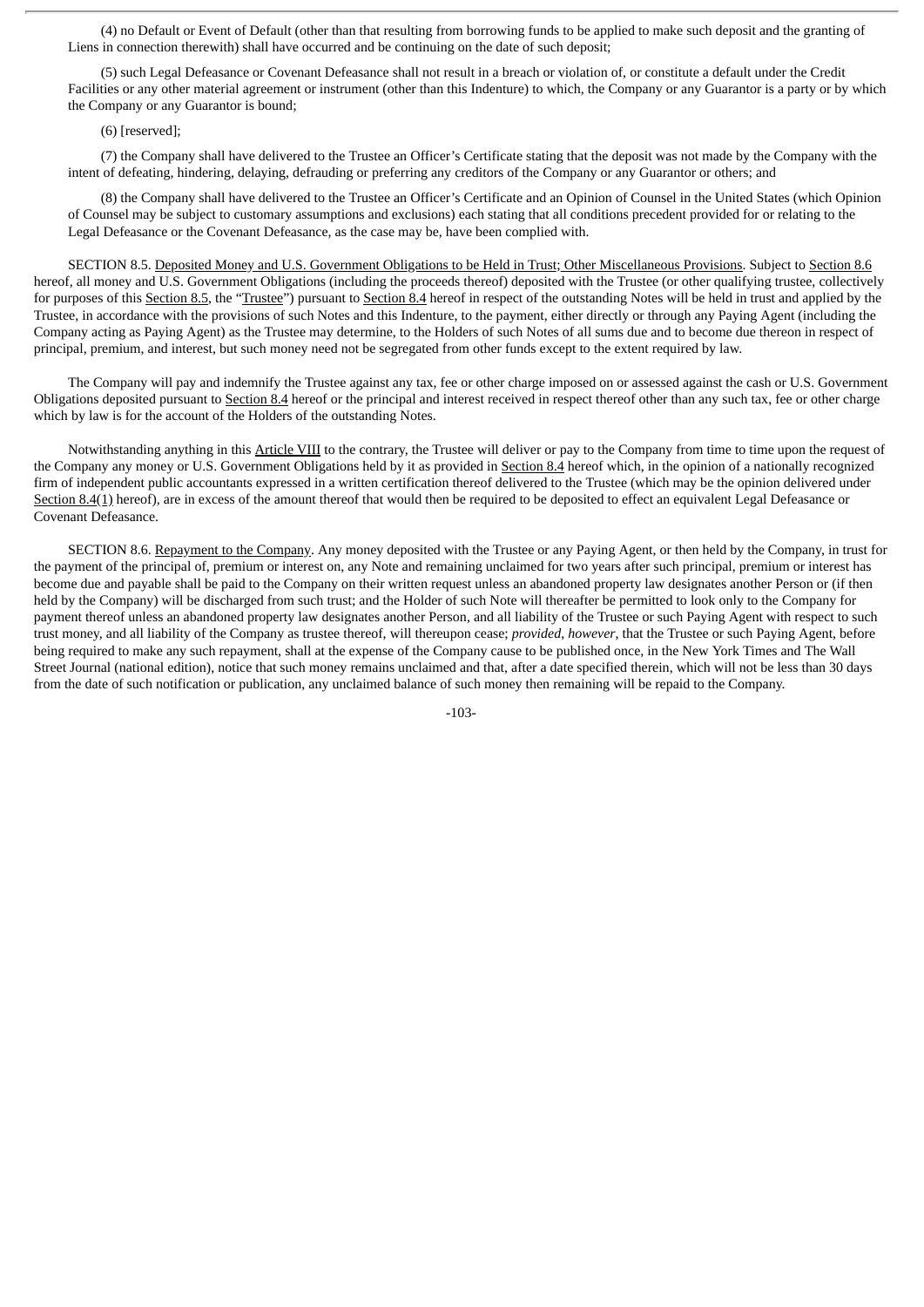SECTION 8.7. Reinstatement. If the Trustee or Paying Agent is unable to apply any money or U.S. dollars or U.S. Government Obligations in accordance with Section 8.2 or 8.3 hereof, as the case may be, by reason of any order or judgment of any court or Governmental Authority enjoining, restraining or otherwise prohibiting such application, then the Company's and the Guarantors' obligations under this Indenture and the Notes and the Guarantees will be revived and reinstated as though no deposit had occurred pursuant to Section 8.2 or 8.3 hereof until such time as the Trustee or Paying Agent is permitted to apply all such money in accordance with Section 8.2 or 8.3 hereof, as the case may be; *provided*, *however*, that, if the Company make any payment of principal of, premium, or interest on, any Note following the reinstatement of its obligations, the Company will be subrogated to the rights of the Holders of such Notes to receive such payment from the money or U.S. Government Obligations held by the Trustee or Paying Agent.

### ARTICLE IX

#### **AMENDMENTS**

SECTION 9.1. Without Consent of Holders. Notwithstanding Section 9.2 of this Indenture, without the consent of any Holder, the Company, any Guarantor (with respect to its Guarantee or this Indenture), the Trustee and the other parties thereto, as applicable, may amend, supplement or modify any Note Documents, and the Company may direct the Trustee, and the Trustee shall, enter into an amendment to the Note Documents, to:

(1) cure any ambiguity, omission, mistake, defect, error or inconsistency, conform any provision to any provision under the heading "Description of the Notes" in the Offering Circular or reduce the minimum denomination of the Notes;

(2) provide for the assumption by a successor Person of the obligations of the Company or a Guarantor under any Note Document;

(3) provide for uncertificated Notes in addition to or in place of certificated Notes;

(4) add to the covenants or provide for a Note Guarantee for the benefit of the Holders or to surrender any right or power conferred upon the Company or any Restricted Subsidiary;

(5) make any change that does not adversely affect the rights of any Holder in any material respect;

(6) at the Company's election, comply with any requirement of the SEC in connection with the qualification of this Indenture under the TIA, if such qualification is required;

(7) make such provisions as necessary (as determined in good faith by the Company) for the issuance of Additional Notes;

(8) provide for any Restricted Subsidiary to provide a Note Guarantee in accordance with Section 3.2, to add Guarantees with respect to the Notes, to add security to or for the benefit of the Notes, or to confirm and evidence the release, termination, discharge or retaking of any Guarantee or Lien with respect to or securing the Notes when such release, termination, discharge or retaking is provided for under this Indenture;

(9) evidence and provide for the acceptance and appointment under this Indenture of a successor Trustee pursuant to the requirements hereof or to provide for the accession by the Trustee to any Note Document; or

(10) make any amendment to the provisions of this Indenture relating to the transfer and legending of Notes not prohibited by this Indenture, including, without limitation, to facilitate the issuance and administration of Notes; *provided*, *however*, that (i) compliance with this Indenture as so amended would not result in Notes being transferred in violation of the Securities Act or any other applicable securities law and (ii) such amendment does not adversely affect the rights of Holders to transfer Notes in any material respect.

 $-104$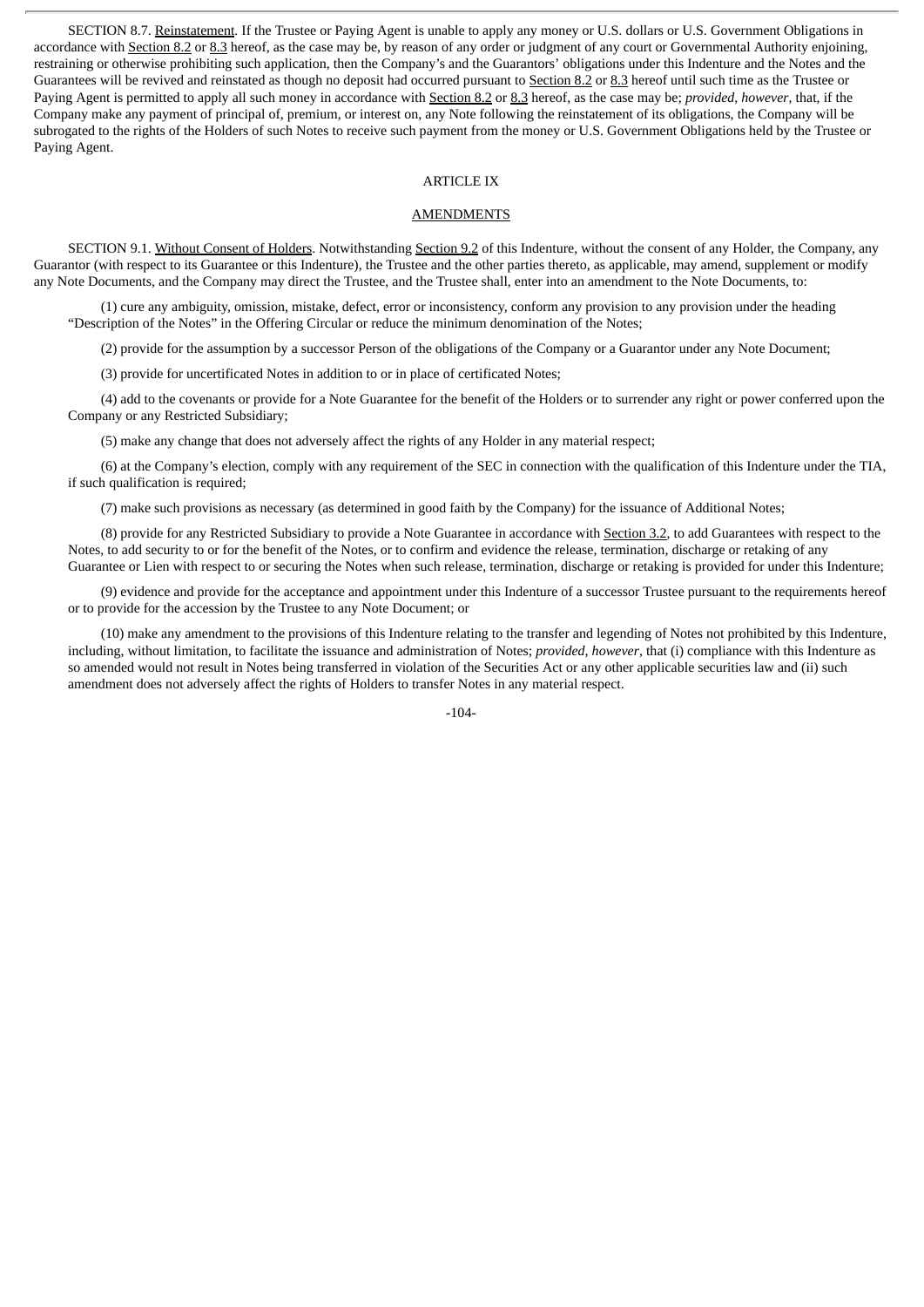Subject to Section 9.2, upon the request of the Company accompanied by a Board Resolution authorizing the execution of any such amended or supplemental indenture, and upon receipt by the Trustee of the documents described in Sections 9.6 and 12.4, the Trustee will join with the Company and the Guarantors in the execution of such amended or supplemental indenture unless such amended or supplemental indenture affects the Trustee's own rights, duties, liabilities or immunities under this Indenture or otherwise, in which case the Trustee may in its discretion, but will not be obligated to, enter into such amended or supplemental Indenture.

After an amendment or supplement under this Section 9.1 becomes effective, the Company shall mail to Holders a notice briefly describing such amendment or supplement. The failure to give such notice to all Holders, or any defect therein, shall not impair or affect the validity of an amendment or supplement under this Section 9.1.

SECTION 9.2. With Consent of Holders. Except as provided below in this Section 9.2, the Company, the Guarantors and the Trustee, if applicable, may amend or supplement any Note Document with the consent of the Holders of at least a majority in aggregate principal amount of the Notes then outstanding and issued under this Indenture, including, without limitation, consents obtained in connection with a purchase of, or tender offer or exchange offer for, Notes, and, subject to Sections 6.4 and 6.7, any existing Default or Event of Default (other than a Default or Event of Default in the payment of the principal of, premium, if any, or interest on the Notes, except a payment default resulting from an acceleration that has been rescinded) or compliance with any provision of this Indenture, the Notes and the Guarantees may be waived with the consent of the Holders of a majority in aggregate principal amount of the then outstanding Notes issued under this Indenture (including consents obtained in connection with a purchase of or tender offer or exchange offer for Notes). Section 2.12 and Section 12.4 shall determine which Notes are considered to be "outstanding" for the purposes of this Section 9.2.

Upon the request of the Company accompanied by a resolution of its Board of Directors authorizing the execution of any such amended or supplemental indenture, and upon the filing with the Trustee of evidence of the consent of the Holders of Notes as aforesaid, and upon receipt by the Trustee of the documents described in Sections 9.6 and 12.2, the Trustee will join with the Company and the Guarantors in the execution of such amended or supplemental indenture unless such amended or supplemental indenture affects the Trustee's own rights, duties, liabilities or immunities under this Indenture or otherwise, in which case the Trustee may in its discretion, but will not be obligated to, enter into such amended or supplemental indenture.

Without the consent of each Holder of Notes affected, an amendment, supplement or waiver may not, with respect to any Notes issued thereunder and held by a nonconsenting Holder:

(1) reduce the principal amount of such Notes whose Holders must consent to an amendment;

(2) reduce the stated rate of or extend the stated time for payment of interest on any such Note (other than provisions relating to Section 3.5 and Section 3.9);

(3) reduce the principal of or extend the Stated Maturity of any such Note (other than provisions relating to Section 3.5 and Section 3.9);

(4) reduce the premium payable upon the redemption of any such Note or change the time at which any such Note may be redeemed, in each case as set forth in Section 5.7;

(5) make any such Note payable in currency other than that stated in such Note;

(6) impair the contractual right of any Holder to receive payment of and interest on such Holder's Notes on or after the due dates therefor or to institute suit for the enforcement of any such payment on or with respect to such Holder's Notes (and, for the avoidance of doubt, the amendment, supplement or modification in accordance with the terms of this Indenture of Articles III and IV and Sections 6.1(a)(3), (4), (5) and (6) and the related definitions shall be deemed not to impair the contractual right of any Holder to receive payment of principal of and interest on such Holder's Notes on or after the due dates therefor or to institute suit for the enforcement of any such payment on or with respect to such Holder's Note);

-105-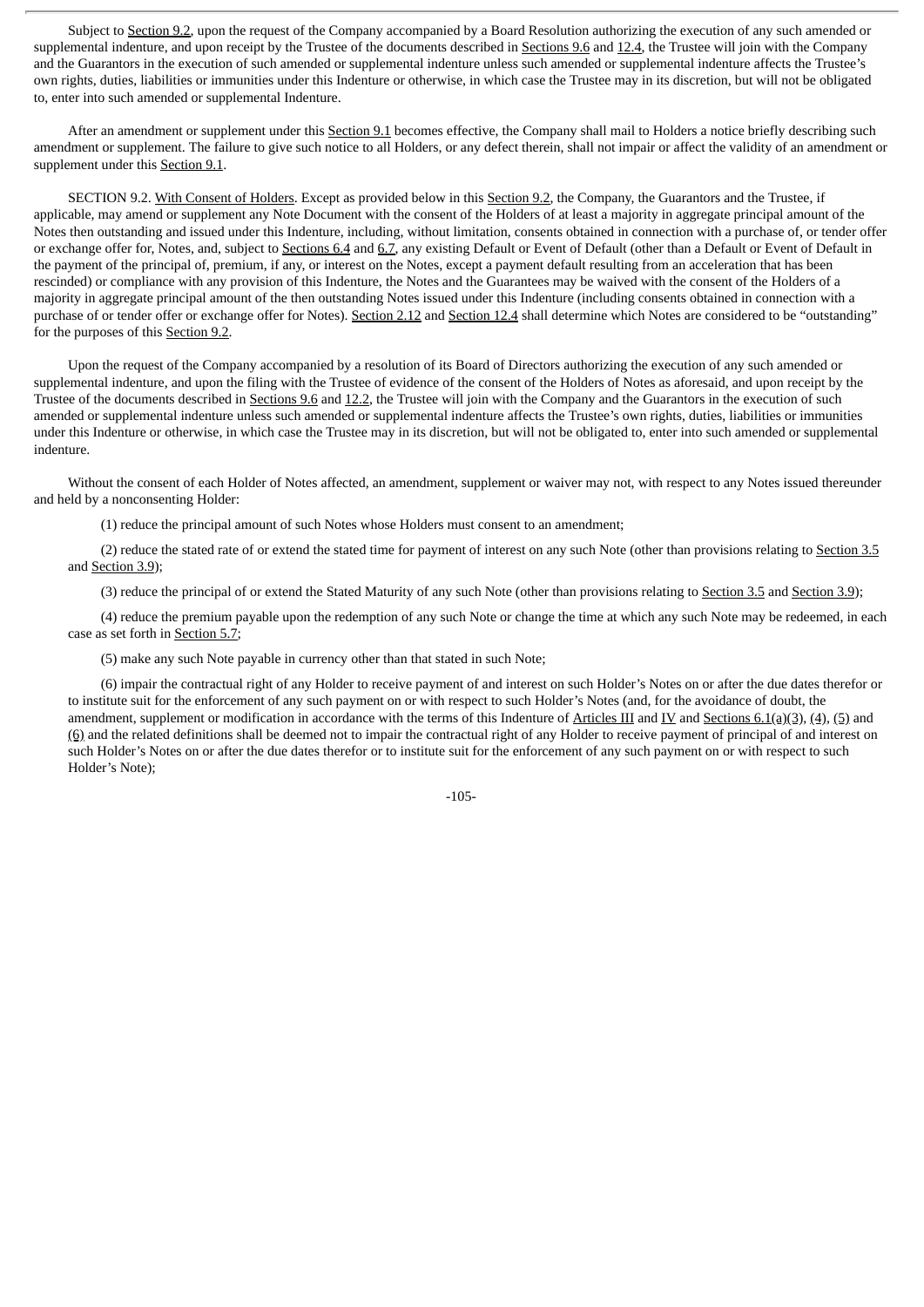(7) waive a Default or Event of Default with respect to the nonpayment of principal, premium or interest (except pursuant to a rescission of acceleration of the Notes by the Holders of at least a majority in aggregate principal amount of such Notes and a waiver of the payment default that resulted from such acceleration);

(8) make any change in the amendment or waiver provisions which require the Holders' consent described in this Section 9.2; or

(9) except as expressly permitted by this Indenture, modify the Note Guarantees of any Significant Subsidiary in any manner materially adverse to the Holders.

It shall not be necessary for the consent of the Holders under this Indenture to approve the particular form of any proposed amendment, supplement or waiver of any Note Document, but it shall be sufficient if such consent approves the substance thereof. A consent to any amendment, supplement or waiver under this Indenture by any Holder of the Notes given in connection with a tender or exchange of such Holder's Notes will not be rendered invalid by such tender or exchange.

After an amendment or supplement under this Section 9.2 becomes effective, the Company shall mail to Holders a notice briefly describing such amendment or supplement. The failure to give such notice to all Holders, or any defect therein, shall not impair or affect the validity of an amendment or supplement.

SECTION 9.3. Compliance with this Indenture. Every amendment or supplement to this Indenture, any Guarantee and the Notes will be set forth in an amended or supplemental indenture that complies with this Indenture as then in effect.

SECTION 9.4. Revocation and Effect of Consents and Waivers. Until an amendment, supplement or waiver becomes effective, a consent to it by a Holder of a Note is a continuing consent by the Holder of a Note and every subsequent Holder of a Note or portion of a Note that evidences the same debt as the consenting Holder's Note, even if notation of the consent or waiver is not made on any Note. However, any such Holder of a Note or subsequent Holder of a Note may revoke the consent or waiver as to such Holder's Note or portion of its Note if the Trustee receives written notice of revocation before the date the amendment, supplement or waiver becomes effective. An amendment, supplement or waiver becomes effective in accordance with its terms and thereafter binds every Holder.

The Company may, but shall not be obligated to, fix a record date for the purpose of determining the Holders entitled to give their consent or take any other action described above or required or permitted to be taken pursuant to this Indenture. If a record date is fixed, then notwithstanding the immediately preceding paragraph, those Persons who were Holders at such record date (or their duly designated proxies), and only those Persons, shall be entitled to give such consent or to revoke any consent previously given or to take any such action, whether or not such Persons continue to be Holders after such record date. No such consent shall be valid or effective for more than 120 days after such record date.

SECTION 9.5. Notation on or Exchange of Notes. The Trustee may place an appropriate notation about an amendment, supplement or waiver on any Note thereafter authenticated. The Company in exchange for all Notes may issue and the Trustee shall, upon receipt of a Company Order, authenticate new Notes that reflect the amendment, supplement or waiver.

Failure to make the appropriate notation or issue a new Note will not affect the validity and effect of such amendment, supplement or waiver.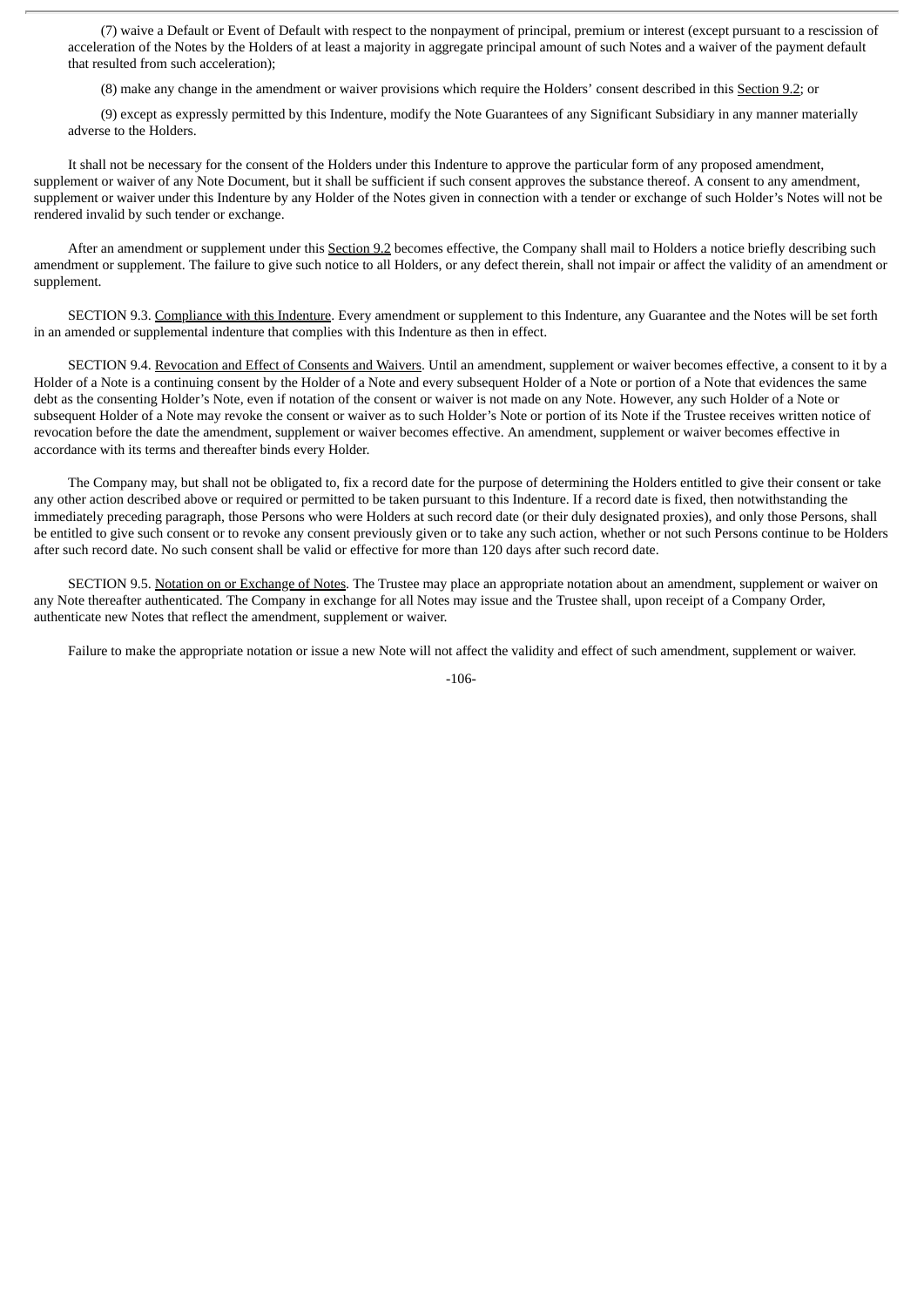SECTION 9.6. Trustee to Sign Amendments. The Trustee shall sign any amendment or supplement authorized pursuant to this Article IX if the amendment or supplement does not adversely affect the rights, duties, liabilities or immunities of the Trustee. The Company may not sign an amendment or supplement until the Board of Directors of the Company approves it. In executing any amendment or supplement, the Trustee will be entitled to receive and (subject to Sections 7.1 and 7.2) shall be fully protected in conclusively relying upon, in addition to the documents required by Section 12.2, an Officer's Certificate and an Opinion of Counsel stating that the execution of such amendment or supplement is authorized or permitted by this Indenture and is valid, binding and enforceable against the Company in accordance with its terms.

## ARTICLE X

## GUARANTEE

SECTION 10.1. Guarantee. Subject to the provisions of this Article X, each Guarantor hereby fully, unconditionally and irrevocably guarantees (the "Note Guarantees"), as primary obligor and not merely as surety, jointly and severally with each other Guarantor, to each Holder of the Notes, and the Trustee the full and punctual payment when due, whether at maturity, by acceleration, by redemption or otherwise, of the principal of, premium, if any, and interest on the Notes and all other obligations and liabilities of the Company under this Indenture (including without limitation interest accruing after the filing of any petition in bankruptcy, or the commencement of any insolvency, reorganization or like proceeding, relating to the Company or any Guarantor whether or not a claim for post-filing or post-petition interest is allowed in such proceeding and the obligations under Section 7.7), (all the foregoing being hereinafter collectively called the "Guaranteed Obligations"). Each Guarantor agrees that the Guaranteed Obligations will rank equally in right of payment with other Indebtedness of such Guarantor, except to the extent such other Indebtedness is subordinate to the Guaranteed Obligations, in which case the obligations of the Guarantors under the Note Guarantees will rank senior in right of payment to such other Indebtedness.

To evidence its Note Guarantee set forth in this Section 10.1, each Guarantor hereby agrees that this Indenture shall be executed on behalf of such Guarantor by an Officer of such Guarantor.

Each Guarantor hereby agrees that its Note Guarantee set forth in this Section 10.1 shall remain in full force and effect notwithstanding the absence of the endorsement of any notation of such Note Guarantee.

If an Officer whose signature is on this Indenture no longer holds that office at the time the Trustee authenticates the Note, the Note Guarantee shall be valid nevertheless.

Each Guarantor further agrees (to the extent permitted by law) that the Guaranteed Obligations may be extended or renewed, in whole or in part, without notice or further assent from it, and that it will remain bound under this Article X notwithstanding any extension or renewal of any Guaranteed Obligation.

Each Guarantor waives presentation to, demand of payment from and protest to the issuer of any of the Guaranteed Obligations and also waives notice of protest for nonpayment. Each Guarantor waives notice of any default under the Notes or the Guaranteed Obligations.

Each Guarantor further agrees that its Note Guarantee herein constitutes a Guarantee of payment when due (and not a Guarantee of collection) and waives any right to require that any resort be had by any Holder to any security held for payment of the Guaranteed Obligations.

Except as set forth in Section 10.2, the obligations of each Guarantor hereunder shall not be subject to any reduction, limitation, impairment or termination for any reason (other than payment of the Guaranteed Obligations in full), including any claim of waiver, release, surrender, alteration or compromise, and shall not be subject to any defense of setoff, counterclaim, recoupment or termination whatsoever or by reason of the invalidity, illegality or unenforceability of the Guaranteed Obligations or otherwise. Without limiting the generality of the foregoing, the Guaranteed Obligations of each Guarantor herein shall not be discharged or impaired or otherwise affected by (a) the failure of any Holder to assert any claim or demand or to enforce any right or remedy against the Company or any other person under this Indenture, the Notes or any other agreement or otherwise; (b) any extension or renewal of any thereof; (c) any rescission, waiver, amendment or modification of any of the terms or provisions of this Indenture, the Notes or any other agreement; (d) the release of any security held by any Holder for the Guaranteed Obligations;

-107-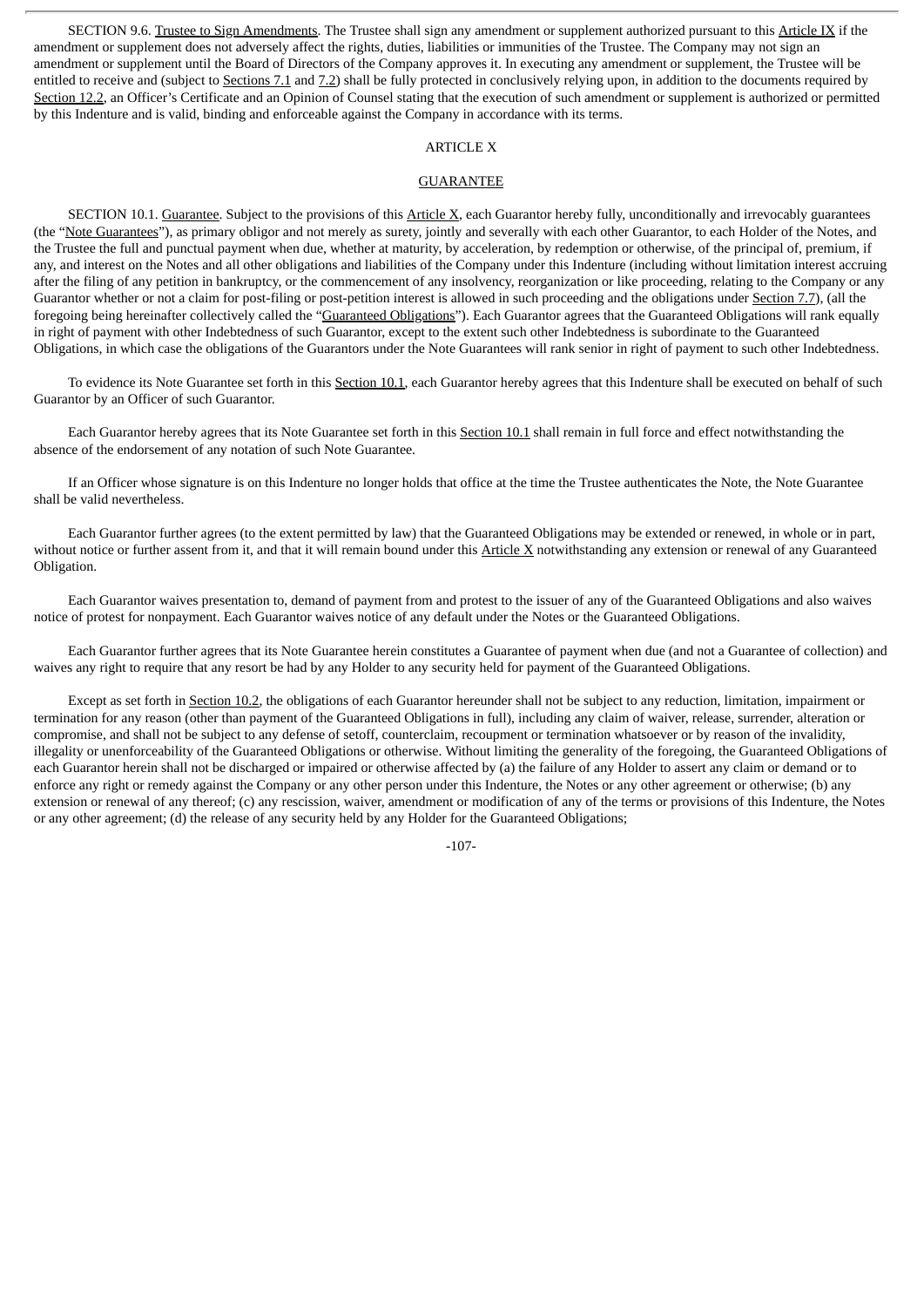(e) the failure of any Holder to exercise any right or remedy against any other Guarantor; (f) any change in the ownership of the Company; (g) any default, failure or delay, willful or otherwise, in the performance of the Guaranteed Obligations; or (h) any other act or thing or omission or delay to do any other act or thing which may or might in any manner or to any extent vary the risk of any Guarantor or would otherwise operate as a discharge of such Guarantor as a matter of law or equity.

Each Guarantor agrees that its Note Guarantee herein shall remain in full force and effect until payment in full of all the Guaranteed Obligations or such Guarantor is released from its Guarantee in compliance with Section 10.2, Article VIII or Article XI. Each Guarantor further agrees that its Note Guarantee herein shall continue to be effective or be reinstated, as the case may be, if at any time payment, or any part thereof, of principal of, premium, if any, interest on any of the Guaranteed Obligations is rescinded or must otherwise be restored by any Holder upon the bankruptcy or reorganization of the Company or otherwise.

In furtherance of the foregoing and not in limitation of any other right which any Holder has at law or in equity against any Guarantor by virtue hereof, upon the failure of the Company to pay any of the Guaranteed Obligations when and as the same shall become due, whether at maturity, by acceleration, by redemption or otherwise, each Guarantor hereby promises to and will, upon receipt of written demand by the Trustee, forthwith pay, or cause to be paid, in cash, to the Holders or the Trustee on behalf of the Holders an amount equal to the sum of (i) the unpaid amount of such Guaranteed Obligations then due and owing and (ii) accrued and unpaid interest on such Guaranteed Obligations then due and owing (but only to the extent not prohibited by law) (including interest accruing after the filing of any petition in bankruptcy or the commencement of any insolvency, reorganization or like proceeding relating to the Company or any Guarantor whether or not a claim for post-filing or post-petition interest is allowed in such proceeding).

Each Guarantor further agrees that, as between such Guarantor, on the one hand, and the Holders, on the other hand, (x) the maturity of the Guaranteed Obligations guaranteed hereby may be accelerated as provided in this Indenture for the purposes of its Note Guarantee herein and (y) in the event of any such declaration of acceleration of such Guaranteed Obligations, such Guaranteed Obligations (whether or not due and payable) shall forthwith become due and payable by the Guarantor for the purposes of this Note Guarantee.

Each Guarantor also agrees to pay any and all fees, costs and expenses (including attorneys' fees and expenses) incurred by the Trustee or the Holders in enforcing any rights under this Section 10.1.

#### SECTION 10.2. Limitation on Liability; Termination, Release and Discharge.

(a) Any term or provision of this Indenture to the contrary notwithstanding, the obligations of each Guarantor hereunder will be limited to the maximum amount as will, after giving effect to all other contingent and fixed liabilities of such Guarantor and after giving effect to any collections from or payments made by or on behalf of any other Guarantor in respect of the obligations of such other Guarantor under its Note Guarantee or pursuant to its contribution obligations under this Indenture, result in the obligations of such Guarantor under its Note Guarantee not constituting a fraudulent conveyance or fraudulent transfer under federal, foreign, state or provincial law and not otherwise being void or voidable under any similar laws affecting the rights of creditors generally.

(b) Any Note Guarantee of a Guarantor shall be automatically and unconditionally released and discharged upon:

(1) a sale, exchange, transfer or other disposition (including by way of merger, amalgamation, consolidation, dividend, distribution or otherwise) of the Capital Stock of such Guarantor or the sale, exchange, transfer or other disposition, of all or substantially all of the assets of the Guarantor to a Person other than to the Company or a Restricted Subsidiary and as otherwise not prohibited by this Indenture;

(2) the designation in accordance with this Indenture of the Guarantor as an Unrestricted Subsidiary or the occurrence of any event after which the Guarantor is no longer a Restricted Subsidiary;

(3) defeasance or discharge of the Notes pursuant to Article VIII or Article XI;

-108-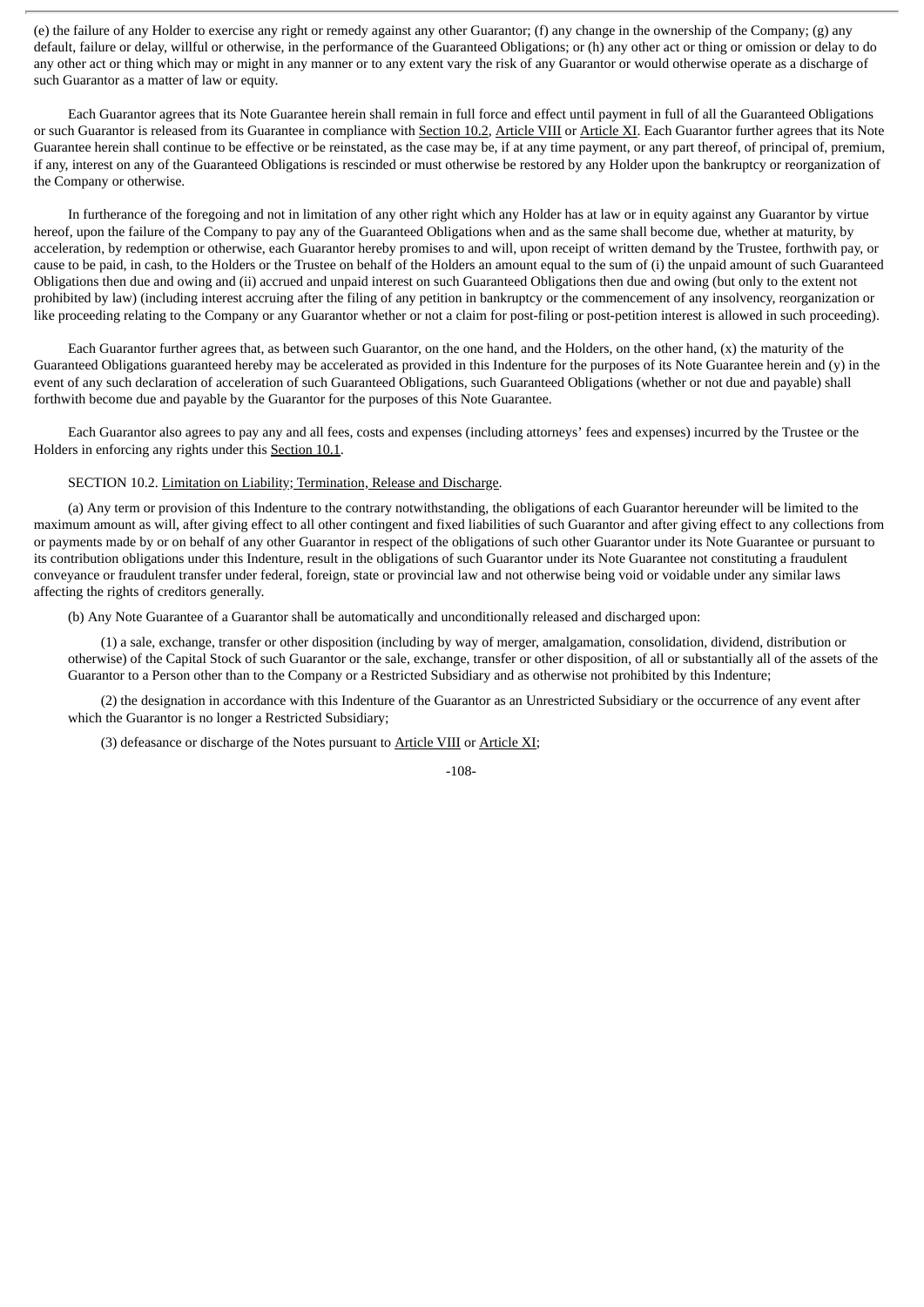(4) to the extent that such Guarantor is not an Immaterial Subsidiary solely due to the operation of clause (i) of the definition of "Immaterial Subsidiary," upon the release of the guarantee referred to in such clause;

(5) such Guarantor being (or being substantially concurrently) released or discharged from all of its Note Guarantees of payment (i) by the Company of any Indebtedness of the Company under the ABL or (ii) in the case of a Note Guarantee made by a Guarantor (each, an "Other Guarantee") as a result of its guarantee of other Indebtedness of the Company or a Guarantor pursuant to Section 3.7, by the Company or the applicable Guarantor of the relevant Indebtedness, except in the case of (i) or (ii), a release as a result of payment under such Guarantee (it being understood that a release subject to a contingent reinstatement is still considered a release, and if any such Guarantee of such Guarantor under the ABL or any Other Guarantee is so reinstated, such Note Guarantee shall also be reinstated); and

(6) upon the merger, amalgamation or consolidation of any Guarantor with and into the Company or another Guarantor or upon the liquidation of such Guarantor, in each case, in compliance with the applicable provisions of this Indenture;

(7) upon the achievement of Investment Grade Status by the Notes; *provided* that such Note Guarantee shall be reinstated upon the Reversion Date; and

(8) as described under Article IX.

SECTION 10.3. Right of Contribution. Each Guarantor hereby agrees that to the extent that any Guarantor shall have paid more than its proportionate share of any payment made on the obligations under the Note Guarantees, such Guarantor shall be entitled to seek and receive contribution from and against the Company or any other Guarantor who has not paid its proportionate share of such payment. The provisions of this Section 10.3 shall in no respect limit the obligations and liabilities of each Guarantor to the Trustee and the Holders and each Guarantor shall remain liable to the Trustee and the Holders for the full amount guaranteed by such Guarantor hereunder.

SECTION 10.4. No Subrogation. Notwithstanding any payment or payments made by each Guarantor hereunder, no Guarantor shall be entitled to be subrogated to any of the rights of the Trustee or any Holder against the Company or any other Guarantor or any collateral security or guarantee or right of offset held by the Trustee or any Holder for the payment of the Guaranteed Obligations, nor shall any Guarantor seek or be entitled to seek any contribution or reimbursement from the Company or any other Guarantor in respect of payments made by such Guarantor hereunder, until all amounts owing to the Trustee and the Holders by the Company on account of the Guaranteed Obligations are paid in full. If any amount shall be paid to any Guarantor on account of such subrogation rights at any time when all of the Guaranteed Obligations shall not have been paid in full, such amount shall be held by such Guarantor in trust for the Trustee and the Holders, segregated from other funds of such Guarantor, and shall, forthwith upon receipt by such Guarantor, be turned over to the Trustee in the exact form received by such Guarantor (duly indorsed by such Guarantor to the Trustee, if required), to be applied against the Guaranteed Obligations.

#### ARTICLE XI

#### SATISFACTION AND DISCHARGE

SECTION 11.1. Satisfaction and Discharge. This Indenture will be discharged and will cease to be of further effect as to all Notes issued hereunder, when:

(a) either:

(1) all Notes that have been authenticated and delivered, except lost, stolen or destroyed Notes that have been replaced or paid and Notes for whose payment money has theretofore been deposited in trust, have been delivered to the Trustee for cancellation; or

-109-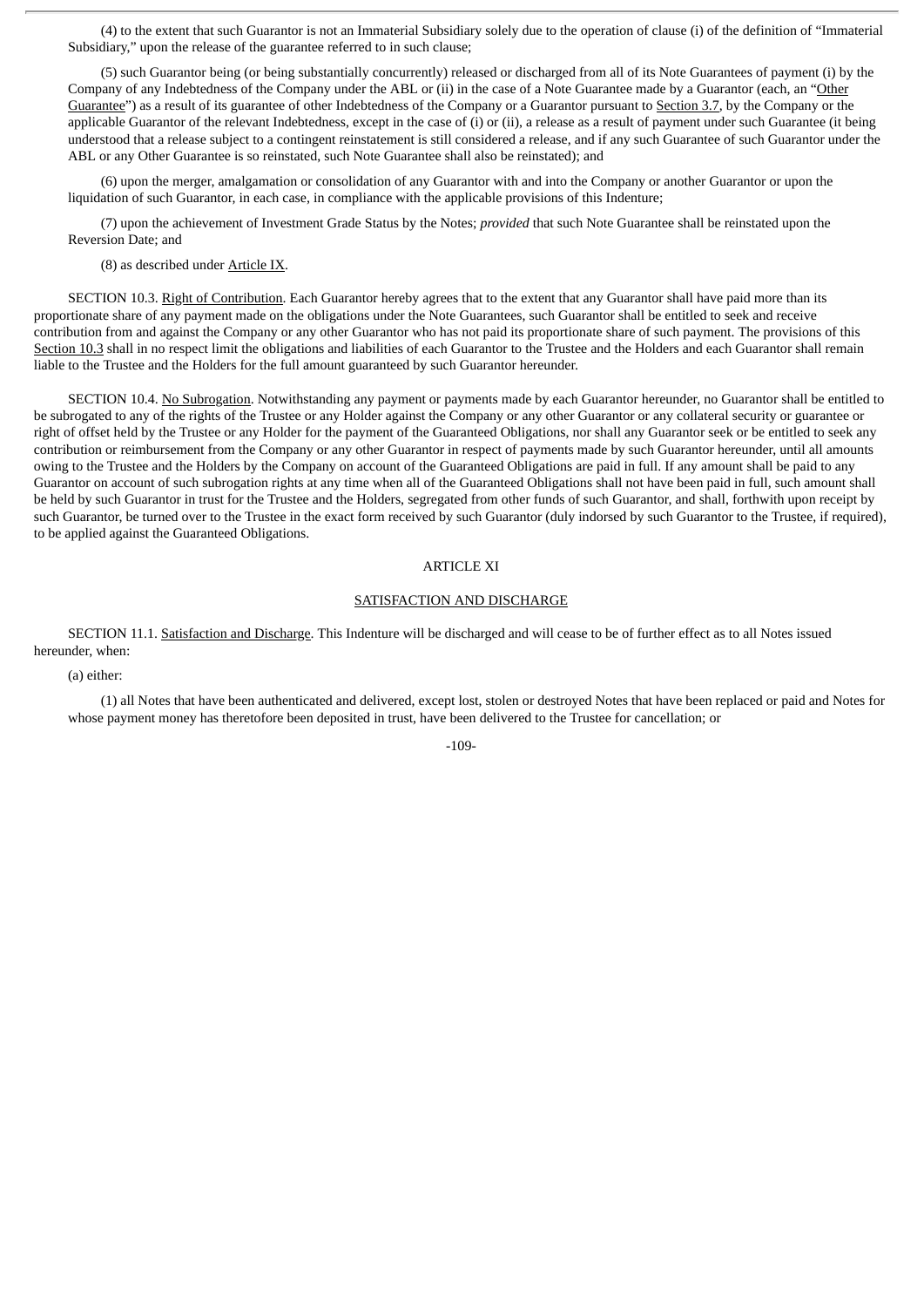(2) all such Notes not theretofore delivered to the Trustee for cancellation (i) have become due and payable by reason of the making of a notice of redemption or otherwise or (ii) will become due and payable within one year at their Stated Maturity or (iii) are to be called for redemption within one year under arrangements satisfactory to the Trustee for the giving of notice of redemption by the Trustee, in the name, and at the expense of the Company;

(b) the Company has irrevocably deposited or caused to be deposited with the Trustee as trust funds in trust solely for the benefit of the Holders, cash in U.S. dollars, U.S. Government Obligations, or a combination thereof, in such amounts as will be sufficient, without consideration of any reinvestment of interest, to pay and discharge the entire Indebtedness on such Notes not previously delivered to the Trustee for cancellation, for principal, premium, if any, and interest to the date of deposit (in the case of Notes that have become due and payable), or to the Stated Maturity or Redemption Date, as the case may be; *provided* that upon any redemption that requires the payment of the Applicable Premium, the amount deposited shall be sufficient for purposes of this Indenture to the extent that an amount is deposited with the Trustee equal to the Applicable Premium calculated as of the date of the notice of redemption, as calculated by the Company or on behalf of the Company by such Person as the Company shall designate, with any Applicable Premium Deficit only required to be deposited with the Trustee on or prior to the Redemption Date, and any Applicable Premium Deficit shall be set forth in an Officer's Certificate delivered to the Trustee at least two Business Days prior to the Redemption Date that confirms that such Applicable Premium Deficit shall be applied toward such redemption;

(c) no Default or Event of Default (other than that resulting from borrowing funds to be applied to make such deposit and the granting of Liens in connection therewith) with respect to this Indenture or the Notes issued hereunder shall have occurred and be continuing on the date of such deposit or shall occur as a result of such deposit and such deposit will not result in a breach or violation of, or constitute a default under the Credit Facilities or any other material agreement or instrument (other than this Indenture) to which the Company or any Guarantor is a party or by which the Company or any Guarantor is bound;

(d) the Company or any Guarantor has paid or caused to be paid all sums payable by the Company under this Indenture; and

(e) the Company has delivered irrevocable instructions to the Trustee to apply the deposited money in U.S. dollars toward the payment of such Notes issued hereunder at maturity or the Redemption Date, as the case may be.

In addition, the Company shall deliver an Officer's Certificate and an Opinion of Counsel to the Trustee stating that all conditions precedent to satisfaction and discharge have been satisfied.

Notwithstanding the satisfaction and discharge of this Indenture, the Company's obligation to the Trustee in Section 7.7 and, if money in U.S. dollars has been deposited with the Trustee pursuant to clause (a)(2) of this Section 11.1, the provisions of Sections 11.2 and 8.6 will survive.

SECTION 11.2. Application of Trust Money. Subject to the provisions of Section 8.6, all money in U.S. dollars or U.S. Government Obligations deposited with the Trustee pursuant to Section 11.1 shall be held in trust and applied by it, in accordance with the provisions of the Notes and this Indenture, to the payment, either directly or through any Paying Agent (including the Company acting as its own Paying Agent) as the Trustee may determine, to the Persons entitled thereto, of the principal (and premium) and interest for whose payment such money in U.S. dollars or U.S. Government Obligations has been deposited with the Trustee; but such money in U.S. dollars or U.S. Government Obligations need not be segregated from other funds except to the extent required by law.

If the Trustee or Paying Agent is unable to apply any money or U.S. Government Obligations in accordance with Section 11.1 by reason of any legal proceeding or by reason of any order or judgment of any court or Governmental Authority enjoining, restraining or otherwise prohibiting such application, the Company's and any Guarantor's obligations under this Indenture and the Notes shall be revived and reinstated as though no deposit had occurred pursuant to Section 11.1; *provided* that if the Company has made any payment of principal of, premium or interest on, any Notes because of the reinstatement of its obligations, the Company shall be subrogated to the rights of the Holders of such Notes to receive such payment from the money or U.S. Government Obligations held by the Trustee or Paying Agent.

-110-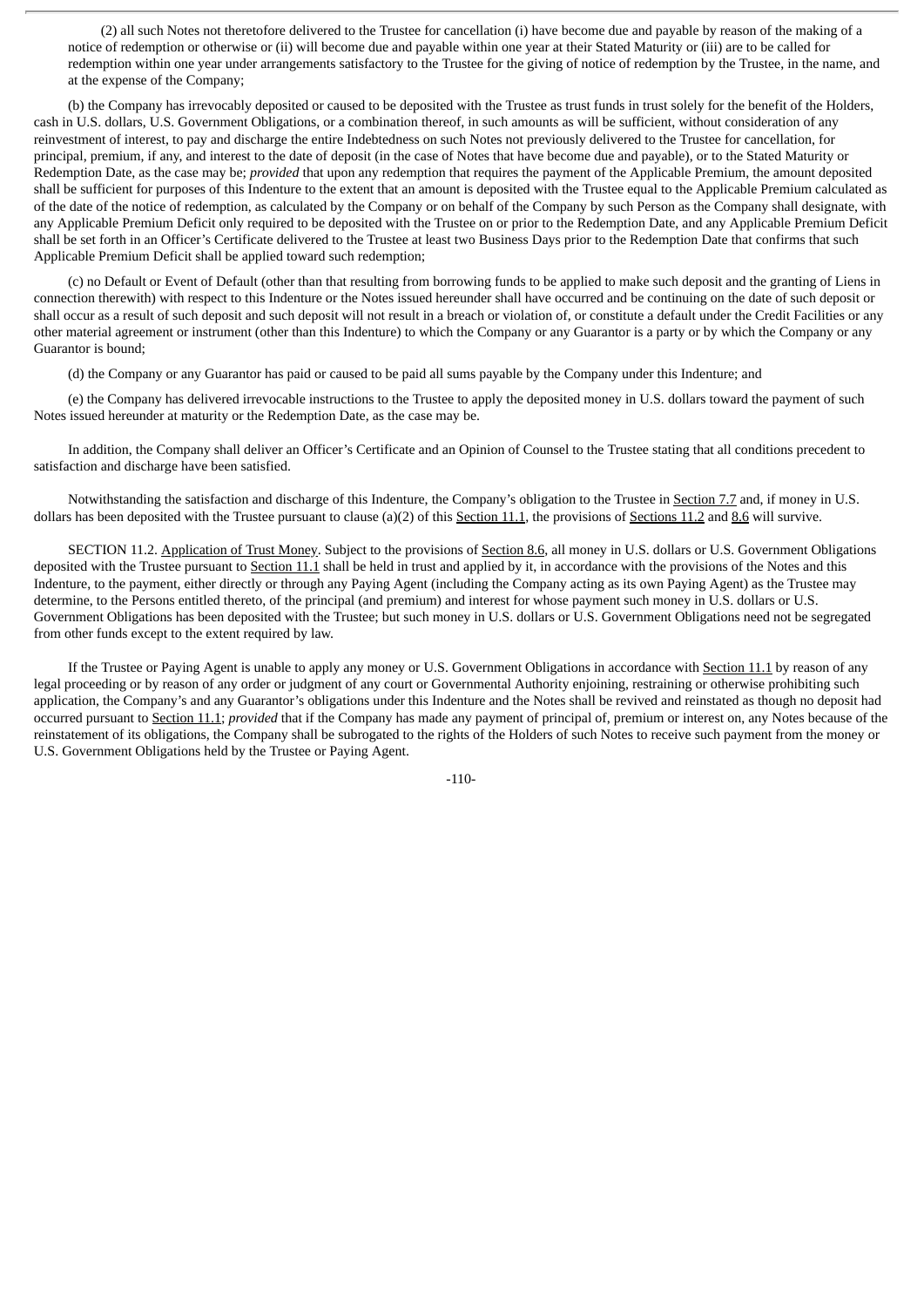# ARTICLE XII

## **MISCELLANEOUS**

SECTION 12.1. Notices. Any notice, request, direction, consent or communication made pursuant to the provisions of this Indenture or the Notes shall be in writing and delivered in person, sent by facsimile, sent by electronic mail in pdf format, delivered by commercial courier service or mailed by first-class mail, postage prepaid, addressed as follows:

if to the Company or to any Guarantor:

Builders FirstSource, Inc. 2001 Bryan Street, Suite 1600 Dallas, Texas 75201 Attention: Timothy D. Johnson, Esq. Facsimile: (919) 431-1199

with a copy to:

Kirkland & Ellis LLP 601 Lexington Ave New York, New York 10022 Attention: Joshua Korff, P.C.

Facsimile: (212) 446-4900

if to the Trustee, at its corporate trust office, which corporate trust office for purposes of this Indenture is at the date hereof located at:

Wilmington Trust, National Association 1100 North Market Street Wilmington, Delaware 19890 Attention: Builders FirstSource, Inc. Administrator Facsimile: (302) 636-4145

The Company or the Trustee, by written notice to the other, may designate additional or different addresses for subsequent notices or communications.

Any notice or communication to the Company or the Guarantors shall be deemed to have been given or made as of the date so delivered if personally delivered or if delivered electronically, in pdf format; when receipt is acknowledged, if telecopied; and seven calendar days after mailing if sent by registered or certified mail, postage prepaid (except that a notice of change of address shall not be deemed to have been given until actually received by the addressee). Any notice or communication to the Trustee shall be deemed delivered upon receipt.

Any notice or communication sent to a Holder shall be mailed to the Holder at the Holder's address as it appears in the Notes Register and shall be sufficiently given if so sent within the time prescribed.

Failure to mail a notice or communication to a Holder or any defect in it shall not affect its sufficiency with respect to other Holders. If a notice or communication is sent in the manner provided above, it is duly given, whether or not the addressee receives it, except that notices to the Trustee shall be effective only upon receipt.

-111-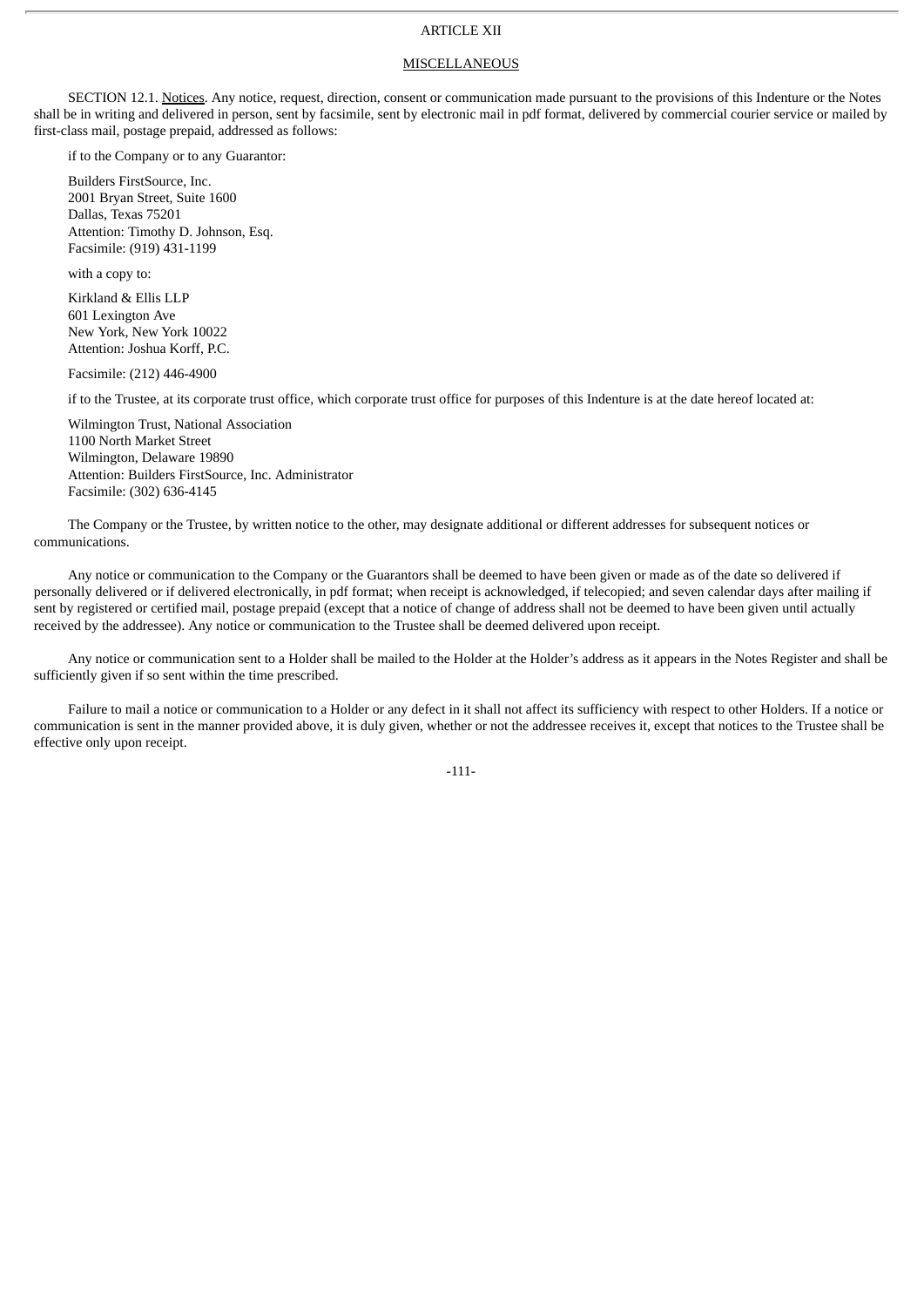Notwithstanding any other provision of this Indenture or any Note, where this Indenture or any Note provides for notice of any event (including any notice of redemption or purchase) to a Holder of a Global Note (whether by mail or otherwise), such notice shall be sufficiently given if given to DTC (or its designee) pursuant to the standing instructions from DTC or its designee.

SECTION 12.2. Certificate and Opinion as to Conditions Precedent. Upon any request or application by the Company or any of the Guarantors to the Trustee to take or refrain from taking any action under this Indenture, the Company or such Guarantor, as the case may be, shall furnish to the Trustee:

(1) an Officer's Certificate in form satisfactory to the Trustee (which shall include the statements set forth in Section 12.3) stating that, in the opinion of the signers, all conditions precedent, if any, provided for in this Indenture relating to the proposed action have been satisfied; and

(2) an Opinion of Counsel in form satisfactory to the Trustee (which shall include the statements set forth in Section 12.3) stating that, in the opinion of such counsel, all such conditions precedent have been satisfied and all covenants have been complied with.

SECTION 12.3. Statements Required in Certificate or Opinion. Each certificate or opinion with respect to compliance with a covenant or condition provided for in this Indenture:

(1) a statement that the individual making such certificate or opinion has read such covenant or condition;

(2) a brief statement as to the nature and scope of the examination or investigation upon which the statements or opinions contained in such certificate or opinion are based;

(3) a statement that, in the opinion of such individual, he has made such examination or investigation as is necessary to enable him to express an informed opinion as to whether or not such covenant or condition has been complied with; and

(4) a statement as to whether or not, in the opinion of such individual, such covenant or condition has been complied with.

In giving such Opinion of Counsel, counsel may rely as to factual matters on an Officer's Certificate or on certificates of public officials.

SECTION 12.4. When Notes Disregarded. In determining whether the Holders of the required aggregate principal amount of Notes have concurred in any direction, waiver or consent, Notes owned by the Company, any Guarantor or any Affiliate of them shall be disregarded and deemed not to be outstanding, except that, for the purpose of determining whether the Trustee shall be protected in relying on any such direction, waiver or consent, only Notes which a Trust Officer of the Trustee actually knows are so owned shall be so disregarded. Also, subject to the foregoing, only Notes outstanding at the time shall be considered in any such determination.

SECTION 12.5. Rules by Trustee, Paying Agent and Registrar. The Trustee may make reasonable rules for action by, or at meetings of, Holders. The Registrar and the Paying Agent may make reasonable rules for their functions.

SECTION 12.6. Legal Holidays. A "Legal Holiday" is a Saturday, a Sunday or other day on which commercial banking institutions are authorized or required to be closed in New York, New York or the state of the place of payment. If a payment date is a Legal Holiday, payment shall be made on the next succeeding day that is not a Legal Holiday, and no interest shall accrue for the intervening period. If a regular record date is a Legal Holiday, the record date shall not be affected.

-112-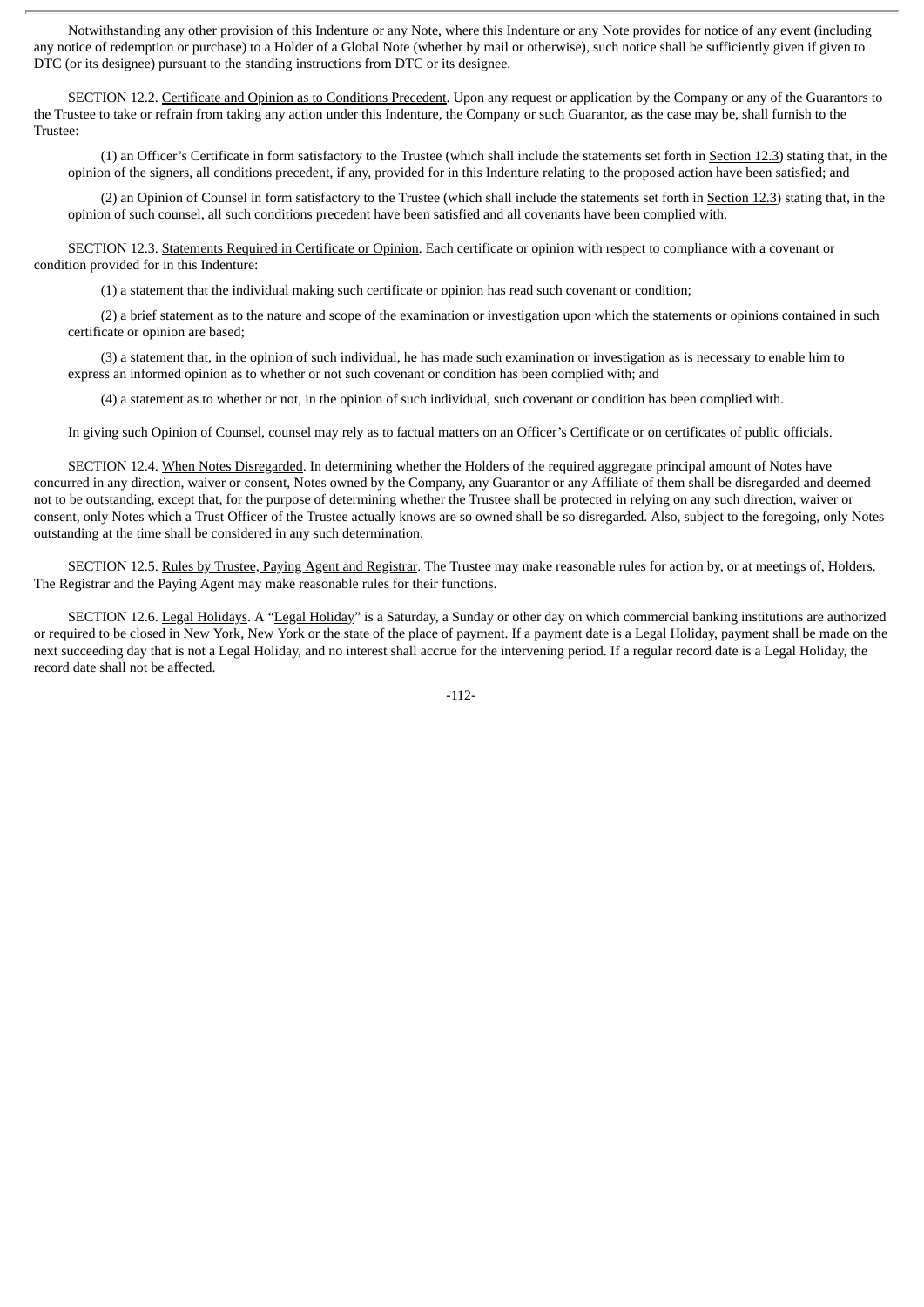SECTION 12.7. Governing Law. THIS INDENTURE, THE NOTES, THE NOTE GUARANTEES AND THE RIGHTS AND DUTIES OF THE PARTIES THEREUNDER SHALL BE GOVERNED BY, AND CONSTRUED IN ACCORDANCE WITH, THE LAWS OF THE STATE OF NEW YORK.

SECTION 12.8. Jurisdiction. The Company and the Guarantors agree that any suit, action or proceeding against the Company or any Guarantor brought by any Holder or the Trustee arising out of or based upon this Indenture, the Note Guarantee or the Notes may be instituted in any state or Federal court in the Borough of Manhattan, New York, New York, and any appellate court from any thereof, and each of them irrevocably submits to the non-exclusive jurisdiction of such courts in any suit, action or proceeding. The Company and the Guarantors irrevocably waive, to the fullest extent permitted by law, any objection to any suit, action, or proceeding that may be brought in connection with this Indenture, the Note Guarantee or the Notes, including such actions, suits or proceedings relating to securities laws of the United States of America or any state thereof, in such courts whether on the grounds of venue, residence or domicile or on the ground that any such suit, action or proceeding has been brought in an inconvenient forum. The Company and the Guarantors agree that final judgment in any such suit, action or proceeding brought in such court shall be conclusive and binding upon the Company or the Guarantors, as the case may be, and may be enforced in any court to the jurisdiction of which the Company or the Guarantors, as the case may be, are subject by a suit upon such judgment.

## SECTION 12.9. **Waivers of Jury Trial. EACH OF THE COMPANY, THE GUARANTORS AND THE TRUSTEE, AND EACH HOLDER BY ITS ACCEPTANCE OF A NOTE, HEREBY IRREVOCABLY AND UNCONDITIONALLY WAIVES, TO THE FULLEST EXTENT PERMITTED BY APPLICABLE LAW, ANY AND ALL RIGHT TO TRIAL BY JURY IN ANY LEGAL ACTION OR PROCEEDING ARISING OUT OF OR RELATING TO THIS INDENTURE, THE NOTES OR THE NOTE GUARANTEES AND FOR ANY COUNTERCLAIM THEREIN.**

SECTION 12.10. USA PATRIOT Act. The parties hereto acknowledge that in accordance with Section 326 of the USA PATRIOT Act, the Trustee, like all financial institutions and in order to help fight the funding of terrorism and money laundering, is required to obtain, verify, and record information that identifies each person or legal entity that establishes a relationship or opens an account. The parties to this Indenture agree that they will provide the Trustee with such information as it may request in order to satisfy the requirements of the USA PATRIOT Act.

SECTION 12.11. No Recourse Against Others. No director, officer, employee, incorporator or shareholder of the Company or any of its respective Subsidiaries or Affiliates, as such (other than the Company and the Guarantors), shall have any liability for any obligations of the Company or the Guarantors under the Note Documents or for any claim based on, in respect of, or by reason of such obligations or their creation. Each Holder by accepting a Note waives and releases all such liability. The waiver and release are part of the consideration for issuance of the Notes. Such waiver may not be effective to waive liabilities under the U.S. federal securities laws and it is the view of the SEC that such a waiver is against public policy.

SECTION 12.12. Successors. All agreements of the Company and each Guarantor in this Indenture and the Notes shall bind their respective successors. All agreements of the Trustee in this Indenture shall bind its successors.

SECTION 12.13. Multiple Originals. The parties may sign any number of copies of this Indenture. Each signed copy shall be an original, but all of them together represent the same agreement. The exchange of copies of this Indenture and of signature pages by facsimile or PDF transmission shall constitute effective execution and delivery of this Indenture as to the parties hereto and may be used in lieu of the original Indenture for all purposes. Signatures of the parties hereto transmitted by facsimile or PDF shall be deemed to be their original signatures for all purposes.

SECTION 12.14. Table of Contents; Headings. The table of contents, cross-reference table and headings of the Articles and Sections of this Indenture have been inserted for convenience of reference only, are not intended to be considered a part hereof and shall not modify or restrict any of the terms or provisions hereof.

-113-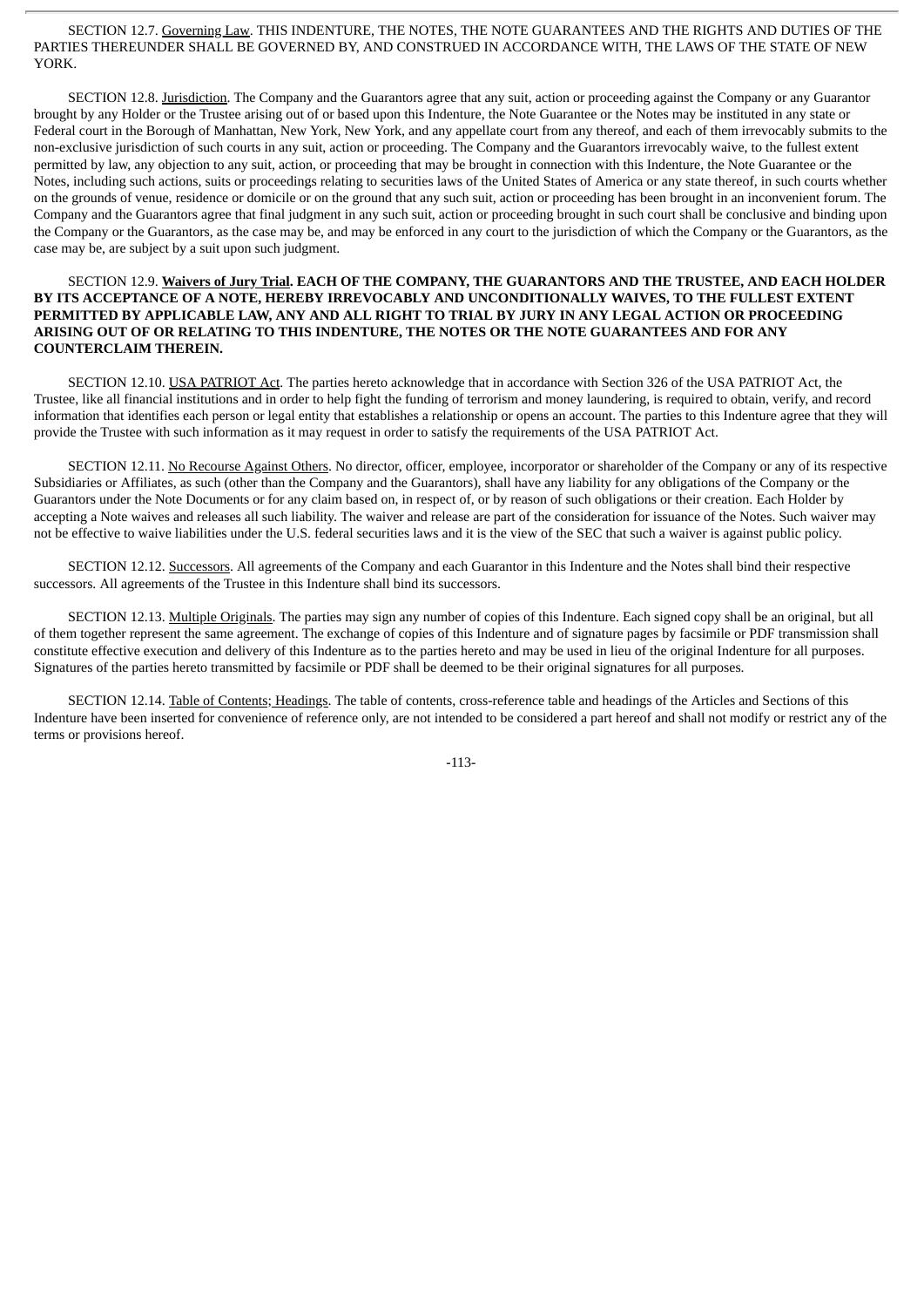SECTION 12.15. Force Majeure. In no event shall the Trustee be responsible or liable for any failure or delay in the performance of its obligations hereunder arising out of or caused by, directly or indirectly, forces beyond its control, including, without limitation, strikes, work stoppages, accidents, acts of war or terrorism, civil or military disturbances, nuclear or natural catastrophes or acts of God, epidemics, pandemics and interruptions, loss or malfunctions of utilities, communications or computer (software and hardware) services or the unavailability of the Federal Reserve Bank wire or telex or other wire or communication facility, it being understood that the Trustee shall use reasonable best efforts which are consistent with accepted practices in the banking industry to resume performance as soon as practicable under the circumstances.

SECTION 12.16. Severability. In case any provision in this Indenture or in the Notes shall be invalid, illegal or unenforceable, the validity, legality and enforceability of the remaining provisions shall not in any way be affected or impaired thereby.

[Signatures on following pages]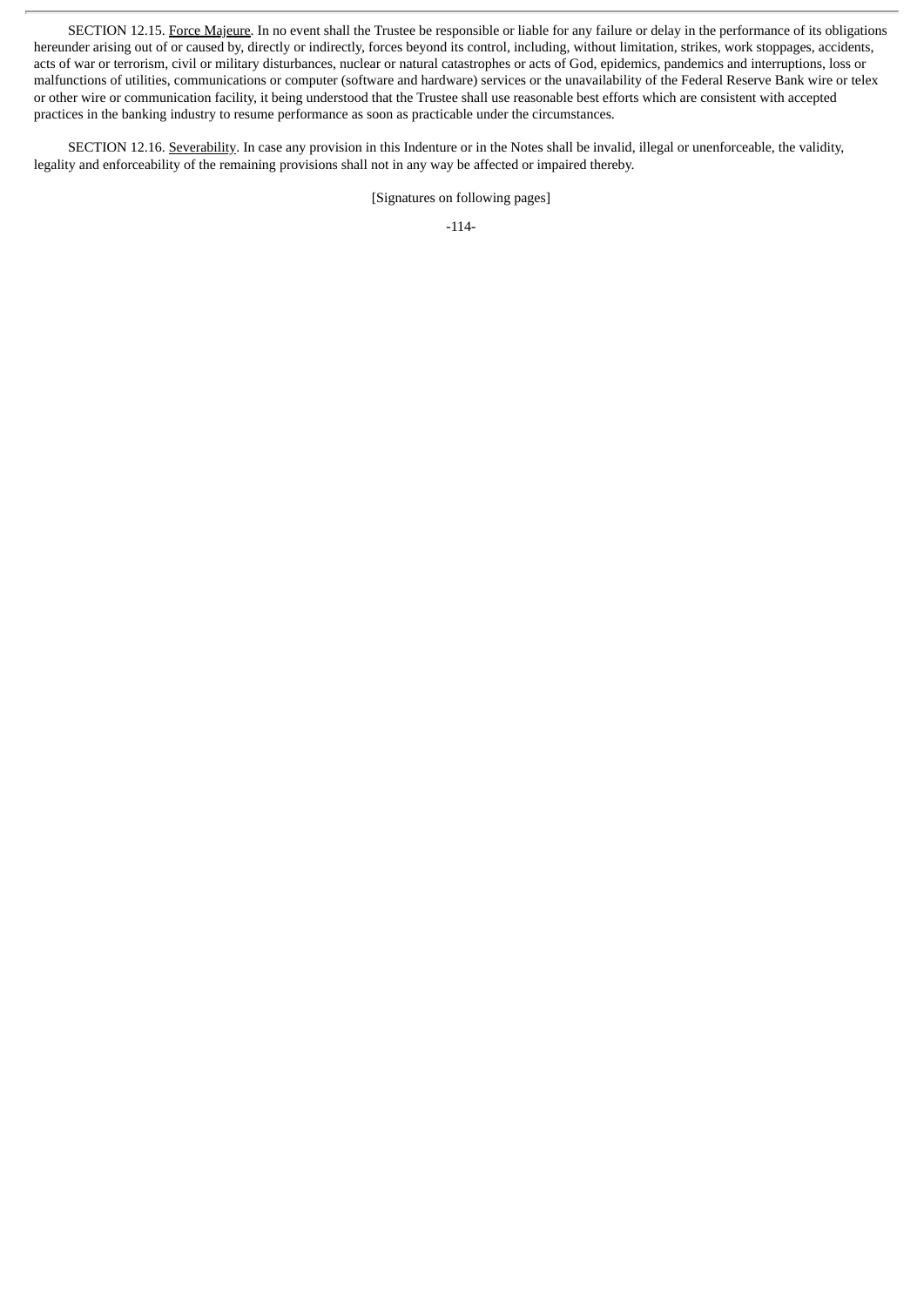IN WITNESS WHEREOF, the parties have caused this Indenture to be duly executed all as of the date and year first written above.

# BUILDERS FIRSTSOURCE, INC.

By: /s/ Timothy D. Johnson

Name: Timothy D. Johnson Title: Executive Vice President, General Counsel and Corporate Secretary

# **ON BEHALF OF EACH OF THE GUARANTORS LISTED ON SCHEDULE I HERETO**

By: /s/ Timothy D. Johnson

Name: Timothy D. Johnson Title: Executive Vice President, General Counsel and Corporate Secretary

*[Signature Page to the Indenture]*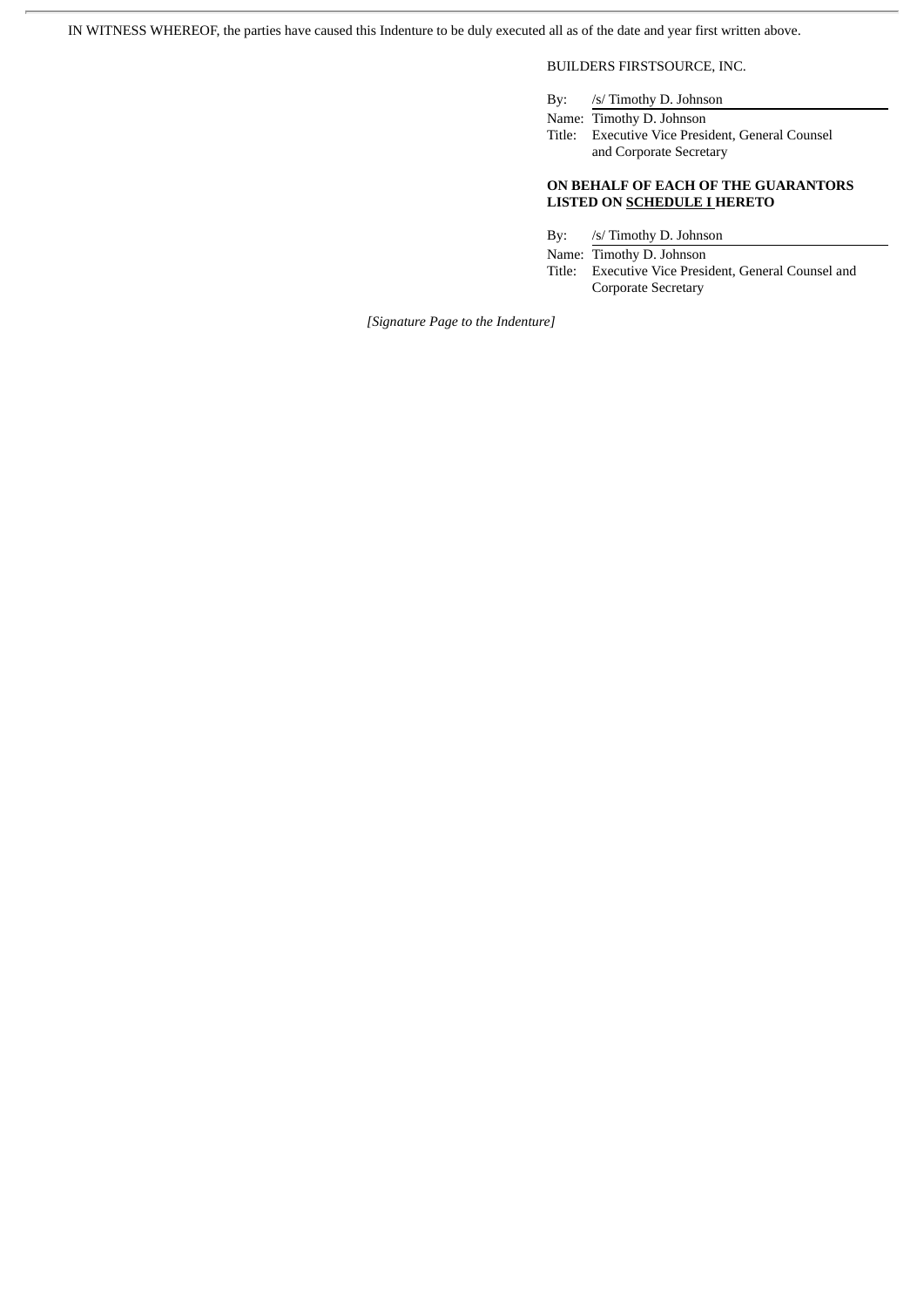WILMINGTON TRUST, NATIONAL ASSOCIATION, as Trustee

By: /s/ Arlene Thelwell Name: Arlene Thelwell Title: Vice President

*[Signature Page to the Indenture]*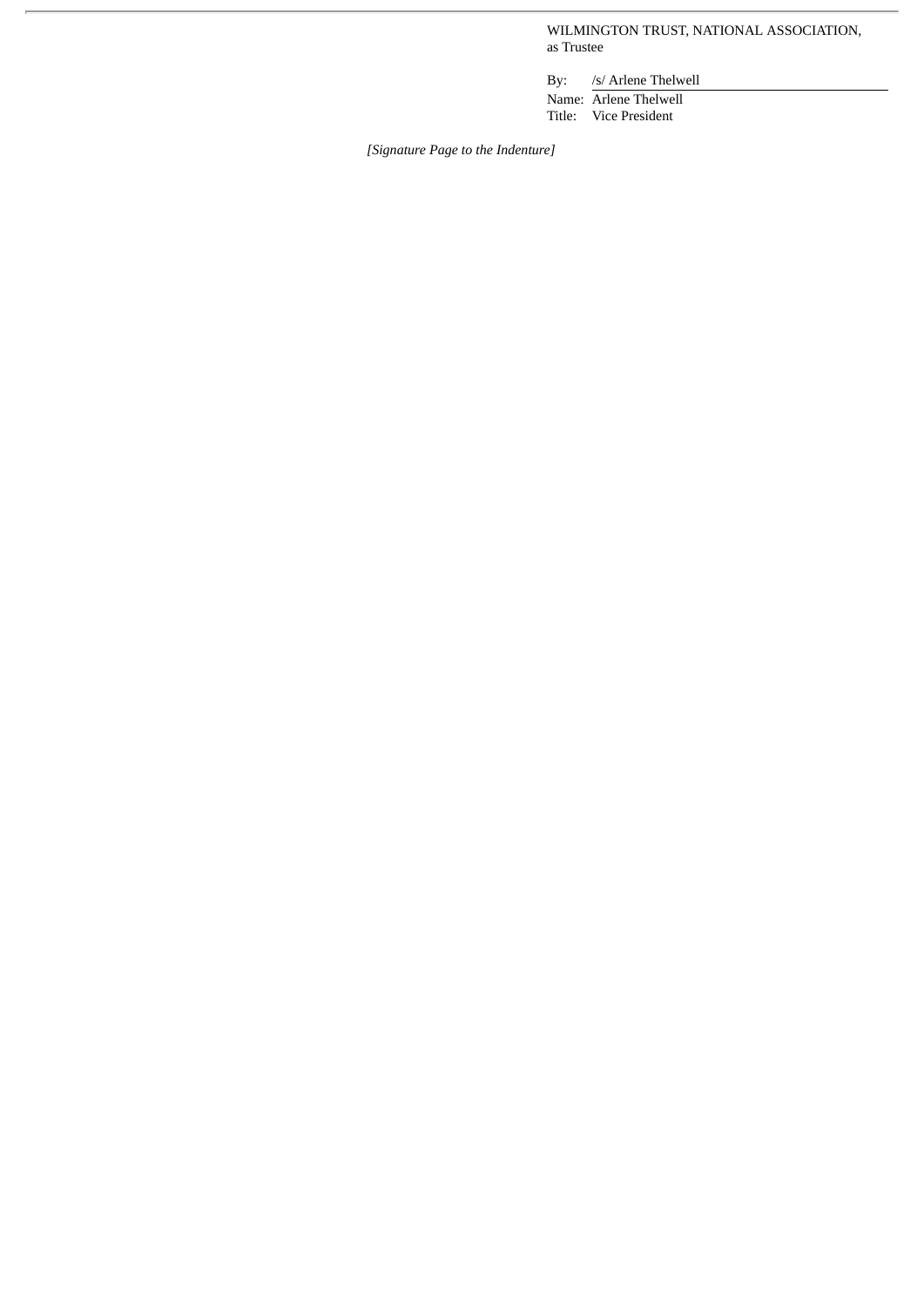## **SCHEDULE I**

#### **Guarantors**

- 1. Builders FirstSource—Dallas, LLC, a Delaware limited liability company<br>2. BFS Group LLC, a Delaware limited liability company
- 2. BFS Group LLC, a Delaware limited liability company<br>3. BFS Real Estate LLC. a Delaware limited liability company
- BFS Real Estate LLC, a Delaware limited liability company
- 4. Spenard Builders Supply LLC, an Alaska limited liability company<br>5. BFS Design Services LLC, a Delaware limited liability company
- 5. BFS Design Services LLC, a Delaware limited liability company
- 6. BFS Operations LLC, a Delaware limited liability company<br>7. BFS Texas Sales LLC, a Delaware limited liability company
- 7. BFS Texas Sales LLC, a Delaware limited liability company<br>8. BFS Procurement LLC, a Delaware limited liability company
- 8. BFS Procurement LLC, a Delaware limited liability company
- 9. BFS Asset Holdings LLC, a Delaware limited liability company<br>10. Builders FirstSource—Texas Installed Sales, LLC, a Texas limite
- Builders FirstSource—Texas Installed Sales, LLC, a Texas limited liability company
- 11. Timber Roots, LLC, a Washington limited liability company
- 12. CCWP, Inc., a South Carolina statutory close corporation<br>13. WTS Paradigm, LLC, a Wisconsin limited liability compa
- WTS Paradigm, LLC, a Wisconsin limited liability company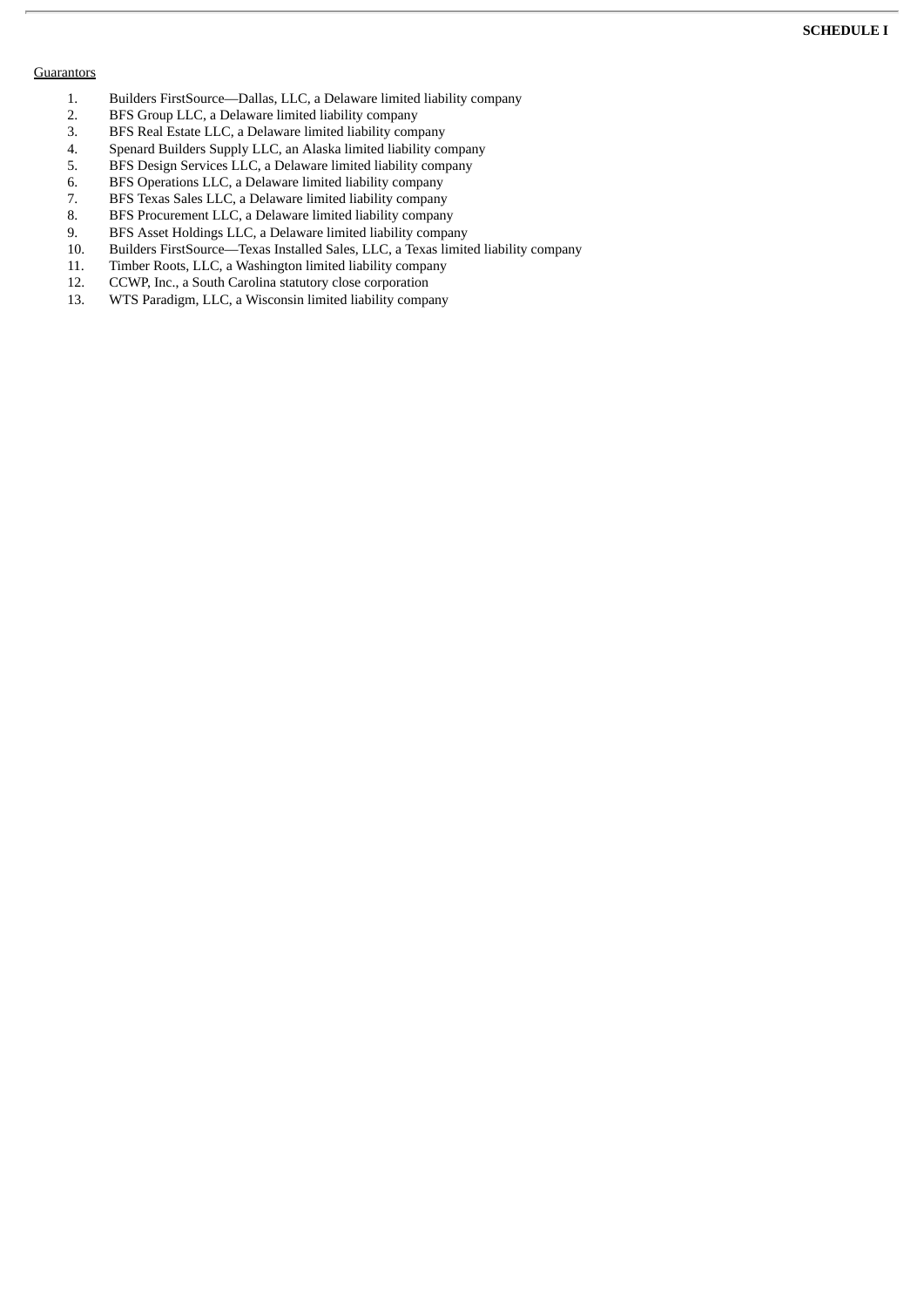## [FORM OF FACE OF GLOBAL RESTRICTED NOTE] [Applicable Restricted Notes Legend] [Depository Legend, if applicable] [OID Legend, if applicable]

No. [100] No. [200] Principal Amount \$[100] [as revised by the Schedule of Increases and Decreases in Global Note attached hereto]1 CUSIP NO. \_\_\_\_\_\_\_\_\_\_\_\_\_\_\_\_\_\_\_\_\_\_\_\_\_

# BUILDERS FIRSTSOURCE, INC.

6.375% Senior Notes due 2032

Builders FirstSource, Inc., a Delaware corporation ("Company"), promises to pay to [Cede & Co.],<sup>2</sup> or its registered assigns, the principal sum of \_\_\_\_\_\_\_\_\_\_\_\_\_\_\_ Dollars, [as revised by the Schedule of Increases and Decreases in Global Note attached hereto],3 on June 15, 2032.

Interest Payment Dates: June 15 and December 15, commencing on December 15, 2022

Record Dates: June 1 and December 1

Additional provisions of this Note are set forth on the other side of this Note.

1 Insert in Global Notes only.<br>2 Insert in Global Notes only.

<sup>2</sup> Insert in Global Notes only.<br><sup>3</sup> Insert in Global Notes only.

Insert in Global Notes only.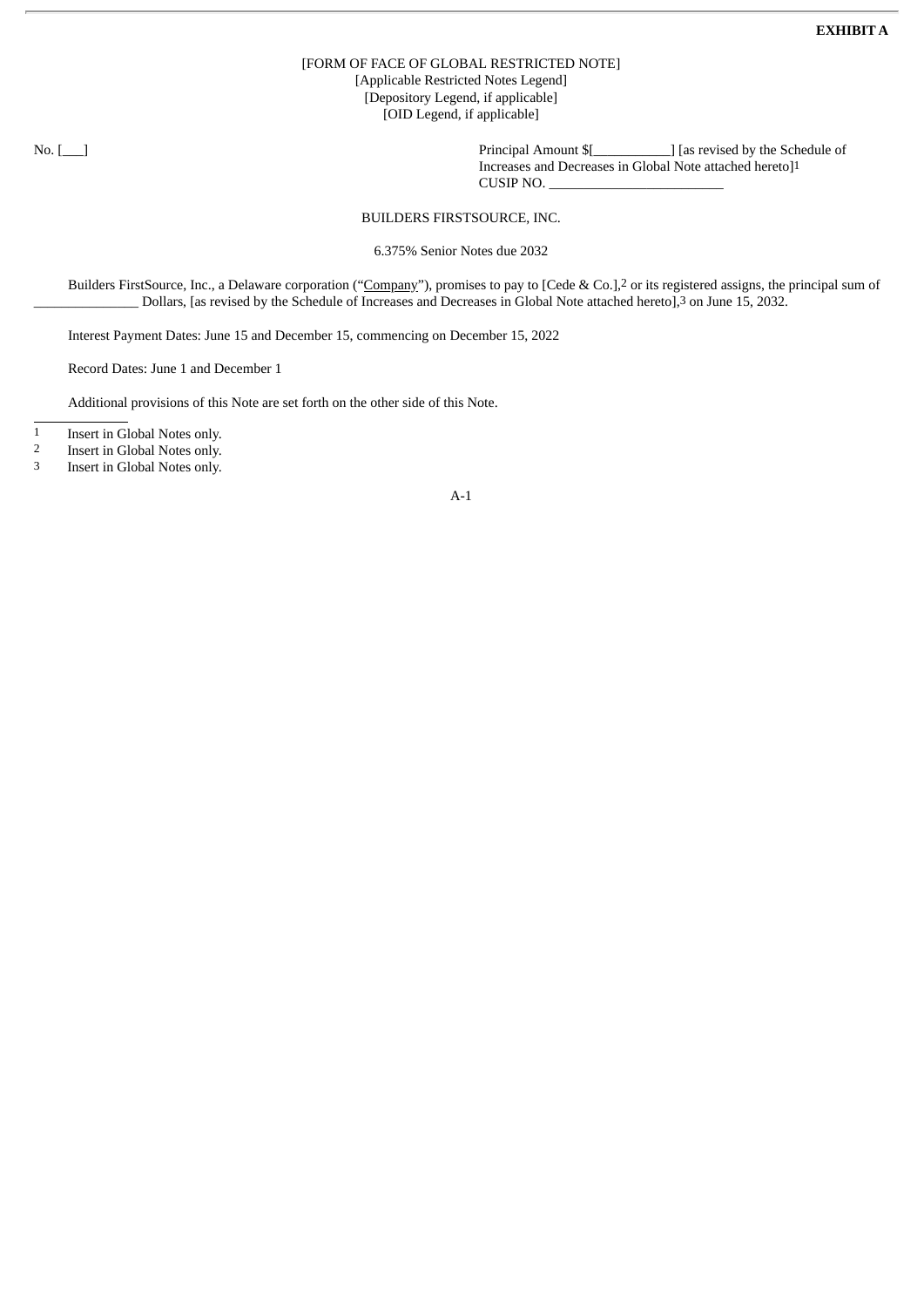IN WITNESS WHEREOF, the Company has caused this instrument to be duly executed.

# BUILDERS FIRSTSOURCE, INC.

By:

Name:

Title: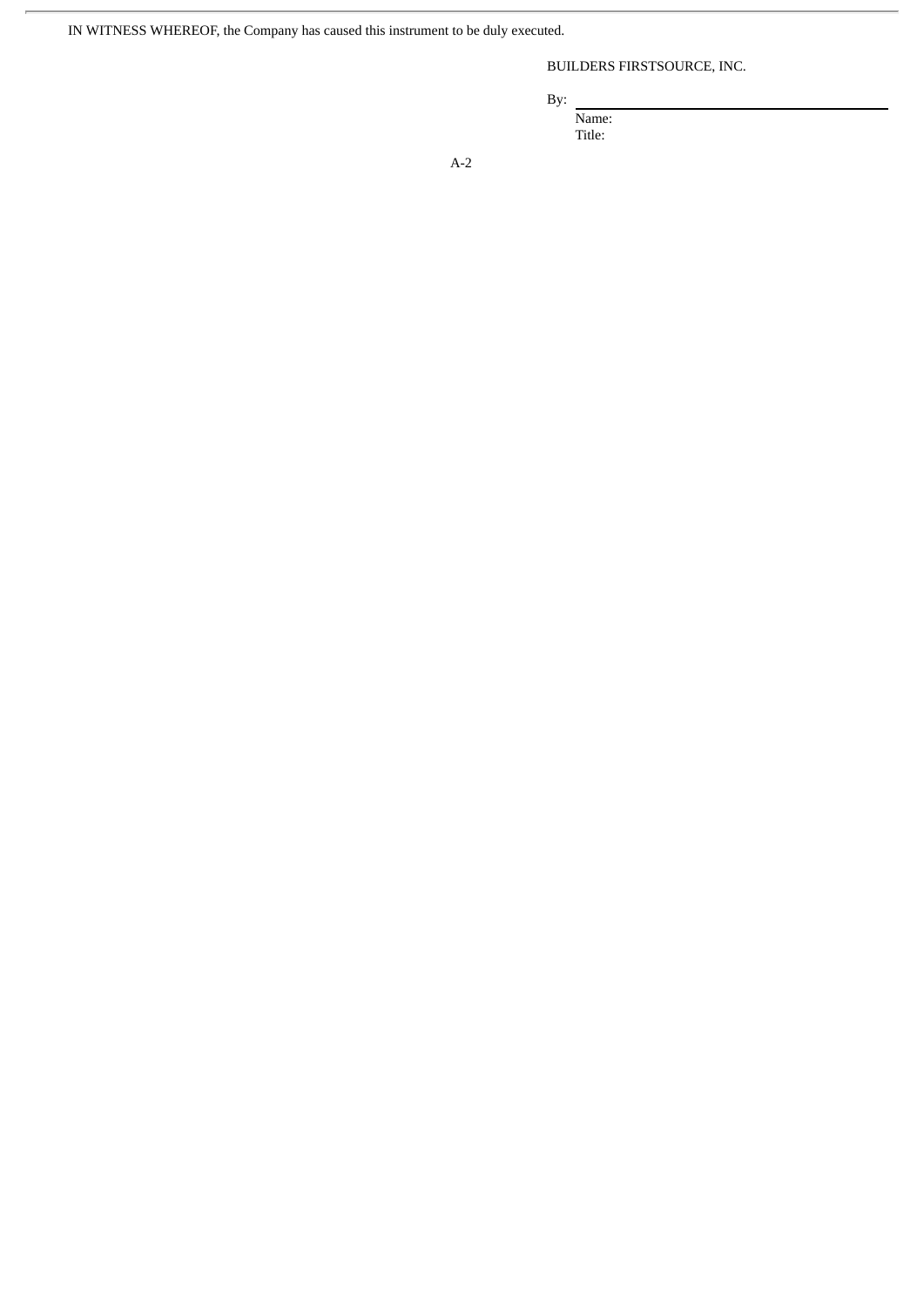# TRUSTEE CERTIFICATE OF AUTHENTICATION

This Note is one of the 6.375% Senior Notes due 2032 referred to in the within-mentioned Indenture.

WILMINGTON TRUST, NATIONAL ASSOCIATION, as Trustee

By:

Authorized Signatory

Dated: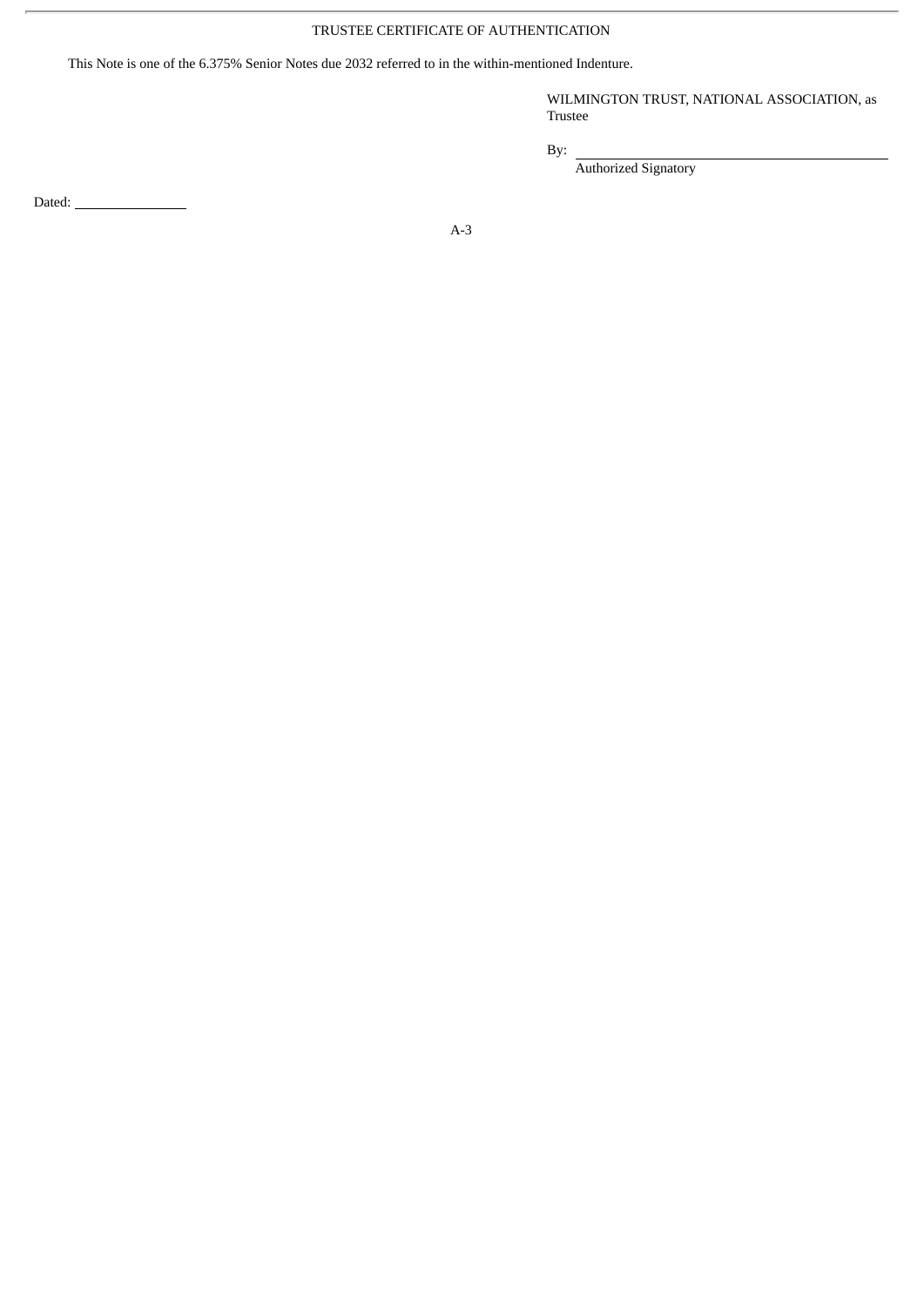## [FORM OF REVERSE SIDE OF NOTE]

#### BUILDERS FIRSTSOURCE, INC. 6.375% Senior Notes due 2032

Capitalized terms used herein and not defined herein have the meanings ascribed thereto in the Indenture.

#### 1. Interest

The Company promises to pay interest on the principal amount of this Note at 6.375% per annum from June 15, 2022 until maturity. The Company will pay interest semi-annually in arrears every June 15 and December 15 of each year, or if any such day is not a Business Day, on the next succeeding Business Day (each, an "Interest Payment Date"). Interest on the Notes shall accrue from the most recent date to which interest has been paid or, if no interest has been paid, from the date of issuance; *provided*, that the first Interest Payment Date shall be December 15, 2022. The Company shall pay interest on overdue principal at the rate specified herein, and it shall pay interest (including post-petition interest in any proceeding under any Bankruptcy Law) on overdue installments of interest (without regard to any applicable grace period) at the same rate to the extent lawful. Interest on the Notes will be computed on the basis of a 360-day year comprised of twelve 30-day months.

#### 2. Method of Payment

By no later than 12:00 p.m. (Eastern time) on the date on which any principal of, premium, if any, or interest, on any Note is due and payable, the Company shall deposit with the Paying Agent a sum sufficient in immediately available funds to pay such principal, premium, interest when due. Interest on any Note which is payable, and is timely paid or duly provided for, on any Interest Payment Date shall be paid to the Person in whose name such Note (or one or more Predecessor Notes) is registered at the close of business on the preceding June 1 and December 1 at the office or agency of the Company maintained for such purpose pursuant to Section 2.3 of the Indenture. The principal of (and premium, if any) and interest on the Notes shall be payable at the office or agency of Paying Agent or Registrar designated by the Company maintained for such purpose (which shall initially be the office of the Trustee maintained for such purpose), or at such other office or agency of the Company as may be maintained for such purpose pursuant to Section 2.3 of the Indenture; *provided*, *however*, that, at the option of the Paying Agent, each installment of interest may be paid by (i) check mailed to addresses of the Persons entitled thereto as such addresses shall appear on the Notes Register or (ii) wire transfer to an account located in the United States maintained by the payee, subject to the last sentence of this paragraph. Payments in respect of Notes represented by a Global Note (including principal, premium, if any, and interest) will be made by wire transfer of immediately available funds to the accounts specified by The Depository Trust Company or any successor depository. Payments in respect of Notes represented by Definitive Notes (including principal, premium, if any, and interest) held by a Holder of at least \$1,000,000 aggregate principal amount of Notes represented by Definitive Notes will be made in accordance with the Notes Register, or by wire transfer to a U.S. dollar account maintained by the payee with a bank in the United States if such Holder elects payment by wire transfer by giving written notice to the Trustee or the Paying Agent to such effect designating such account no later than 15 days immediately preceding the relevant due date for payment (or such other date as the Trustee may accept in its discretion). If an Interest Payment Date is a Legal Holiday, payment shall be made on the next succeeding day that is not a Legal Holiday, and no interest shall accrue for the intervening period. If a regular record date is a Legal Holiday, the record date shall not be affected.

#### 3. Paying Agent and Registrar

The Company initially appoints Wilmington Trust, National Association (the "Trustee") as Registrar and Paying Agent for the Notes. The Company may change any Registrar or Paying Agent without prior notice to the Holders. The Company or any Guarantor may act as Paying Agent, Registrar or transfer agent.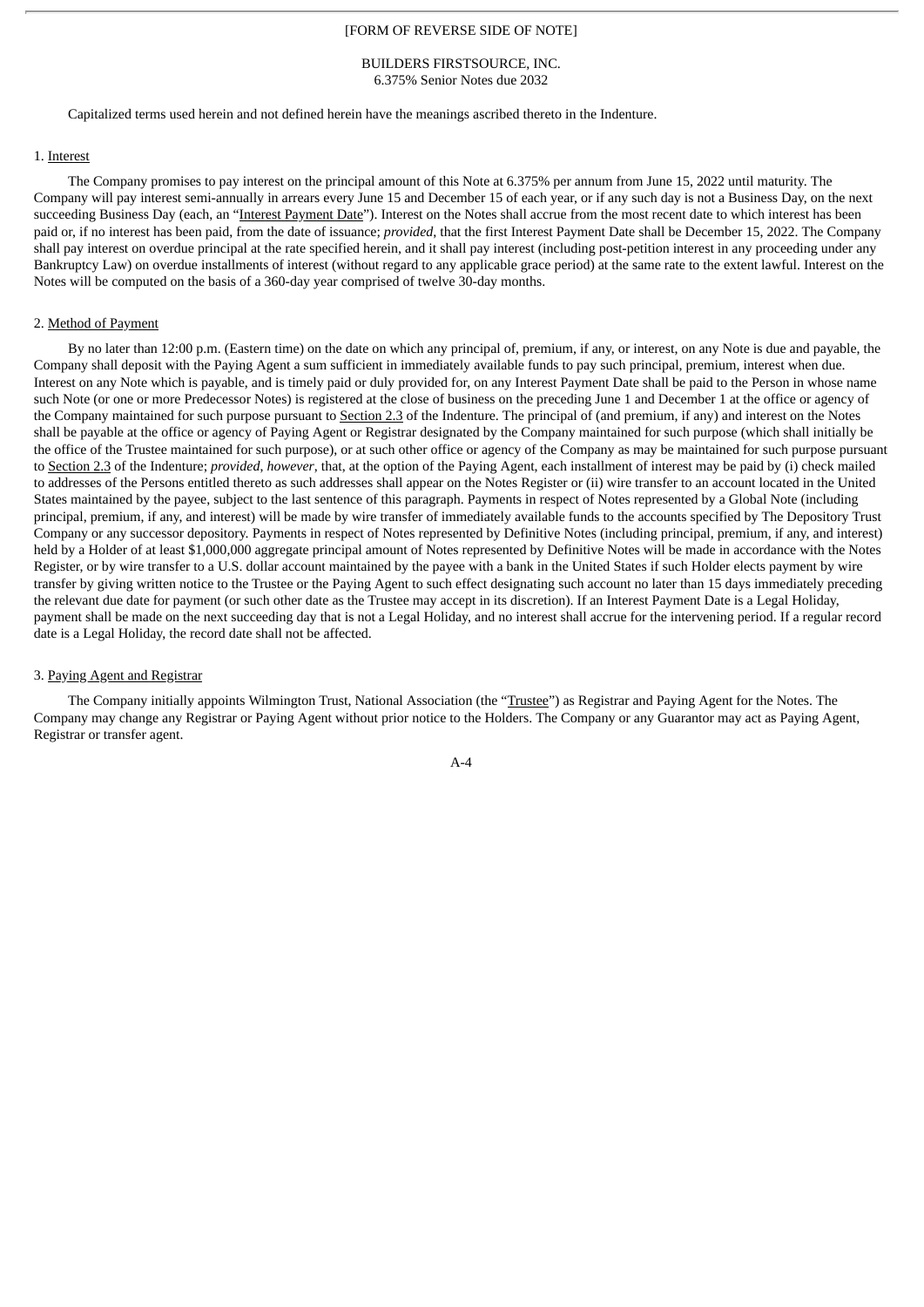## 4. Indenture

The Company issued the Notes under an Indenture dated as of June 15, 2022 (as it may be amended or supplemented from time to time in accordance with the terms thereof, the "Indenture"), among the Company, the guarantors named therein and the Trustee. The terms of the Notes include those stated in the Indenture. The Notes are subject to all terms and provisions of the Indenture, and Holders are referred to the Indenture for a statement of those terms. In the event of a conflict between the terms of the Notes and the terms of the Indenture, the terms of the Indenture shall control.

The Notes are senior unsecured obligations of the Company. The aggregate principal amount of Notes that may be authenticated and delivered under the Indenture is unlimited. This Note is one of the 6.375% Senior Notes due 2032 referred to in the Indenture. The Notes include (i) \$700,000,000 principal amount of the Company's 6.375% Senior Notes due 2032 issued under the Indenture on June 15, 2022 (the "Initial Notes") and (ii) if and when issued, additional Notes that may be issued from time to time under the Indenture subsequent to June 15, 2022 (the "Additional Notes") as provided in Section 2.1(a) of the Indenture. The Initial Notes and the Additional Notes shall be considered collectively as a single class for all purposes of the Indenture; *provided* that the Additional Notes will not be issued with the same CUSIP as the existing Notes unless such Additional Notes are fungible with the existing Notes for U.S. federal income tax purposes. The Indenture imposes certain limitations on the incurrence of indebtedness, the making of restricted payments, the sale of assets, the incurrence of certain liens, the making of payments for consents, the entering into of agreements that restrict distribution from restricted subsidiaries and the consummation of mergers and consolidations. The Indenture also imposes requirements with respect to the provision of financial information and the provision of guarantees of the Notes by certain subsidiaries.

#### 5. [Reserved]

## 6. Guarantees

To guarantee the due and punctual payment of the principal, premium, if any, interest (including post-filing or post-petition interest in any proceeding under Bankruptcy Law) on the Notes and all other amounts payable by the Company under the Indenture and the Notes when and as the same shall be due and payable, whether at maturity, by acceleration or otherwise, according to the terms of the Notes and the Indenture, the Guarantor will unconditionally guarantee (and future guarantors, jointly and severally with the Guarantor, will fully and unconditionally guarantee) such obligations on a senior basis pursuant to the terms of the Indenture.

## 7. Redemption

(a) At any time prior to June 15, 2027, the Company may redeem the Notes in whole or in part, at its option, upon not less than 10 nor more than 60 days' prior notice, with a copy to the Trustee, to each Holder of Notes to the address of such Holder appearing in the Notes Register, at a redemption price (expressed as percentages of principal amount of the Notes to be redeemed) equal to 100.000% of the principal amount of Notes redeemed plus the relevant Applicable Premium as of, and accrued and unpaid interest, if any, to, but excluding, the date of redemption (the "Redemption Date"), subject to the rights of Holders of the Notes on the relevant record date to receive interest due on the relevant interest payment date.

(b) At any time and from time to time prior to June 15, 2025, the Company may, on one or more occasions, upon not less than 10 nor more than 60 days' prior notice, with a copy to the Trustee, to each Holder of Notes to the address of such Holder appearing in the Notes Register, redeem up to 40.0% of the original aggregate principal amount of Notes issued under this Indenture at a redemption price (expressed as percentages of principal amount of the Notes to be redeemed) equal to 106.375% of the aggregate principal amount thereof, plus accrued and unpaid interest thereon, if any, to, but excluding, the applicable Redemption Date, subject to the right of Holders of record of the Notes on the relevant record date to receive interest due on the relevant interest payment date, with the net cash proceeds received by the Company of one or more Equity Offerings of the Company; *provided* that not less than 40.0% of the original aggregate principal amount of Notes initially issued under the Indenture remains outstanding immediately after the occurrence of each such redemption (excluding Notes held by the Company or any of its Restricted Subsidiaries) unless all such Notes are redeemed substantially concurrently; *provided*, *further*, that each such redemption occurs not later than 180 days after the date of closing of the related Equity Offering. The Trustee shall select the Notes to be purchased in the manner described under Sections 5.1 through 5.6 of the Indenture.

(c) Except pursuant to clauses (a) and (b) of this paragraph 7, the Notes will not be redeemable at the Company's option prior to June 15, 2027.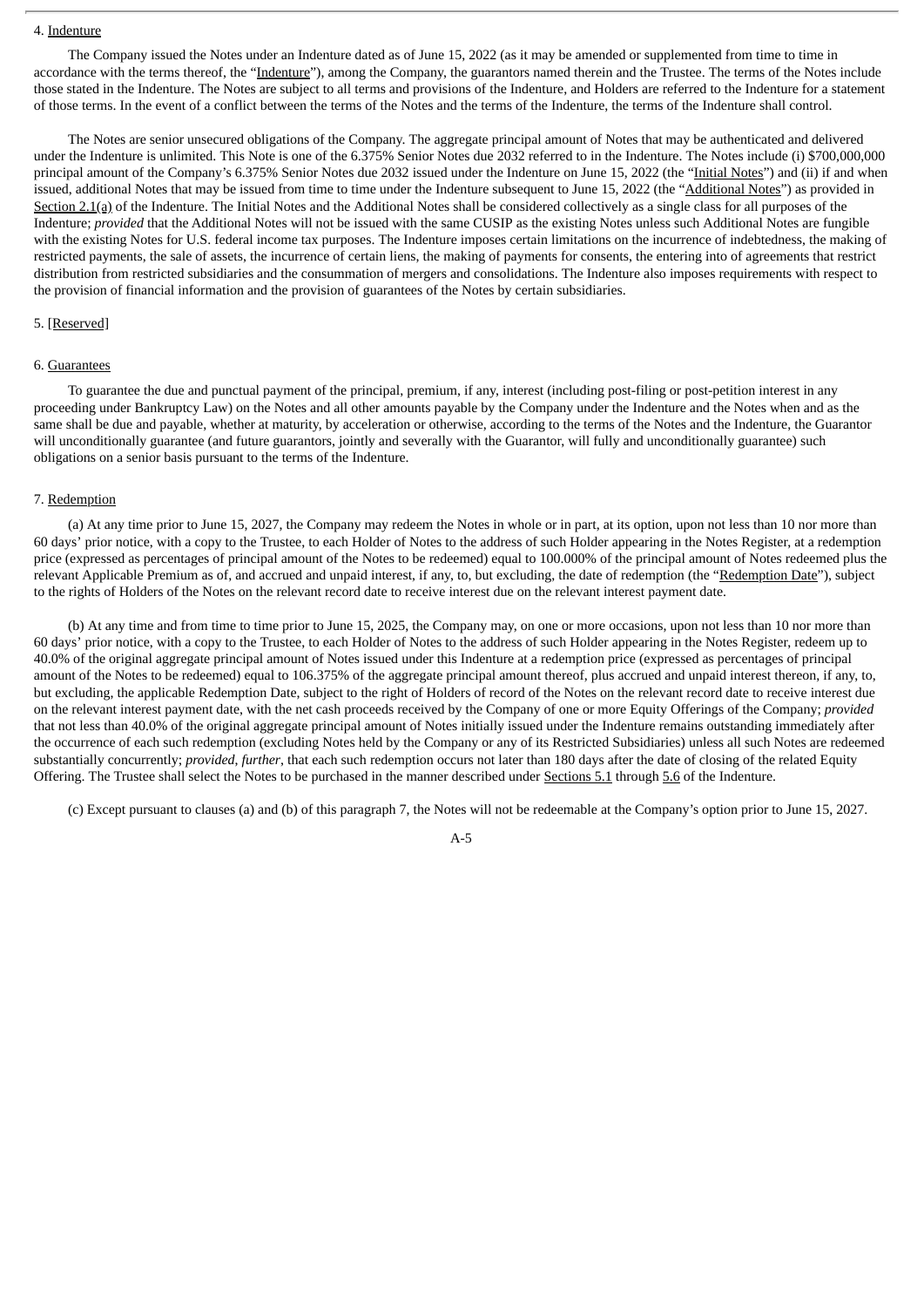(d) At any time and from time to time on or after June 15, 2027, the Company may redeem the Notes, in whole or in part, upon not less than 10 nor more than 60 days' prior notice, with a copy to the Trustee, to each Holder of Notes to the address of such Holder appearing in the Notes Register at the redemption prices (expressed as percentages of principal amount of the Notes to be redeemed) set forth in the table below, plus accrued and unpaid interest thereon, if any, to but excluding the applicable Redemption Date, subject to the right of Holders of record of the Notes on the relevant record date to receive interest due on the relevant interest payment date, if redeemed during the twelve-month period beginning on June 15 of each of the years indicated in the table below:

| Period              | Percentage |
|---------------------|------------|
| 2027                | 103.188%   |
| 2028                | 102.125%   |
| 2029                | 101.063%   |
| 2030 and thereafter | 100.000%   |

(e) Notwithstanding the foregoing, in connection with any tender offer for the Notes, including a Change of Control Offer or Asset Disposition Offer, if Holders of not less than 90.0% in aggregate principal amount of the outstanding Notes validly tender and do not withdraw such Notes in such tender offer and the Company, or any third party making such tender offer in lieu of the Company, purchases all of the Notes validly tendered and not withdrawn by such Holders, the Company or such third party shall have the right upon not less than 10 nor more than 60 days' prior notice, with a copy to the Trustee, to each Holder of Notes to the address of such Holder appearing in the Notes Register, given not more than 15 days following such purchase date to redeem all Notes that remain outstanding following such purchase at a redemption price equal to the price offered to each other Holder (excluding any early tender or incentive fee) in such tender offer plus, to the extent not included in the tender offer payment, accrued and unpaid interest, if any, thereon, to, but excluding, the date of such redemption.

(f) Unless the Company defaults in the payment of the redemption price, interest will cease to accrue on the Notes or portions thereof called for redemption on the applicable Redemption Date.

(g) Any redemption pursuant to this paragraph 7 shall be made pursuant to the provisions of Sections  $5.1$  through  $5.6$  of the Indenture.

Except as set forth in this paragraph 7, the Company is not required to make mandatory redemption or sinking fund payments with respect to the **Notes** 

#### 8. Repurchase Provisions

If a Change of Control Triggering Event occurs, each Holder will have the right to require the Company to repurchase from each Holder all or any part (equal to \$2,000 or an integral multiple of \$1,000 in excess thereof) of such Holder's Notes at a purchase price in cash equal to 101.0% of the aggregate principal amount thereof plus accrued and unpaid interest, to, but excluding, the date of purchase, subject to the right of Holders of record on the relevant record date to receive interest due on the relevant interest payment date as provided in, and subject to the terms of, the Indenture.

Upon certain Asset Dispositions, the Company may be required to use the Excess Proceeds from such Asset Dispositions to offer to purchase the maximum aggregate principal amount of Notes (that is \$2,000 or an integral multiple of \$1,000 in excess thereof) and, at the Company's option, Pari Passu Indebtedness that may be purchased out of the Excess Proceeds at an offer price in cash in an amount equal to 100.0% of the principal amount thereof, plus accrued and unpaid interest, to the date fixed for the closing of such offer, in accordance with the procedures set forth in Section 3.5 and in Article V of the Indenture.

## 9. Denominations; Transfer; Exchange

The Notes shall be issuable only in fully registered form in minimum denominations of principal amount of \$2,000 and any integral multiple of \$1,000 in excess thereof. A Holder may transfer or exchange Notes in accordance with the Indenture. The Registrar may require a Holder, among other things, to furnish appropriate endorsements or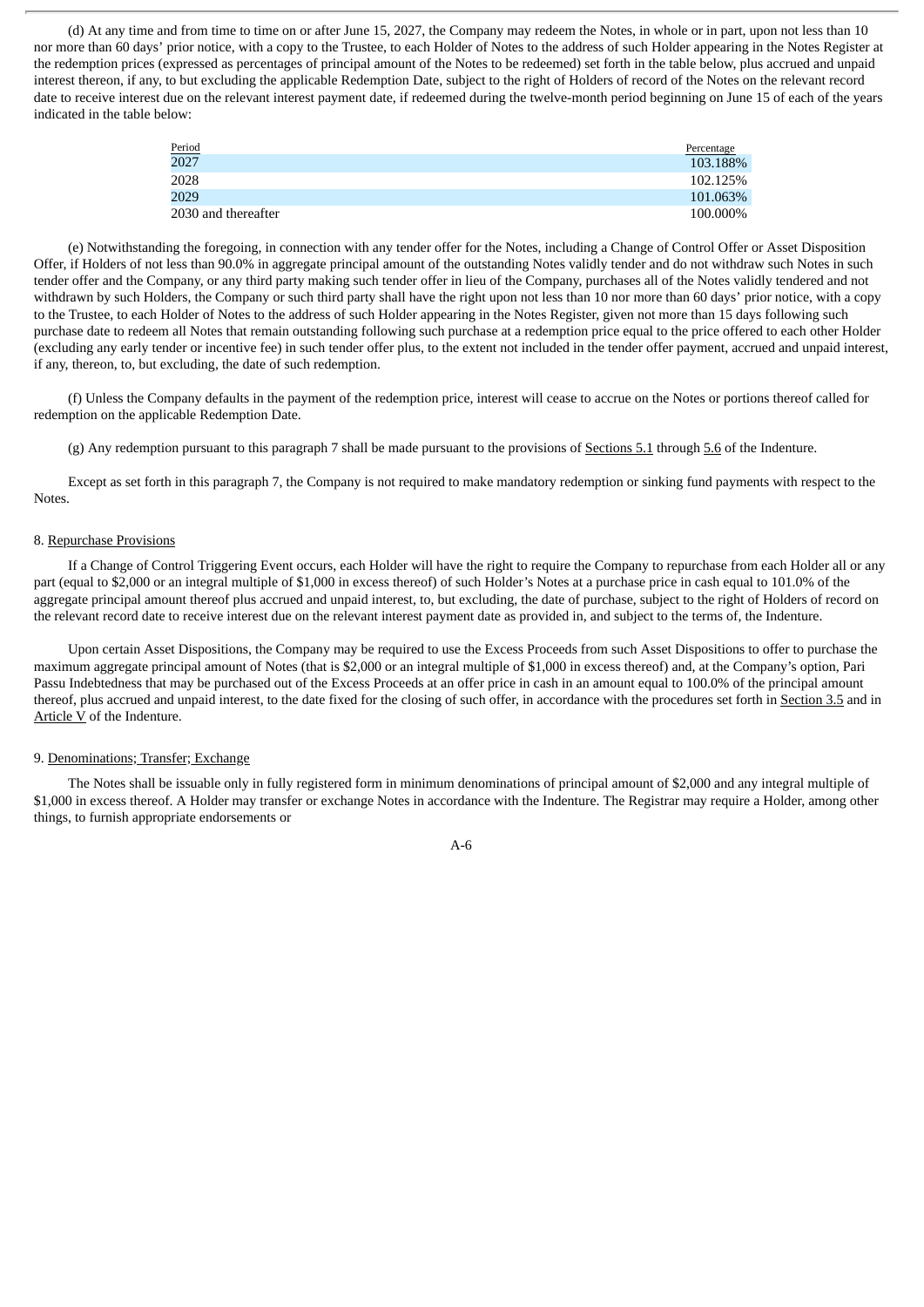transfer documents and to pay a sum sufficient to cover any tax and fees required by law or permitted by the Indenture. The Registrar need not register the transfer of or exchange of any Note (A) for a period beginning (1) 15 days before the mailing of a notice of an offer to repurchase or redeem Notes and ending at the close of business on the day of such mailing or (2) 15 days before an Interest Payment Date and ending on such Interest Payment Date or (B) called for redemption, except the unredeemed portion of any Note being redeemed in part.

#### 10. Persons Deemed Owners

The registered Holder of this Note may be treated as the owner of it for all purposes.

#### 11. Unclaimed Money

If money for the payment of principal, premium, if any, interest remains unclaimed for two years, the Trustee or Paying Agent shall pay the money back to the Company at its written request unless an abandoned property law designates another Person to receive such money. After any such payment, Holders entitled to the money must look only to the Company and not to the Trustee for payment as general creditors unless an abandoned property law designates another person for payment.

#### 12. Discharge and Defeasance

Subject to certain exceptions and conditions set forth in the Indenture, the Company at any time may terminate some or all of its obligations under the Notes and the Indenture if the Company deposits with the Trustee money or U.S. Government Obligations for the payment of principal, premium, if any and interest on the Notes to redemption or maturity, as the case may be.

#### 13. Amendment, Supplement, Waiver

Subject to certain exceptions contained in the Indenture, the Note Documents may be amended, or a Default thereunder may be waived, with the consent of the Holders of a majority in aggregate principal amount of the outstanding Notes. Without notice to or the consent of any Holder, the Company, the Guarantors and the Trustee may amend or supplement the Indenture and the Notes as provided in the Indenture.

#### 14. Defaults and Remedies

If an Event of Default (other than an Event of Default relating to certain events of bankruptcy, insolvency or reorganization of the Company or certain Guarantors) occurs and is continuing, the Trustee by notice to the Company, or the Holders of at least 30.0% in principal amount of the outstanding Notes by notice to the Company and the Trustee, may, and the Trustee (subject to the provisions of the Indenture) at the request of such Holders shall, declare the principal of and accrued and unpaid interest, and any other monetary obligations on all the Notes to be due and payable immediately. Upon the effectiveness of such declaration, such principal, interest, and other monetary obligations will be due and payable immediately. If a bankruptcy, insolvency or reorganization of the Company or certain Guarantors occurs and is continuing, the principal of and accrued and unpaid interest and any other monetary obligations on all the Notes will become and be immediately due and payable without any declaration or other act on the part of the Trustee or any Holders. Under certain circumstances, the Holders of a majority in principal amount of the outstanding Notes may rescind any such acceleration with respect to the Notes and its consequences.

#### 15. Trustee Dealings with the Company

Subject to certain limitations set forth in the Indenture, the Trustee in its individual or any other capacity may become the owner or pledgee of Notes and may otherwise deal with the Company, Guarantors or their Affiliates with the same rights it would have if it were not Trustee. In addition, the Trustee shall be permitted to engage in transactions with the Company; *provided*, *however*, that if the Trustee acquires any conflicting interest, the Trustee must (i) eliminate such conflict within 90 days of acquiring such conflicting interest, (ii) apply to the SEC for permission to continue acting as Trustee or (iii) resign.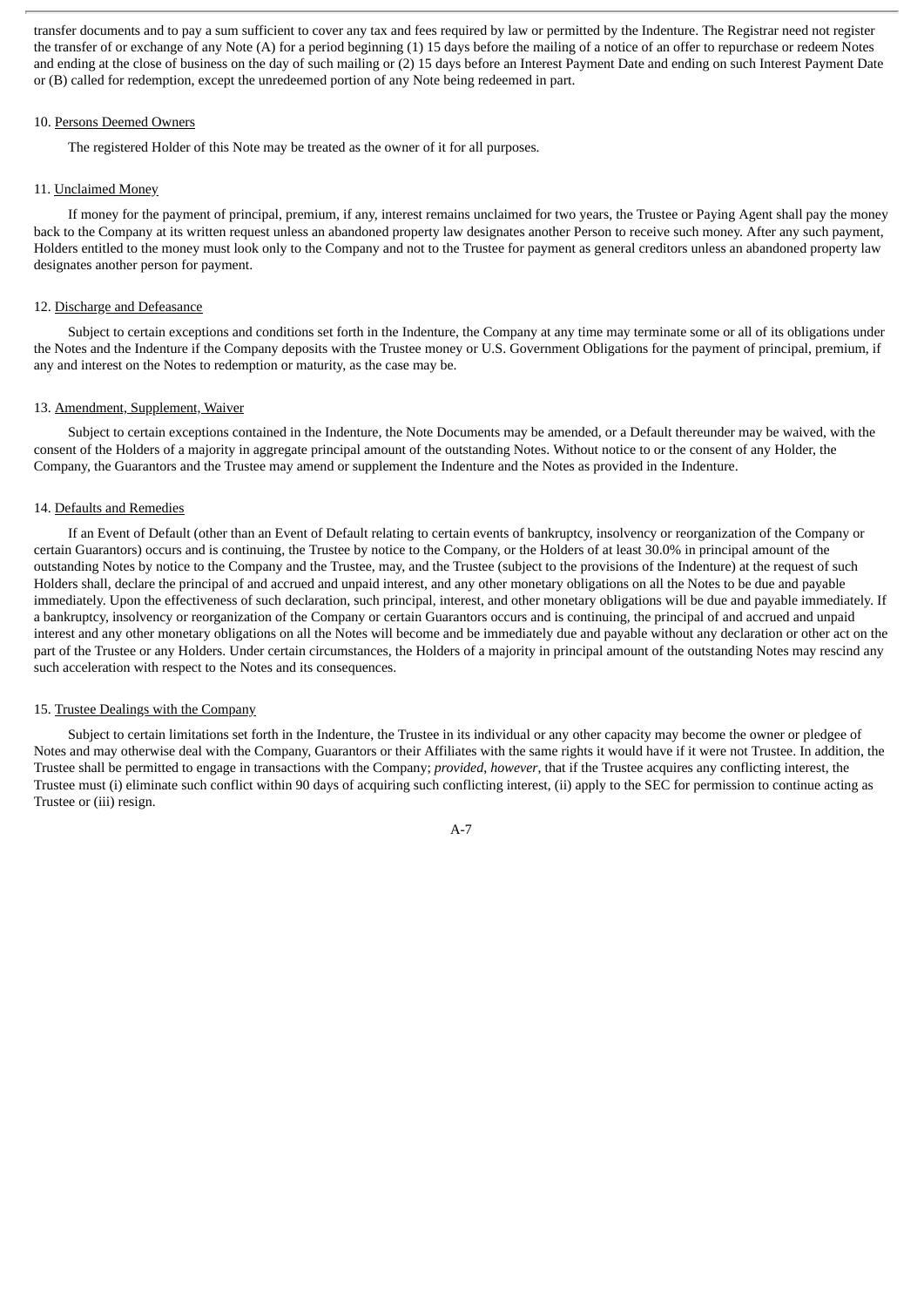#### 16. No Recourse Against Others

No director, officer, employee, incorporator or shareholder of the Company or any of its Subsidiaries or Affiliates, as such (other than the Company and the Guarantors), shall have any liability for any obligations of the Company or the Guarantors under the Note Documents or for any claim based on, in respect of, or by reason of such obligations or their creation. Each Holder by accepting a Note waives and releases all such liability. The waiver and release are part of the consideration for issuance of the Notes. Such waiver may not be effective to waive liabilities under the U.S. federal securities laws and it is the view of the SEC that such a waiver is against public policy.

### 17. Authentication

This Note shall not be valid until an authorized signatory of the Trustee (or an authenticating agent acting on its behalf) manually signs the certificate of authentication on the other side of this Note.

## 18. Abbreviations

Customary abbreviations may be used in the name of a Holder or an assignee, such as TEN COM (= tenants in common), TEN ENT (= tenants by the entirety), JT TEN (= joint tenants with rights of survivorship and not as tenants in common), CUST (= custodian) and U/G/M/A (= Uniform Gift to Minors Act).

## 19. CUSIP and ISIN Numbers

The Company has caused CUSIP and ISIN numbers, if applicable, to be printed on the Notes and has directed the Trustee to use CUSIP and ISIN numbers, if applicable, in notices of redemption or purchase as a convenience to Holders. No representation is made as to the accuracy of such numbers either as printed on the Notes or as contained in any notice of redemption or purchase and reliance may be placed only on the other identification numbers placed thereon.

# 20. Governing Law

This Note shall be governed by, and construed in accordance with, the laws of the State of New York.

The Company will furnish to any Holder upon written request and without charge to the Holder a copy of the Indenture. Requests may be made to:

Builders FirstSource, Inc. 2001 Bryan Street, Suite 1600 Dallas, Texas 75201 Facsimile: (919) 431-1199 Attention: Timothy D. Johnson, Esq.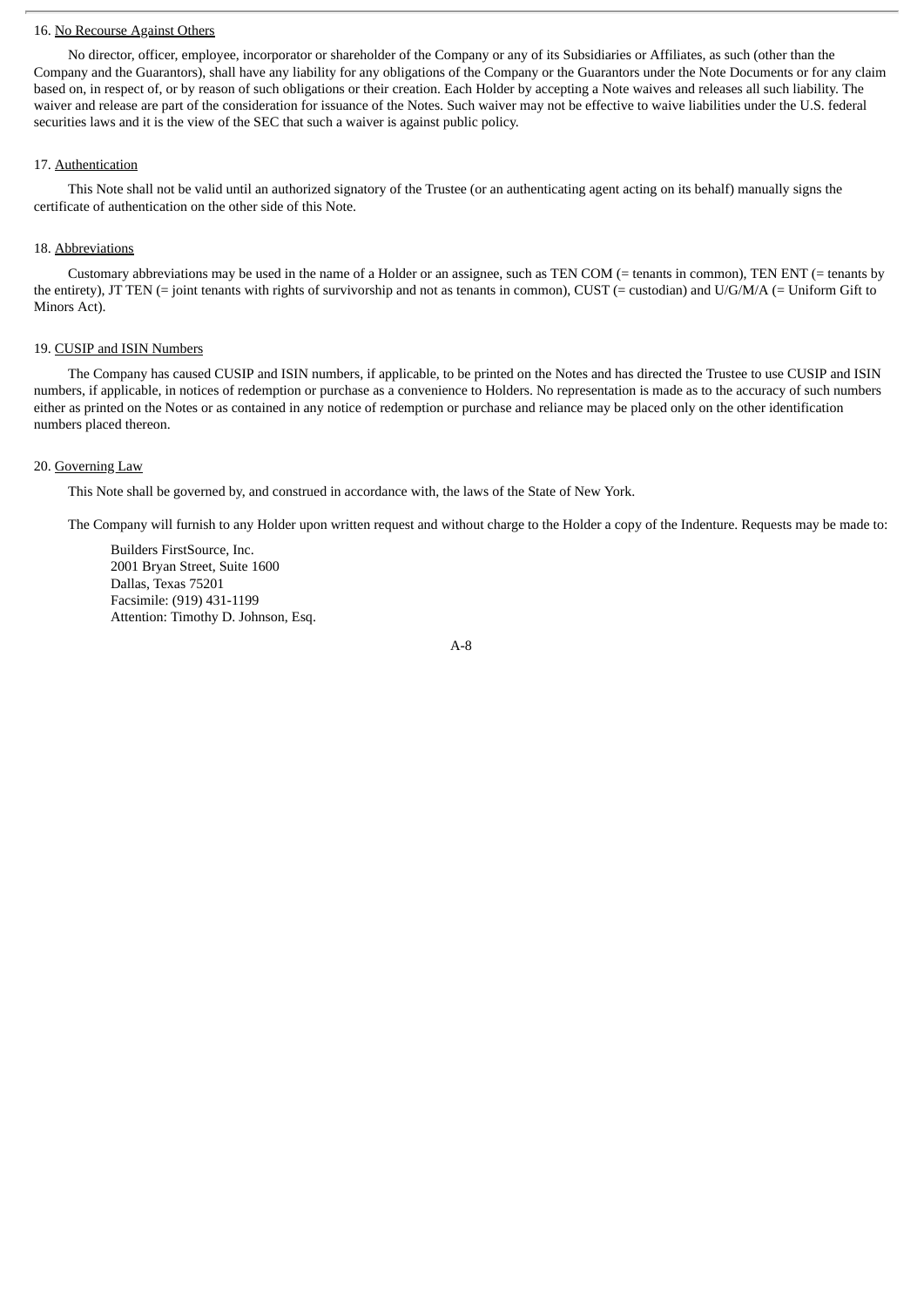#### ASSIGNMENT FORM

To assign this Note, fill in the form below:

I or we assign and transfer this Note to:

| (Print or type assignee's name, address and zip code)             |                                                                                                           |  |  |  |  |
|-------------------------------------------------------------------|-----------------------------------------------------------------------------------------------------------|--|--|--|--|
| (Insert assignee's social security or tax I.D. No.)               |                                                                                                           |  |  |  |  |
| and irrevocably appoint                                           | agent to transfer this Note on the books of the Company. The agent may substitute another to act for him. |  |  |  |  |
| Date:                                                             | Your Signature:                                                                                           |  |  |  |  |
| Signature Guarantee:                                              |                                                                                                           |  |  |  |  |
| (Signature must be guaranteed)                                    |                                                                                                           |  |  |  |  |
| Sign exactly as your name appears on the other side of this Note. |                                                                                                           |  |  |  |  |

The signature(s) should be guaranteed by an eligible guarantor institution (banks, stockbrokers, savings and loan associations and credit unions with membership in an approved signature guarantee medallion program), pursuant to Exchange Act Rule 17Ad-15.

The undersigned hereby certifies that it  $\Box$  is  $\Box$  is not an Affiliate of the Company and that, to its knowledge, the proposed transferee  $\Box$  is  $\Box$  is not an Affiliate of the Company.

In connection with any transfer or exchange of any of the Notes evidenced by this certificate occurring prior to the date that is one year after the later of the date of original issuance of such Notes and the last date, if any, on which such Notes were owned by the Company or any Affiliate of the Company, the undersigned confirms that such Notes are being:

#### CHECK ONE BOX BELOW:

- $(1)$   $\Box$  acquired for the undersigned's own account, without transfer; or
- $(2)$   $\Box$  transferred to the Company; or
- (3) ☐ transferred pursuant to and in compliance with Rule 144A under the Securities Act of 1933, as amended (the "Securities Act"); or
- (4) ☐ transferred pursuant to an effective registration statement under the Securities Act; or
- (5) ☐ transferred pursuant to and in compliance with Regulation S under the Securities Act; or
- $(6)$   $\Box$  transferred pursuant to another available exemption from the registration requirements of the Securities Act of 1933, as amended.

Unless one of the boxes is checked, the Trustee will refuse to register any of the Notes evidenced by this certificate in the name of any person other than the registered Holder thereof; *provided*, *however*, that if box (5), (6) or (7) is checked, the Company may require, prior to registering any such transfer of the Notes, in its sole discretion, such legal opinions, certifications and other information as the Company may reasonably request to confirm that such transfer is being made pursuant to an exemption from, or in a transaction not subject to, the registration requirements of the Securities Act of 1933, as amended, such as the exemption provided by Rule 144 under such Act.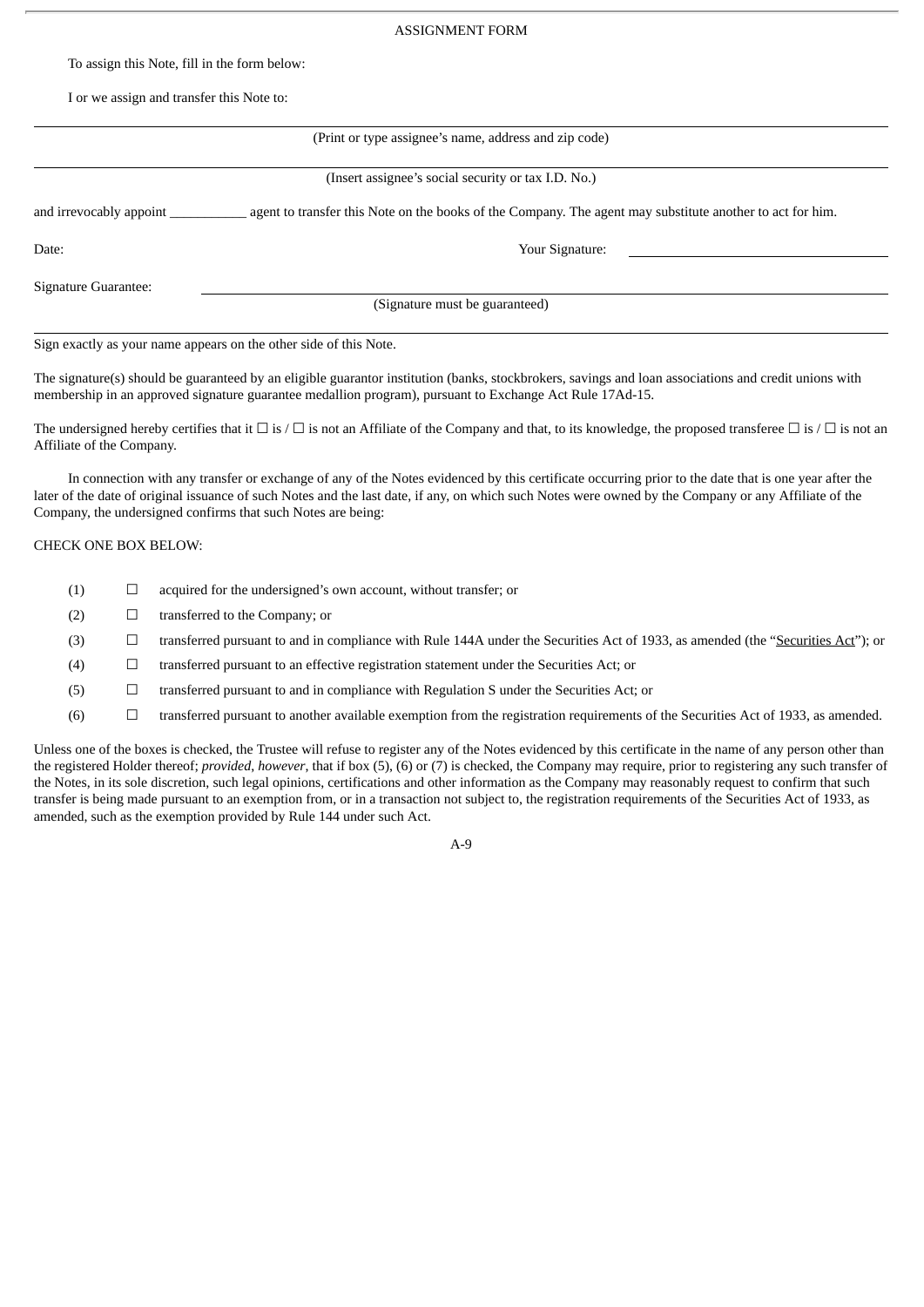**Signature** 

Signature Guarantee:

(Signature must be guaranteed) Signature Signature

The signature(s) should be guaranteed by an eligible guarantor institution (banks, stockbrokers, savings and loan associations and credit unions with membership in an approved signature guarantee medallion program), pursuant to Exchange Act Rule 17Ad-15.

# TO BE COMPLETED BY PURCHASER IF BOX (1) OR (3) ABOVE IS CHECKED.

The undersigned represents and warrants that it is purchasing this Note for its own account or an account with respect to which it exercises sole investment discretion and that it and any such account is a "qualified institutional buyer" within the meaning of Rule 144A under the Securities Act of 1933, as amended, and is aware that the sale to it is being made in reliance on Rule 144A and acknowledges that it has received such information regarding the Company as the undersigned has requested pursuant to Rule 144A or has determined not to request such information and that it is aware that the transferor is relying upon the undersigned's foregoing representations in order to claim the exemption from registration provided by Rule 144A.

Dated: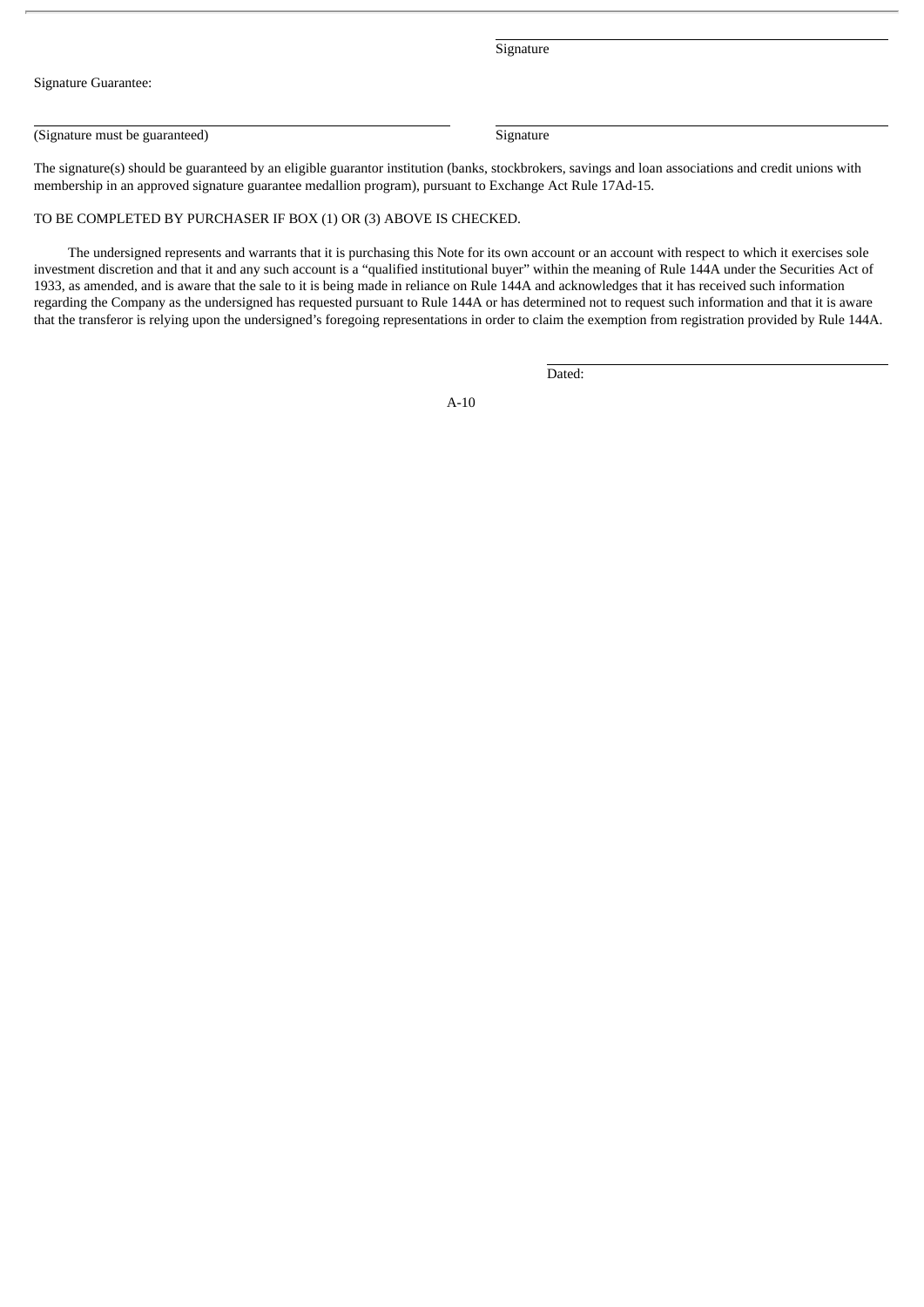# [TO BE ATTACHED TO GLOBAL NOTES]

# SCHEDULE OF INCREASES OR DECREASES IN GLOBAL NOTES

The following increases or decreases in this Global Note have been made:

|                  |                     |                     | Principal Amount of   | Signature of authorized |
|------------------|---------------------|---------------------|-----------------------|-------------------------|
|                  | Amount of decrease  | Amount of increase  | this Global Note      | signatory of            |
|                  | in Principal Amount | in Principal Amount | following such        | Frustee or Notes        |
| Date of Exchange | of this Global Note | of this Global Note | decrease or increase. | Custodian               |
|                  |                     |                     |                       |                         |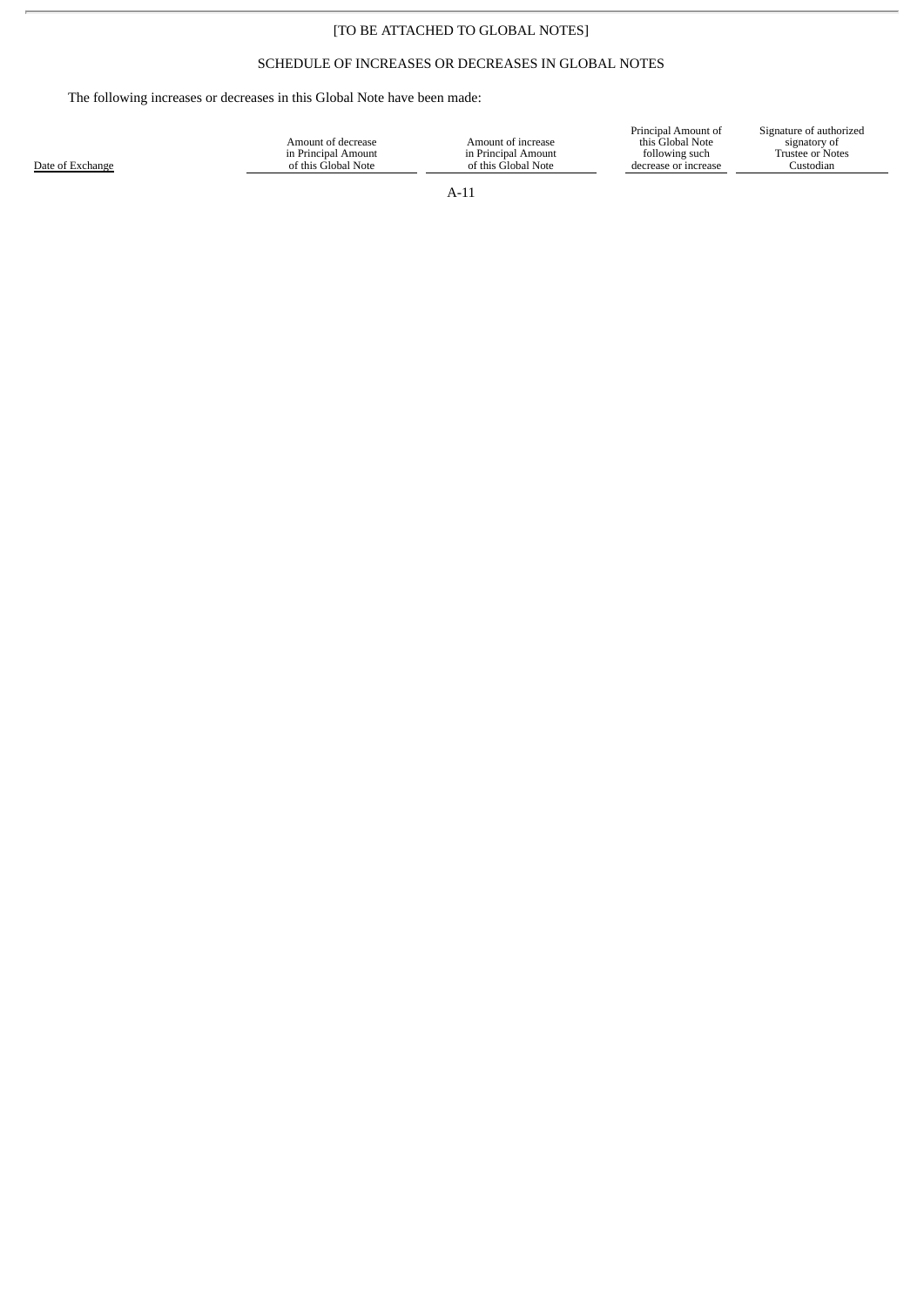## OPTION OF HOLDER TO ELECT PURCHASE

If you elect to have this Note purchased by the Company pursuant to Section 3.5 or 3.9 of the Indenture, check either box:

Section 3.5 □ Section 3.9 □

If you want to elect to have only part of this Note purchased by the Company pursuant to Section 3.5 or 3.9 of the Indenture, state the amount in principal amount (must be in denominations of \$2,000 or an integral multiple of \$1,000 in excess thereof): \$

and specify the denomination or denominations (which shall not be less than the minimum authorized denomination) of the Notes to be issued to the Holder for the portion of the within Note not being repurchased (in the absence of any such specification, one such Note will be issued for the portion not being repurchased):

Date: \_\_\_\_\_\_\_\_\_\_ Your Signature \_\_\_\_\_\_\_\_\_\_\_\_\_\_\_\_\_\_\_\_\_\_\_\_\_\_\_\_\_\_\_\_\_\_\_\_\_\_\_\_\_\_\_\_\_\_\_\_\_\_\_\_

(Sign exactly as your name appears on the other side of the Note)

Signature Guarantee:

(Signature must be guaranteed)

The signature(s) should be guaranteed by an eligible guarantor institution (banks, stockbrokers, savings and loan associations and credit unions with membership in an approved signature guarantee medallion program), pursuant to Exchange Act Rule 17Ad-15.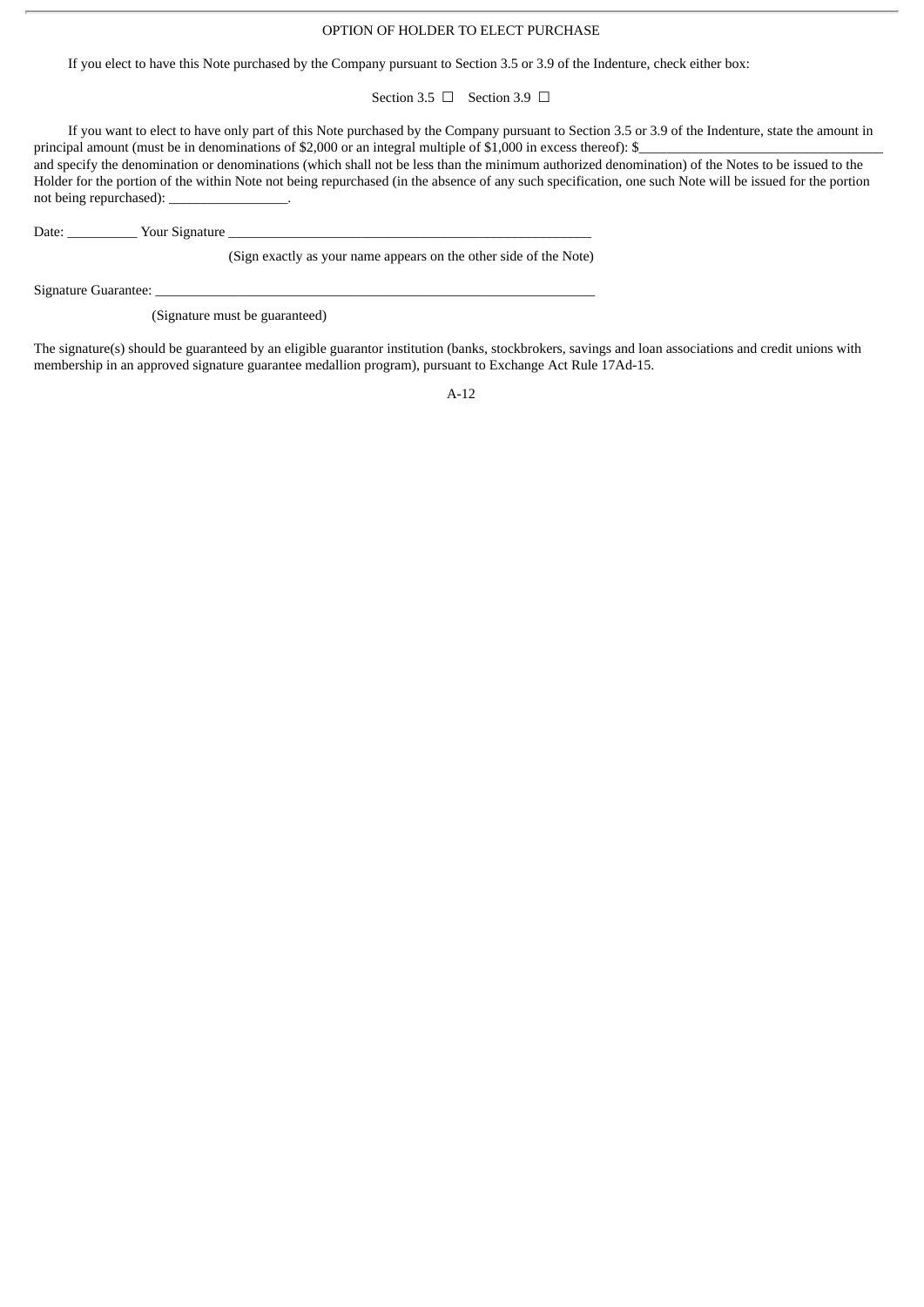## **Form of Supplemental Indenture to Add Guarantors**

SUPPLEMENTAL INDENTURE, (this "Supplemental Indenture") dated as of [ ], by and among the parties that are signatories hereto as Guarantors (the "Guaranteeing Subsidiary"), Builders FirstSource, Inc., a Delaware corporation (the "Company"), and Wilmington Trust, National Association, a national banking association, as trustee (in such capacity, the "Trustee") under the Indenture referred to below.

## $W$  I T N E S S E T H:

WHEREAS, each of the Company, the Guarantors (as defined in the Indenture referred to herein) and the Trustee have heretofore executed and delivered an indenture dated as of June 15, 2022 (as amended, supplemented, waived or otherwise modified, the "Indenture"), providing for the issuance of an aggregate principal amount of \$700.0 million of 6.375% Senior Notes due 2032 of the Company (the "Notes");

WHEREAS, the Indenture provides that under certain circumstances the Guaranteeing Subsidiary shall execute and deliver to the Trustee a supplemental indenture pursuant to which the Guaranteeing Subsidiary shall unconditionally guarantee, on a joint and several basis with the other Guarantors, all of the Company's Obligations under the Notes and the Indenture on the terms and conditions set forth herein and under the Indenture (the "Guarantee"); and

WHEREAS, pursuant to Section 9.1 of the Indenture, the Company and the Trustee are authorized to execute and deliver a supplemental indenture to add additional Guarantors, without the consent of any Holder;

NOW, THEREFORE, in consideration of the foregoing and for other good and valuable consideration, the receipt of which is hereby acknowledged, the Guaranteeing Subsidiary, the Company and the Trustee mutually covenant and agree for the equal and ratable benefit of the Holders of the Notes as follows:

## ARTICLE I

#### DEFINITIONS

SECTION 1.1. Defined Terms. As used in this Supplemental Indenture, terms defined in the Indenture or in the preamble or recitals hereto are used herein as therein defined. The words "herein," "hereof" and "hereby" and other words of similar import used in this Supplemental Indenture refer to this Supplemental Indenture as a whole and not to any particular section hereof.

#### ARTICLE II

#### AGREEMENT TO BE BOUND; GUARANTEE

SECTION 2.1. Agreement to be Bound. The Guaranteeing Subsidiary hereby becomes a party to the Indenture as a Guarantor and as such will have all of the rights and be subject to all of the obligations and agreements of a Guarantor under the Indenture.

SECTION 2.2. Guarantee. The Guaranteeing Subsidiary agrees, on a joint and several basis with all the existing Guarantors, to fully, unconditionally and irrevocably Guarantee to each Holder of the Notes and the Trustee the Guaranteed Obligations pursuant to Article X of the Indenture on a senior basis.

B-1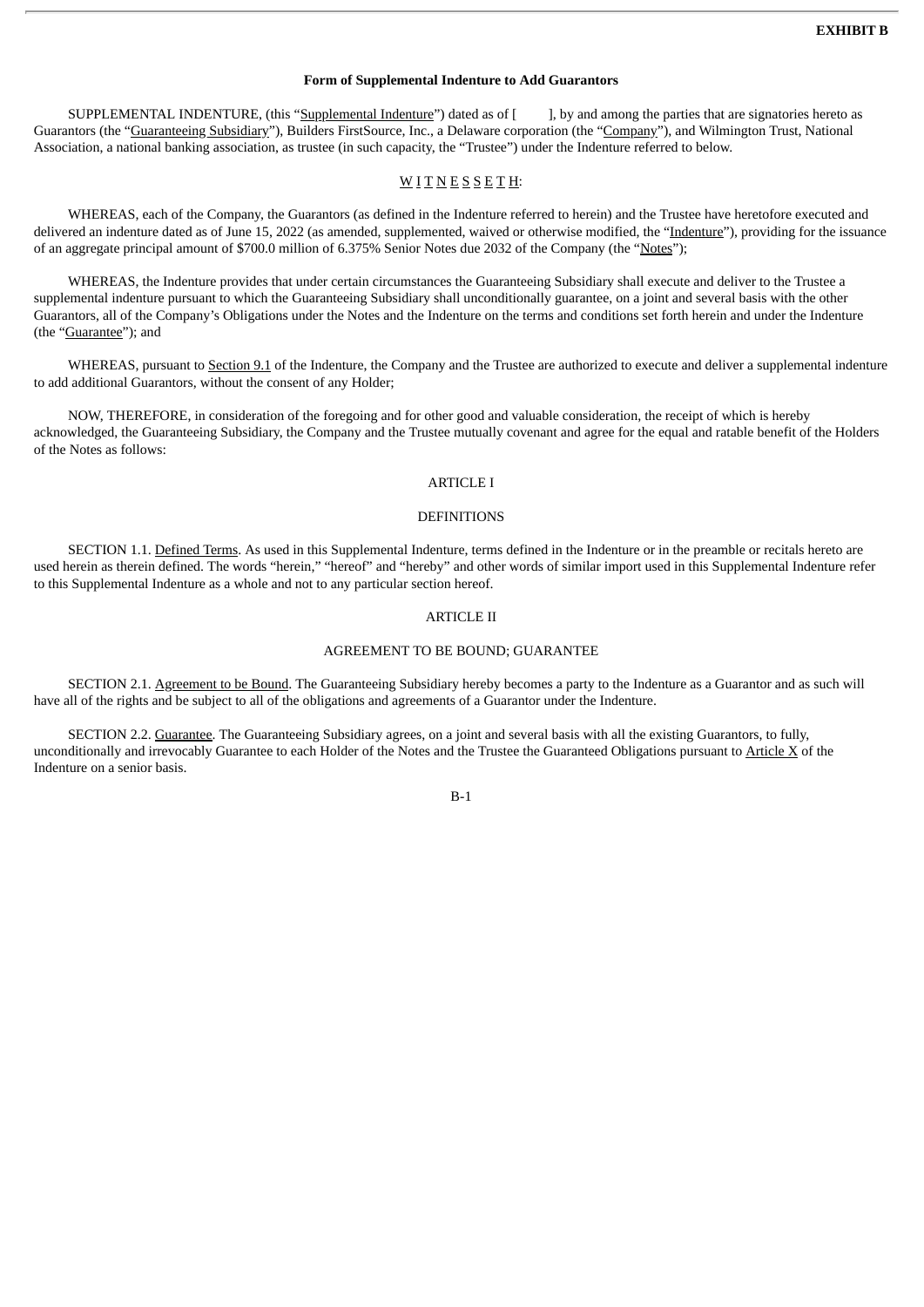# ARTICLE III

### MISCELLANEOUS

SECTION 3.1. Notices. All notices and other communications to the Guaranteeing Subsidiary shall be given as provided in the Indenture to any Guarantor, at their address set forth below, with a copy to the Company as provided in the Indenture for notices to the Company.

#### [INSERT ADDRESS]

SECTION 3.2. Merger, Amalgamation and Consolidation. The Guaranteeing Subsidiary shall not sell or otherwise dispose of all or substantially all of its assets to, or consolidate with or merge with or into another Person (other than the Company or any Restricted Subsidiary that is a Guarantor or becomes a Guarantor concurrently with the transaction) except in accordance with Section 4.1(f) of the Indenture.

SECTION 3.3. Release of Guarantee. This Guarantee shall be released in accordance with Section 10.2 of the Indenture.

SECTION 3.4. Parties. Nothing expressed or mentioned herein is intended or shall be construed to give any Person, firm or corporation, other than the Holders and the Trustee, any legal or equitable right, remedy or claim under or in respect of this Supplemental Indenture or the Indenture or any provision herein or therein contained.

SECTION 3.5. Governing Law. This Supplemental Indenture shall be governed by, and construed in accordance with, the laws of the State of New York.

SECTION 3.6. Severability. In case any provision in this Supplemental Indenture shall be invalid, illegal or unenforceable, the validity, legality and enforceability of the remaining provisions shall not in any way be affected or impaired thereby and such provision shall be ineffective only to the extent of such invalidity, illegality or unenforceability.

SECTION 3.7. Benefits Acknowledged. The Guaranteeing Subsidiary's Guarantee is subject to the terms and conditions set forth in the Indenture. The Guaranteeing Subsidiary acknowledges that it will receive direct and indirect benefits from the financing arrangements contemplated by the Indenture and this Supplemental Indenture and that the guarantee and waivers made by it pursuant to this Guarantee are knowingly made in contemplation of such benefits.

SECTION 3.8. Ratification of Indenture; Supplemental Indentures Part of Indenture. Except as expressly amended hereby, the Indenture is in all respects ratified and confirmed and all the terms, conditions and provisions thereof shall remain in full force and effect. This Supplemental Indenture shall form a part of the Indenture for all purposes, and every Holder of Notes heretofore or hereafter authenticated and delivered shall be bound hereby.

SECTION 3.9. The Trustee. The Trustee makes no representation or warranty as to the validity or sufficiency of this Supplemental Indenture or with respect to the recitals contained herein, all of which recitals are made solely by the other parties hereto.

SECTION 3.10. Counterparts. The parties hereto may sign any number of copies of this Supplemental Indenture. Each signed copy shall be an original, but all of them together represent the same agreement. The exchange of copies of this Supplemental Indenture and of signature pages by facsimile or PDF transmission shall constitute effective execution and delivery of this Supplemental Indenture as to the parties hereto and may be used in lieu of the original Supplemental Indenture for all purposes. Signatures of the parties hereto transmitted by facsimile or PDF shall be deemed to be their original signatures for all purposes.

SECTION 3.11. Execution and Delivery. The Guaranteeing Subsidiary agrees that the Guarantee shall remain in full force and effect notwithstanding any failure to endorse on each Note a notation of any such Guarantee.

B-2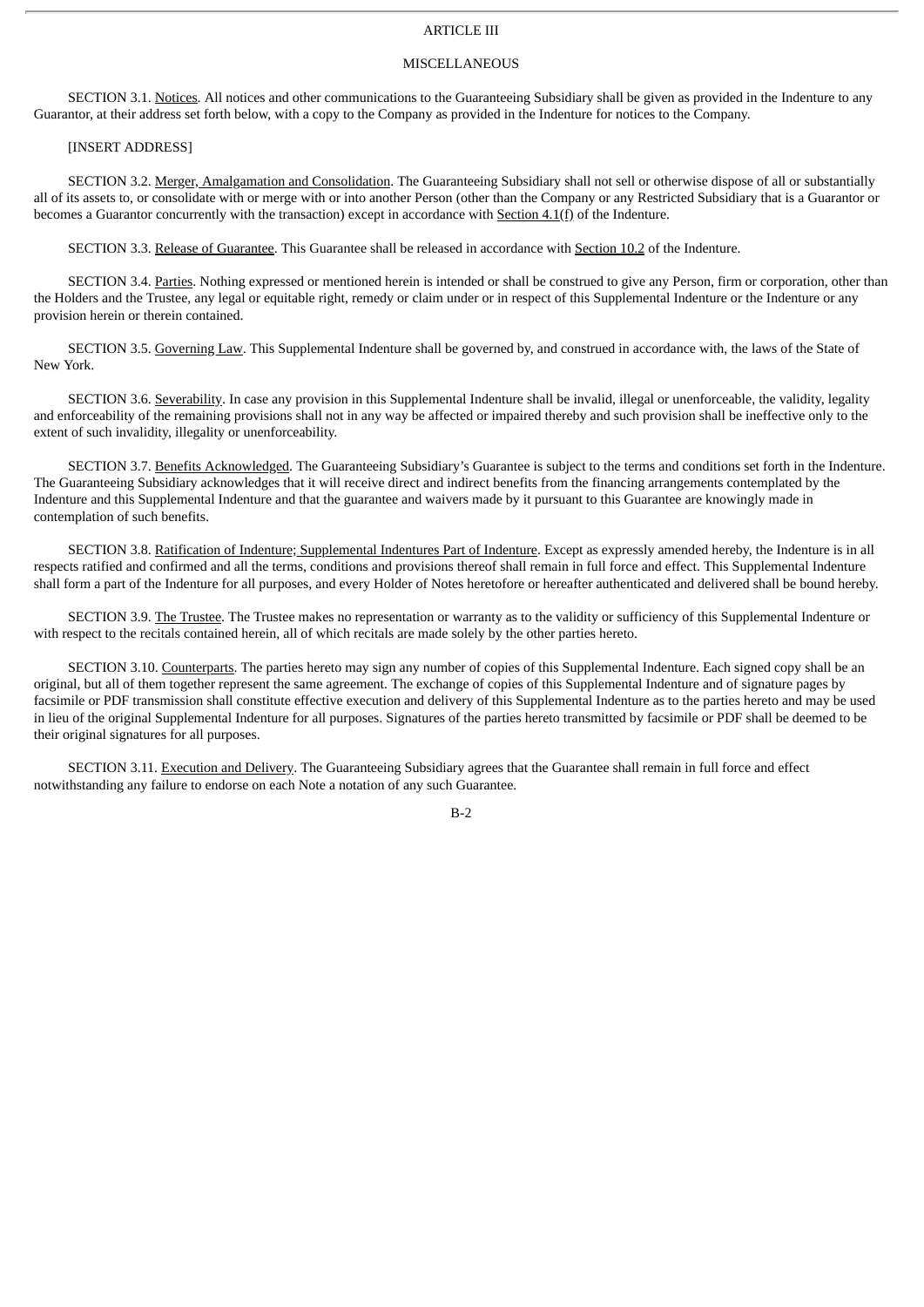SECTION 3.12. Headings. The headings of the Articles and the Sections in this Supplemental Indenture are for convenience of reference only and shall not be deemed to alter or affect the meaning or interpretation of any provisions hereof.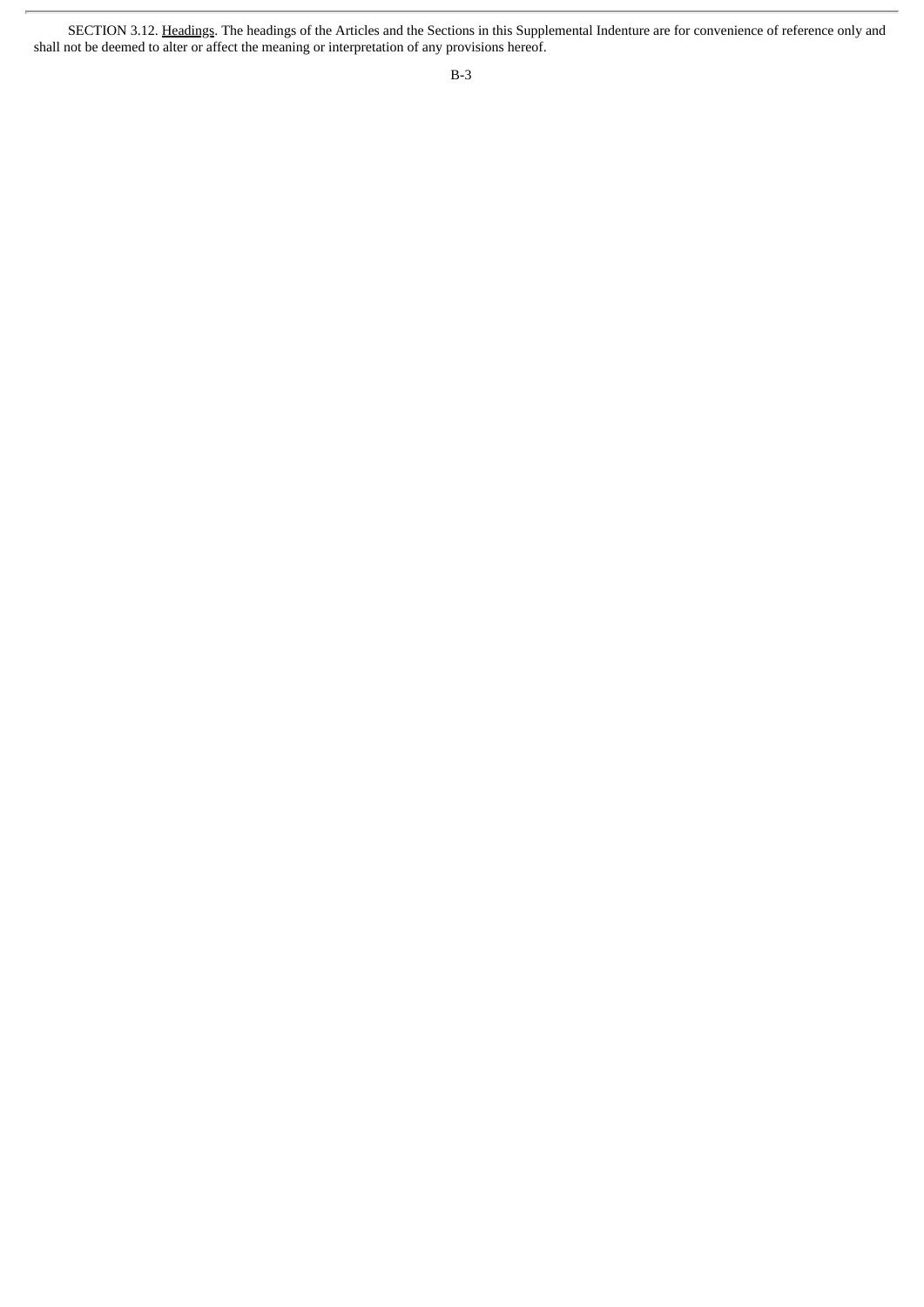IN WITNESS WHEREOF, the parties hereto have caused this Supplemental Indenture to be duly executed as of the date first above written.

BUILDERS FIRSTSOURCE, INC. as a Guarantor

By:

Name: Title:

[SUBSIDIARY GUARANTOR], as a Guarantor

By:

Name: Title:

*[Signature Page to Supplemental Indenture]*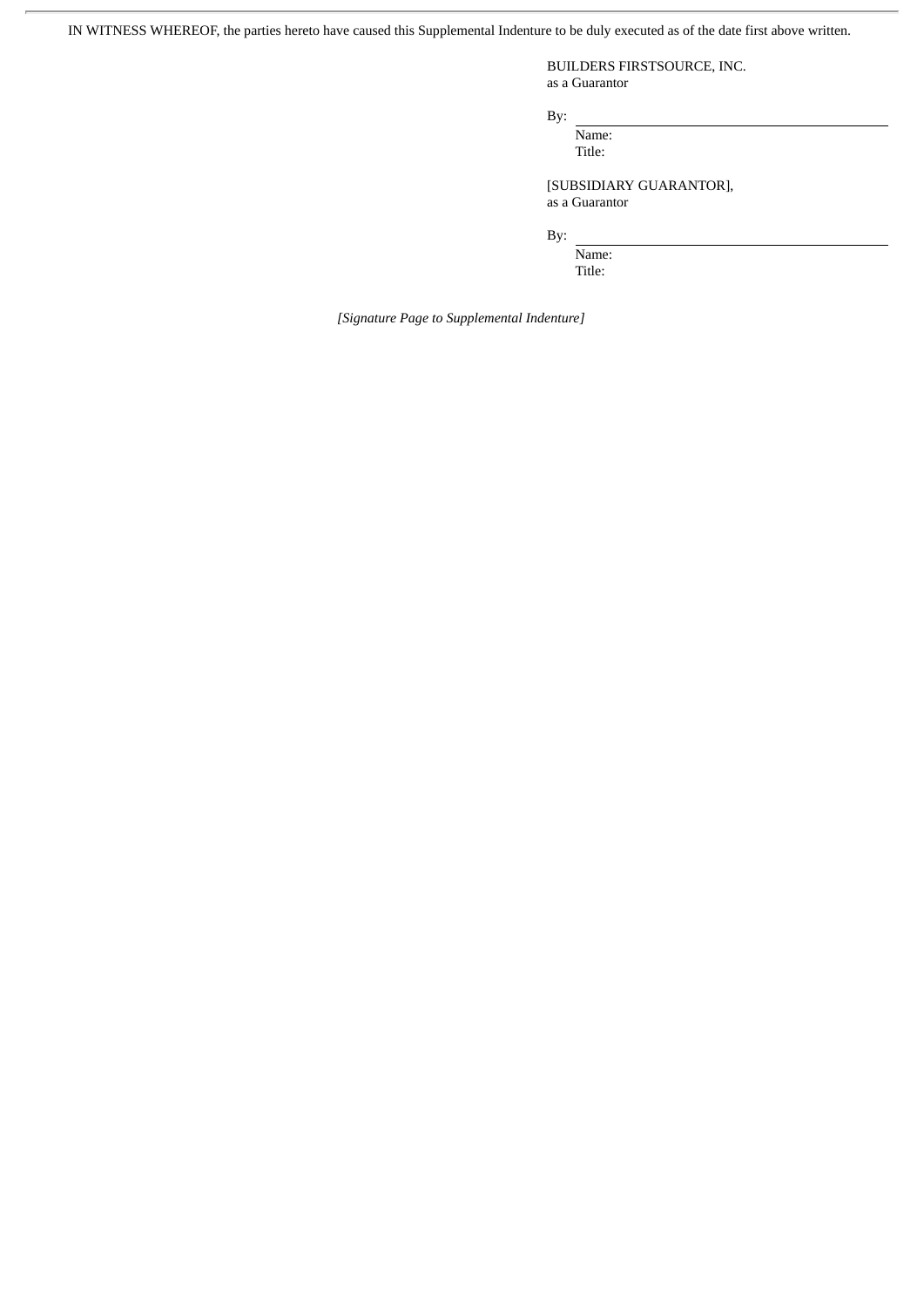WILMINGTON TRUST, NATIONAL ASSOCIATION, as Trustee

By:

Name: Title:

*[Signature Page to Supplemental Indenture]*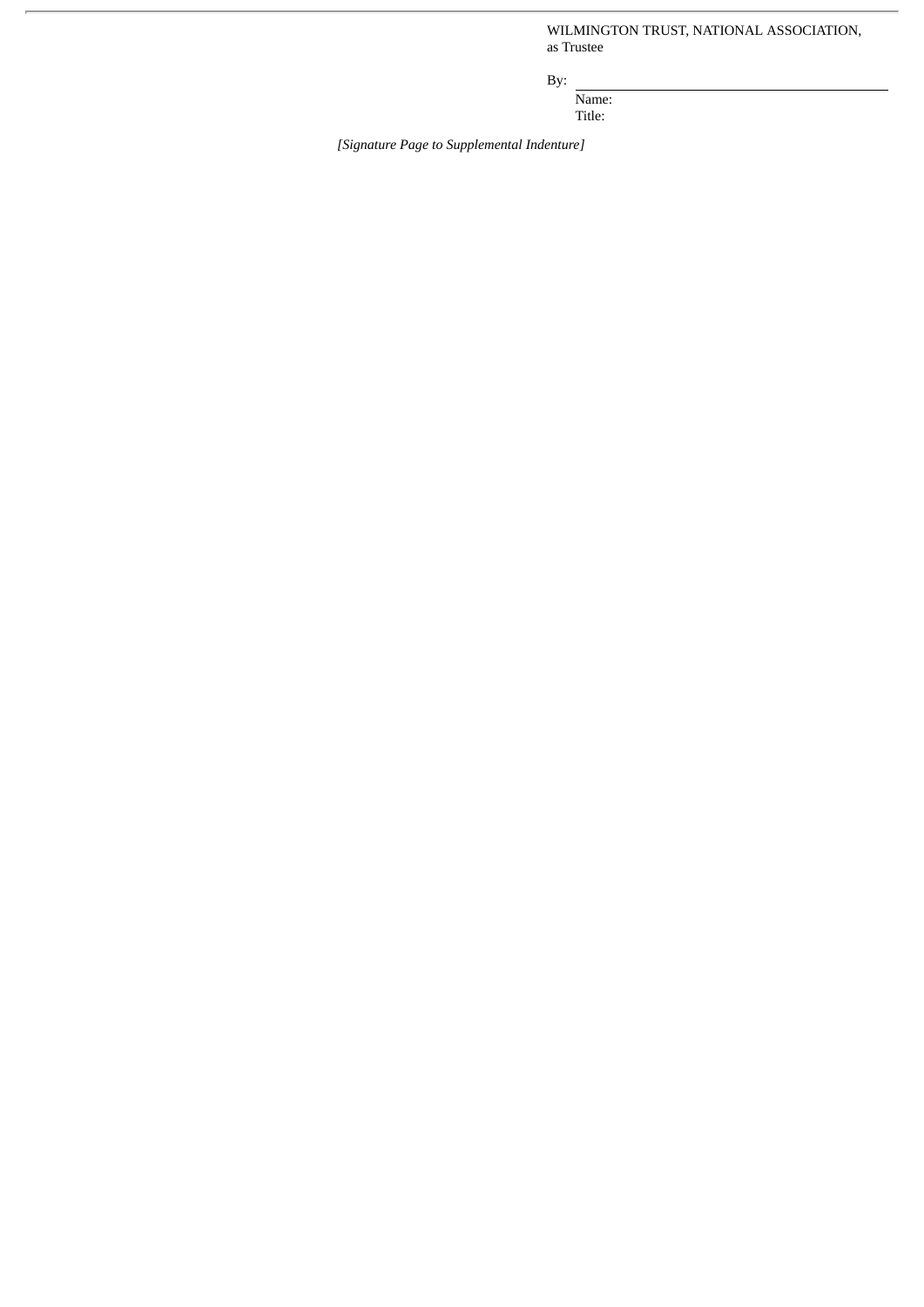

## **Builders FirstSource Prices Offering of \$700 Million of Senior Notes due 2032**

**June 1, 2022 (DALLAS, TX) – Builders FirstSource, Inc.** (NYSE: BLDR) ("Builders FirstSource" or the "Company") today announced that it has priced an offering of \$700 million aggregate principal amount of its 6.375% unsecured Senior Notes due 2032 (the "Notes"), which represents a \$100 million increase in the previously announced size of the offering. The price to investors will be 100.000% of the principal amount of the Notes.

The Company intends to use the net proceeds from the offering to redeem all of the Company's outstanding 6.750% Senior Secured Notes due 2027 ("2027 Notes"), including to pay any accrued and unpaid interest thereon, as well as related premiums, fees and expenses, with any remaining net proceeds to be used for general corporate purposes.

Consummation of the offering of the Notes is subject to market and other conditions, and there can be no assurance that the Company will be able to successfully complete these transactions on the terms described above, or at all. Any redemption of the Company's 2027 Notes would be made solely pursuant to a redemption notice delivered pursuant to the indenture governing the 2027 Notes, and nothing contained in this press release constitutes a notice of redemption of the 2027 Notes.

The Notes will not be registered under the Securities Act of 1933, as amended (the "Securities Act"), or any state securities law and may not be offered or sold within the United States or to or for the account of any U.S. person, except pursuant to an exemption from the registration requirements thereof. Accordingly, the Notes were offered and sold only to (i) persons reasonably believed to be "qualified institutional buyers" (as defined in Rule 144A under the Securities Act) and (ii) non-"U.S. persons" who are outside the United States (as defined in Regulation S under the Securities Act).

This news release shall not constitute an offer to sell or the solicitation of an offer to buy the Notes.

# **About Builders FirstSource**

Headquartered in Dallas, Texas, Builders FirstSource is the largest U.S. supplier of building products, prefabricated components, and value-added services to the professional market segment for new residential construction and repair and remodeling. We provide customers an integrated homebuilding solution, offering manufacturing, supply, delivery and installation of a full range of structural and related building products. We operate in 42 states with approximately 565 locations and have a market presence in 47 of the top 50 and 85 of the top 100 MSA's, providing geographic diversity and balanced end market exposure. We service customers from strategically located distribution and manufacturing facilities (certain of which are co-located) that produce value-added products such as roof and floor trusses, wall panels, stairs, vinyl windows, custom millwork and pre-hung doors. Builders FirstSource also distributes dimensional lumber and lumber sheet goods, millwork, windows, interior and exterior doors, and other specialty building products.